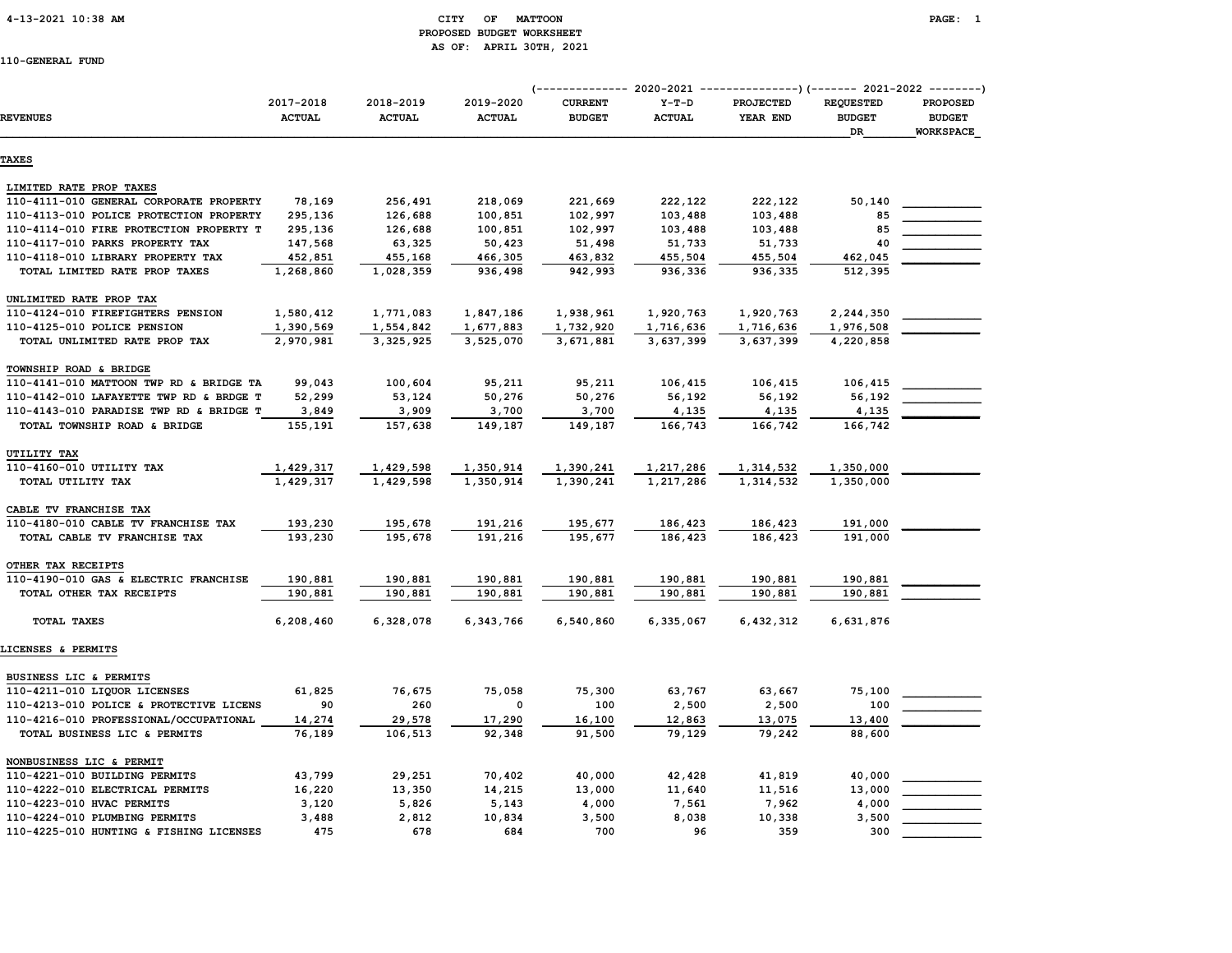#### 4-13-2021 10:38 AM CITY OF MATTOON PAGE: 2 PROPOSED BUDGET WORKSHEET AS OF: APRIL 30TH, 2021

|                                         | 2017-2018     | 2018-2019     | 2019-2020     | <b>CURRENT</b> | $Y-T-D$       | <b>PROJECTED</b> | <b>REOUESTED</b> | <b>PROPOSED</b>  |
|-----------------------------------------|---------------|---------------|---------------|----------------|---------------|------------------|------------------|------------------|
| <b>REVENUES</b>                         | <b>ACTUAL</b> | <b>ACTUAL</b> | <b>ACTUAL</b> | <b>BUDGET</b>  | <b>ACTUAL</b> | YEAR END         | <b>BUDGET</b>    | <b>BUDGET</b>    |
|                                         |               |               |               |                |               |                  | DR               | <b>WORKSPACE</b> |
| 110-4226-010 BOAT REGISTRATION FEES     | 72,364        | 76,448        | 81,267        | 86,000         | 88,460        | 96,100           | 90,000           |                  |
| 110-4227-010 HUNTING & FISHING LIC-LAKE | 10,203        | 9,945         | 9,181         | 9,600          | 9,194         | 9,629            | 9,600            |                  |
| TOTAL NONBUSINESS LIC & PERMIT          | 149,669       | 138,309       | 191,725       | 156,800        | 167,417       | 177,723          | 160,400          |                  |
| TOTAL LICENSES & PERMITS                | 225,858       | 244,821       | 284,074       | 248,300        | 246,546       | 256,965          | 249,000          |                  |
| INTERGOVERNMENTAL REV                   |               |               |               |                |               |                  |                  |                  |
| FEDERAL GOVT GRANTS                     |               |               |               |                |               |                  |                  |                  |
| 110-4311-022 FED OPERATING CATEGORIE GR | 100,236       | 103,302       | 130,613       | 209,445        | 165,900       | 123,609          | 119,859          |                  |
| 110-4312-010 FED OPERAT NON-CATEGORICAL | $\mathbf 0$   | $\mathbf 0$   | 0             | $\Omega$       | 936,370       | 936,370          | $\mathbf{0}$     |                  |
| 110-4313-023 FEDERAL CAPITAL GRANTS     | 305,110       | 794           | 200,000       | 26,000         | 800           | 800              |                  |                  |
| TOTAL FEDERAL GOVT GRANTS               | 405,347       | 104,096       | 330,613       | 235,445        | 1,103,070     | 1,060,779        | 119,859          |                  |
| STATE GOVT GRANTS                       |               |               |               |                |               |                  |                  |                  |
| 110-4321-022 STATE OPERAT CATEGORICAL G | 6,467         | 12,997        | 11,183        | 14,700         | 3,057         | 3,057            | 3,000            |                  |
| 110-4323-023 STATE CAPITAL GRANTS       | 0             | 27,886        | 1,300         | 1,300          | 34,698        | 34,698           | 1,300            |                  |
| 110-4328-023 OTHER CAPITAL GRANT-PUBLIC | 28,831        | 0             | 38,937        | 35,517         | 49,047        | 39,697           | 0                |                  |
| 110-4329-023 OTHER CAPITAL GRANT-PUBLIC | 0             | 62,760        | 0             | 0              | 0             | 0                | $\mathbf 0$      |                  |
| TOTAL STATE GOVT GRANTS                 | 35,297        | 103,643       | 51,420        | 51,517         | 86,802        | 77,452           | 4,300            |                  |
|                                         |               |               |               |                |               |                  |                  |                  |
| STATE GOVT SHARED REV                   |               |               |               |                |               |                  |                  |                  |
| 110-4330-010 CANNABIS USE TAX           | $\mathbf 0$   | $\mathbf 0$   | 4,588         | 0              | 13,064        | 13,722           | 17,256           |                  |
| 110-4331-010 INCOME TAX                 | 2,054,647     | 1,918,416     | 1,825,044     | 1,845,666      | 1,898,527     | 2,106,215        | 2,057,750        |                  |
| 110-4332-010 VIDEO GAMING TAX           | 352,082       | 382,827       | 362,869       | 396,000        | 268,657       | 314,683          | 480,000          |                  |
| 110-4333-010 USE TAX                    | 488,061       | 564,129       | 649,294       | 658,703        | 775,465       | 798,098          | 825,698          |                  |
| 110-4334-010 SALES TAX                  | 6,257,568     | 6,392,188     | 6,686,629     | 6,402,567      | 6,903,733     | 6,811,900        | 6,975,308        |                  |
| 110-4335-010 FOREIGN FIRE INS PREMIUM T | 38,934        | 41,918        | 40,742        | 40,561         | 41,659        | 41,659           | 41,659           |                  |
| 110-4336-010 SIMPLIFIED TELECOM TAX     | 663,779       | 573,924       | 499,229       | 476,117        | 499,034       | 546,706          | 500,000          |                  |
| 110-4337-010 PERSONAL PROP REPLACEMENT  | 476,408       | 515,386       | 564,158       | 562,621        | 591,858       | 460,537          | 506,591          |                  |
| 110-4339-010 PULL TABS AND JAR GAMES TA | 3,698         | 3,981         | 3,999         | 4,000          | 4,215         | 4,215            | 4,215            |                  |
| TOTAL STATE GOVT SHARED REV             | 10,335,178    | 10,392,769    | 10,636,551    | 10,386,235     | 10,996,211    | 11,097,735       | 11,408,477       |                  |
| TOTAL INTERGOVERNMENTAL REV             | 10,775,822    | 10,600,509    | 11,018,584    | 10,673,197     | 12,186,083    | 12,235,966       | 11,532,636       |                  |
| CHARGES FOR SERVICES                    |               |               |               |                |               |                  |                  |                  |
| GENERAL GOVT CHARGES                    |               |               |               |                |               |                  |                  |                  |
| 110-4411-010 BIRTH & DEATH CERTIFICATES | 33,818        | 31,661        | 45,195        | 36,000         | 39,820        | 40,644           | 41,000           |                  |
| 110-4412-010 VITAL RECORDS FEES         | 12,496        | 12,782        | 13,838        | 12,000         | 15,588        | 15,828           | 18,000           |                  |
| 110-4416-010 INTERFND CHG - 09-10 ERI D | $\mathbf 0$   | $\mathbf 0$   | $\mathbf{o}$  | 147,228        | 147,228       | 147,229          | 0                |                  |
| 110-4418-010 INTERFUND CHG - TECHNOLOGY | 33,156        | 33,156        | 33,156        | 33,156         | 33,156        | 33,156           | 33,156           |                  |
| TOTAL GENERAL GOVT CHARGES              | 79,470        | 77,599        | 92,189        | 228,384        | 235,792       | 236,857          | 92,156           |                  |
| POLICE DEPT CHARGES                     |               |               |               |                |               |                  |                  |                  |
| 110-4421-010 COURT COSTS, FEES & CHARGE | 11,200        | 8,800         | 3,400         | 5,600          | 4,600         | 3,700            | 5,000            |                  |
| 110-4423-010 BONDING FEES               | 2,860         | 2,895         | 2,480         | 3,080          | 1,420         | 1,340            | 1,100            |                  |
| 110-4425-010 FAXES COPIES PHOTOS & VHS  | 3,596         | 4,232         | 3,988         | 4,000          | 2,245         | 2,198            | 2,000            |                  |
| 110-4426-010 SEX OFFENDER REGISTRATION  | 1,200         | 1,300         | 1,100         | 1,300          | 1,700         | 1,300            | 1,200            |                  |
| 110-4427-010 SCHOOL CROSSING GUARD & OF | 69,582        | 97,283        | 168,024       | 176,316        | 165,638       | 165,638          | 166,000          |                  |
|                                         |               |               |               |                |               |                  |                  |                  |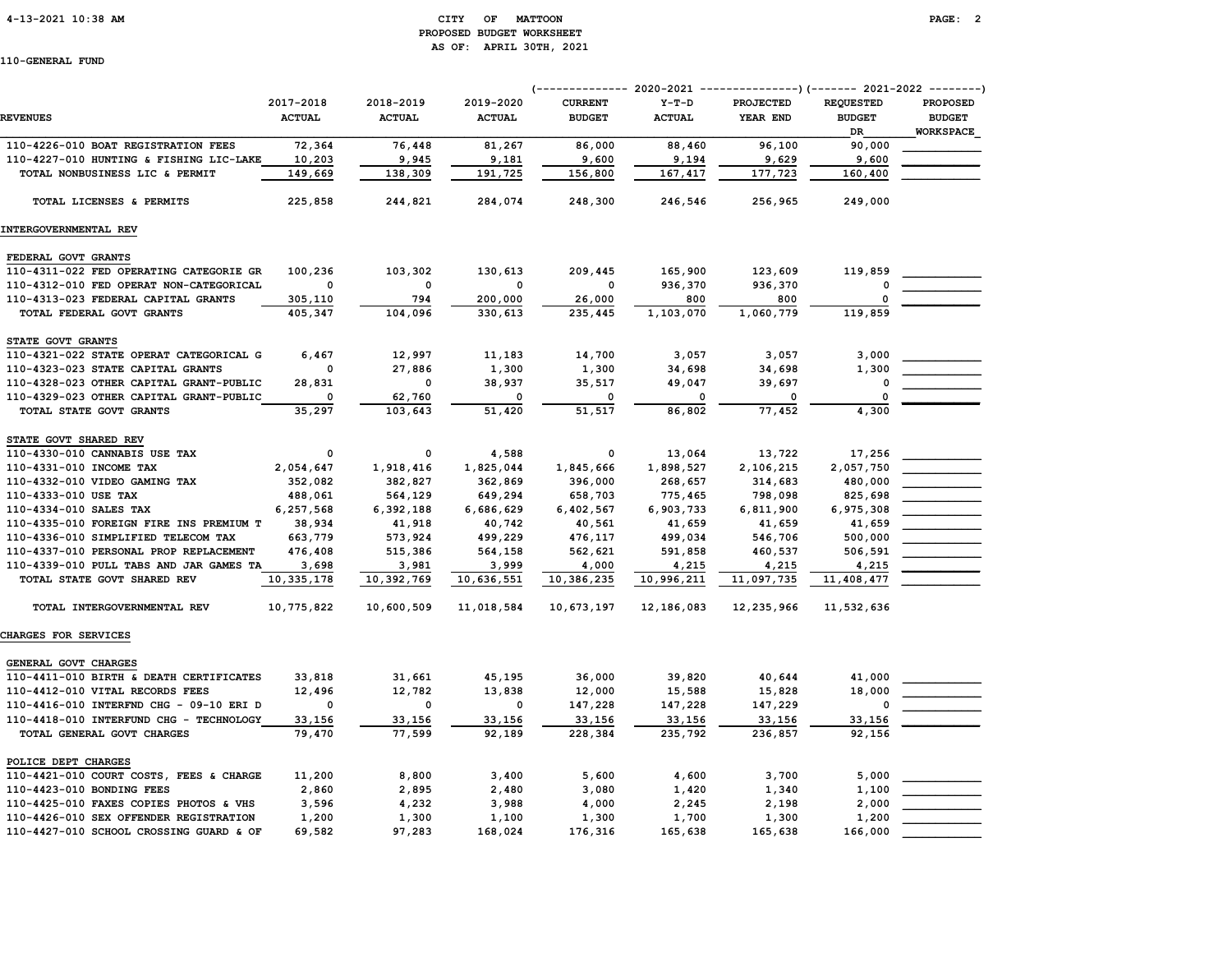#### 4-13-2021 10:38 AM CITY OF MATTOON PAGE: 3 PROPOSED BUDGET WORKSHEET AS OF: APRIL 30TH, 2021

|                                         | 2017-2018     | 2018-2019     | 2019-2020     | <b>CURRENT</b> | $Y-T-D$       | <b>PROJECTED</b> | <b>REQUESTED</b> | <b>PROPOSED</b>  |
|-----------------------------------------|---------------|---------------|---------------|----------------|---------------|------------------|------------------|------------------|
| <b>REVENUES</b>                         | <b>ACTUAL</b> | <b>ACTUAL</b> | <b>ACTUAL</b> | <b>BUDGET</b>  | <b>ACTUAL</b> | YEAR END         | <b>BUDGET</b>    | <b>BUDGET</b>    |
|                                         |               |               |               |                |               |                  | DR               | <b>WORKSPACE</b> |
| 110-4428-010 IMPOUND FEES               | 13,718        | 15,900        | 9,234         | 15,000         | 7,060         | 6,160            | 6,500            |                  |
| 110-4429-010 OTHER POLICE DEPT CHARGES  | 19,019        | 18,680        | 19,479        | 19,600         | 19,220        | 18,613           | 20,600           |                  |
| TOTAL POLICE DEPT CHARGES               | 121,174       | 149,090       | 207,705       | 224,896        | 201,882       | 198,949          | 202,400          |                  |
| FIRE DEPT CHARGES                       |               |               |               |                |               |                  |                  |                  |
| 110-4433-010 INDUSTRIAL SERVICE FEES    | 18,769        | 15,670        | 16,450        | 12,898         | 9,630         | 14,756           | 13,000           |                  |
| 110-4434-010 HAZARD MATERIAL SPILL RESP | 1,188         | 0             | $\mathbf 0$   | $\mathbf 0$    | $\mathbf 0$   | 0                |                  |                  |
| 110-4436-010 AMBULANCE BILLING          | 689,940       | 186,454       | 7,221         | $\mathbf 0$    | 3,481         | 2,994            | 0                |                  |
| 110-4439-010 OTHER FIRE DEPT CHARGES    | 5,632         | 7,773         | 4,777         | 5,200          | 1,336         | 1,603            | 12,300           |                  |
| TOTAL FIRE DEPT CHARGES                 | 715,529       | 209,897       | 28,448        | 18,098         | 14,447        | 19,353           | 25,300           |                  |
| PUBLIC WORKS DEPT CHRGS                 |               |               |               |                |               |                  |                  |                  |
| 110-4440-010 MFT SNOW REMOVAL OT REIMB  | 999           | 8,640         | 21,348        | 20,000         | 646           | 646              | 20,000           |                  |
| 110-4442-010 STREET CUT PERMITS-STREET  | 6,040         | 9,100         | 9,210         | 7,000          | 11,070        | 11,270           | 7,000            |                  |
| 110-4445-010 TOWNSHIP ROAD MAINT CHARGE | 16,265        | 26,096        | 24,506        | 23,000         | 18,944        | 23,486           | 23,000           |                  |
| 110-4447-010 YARD WASTE FEES            | 226           | 1,330         | $\mathbf 0$   | 700            | 650           | 650              | 700              |                  |
| 110-4449-010 OTHER PUBLIC WORKS DEPT CH | 5,252         | 2,541         | 5,751         | 4,000          | 309           | 611              | 4,000            |                  |
| TOTAL PUBLIC WORKS DEPT CHRGS           | 28,782        | 47,706        | 60,815        | 54,700         | 31,619        | 36,663           | 54,700           |                  |
| LAKE & PARK REC CHARGES                 |               |               |               |                |               |                  |                  |                  |
| 110-4482-010 MARINA CONCESSION SALES    | 32,803        | 30,471        | 37,270        | 35,000         | 45,735        | 49,105           | 40,000           |                  |
| 110-4483-010 MARINA FUEL SALES          | 18,461        | 22,125        | 22,663        | 25,000         | 28,906        | 28,766           | 30,000           |                  |
| 110-4484-010 MARINA SALES TAX           | 2,294         | 2,366         | 2,860         | 2,500          | 2,822         | 3,059            | 2,800            |                  |
| 110-4485-010 CAMPING FEES-EAST CAMPGROU | 108,911       | 119,237       | 130,522       | 125,800        | 143,755       | 142,035          | 134,190          |                  |
| 110-4486-010 CAMPING FEES-WEST CAMPGROU | 80,942        | 81,126        | 81,207        | 78,500         | 96,188        | 91,966           | 76,740           |                  |
| 110-4489-010 MISC LAKE & PARK CHARGES   | 750           | 2,300         | 653           | 1,000          | 1,006         | 1,006            | 1,000            |                  |
| TOTAL LAKE & PARK REC CHARGES           | 244,160       | 257,626       | 275,175       | 267,800        | 318,414       | 315,937          | 284,730          |                  |
| CEMETERY DEPT CHRGS                     |               |               |               |                |               |                  |                  |                  |
| 110-4491-010 SALE OF CEMETERY LOTS      | 22,837        | 33,486        | 22,039        | 33,000         | 31,937        | 27,639           | 27,000           |                  |
| 110-4492-010 CEMETERY GRAVE OPENING     | 67,890        | 57,392        | 53,235        | 61,000         | 62,370        | 62,680           | 62,000           |                  |
| 110-4493-010 CEMETERY MONUMENT PREP     | 9,883         | 9,900         | 12,053        | 9,400          | 8,040         | 8,480            | 14,000           |                  |
| 110-4494-010 CEMETERY FARM INCOME       | 1,410         | 1,410         | 1,410         | 1,410          | 1,410         | 1,410            | 1,410            |                  |
| 110-4495-010 PERPETUAL CARE REV         | 2,468         | 3,718         | 2,512         | 3,300          | 3,549         | 3,071            | 3,000            |                  |
| 110-4496-010 MISC & SUNDRY CEMETERY CHR | 30            | 60            | 25            | 0              | $\Omega$      | $\mathbf 0$      | $\Omega$         |                  |
| TOTAL CEMETERY DEPT CHRGS               | 104,518       | 105,966       | 91,273        | 108,110        | 107,305       | 103,280          | 107,410          |                  |
| TOTAL CHARGES FOR SERVICES              | 1,293,633     | 847,883       | 755,604       | 901,988        | 909,459       | 911,039          | 766,696          |                  |
| <b>FINES &amp; FORFEITURES</b>          |               |               |               |                |               |                  |                  |                  |
| <b>COURT FINES</b>                      |               |               |               |                |               |                  |                  |                  |
| 110-4511-010 CIRCUIT COURT FINES        | 128,092       | 103,072       | 88,537        | 92,800         | 73,162        | 90,578           | 68,000           |                  |
| 110-4512-010 ILLEGAL PARKING FINES      | 265           | 345           | 175           | 200            | 350           | 350              | 600              |                  |
| 110-4513-010 DUI EQUIPMENT FINES        | 18,745        | 11,244        | 11,871        | 11,000         | 12,385        | 16,315           | 11,000           |                  |
| TOTAL COURT FINES                       | 147,103       | 114,660       | 100,584       | 104,000        | 85,897        | 107,243          | 79,600           |                  |
|                                         |               |               |               |                |               |                  |                  |                  |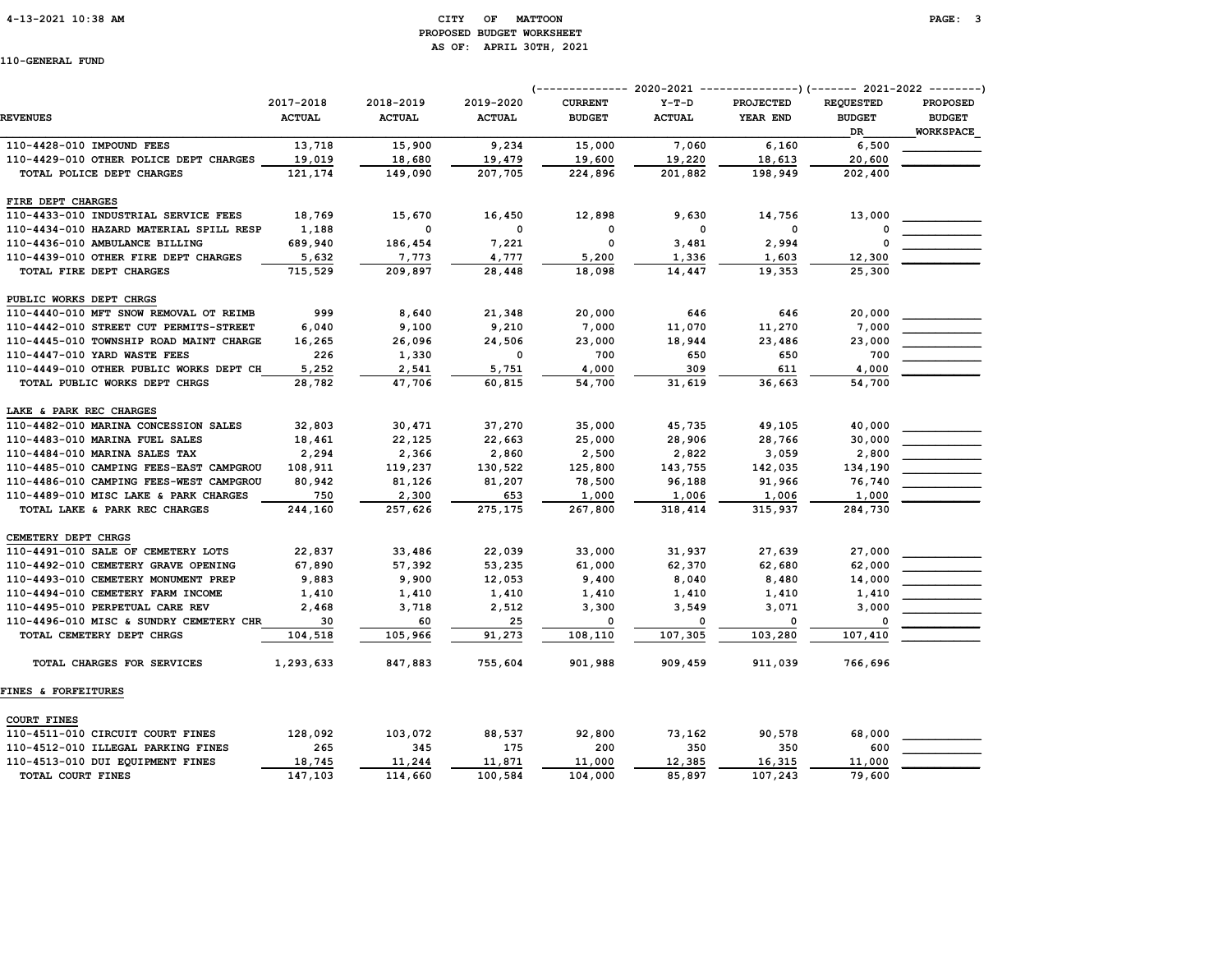#### 4-13-2021 10:38 AM CITY OF MATTOON PAGE: 4 PROPOSED BUDGET WORKSHEET AS OF: APRIL 30TH, 2021

|                                         | 2017-2018     | 2018-2019     | 2019-2020     | <b>CURRENT</b> | $Y-T-D$                  | <b>PROJECTED</b> | <b>REQUESTED</b> | <b>PROPOSED</b> |
|-----------------------------------------|---------------|---------------|---------------|----------------|--------------------------|------------------|------------------|-----------------|
| <b>REVENUES</b>                         | <b>ACTUAL</b> | <b>ACTUAL</b> | <b>ACTUAL</b> | <b>BUDGET</b>  | <b>ACTUAL</b>            | YEAR END         | <b>BUDGET</b>    | <b>BUDGET</b>   |
|                                         |               |               |               |                |                          |                  | <b>DR</b>        | WORKSPACE       |
|                                         |               |               |               |                |                          |                  |                  |                 |
| <b>FORFEITURES</b>                      |               |               |               |                |                          |                  |                  |                 |
| 110-4530-010 FORFEITS-CONFISCATION OF D | 3,985         | 14,329        | 168,434       | 15,000         | 23,253                   | 38,741           | 34,000           |                 |
| TOTAL FORFEITURES                       | 3,985         | 14,329        | 168,434       | 15,000         | 23,253                   | 38,741           | 34,000           |                 |
| TOTAL FINES & FORFEITURES               | 151,087       | 128,989       | 269,018       | 119,000        | 109,150                  | 145,984          | 113,600          |                 |
| INVESTMENT EARNINGS                     |               |               |               |                |                          |                  |                  |                 |
| INTEREST EARNINGS                       |               |               |               |                |                          |                  |                  |                 |
| 110-4610-010 INTEREST EARNINGS          | 51,867        | 102,148       | 89,126        | 100,000        | 10,372                   | 12,893           | 14,000           |                 |
| TOTAL INTEREST EARNINGS                 | 51,867        | 102,148       | 89,126        | 100,000        | 10,372                   | 12,893           | 14,000           |                 |
| NET INCREASE (DECREASE)                 |               |               |               |                |                          |                  |                  |                 |
| RENTS & ROYALTIES                       |               |               |               |                |                          |                  |                  |                 |
| 110-4651-010 RENT-BURGESS AUDITORIUM    | 10,475        | 9,575         | 7,975         | 10,000         | 3,500                    | 3,400            | 5,000            |                 |
| 110-4653-010 RENT-CELLULAR TOWER        | 38,054        | 38,624        | 35,902        | 38,000         | 36,456                   | 36,404           | 37,000           |                 |
| 110-4655-010 RENT-DEMARS CENTER         | 3,570         | 5,865         | 3,330         | 5,000          | 870                      | 210              | 2,500            |                 |
| 110-4657-010 RENT-PETERSON PARK PAVILLI | 1,020         | 1,070         | 950           | 1,000          | 270                      | 90               | 500              |                 |
| 110-4658-010 RENT-DEPOT                 | 7,200         | 7,200         | 7,200         | 7,200          | 7,200                    | 7,200            | 7,200            |                 |
| TOTAL RENTS & ROYALTIES                 | 60,319        | 62,334        | 55,357        | 61,200         | 48,296                   | 47,304           | 52,200           |                 |
|                                         |               |               |               |                |                          |                  |                  |                 |
| TOTAL INVESTMENT EARNINGS               | 112,186       | 164,482       | 144,483       | 161,200        | 58,668                   | 60,197           | 66,200           |                 |
| CONTRIB & OTHER MISC REV                |               |               |               |                |                          |                  |                  |                 |
| CONTRIBUTIONS & MISC REV                |               |               |               |                |                          |                  |                  |                 |
| 110-4801-010 POLICE DEPT CONTRIBUTIONS  | 124           | $\mathbf{o}$  | $\mathbf 0$   | 0              | $\overline{\phantom{0}}$ | 0                | 0                |                 |
| 110-4802-010 ARTS COUNCIL PROGRAM REVEN | 5,259         | 7,704         | 14,759        | 23,000         | 302                      | 407              | 23,000           |                 |
| 110-4803-010 ARTS COUNCIL CONTRIBUTIONS | 2,639         | 6,139         | 18,573        | 11,000         | 2,525                    | 20,929           | 11,000           |                 |
| 110-4804-010 FINANCE DEPT-MISC REVENUE  | 76,709        | 79,630        | 69,673        | 80,000         | 2,750                    | 5,103            | 70,000           |                 |
| 110-4805-010 OTHER MISC REVENUES        | 13,746        | 14,189        | 13,067        | 14,000         | 12,303                   | 13,160           | 16,000           |                 |
| 110-4807-010 TOURISM GRANTS FOR PARK &  | 20,000        | 20,000        | 25,000        | 25,000         | 25,000                   | 25,000           | 25,000           |                 |
| TOTAL CONTRIBUTIONS & MISC REV          | 118,477       | 127,662       | 141,072       | 153,000        | 42,880                   | 64,599           | 145,000          |                 |
| CONTRIBUTIONS & MISC REV                |               |               |               |                |                          |                  |                  |                 |
| TOTAL CONTRIB & OTHER MISC REV          | 118,477       | 127,662       | 141,072       | 153,000        | 42,880                   | 64,599           | 145,000          |                 |
| <b>TOTAL REVENUES</b>                   | 18,885,523    | 18, 442, 424  | 18,956,601    | 18,797,545     | 19,887,853               | 20,107,062       | 19,505,008       |                 |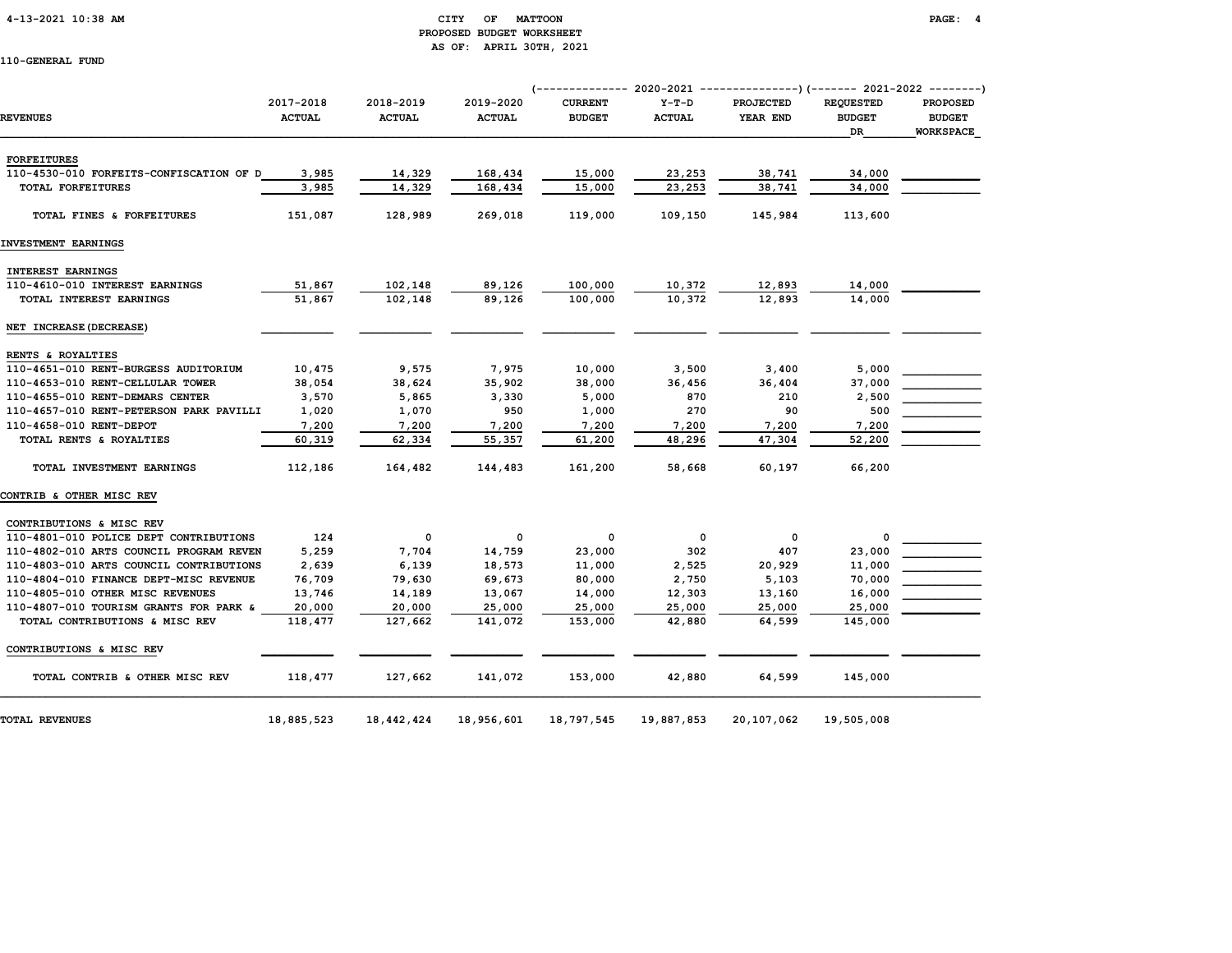### 4-13-2021 10:38 AM CITY OF MATTOON PAGE: 5 PROPOSED BUDGET WORKSHEET AS OF: APRIL 30TH, 2021

110-GENERAL FUND

| <b>EXPENDITURES</b>                                        | 2017-2018<br><b>ACTUAL</b> | 2018-2019<br><b>ACTUAL</b> | 2019-2020<br><b>ACTUAL</b> | <b>CURRENT</b><br><b>BUDGET</b> | $Y-T-D$<br><b>ACTUAL</b> | <b>PROJECTED</b><br>YEAR END | <b>REQUESTED</b><br><b>BUDGET</b><br><b>DR</b> | <b>PROPOSED</b><br><b>BUDGET</b><br><b>WORKSPACE</b> |  |
|------------------------------------------------------------|----------------------------|----------------------------|----------------------------|---------------------------------|--------------------------|------------------------------|------------------------------------------------|------------------------------------------------------|--|
|                                                            |                            |                            |                            |                                 |                          |                              |                                                |                                                      |  |
| PERSONNEL SERVICES                                         |                            |                            |                            |                                 |                          |                              |                                                |                                                      |  |
|                                                            |                            |                            |                            |                                 |                          |                              |                                                |                                                      |  |
| SALARIES & WAGES<br>110-5110-111 SALARIES OF REG EMPLOYEES |                            |                            |                            |                                 |                          |                              |                                                |                                                      |  |
| TOTAL SALARIES & WAGES                                     | 38,505<br>38,505           | 38,505<br>38,505           | 37,218<br>37,218           | 13,056<br>13,056                | 11,914<br>11,914         | 12,300<br>12,300             | 13,056<br>13,056                               |                                                      |  |
|                                                            |                            |                            |                            |                                 |                          |                              |                                                |                                                      |  |
| TOTAL PERSONNEL SERVICES                                   | 38,505                     | 38,505                     | 37,218                     | 13,056                          | 11,914                   | 12,300                       | 13,056                                         |                                                      |  |
| EMPLOYEE BENEFITS                                          |                            |                            |                            |                                 |                          |                              |                                                |                                                      |  |
| GROUP INSURANCE                                            |                            |                            |                            |                                 |                          |                              |                                                |                                                      |  |
| 110-5110-211 GROUP HEALTH INSURANCE                        | 40,021                     | 27,447                     | 42,041                     | 17,310                          | 16,590                   | 17,311                       | 34,852                                         |                                                      |  |
| 110-5110-212 GROUP LIFE INSURANCE                          | 780                        | 780                        | 780                        | 265                             | 239                      | 257                          | 265                                            |                                                      |  |
| TOTAL GROUP INSURANCE                                      | 40,801                     | 28,227                     | 42,821                     | 17,575                          | 16,829                   | 17,568                       | 35,117                                         |                                                      |  |
| SOCIAL SECURITY CONTRIB                                    |                            |                            |                            |                                 |                          |                              |                                                |                                                      |  |
| 110-5110-221 FICA CONTRIBUTIONS                            | 1,778                      | 1,992                      | 1,760                      | 810                             | 458                      | 499                          | 809                                            |                                                      |  |
| 110-5110-222 MEDICARE CONTRIBUTIONS                        | 416                        | 466                        | 412                        | 189                             | 107                      | 117                          | 189                                            |                                                      |  |
| TOTAL SOCIAL SECURITY CONTRIB                              | 2,194                      | 2,458                      | 2,172                      | 999                             | 565                      | 616                          | 998                                            |                                                      |  |
| RETIREMENT CONTRIBTUIONS                                   |                            |                            |                            |                                 |                          |                              |                                                |                                                      |  |
| 110-5110-231 IMRF CONTRIBUTIONS                            | 2,293                      | 2,112                      | 1,137                      | 871                             | 326                      | 377                          | 1,392                                          |                                                      |  |
| TOTAL RETIREMENT CONTRIBTUIONS                             | 2,293                      | 2,112                      | 1,137                      | 871                             | 326                      | 377                          | 1,392                                          |                                                      |  |
| WORKER'S COMPENSATION                                      |                            |                            |                            |                                 |                          |                              |                                                |                                                      |  |
| 110-5110-250 WORKERS' COMPENSATION                         | 75                         | 65                         | 91                         | 27                              | 27                       | 28                           | 72                                             |                                                      |  |
| TOTAL WORKER'S COMPENSATION                                | 75                         | 65                         | 91                         | 27                              | 27                       | 28                           | 72                                             |                                                      |  |
| TOTAL EMPLOYEE BENEFITS                                    | 45,363                     | 32,861                     | 46,221                     | 19,472                          | 17,748                   | 18,589                       | 37,579                                         |                                                      |  |
| <b>SUPPLIES</b>                                            |                            |                            |                            |                                 |                          |                              |                                                |                                                      |  |
| GENERAL SUPPLIES                                           |                            |                            |                            |                                 |                          |                              |                                                |                                                      |  |
| 110-5110-319 MISCELLANEOUS SUPPLIES                        | 50                         | 21                         | 271                        | 900                             | 248                      | 298                          | 0                                              |                                                      |  |
| TOTAL GENERAL SUPPLIES                                     | 50                         | 21                         | 271                        | 900                             | 248                      | 298                          | O                                              |                                                      |  |
| <b>TOTAL SUPPLIES</b>                                      | 50                         | 21                         | 271                        | 900                             | 248                      | 298                          | 0                                              |                                                      |  |
| OTHER PURCHASED SERVICES                                   |                            |                            |                            |                                 |                          |                              |                                                |                                                      |  |
| COMMUNICATION                                              |                            |                            |                            |                                 |                          |                              |                                                |                                                      |  |
| 110-5110-532 TELEPHONE                                     | 595                        | 593                        | 597                        | 600                             | 647                      | 707                          | 600                                            |                                                      |  |
| 110-5110-533 CELLULAR PHONE                                | 1,800                      | 1,800                      | 1,800                      | 1,800                           | 1,650                    | 1,800                        | 3,000                                          |                                                      |  |

TOTAL COMMUNICATION 2,395 2,393 2,397 2,400 2,297 2,507 3,600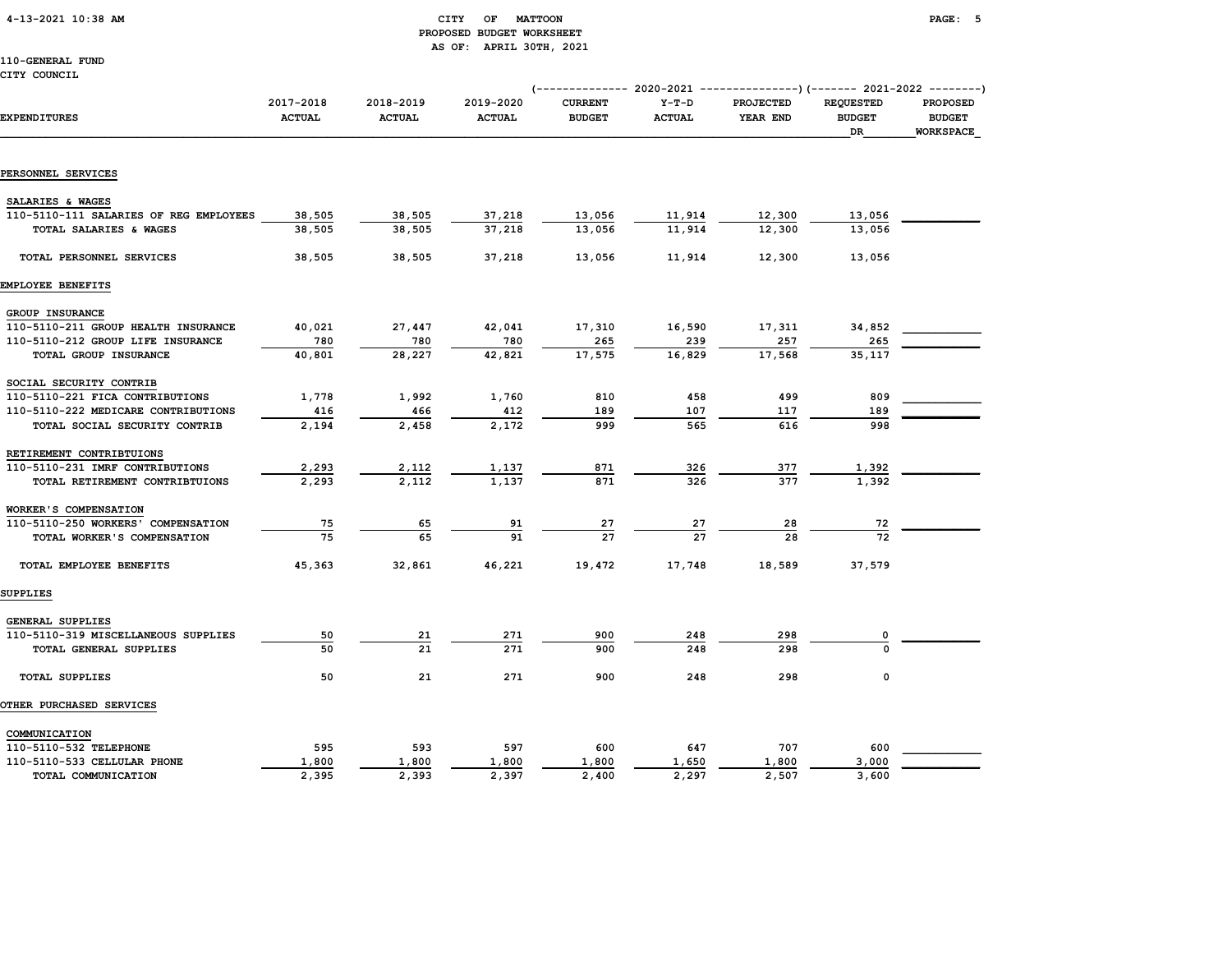#### 4-13-2021 10:38 AM CITY OF MATTOON PAGE: 6 PROPOSED BUDGET WORKSHEET AS OF: APRIL 30TH, 2021

110-GENERAL FUND

#### CITY COUNCIL

|                                         |                            |                            | (--------------            |                                 | 2020-2021 ----------------)(------- 2021-2022 --------) |                       |                                   |                                  |
|-----------------------------------------|----------------------------|----------------------------|----------------------------|---------------------------------|---------------------------------------------------------|-----------------------|-----------------------------------|----------------------------------|
| <b>EXPENDITURES</b>                     | 2017-2018<br><b>ACTUAL</b> | 2018-2019<br><b>ACTUAL</b> | 2019-2020<br><b>ACTUAL</b> | <b>CURRENT</b><br><b>BUDGET</b> | $Y-T-D$<br><b>ACTUAL</b>                                | PROJECTED<br>YEAR END | <b>REQUESTED</b><br><b>BUDGET</b> | <b>PROPOSED</b><br><b>BUDGET</b> |
|                                         |                            |                            |                            |                                 |                                                         |                       | <b>DR</b>                         | <b>WORKSPACE</b>                 |
| EMPLOYEE BUSINESS EXP                   |                            |                            |                            |                                 |                                                         |                       |                                   |                                  |
| 110-5110-562 TRAVEL & TRAINING          | 2,584                      | 1,362                      | 292                        | 4,050                           |                                                         | 0                     | 6,000                             |                                  |
| TOTAL EMPLOYEE BUSINESS EXP             | 2,584                      | 1,362                      | 292                        | 4,050                           |                                                         | 0                     | 6,000                             |                                  |
| OTHER PURCHASED SERVICES                |                            |                            |                            |                                 |                                                         |                       |                                   |                                  |
| 110-5110-571 DUES & MEMBERSHIPS         | 1,875                      | 1,900                      | 1,500                      | 2,000                           | 2,688                                                   | 2,688                 | 2,700                             |                                  |
| 110-5110-572 COMM PROMOTIONS & RELATION | 2,183                      | 1,375                      | 2,000                      | 2,000                           | $\Omega$                                                | O                     | 1,000                             |                                  |
| 110-5110-579 MISC OTHER PURCHASED SERVI | 4,619                      | 1,633                      | 5,875                      | 3,000                           | 1,555                                                   | 1,866                 | 3,000                             |                                  |
| TOTAL OTHER PURCHASED SERVICES          | 8,677                      | 4,908                      | 9,375                      | 7,000                           | 4,243                                                   | 4,554                 | 6,700                             |                                  |
| TOTAL OTHER PURCHASED SERVICES          | 13,656                     | 8,662                      | 12,064                     | 13,450                          | 6,539                                                   | 7,061                 | 16,300                            |                                  |
| OTHER OBJECTS                           |                            |                            |                            |                                 |                                                         |                       |                                   |                                  |
| FINANCIAL TRANS OBJECTS                 |                            |                            |                            |                                 |                                                         |                       |                                   |                                  |
| 110-5110-825 GRANTS                     | 1,000                      | 1,000                      | $^{\circ}$                 | 1,000                           | 170,920                                                 | 171,920               | 1,000                             |                                  |
| 110-5110-827 VGT ALLOCATION-DEMOLITIONS | 48,811                     | 3,829                      | 64,318                     | 39,600                          | 7,350                                                   | 39,600                | 48,000                            |                                  |
| 110-5110-828 VGT ALLOCATION-CITY PROPER | 56,711                     | 41,337                     | 57,089                     | 39,600                          | 32,379                                                  | 39,600                | 48,000                            |                                  |
| 110-5110-829 VGT ALLOCATION-EQUIPMENT   | 81,257                     | 102,590                    | 80,000                     | 39,600                          | 12,477                                                  | 39,600                | 48,000                            |                                  |
| TOTAL FINANCIAL TRANS OBJECTS           | 187,779                    | 148,756                    | 201,408                    | 119,800                         | 223,126                                                 | 290,720               | 145,000                           |                                  |
| COMPUTER INFO SYS OBJECT                |                            |                            |                            |                                 |                                                         |                       |                                   |                                  |
| 110-5110-863 COMPUTERS                  | 0                          | 0                          | 0                          | 0                               |                                                         | 0                     | 1,300                             |                                  |
| TOTAL COMPUTER INFO SYS OBJECT          | O                          | $\Omega$                   |                            | $\Omega$                        |                                                         |                       | 1,300                             |                                  |
| TOTAL OTHER OBJECTS                     | 187,779                    | 148,756                    | 201,408                    | 119,800                         | 223,126                                                 | 290,720               | 146,300                           |                                  |
| TOTAL CITY COUNCIL                      | 285,353                    | 228,806                    | 297,182                    | 166,678                         | 259,575                                                 | 328,968               | 213,235                           |                                  |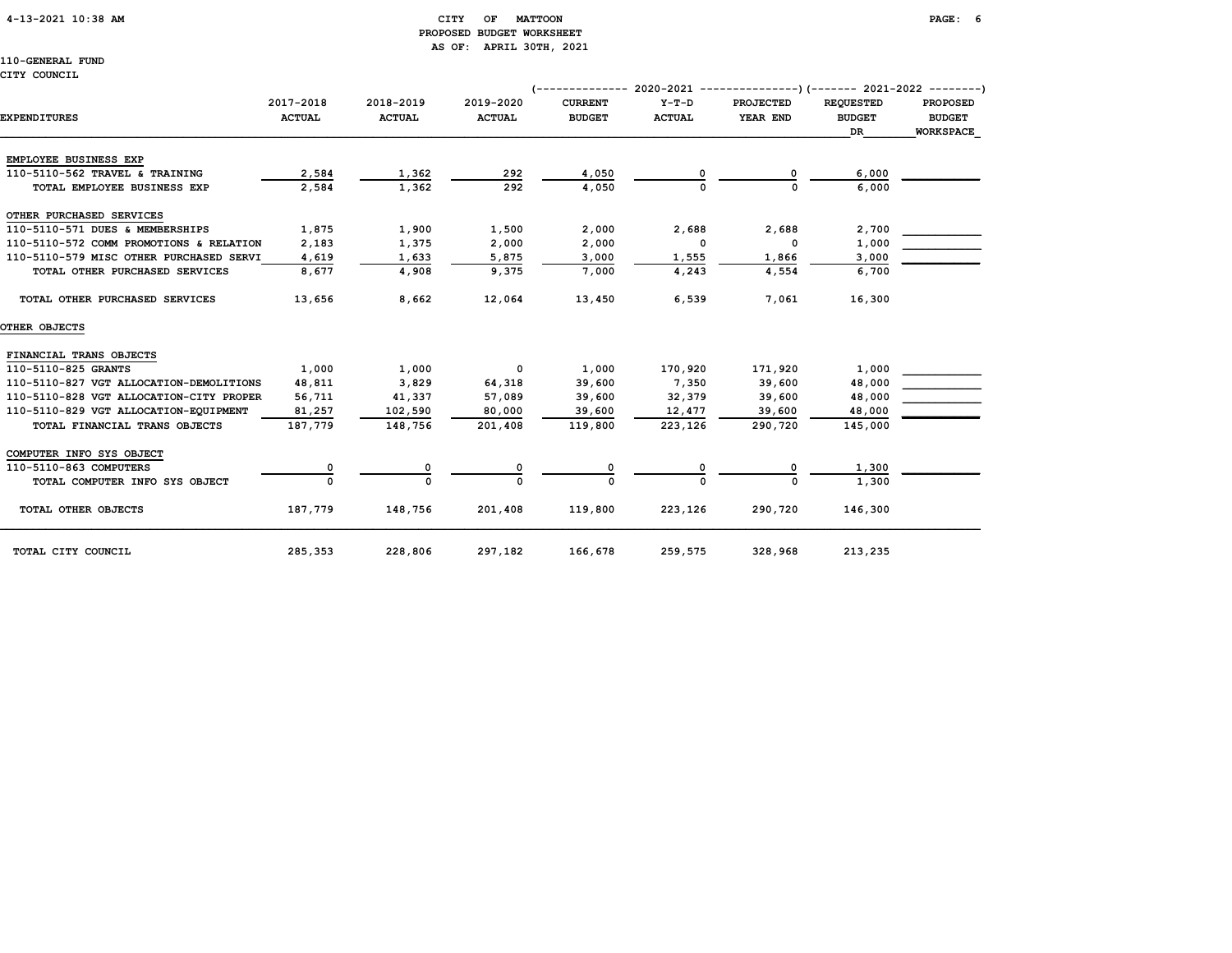### 4-13-2021 10:38 AM CITY OF MATTOON PAGE: 7 PROPOSED BUDGET WORKSHEET AS OF: APRIL 30TH, 2021

110-GENERAL FUND CITY CLERK

| EXPENDITURES                           | 2017-2018<br><b>ACTUAL</b> | 2018-2019<br><b>ACTUAL</b> | 2019-2020<br><b>ACTUAL</b> | <b>CURRENT</b><br><b>BUDGET</b> | $Y-T-D$<br><b>ACTUAL</b> | <b>PROJECTED</b><br>YEAR END | <b>REQUESTED</b><br><b>BUDGET</b><br><b>DR</b> | <b>PROPOSED</b><br><b>BUDGET</b><br><b>WORKSPACE</b> |  |
|----------------------------------------|----------------------------|----------------------------|----------------------------|---------------------------------|--------------------------|------------------------------|------------------------------------------------|------------------------------------------------------|--|
|                                        |                            |                            |                            |                                 |                          |                              |                                                |                                                      |  |
| PERSONNEL SERVICES                     |                            |                            |                            |                                 |                          |                              |                                                |                                                      |  |
| SALARIES & WAGES                       |                            |                            |                            |                                 |                          |                              |                                                |                                                      |  |
| 110-5120-111 SALARIES OF REG EMPLOYEES | 120,019                    | 124,015                    | 124,994                    | 94,571                          | 84,011                   | 90,001                       | 105,119                                        |                                                      |  |
| 110-5120-113 OVERTIME                  | 285                        | 209                        | 181                        | 400                             | $\mathbf 0$              | 9                            | 400                                            |                                                      |  |
| 110-5120-114 COMPENSATED ABSENCES      | 13,689                     | 13,332                     | 12,936                     | $\mathbf 0$                     | 8,861                    | 8,969                        | $\Omega$                                       |                                                      |  |
| TOTAL SALARIES & WAGES                 | 133,994                    | 137,557                    | 138,111                    | 94,971                          | 92,872                   | 98,979                       | 105,519                                        |                                                      |  |
| TOTAL PERSONNEL SERVICES               | 133,994                    | 137,557                    | 138,111                    | 94,971                          | 92,872                   | 98,979                       | 105,519                                        |                                                      |  |
| EMPLOYEE BENEFITS                      |                            |                            |                            |                                 |                          |                              |                                                |                                                      |  |
| GROUP INSURANCE                        |                            |                            |                            |                                 |                          |                              |                                                |                                                      |  |
| 110-5120-211 GROUP HEALTH INSURANCE    | 30,492                     | 27,447                     | 34,203                     | 22,741                          | 21,793                   | 22,741                       | 27,472                                         |                                                      |  |
| 110-5120-212 GROUP LIFE INSURANCE      | 468                        | 468                        | 468                        | 365                             | 201                      | 212                          | 365                                            |                                                      |  |
| TOTAL GROUP INSURANCE                  | 30,960                     | 27,915                     | 34,671                     | 23,106                          | 21,994                   | 22,953                       | 27,837                                         |                                                      |  |
| SOCIAL SECURITY CONTRIB                |                            |                            |                            |                                 |                          |                              |                                                |                                                      |  |
| 110-5120-221 FICA CONTRIBUTIONS        | 7,827                      | 7,888                      | 8,381                      | 5,888                           | 5,199                    | 5,771                        | 6,542                                          |                                                      |  |
| 110-5120-222 MEDICARE CONTRIBUTIONS    | 1,830                      | 1,845                      | 1,960                      | 1,377                           | 1,216                    | 1,350                        | 1,530                                          |                                                      |  |
| TOTAL SOCIAL SECURITY CONTRIB          | 9,657                      | 9,732                      | 10,342                     | 7,265                           | 6,415                    | 7,121                        | 8,072                                          |                                                      |  |
| RETIREMENT CONTRIBTUIONS               |                            |                            |                            |                                 |                          |                              |                                                |                                                      |  |
| 110-5120-231 IMRF CONTRIBUTIONS        | 14,265                     | 12,879                     | 11,354                     | 10,134                          | 8,586                    | 9,844                        | 11,248                                         |                                                      |  |
| TOTAL RETIREMENT CONTRIBTUIONS         | 14,265                     | 12,879                     | 11,354                     | 10.134                          | 8,586                    | 9.844                        | 11,248                                         |                                                      |  |
| UNEMPLOYMNT COMPENSATION               |                            |                            |                            |                                 |                          |                              |                                                |                                                      |  |
| 110-5120-240 UNEMPLOYMENT COMP.        | 665                        | 586                        | 236                        | 186                             | 186                      | 186                          | 205                                            |                                                      |  |
| TOTAL UNEMPLOYMNT COMPENSATION         | 665                        | 586                        | 236                        | 186                             | 186                      | 186                          | 205                                            |                                                      |  |
| WORKER'S COMPENSATION                  |                            |                            |                            |                                 |                          |                              |                                                |                                                      |  |
| 110-5120-250 WORKERS' COMPENSATION     | 266                        | 232                        | 349                        | 195                             | 195                      | 196                          | 580                                            |                                                      |  |
| TOTAL WORKER'S COMPENSATION            | 266                        | 232                        | 349                        | 195                             | 195                      | 196                          | 580                                            |                                                      |  |
| TOTAL EMPLOYEE BENEFITS                | 55,813                     | 51,344                     | 56,952                     | 40,886                          | 37,376                   | 40,300                       | 47,942                                         |                                                      |  |
| SUPPLIES                               |                            |                            |                            |                                 |                          |                              |                                                |                                                      |  |
| GENERAL SUPPLIES                       |                            |                            |                            |                                 |                          |                              |                                                |                                                      |  |
| 110-5120-311 OFFICE SUPPLIES           | 1,391                      | 673                        | 3,002                      | 2,066                           | 395                      | 474                          | 2,055                                          |                                                      |  |
| 110-5120-316 TOOLS & EQUIPMENT         | $\mathbf 0$                | $\mathbf{0}$               | $\mathbf{0}$               | 400                             | $\mathbf{0}$             | $\Omega$                     | 150                                            |                                                      |  |

TOTAL GENERAL SUPPLIES 1,391 673 3,002 2,466 395 474 2,205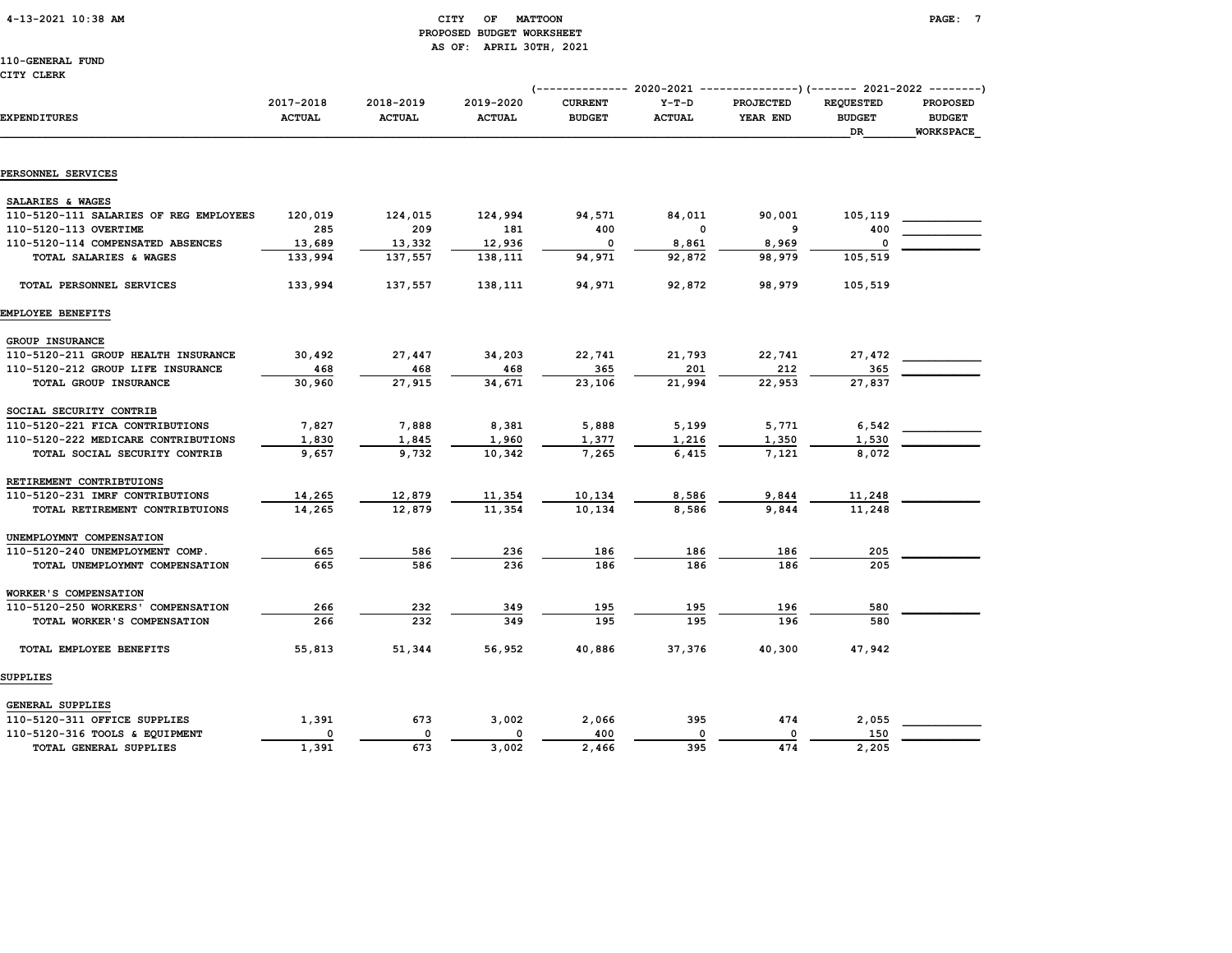### 4-13-2021 10:38 AM CITY OF MATTOON PAGE: 8 PROPOSED BUDGET WORKSHEET AS OF: APRIL 30TH, 2021

|                                         | (------------- 2020-2021 ---------------) (------- 2021-2022 --------) |                            |                            |                                 |                          |                              |                                         |                                        |  |
|-----------------------------------------|------------------------------------------------------------------------|----------------------------|----------------------------|---------------------------------|--------------------------|------------------------------|-----------------------------------------|----------------------------------------|--|
| <b>EXPENDITURES</b>                     | 2017-2018<br><b>ACTUAL</b>                                             | 2018-2019<br><b>ACTUAL</b> | 2019-2020<br><b>ACTUAL</b> | <b>CURRENT</b><br><b>BUDGET</b> | $Y-T-D$<br><b>ACTUAL</b> | <b>PROJECTED</b><br>YEAR END | <b>REQUESTED</b><br><b>BUDGET</b><br>DR | PROPOSED<br><b>BUDGET</b><br>WORKSPACE |  |
|                                         |                                                                        |                            |                            |                                 |                          |                              |                                         |                                        |  |
| BOOKS & PERIODICALS                     |                                                                        |                            |                            |                                 |                          |                              |                                         |                                        |  |
| 110-5120-340 BOOKS & PERIODICALS        | 1,150                                                                  | 1,099                      | 813                        | 1,150                           | 1,158                    | 648                          | 800                                     |                                        |  |
| TOTAL BOOKS & PERIODICALS               | 1,150                                                                  | 1,099                      | 813                        | 1,150                           | 1,158                    | 648                          | 800                                     |                                        |  |
| <b>TOTAL SUPPLIES</b>                   | 2,541                                                                  | 1,772                      | 3,815                      | 3,616                           | 1,552                    | 1,122                        | 3,005                                   |                                        |  |
| OTHER PURCHASED SERVICES                |                                                                        |                            |                            |                                 |                          |                              |                                         |                                        |  |
| PROFESSIONAL SERVICES                   |                                                                        |                            |                            |                                 |                          |                              |                                         |                                        |  |
| 110-5120-519 OTHER PROFESSIONAL SERVICE | 7,181                                                                  | 14,054                     | 12,853                     | 17,045                          | 10,307                   | 12,008                       | 16,550                                  |                                        |  |
| TOTAL PROFESSIONAL SERVICES             | 7,181                                                                  | 14,054                     | 12,853                     | 17,045                          | 10,307                   | 12,008                       | 16,550                                  |                                        |  |
| <b>INSURANCE</b>                        |                                                                        |                            |                            |                                 |                          |                              |                                         |                                        |  |
| 110-5120-521 PUBLIC OFFICAL BONDING FEE | $\mathsf{o}\,$                                                         | $\mathsf{o}$               | $\mathsf{o}\,$             | 350                             | $\mathsf{o}\,$           | $\mathsf{o}\,$               | 350                                     |                                        |  |
| 110-5120-522 NOTARY FEES                | 0                                                                      | 10                         | 0                          | 15                              | 0                        | 0                            | 15                                      |                                        |  |
| TOTAL INSURANCE                         |                                                                        | 10                         |                            | 365                             |                          | $\Omega$                     | 365                                     |                                        |  |
| COMMUNICATION                           |                                                                        |                            |                            |                                 |                          |                              |                                         |                                        |  |
| 110-5120-531 POSTAGE                    | 946                                                                    | 1,098                      | 1,297                      | 1,200                           | 2,033                    | 2,440                        | 2,000                                   |                                        |  |
| 110-5120-532 TELEPHONE                  | 3,278                                                                  | 3,363                      | 3,061                      | 3,370                           | 3,314                    | 3,302                        | 3,360                                   |                                        |  |
| TOTAL COMMUNICATION                     | 4,224                                                                  | 4,461                      | 4,358                      | 4,570                           | 5,348                    | 5,742                        | 5,360                                   |                                        |  |
| ADVERTISING                             |                                                                        |                            |                            |                                 |                          |                              |                                         |                                        |  |
| 110-5120-540 ADVERTISING                | 3,916                                                                  | 2,792                      | 4,319                      | 4,630                           | 3,283                    | 3,695                        | 6,640                                   |                                        |  |
| TOTAL ADVERTISING                       | 3.916                                                                  | 2,792                      | 4,319                      | 4,630                           | 3,283                    | 3.695                        | 6,640                                   |                                        |  |
| EMPLOYEE BUSINESS EXP                   |                                                                        |                            |                            |                                 |                          |                              |                                         |                                        |  |
| 110-5120-562 TRAVEL & TRAINING          | 0                                                                      | 35                         | 0                          | 1,260                           |                          |                              | 1,400                                   |                                        |  |
| TOTAL EMPLOYEE BUSINESS EXP             | $\mathbf 0$                                                            | 35                         | $\Omega$                   | 1,260                           |                          |                              | 1,400                                   |                                        |  |
| TOTAL OTHER PURCHASED SERVICES          | 15,322                                                                 | 21,352                     | 21,530                     | 27,870                          | 18,937                   | 21,445                       | 30,315                                  |                                        |  |
| OTHER OBJECTS                           |                                                                        |                            |                            |                                 |                          |                              |                                         |                                        |  |
| CITY CLERK DEPT OBJECTS                 |                                                                        |                            |                            |                                 |                          |                              |                                         |                                        |  |
| 110-5120-801 VITAL RECORDS FEE REMITTAN | 12,216                                                                 | 12,056                     | 14,764                     | 12,000                          | 16,816                   | 15,828                       | 18,000                                  |                                        |  |
| 110-5120-802 HUNTING/FISHING LIC. FEE R | 383                                                                    | 644                        | 648                        | 700                             | 42                       | 359                          | 300                                     |                                        |  |
| TOTAL CITY CLERK DEPT OBJECTS           | 12,599                                                                 | 12,700                     | 15,412                     | 12,700                          | 16,858                   | 16,187                       | 18,300                                  |                                        |  |
| FINANCIAL TRANS OBJECTS                 |                                                                        |                            |                            |                                 |                          |                              |                                         |                                        |  |
| 110-5120-814 PRINT/COPY MACH LEASE & MA | 4,511                                                                  | 4,586                      | 4,659                      | 5,600                           | 3,835                    | 4,602                        | 4,700                                   |                                        |  |
| TOTAL FINANCIAL TRANS OBJECTS           | 4,511                                                                  | 4,586                      | 4,659                      | 5,600                           | 3,835                    | 4,602                        | 4,700                                   |                                        |  |
| COMPUTER INFO SYS OBJECT                |                                                                        |                            |                            |                                 |                          |                              |                                         |                                        |  |
| 110-5120-863 COMPUTERS                  | 1,084                                                                  | 1,214                      |                            |                                 |                          |                              | 3,500                                   |                                        |  |
| TOTAL COMPUTER INFO SYS OBJECT          | 1,084                                                                  | 1,214                      |                            |                                 |                          |                              | 3,500                                   |                                        |  |
| TOTAL OTHER OBJECTS                     | 18,194                                                                 | 18,500                     | 20,071                     | 18,300                          | 20,693                   | 20,789                       | 26,500                                  |                                        |  |
| TOTAL CITY CLERK                        | 225,864                                                                | 230,525                    | 240,478                    | 185,643                         | 171,430                  | 182,635                      | 213,281                                 |                                        |  |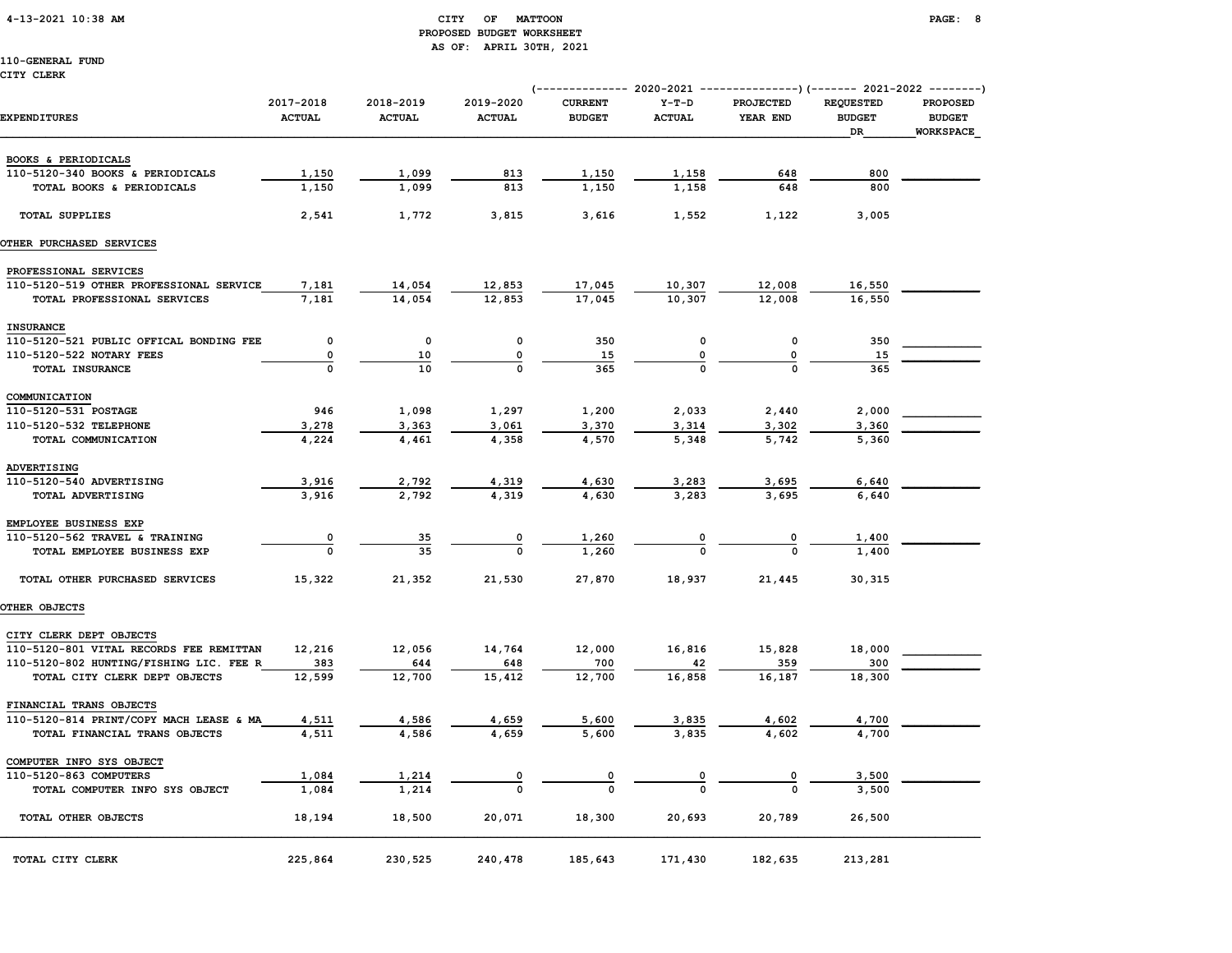#### 4-13-2021 10:38 AM CITY OF MATTOON PAGE: 9 PROPOSED BUDGET WORKSHEET AS OF: APRIL 30TH, 2021

110-GENERAL FUND CITY ADMINISTRATOR

| EXPENDITURES                           | 2017-2018<br><b>ACTUAL</b> | 2018-2019<br><b>ACTUAL</b> | 2019-2020<br><b>ACTUAL</b> | <b>CURRENT</b><br><b>BUDGET</b> | $Y-T-D$<br><b>ACTUAL</b> | <b>PROJECTED</b><br>YEAR END | <b>REQUESTED</b><br><b>BUDGET</b><br>DR | <b>PROPOSED</b><br><b>BUDGET</b><br>WORKSPACE |  |  |
|----------------------------------------|----------------------------|----------------------------|----------------------------|---------------------------------|--------------------------|------------------------------|-----------------------------------------|-----------------------------------------------|--|--|
|                                        |                            |                            |                            |                                 |                          |                              |                                         |                                               |  |  |
| PERSONNEL SERVICES                     |                            |                            |                            |                                 |                          |                              |                                         |                                               |  |  |
| SALARIES & WAGES                       |                            |                            |                            |                                 |                          |                              |                                         |                                               |  |  |
| 110-5130-111 SALARIES OF REG EMPLOYEES | 33,513                     | 34,219                     | 35,640                     | 37,777                          | 34,974                   | 36,510                       | 38,793                                  |                                               |  |  |
| 110-5130-114 COMPENSATED ABSENCES      | 1,971                      | 2,006                      | 1,523                      |                                 | 1,972                    | 2,106                        |                                         |                                               |  |  |
| TOTAL SALARIES & WAGES                 | 35,484                     | 36,224                     | 37,163                     | 37,777                          | 36,946                   | 38,616                       | 38,793                                  |                                               |  |  |
| TOTAL PERSONNEL SERVICES               | 35,484                     | 36,224                     | 37,163                     | 37,777                          | 36,946                   | 38,616                       | 38,793                                  |                                               |  |  |
| EMPLOYEE BENEFITS                      |                            |                            |                            |                                 |                          |                              |                                         |                                               |  |  |
| GROUP INSURANCE                        |                            |                            |                            |                                 |                          |                              |                                         |                                               |  |  |
| 110-5130-211 GROUP HEALTH INSURANCE    | 5,184                      | 4,666                      | 5,815                      | 5,770                           | 5,530                    | 5,770                        | 6,970                                   |                                               |  |  |
| 110-5130-212 GROUP LIFE INSURANCE      | 53                         | 53                         | 53                         | 53                              | 51                       | 54                           | 53                                      |                                               |  |  |
| TOTAL GROUP INSURANCE                  | 5,237                      | 4,719                      | 5,868                      | 5,823                           | 5,581                    | 5,824                        | 7,023                                   |                                               |  |  |
| SOCIAL SECURITY CONTRIB                |                            |                            |                            |                                 |                          |                              |                                         |                                               |  |  |
| 110-5130-221 FICA CONTRIBUTIONS        | 2,113                      | 2,125                      | 2,256                      | 2,342                           | 2,117                    | 2,303                        | 2,405                                   |                                               |  |  |
| 110-5130-222 MEDICARE CONTRIBUTIONS    | 494                        | 497                        | 528                        | 548                             | 495                      | 539                          | 563                                     |                                               |  |  |
| TOTAL SOCIAL SECURITY CONTRIB          | 2,607                      | 2,622                      | 2,783                      | 2,890                           | 2,612                    | 2,842                        | 2,968                                   |                                               |  |  |
| RETIREMENT CONTRIBTUIONS               |                            |                            |                            |                                 |                          |                              |                                         |                                               |  |  |
| 110-5130-231 IMRF CONTRIBUTIONS        | 3,851                      | 3,466                      | 3,057                      | 4,031                           | 3,497                    | 3,939                        | 4,135                                   |                                               |  |  |
| TOTAL RETIREMENT CONTRIBTUIONS         | 3,851                      | 3,466                      | 3,057                      | 4,031                           | 3,497                    | 3,939                        | 4,135                                   |                                               |  |  |
| UNEMPLOYMNT COMPENSATION               |                            |                            |                            |                                 |                          |                              |                                         |                                               |  |  |
| 110-5130-240 UNEMPLOYMENT COMP.        | 75                         | 66                         | 26                         | 27                              | 27                       | 28                           | 30                                      |                                               |  |  |
| TOTAL UNEMPLOYMNT COMPENSATION         | 75                         | 66                         | 26                         | 27                              | $\overline{27}$          | 28                           | 30                                      |                                               |  |  |
| WORKER'S COMPENSATION                  |                            |                            |                            |                                 |                          |                              |                                         |                                               |  |  |
| 110-5130-250 WORKERS' COMPENSATION     | 69                         | 61                         | 88                         | 78                              | 78                       | 78                           | 213                                     |                                               |  |  |
| TOTAL WORKER'S COMPENSATION            | 69                         | 61                         | 88                         | 78                              | 78                       | 78                           | 213                                     |                                               |  |  |
| TOTAL EMPLOYEE BENEFITS                | 11,839                     | 10,934                     | 11,821                     | 12,849                          | 11,795                   | 12,711                       | 14,369                                  |                                               |  |  |
| <b>SUPPLIES</b>                        |                            |                            |                            |                                 |                          |                              |                                         |                                               |  |  |
| GENERAL SUPPLIES                       |                            |                            |                            |                                 |                          |                              |                                         |                                               |  |  |
| 110-5130-311 OFFICE SUPPLIES           | $\mathbf 0$                | 0                          | 17                         | 100                             | 0                        | $\mathsf{o}\,$               | 100                                     |                                               |  |  |
| 110-5130-319 MISCELLANEOUS SUPPLIES    | 0                          | 0                          | 0                          | 180                             |                          | 0                            | 150                                     |                                               |  |  |
| TOTAL GENERAL SUPPLIES                 |                            |                            | 17                         | 280                             |                          | $\Omega$                     | 250                                     |                                               |  |  |
| <b>TOTAL SUPPLIES</b>                  | 0                          | $\Omega$                   | 17                         | 280                             | 0                        | $\mathbf{0}$                 | 250                                     |                                               |  |  |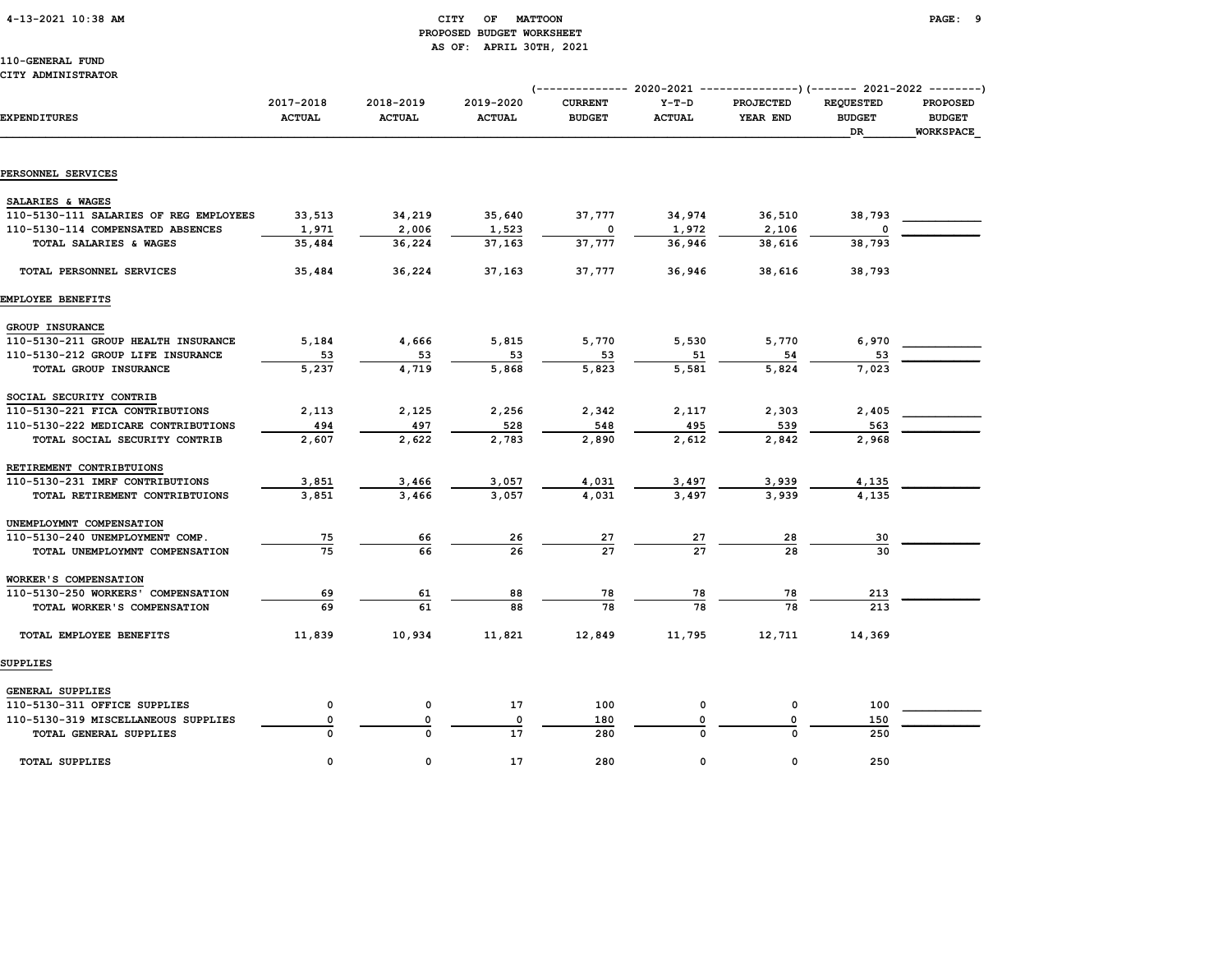#### 4-13-2021 10:38 AM CITY OF MATTOON PAGE: 10 PROPOSED BUDGET WORKSHEET AS OF: APRIL 30TH, 2021

#### 110-GENERAL FUND CITY ADMINISTRATOR

| <b>EXPENDITURES</b>                     | 2017-2018<br><b>ACTUAL</b> | 2018-2019<br><b>ACTUAL</b> | 2019-2020<br><b>ACTUAL</b> | <b>CURRENT</b><br><b>BUDGET</b> | $Y-T-D$<br><b>ACTUAL</b> | <b>PROJECTED</b><br>YEAR END | <b>REQUESTED</b><br><b>BUDGET</b><br>DR | <b>PROPOSED</b><br><b>BUDGET</b><br><b>WORKSPACE</b> |
|-----------------------------------------|----------------------------|----------------------------|----------------------------|---------------------------------|--------------------------|------------------------------|-----------------------------------------|------------------------------------------------------|
| OTHER PURCHASED SERVICES                |                            |                            |                            |                                 |                          |                              |                                         |                                                      |
| ADVERTISING                             |                            |                            |                            |                                 |                          |                              |                                         |                                                      |
| PRINTING & BINDING                      |                            |                            |                            |                                 |                          |                              |                                         |                                                      |
| 110-5130-550 PRINTING & BINDING         | 201                        | 0                          |                            |                                 |                          |                              |                                         |                                                      |
| TOTAL PRINTING & BINDING                | 201                        | $\Omega$                   |                            |                                 |                          |                              |                                         |                                                      |
| EMPLOYEE BUSINESS EXP                   |                            |                            |                            |                                 |                          |                              |                                         |                                                      |
| 110-5130-561 BUSINESS MEETING EXPENSE   | 153                        | 50                         | 207                        | 300                             | 78                       | 94                           | 300                                     |                                                      |
| 110-5130-562 TRAVEL & TRAINING          | $\mathbf 0$                | 1,794                      | 1,461                      | 2,250                           | $\mathbf 0$              | $\mathbf 0$                  | 2,250                                   |                                                      |
| 110-5130-565 CELLULAR PHONE EXP REIMB   | 1,200                      | 1,200                      | 1,200                      | 1,200                           | 1,100                    | 1,200                        | 1,200                                   |                                                      |
| TOTAL EMPLOYEE BUSINESS EXP             | 1,353                      | 3,045                      | 2,867                      | 3,750                           | 1,178                    | 1,294                        | 3,750                                   |                                                      |
| OTHER PURCHASED SERVICES                |                            |                            |                            |                                 |                          |                              |                                         |                                                      |
| 110-5130-571 DUES & MEMBERSHIPS         | 247                        | 247                        | 251                        | 1,000                           | 567                      | 717                          | 1,000                                   |                                                      |
| TOTAL OTHER PURCHASED SERVICES          | 247                        | 247                        | 251                        | 1,000                           | 567                      | 717                          | 1,000                                   |                                                      |
| TOTAL OTHER PURCHASED SERVICES          | 1,801                      | 3,292                      | 3,118                      | 4,750                           | 1,745                    | 2,011                        | 4,750                                   |                                                      |
| OTHER OBJECTS                           |                            |                            |                            |                                 |                          |                              |                                         |                                                      |
| FINANCIAL TRANS OBJECTS                 |                            |                            |                            |                                 |                          |                              |                                         |                                                      |
| 110-5130-826 IPRF GRANT EXP - SAFETY    | $\mathbf 0$                | $\Omega$                   | 1,879                      | 5,517                           | $\overline{\mathbf{0}}$  | $\Omega$                     |                                         |                                                      |
| 110-5130-827 IPRF GRANT EXP - POLICE DE | 0                          | 0                          | 15,527                     | 10,000                          | 39,354                   | 39,089                       |                                         |                                                      |
| 110-5130-828 IPRF GRANT EXP - FIRE DEPT | 28,831                     | $^{\circ}$                 | 13,680                     | 10,000                          | 2,107                    | 444                          |                                         |                                                      |
| 110-5130-829 IPRF GRANT EXP - PUBLIC WO | O                          | 627                        | 7,851                      | 10,000                          | 4,414                    | 164                          |                                         |                                                      |
| TOTAL FINANCIAL TRANS OBJECTS           | 28,831                     | 627                        | 38,937                     | 35,517                          | 45,875                   | 39,697                       |                                         |                                                      |
| COMPUTER INFO SYS OBJECT                |                            |                            |                            |                                 |                          |                              |                                         |                                                      |
| 110-5130-863 COMPUTERS                  |                            | 1,214                      |                            |                                 |                          |                              |                                         |                                                      |
| TOTAL COMPUTER INFO SYS OBJECT          | $\Omega$                   | 1,214                      |                            |                                 |                          | $\Omega$                     |                                         |                                                      |
| TOTAL OTHER OBJECTS                     | 28,831                     | 1,841                      | 38,937                     | 35,517                          | 45,875                   | 39,697                       | 0                                       |                                                      |
| TOTAL CITY ADMINISTRATOR                | 77,956                     | 52,291                     | 91,057                     | 91,173                          | 96,360                   | 93,035                       | 58,162                                  |                                                      |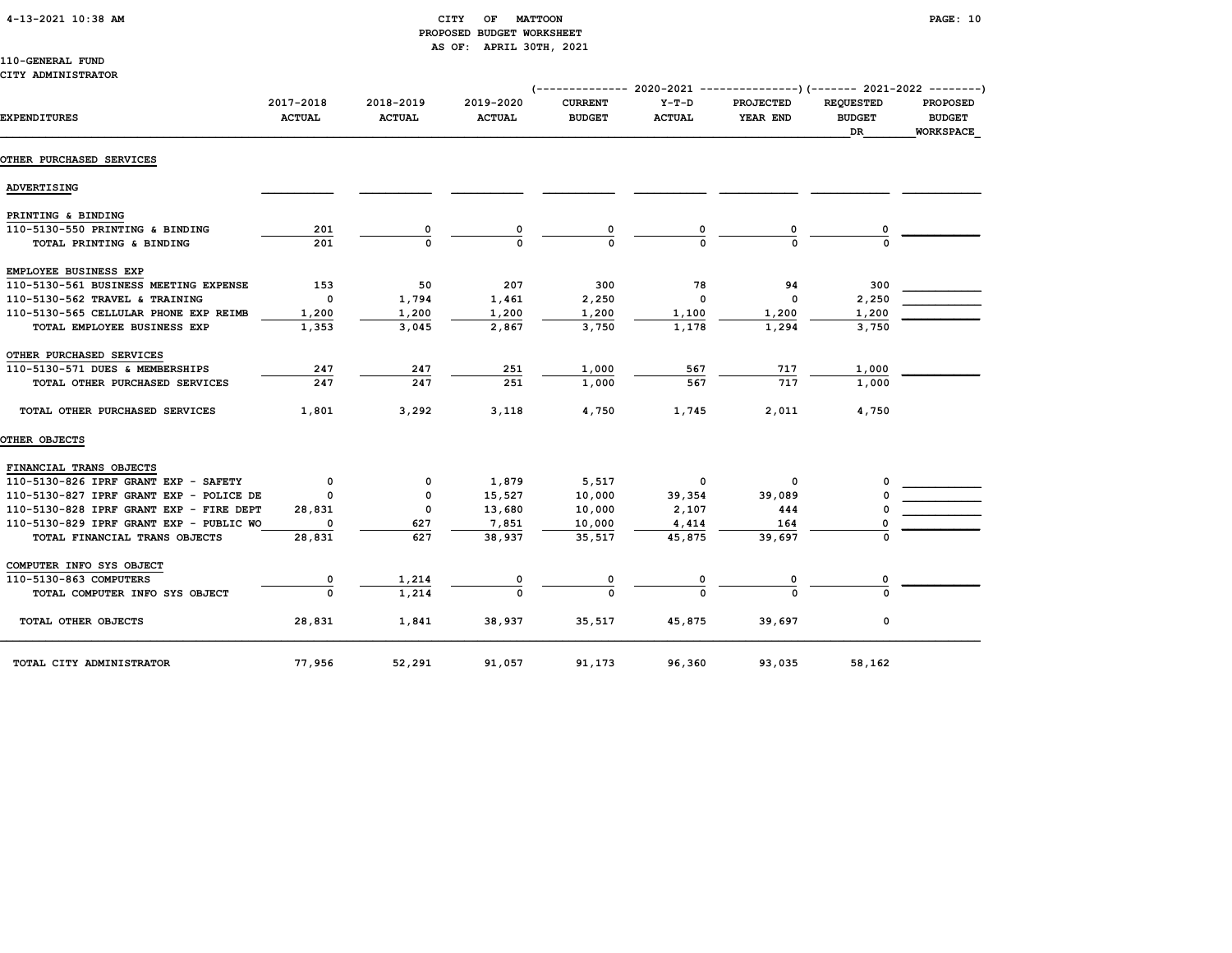#### 4-13-2021 10:38 AM CITY OF MATTOON PAGE: 11 PROPOSED BUDGET WORKSHEET AS OF: APRIL 30TH, 2021

### 110-GENERAL FUND

#### FINANCIAL ADMINISTRATION

|                                        |                            |                            |                            | (------------- 2020-2021 ---------------)(------- 2021-2022 --------) |                          |                              |                                         |                                                      |  |
|----------------------------------------|----------------------------|----------------------------|----------------------------|-----------------------------------------------------------------------|--------------------------|------------------------------|-----------------------------------------|------------------------------------------------------|--|
| <b>EXPENDITURES</b>                    | 2017-2018<br><b>ACTUAL</b> | 2018-2019<br><b>ACTUAL</b> | 2019-2020<br><b>ACTUAL</b> | <b>CURRENT</b><br><b>BUDGET</b>                                       | $Y-T-D$<br><b>ACTUAL</b> | <b>PROJECTED</b><br>YEAR END | <b>REQUESTED</b><br><b>BUDGET</b><br>DR | <b>PROPOSED</b><br><b>BUDGET</b><br><b>WORKSPACE</b> |  |
|                                        |                            |                            |                            |                                                                       |                          |                              |                                         |                                                      |  |
| PERSONNEL SERVICES                     |                            |                            |                            |                                                                       |                          |                              |                                         |                                                      |  |
| SALARIES & WAGES                       |                            |                            |                            |                                                                       |                          |                              |                                         |                                                      |  |
| 110-5150-111 SALARIES OF REG EMPLOYEES | 37,530                     | 39,511                     | 40,238                     | 45,194                                                                | 40,179                   | 41,977                       | 48,066                                  |                                                      |  |
| 110-5150-114 COMPENSATED ABSENCES      | 3,816                      | 2,903                      | 3,254                      | 0                                                                     | 3,190                    | 3,343                        |                                         |                                                      |  |
| TOTAL SALARIES & WAGES                 | 41,346                     | 42,414                     | 43,492                     | 45,194                                                                | 43,369                   | 45,320                       | 48,066                                  |                                                      |  |
| TOTAL PERSONNEL SERVICES               | 41,346                     | 42,414                     | 43,492                     | 45,194                                                                | 43,369                   | 45,320                       | 48,066                                  |                                                      |  |
| EMPLOYEE BENEFITS                      |                            |                            |                            |                                                                       |                          |                              |                                         |                                                      |  |
| GROUP INSURANCE                        |                            |                            |                            |                                                                       |                          |                              |                                         |                                                      |  |
| 110-5150-211 GROUP HEALTH INSURANCE    | 7,586                      | 7,893                      | 7,943                      | 8,498                                                                 | 7,818                    | 8,158                        | 9,387                                   |                                                      |  |
| 110-5150-212 GROUP LIFE INSURANCE      | 106                        | 106                        | 106                        | 106                                                                   | 102                      | 108                          | 106                                     |                                                      |  |
| 110-5150-213 RETIREE HEALTHCARE        | 964,376                    | 1,392,267                  | 1,453,069                  | 1,342,110                                                             | 1,363,054                | 1,855,162                    | 1,436,835                               |                                                      |  |
| TOTAL GROUP INSURANCE                  | 972,069                    | 1,400,267                  | 1,461,118                  | 1,350,714                                                             | 1,370,974                | 1,863,428                    | 1,446,328                               |                                                      |  |
| SOCIAL SECURITY CONTRIB                |                            |                            |                            |                                                                       |                          |                              |                                         |                                                      |  |
| 110-5150-221 FICA CONTRIBUTIONS        | 2,378                      | 2,406                      | 2,577                      | 2,802                                                                 | 2,467                    | 2,681                        | 2,980                                   |                                                      |  |
| 110-5150-222 MEDICARE CONTRIBUTIONS    | 556                        | 563                        | 603                        | 655                                                                   | 577                      | 627                          | 697                                     |                                                      |  |
| TOTAL SOCIAL SECURITY CONTRIB          | 2,934                      | 2,969                      | 3,180                      | 3,457                                                                 | 3,044                    | 3,308                        | 3,677                                   |                                                      |  |
| RETIREMENT CONTRIBTUIONS               |                            |                            |                            |                                                                       |                          |                              |                                         |                                                      |  |
| 110-5150-231 IMRF CONTRIBUTIONS        | 4,333                      | 3,928                      | 3,495                      | 4,822                                                                 | 4,076                    | 4,588                        | 5,124                                   |                                                      |  |
| TOTAL RETIREMENT CONTRIBTUIONS         | 4,333                      | 3,928                      | 3,495                      | 4,822                                                                 | 4,076                    | 4,588                        | 5,124                                   |                                                      |  |
| UNEMPLOYMNT COMPENSATION               |                            |                            |                            |                                                                       |                          |                              |                                         |                                                      |  |
| 110-5150-240 UNEMPLOYMENT COMP.        | 151                        | 133                        | 54                         | 54                                                                    |                          | 54                           | 59                                      |                                                      |  |
| TOTAL UNEMPLOYMNT COMPENSATION         | 151                        | 133                        | 54                         | 54                                                                    | 54                       | 54                           | 59                                      |                                                      |  |
| WORKER'S COMPENSATION                  |                            |                            |                            |                                                                       |                          |                              |                                         |                                                      |  |
| 110-5150-250 WORKERS' COMPENSATION     | 81                         | 72                         | 102                        | 93                                                                    | 93                       | 94                           | 264                                     |                                                      |  |
| TOTAL WORKER'S COMPENSATION            | 81                         | 72                         | 102                        | 93                                                                    | 93                       |                              | 264                                     |                                                      |  |
| TOTAL EMPLOYEE BENEFITS                | 979,568                    | 1,407,368                  | 1,467,949                  | 1,359,140                                                             | 1,378,242                | 1,871,472                    | 1,455,452                               |                                                      |  |
| <b>SUPPLIES</b>                        |                            |                            |                            |                                                                       |                          |                              |                                         |                                                      |  |
| <b>GENERAL SUPPLIES</b>                |                            |                            |                            |                                                                       |                          |                              |                                         |                                                      |  |
| 110-5150-311 OFFICE SUPPLIES           | 647                        | 463                        | 286                        | 500                                                                   | 188                      | 226                          | 500                                     |                                                      |  |
| 110-5150-319 MISCELLANEOUS SUPPLIES    | 0                          | $\mathbf 0$                | $\mathbf 0$                | 90                                                                    | $\mathbf 0$              | $\mathbf 0$                  | 100                                     |                                                      |  |
| TOTAL GENERAL SUPPLIES                 | 647                        | 463                        | 286                        | 590                                                                   | 188                      | 226                          | 600                                     |                                                      |  |
| <b>TOTAL SUPPLIES</b>                  | 647                        | 463                        | 286                        | 590                                                                   | 188                      | 226                          | 600                                     |                                                      |  |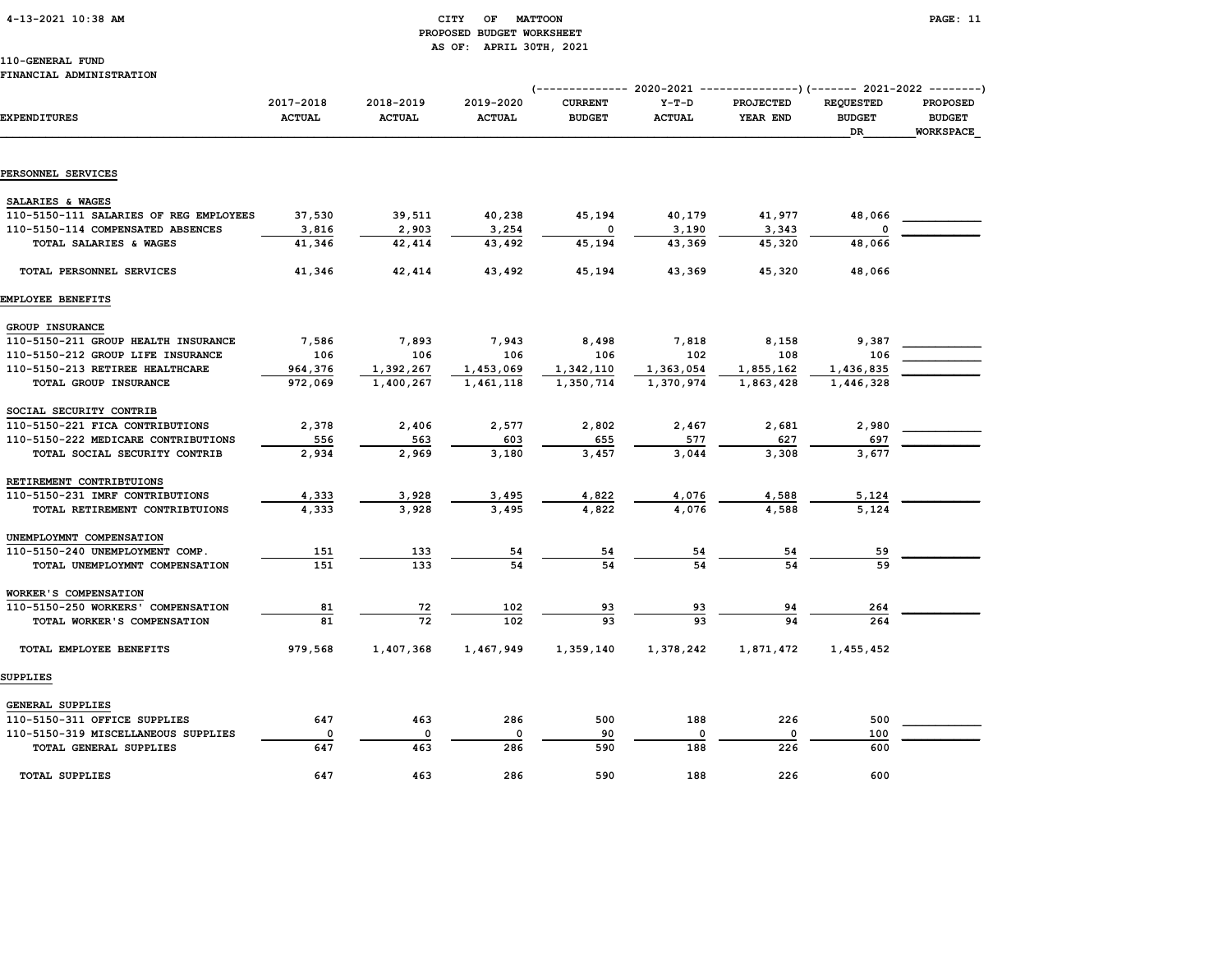4-13-2021 10:38 AM CITY OF MATTOON PAGE: 12

# PROPOSED BUDGET WORKSHEET AS OF: APRIL 30TH, 2021

| <b>EXPENDITURES</b>                     | 2017-2018<br><b>ACTUAL</b> | 2018-2019<br><b>ACTUAL</b> | 2019-2020<br><b>ACTUAL</b> | <b>CURRENT</b><br><b>BUDGET</b> | $Y-T-D$<br><b>ACTUAL</b> | PROJECTED<br>YEAR END | <b>REQUESTED</b><br><b>BUDGET</b><br>DR | <b>PROPOSED</b><br><b>BUDGET</b><br>WORKSPACE |  |  |
|-----------------------------------------|----------------------------|----------------------------|----------------------------|---------------------------------|--------------------------|-----------------------|-----------------------------------------|-----------------------------------------------|--|--|
| OTHER PURCHASED SERVICES                |                            |                            |                            |                                 |                          |                       |                                         |                                               |  |  |
| PROFESSIONAL SERVICES                   |                            |                            |                            |                                 |                          |                       |                                         |                                               |  |  |
| 110-5150-512 ANIMAL CONTROL SERVICES    | 20,577                     | 34,296                     | 20,577                     | 27,437                          | 27,437                   | 27,436                | 27,437                                  |                                               |  |  |
| 110-5150-513 AUDITING & ACCOUNTING SERV | 4,860                      | 5,004                      | 5,773                      | 7,500                           | 5,256                    | 5,256                 | 5,319                                   |                                               |  |  |
| 110-5150-516 TECHNOLOGY SUPPORT SERVIC  | 15,324                     | 8,784                      | 8,473                      | 9,000                           | 8,283                    | 8,283                 | 9,000                                   |                                               |  |  |
| TOTAL PROFESSIONAL SERVICES             | 40,761                     | 48,083                     | 34,823                     | 43,937                          | 40,976                   | 40,975                | 41,756                                  |                                               |  |  |
| <b>INSURANCE</b>                        |                            |                            |                            |                                 |                          |                       |                                         |                                               |  |  |
| 110-5150-523 PROPERTY & CASUALTY INS.   | 125,019                    | 126,691                    | 164,811                    | 161,670                         | 161,670                  | 161,670               | 222,261                                 |                                               |  |  |
| TOTAL INSURANCE                         | 125,019                    | 126,691                    | 164,811                    | 161,670                         | 161,670                  | 161,670               | 222,261                                 |                                               |  |  |
| COMMUNICATION                           |                            |                            |                            |                                 |                          |                       |                                         |                                               |  |  |
| 110-5150-532 TELEPHONE                  | 1,872                      | 1,882                      | 1,769                      | 1,900                           | 1,828                    | 1,931                 | 2,000                                   |                                               |  |  |
| TOTAL COMMUNICATION                     | 1,872                      | 1,882                      | 1,769                      | 1,900                           | 1,828                    | 1,931                 | 2,000                                   |                                               |  |  |
| EMPLOYEE BUSINESS EXP                   |                            |                            |                            |                                 |                          |                       |                                         |                                               |  |  |
| 110-5150-562 TRAVEL & TRAINING          | 1,639                      | 1,061                      | 743                        | 1,800                           | 364                      | 364                   | 1,500                                   |                                               |  |  |
| TOTAL EMPLOYEE BUSINESS EXP             | 1,639                      | 1,061                      | 743                        | 1,800                           | 364                      | 364                   | 1,500                                   |                                               |  |  |
| OTHER PURCHASED SERVICES                |                            |                            |                            |                                 |                          |                       |                                         |                                               |  |  |
| 110-5150-571 DUES & MEMBERSHIPS         | 895                        | 1,048                      | 887                        | 1,200                           | 950                      | 950                   | 1,200                                   |                                               |  |  |
| TOTAL OTHER PURCHASED SERVICES          | 895                        | 1,048                      | 887                        | 1,200                           | 950                      | 950                   | 1,200                                   |                                               |  |  |
| TOTAL OTHER PURCHASED SERVICES          | 170,186                    | 178,765                    | 203,033                    | 210,507                         | 205,788                  | 205,890               | 268,717                                 |                                               |  |  |
| OTHER OBJECTS                           |                            |                            |                            |                                 |                          |                       |                                         |                                               |  |  |
| FINANCIAL TRANS OBJECTS                 |                            |                            |                            |                                 |                          |                       |                                         |                                               |  |  |
| 110-5150-811 BANK SERVICE CHARGES       | 825                        | 733                        | 1,300                      | 1,000                           | 265                      | 840                   | 1,000                                   |                                               |  |  |
| 110-5150-814 PRINT/COPY MACH LEASE & MA | 0                          | 0                          |                            |                                 | 52                       | 46                    | 100                                     |                                               |  |  |
| TOTAL FINANCIAL TRANS OBJECTS           | 825                        | 733                        | 1,301                      | 1,000                           | 317                      | 886                   | 1,100                                   |                                               |  |  |
| FINANCIAL TRANS OBJECTS                 |                            |                            |                            |                                 |                          |                       |                                         |                                               |  |  |
| 110-5150-820 COVID-19 EXPENDITURES      | 0                          | $\overline{\mathbf{0}}$    | 963                        | $\overline{\mathbf{0}}$         | 6,391                    | 6,391                 | $\overline{\mathbf{0}}$                 |                                               |  |  |
| TOTAL FINANCIAL TRANS OBJECTS           | $\mathbf{o}$               | $\mathbf{o}$               | 963                        | $\mathbf 0$                     | 6,391                    | 6,391                 | $\Omega$                                |                                               |  |  |
| SPECIAL EVENT OBJECTS                   |                            |                            |                            |                                 |                          |                       |                                         |                                               |  |  |
| 110-5150-830 BAD DEBT EXPENSE           | 5,242                      | 6,024                      | 6,590                      | 6,700                           | 1,336                    | 1,955                 | 6,600                                   |                                               |  |  |
| TOTAL SPECIAL EVENT OBJECTS             | 5,242                      | 6,024                      | 6,590                      | 6,700                           | 1,336                    | 1,955                 | 6,600                                   |                                               |  |  |
| COMPUTER INFO SYS OBJECT                |                            |                            |                            |                                 |                          |                       |                                         |                                               |  |  |
| 110-5150-863 COMPUTERS                  | 0                          | 898                        | 483                        | 0                               | 0                        | 0                     | 0                                       |                                               |  |  |
| TOTAL COMPUTER INFO SYS OBJECT          | $\mathbf 0$                | 898                        | 483                        | $\mathbf 0$                     | $\mathbf 0$              | $\Omega$              | $\Omega$                                |                                               |  |  |
| TOTAL OTHER OBJECTS                     | 6,067                      | 7,656                      | 9,337                      | 7,700                           | 8,045                    | 9,232                 | 7,700                                   |                                               |  |  |
| TOTAL FINANCIAL ADMINISTRATION          | 1,197,814                  | 1,636,665                  | 1,724,098                  | 1,623,131                       | 1,635,631                | 2,132,140             | 1,780,535                               |                                               |  |  |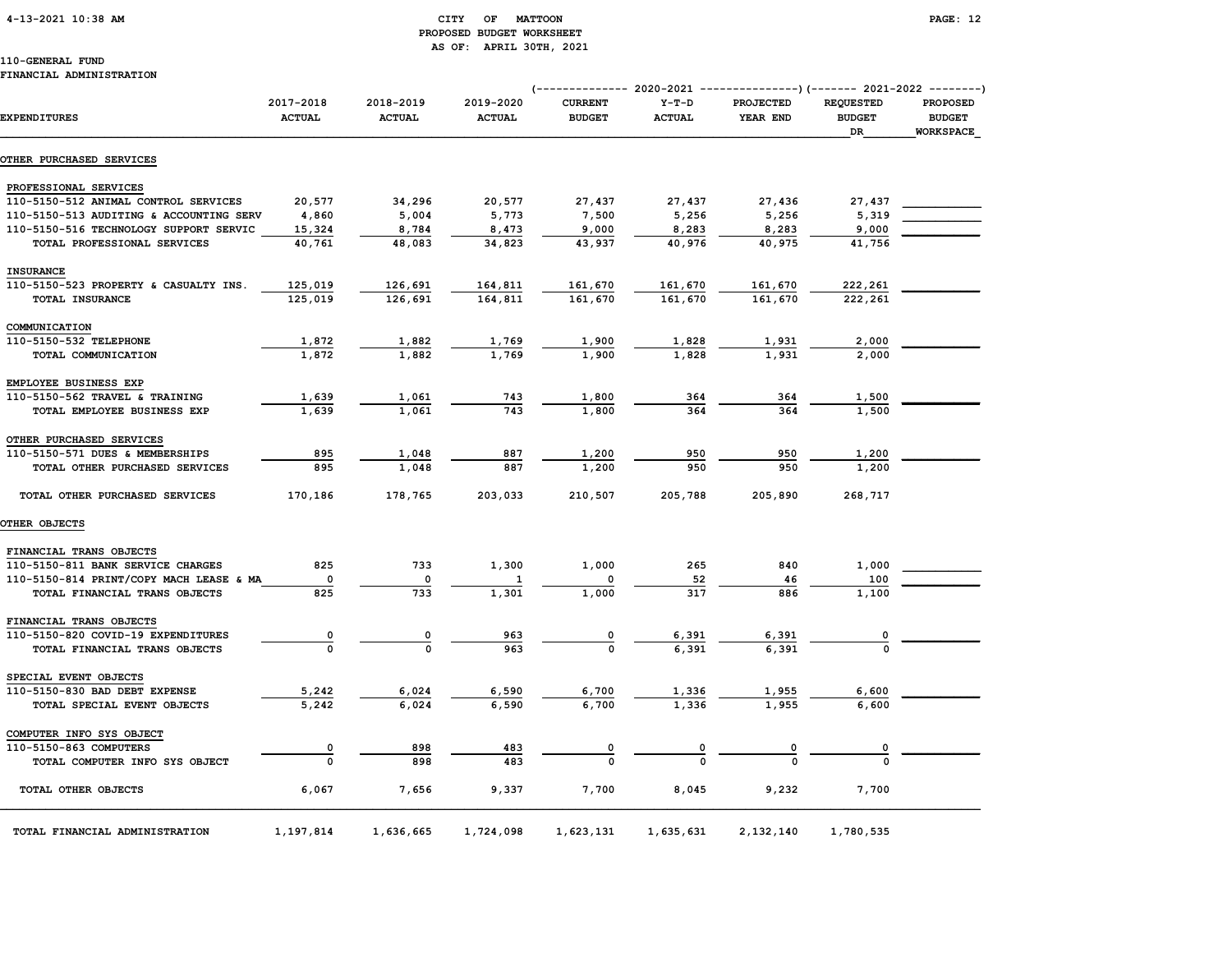#### 4-13-2021 10:38 AM CITY OF MATTOON PAGE: 13 PROPOSED BUDGET WORKSHEET AS OF: APRIL 30TH, 2021

| <b>110-GENERAL FUND</b> |  |
|-------------------------|--|
| LEGAL SERVICES          |  |

| <b>EXPENDITURES</b>                                                                                      | 2017-2018<br><b>ACTUAL</b> | 2018-2019<br><b>ACTUAL</b> | 2019-2020<br><b>ACTUAL</b> | <b>CURRENT</b><br><b>BUDGET</b> | $Y-T-D$<br><b>ACTUAL</b> | <b>PROJECTED</b><br>YEAR END | <b>REQUESTED</b><br><b>BUDGET</b><br>DR | <b>PROPOSED</b><br><b>BUDGET</b><br><b>WORKSPACE</b> |  |
|----------------------------------------------------------------------------------------------------------|----------------------------|----------------------------|----------------------------|---------------------------------|--------------------------|------------------------------|-----------------------------------------|------------------------------------------------------|--|
|                                                                                                          |                            |                            |                            |                                 |                          |                              |                                         |                                                      |  |
| PERSONNEL SERVICES                                                                                       |                            |                            |                            |                                 |                          |                              |                                         |                                                      |  |
| SALARIES & WAGES                                                                                         |                            |                            |                            |                                 |                          |                              |                                         |                                                      |  |
| EMPLOYEE BENEFITS                                                                                        |                            |                            |                            |                                 |                          |                              |                                         |                                                      |  |
| GROUP INSURANCE                                                                                          |                            |                            |                            |                                 |                          |                              |                                         |                                                      |  |
| SOCIAL SECURITY CONTRIB                                                                                  |                            |                            |                            |                                 |                          |                              |                                         |                                                      |  |
| RETIREMENT CONTRIBTUIONS                                                                                 |                            |                            |                            |                                 |                          |                              |                                         |                                                      |  |
| UNEMPLOYMNT COMPENSATION                                                                                 |                            |                            |                            |                                 |                          |                              |                                         |                                                      |  |
| WORKER'S COMPENSATION                                                                                    |                            |                            |                            |                                 |                          |                              |                                         |                                                      |  |
| SUPPLIES                                                                                                 |                            |                            |                            |                                 |                          |                              |                                         |                                                      |  |
| GENERAL SUPPLIES<br>110-5160-311 OFFICE SUPPLIES<br>TOTAL GENERAL SUPPLIES                               | $\overline{\mathbf{0}}$    | 0                          | 0                          |                                 |                          | 0                            |                                         |                                                      |  |
| BOOKS & PERIODICALS                                                                                      |                            |                            |                            |                                 |                          |                              |                                         |                                                      |  |
| <b>TOTAL SUPPLIES</b>                                                                                    | 0                          | 0                          | $\mathsf{o}\,$             | $\mathsf{o}\,$                  | $\mathbf 0$              | $\mathbf 0$                  | 0                                       |                                                      |  |
| OTHER PURCHASED SERVICES                                                                                 |                            |                            |                            |                                 |                          |                              |                                         |                                                      |  |
| PROFESSIONAL SERVICES<br>110-5160-515 LABOR RELATIONS COUNSEL<br>110-5160-519 OTHER PROFESSIONAL SERVICE | 55,815<br>46,146           | 130,345<br>47,954          | 88,040<br>56,456           | 60,000<br>55,000                | 96,672<br>55,229         | 114,710<br>45,839            | 60,000<br>55,000                        |                                                      |  |
| TOTAL PROFESSIONAL SERVICES                                                                              | 101,960                    | 178,299                    | 144,496                    | 115,000                         | 151,902                  | 160,549                      | 115,000                                 |                                                      |  |
| EMPLOYEE BUSINESS EXP                                                                                    |                            |                            |                            |                                 |                          |                              |                                         |                                                      |  |
| OTHER PURCHASED SERVICES                                                                                 |                            |                            |                            |                                 |                          |                              |                                         |                                                      |  |
| TOTAL OTHER PURCHASED SERVICES                                                                           | 101,960                    | 178,299                    | 144,496                    | 115,000                         | 151,902                  | 160,549                      | 115,000                                 |                                                      |  |
| TOTAL LEGAL SERVICES                                                                                     | 101,961                    | 178,299                    | 144,496                    | 115,000                         | 151,902                  | 160,549                      | 115,000                                 |                                                      |  |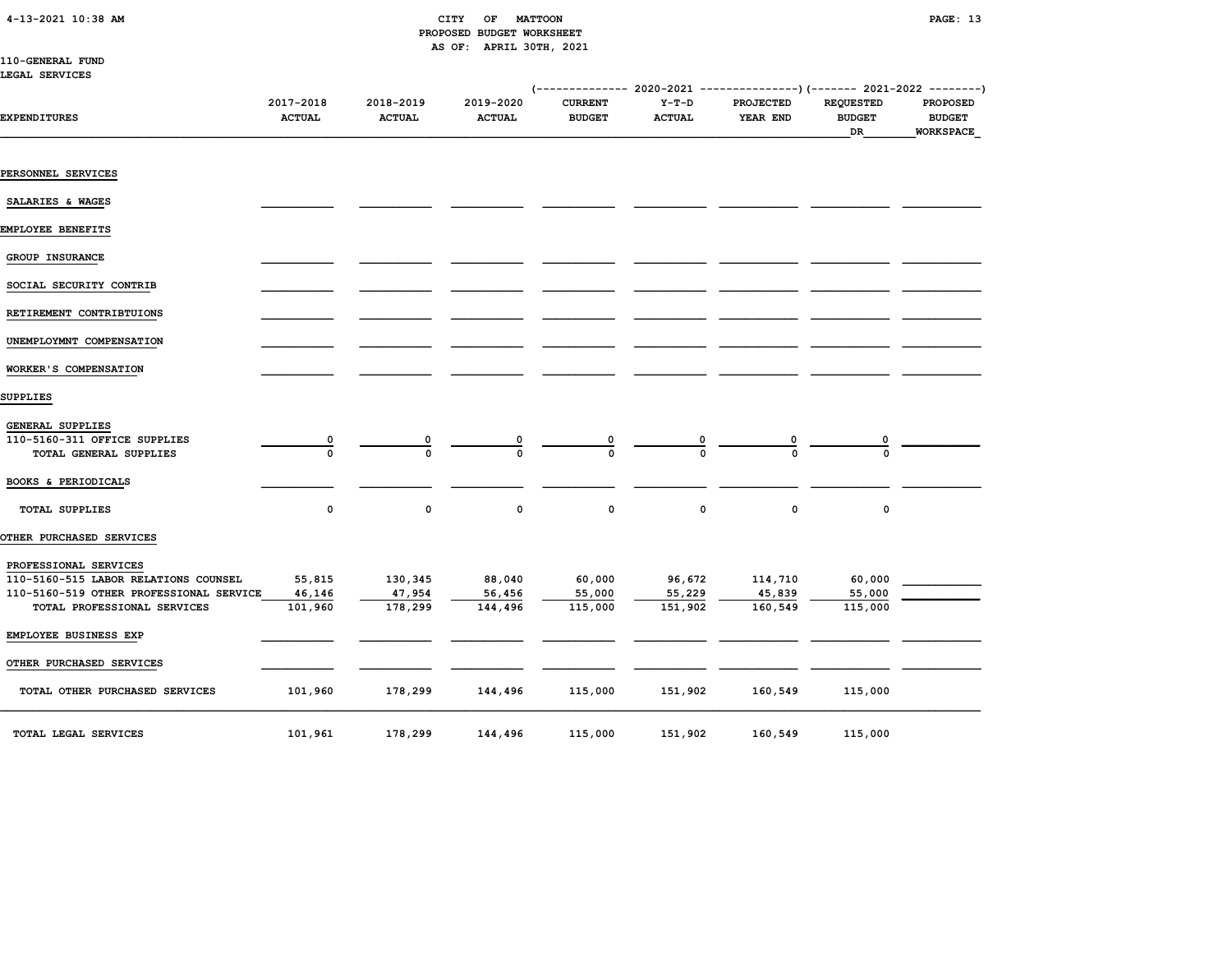### 4-13-2021 10:38 AM CITY OF MATTOON PAGE: 14 PROPOSED BUDGET WORKSHEET AS OF: APRIL 30TH, 2021

|                                         |                            |                            |                            |                                 |                          | <b>PROJECTED</b> | <b>REQUESTED</b>    | <b>PROPOSED</b>                   |
|-----------------------------------------|----------------------------|----------------------------|----------------------------|---------------------------------|--------------------------|------------------|---------------------|-----------------------------------|
| <b>EXPENDITURES</b>                     | 2017-2018<br><b>ACTUAL</b> | 2018-2019<br><b>ACTUAL</b> | 2019-2020<br><b>ACTUAL</b> | <b>CURRENT</b><br><b>BUDGET</b> | $Y-T-D$<br><b>ACTUAL</b> | YEAR END         | <b>BUDGET</b><br>DR | <b>BUDGET</b><br><b>WORKSPACE</b> |
|                                         |                            |                            |                            |                                 |                          |                  |                     |                                   |
| PERSONNEL SERVICES                      |                            |                            |                            |                                 |                          |                  |                     |                                   |
| SALARIES & WAGES                        |                            |                            |                            |                                 |                          |                  |                     |                                   |
| 110-5170-111 SALARIES OF REG EMPLOYEES  | 89,330                     | 69,347                     | 72,750                     | 130,489                         | 81,436                   | 98,647           | 102,577             |                                   |
| 110-5170-112 SALARIES OF TEMP EMPLOYEES | 0                          | $\mathbf 0$                | 4,961                      | 4,500                           | 2,351                    | 2,351            | 9,000               |                                   |
| 110-5170-114 COMPENSATED ABSENCES       | 9,479                      | 7,845                      | 6,571                      | 0                               | 8,821                    | 9,990            |                     |                                   |
| TOTAL SALARIES & WAGES                  | 98,810                     | 77,192                     | 84,282                     | 134,989                         | 92,608                   | 110,988          | 111,577             |                                   |
| TOTAL PERSONNEL SERVICES                | 98,810                     | 77,192                     | 84,282                     | 134,989                         | 92,608                   | 110,988          | 111,577             |                                   |
| EMPLOYEE BENEFITS                       |                            |                            |                            |                                 |                          |                  |                     |                                   |
| GROUP INSURANCE                         |                            |                            |                            |                                 |                          |                  |                     |                                   |
| 110-5170-211 GROUP HEALTH INSURANCE     | 5,717                      | 0                          | 0                          | 16,971                          | 1,463                    | 1,755            | 20,501              |                                   |
| 110-5170-212 GROUP LIFE INSURANCE       | 312                        | 156                        | 156                        | 312                             | 180                      | 230              | 312                 |                                   |
| TOTAL GROUP INSURANCE                   | 6,029                      | 156                        | 156                        | 17,283                          | 1,643                    | 1,985            | 20,813              |                                   |
| SOCIAL SECURITY CONTRIB                 |                            |                            |                            |                                 |                          |                  |                     |                                   |
| 110-5170-221 FICA CONTRIBUTIONS         | 6,175                      | 4,668                      | 4,986                      | 8,369                           | 5,262                    | 6,881            | 6,918               |                                   |
| 110-5170-222 MEDICARE CONTRIBUTIONS     | 1,444                      | 1,092                      | 1,166                      | 1,957                           | 1,231                    | 1,609            | 1,618               |                                   |
| TOTAL SOCIAL SECURITY CONTRIB           | 7,620                      | 5,760                      | 6.151                      | 10,326                          | 6,492                    | 8,490            | 8,536               |                                   |
| RETIREMENT CONTRIBTUIONS                |                            |                            |                            |                                 |                          |                  |                     |                                   |
| 110-5170-231 IMRF CONTRIBUTIONS         | 11,255                     | 7,611                      | 6,759                      | 13,923                          | 8,532                    | 11,581           | 10,935              |                                   |
| TOTAL RETIREMENT CONTRIBTUIONS          | 11,255                     | 7.611                      | 6,759                      | 13,923                          | 8,532                    | 11,581           | 10,935              |                                   |
| UNEMPLOYMNT COMPENSATION                |                            |                            |                            |                                 |                          |                  |                     |                                   |
| 110-5170-240 UNEMPLOYMENT COMP.         | 444                        | 264                        | 105                        | 187                             | 187                      | 249              | 236                 |                                   |
| TOTAL UNEMPLOYMNT COMPENSATION          | 444                        | 264                        | 105                        | 187                             | 187                      | 249              | 236                 |                                   |
| WORKER'S COMPENSATION                   |                            |                            |                            |                                 |                          |                  |                     |                                   |
| 110-5170-250 WORKERS' COMPENSATION      | 262                        | 138                        | 197                        | 278                             | 278                      | 370              | 614                 |                                   |
| TOTAL WORKER'S COMPENSATION             | 262                        | 138                        | 197                        | 278                             | 278                      | 370              | 614                 |                                   |
| TOTAL EMPLOYEE BENEFITS                 | 25,610                     | 13,929                     | 13,369                     | 41,997                          | 17,133                   | 22,675           | 41,134              |                                   |
| SUPPLIES                                |                            |                            |                            |                                 |                          |                  |                     |                                   |
| <b>GENERAL SUPPLIES</b>                 |                            |                            |                            |                                 |                          |                  |                     |                                   |
| 110-5170-311 OFFICE SUPPLIES            | 151                        | $\mathsf{o}\,$             | 118                        | 300                             | 17                       | 20               | 300                 |                                   |
| 110-5170-312 CLEANING SUPPLIES          | $\mathsf{o}\,$             | 41                         | $\mathsf{o}\,$             | 50                              | $\mathbf 0$              | 50               | 50                  |                                   |
| 110-5170-316 TOOLS & EQUIPMENT          | 1,583                      | 1,237                      | 464                        | 2,500                           | 875                      | 1,055            | 2,500               |                                   |
| 110-5170-319 MISCELLANEOUS SUPPLIES     | 349                        | 506                        | 419                        | 630                             | 43                       | 52               | 500                 |                                   |
| TOTAL GENERAL SUPPLIES                  | 2,084                      | 1,784                      | 1,000                      | 3,480                           | 935                      | 1,177            | 3,350               |                                   |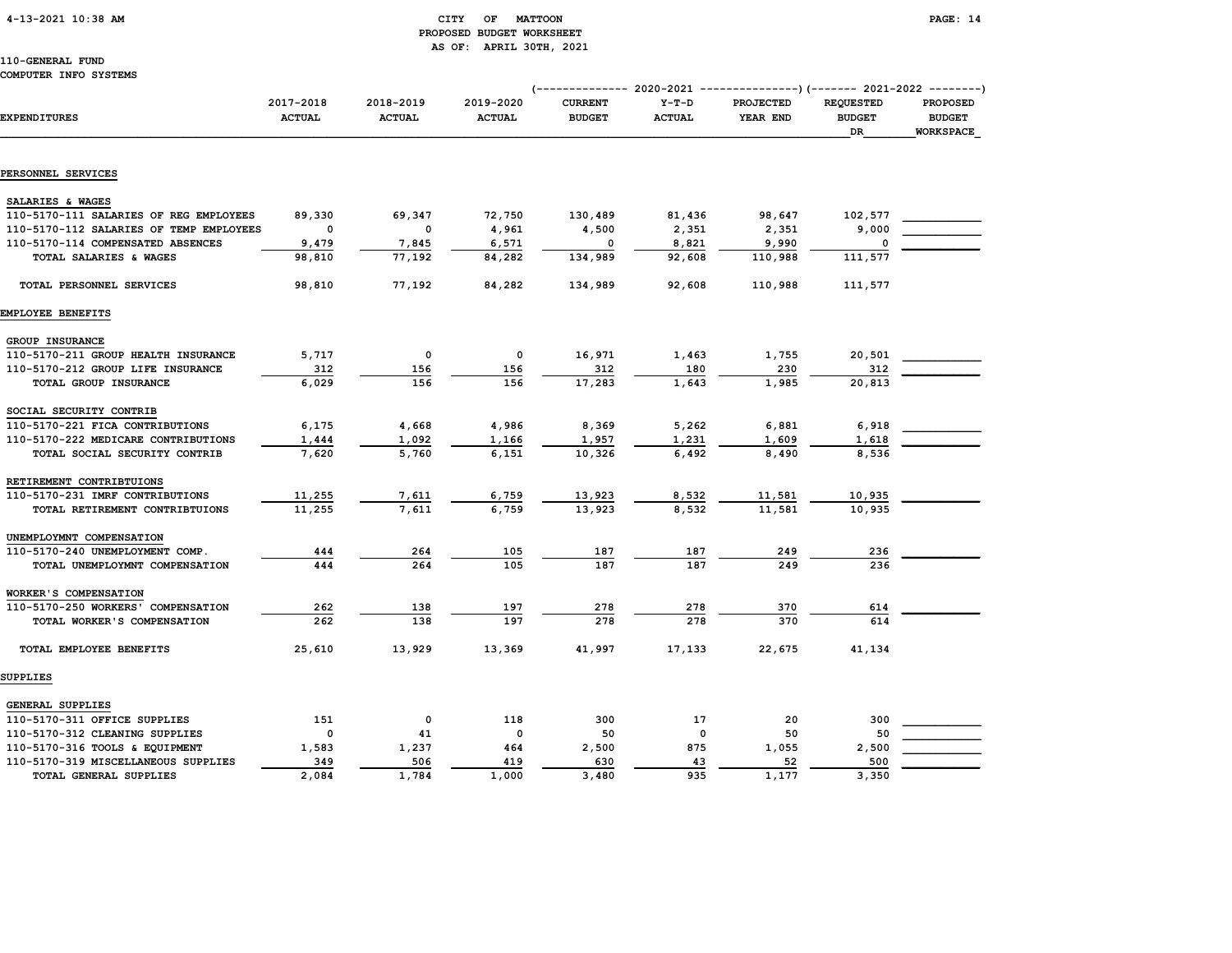#### 4-13-2021 10:38 AM CITY OF MATTOON PAGE: 15 PROPOSED BUDGET WORKSHEET AS OF: APRIL 30TH, 2021

### 110-GENERAL FUND

#### COMPUTER INFO SYSTEMS

| <b>EXPENDITURES</b>                     | 2017-2018<br><b>ACTUAL</b> | 2018-2019<br><b>ACTUAL</b> | 2019-2020<br><b>ACTUAL</b> | <b>CURRENT</b><br><b>BUDGET</b> | $Y-T-D$<br><b>ACTUAL</b> | <b>PROJECTED</b><br>YEAR END | <b>REQUESTED</b><br><b>BUDGET</b><br>DR | <b>PROPOSED</b><br><b>BUDGET</b><br><b>WORKSPACE</b> |  |
|-----------------------------------------|----------------------------|----------------------------|----------------------------|---------------------------------|--------------------------|------------------------------|-----------------------------------------|------------------------------------------------------|--|
| <b>ENERGY</b>                           |                            |                            |                            |                                 |                          |                              |                                         |                                                      |  |
| 110-5170-325 SOFTWARE                   | 926                        | 1,044                      | 1,077                      | 1,500                           | 1,277                    | 398                          | 2,400                                   |                                                      |  |
| <b>TOTAL ENERGY</b>                     | 926                        | 1,044                      | 1,077                      | 1,500                           | 1,277                    | 398                          | 2,400                                   |                                                      |  |
| BOOKS & PERIODICALS                     |                            |                            |                            |                                 |                          |                              |                                         |                                                      |  |
| 110-5170-340 BOOKS & PERIODICALS        | 44                         | 40                         | 0                          | 100                             | 0                        | 0                            | 100                                     |                                                      |  |
| TOTAL BOOKS & PERIODICALS               | 44                         | 40                         | $\mathbf 0$                | 100                             | $\Omega$                 | $\Omega$                     | 100                                     |                                                      |  |
| <b>TOTAL SUPPLIES</b>                   | 3,053                      | 2,868                      | 2,077                      | 5,080                           | 2,211                    | 1,575                        | 5,850                                   |                                                      |  |
| OTHER PURCHASED SERVICES                |                            |                            |                            |                                 |                          |                              |                                         |                                                      |  |
| PROFESSIONAL SERVICES                   |                            |                            |                            |                                 |                          |                              |                                         |                                                      |  |
| 110-5170-516 TECHNOLOGY SUPPORT SERVIC  | 50,373                     | 51,152                     | 68,282                     | 63,140                          | 60,524                   | 63,140                       | 62,100                                  |                                                      |  |
| TOTAL PROFESSIONAL SERVICES             | 50,373                     | 51,152                     | 68,282                     | 63,140                          | 60,524                   | 63,140                       | 62,100                                  |                                                      |  |
| COMMUNICATION                           |                            |                            |                            |                                 |                          |                              |                                         |                                                      |  |
| 110-5170-533 CELLULAR PHONE             | 1,376                      | 882                        | 886                        | 2,100                           | 904                      | 1,013                        | 1,450                                   |                                                      |  |
| TOTAL COMMUNICATION                     | 1,376                      | 882                        | 886                        | 2,100                           | 904                      | 1,013                        | 1,450                                   |                                                      |  |
| EMPLOYEE BUSINESS EXP                   |                            |                            |                            |                                 |                          |                              |                                         |                                                      |  |
| 110-5170-562 TRAVEL & TRAINING          | 3,628                      | 3,882                      | 2,079                      | 2,160                           | 2,207                    | 78                           | 2,400                                   |                                                      |  |
| 110-5170-564 PRIVATE VEHICLE EXP REIMB  | 0                          | 0                          | 0                          | 100                             | 0                        | 0                            | 100                                     |                                                      |  |
| TOTAL EMPLOYEE BUSINESS EXP             | 3,628                      | 3,882                      | 2,079                      | 2,260                           | 2,207                    | 78                           | 2,500                                   |                                                      |  |
| OTHER PURCHASED SERVICES                |                            |                            |                            |                                 |                          |                              |                                         |                                                      |  |
| 110-5170-571 DUES & MEMBERSHIPS         | 150                        | 200                        | 200                        | 550                             | 300                      | 300                          | 300                                     |                                                      |  |
| TOTAL OTHER PURCHASED SERVICES          | 150                        | 200                        | 200                        | 550                             | 300                      | 300                          | 300                                     |                                                      |  |
| TOTAL OTHER PURCHASED SERVICES          | 55,526                     | 56,116                     | 71,448                     | 68,050                          | 63,935                   | 64,531                       | 66,350                                  |                                                      |  |
| OTHER OBJECTS                           |                            |                            |                            |                                 |                          |                              |                                         |                                                      |  |
| COMPUTER INFO SYS OBJECT                |                            |                            |                            |                                 |                          |                              |                                         |                                                      |  |
| 110-5170-841 WIDE AREA NETWORK SOFTWARE | 23,923                     | 35,679                     | 36,669                     | 37,500                          | 37,772                   | 37,772                       | 38,200                                  |                                                      |  |
| TOTAL COMPUTER INFO SYS OBJECT          | 23,923                     | 35,679                     | 36,669                     | 37,500                          | 37,772                   | 37,772                       | 38,200                                  |                                                      |  |
| COMPUTER INFO SYS OBJECT                |                            |                            |                            |                                 |                          |                              |                                         |                                                      |  |
| 110-5170-851 WIDE AREA NETWORK SERVERS  | 642                        | 2,712                      | 172                        | 2,000                           | 2,069                    | 2,069                        | 47,000                                  |                                                      |  |
| 110-5170-852 NETWORK SECURITY SYSTEMS   | 4,864                      | 2,867                      | 11,954                     | 2,700                           | 829                      | 995                          | 1,300                                   |                                                      |  |
| 110-5170-854 WIDE AREA NETWORK WIRING A | 2,048                      | 1,071                      | 1,077                      | 1,100                           | 1,019                    | 1,112                        | 1,200                                   |                                                      |  |
| TOTAL COMPUTER INFO SYS OBJECT          | 7,555                      | 6,649                      | 13,203                     | 5,800                           | 3,917                    | 4,176                        | 49,500                                  |                                                      |  |
| COMPUTER INFO SYS OBJECT                |                            |                            |                            |                                 |                          |                              |                                         |                                                      |  |
| 110-5170-863 COMPUTERS                  | 2,317                      | 750                        | 0                          | 2,000                           | 2,618                    | 2,103                        | 2,000                                   |                                                      |  |
| TOTAL COMPUTER INFO SYS OBJECT          | 2,317                      | 750                        | $\Omega$                   | 2,000                           | 2,618                    | 2,103                        | 2,000                                   |                                                      |  |
| TOTAL OTHER OBJECTS                     | 33,795                     | 43,078                     | 49,871                     | 45,300                          | 44,308                   | 44,051                       | 89,700                                  |                                                      |  |
| TOTAL COMPUTER INFO SYSTEMS             | 216,793                    | 193,183                    | 221,048                    | 295,416                         | 220,194                  | 243,820                      | 314,611                                 |                                                      |  |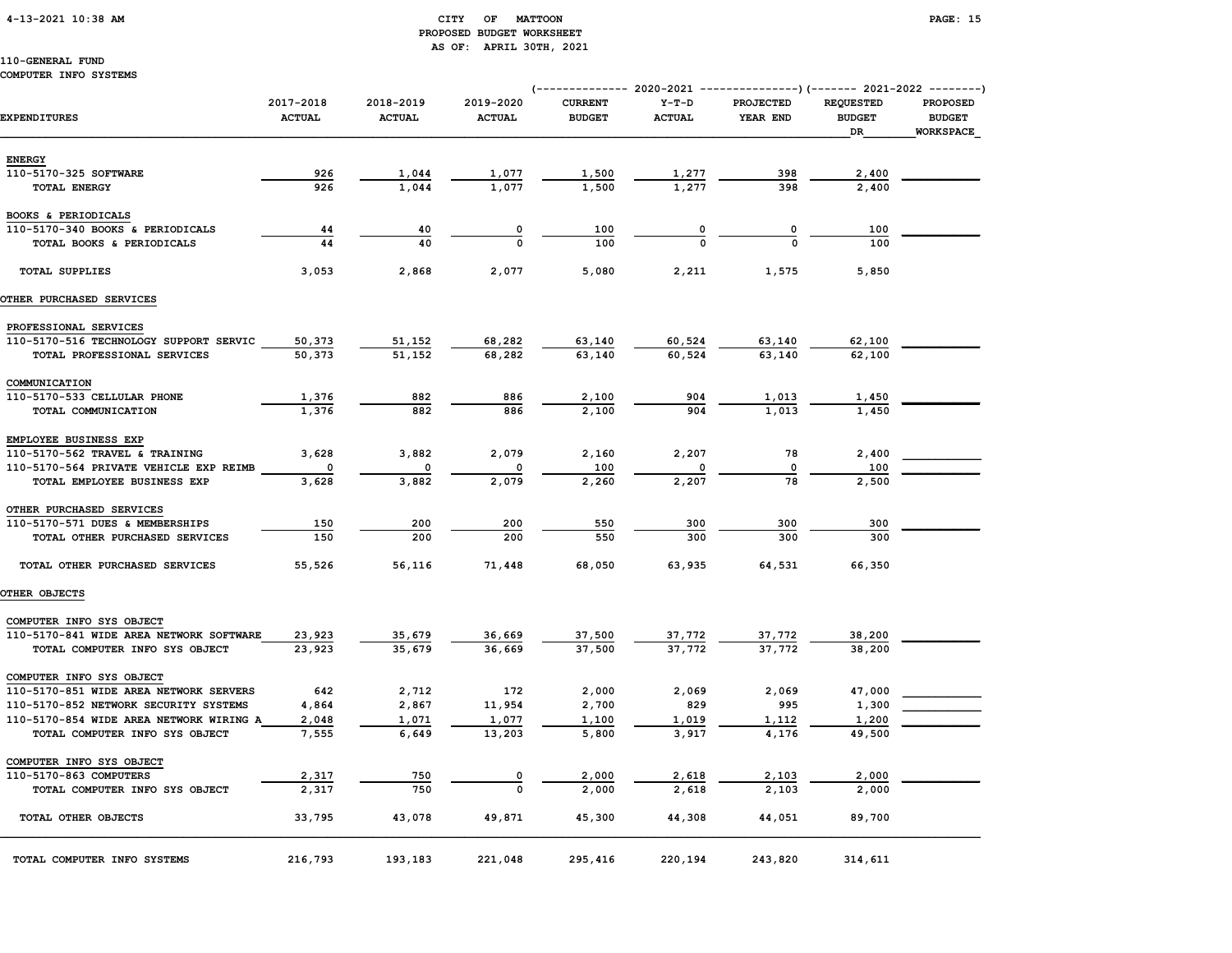#### 4-13-2021 10:38 AM CITY OF MATTOON PAGE: 16 PROPOSED BUDGET WORKSHEET AS OF: APRIL 30TH, 2021

#### 110-GENERAL FUND POLICE ADMINISTRATION

| <b>EXPENDITURES</b>                               | 2017-2018<br><b>ACTUAL</b> | 2018-2019<br><b>ACTUAL</b> | 2019-2020<br><b>ACTUAL</b> | <b>CURRENT</b><br><b>BUDGET</b> | $Y-T-D$<br><b>ACTUAL</b> | <b>PROJECTED</b><br>YEAR END | <b>REQUESTED</b><br><b>BUDGET</b><br>DR | <b>PROPOSED</b><br><b>BUDGET</b><br><b>WORKSPACE</b> |
|---------------------------------------------------|----------------------------|----------------------------|----------------------------|---------------------------------|--------------------------|------------------------------|-----------------------------------------|------------------------------------------------------|
|                                                   |                            |                            |                            |                                 |                          |                              |                                         |                                                      |
| PERSONNEL SERVICES                                |                            |                            |                            |                                 |                          |                              |                                         |                                                      |
| SALARIES & WAGES                                  |                            |                            |                            |                                 |                          |                              |                                         |                                                      |
| 110-5211-111 SALARIES OF REG EMPLOYEES            | 368,608                    | 379,722                    | 387,301                    | 389,610                         | 366,160                  | 384,376                      | 373,856                                 |                                                      |
| 110-5211-113 OVERTIME                             | $\Omega$                   | $\mathbf{0}$               | $\mathbf 0$                | $\mathbf 0$                     | 270                      | $\mathbf 0$                  | $\Omega$                                |                                                      |
| 110-5211-114 COMPENSATED ABSENCES                 | 56,266                     | 0                          | 450                        | 0                               | 42,681                   | 21,750                       | $\Omega$                                |                                                      |
| TOTAL SALARIES & WAGES                            | 424,874                    | 379,722                    | 387,751                    | 389,610                         | 409,111                  | 406,126                      | 373,856                                 |                                                      |
| TOTAL PERSONNEL SERVICES                          | 424,874                    | 379,722                    | 387,751                    | 389,610                         | 409,111                  | 406,126                      | 373,856                                 |                                                      |
| EMPLOYEE BENEFITS                                 |                            |                            |                            |                                 |                          |                              |                                         |                                                      |
| GROUP INSURANCE                                   |                            |                            |                            |                                 |                          |                              |                                         |                                                      |
| 110-5211-211 GROUP HEALTH INSURANCE               | 60,348                     | 54,895                     | 68,406                     | 67,883                          | 62,933                   | 66,186                       | 82,005                                  |                                                      |
| 110-5211-212 GROUP LIFE INSURANCE                 | 936                        | 936                        | 936                        | 936                             | 894                      | 943                          | 936                                     |                                                      |
| TOTAL GROUP INSURANCE                             | 61,284                     | 55,831                     | 69,342                     | 68,819                          | 63,827                   | 67.129                       | 82,941                                  |                                                      |
| SOCIAL SECURITY CONTRIB                           |                            |                            |                            |                                 |                          |                              |                                         |                                                      |
| 110-5211-221 FICA CONTRIBUTIONS                   | 11,170                     | 11,631                     | 12,264                     | 12,509                          | 11,794                   | 13,051                       | 11,814                                  |                                                      |
| 110-5211-222 MEDICARE CONTRIBUTIONS               | 5,085                      | 5,150                      | 5,445                      | 5,659                           | 5,186                    | 5,689                        | 5,430                                   |                                                      |
| TOTAL SOCIAL SECURITY CONTRIB                     | 16,254                     | 16,781                     | 17,710                     | 18,168                          | 16,979                   | 18,740                       | 17,244                                  |                                                      |
| RETIREMENT CONTRIBTUIONS                          |                            |                            |                            |                                 |                          |                              |                                         |                                                      |
| 110-5211-231 IMRF CONTRIBUTIONS                   | 19,410                     | 18,120                     | 16,088                     | 21,528                          | 19,598                   | 22,300                       | 20,313                                  |                                                      |
| 110-5211-232 POLICE PENSION CONTRIBUTIO 1,639,440 |                            | 1,813,641                  | 2,004,489                  | 2,032,732                       | 1,990,370                | 2,040,331                    | 2,241,420                               |                                                      |
| TOTAL RETIREMENT CONTRIBTUIONS                    | 1,658,850                  | 1,831,761                  | 2,020,577                  | 2,054,260                       | 2,009,968                | 2,062,631                    | 2,261,733                               |                                                      |
| UNEMPLOYMNT COMPENSATION                          |                            |                            |                            |                                 |                          |                              |                                         |                                                      |
| 110-5211-240 UNEMPLOYMENT COMP.                   | 1,552                      | 1,369                      | 550                        | 478                             | 478                      | 478                          | 525                                     |                                                      |
| TOTAL UNEMPLOYMNT COMPENSATION                    | 1,552                      | 1,369                      | 550                        | 478                             | 478                      | 478                          | 525                                     |                                                      |
| WORKER'S COMPENSATION                             |                            |                            |                            |                                 |                          |                              |                                         |                                                      |
| 110-5211-250 WORKERS' COMPENSATION                | 6,086                      | 5,783                      | 7,590                      | 6,714                           | 6,714                    | 6,714                        | 14,374                                  |                                                      |
| TOTAL WORKER'S COMPENSATION                       | 6,086                      | 5,783                      | 7,590                      | 6,714                           | 6,714                    | 6,714                        | 14,374                                  |                                                      |
| TOTAL EMPLOYEE BENEFITS                           | 1,744,027                  | 1,911,524                  | 2,115,768                  | 2,148,439                       | 2,097,966                | 2,155,692                    | 2,376,817                               |                                                      |
| <b>SUPPLIES</b>                                   |                            |                            |                            |                                 |                          |                              |                                         |                                                      |
| <b>GENERAL SUPPLIES</b>                           |                            |                            |                            |                                 |                          |                              |                                         |                                                      |
| 110-5211-311 OFFICE SUPPLIES                      | 3,295                      | 2,786                      | 2,095                      | 4,000                           | 2,893                    | 2,910                        | 3,500                                   |                                                      |
| 110-5211-313 MEDICAL & SAFETY SUPPLIES            | 116                        | 154                        | 624                        | 500                             | 750                      | 900                          | 500                                     |                                                      |
| 110-5211-315 UNIFORMS & CLOTHING                  | 6,246                      | 4,268                      | 4,585                      | 5,000                           | 7,065                    | 7,936                        | 5,000                                   |                                                      |
| 110-5211-316 TOOLS & EQUIPMENT                    | 15,463                     | 2,531                      | 10,667                     | 12,000                          | 12,079                   | 18,178                       | 12,000                                  |                                                      |
| 110-5211-319 MISCELLANEOUS SUPPLIES               | 6,086                      | 2,606                      | 3,222                      | 3,150                           | 3,206                    | 3,636                        | 3,150                                   |                                                      |
| TOTAL GENERAL SUPPLIES                            | 31,206                     | 12,344                     | 21,192                     | 24,650                          | 25,993                   | 33,560                       | 24,150                                  |                                                      |
| TOTAL SUPPLIES                                    | 31,206                     | 12,344                     | 21,192                     | 24,650                          | 25,993                   | 33,560                       | 24,150                                  |                                                      |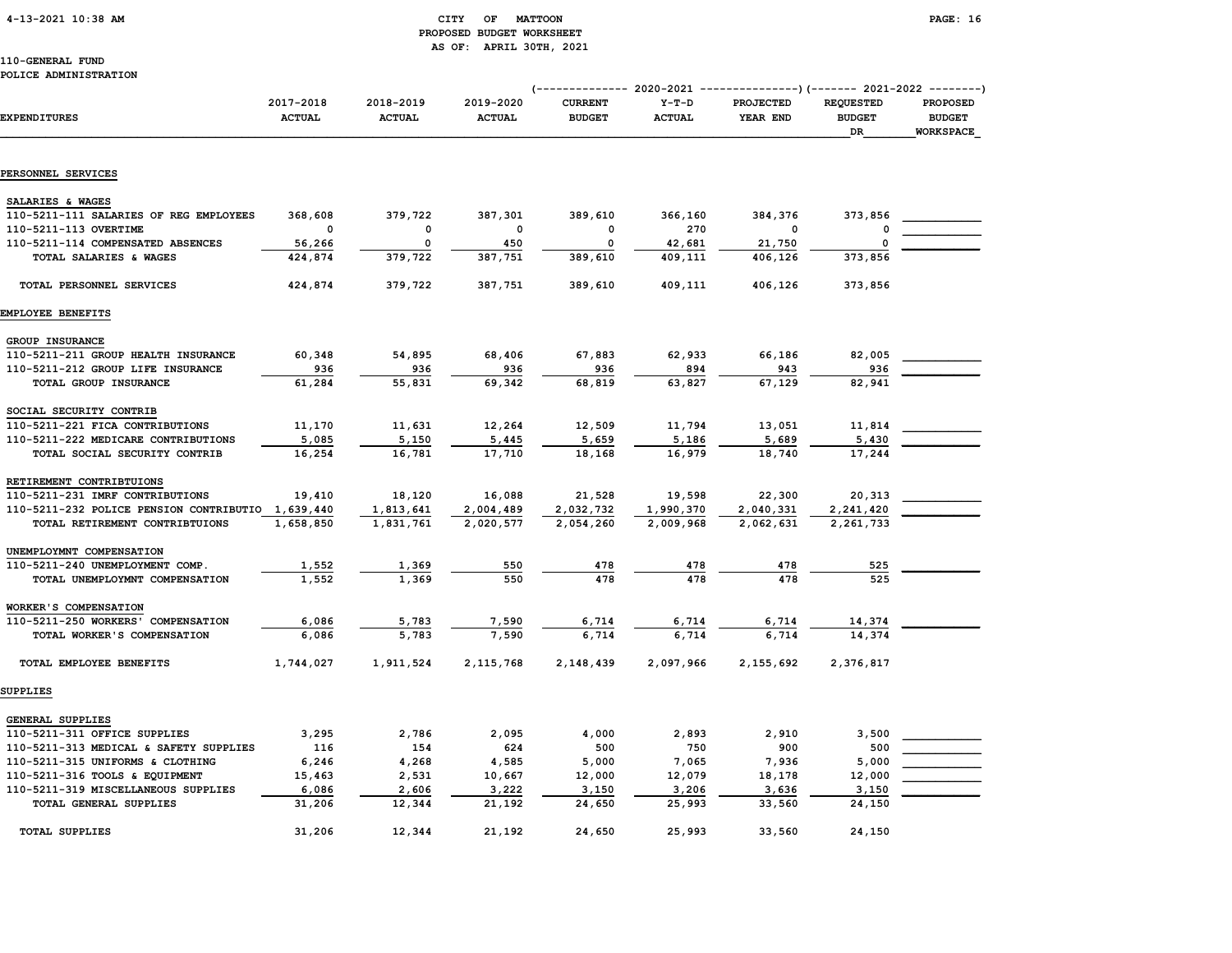#### 4-13-2021 10:38 AM CITY OF MATTOON PAGE: 17 PROPOSED BUDGET WORKSHEET AS OF: APRIL 30TH, 2021

|                                         | 2017-2018     | 2018-2019     | 2019-2020     | (-------------- 2020-2021<br><b>CURRENT</b> | $Y-T-D$       | ---------------) (------- 2021-2022 --------)<br><b>PROJECTED</b> | <b>REQUESTED</b>    | <b>PROPOSED</b>            |
|-----------------------------------------|---------------|---------------|---------------|---------------------------------------------|---------------|-------------------------------------------------------------------|---------------------|----------------------------|
| <b>EXPENDITURES</b>                     | <b>ACTUAL</b> | <b>ACTUAL</b> | <b>ACTUAL</b> | <b>BUDGET</b>                               | <b>ACTUAL</b> | YEAR END                                                          | <b>BUDGET</b><br>DR | <b>BUDGET</b><br>WORKSPACE |
| <b>OTHER PURCHASED SERVICES</b>         |               |               |               |                                             |               |                                                                   |                     |                            |
| PROFESSIONAL SERVICES                   |               |               |               |                                             |               |                                                                   |                     |                            |
| 110-5211-515 LABOR RELATIONS COUNSEL    | 7,377         | 0             | 510           | 10,000                                      | 2,133         | 1,944                                                             | 5,000               |                            |
| 110-5211-519 OTHER PROFESSIONAL SERVICE | 4,917         | 5,952         | 9,090         | 6,000                                       | 7,298         | 5,962                                                             | 6,500               |                            |
| TOTAL PROFESSIONAL SERVICES             | 12,294        | 5,952         | 9,600         | 16,000                                      | 9,431         | 7,906                                                             | 11,500              |                            |
| <b>INSURANCE</b>                        |               |               |               |                                             |               |                                                                   |                     |                            |
| 110-5211-522 NOTARY FEES                | 0             | 85            | 97            | 100                                         | 99            | 60                                                                | 100                 |                            |
| TOTAL INSURANCE                         | $\mathbf 0$   | 85            | 97            | 100                                         | 99            | 60                                                                | 100                 |                            |
| COMMUNICATION                           |               |               |               |                                             |               |                                                                   |                     |                            |
| 110-5211-531 POSTAGE                    | 3,500         | 1,961         | 2,877         | 3,000                                       | 2,386         | 2,569                                                             | 2,500               |                            |
| 110-5211-532 TELEPHONE                  | 20,736        | 20,193        | 19,106        | 19,600                                      | 22,018        | 21,853                                                            | 16,400              |                            |
| 110-5211-533 CELLULAR PHONE             | 9,517         | 9,393         | 10,197        | 10,000                                      | 13,395        | 14,278                                                            | 10,000              |                            |
| 110-5211-535 RADIOS                     | 38,032        | 31,120        | 23,683        | 25,000                                      | 24,999        | 22,210                                                            | 20,000              |                            |
| 110-5211-537 I-WIN ACCESS CHARGE        | 6,024         | 6,024         | 6,024         | 6,500                                       | 6,024         | 6,024                                                             | 6,500               |                            |
| TOTAL COMMUNICATION                     | 77,809        | 68,691        | 61,887        | 64,100                                      | 68,821        | 66,934                                                            | 55,400              |                            |
| ADVERTISING                             |               |               |               |                                             |               |                                                                   |                     |                            |
| 110-5211-540 ADVERTISING                | 398           | 1,324         | 1,247         | 1,500                                       | 1,100         | 1,320                                                             | 1,500               |                            |
| TOTAL ADVERTISING                       | 398           | 1,324         | 1,247         | 1,500                                       | 1,100         | 1,320                                                             | 1,500               |                            |
| PRINTING & BINDING                      |               |               |               |                                             |               |                                                                   |                     |                            |
| 110-5211-550 PRINTING & BINDING         | 5,472         | 2,025         | 2,502         | 2,700                                       | 788           | 332                                                               | 2,000               |                            |
| TOTAL PRINTING & BINDING                | 5,472         | 2,025         | 2,502         | 2,700                                       | 788           | 332                                                               | 2,000               |                            |
| EMPLOYEE BUSINESS EXP                   |               |               |               |                                             |               |                                                                   |                     |                            |
| 110-5211-562 TRAVEL & TRAINING          | 25,278        | 36,461        | 8,452         | 22,500                                      | 20,502        | 18,720                                                            | 22,500              |                            |
| TOTAL EMPLOYEE BUSINESS EXP             | 25,278        | 36,461        | 8,452         | 22,500                                      | 20,502        | 18,720                                                            | 22,500              |                            |
| OTHER PURCHASED SERVICES                |               |               |               |                                             |               |                                                                   |                     |                            |
| 110-5211-571 DUES & MEMBERSHIPS         | 4,014         | 3,323         | 1,886         | 2,500                                       | 3,555         | 4,038                                                             | 2,750               |                            |
| 110-5211-573 LAUNDRY SERVICES           | 786           | 199           | 60            | 600                                         | 72            | 86                                                                | 500                 |                            |
| 110-5211-579 MISC OTHER PURCHASED SERVI | 186,258       | 187,274       | 195,246       | 198,000                                     | 170,025       | 128,552                                                           | 119,000             |                            |
| TOTAL OTHER PURCHASED SERVICES          | 191,059       | 190,795       | 197,191       | 201,100                                     | 173,652       | 132,676                                                           | 122,250             |                            |
| TOTAL OTHER PURCHASED SERVICES          | 312,310       | 305,332       | 280,976       | 308,000                                     | 274,393       | 227,948                                                           | 215,250             |                            |
| <b>OTHER OBJECTS</b>                    |               |               |               |                                             |               |                                                                   |                     |                            |
| FINANCIAL TRANS OBJECTS                 |               |               |               |                                             |               |                                                                   |                     |                            |
| 110-5211-814 PRINT/COPY MACH LEASE & MA | 7,467         | 6,240         | 5,462         | 6,200                                       | 4,525         | 4,934                                                             | 5,500               |                            |
| TOTAL FINANCIAL TRANS OBJECTS           | 7,467         | 6,240         | 5,462         | 6,200                                       | 4,525         | 4,934                                                             | 5,500               |                            |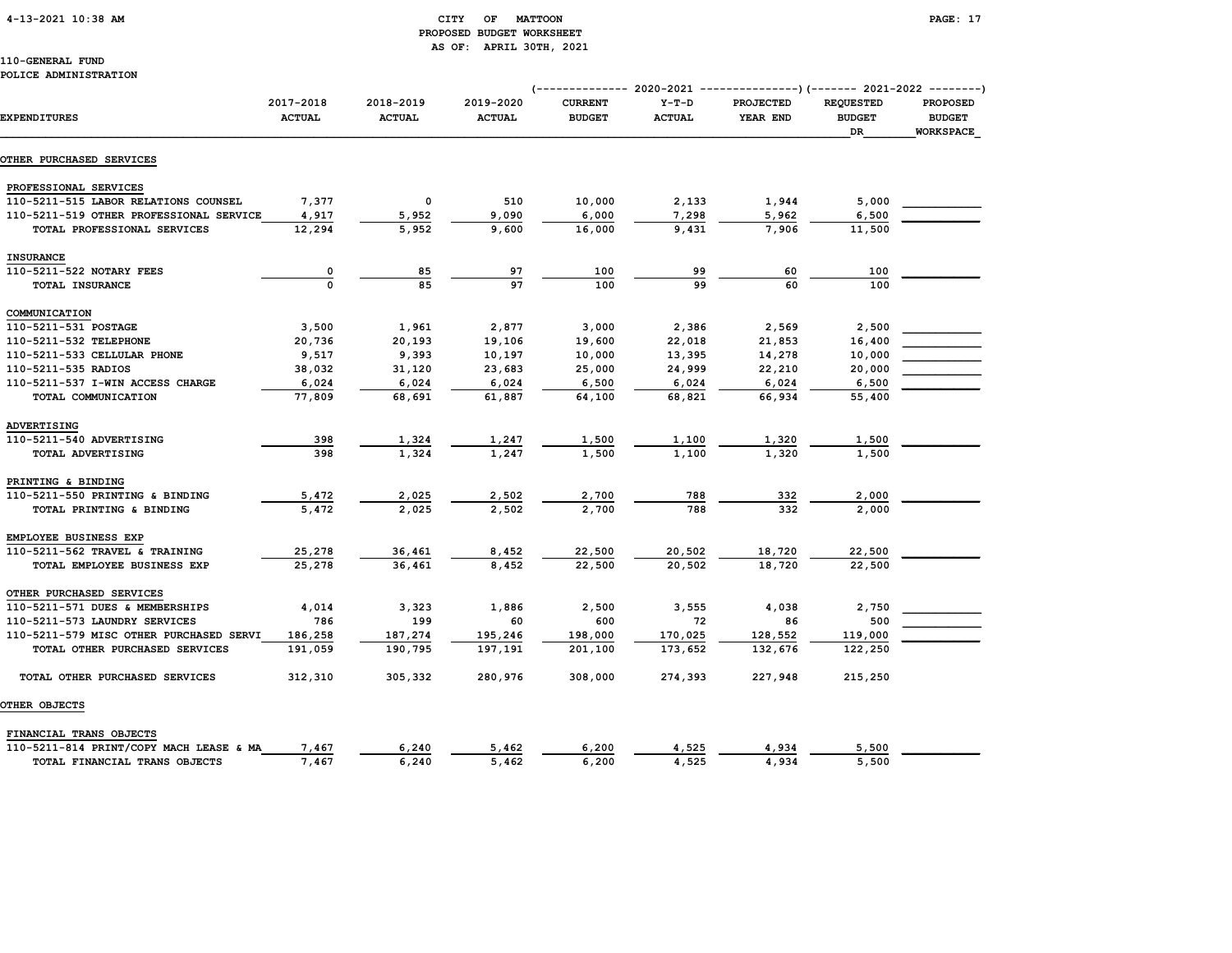#### 4-13-2021 10:38 AM CITY OF MATTOON PAGE: 18 PROPOSED BUDGET WORKSHEET AS OF: APRIL 30TH, 2021

|                                         |               |               |               |                | 2020-2021     |                  | --)(------- 2021-2022 --------) |                  |
|-----------------------------------------|---------------|---------------|---------------|----------------|---------------|------------------|---------------------------------|------------------|
|                                         | 2017-2018     | 2018-2019     | 2019-2020     | <b>CURRENT</b> | $Y-T-D$       | <b>PROJECTED</b> | <b>REQUESTED</b>                | <b>PROPOSED</b>  |
| <b>EXPENDITURES</b>                     | <b>ACTUAL</b> | <b>ACTUAL</b> | <b>ACTUAL</b> | <b>BUDGET</b>  | <b>ACTUAL</b> | YEAR END         | <b>BUDGET</b>                   | <b>BUDGET</b>    |
|                                         |               |               |               |                |               |                  | DR                              | <b>WORKSPACE</b> |
|                                         |               |               |               |                |               |                  |                                 |                  |
| FINANCIAL TRANS OBJECTS                 |               |               |               |                |               |                  |                                 |                  |
| 110-5211-821 INTERGOVERNMENTAL EXPENDIT | 100,236       | 103,302       | 130,613       | 209,445        | 165,900       | 123,609          | 119,859                         |                  |
| 110-5211-825 SEIZURES/FORFEITURE EXP.   | $^{\circ}$    | 19,756        | 133,145       | 15,000         | 57,940        | 64,902           | 34,000                          |                  |
| 110-5211-827 DUI/DRUG EXPENDITURES      | 41,678        | 34,616        | 2,409         | 46,768         | 23,023        | 21,600           | 11,000                          |                  |
| 110-5211-828 GRANT EXPENDITURES         |               | $\Omega$      | O             | O              | 34,998        | 34,998           |                                 |                  |
| TOTAL FINANCIAL TRANS OBJECTS           | 141,914       | 157,674       | 266,167       | 271,213        | 281,861       | 245,109          | 164,859                         |                  |
| COMPUTER INFO SYS OBJECT                |               |               |               |                |               |                  |                                 |                  |
| 110-5211-863 COMPUTERS                  |               | 5,099         |               |                |               |                  | 3,900                           |                  |
| TOTAL COMPUTER INFO SYS OBJECT          |               | 5,099         | 0             | 0              |               | O                | 3,900                           |                  |
| TOTAL OTHER OBJECTS                     | 149,381       | 169,013       | 271,628       | 277,413        | 286,387       | 250,043          | 174,259                         |                  |
| TOTAL POLICE ADMINISTRATION             | 2,661,799     | 2,777,936     | 3,077,315     | 3, 148, 112    | 3,093,849     | 3,073,369        | 3,164,332                       |                  |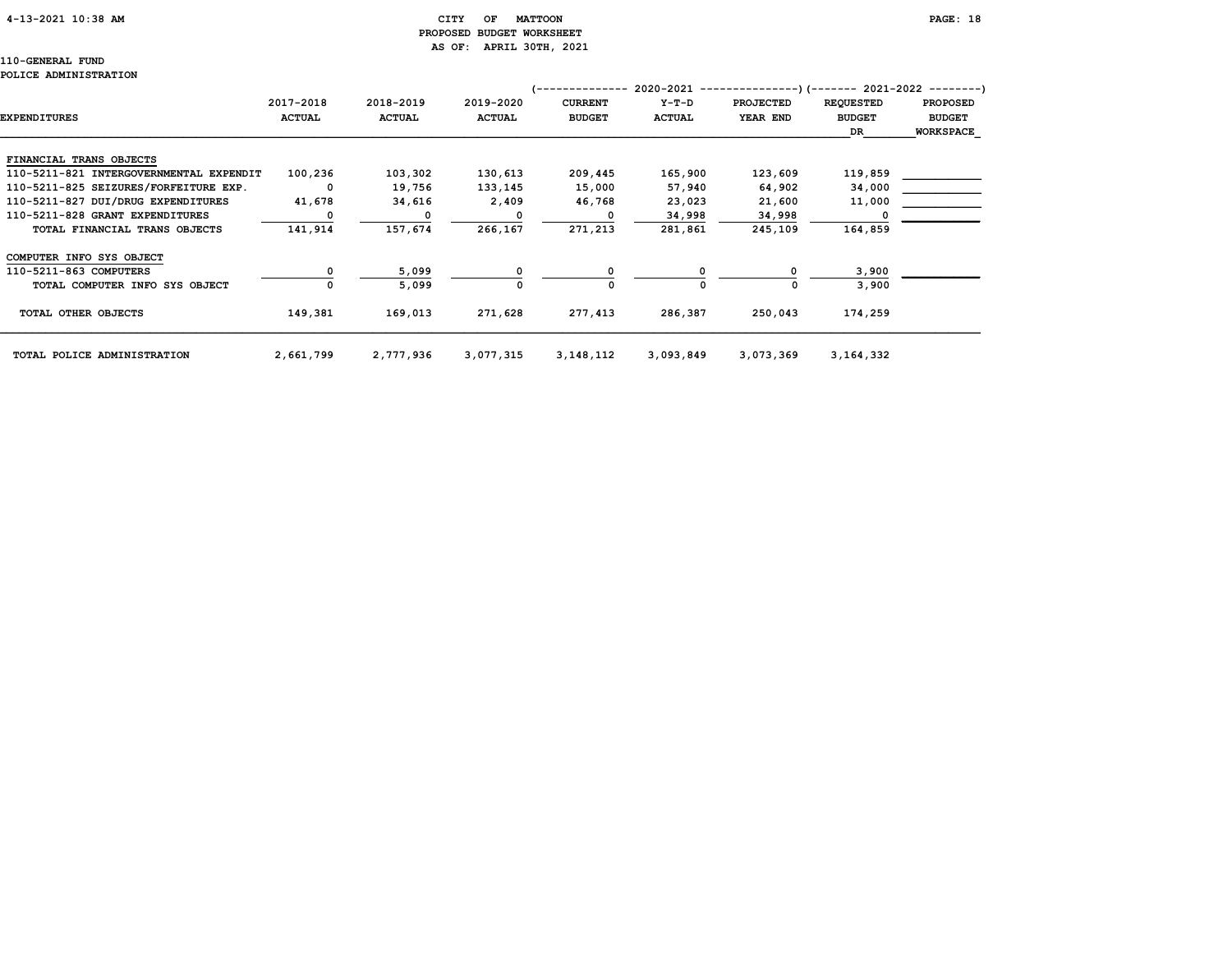#### 4-13-2021 10:38 AM CITY OF MATTOON PAGE: 19 PROPOSED BUDGET WORKSHEET AS OF: APRIL 30TH, 2021

|                                         |                            |                            |                            | (------------- 2020-2021 ---------------) (------- 2021-2022 --------) |                          |                              |                                         |                                                      |
|-----------------------------------------|----------------------------|----------------------------|----------------------------|------------------------------------------------------------------------|--------------------------|------------------------------|-----------------------------------------|------------------------------------------------------|
| <b>EXPENDITURES</b>                     | 2017-2018<br><b>ACTUAL</b> | 2018-2019<br><b>ACTUAL</b> | 2019-2020<br><b>ACTUAL</b> | <b>CURRENT</b><br><b>BUDGET</b>                                        | $Y-T-D$<br><b>ACTUAL</b> | <b>PROJECTED</b><br>YEAR END | <b>REQUESTED</b><br><b>BUDGET</b><br>DR | <b>PROPOSED</b><br><b>BUDGET</b><br><b>WORKSPACE</b> |
|                                         |                            |                            |                            |                                                                        |                          |                              |                                         |                                                      |
| PERSONNEL SERVICES                      |                            |                            |                            |                                                                        |                          |                              |                                         |                                                      |
| SALARIES & WAGES                        |                            |                            |                            |                                                                        |                          |                              |                                         |                                                      |
| 110-5212-111 SALARIES OF REG EMPLOYEES  | 254,053                    | 267,357                    | 278,964                    | 292,716                                                                | 278,080                  | 276,109                      | 301,910                                 |                                                      |
| 110-5212-113 OVERTIME                   | 36,983                     | 41,127                     | 34,223                     | 35,000                                                                 | 26,904                   | 23,697                       | 35,000                                  |                                                      |
| 110-5212-114 COMPENSATED ABSENCES       | 9,068                      | 9,130                      | 9,420                      | 0                                                                      | 9,451                    | 9,451                        |                                         |                                                      |
| TOTAL SALARIES & WAGES                  | 300,104                    | 317,614                    | 322,607                    | 327,716                                                                | 314,436                  | 309,257                      | 336,910                                 |                                                      |
| TOTAL PERSONNEL SERVICES                | 300,104                    | 317,614                    | 322,607                    | 327,716                                                                | 314,436                  | 309,257                      | 336,910                                 |                                                      |
| EMPLOYEE BENEFITS                       |                            |                            |                            |                                                                        |                          |                              |                                         |                                                      |
| <b>GROUP INSURANCE</b>                  |                            |                            |                            |                                                                        |                          |                              |                                         |                                                      |
| 110-5212-211 GROUP HEALTH INSURANCE     | 34,903                     | 34,603                     | 50,431                     | 50,912                                                                 | 49,498                   | 50,912                       | 61,503                                  |                                                      |
| 110-5212-212 GROUP LIFE INSURANCE       | 624                        | 624                        | 624                        | 624                                                                    | 606                      | 634                          | 624                                     |                                                      |
| TOTAL GROUP INSURANCE                   | 35,527                     | 35,227                     | 51,055                     | 51,536                                                                 | 50,104                   | 51,546                       | 62,127                                  |                                                      |
| SOCIAL SECURITY CONTRIB                 |                            |                            |                            |                                                                        |                          |                              |                                         |                                                      |
| 110-5212-222 MEDICARE CONTRIBUTIONS     | 4,162                      | 4,380                      | 4,391                      | 4,752                                                                  | 4,138                    | 4,234                        | 4,885                                   |                                                      |
| TOTAL SOCIAL SECURITY CONTRIB           | 4,162                      | 4,380                      | 4,391                      | 4,752                                                                  | 4,138                    | 4,234                        | 4,885                                   |                                                      |
| UNEMPLOYMNT COMPENSATION                |                            |                            |                            |                                                                        |                          |                              |                                         |                                                      |
| 110-5212-240 UNEMPLOYMENT COMP.         | 887                        | 782                        | 314                        | 319                                                                    | 319                      | 319                          | 350                                     |                                                      |
| TOTAL UNEMPLOYMNT COMPENSATION          | 887                        | 782                        | 314                        | 319                                                                    | 319                      | 319                          | 350                                     |                                                      |
| WORKER'S COMPENSATION                   |                            |                            |                            |                                                                        |                          |                              |                                         |                                                      |
| 110-5212-250 WORKERS' COMPENSATION      | 9,628                      | 8,876                      | 11,929                     | 10,597                                                                 | 10,597                   | 10,597                       | 23,645                                  |                                                      |
| TOTAL WORKER'S COMPENSATION             | 9,628                      | 8,876                      | 11,929                     | 10,597                                                                 | 10,597                   | 10,597                       | 23,645                                  |                                                      |
| TOTAL EMPLOYEE BENEFITS                 | 50,204                     | 49,265                     | 67,689                     | 67,204                                                                 | 65,157                   | 66,696                       | 91,007                                  |                                                      |
| SUPPLIES                                |                            |                            |                            |                                                                        |                          |                              |                                         |                                                      |
| <b>GENERAL SUPPLIES</b>                 |                            |                            |                            |                                                                        |                          |                              |                                         |                                                      |
| 110-5212-319 MISCELLANEOUS SUPPLIES     | 10,817                     | 8,860                      | 8,986                      | 9,000                                                                  | 8,416                    | 3,618                        | 9,000                                   |                                                      |
| TOTAL GENERAL SUPPLIES                  | 10,817                     | 8,860                      | 8,986                      | 9,000                                                                  | 8,416                    | 3,618                        | 9,000                                   |                                                      |
| <b>TOTAL SUPPLIES</b>                   | 10,817                     | 8,860                      | 8,986                      | 9,000                                                                  | 8,416                    | 3,618                        | 9,000                                   |                                                      |
| OTHER PURCHASED SERVICES                |                            |                            |                            |                                                                        |                          |                              |                                         |                                                      |
| OTHER PURCHASED SERVICES                |                            |                            |                            |                                                                        |                          |                              |                                         |                                                      |
| 110-5212-579 MISC OTHER PURCHASED SERVI | 2,690                      | 2,071                      | 2,067                      | 2,000                                                                  | 1,952                    | 998                          | 2,000                                   |                                                      |
| TOTAL OTHER PURCHASED SERVICES          | 2,690                      | 2,071                      | 2,067                      | 2,000                                                                  | 1,952                    | 998                          | 2,000                                   |                                                      |
| TOTAL OTHER PURCHASED SERVICES          | 2,690                      | 2,071                      | 2,067                      | 2,000                                                                  | 1,952                    | 998                          | 2,000                                   |                                                      |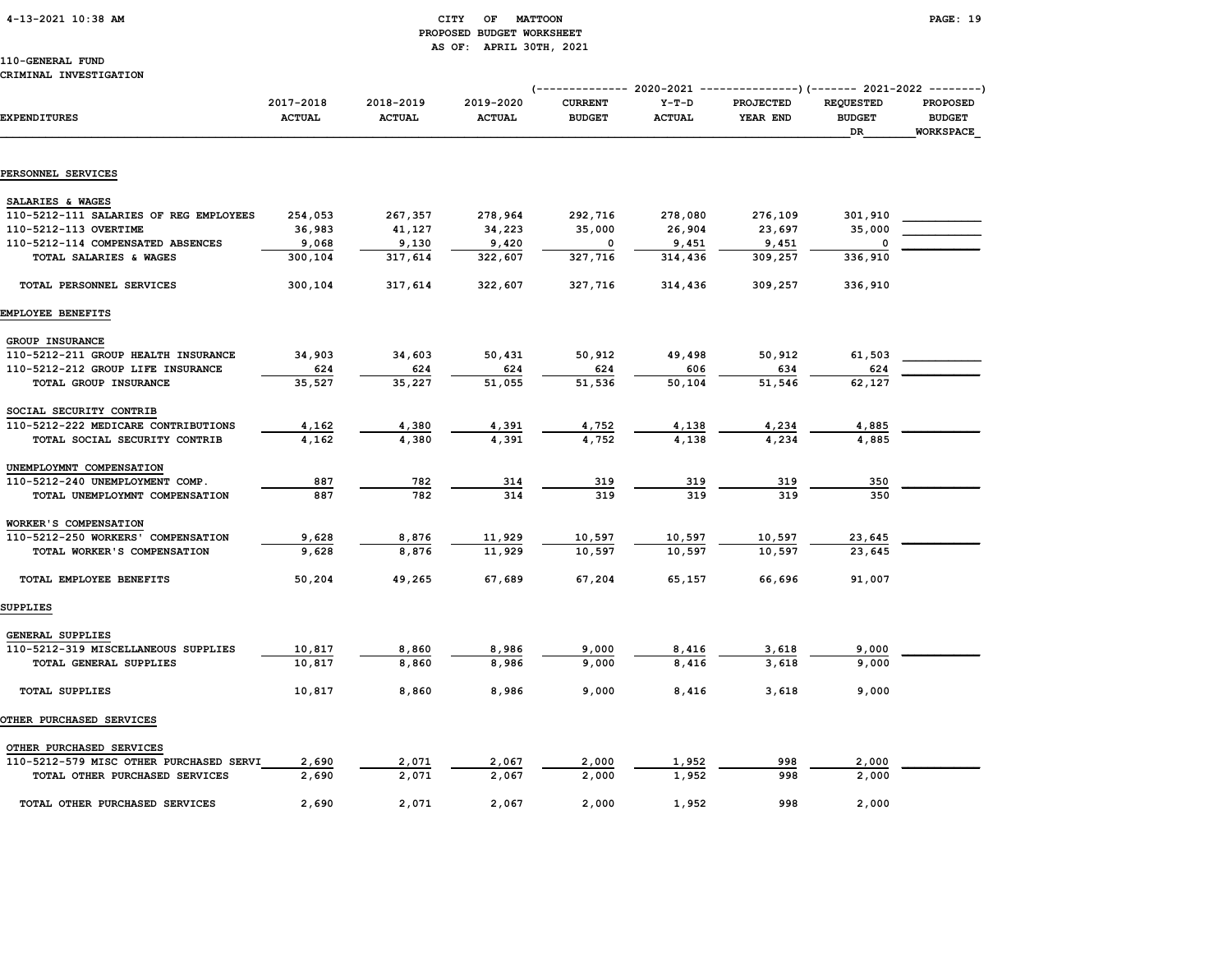#### 4-13-2021 10:38 AM CITY OF MATTOON PAGE: 20

# PROPOSED BUDGET WORKSHEET AS OF: APRIL 30TH, 2021

|                                |               |               |               | '-------------- |               | 2020-2021 ----------------) (------- 2021-2022 ---------) |                  |                  |
|--------------------------------|---------------|---------------|---------------|-----------------|---------------|-----------------------------------------------------------|------------------|------------------|
|                                | 2017-2018     | 2018-2019     | 2019-2020     | <b>CURRENT</b>  | Y-T-D         | <b>PROJECTED</b>                                          | <b>REQUESTED</b> | <b>PROPOSED</b>  |
| EXPENDITURES                   | <b>ACTUAL</b> | <b>ACTUAL</b> | <b>ACTUAL</b> | <b>BUDGET</b>   | <b>ACTUAL</b> | YEAR END                                                  | <b>BUDGET</b>    | <b>BUDGET</b>    |
|                                |               |               |               |                 |               |                                                           | DR               | <b>WORKSPACE</b> |
| OTHER OBJECTS                  |               |               |               |                 |               |                                                           |                  |                  |
| COMPUTER INFO SYS OBJECT       |               |               |               |                 |               |                                                           |                  |                  |
| 110-5212-863 COMPUTERS         |               | 3,932         | 147           |                 | 64            | 7,064                                                     |                  |                  |
| TOTAL COMPUTER INFO SYS OBJECT | 0             | 3,932         | 147           | $\Omega$        | 64            | 7,064                                                     |                  |                  |
| TOTAL OTHER OBJECTS            | $\mathbf 0$   | 3,932         | 147           | 0               | 64            | 7,064                                                     | 0                |                  |
| TOTAL CRIMINAL INVESTIGATION   | 363,815       | 381,742       | 401,497       | 405,920         | 390,025       | 387,633                                                   | 438,917          |                  |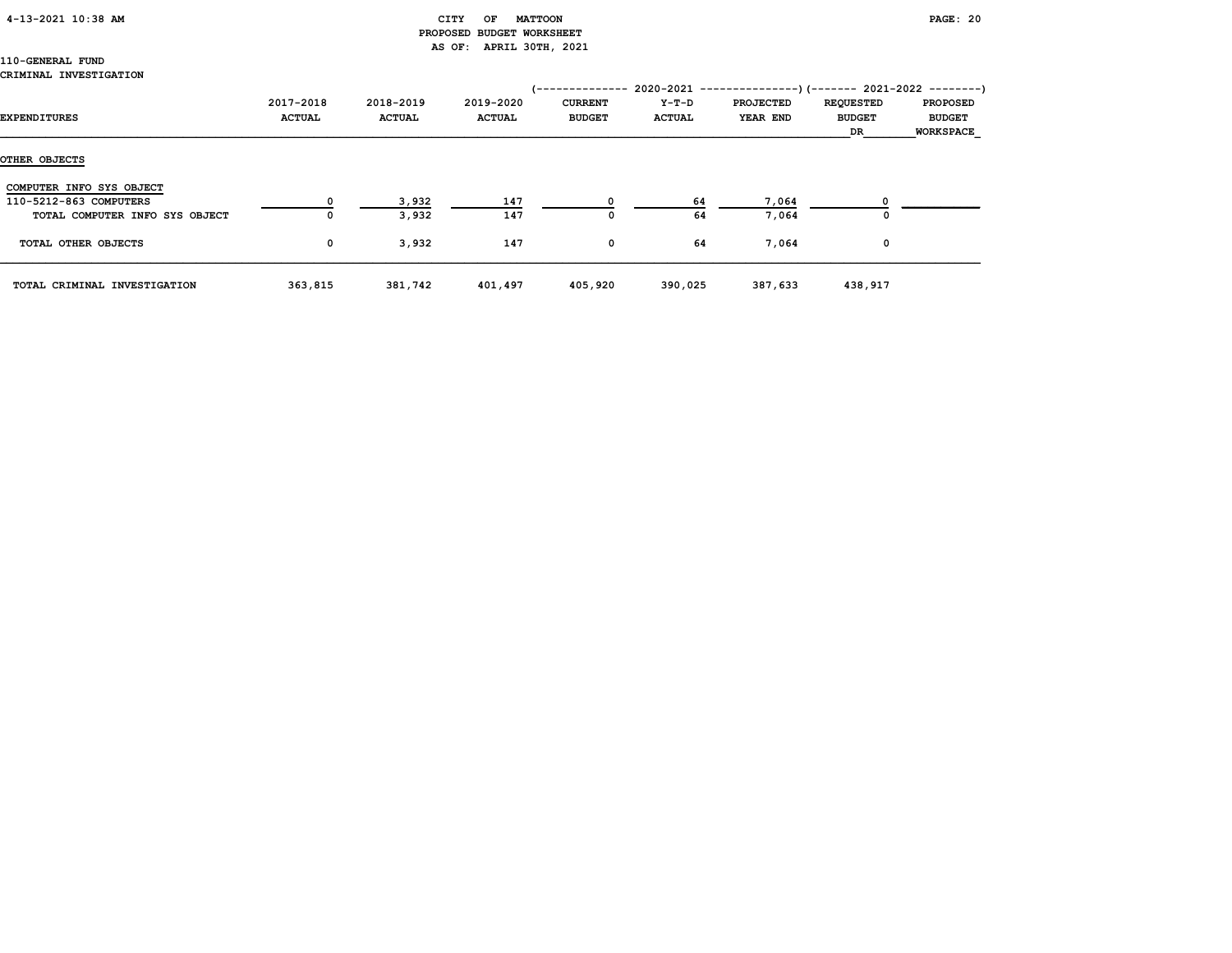### 4-13-2021 10:38 AM CITY OF MATTOON PAGE: 21 PROPOSED BUDGET WORKSHEET AS OF: APRIL 30TH, 2021

110-GENERAL FUND

#### PATROL

| <b>EXPENDITURES</b>                     | 2017-2018<br><b>ACTUAL</b> | 2018-2019<br><b>ACTUAL</b> | 2019-2020<br><b>ACTUAL</b> | <b>CURRENT</b><br><b>BUDGET</b> | $Y-T-D$<br><b>ACTUAL</b> | <b>PROJECTED</b><br>YEAR END | <b>REQUESTED</b><br><b>BUDGET</b><br>DR | <b>PROPOSED</b><br><b>BUDGET</b><br>WORKSPACE |  |
|-----------------------------------------|----------------------------|----------------------------|----------------------------|---------------------------------|--------------------------|------------------------------|-----------------------------------------|-----------------------------------------------|--|
|                                         |                            |                            |                            |                                 |                          |                              |                                         |                                               |  |
| PERSONNEL SERVICES                      |                            |                            |                            |                                 |                          |                              |                                         |                                               |  |
| SALARIES & WAGES                        |                            |                            |                            |                                 |                          |                              |                                         |                                               |  |
| 110-5213-111 SALARIES OF REG EMPLOYEES  | 1,894,812                  | 1,916,945                  | 1,837,000                  | 2,022,864                       | 1,854,254                | 1,862,720                    | 2,089,787                               |                                               |  |
| 110-5213-113 OVERTIME                   | 121,957                    | 101,809                    | 109,546                    | 120,000                         | 66,579                   | 68,577                       | 105,000                                 |                                               |  |
| 110-5213-114 COMPENSATED ABSENCES       | 78,052                     | 73,154                     | 137,055                    | $\Omega$                        | 128,556                  | 110,618                      | O                                       |                                               |  |
| TOTAL SALARIES & WAGES                  | 2,094,821                  | 2,091,907                  | 2,083,600                  | 2,142,864                       | 2,049,389                | 2,041,915                    | 2,194,787                               |                                               |  |
| TOTAL PERSONNEL SERVICES                | 2,094,821                  | 2,091,907                  | 2,083,600                  | 2,142,864                       | 2,049,389                | 2,041,915                    | 2,194,787                               |                                               |  |
| EMPLOYEE BENEFITS                       |                            |                            |                            |                                 |                          |                              |                                         |                                               |  |
| GROUP INSURANCE                         |                            |                            |                            |                                 |                          |                              |                                         |                                               |  |
| 110-5213-211 GROUP HEALTH INSURANCE     | 407,206                    | 360,291                    | 372,425                    | 405,546                         | 366,949                  | 383,749                      | 480,272                                 |                                               |  |
| 110-5213-212 GROUP LIFE INSURANCE       | 4,524                      | 4,368                      | 4,368                      | 4,368                           | 4,098                    | 4,320                        | 4,368                                   |                                               |  |
| TOTAL GROUP INSURANCE                   | 411,730                    | 364,659                    | 376,793                    | 409,914                         | 371,047                  | 388,069                      | 484,640                                 |                                               |  |
| SOCIAL SECURITY CONTRIB                 |                            |                            |                            |                                 |                          |                              |                                         |                                               |  |
| 110-5213-222 MEDICARE CONTRIBUTIONS     | 28,823                     | 28,649                     | 28,707                     | 31,074                          | 26,885                   | 27,959                       | 31,824                                  |                                               |  |
| TOTAL SOCIAL SECURITY CONTRIB           | 28,823                     | 28,649                     | 28,707                     | 31,074                          | 26,885                   | 27,959                       | 31,824                                  |                                               |  |
| UNEMPLOYMNT COMPENSATION                |                            |                            |                            |                                 |                          |                              |                                         |                                               |  |
| 110-5213-240 UNEMPLOYMENT COMP.         | 6,429                      | 5,473                      | 2,202                      | 2,230                           | 2,230                    | 2,230                        | 2,449                                   |                                               |  |
| TOTAL UNEMPLOYMNT COMPENSATION          | 6,429                      | 5,473                      | 2,202                      | 2,230                           | 2,230                    | 2,230                        | 2,449                                   |                                               |  |
| WORKER'S COMPENSATION                   |                            |                            |                            |                                 |                          |                              |                                         |                                               |  |
| 110-5213-250 WORKERS' COMPENSATION      | 65,000                     | 62,099                     | 80,229                     | 70,509                          | 70,509                   | 70,510                       | 157,017                                 |                                               |  |
| TOTAL WORKER'S COMPENSATION             | 65,000                     | 62,099                     | 80,229                     | 70,509                          | 70,509                   | 70,510                       | 157,017                                 |                                               |  |
| TOTAL EMPLOYEE BENEFITS                 | 511,982                    | 460,880                    | 487,932                    | 513,727                         | 470,671                  | 488,768                      | 675,930                                 |                                               |  |
| SUPPLIES                                |                            |                            |                            |                                 |                          |                              |                                         |                                               |  |
| GENERAL SUPPLIES                        |                            |                            |                            |                                 |                          |                              |                                         |                                               |  |
| 110-5213-319 MISCELLANEOUS SUPPLIES     | 2,643                      | 2,909                      | 1,940                      | 2,700                           | 2,717                    | 2,483                        | 2,700                                   |                                               |  |
| TOTAL GENERAL SUPPLIES                  | 2,643                      | 2,909                      | 1,940                      | 2,700                           | 2,717                    | 2,483                        | 2,700                                   |                                               |  |
| <b>TOTAL SUPPLIES</b>                   | 2,643                      | 2,909                      | 1,940                      | 2,700                           | 2,717                    | 2,483                        | 2,700                                   |                                               |  |
| OTHER PURCHASED SERVICES                |                            |                            |                            |                                 |                          |                              |                                         |                                               |  |
| OTHER PURCHASED SERVICES                |                            |                            |                            |                                 |                          |                              |                                         |                                               |  |
| 110-5213-579 MISC OTHER PURCHASED SERVI | 22,418                     | 16,651                     | 29,052                     | 21,000                          | 20,914                   | 25,097                       | 21,000                                  |                                               |  |
| TOTAL OTHER PURCHASED SERVICES          | 22,418                     | 16,651                     | 29,052                     | 21,000                          | 20,914                   | 25,097                       | 21,000                                  |                                               |  |
| TOTAL OTHER PURCHASED SERVICES          | 22,418                     | 16,651                     | 29,052                     | 21,000                          | 20,914                   | 25,097                       | 21,000                                  |                                               |  |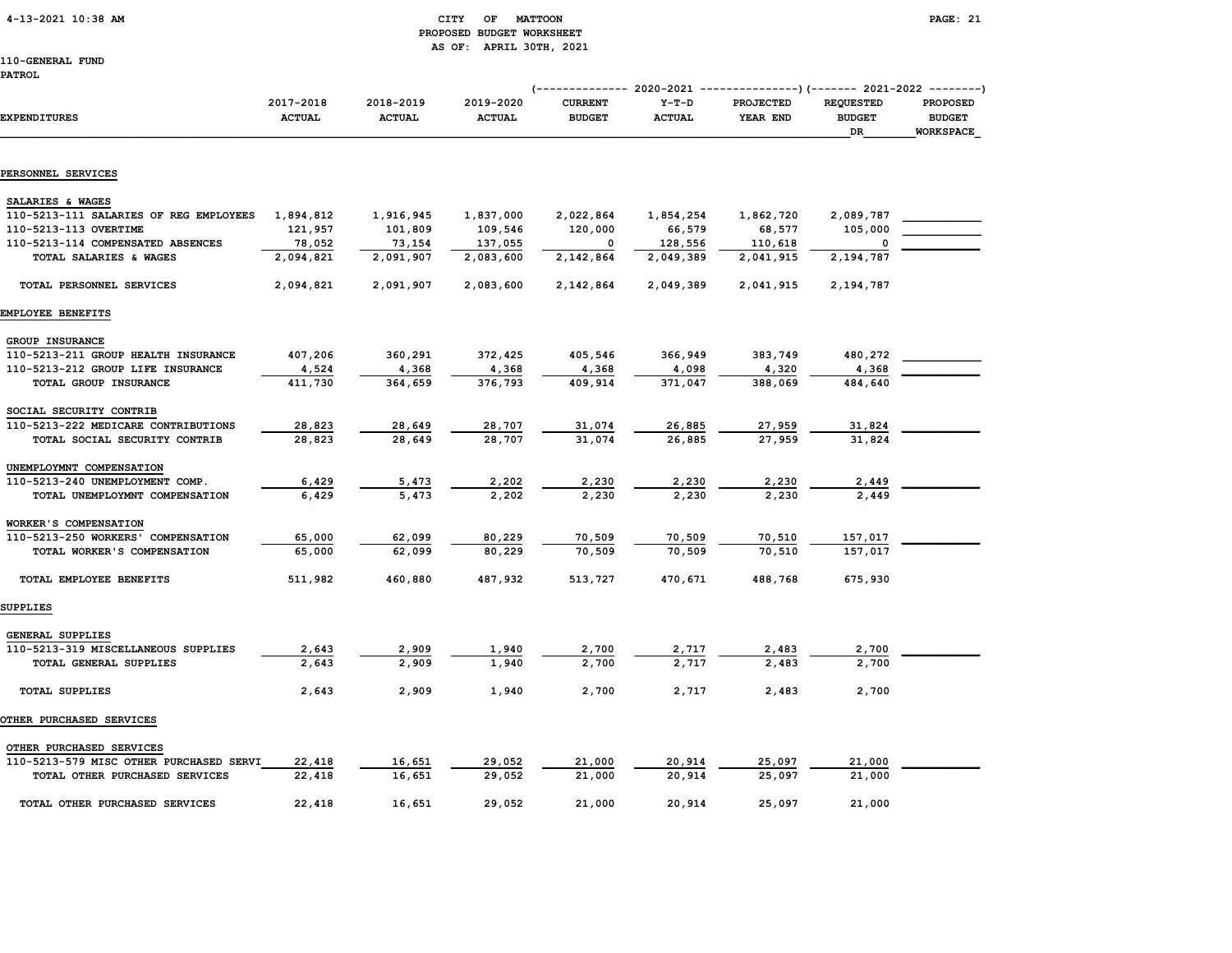| 4-13-2021 10:38 AM |  |  |
|--------------------|--|--|
|--------------------|--|--|

#### CITY OF MATTOON **PAGE: 22**  PROPOSED BUDGET WORKSHEET AS OF: APRIL 30TH, 2021

110-GENERAL FUND PATROL

| EXPENDITURES                   | 2017-2018<br><b>ACTUAL</b> | 2018-2019<br><b>ACTUAL</b> | 2019-2020<br><b>ACTUAL</b> | /--------------<br><b>CURRENT</b><br><b>BUDGET</b> | Y-T-D<br><b>ACTUAL</b> | $2020-2021$ ----------------)(------- 2021-2022 --------)<br><b>PROJECTED</b><br>YEAR END | <b>REQUESTED</b><br><b>BUDGET</b><br>DR | <b>PROPOSED</b><br><b>BUDGET</b><br><b>WORKSPACE</b> |
|--------------------------------|----------------------------|----------------------------|----------------------------|----------------------------------------------------|------------------------|-------------------------------------------------------------------------------------------|-----------------------------------------|------------------------------------------------------|
| OTHER OBJECTS                  |                            |                            |                            |                                                    |                        |                                                                                           |                                         |                                                      |
| COMPUTER INFO SYS OBJECT       |                            |                            |                            |                                                    |                        |                                                                                           |                                         |                                                      |
| 110-5213-863 COMPUTERS         | 7,150                      | 35,482                     | 5,072                      |                                                    | 3,934                  | 3,934                                                                                     |                                         |                                                      |
| TOTAL COMPUTER INFO SYS OBJECT | 7,150                      | 35,482                     | 5,072                      | 0                                                  | 3,934                  | 3,934                                                                                     | O                                       |                                                      |
| TOTAL OTHER OBJECTS            | 7,150                      | 35,482                     | 5,072                      | 0                                                  | 3,934                  | 3,934                                                                                     | 0                                       |                                                      |
| TOTAL PATROL                   | 2,639,014                  | 2,607,829                  | 2,607,595                  | 2,680,291                                          | 2,547,624              | 2,562,197                                                                                 | 2,894,417                               |                                                      |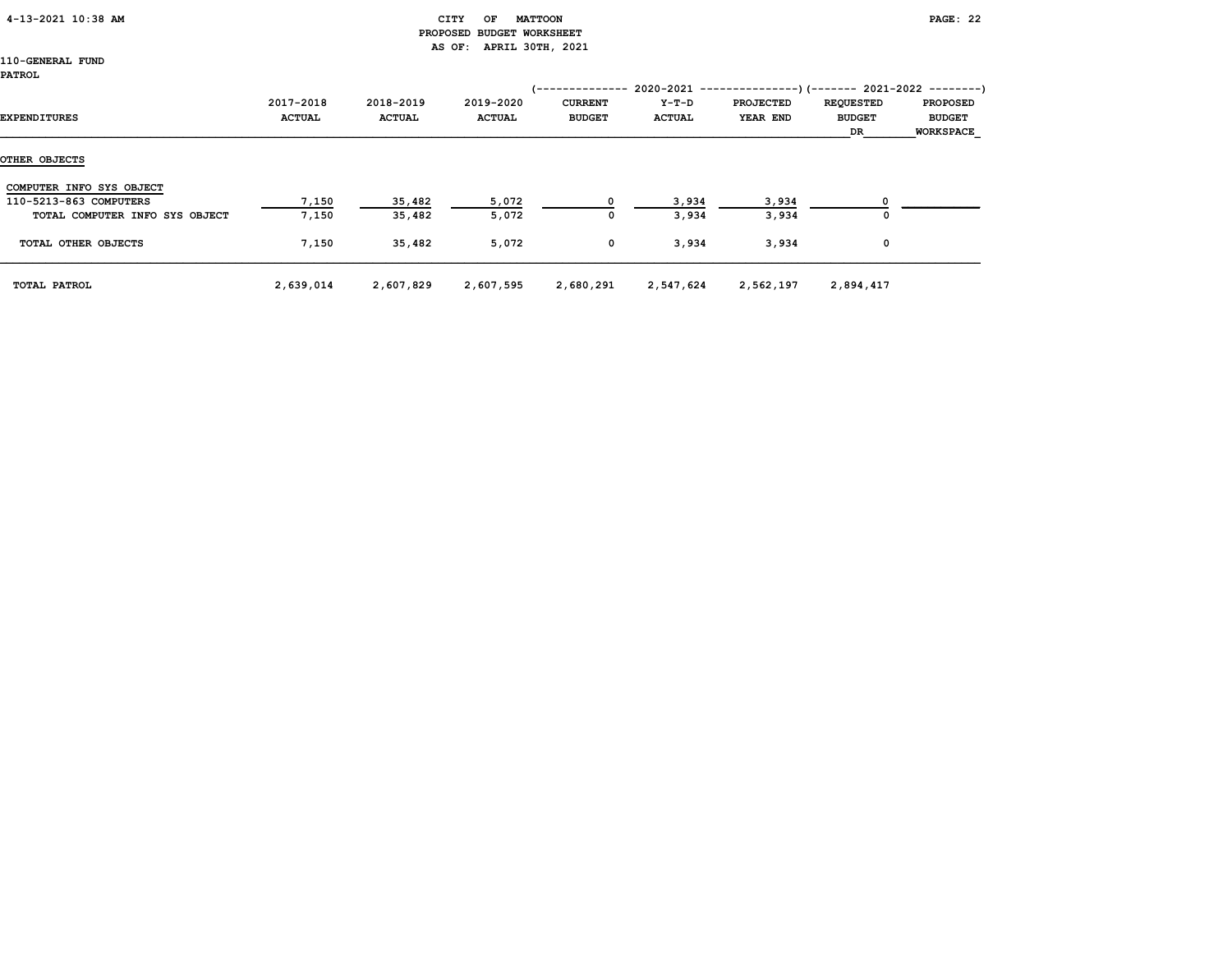### 4-13-2021 10:38 AM CITY OF MATTOON PAGE: 23 PROPOSED BUDGET WORKSHEET AS OF: APRIL 30TH, 2021

# 110-GENERAL FUND

K-9 SERVICE

| EXPENDITURES                            | 2017-2018<br><b>ACTUAL</b> | 2018-2019<br><b>ACTUAL</b> | 2019-2020<br><b>ACTUAL</b> | <b>CURRENT</b><br><b>BUDGET</b> | $Y-T-D$<br><b>ACTUAL</b> | <b>PROJECTED</b><br>YEAR END | <b>REQUESTED</b><br><b>BUDGET</b><br>DR | <b>PROPOSED</b><br><b>BUDGET</b><br>WORKSPACE |
|-----------------------------------------|----------------------------|----------------------------|----------------------------|---------------------------------|--------------------------|------------------------------|-----------------------------------------|-----------------------------------------------|
| PERSONNEL SERVICES                      |                            |                            |                            |                                 |                          |                              |                                         |                                               |
| SALARIES & WAGES                        |                            |                            |                            |                                 |                          |                              |                                         |                                               |
| 110-5214-111 SALARIES OF REG EMPLOYEES  | 109,664                    | 130,158                    | 134,658                    | 143,028                         | 132,267                  | 133,634                      | 138,489                                 |                                               |
| 110-5214-113 OVERTIME                   | 22,405                     | 17,124                     | 21,379                     | 23,000                          | 13,774                   | 16,225                       | 21,000                                  |                                               |
| 110-5214-114 COMPENSATED ABSENCES       | 4,162                      | 4,443                      | 4,607                      | 0                               | 4,639                    | 4,639                        |                                         |                                               |
| TOTAL SALARIES & WAGES                  | 136,231                    | 151,726                    | 160,644                    | 166,028                         | 150,680                  | 154,498                      | 159,489                                 |                                               |
| TOTAL PERSONNEL SERVICES                | 136,231                    | 151,726                    | 160,644                    | 166,028                         | 150,680                  | 154,498                      | 159,489                                 |                                               |
| EMPLOYEE BENEFITS                       |                            |                            |                            |                                 |                          |                              |                                         |                                               |
| GROUP INSURANCE                         |                            |                            |                            |                                 |                          |                              |                                         |                                               |
| 110-5214-211 GROUP HEALTH INSURANCE     | 21,909                     | 23,215                     | 23,720                     | 23,994                          | 22,994                   | 23,994                       | 27,608                                  |                                               |
| 110-5214-212 GROUP LIFE INSURANCE       | 312                        | 312                        | 312                        | 312                             | 300                      | 317                          | 312                                     |                                               |
| TOTAL GROUP INSURANCE                   | 22,221                     | 23,527                     | 24,032                     | 24,306                          | 23,294                   | 24,311                       | 27,920                                  |                                               |
| SOCIAL SECURITY CONTRIB                 |                            |                            |                            |                                 |                          |                              |                                         |                                               |
| 110-5214-222 MEDICARE CONTRIBUTIONS     | 1,942                      | 2,147                      | 2,259                      | 2,407                           | 2,056                    | 2,192                        | 2,313                                   |                                               |
| TOTAL SOCIAL SECURITY CONTRIB           | 1,942                      | 2,147                      | 2,259                      | 2,407                           | 2,056                    | 2,192                        | 2,313                                   |                                               |
| UNEMPLOYMNT COMPENSATION                |                            |                            |                            |                                 |                          |                              |                                         |                                               |
| 110-5214-240 UNEMPLOYMENT COMP.         | 444                        | 391                        | 157                        | 159                             | 159                      | 160                          | 175                                     |                                               |
| TOTAL UNEMPLOYMNT COMPENSATION          | 444                        | 391                        | 157                        | 159                             | 159                      | 160                          | 175                                     |                                               |
| WORKER'S COMPENSATION                   |                            |                            |                            |                                 |                          |                              |                                         |                                               |
| 110-5214-250 WORKERS' COMPENSATION      | 4,845                      | 4,517                      | 5,878                      | 5,310                           | 5,310                    | 5,310                        | 11,086                                  |                                               |
| TOTAL WORKER'S COMPENSATION             | 4,845                      | 4,517                      | 5,878                      | 5,310                           | 5,310                    | 5,310                        | 11,086                                  |                                               |
| TOTAL EMPLOYEE BENEFITS                 | 29,452                     | 30,583                     | 32,326                     | 32,182                          | 30,819                   | 31,973                       | 41,494                                  |                                               |
| SUPPLIES                                |                            |                            |                            |                                 |                          |                              |                                         |                                               |
| GENERAL SUPPLIES                        |                            |                            |                            |                                 |                          |                              |                                         |                                               |
| 110-5214-319 MISCELLANEOUS SUPPLIES     | 1,013                      | 220                        | 280                        | 900                             | 1,379                    | 1,655                        | 1,100                                   |                                               |
| TOTAL GENERAL SUPPLIES                  | 1,013                      | 220                        | 280                        | 900                             | 1,379                    | 1,655                        | 1,100                                   |                                               |
| <b>TOTAL SUPPLIES</b>                   | 1,013                      | 220                        | 280                        | 900                             | 1,379                    | 1,655                        | 1,100                                   |                                               |
| OTHER PURCHASED SERVICES                |                            |                            |                            |                                 |                          |                              |                                         |                                               |
| OTHER PURCHASED SERVICES                |                            |                            |                            |                                 |                          |                              |                                         |                                               |
| 110-5214-579 MISC OTHER PURCHASED SERVI | 2,170                      | 2,182                      | 1,421                      | 2,000                           | 3,385                    | 4,016                        | 2,000                                   |                                               |
| TOTAL OTHER PURCHASED SERVICES          | 2,170                      | 2,182                      | 1,421                      | 2,000                           | 3,385                    | 4,016                        | 2,000                                   |                                               |
| TOTAL OTHER PURCHASED SERVICES          | 2,170                      | 2,182                      | 1,421                      | 2,000                           | 3,385                    | 4,016                        | 2,000                                   |                                               |
| TOTAL K-9 SERVICE                       | 168,866                    | 184,711                    | 194,672                    | 201,110                         | 186,263                  | 192,142                      | 204,083                                 |                                               |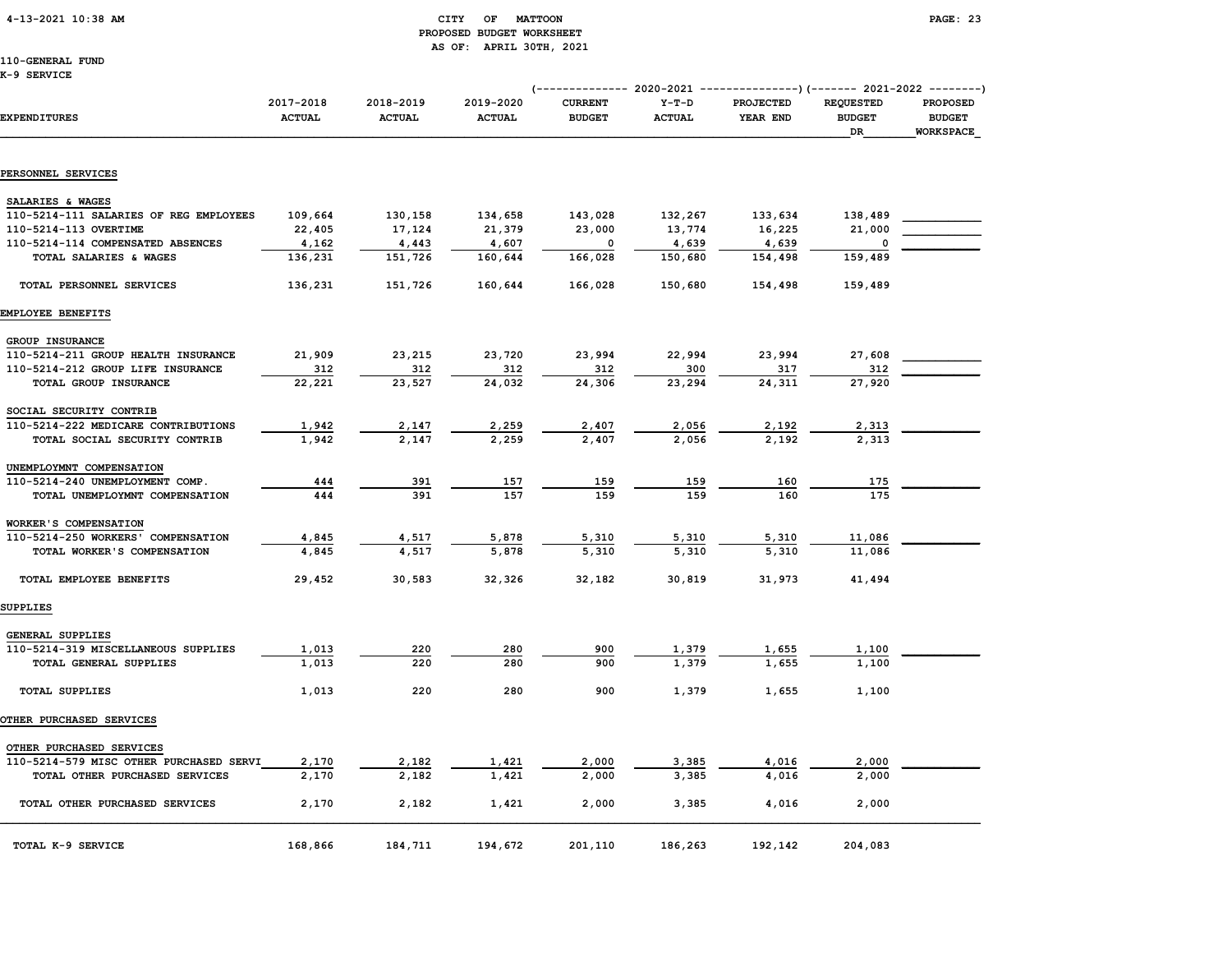### 4-13-2021 10:38 AM CITY OF MATTOON PAGE: 24 PROPOSED BUDGET WORKSHEET AS OF: APRIL 30TH, 2021

110-GENERAL FUND AUTOMOTIVE SERVICES

| <b>EXPENDITURES</b>                 | 2017-2018<br><b>ACTUAL</b> | 2018-2019<br><b>ACTUAL</b> | 2019-2020<br><b>ACTUAL</b> | <b>CURRENT</b><br><b>BUDGET</b> | $Y-T-D$<br><b>ACTUAL</b> | <b>PROJECTED</b><br>YEAR END | <b>REQUESTED</b><br><b>BUDGET</b><br>DR | <b>PROPOSED</b><br><b>BUDGET</b><br><b>WORKSPACE</b> |
|-------------------------------------|----------------------------|----------------------------|----------------------------|---------------------------------|--------------------------|------------------------------|-----------------------------------------|------------------------------------------------------|
|                                     |                            |                            |                            |                                 |                          |                              |                                         |                                                      |
| SUPPLIES                            |                            |                            |                            |                                 |                          |                              |                                         |                                                      |
| <b>GENERAL SUPPLIES</b>             |                            |                            |                            |                                 |                          |                              |                                         |                                                      |
| 110-5223-316 TOOLS & EQUIPMENT      | 670                        | 339                        | 736                        | 500                             | 286                      | 343                          | 500                                     |                                                      |
| 110-5223-318 VEHICLE PARTS          | 3,866                      | 4,255                      | 2,718                      | 5,000                           | 6,705                    | 6,443                        | 4,000                                   |                                                      |
| 110-5223-319 MISCELLANEOUS SUPPLIES | 2,794                      | 1,967                      | 2,204                      | 1,800                           | 2,594                    | 1,817                        | 1,800                                   |                                                      |
| TOTAL GENERAL SUPPLIES              | 7,331                      | 6,561                      | 5,659                      | 7,300                           | 9,585                    | 8,603                        | 6,300                                   |                                                      |
| <b>ENERGY</b>                       |                            |                            |                            |                                 |                          |                              |                                         |                                                      |
| 110-5223-326 FUEL                   | 61,487                     | 64,981                     | 64,484                     | 60,000                          | 45,840                   | 44,285                       | 60,000                                  |                                                      |
| <b>TOTAL ENERGY</b>                 | 61,487                     | 64,981                     | 64,484                     | 60,000                          | 45,840                   | 44,285                       | 60,000                                  |                                                      |
| <b>TOTAL SUPPLIES</b>               | 68,817                     | 71,542                     | 70,143                     | 67,300                          | 55,425                   | 52,888                       | 66,300                                  |                                                      |
| PURCHASED PROP MAINT SRV            |                            |                            |                            |                                 |                          |                              |                                         |                                                      |
| REPAIR & MAINT SERVICES             |                            |                            |                            |                                 |                          |                              |                                         |                                                      |
| 110-5223-434 REPAIR OF VEHICLES     | 36,283                     | 30,963                     | 16,166                     | 30,000                          | 27,286                   | 26,921                       | 25,000                                  |                                                      |
| TOTAL REPAIR & MAINT SERVICES       | 36,283                     | 30,963                     | 16,166                     | 30,000                          | 27,286                   | 26,921                       | 25,000                                  |                                                      |
| TOTAL PURCHASED PROP MAINT SRV      | 36,283                     | 30,963                     | 16,166                     | 30,000                          | 27,286                   | 26,921                       | 25,000                                  |                                                      |
| <b>PROPERTY</b>                     |                            |                            |                            |                                 |                          |                              |                                         |                                                      |
| MACHINERY & EQUIPMENT               |                            |                            |                            |                                 |                          |                              |                                         |                                                      |
| 110-5223-743 MEF CONTRIBUTION       | 205,000                    | 0                          |                            |                                 |                          | 65,000                       | 0                                       |                                                      |
| TOTAL MACHINERY & EQUIPMENT         | 205,000                    | 0                          | n                          | $\Omega$                        | $\Omega$                 | 65,000                       | $\Omega$                                |                                                      |
| TOTAL PROPERTY                      | 205,000                    | 0                          | 0                          | 0                               | 0                        | 65,000                       | 0                                       |                                                      |
| TOTAL AUTOMOTIVE SERVICES           | 310,100                    | 102,505                    | 86,309                     | 97,300                          | 82,711                   | 144,809                      | 91,300                                  |                                                      |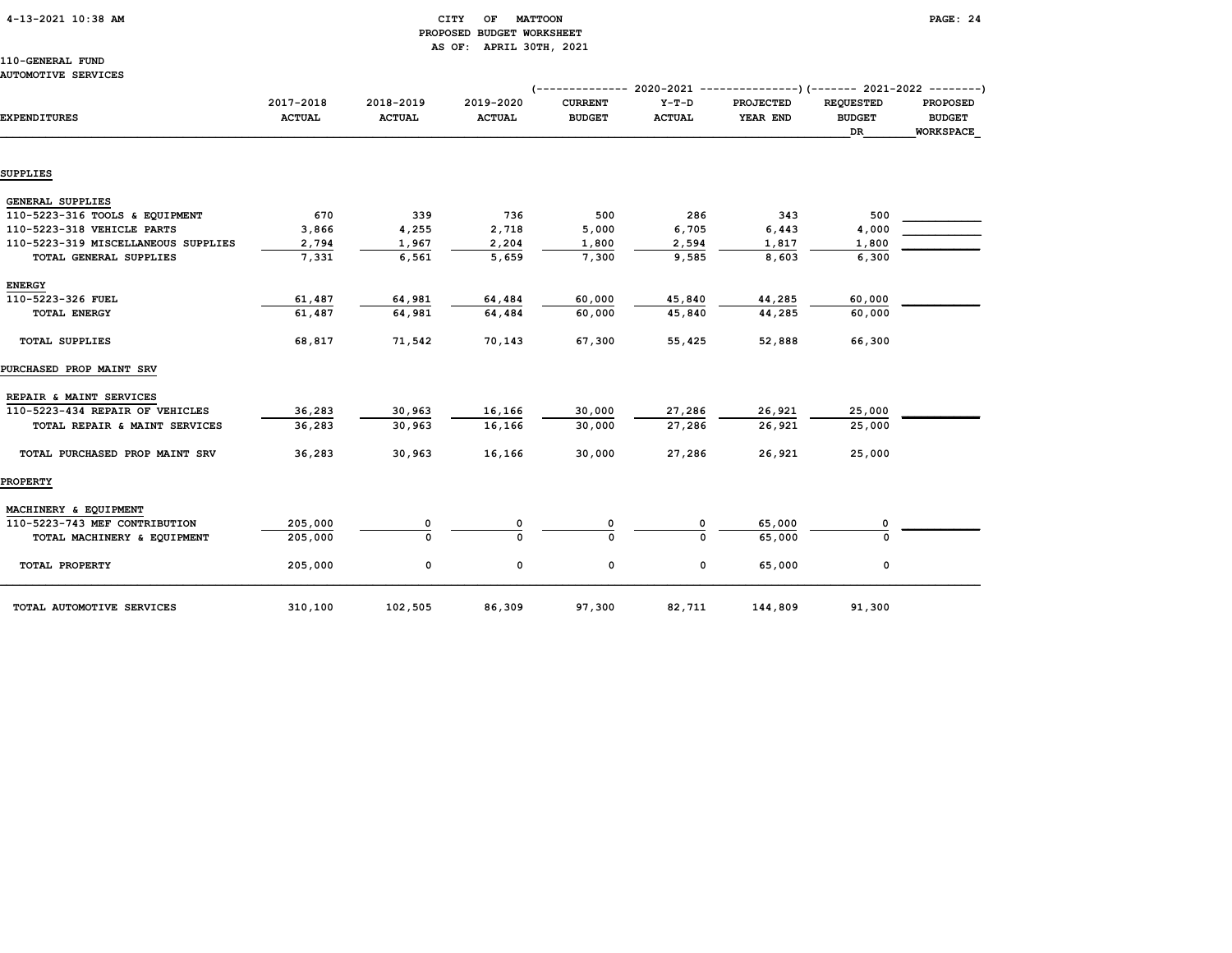### 4-13-2021 10:38 AM CITY OF MATTOON PAGE: 25 PROPOSED BUDGET WORKSHEET AS OF: APRIL 30TH, 2021

110-GENERAL FUND POLICE BUILDINGS

| <b>EXPENDITURES</b>                     | 2017-2018<br><b>ACTUAL</b> | 2018-2019<br><b>ACTUAL</b> | 2019-2020<br><b>ACTUAL</b> | <b>CURRENT</b><br><b>BUDGET</b> | $Y-T-D$<br><b>ACTUAL</b> | <b>PROJECTED</b><br>YEAR END | <b>REOUESTED</b><br><b>BUDGET</b><br>DR | <b>PROPOSED</b><br><b>BUDGET</b><br><b>WORKSPACE</b> |
|-----------------------------------------|----------------------------|----------------------------|----------------------------|---------------------------------|--------------------------|------------------------------|-----------------------------------------|------------------------------------------------------|
| SUPPLIES                                |                            |                            |                            |                                 |                          |                              |                                         |                                                      |
|                                         |                            |                            |                            |                                 |                          |                              |                                         |                                                      |
| GENERAL SUPPLIES                        |                            |                            |                            |                                 |                          |                              |                                         |                                                      |
| 110-5224-312 CLEANING SUPPLIES          | 3,193                      | 2,670                      | 3,985                      | 3,500                           | 2,002                    | 2,402                        | 3,000                                   |                                                      |
| 110-5224-316 TOOLS & EQUIPMENT          | 363                        | 40                         | 248                        | 1,000                           | 530                      | 487                          | 1,000                                   |                                                      |
| TOTAL GENERAL SUPPLIES                  | 3,555                      | 2,710                      | 4,234                      | 4,500                           | 2,532                    | 2,889                        | 4,000                                   |                                                      |
| <b>ENERGY</b>                           |                            |                            |                            |                                 |                          |                              |                                         |                                                      |
| 110-5224-321 UTILITIES                  | 57,702                     | 56,262                     | 55,152                     | 57,000                          | 50, 123                  | 51,690                       | 55,000                                  |                                                      |
| <b>TOTAL ENERGY</b>                     | 57,702                     | 56,262                     | 55,152                     | 57,000                          | 50,123                   | 51,690                       | 55,000                                  |                                                      |
| <b>TOTAL SUPPLIES</b>                   | 61,258                     | 58,972                     | 59,386                     | 61,500                          | 52,655                   | 54,579                       | 59,000                                  |                                                      |
| PURCHASED PROP MAINT SRV                |                            |                            |                            |                                 |                          |                              |                                         |                                                      |
| REPAIR & MAINT SERVICES                 |                            |                            |                            |                                 |                          |                              |                                         |                                                      |
| 110-5224-432 REPAIR OF BUILDINGS        | 6,511                      | 4,774                      | 8,010                      | 10,000                          | 5,327                    | 4,924                        | 10,000                                  |                                                      |
| 110-5224-435 ELEVATOR SERVICE AGREEMEN  | 7,365                      | 750                        | 750                        | 2,000                           | 785                      | 942                          | 2,000                                   |                                                      |
| 110-5224-439 OTHER REPAIR & MAINT SRVCS | 7,939                      | 8,500                      | 11,496                     | 8,000                           | 12,690                   | 15,038                       | 15,000                                  |                                                      |
| TOTAL REPAIR & MAINT SERVICES           | 21,815                     | 14,023                     | 20,256                     | 20,000                          | 18,802                   | 20,904                       | 27,000                                  |                                                      |
| TOTAL PURCHASED PROP MAINT SRV          | 21,815                     | 14,023                     | 20,256                     | 20,000                          | 18,802                   | 20,904                       | 27,000                                  |                                                      |
| OTHER OBJECTS                           |                            |                            |                            |                                 |                          |                              |                                         |                                                      |
| FINANCIAL TRANS OBJECTS                 |                            |                            |                            |                                 |                          |                              |                                         |                                                      |
| 110-5224-828 REAL ESTATE TAXES          | 116                        | 119                        | 129                        | 130                             | 134                      | 134                          | 140                                     |                                                      |
| TOTAL FINANCIAL TRANS OBJECTS           | 116                        | 119                        | 129                        | 130                             | 134                      | 134                          | 140                                     |                                                      |
| TOTAL OTHER OBJECTS                     | 116                        | 119                        | 129                        | 130                             | 134                      | 134                          | 140                                     |                                                      |
| TOTAL POLICE BUILDINGS                  | 83,189                     | 73,114                     | 79,771                     | 81,630                          | 71,590                   | 75,617                       | 86,140                                  |                                                      |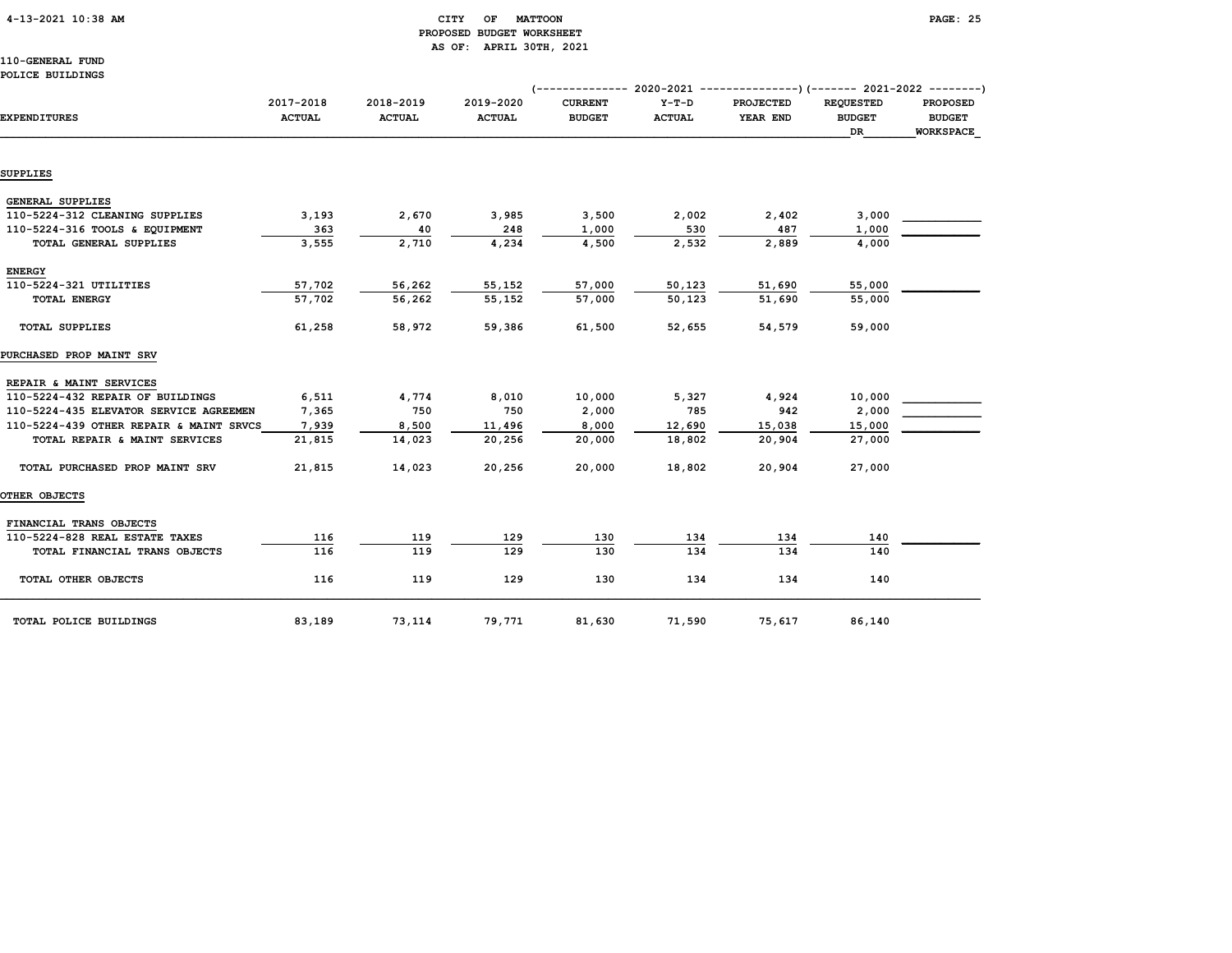### 4-13-2021 10:38 AM CITY OF MATTOON PAGE: 26 PROPOSED BUDGET WORKSHEET AS OF: APRIL 30TH, 2021

|                                        |               |               |               | $(----------2020-2021$ |               | $-----------$ (------- 2021-2022 --------) |                  |                  |
|----------------------------------------|---------------|---------------|---------------|------------------------|---------------|--------------------------------------------|------------------|------------------|
|                                        | 2017-2018     | 2018-2019     | 2019-2020     | <b>CURRENT</b>         | $Y-T-D$       | <b>PROJECTED</b>                           | <b>REQUESTED</b> | <b>PROPOSED</b>  |
| <b>EXPENDITURES</b>                    | <b>ACTUAL</b> | <b>ACTUAL</b> | <b>ACTUAL</b> | <b>BUDGET</b>          | <b>ACTUAL</b> | YEAR END                                   | <b>BUDGET</b>    | <b>BUDGET</b>    |
|                                        |               |               |               |                        |               |                                            | <b>DR</b>        | <b>WORKSPACE</b> |
|                                        |               |               |               |                        |               |                                            |                  |                  |
| PERSONNEL SERVICES                     |               |               |               |                        |               |                                            |                  |                  |
| SALARIES & WAGES                       |               |               |               |                        |               |                                            |                  |                  |
| 110-5227-111 SALARIES OF REG EMPLOYEES | 81,113        | 146,809       | 147,941       | 160,096                | 141,838       | 138,665                                    | 163,990          |                  |
| 110-5227-113 OVERTIME                  | 5,774         | 6,300         | 14,094        | 4,000                  | 3,732         | 1,151                                      | 4,000            |                  |
| 110-5227-114 COMPENSATED ABSENCES      | 2,193         | 4,591         | 4,695         | $^{\circ}$             | 4,738         | 4,738                                      | $\Omega$         |                  |
| TOTAL SALARIES & WAGES                 | 89,081        | 157,700       | 166,730       | 164,096                | 150,308       | 144,554                                    | 167,990          |                  |
| TOTAL PERSONNEL SERVICES               | 89,081        | 157,700       | 166,730       | 164,096                | 150,308       | 144,554                                    | 167,990          |                  |
| EMPLOYEE BENEFITS                      |               |               |               |                        |               |                                            |                  |                  |
| GROUP INSURANCE                        |               |               |               |                        |               |                                            |                  |                  |
| 110-5227-211 GROUP HEALTH INSURANCE    | 15,246        | 27,447        | 34,203        | 33,941                 | 31,820        | 32,729                                     | 41,002           |                  |
| 110-5227-212 GROUP LIFE INSURANCE      | 156           | 312           | 312           | 312                    | 288           | 302                                        | 312              |                  |
| TOTAL GROUP INSURANCE                  | 15,402        | 27,759        | 34,515        | 34,253                 | 32,108        | 33,031                                     | 41,314           |                  |
| SOCIAL SECURITY CONTRIB                |               |               |               |                        |               |                                            |                  |                  |
| 110-5227-221 FICA CONTRIBUTIONS        | 837           | 816           | 736           | 868                    | 578           | 469                                        | 868              |                  |
| 110-5227-222 MEDICARE CONTRIBUTIONS    | 1,182         | 2,205         | 2,322         | 2,379                  | 1,976         | 1,987                                      | 2,436            |                  |
| TOTAL SOCIAL SECURITY CONTRIB          | 2,019         | 3.021         | 3,058         | 3,247                  | 2,554         | 2,456                                      | 3,304            |                  |
| UNEMPLOYMNT COMPENSATION               |               |               |               |                        |               |                                            |                  |                  |
| 110-5227-240 UNEMPLOYMENT COMP.        | 429           | 574           | 231           | 247                    | 247           | 247                                        | 269              |                  |
| TOTAL UNEMPLOYMNT COMPENSATION         | 429           | 574           | 231           | 247                    | 247           | 247                                        | 269              |                  |
| WORKER'S COMPENSATION                  |               |               |               |                        |               |                                            |                  |                  |
| 110-5227-250 WORKERS' COMPENSATION     | 2,852         | 4,676         | 6,088         | 5,457                  | 5,457         | 5,458                                      | 12,116           |                  |
| TOTAL WORKER'S COMPENSATION            | 2,852         | 4,676         | 6,088         | 5,457                  | 5,457         | 5,458                                      | 12,116           |                  |
| TOTAL EMPLOYEE BENEFITS                | 20,702        | 36,030        | 43,891        | 43,204                 | 40,366        | 41,192                                     | 57,003           |                  |
| OTHER OBJECTS                          |               |               |               |                        |               |                                            |                  |                  |
| COMPUTER INFO SYS OBJECT               |               |               |               |                        |               |                                            |                  |                  |
| TOTAL SCHOOL RESOURCE PROGRAM          | 109,782       | 193,731       | 210,621       | 207,300                | 190,674       | 185,746                                    | 224,993          |                  |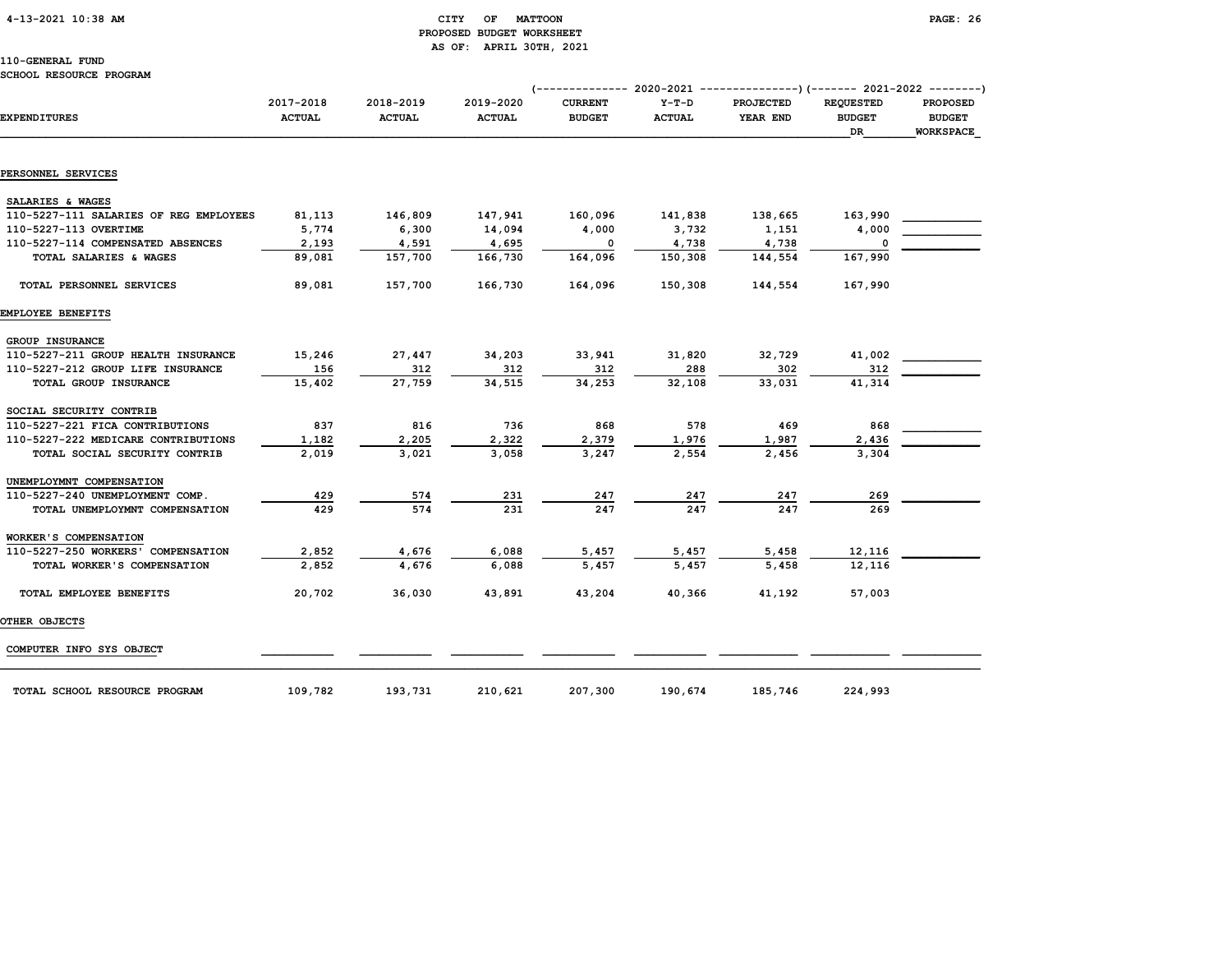#### 4-13-2021 10:38 AM CITY OF MATTOON PAGE: 27 PROPOSED BUDGET WORKSHEET AS OF: APRIL 30TH, 2021

#### FIRE PROTECTION ADMIN.

|                                        |                             |                      | AS OF: APRIL SUTH, ZUZI     |                |                      |                                    |                  |                  |
|----------------------------------------|-----------------------------|----------------------|-----------------------------|----------------|----------------------|------------------------------------|------------------|------------------|
| 110-GENERAL FUND                       |                             |                      |                             |                |                      |                                    |                  |                  |
| FIRE PROTECTION ADMIN.                 |                             |                      |                             |                |                      |                                    |                  |                  |
|                                        |                             |                      |                             |                |                      |                                    |                  |                  |
|                                        | 2017-2018                   | 2018-2019            | 2019-2020                   | <b>CURRENT</b> | Y-T-D                | PROJECTED                          | <b>REQUESTED</b> | <b>PROPOSED</b>  |
| EXPENDITURES                           | <b>ACTUAL</b>               | <b>ACTUAL</b>        | <b>ACTUAL</b>               | <b>BUDGET</b>  | <b>ACTUAL</b>        | YEAR END                           | <b>BUDGET</b>    | <b>BUDGET</b>    |
|                                        |                             |                      |                             |                |                      |                                    | DR.              | <b>WORKSPACE</b> |
|                                        |                             |                      |                             |                |                      |                                    |                  |                  |
|                                        |                             |                      |                             |                |                      |                                    |                  |                  |
| PERSONNEL SERVICES                     |                             |                      |                             |                |                      |                                    |                  |                  |
|                                        |                             |                      |                             |                |                      |                                    |                  |                  |
| SALARIES & WAGES                       |                             |                      |                             |                |                      |                                    |                  |                  |
| 110-5241-111 SALARIES OF REG EMPLOYEES | 1,772,226                   | 1,592,567            | 1,474,402                   | 2,215,555      | 1,414,329            | 1,399,998                          | 2,197,619        |                  |
| 110-5241-113 OVERTIME                  | 387,371                     | 674,006              | 601,676                     | 200,000        | 830,237              | 848,835                            | 200,000          |                  |
| 110-5241-114 COMPENSATED ABSENCES      | 342,997                     | 279,123              | 280,455                     |                | 219,298              | 226,836                            |                  |                  |
| TOTAL SALARIES & WAGES                 | 2,502,594                   | 2,545,697            | 2,356,533                   | 2,415,555      | 2,463,864            | 2,475,669                          | 2,397,619        |                  |
|                                        |                             |                      |                             |                |                      |                                    |                  |                  |
| TOTAL PERSONNEL SERVICES               | 2,502,594                   | 2,545,697            | 2,356,533                   | 2,415,555      | 2,463,864            | 2,475,669                          | 2,397,619        |                  |
|                                        |                             |                      |                             |                |                      |                                    |                  |                  |
| EMPLOYEE BENEFITS                      |                             |                      |                             |                |                      |                                    |                  |                  |
| <b>GROUP INSURANCE</b>                 |                             |                      |                             |                |                      |                                    |                  |                  |
| 110-5241-211 GROUP HEALTH INSURANCE    | 386,968                     | 317,675              | 374,123                     | 506,195        | 334,635              | 348,544                            | 567,745          |                  |
| 110-5241-212 GROUP LIFE INSURANCE      | 5,148                       | 5,148                | 4,836                       | 4,992          | 3,528                | 3,715                              | 4,836            |                  |
| TOTAL GROUP INSURANCE                  | 392,116                     | 322,823              | 378,959                     | 511,187        | 338,163              | 352,259                            | 572,581          |                  |
|                                        |                             |                      |                             |                |                      |                                    |                  |                  |
| SOCIAL SECURITY CONTRIB                |                             |                      |                             |                |                      |                                    |                  |                  |
| 110-5241-221 FICA CONTRIBUTIONS        | 1,724                       | 1,751                | 1,840                       | 2,089          | 1,712                | 1,783                              | 2,145            |                  |
|                                        | $\sim$ $\sim$ $\sim$ $\sim$ | $\sim$ $\sim$ $\sim$ | $\sim$ $\sim$ $\sim$ $\sim$ | $\sim$ $\sim$  | $\sim$ $\sim$ $\sim$ | $\sim$ $\sim$ $\sim$ $\sim$ $\sim$ |                  |                  |

| 110-5241-221 FICA CONTRIBUTIONS              | 1,724     | 1,751     | 1,840     | 2,089     | 1,712     | 1,783     | 2,145     |  |
|----------------------------------------------|-----------|-----------|-----------|-----------|-----------|-----------|-----------|--|
| 110-5241-222 MEDICARE CONTRIBUTIONS          | 33,971    | 35,228    | 31,937    | 35,026    | 32,817    | 34,344    | 34,765    |  |
| TOTAL SOCIAL SECURITY CONTRIB                | 35,695    | 36,980    | 33,777    | 37,115    | 34,529    | 36,127    | 36,910    |  |
| RETIREMENT CONTRIBTUIONS                     |           |           |           |           |           |           |           |  |
| 110-5241-231 IMRF CONTRIBUTIONS              | 3,142     | 2,858     | 2,491     | 3,595     | 2,829     | 3,069     | 3,688     |  |
| 110-5241-233 FIREFIGHTERS PENSION CONTR      | 1,829,282 | 2,029,881 | 2,173,792 | 2,238,773 | 2,194,497 | 2,246,384 | 2,479,581 |  |
| TOTAL RETIREMENT CONTRIBTUIONS               | 1,832,425 | 2,032,739 | 2,176,283 | 2,242,368 | 2,197,326 | 2,249,453 | 2,483,269 |  |
| UNEMPLOYMNT COMPENSATION                     |           |           |           |           |           |           |           |  |
| 110-5241-240 UNEMPLOYMENT COMP.              | 7,316     | 6,451     | 2,435     | 2,548     | 2,548     | 2,548     | 2,712     |  |
| TOTAL UNEMPLOYMNT COMPENSATION               | 7,316     | 6,451     | 2,435     | 2,548     | 2,548     | 2,548     | 2,712     |  |
| WORKER'S COMPENSATION                        |           |           |           |           |           |           |           |  |
| 110-5241-250 WORKERS'<br><b>COMPENSATION</b> | 304,185   | 281,853   | 288,430   | 254,765   | 254,765   | 254,765   | 185,966   |  |
| TOTAL WORKER'S COMPENSATION                  | 304,185   | 281,853   | 288,430   | 254,765   | 254,765   | 254,765   | 185,966   |  |
| TOTAL EMPLOYEE BENEFITS                      | 2,571,738 | 2,680,845 | 2,879,885 | 3,047,983 | 2,827,331 | 2,895,152 | 3,281,438 |  |

SUPPLIES

| GENERAL SUPPLIES                       |        |        |        |        |        |        |        |  |
|----------------------------------------|--------|--------|--------|--------|--------|--------|--------|--|
| 110-5241-311 OFFICE SUPPLIES           | 1,404  | 1,330  | 551    | 1,400  | 412    | 377    | 800    |  |
| 110-5241-312 CLEANING SUPPLIES         | 3,972  | 3,689  | 3,520  | 3,000  | 3.729  | 3.904  | 4,200  |  |
| 110-5241-313 MEDICAL & SAFETY SUPPLIES | 16,761 | 12,352 | 5,346  | 10,000 | 4,591  | 5,382  | 7,550  |  |
| 110-5241-315 UNIFORMS & CLOTHING       | 5,868  | 11,052 | 21,493 | 34,375 | 8,424  | 6,538  | 43,525 |  |
| 110-5241-316 TOOLS & EOUIPMENT         | 4,307  | 4,135  | 2,919  | 8,700  | 6,005  | 7,036  | 8,700  |  |
| 110-5241-318 VEHICLE PARTS             | 3.562  | 3,140  | 2,343  | 4,000  | 3,497  | 3,578  | 4,000  |  |
| 110-5241-319 MISCELLANEOUS SUPPLIES    | 2,910  | 2,871  | 3,387  | 3,150  | 2,705  | 3,130  | 3,400  |  |
| TOTAL GENERAL SUPPLIES                 | 38,783 | 38,568 | 39,558 | 64,625 | 29,363 | 29,945 | 72,175 |  |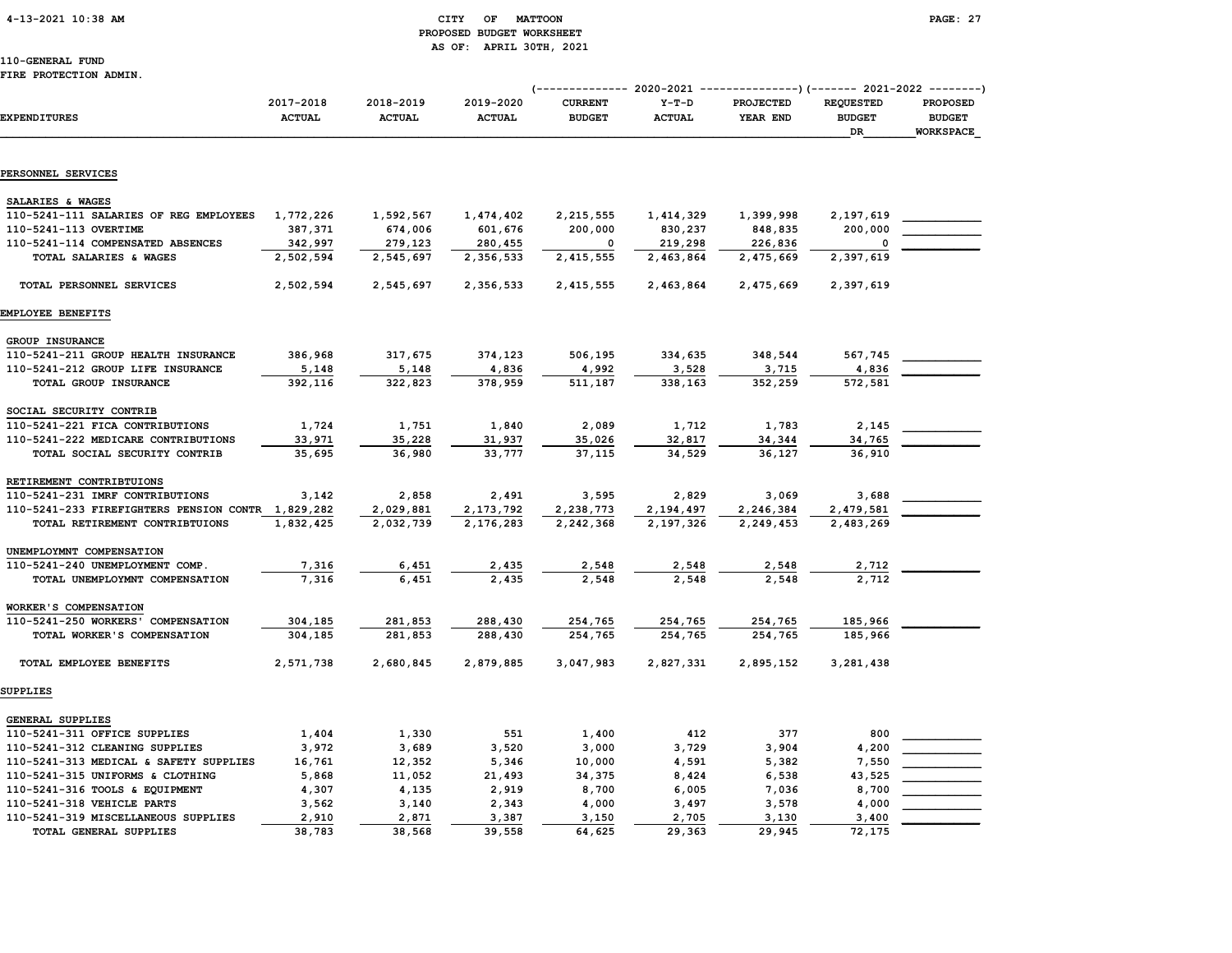# PROPOSED BUDGET WORKSHEET AS OF: APRIL 30TH, 2021

110-GENERAL FUND FIRE PROTECTION ADMIN.

## (-------------- 2020-2021 ---------------)(------- 2021-2022 --------) 2017-2018 2018-2019 2019-2020 CURRENT Y-T-D PROJECTED REQUESTED PROPOSED EXPENDITURES ACTUAL ACTUAL ACTUAL BUDGET ACTUAL YEAR END BUDGET BUDGET  $\Box$  . The contract of the contract of the contract of the contract of the contract of the contract of the contract of the contract of the contract of the contract of the contract of the contract of the contract of the co ENERGY 110-5241-321 UTILITIES 8,124 7,647 8,121 8,200 7,193 7,267 8,200 \_\_\_\_\_\_\_\_\_\_\_\_ 110-5241-326 FUEL 32,102 21,103 12,768 15,000 8,524 8,544 12,000 \_\_\_\_\_\_\_\_\_\_\_\_ TOTAL ENERGY 40,226 28,750 20,889 23,200 15,717 15,811 20,200 BOOKS & PERIODICALS 110-5241-340 BOOKS & PERIODICALS 2,092 2,534 2,578 3,000 2,120 2,544 2,200 TOTAL BOOKS & PERIODICALS 2,092 2,534 2,578 3,000 2,120 2,544 2,200 TOTAL SUPPLIES 81,101 69,851 63,026 90,825 47,200 48,300 94,575 PURCHASED PROP MAINT SRV REPAIR & MAINT SERVICES 110-5241-432 REPAIR OF BUILDINGS 10,589 7,702 9,461 8,500 6,210 7,214 8,000 110-5241-433 REPAIR OF MACHINERY 15,284 16,960 6,077 9,700 8,026 8,099 14,600 110-5241-434 REPAIR OF VEHICLES 75,190 37,029 16,273 23,000 52,430 53,772 23,000 \_\_\_\_\_\_\_\_\_\_\_\_ TOTAL REPAIR & MAINT SERVICES 101,063 61,691 31,811 41,200 66,667 69,085 45,600 OTHER PROP MAINT SERVICE TOTAL PURCHASED PROP MAINT SRV 101,063 61,691 31,811 41,200 66,667 69,085 45,600 OTHER PURCHASED SERVICES PROFESSIONAL SERVICES 110-5241-515 LABOR RELATIONS COUNSEL 45,949 76,253 49,236 40,000 34,364 28,703 40,000 \_\_\_\_\_\_\_\_\_\_\_\_ 110-5241-519 OTHER PROFESSIONAL SERVICE 0 9,875 77,136 0 11,199 13,439 7,000 TOTAL PROFESSIONAL SERVICES 45,949 86,128 126,372 40,000 45,562 42,142 47,000 COMMUNICATION  $110-5241-531$  POSTAGE  $1,598$   $672$   $93$   $700$   $164$   $197$   $600$  110-5241-532 TELEPHONE 8,559 7,773 7,614 8,500 8,130 8,094 8,500 \_\_\_\_\_\_\_\_\_\_\_\_ 110-5241-533 CELLULAR PHONE 2,400 1,541 0 1,200 913 1,200 1,200 1,200 110-5241-535 RADIOS 4,737 2,340 5,836 5,500 1,995 4,394 5,000 TOTAL COMMUNICATION 17,294 12,326 13,543 15,900 11,202 13,885 15,300 ADVERTISING 110-5241-541 SOFTWARE 5,620 4,620 4,895 4,900 4,617 5,540 7,150 TOTAL ADVERTISING 5,620 4,620 4,895 4,900 4,617 5,540 7,150 EMPLOYEE BUSINESS EXP 110-5241-562 TRAVEL & TRAINING 5,527 17,517 9,423 23,400 5,628 5,554 48,850 110-5241-568 PHYSICALS  $\begin{array}{cccccccc} 0 & 1,196 & 2,210 & 0 & 2,674 & 3,209 & 3,250 \end{array}$ TOTAL EMPLOYEE BUSINESS EXP 5,527 18,713 11,633 23,400 8,301 8,763 52,100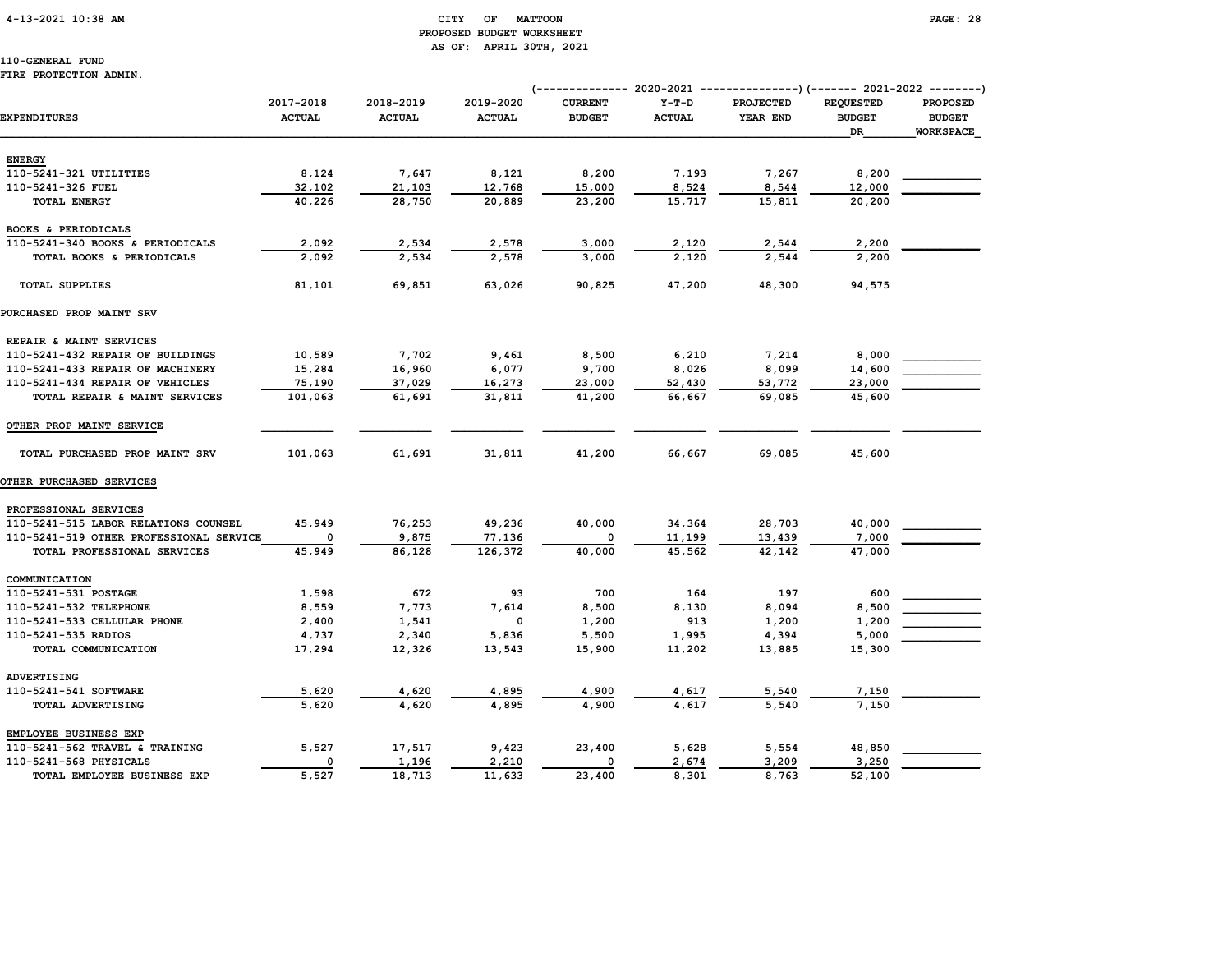#### 4-13-2021 10:38 AM CITY OF MATTOON PAGE: 29 PROPOSED BUDGET WORKSHEET AS OF: APRIL 30TH, 2021

110-GENERAL FUND FIRE PROTECTION ADMIN.

|                                         |               |               |               | (-------------- 2020-2021 |               | ----------------) (------- 2021-2022 ---------) |                  |                  |
|-----------------------------------------|---------------|---------------|---------------|---------------------------|---------------|-------------------------------------------------|------------------|------------------|
|                                         | 2017-2018     | 2018-2019     | 2019-2020     | <b>CURRENT</b>            | $Y-T-D$       | PROJECTED                                       | <b>REQUESTED</b> | <b>PROPOSED</b>  |
| <b>EXPENDITURES</b>                     | <b>ACTUAL</b> | <b>ACTUAL</b> | <b>ACTUAL</b> | <b>BUDGET</b>             | <b>ACTUAL</b> | YEAR END                                        | <b>BUDGET</b>    | <b>BUDGET</b>    |
|                                         |               |               |               |                           |               |                                                 | DR               | <b>WORKSPACE</b> |
| OTHER PURCHASED SERVICES                |               |               |               |                           |               |                                                 |                  |                  |
| 110-5241-571 DUES & MEMBERSHIPS         | 659           | 1,651         | 2,761         | 1,700 (                   | $1,575$ ) (   | 843)                                            | 1,700            |                  |
| 110-5241-573 LAUNDRY SERVICES           | 693           | 335           | 53            | 600                       | 84            | 101                                             | 500              |                  |
| 110-5241-578 AMBULANCE BILLING EXPENSES | 943           | 734           | $\Omega$      | 150                       | $\mathbf 0$   | 0                                               | 150              |                  |
| 110-5241-579 MISC OTHER PURCHASED SERVI | 24,708        | 24,332        | 17,482        | 15,000                    | 10,300        | 12,360                                          | 9,767            |                  |
| TOTAL OTHER PURCHASED SERVICES          | 27,002        | 27,050        | 20,295        | 17,450                    | 8,809         | 11,618                                          | 12,117           |                  |
| TOTAL OTHER PURCHASED SERVICES          | 101,393       | 148,837       | 176,737       | 101,650                   | 78,492        | 81,948                                          | 133,667          |                  |
| <b>PROPERTY</b>                         |               |               |               |                           |               |                                                 |                  |                  |
| MACHINERY & EQUIPMENT                   |               |               |               |                           |               |                                                 |                  |                  |
| 110-5241-743 MEF CONTRIBUTION           | 78,941        | 64,452        | 64,452        | 64,452                    | 64,452        | 64,452                                          | 46,765           |                  |
| TOTAL MACHINERY & EQUIPMENT             | 78,941        | 64,452        | 64,452        | 64,452                    | 64,452        | 64,452                                          | 46,765           |                  |
| TOTAL PROPERTY                          | 78,941        | 64,452        | 64,452        | 64,452                    | 64,452        | 64,452                                          | 46,765           |                  |
| <b>OTHER OBJECTS</b>                    |               |               |               |                           |               |                                                 |                  |                  |
| FINANCIAL TRANS OBJECTS                 |               |               |               |                           |               |                                                 |                  |                  |
| 110-5241-814 PRINT/COPY MACH LEASE & MA | 1,107         | 746           | 1,219         | 1,000                     | 728           | 788                                             | 1,000            |                  |
| TOTAL FINANCIAL TRANS OBJECTS           | 1,107         | 746           | 1,219         | 1,000                     | 728           | 788                                             | 1,000            |                  |
| FINANCIAL TRANS OBJECTS                 |               |               |               |                           |               |                                                 |                  |                  |
| 110-5241-825 GRANT EXPENDITURES         | 5,715         | 15,736        | 214,663       | 26,000                    | 0             | 0                                               | 0                |                  |
| 110-5241-826 FIRE INSURANCE TAX EXP.    | 33,233        | 29,946        | 31,844        | 40,561                    | 37,590        | 43,614                                          | 41,659           |                  |
| 110-5241-827 FIRE PREVENTION EXP.       | 1,647         | 969           | 984           | 2,000                     | 287           | 293                                             | 2,000            |                  |
| 110-5241-828 REAL ESTATE TAXES          | 11            | 11            | 11            | 15                        | 11            | 11                                              | 0                |                  |
| TOTAL FINANCIAL TRANS OBJECTS           | 40,606        | 46,662        | 247,501       | 68,576                    | 37,888        | 43,918                                          | 43,659           |                  |
| COMPUTER INFO SYS OBJECT                |               |               |               |                           |               |                                                 |                  |                  |
| 110-5241-863 COMPUTERS                  | 2,361         | 1,144         |               | 0                         | 80            | 80                                              | 8,000            |                  |
| TOTAL COMPUTER INFO SYS OBJECT          | 2,361         | 1,144         |               | $\Omega$                  | 80            | 80                                              | 8,000            |                  |
| TOTAL OTHER OBJECTS                     | 44,073        | 48,552        | 248,720       | 69,576                    | 38,696        | 44,786                                          | 52,659           |                  |
| TOTAL FIRE PROTECTION ADMIN.            | 5,480,903     | 5,619,924     | 5,821,164     | 5,831,241                 | 5,586,702     | 5,679,392                                       | 6,052,323        |                  |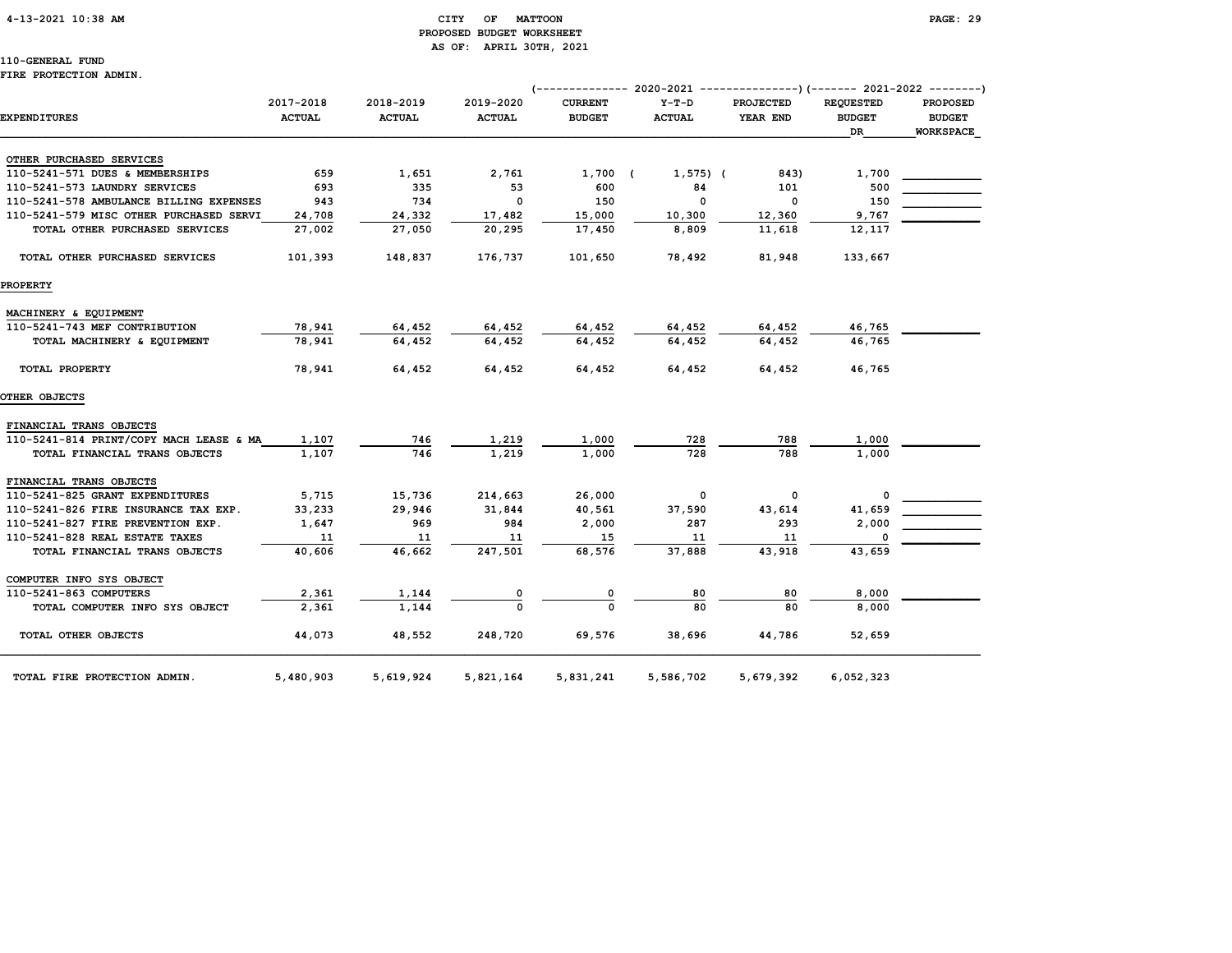#### 4-13-2021 10:38 AM CITY OF MATTOON PAGE: 30 PROPOSED BUDGET WORKSHEET AS OF: APRIL 30TH, 2021

|                                        | 2017-2018     | 2018-2019     | 2019-2020     | <b>CURRENT</b> | $Y-T-D$       | <b>PROJECTED</b> | <b>REQUESTED</b>    | <b>PROPOSED</b>            |
|----------------------------------------|---------------|---------------|---------------|----------------|---------------|------------------|---------------------|----------------------------|
| <b>EXPENDITURES</b>                    | <b>ACTUAL</b> | <b>ACTUAL</b> | <b>ACTUAL</b> | <b>BUDGET</b>  | <b>ACTUAL</b> | YEAR END         | <b>BUDGET</b><br>DR | <b>BUDGET</b><br>WORKSPACE |
|                                        |               |               |               |                |               |                  |                     |                            |
| PERSONNEL SERVICES                     |               |               |               |                |               |                  |                     |                            |
| SALARIES & WAGES                       |               |               |               |                |               |                  |                     |                            |
| 110-5261-111 SALARIES OF REG EMPLOYEES | 53,884        | 58,973        | 58,663        | 64,725         | 56,499        | 59,448           | 66,536              |                            |
| 110-5261-113 OVERTIME                  | $\mathbf 0$   | 3             | $\Omega$      | 0              | 0             | 0                | 0                   |                            |
| 110-5261-114 COMPENSATED ABSENCES      | 5,365         | 3,084         | 4,272         | $\mathbf 0$    | 6,545         | 6,393            | $\Omega$            |                            |
| TOTAL SALARIES & WAGES                 | 59,249        | 62,061        | 62,935        | 64,725         | 63,044        | 65,841           | 66,536              |                            |
| TOTAL PERSONNEL SERVICES               | 59,249        | 62,061        | 62,935        | 64,725         | 63,044        | 65,841           | 66,536              |                            |
| EMPLOYEE BENEFITS                      |               |               |               |                |               |                  |                     |                            |
| GROUP INSURANCE                        |               |               |               |                |               |                  |                     |                            |
| 110-5261-211 GROUP HEALTH INSURANCE    | 16,110        | 14,657        | 18,264        | 18,125         | 17,369        | 18,125           | 21,895              |                            |
| 110-5261-212 GROUP LIFE INSURANCE      | 167           | 167           | 167           | 167            | 160           | 169              | 167                 |                            |
| TOTAL GROUP INSURANCE                  | 16,277        | 14,824        | 18,431        | 18,292         | 17,530        | 18,294           | 22,062              |                            |
| SOCIAL SECURITY CONTRIB                |               |               |               |                |               |                  |                     |                            |
| 110-5261-221 FICA CONTRIBUTIONS        | 3,418         | 3,528         | 3,708         | 4,013          | 3,489         | 3,794            | 4,125               |                            |
| 110-5261-222 MEDICARE CONTRIBUTIONS    | 799           | 825           | 867           | 939            | 816           | 887              | 965                 |                            |
| TOTAL SOCIAL SECURITY CONTRIB          | 4,218         | 4,353         | 4,575         | 4,952          | 4,305         | 4,681            | 5,090               |                            |
| RETIREMENT CONTRIBTUIONS               |               |               |               |                |               |                  |                     |                            |
| 110-5261-231 IMRF CONTRIBUTIONS        | 6,230         | 5,739         | 5,023         | 6,906          | 5,763         | 6,490            | 7,093               |                            |
| TOTAL RETIREMENT CONTRIBTUIONS         | 6,230         | 5,739         | 5,023         | 6,906          | 5,763         | 6,490            | 7,093               |                            |
| UNEMPLOYMNT COMPENSATION               |               |               |               |                |               |                  |                     |                            |
| 110-5261-240 UNEMPLOYMENT COMP.        | 237           | 209           | 84            | 85             | 85            | 85               | 93                  |                            |
| TOTAL UNEMPLOYMNT COMPENSATION         | 237           | 209           | 84            | 85             | 85            | 85               | 93                  |                            |
| WORKER'S COMPENSATION                  |               |               |               |                |               |                  |                     |                            |
| 110-5261-250 WORKERS' COMPENSATION     | 3,396         | 3,276         | 4,821         | 4,322          | 4,322         | 4,322            | 1,770               |                            |
| TOTAL WORKER'S COMPENSATION            | 3,396         | 3,276         | 4,821         | 4,322          | 4,322         | 4,322            | 1,770               |                            |
| TOTAL EMPLOYEE BENEFITS                | 30,357        | 28,400        | 32,935        | 34,557         | 32,004        | 33,872           | 36,108              |                            |
| SUPPLIES                               |               |               |               |                |               |                  |                     |                            |
| GENERAL SUPPLIES                       |               |               |               |                |               |                  |                     |                            |
| 110-5261-311 OFFICE SUPPLIES           | 785           | 641           | 451           | 750            | 358           | 430              | 600                 |                            |
| 110-5261-319 MISCELLANEOUS SUPPLIES    | 92            | 51            | 22            | 180            | 10            | 12               | 200                 |                            |
| TOTAL GENERAL SUPPLIES                 | 877           | 691           | 472           | 930            | 368           | 442              | 800                 |                            |
|                                        |               |               |               |                |               |                  |                     |                            |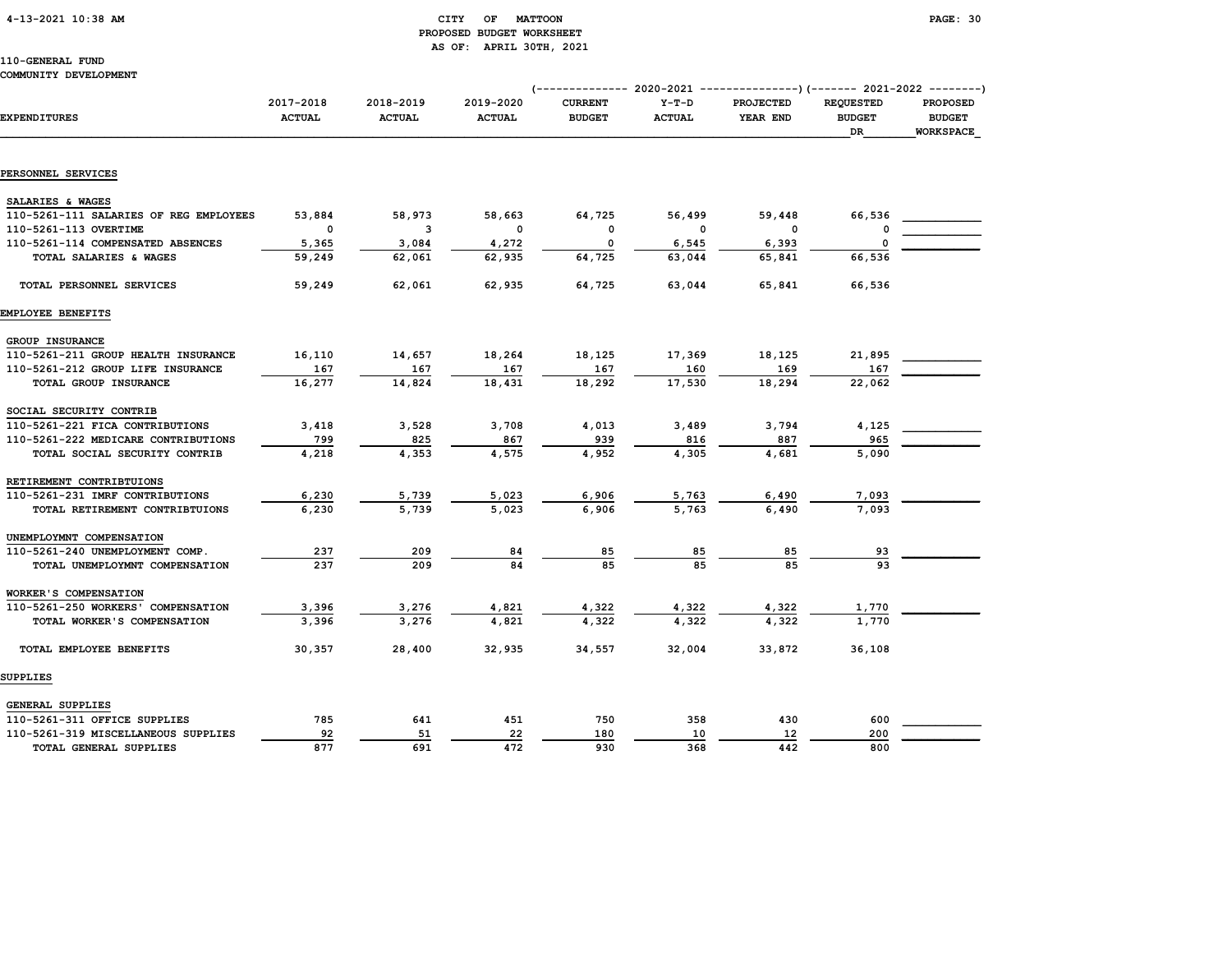#### 4-13-2021 10:38 AM CITY OF MATTOON PAGE: 31 PROPOSED BUDGET WORKSHEET AS OF: APRIL 30TH, 2021

## 110-GENERAL FUND

#### COMMUNITY DEVELOPMENT

|                                         | 2017-2018        | 2018-2019     | 2019-2020      | <b>CURRENT</b>          | $Y-T-D$       | <b>PROJECTED</b>        | <b>REQUESTED</b>    | <b>PROPOSED</b>                   |
|-----------------------------------------|------------------|---------------|----------------|-------------------------|---------------|-------------------------|---------------------|-----------------------------------|
| <b>EXPENDITURES</b>                     | <b>ACTUAL</b>    | <b>ACTUAL</b> | <b>ACTUAL</b>  | <b>BUDGET</b>           | <b>ACTUAL</b> | YEAR END                | <b>BUDGET</b><br>DR | <b>BUDGET</b><br><b>WORKSPACE</b> |
|                                         |                  |               |                |                         |               |                         |                     |                                   |
| <b>ENERGY</b>                           |                  |               |                |                         |               |                         |                     |                                   |
| 110-5261-326 FUEL                       | 0<br>$\mathbf 0$ | 795<br>795    | 1,369<br>1,369 | 2,000                   | 883<br>883    | 920<br>920              | 1,500               |                                   |
| TOTAL ENERGY                            |                  |               |                | 2,000                   |               |                         | 1,500               |                                   |
| BOOKS & PERIODICALS                     |                  |               |                |                         |               |                         |                     |                                   |
| <b>TOTAL SUPPLIES</b>                   | 877              | 1,487         | 1,841          | 2,930                   | 1,251         | 1,362                   | 2,300               |                                   |
| PURCHASED PROP MAINT SRV                |                  |               |                |                         |               |                         |                     |                                   |
| REPAIR & MAINT SERVICES                 |                  |               |                |                         |               |                         |                     |                                   |
| 110-5261-434 REPAIR OF VEHICLES         | 0                | 0             | 427            | 500                     | 97            | 116                     | 500                 |                                   |
| TOTAL REPAIR & MAINT SERVICES           | $\Omega$         | U             | 427            | 500                     | 97            | 116                     | 500                 |                                   |
| TOTAL PURCHASED PROP MAINT SRV          | 0                | $\mathbf 0$   | 427            | 500                     | 97            | 116                     | 500                 |                                   |
| OTHER PURCHASED SERVICES                |                  |               |                |                         |               |                         |                     |                                   |
| PROFESSIONAL SERVICES                   |                  |               |                |                         |               |                         |                     |                                   |
| 110-5261-511 PLANNING & DESIGN SERVICES | 1,000            | 1,750         | 417            | 4,000                   | 4,320         | 4,358                   | 4,000               |                                   |
| TOTAL PROFESSIONAL SERVICES             | 1,000            | 1,750         | 417            | 4,000                   | 4,320         | 4,358                   | 4,000               |                                   |
| COMMUNICATION                           |                  |               |                |                         |               |                         |                     |                                   |
| 110-5261-531 POSTAGE                    | 197              | 204           | 161            | 200                     | 92            | 110                     | 200                 |                                   |
| 110-5261-532 TELEPHONE                  | 2,266            | 2,303         | 2,385          | 2,300                   | 2,476         | 2,411                   | 2,300               |                                   |
| 110-5261-533 CELLULAR PHONE             | 1,100            | 1,200         | 1,200          | 1,200                   | 1,100         | 1,200                   | 1,200               |                                   |
| TOTAL COMMUNICATION                     | 3,563            | 3,708         | 3,746          | 3,700                   | 3,669         | 3,721                   | 3,700               |                                   |
| ADVERTISING                             |                  |               |                |                         |               |                         |                     |                                   |
| 110-5261-540 ADVERTISING                | 151              | 0             | 0              | $\overline{\mathbf{0}}$ | 0             | $\overline{0}$          | 0                   |                                   |
| TOTAL ADVERTISING                       | 151              | $\mathbf 0$   | $\mathbf 0$    | $\mathbf{o}$            |               | <sup>0</sup>            |                     |                                   |
| PRINTING & BINDING                      |                  |               |                |                         |               |                         |                     |                                   |
| 110-5261-550 PRINTING & BINDING         | 61               | 59            | 0              | 200                     | 0             | $\overline{\mathbf{0}}$ | 200                 |                                   |
| TOTAL PRINTING & BINDING                | 61               | 59            | $\Omega$       | 200                     | $\Omega$      | $\Omega$                | 200                 |                                   |
| EMPLOYEE BUSINESS EXP                   |                  |               |                |                         |               |                         |                     |                                   |
| 110-5261-562 TRAVEL & TRAINING          | 95               | 145           | 203            | 1,800                   | 110           | 132                     | 1,300               |                                   |
| 110-5261-564 PRIVATE VEHICLE EXP REIMB  | 1,550            | 2,400         | $\Omega$       | $\Omega$                | 0             | 0                       |                     |                                   |
| TOTAL EMPLOYEE BUSINESS EXP             | 1,645            | 2,545         | 203            | 1,800                   | 110           | 132                     | 1,300               |                                   |
| OTHER PURCHASED SERVICES                |                  |               |                |                         |               |                         |                     |                                   |
| 110-5261-571 DUES & MEMBERSHIPS         | 642              | 383           | 185            | 600                     | 320           | 204                     | 600                 |                                   |
| TOTAL OTHER PURCHASED SERVICES          | 642              | 383           | 185            | 600                     | 320           | 204                     | 600                 |                                   |
| TOTAL OTHER PURCHASED SERVICES          | 7,062            | 8,446         | 4,552          | 10,300                  | 8,419         | 8,415                   | 9,800               |                                   |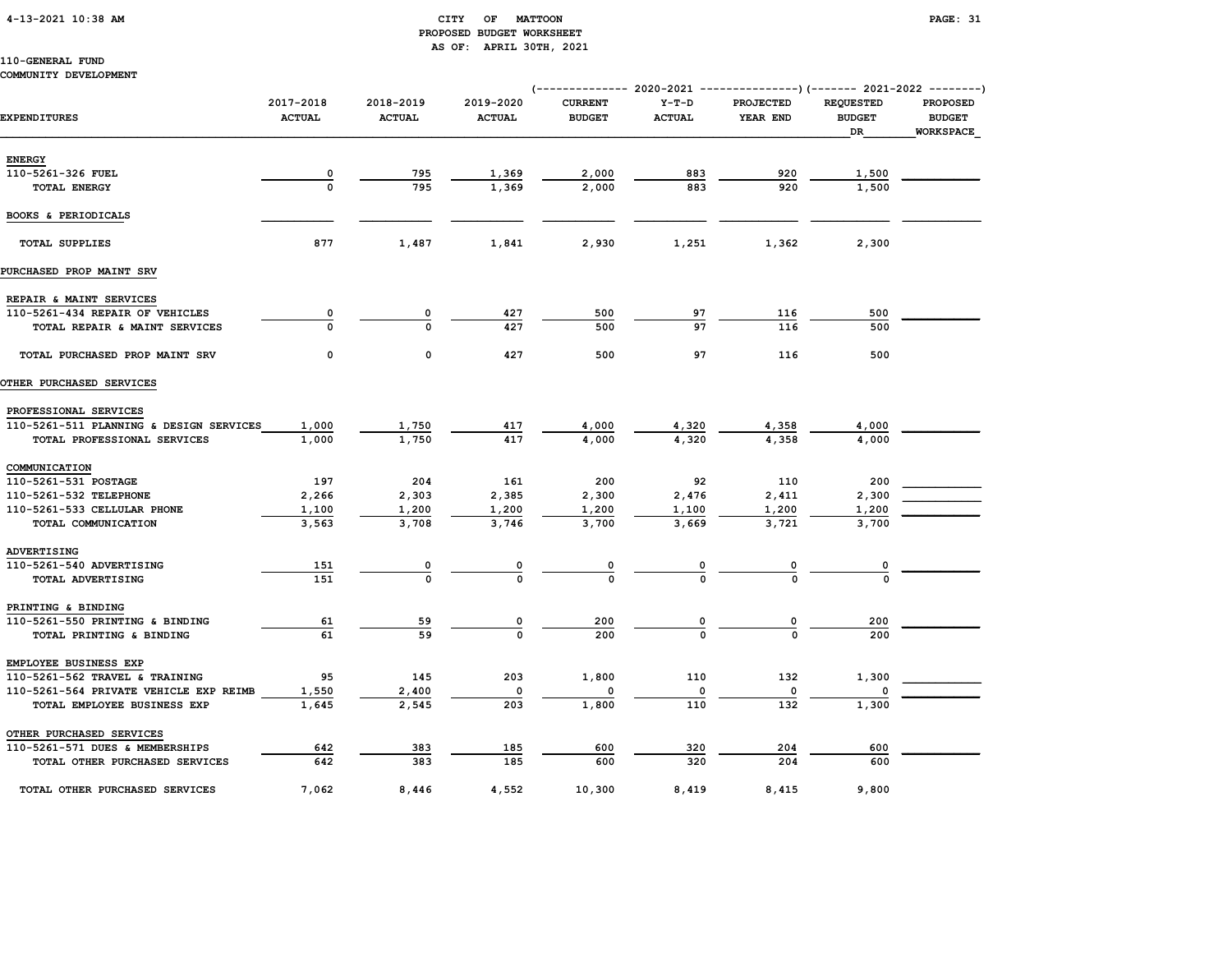### 4-13-2021 10:38 AM CITY OF MATTOON PAGE: 32 PROPOSED BUDGET WORKSHEET AS OF: APRIL 30TH, 2021

## 110-GENERAL FUND

#### COMMUNITY DEVELOPMENT

|                                |               |               |               | (-------------- |               | $2020-2021$ ----------------) (------- 2021-2022 ---------) |                  |                  |
|--------------------------------|---------------|---------------|---------------|-----------------|---------------|-------------------------------------------------------------|------------------|------------------|
|                                | 2017-2018     | 2018-2019     | 2019-2020     | <b>CURRENT</b>  | $Y-T-D$       | <b>PROJECTED</b>                                            | <b>REQUESTED</b> | <b>PROPOSED</b>  |
| EXPENDITURES                   | <b>ACTUAL</b> | <b>ACTUAL</b> | <b>ACTUAL</b> | <b>BUDGET</b>   | <b>ACTUAL</b> | YEAR END                                                    | <b>BUDGET</b>    | <b>BUDGET</b>    |
|                                |               |               |               |                 |               |                                                             | <b>DR</b>        | <b>WORKSPACE</b> |
|                                |               |               |               |                 |               |                                                             |                  |                  |
| OTHER OBJECTS                  |               |               |               |                 |               |                                                             |                  |                  |
| FINANCIAL TRANS OBJECTS        |               |               |               |                 |               |                                                             |                  |                  |
| 110-5261-828 REAL ESTATE TAXES |               |               |               | 10              | 1,075         | 1,075                                                       | 1,000            |                  |
| TOTAL FINANCIAL TRANS OBJECTS  |               |               |               | 10              | 1,075         | 1,075                                                       | 1,000            |                  |
| COMPUTER INFO SYS OBJECT       |               |               |               |                 |               |                                                             |                  |                  |
| 110-5261-863 COMPUTERS         |               | 88            | 0             |                 |               |                                                             | 1,300            |                  |
| TOTAL COMPUTER INFO SYS OBJECT |               | 88            | $\Omega$      | $\Omega$        | $\Omega$      | <sup>0</sup>                                                | 1,300            |                  |
| TOTAL OTHER OBJECTS            | 9             | 95            | 7             | 10              | 1,075         | 1,075                                                       | 2,300            |                  |
| TOTAL COMMUNITY DEVELOPMENT    | 97,555        | 100,489       | 102,697       | 113,022         | 105,890       | 110,681                                                     | 117,544          |                  |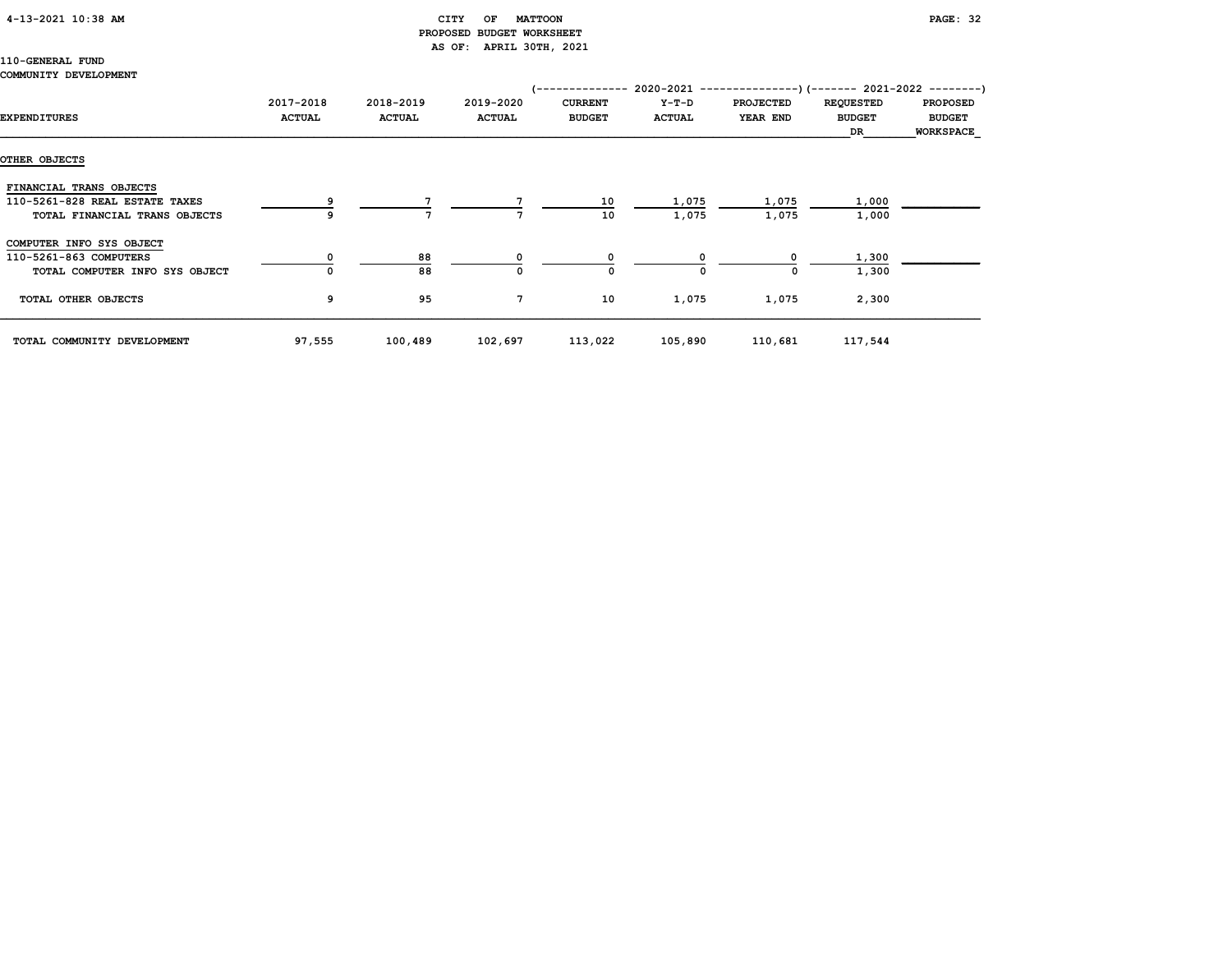4-13-2021 10:38 AM CITY OF MATTOON PAGE: 33

# PROPOSED BUDGET WORKSHEET AS OF: APRIL 30TH, 2021

110-GENERAL FUND

#### PUBLIC WORKS

| <b>EXPENDITURES</b>                     | 2017-2018<br><b>ACTUAL</b> | 2018-2019<br><b>ACTUAL</b> | 2019-2020<br><b>ACTUAL</b> | <b>CURRENT</b><br><b>BUDGET</b> | $Y-T-D$<br><b>ACTUAL</b> | <b>PROJECTED</b><br>YEAR END | <b>REQUESTED</b><br><b>BUDGET</b><br>DR | <b>PROPOSED</b><br><b>BUDGET</b><br><b>WORKSPACE</b> |
|-----------------------------------------|----------------------------|----------------------------|----------------------------|---------------------------------|--------------------------|------------------------------|-----------------------------------------|------------------------------------------------------|
|                                         |                            |                            |                            |                                 |                          |                              |                                         |                                                      |
| PERSONNEL SERVICES                      |                            |                            |                            |                                 |                          |                              |                                         |                                                      |
| SALARIES & WAGES                        |                            |                            |                            |                                 |                          |                              |                                         |                                                      |
| 110-5310-111 SALARIES OF REG EMPLOYEES  | 112,678                    | 130,812                    | 138,883                    | 150,771                         | 141,321                  | 147,397                      | 155,218                                 |                                                      |
| 110-5310-112 SALARIES OF TEMP EMPLOYEES | $\Omega$                   | $\Omega$                   | $\mathbf{o}$               | 0                               | $\Omega$                 | 3,325                        | O                                       |                                                      |
| 110-5310-113 OVERTIME                   | 2,396                      | 2,104                      | 728                        | 1,500                           | 1,922                    | 2,261                        | 2,000                                   |                                                      |
| 110-5310-114 COMPENSATED ABSENCES       | 18,335                     | 8,641                      | 10,336                     | $\Omega$                        | 6,689                    | 6,794                        | 0                                       |                                                      |
| TOTAL SALARIES & WAGES                  | 133,410                    | 141,557                    | 149,947                    | 152,271                         | 149,932                  | 159,777                      | 157,218                                 |                                                      |
| TOTAL PERSONNEL SERVICES                | 133,410                    | 141,557                    | 149,947                    | 152,271                         | 149,932                  | 159,777                      | 157,218                                 |                                                      |
| EMPLOYEE BENEFITS                       |                            |                            |                            |                                 |                          |                              |                                         |                                                      |
| GROUP INSURANCE                         |                            |                            |                            |                                 |                          |                              |                                         |                                                      |
| 110-5310-211 GROUP HEALTH INSURANCE     | 18,347                     | 15,786                     | 16,129                     | 16,316                          | 17,055                   | 17,723                       | 21,190                                  |                                                      |
| 110-5310-212 GROUP LIFE INSURANCE       | 368                        | 318                        | 318                        | 318                             | 304                      | 323                          | 318                                     |                                                      |
| TOTAL GROUP INSURANCE                   | 18,715                     | 16,104                     | 16,447                     | 16,634                          | 17,359                   | 18,046                       | 21,508                                  |                                                      |
| SOCIAL SECURITY CONTRIB                 |                            |                            |                            |                                 |                          |                              |                                         |                                                      |
| 110-5310-221 FICA CONTRIBUTIONS         | 9,251                      | 8,389                      | 9,309                      | 9,441                           | 8,815                    | 9,566                        | 9,748                                   |                                                      |
| 110-5310-222 MEDICARE CONTRIBUTIONS     | 2,163                      | 1,962                      | 2,177                      | 2,208                           | 2,062                    | 2,237                        | 2,280                                   |                                                      |
| TOTAL SOCIAL SECURITY CONTRIB           | 11,414                     | 10,351                     | 11,486                     | 11,649                          | 10,877                   | 11,803                       | 12,028                                  |                                                      |
| RETIREMENT CONTRIBTUIONS                |                            |                            |                            |                                 |                          |                              |                                         |                                                      |
| 110-5310-231 IMRF CONTRIBUTIONS         | 16,861                     | 13,598                     | 12,584                     | 16,247                          | 14,559                   | 16,363                       | 16,759                                  |                                                      |
| TOTAL RETIREMENT CONTRIBTUIONS          | 16,861                     | 13,598                     | 12,584                     | 16,247                          | 14,559                   | 16,363                       | 16,759                                  |                                                      |
| UNEMPLOYMNT COMPENSATION                |                            |                            |                            |                                 |                          |                              |                                         |                                                      |
| 110-5310-240 UNEMPLOYMENT COMP.         | 523                        | 399                        | 160                        | 162                             | 162                      | 162                          | 178                                     |                                                      |
| TOTAL UNEMPLOYMNT COMPENSATION          | 523                        | 399                        | 160                        | 162                             | 162                      | 162                          | 178                                     |                                                      |
| WORKER'S COMPENSATION                   |                            |                            |                            |                                 |                          |                              |                                         |                                                      |
| 110-5310-250 WORKERS' COMPENSATION      | 7,359                      | 5,178                      | 5,829                      | 7,267                           | 7,267                    | 7,267                        | 5,747                                   |                                                      |
| TOTAL WORKER'S COMPENSATION             | 7,359                      | 5,178                      | 5,829                      | 7,267                           | 7,267                    | 7,267                        | 5,747                                   |                                                      |
| TOTAL EMPLOYEE BENEFITS                 | 54,872                     | 45,631                     | 46,506                     | 51,959                          | 50,224                   | 53,641                       | 56,220                                  |                                                      |
| <b>SUPPLIES</b>                         |                            |                            |                            |                                 |                          |                              |                                         |                                                      |
| <b>GENERAL SUPPLIES</b>                 |                            |                            |                            |                                 |                          |                              |                                         |                                                      |
| 110-5310-311 OFFICE SUPPLIES            | 957                        | 1,119                      | 969                        | 1,000                           | 512                      | 604                          | 1,000                                   |                                                      |
| 110-5310-316 TOOLS & EQUIPMENT          | 1,570                      | 254                        | 79                         | 500                             | 96                       | $\mathbf 0$                  | 500                                     |                                                      |
| 110-5310-319 MISCELLANEOUS SUPPLIES     | 1,082                      | 289                        | 330                        | 450                             | 80                       | 96                           | 500                                     |                                                      |
| TOTAL GENERAL SUPPLIES                  | 3,609                      | 1,662                      | 1,378                      | 1,950                           | 688                      | 700                          | 2,000                                   |                                                      |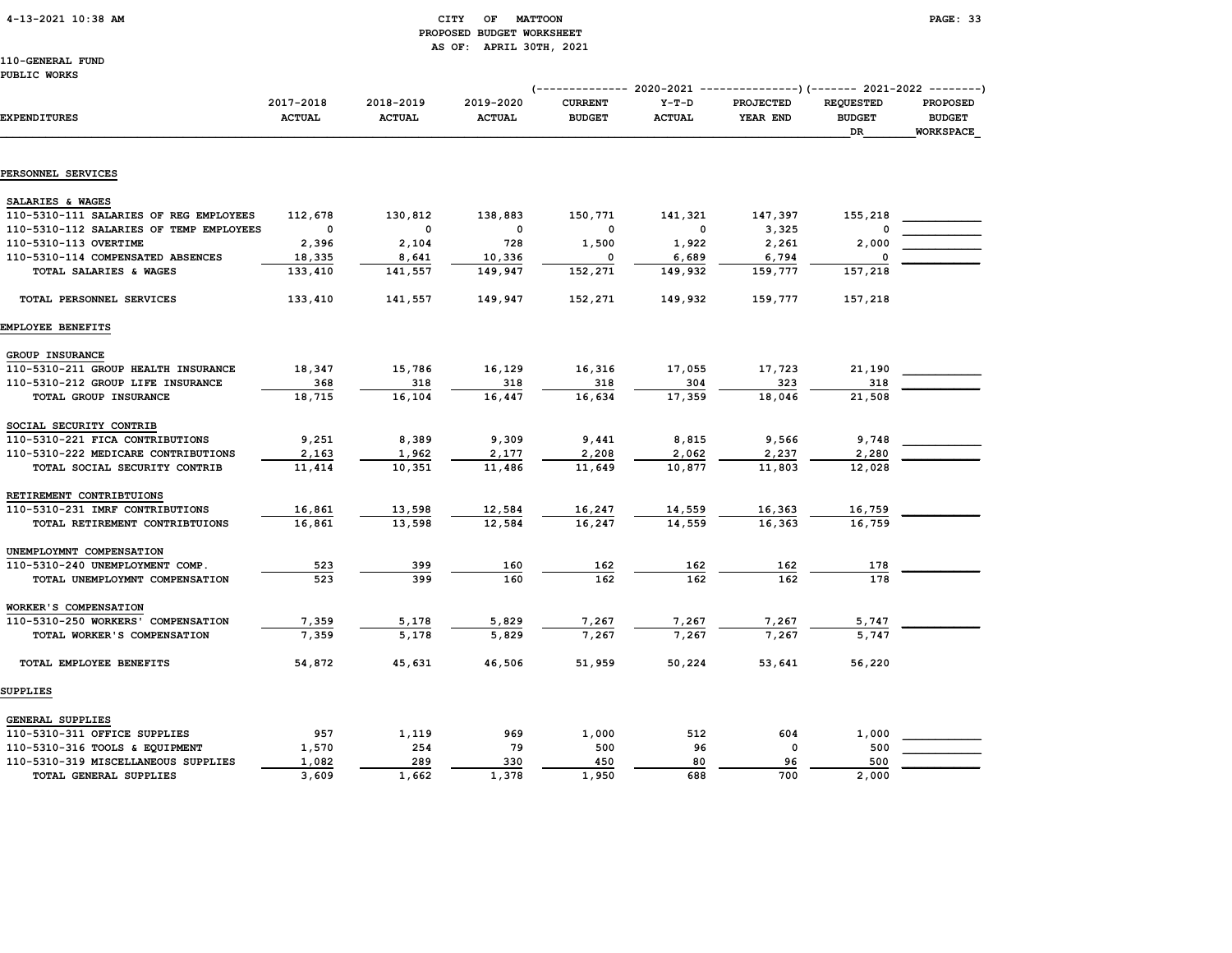#### 4-13-2021 10:38 AM CITY OF MATTOON PAGE: 34 PROPOSED BUDGET WORKSHEET AS OF: APRIL 30TH, 2021

|                                         |                            |                            |                            | (------------- 2020-2021 ---------------) (------- 2021-2022 --------) |                          |                              |                                         |                                                      |
|-----------------------------------------|----------------------------|----------------------------|----------------------------|------------------------------------------------------------------------|--------------------------|------------------------------|-----------------------------------------|------------------------------------------------------|
| <b>EXPENDITURES</b>                     | 2017-2018<br><b>ACTUAL</b> | 2018-2019<br><b>ACTUAL</b> | 2019-2020<br><b>ACTUAL</b> | <b>CURRENT</b><br><b>BUDGET</b>                                        | $Y-T-D$<br><b>ACTUAL</b> | <b>PROJECTED</b><br>YEAR END | <b>REQUESTED</b><br><b>BUDGET</b><br>DR | <b>PROPOSED</b><br><b>BUDGET</b><br><b>WORKSPACE</b> |
| BOOKS & PERIODICALS                     |                            |                            |                            |                                                                        |                          |                              |                                         |                                                      |
| 110-5310-340 BOOKS & PERIODICALS        | 0                          | 0                          | 0                          | 100                                                                    | 23                       | 0                            | 100                                     |                                                      |
| TOTAL BOOKS & PERIODICALS               |                            | $\Omega$                   | $\Omega$                   | 100                                                                    | 23                       | $\mathbf 0$                  | 100                                     |                                                      |
| <b>TOTAL SUPPLIES</b>                   | 3,609                      | 1,662                      | 1,378                      | 2,050                                                                  | 711                      | 700                          | 2,100                                   |                                                      |
| PURCHASED PROP MAINT SRV                |                            |                            |                            |                                                                        |                          |                              |                                         |                                                      |
| CLEANING SERVICES                       |                            |                            |                            |                                                                        |                          |                              |                                         |                                                      |
| 110-5310-421 DISPOSAL SERVICES          | 27,695                     | 33,835                     | 34,879                     | 31,000                                                                 | 26,622                   | 28,099                       | 28,000                                  |                                                      |
| TOTAL CLEANING SERVICES                 | 27,695                     | 33,835                     | 34,879                     | 31,000                                                                 | 26,622                   | 28,099                       | 28,000                                  |                                                      |
| OTHER PROP MAINT SERVICE                |                            |                            |                            |                                                                        |                          |                              |                                         |                                                      |
| 110-5310-460 OTHER PROFESSIONAL SERVICE | 0                          | 66                         | 3,441                      | 3,500                                                                  | 3,300                    | 3,406                        | 3,500                                   |                                                      |
| TOTAL OTHER PROP MAINT SERVICE          | $\Omega$                   | 66                         | 3,441                      | 3,500                                                                  | 3,300                    | 3,406                        | 3,500                                   |                                                      |
| TOTAL PURCHASED PROP MAINT SRV          | 27,695                     | 33,901                     | 38,320                     | 34,500                                                                 | 29,922                   | 31,505                       | 31,500                                  |                                                      |
| OTHER PURCHASED SERVICES                |                            |                            |                            |                                                                        |                          |                              |                                         |                                                      |
| PROFESSIONAL SERVICES                   |                            |                            |                            |                                                                        |                          |                              |                                         |                                                      |
| 110-5310-511 PLANNING & DESIGN SERVICES | $\mathbf{o}$               | 0                          | 547                        | 1,500                                                                  | 952                      | 0                            | 500                                     |                                                      |
| 110-5310-515 LABOR RELATIONS COUNSEL    | 521                        | 0                          | 0                          | 1,000                                                                  | 1,728                    | 2,074                        | 1,000                                   |                                                      |
| 110-5310-519 OTHER PROFESSIONAL SERVICE | 19,594                     | 24,884                     | 11,000                     | 11,000                                                                 | 11,000                   | 13,200                       | 11,000                                  |                                                      |
| TOTAL PROFESSIONAL SERVICES             | 20,115                     | 24,884                     | 11,547                     | 13,500                                                                 | 13,680                   | 15,274                       | 12,500                                  |                                                      |
| COMMUNICATION                           |                            |                            |                            |                                                                        |                          |                              |                                         |                                                      |
| 110-5310-533 CELLULAR PHONE             | 1,172                      | 1,148                      | 1,440                      | 1,200                                                                  | 1,006                    | 1,032                        | 1,200                                   |                                                      |
| TOTAL COMMUNICATION                     | 1,172                      | 1,148                      | 1,440                      | 1,200                                                                  | 1,006                    | 1,032                        | 1,200                                   |                                                      |
| ADVERTISING                             |                            |                            |                            |                                                                        |                          |                              |                                         |                                                      |
| 110-5310-540 ADVERTISING                | $\overline{\mathbf{0}}$    | 0                          | 0                          | 100                                                                    | 0                        | 0                            | 100                                     |                                                      |
| TOTAL ADVERTISING                       | $\Omega$                   | $\mathbf 0$                | $\Omega$                   | 100                                                                    | $\Omega$                 | $\Omega$                     | 100                                     |                                                      |
| EMPLOYEE BUSINESS EXP                   |                            |                            |                            |                                                                        |                          |                              |                                         |                                                      |
| 110-5310-561 BUSINESS MEETING EXPENSE   | 293                        | $\mathsf{o}\,$             | 0                          | 100                                                                    | 0                        | 0                            | 100                                     |                                                      |
| 110-5310-562 TRAVEL & TRAINING          | 398                        | 375                        | 182                        | 450                                                                    | 0                        | 0                            | 500                                     |                                                      |
| 110-5310-564 PRIVATE VEHICLE EXP REIMB  | 147                        | $\mathbf 0$                | 21                         | 100                                                                    | 0                        | 0                            | 100                                     |                                                      |
| TOTAL EMPLOYEE BUSINESS EXP             | 838                        | 375                        | 203                        | 650                                                                    | $\mathbf 0$              | $\mathbf 0$                  | 700                                     |                                                      |
| OTHER PURCHASED SERVICES                |                            |                            |                            |                                                                        |                          |                              |                                         |                                                      |
| 110-5310-571 DUES & MEMBERSHIPS         | 0                          | $\mathsf{o}\,$             | 0                          | 100                                                                    | 0                        | 0                            | 0                                       |                                                      |
| 110-5310-579 MISC OTHER PURCHASED SERVI | 5,284                      | 7,790                      | 6,902                      | 7,000                                                                  | 0                        | 0                            | 7,000                                   |                                                      |
| TOTAL OTHER PURCHASED SERVICES          | 5,284                      | 7,790                      | 6,902                      | 7,100                                                                  |                          |                              | 7,000                                   |                                                      |
| TOTAL OTHER PURCHASED SERVICES          | 27,409                     | 34,196                     | 20,093                     | 22,550                                                                 | 14,686                   | 16,306                       | 21,500                                  |                                                      |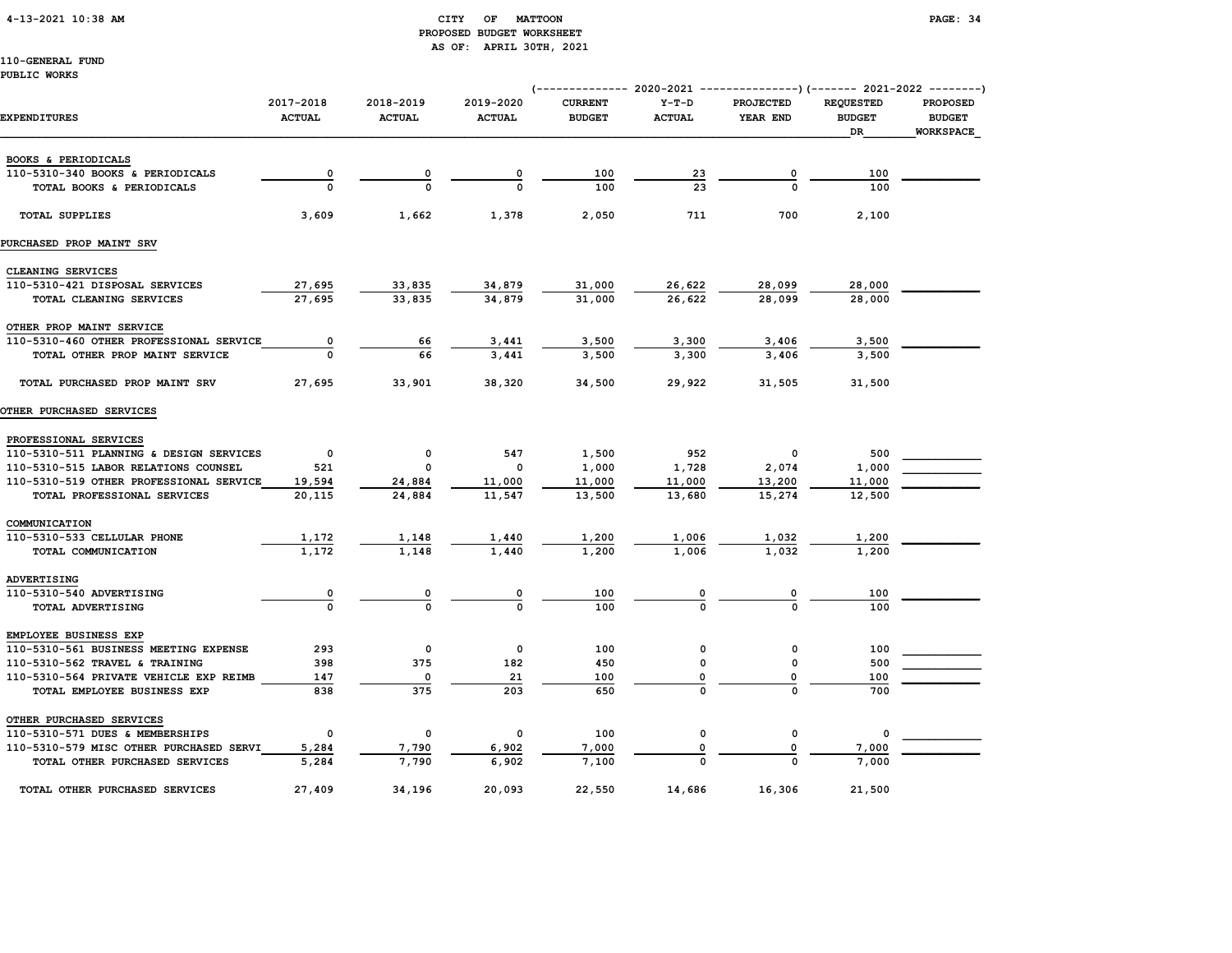#### 4-13-2021 10:38 AM CITY OF MATTOON PAGE: 35 PROPOSED BUDGET WORKSHEET AS OF: APRIL 30TH, 2021

110-GENERAL FUND

#### PUBLIC WORKS

| EXPENDITURES                            | 2017-2018<br><b>ACTUAL</b> | 2018-2019<br><b>ACTUAL</b> | 2019-2020<br><b>ACTUAL</b> | (--------------<br><b>CURRENT</b><br><b>BUDGET</b> | Y-T-D<br><b>ACTUAL</b> | 2020-2021 ----------------) (------- 2021-2022 ---------)<br><b>PROJECTED</b><br>YEAR END | <b>REQUESTED</b><br><b>BUDGET</b><br>DR | <b>PROPOSED</b><br><b>BUDGET</b><br><b>WORKSPACE</b> |
|-----------------------------------------|----------------------------|----------------------------|----------------------------|----------------------------------------------------|------------------------|-------------------------------------------------------------------------------------------|-----------------------------------------|------------------------------------------------------|
| OTHER OBJECTS                           |                            |                            |                            |                                                    |                        |                                                                                           |                                         |                                                      |
| FINANCIAL TRANS OBJECTS                 |                            |                            |                            |                                                    |                        |                                                                                           |                                         |                                                      |
| 110-5310-814 PRINT/COPY MACH LEASE & MA | 1,342                      | 1,307                      | 921                        | 1,000                                              | 761                    | 913                                                                                       | 1,000                                   |                                                      |
| TOTAL FINANCIAL TRANS OBJECTS           | 1,342                      | 1,307                      | 921                        | 1,000                                              | 761                    | 913                                                                                       | 1,000                                   |                                                      |
| COMPUTER INFO SYS OBJECT                |                            |                            |                            |                                                    |                        |                                                                                           |                                         |                                                      |
| 110-5310-863 COMPUTERS                  | 5,957                      | 872                        | 463                        | 1,200                                              | 1,149                  | 1,149                                                                                     | 1,800                                   |                                                      |
| TOTAL COMPUTER INFO SYS OBJECT          | 5,957                      | 872                        | 463                        | 1,200                                              | 1,149                  | 1,149                                                                                     | 1,800                                   |                                                      |
| TOTAL OTHER OBJECTS                     | 7,298                      | 2,180                      | 1,384                      | 2,200                                              | 1,910                  | 2,062                                                                                     | 2,800                                   |                                                      |
| TOTAL PUBLIC WORKS                      | 254,294                    | 259,127                    | 257,628                    | 265,530                                            | 247,386                | 263,991                                                                                   | 271,338                                 |                                                      |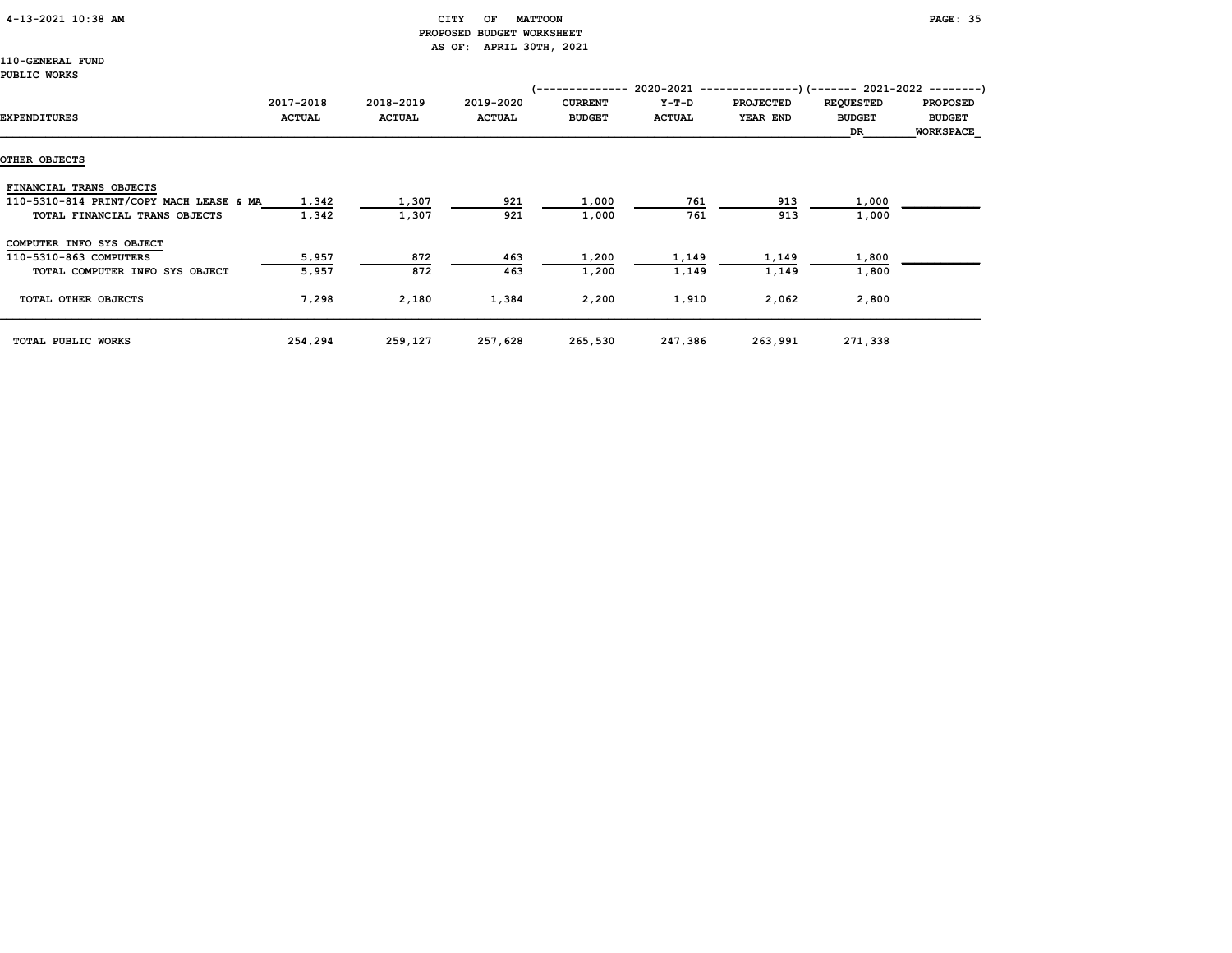#### 4-13-2021 10:38 AM CITY OF MATTOON PAGE: 36 PROPOSED BUDGET WORKSHEET AS OF: APRIL 30TH, 2021

110-GENERAL FUND

#### STREETS

|                                         | 2020-2021<br>---------------) (------- 2021-2022 ---------)<br>(-------------- |                            |                            |                                 |                          |                       |                                         |                                                      |
|-----------------------------------------|--------------------------------------------------------------------------------|----------------------------|----------------------------|---------------------------------|--------------------------|-----------------------|-----------------------------------------|------------------------------------------------------|
| <b>EXPENDITURES</b>                     | 2017-2018<br><b>ACTUAL</b>                                                     | 2018-2019<br><b>ACTUAL</b> | 2019-2020<br><b>ACTUAL</b> | <b>CURRENT</b><br><b>BUDGET</b> | $Y-T-D$<br><b>ACTUAL</b> | PROJECTED<br>YEAR END | <b>REQUESTED</b><br><b>BUDGET</b><br>DR | <b>PROPOSED</b><br><b>BUDGET</b><br><b>WORKSPACE</b> |
|                                         |                                                                                |                            |                            |                                 |                          |                       |                                         |                                                      |
| PERSONNEL SERVICES                      |                                                                                |                            |                            |                                 |                          |                       |                                         |                                                      |
| SALARIES & WAGES                        |                                                                                |                            |                            |                                 |                          |                       |                                         |                                                      |
| 110-5320-111 SALARIES OF REG EMPLOYEES  | 389,911                                                                        | 412,375                    | 448,789                    | 350,465                         | 259,319                  | 267,879               | 291,087                                 |                                                      |
| 110-5320-112 SALARIES OF TEMP EMPLOYEES | 20,701                                                                         | 11,563                     | 12,405                     | 15,000                          | 8,136                    | 8,136                 | 11,200                                  |                                                      |
| 110-5320-113 OVERTIME                   | 23,627                                                                         | 28,917                     | 21,701                     | 26,000                          | 19,664                   | 12,721                | 20,000                                  |                                                      |
| 110-5320-114 COMPENSATED ABSENCES       | 89,618                                                                         | 70,483                     | 68,990                     | 0                               | 49,695                   | 45,436                | 0                                       |                                                      |
| TOTAL SALARIES & WAGES                  | 523,857                                                                        | 523,338                    | 551,885                    | 391,465                         | 336,814                  | 334,172               | 322,287                                 |                                                      |
| TOTAL PERSONNEL SERVICES                | 523,857                                                                        | 523,338                    | 551,885                    | 391,465                         | 336,814                  | 334,172               | 322,287                                 |                                                      |
| EMPLOYEE BENEFITS                       |                                                                                |                            |                            |                                 |                          |                       |                                         |                                                      |
| GROUP INSURANCE                         |                                                                                |                            |                            |                                 |                          |                       |                                         |                                                      |
| 110-5320-211 GROUP HEALTH INSURANCE     | 97,889                                                                         | 100,528                    | 115,702                    | 78,792                          | 70,518                   | 74,406                | 93,031                                  |                                                      |
| 110-5320-212 GROUP LIFE INSURANCE       | 1,426                                                                          | 1,326                      | 1,248                      | 849                             | 729                      | 782                   | 743                                     |                                                      |
| TOTAL GROUP INSURANCE                   | 99,315                                                                         | 101,854                    | 116,950                    | 79,641                          | 71,247                   | 75,188                | 93,774                                  |                                                      |
| SOCIAL SECURITY CONTRIB                 |                                                                                |                            |                            |                                 |                          |                       |                                         |                                                      |
| 110-5320-221 FICA CONTRIBUTIONS         | 32,520                                                                         | 31,342                     | 33,280                     | 24,271                          | 19,627                   | 20,237                | 19,982                                  |                                                      |
| 110-5320-222 MEDICARE CONTRIBUTIONS     | 7,606                                                                          | 7,330                      | 7,783                      | 5,676                           | 4,590                    | 4,733                 | 4,673                                   |                                                      |
| TOTAL SOCIAL SECURITY CONTRIB           | 40,125                                                                         | 38,672                     | 41,064                     | 29,947                          | 24,217                   | 24,970                | 24,655                                  |                                                      |
| RETIREMENT CONTRIBTUIONS                |                                                                                |                            |                            |                                 |                          |                       |                                         |                                                      |
| 110-5320-231 IMRF CONTRIBUTIONS         | 56,914                                                                         | 49,706                     | 41,825                     | 40,169                          | 32,757                   | 33,454                | 33,162                                  |                                                      |
| TOTAL RETIREMENT CONTRIBTUIONS          | 56,914                                                                         | 49,706                     | 41,825                     | 40,169                          | 32,757                   | 33,454                | 33.162                                  |                                                      |
| UNEMPLOYMNT COMPENSATION                |                                                                                |                            |                            |                                 |                          |                       |                                         |                                                      |
| 110-5320-240 UNEMPLOYMENT COMP.         | 2,455                                                                          | 2,013                      | 714                        | 527                             | 527                      | 527                   | 492                                     |                                                      |
| TOTAL UNEMPLOYMNT COMPENSATION          | 2,455                                                                          | 2,013                      | 714                        | 527                             | 527                      | 527                   | 492                                     |                                                      |
| WORKER'S COMPENSATION                   |                                                                                |                            |                            |                                 |                          |                       |                                         |                                                      |
| 110-5320-250 WORKERS' COMPENSATION      | 61,352                                                                         | 56,738                     | 76,085                     | 47,543                          | 47,543                   | 47,543                | 25,198                                  |                                                      |
| TOTAL WORKER'S COMPENSATION             | 61,352                                                                         | 56,738                     | 76,085                     | 47.543                          | 47.543                   | 47.543                | 25,198                                  |                                                      |
| TOTAL EMPLOYEE BENEFITS                 | 260,161                                                                        | 248,983                    | 276,637                    | 197,827                         | 176,291                  | 181,682               | 177,281                                 |                                                      |
| SUPPLIES                                |                                                                                |                            |                            |                                 |                          |                       |                                         |                                                      |
| GENERAL SUPPLIES                        |                                                                                |                            |                            |                                 |                          |                       |                                         |                                                      |
| 110-5320-311 OFFICE SUPPLIES            | 410                                                                            | 114                        | 17                         | 100                             | 111                      | 133                   | 100                                     |                                                      |
| 110-5320-312 CLEANING SUPPLIES          | 439                                                                            | 0                          | 0                          | 100                             | 19                       | 23                    | 100                                     |                                                      |
| 110-5320-313 MEDICAL & SAFETY SUPPLIES  | 1,860                                                                          | 2,049                      | 3,614                      | 2,500                           | 2,294                    | 2,644                 | 2,500                                   |                                                      |
| 110-5320-314 CHEMICALS                  | 957                                                                            | 24                         | 0                          | 1,000                           | $\mathbf 0$              | 0                     | 1,000                                   |                                                      |
| 110-5320-315 LANDSCAPING SUPPLIES       | 386                                                                            | 583                        | 0                          | 1,000                           | $\overline{\mathbf{2}}$  | $\overline{2}$        | 1,000                                   |                                                      |
| 110-5320-316 TOOLS & EQUIPMENT          | 9,678                                                                          | 13,174                     | 5,908                      | 11,000                          | 5,502                    | 5,102                 | 10,000                                  |                                                      |
| 110-5320-318 VEHICLE PARTS              | 22,875                                                                         | 27,528                     | 10,859                     | 25,000                          | 5,706                    | 6,604                 | 17,000                                  |                                                      |
| 110-5320-319 MISCELLANEOUS SUPPLIES     | 4,752                                                                          | 7,518                      | 2,641                      | 5,400                           | 2,389                    | 2,867                 | 5,000                                   |                                                      |

TOTAL GENERAL SUPPLIES 41,357 50,989 23,040 46,100 16,022 17,375 36,700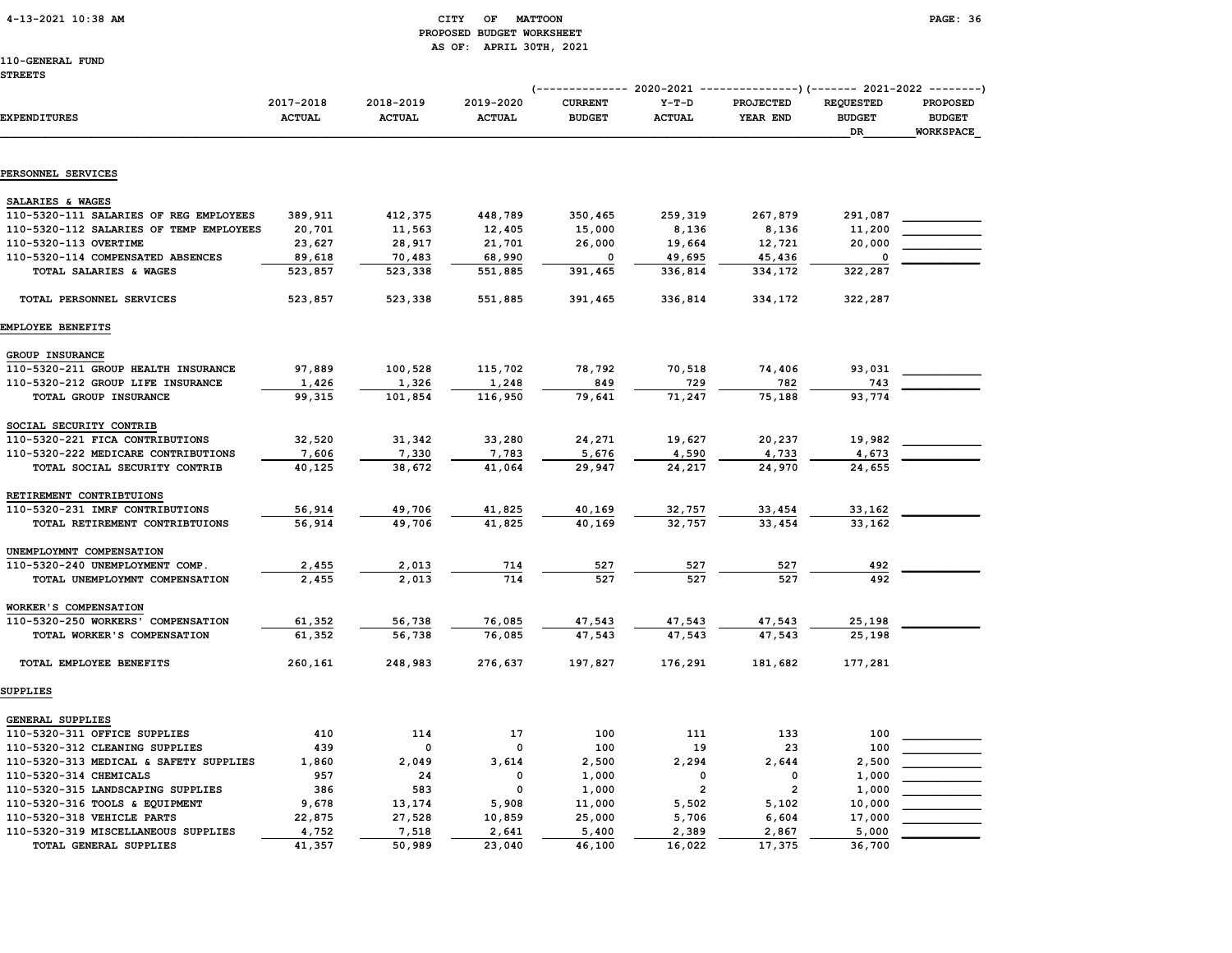## 4-13-2021 10:38 AM CITY OF MATTOON PAGE: 37 PROPOSED BUDGET WORKSHEET AS OF: APRIL 30TH, 2021

## 110-GENERAL FUND

|                                         | 2017-2018     | 2018-2019     | 2019-2020     | <b>CURRENT</b> | $Y-T-D$       | <b>PROJECTED</b> | <b>REQUESTED</b>           | <b>PROPOSED</b>                   |
|-----------------------------------------|---------------|---------------|---------------|----------------|---------------|------------------|----------------------------|-----------------------------------|
| EXPENDITURES                            | <b>ACTUAL</b> | <b>ACTUAL</b> | <b>ACTUAL</b> | <b>BUDGET</b>  | <b>ACTUAL</b> | YEAR END         | <b>BUDGET</b><br><b>DR</b> | <b>BUDGET</b><br><b>WORKSPACE</b> |
| <b>ENERGY</b>                           |               |               |               |                |               |                  |                            |                                   |
| 110-5320-321 UTILITIES                  | 25,546        | 6,312         | 9,274         | 6,000          | 4,298         | 3,965            | 8,000                      |                                   |
| 110-5320-326 FUEL                       | 36,470        | 35,249        | 26,362        | 30,000         | 20,142        | 18,317           | 30,000                     |                                   |
| <b>TOTAL ENERGY</b>                     | 62,016        | 41,561        | 35,636        | 36,000         | 24,439        | 22,282           | 38,000                     |                                   |
| STREET MAINT SUPPLIES                   |               |               |               |                |               |                  |                            |                                   |
| 110-5320-351 CONCRETE                   | 28,729        | 25,768        | 0             | 1,000          | 0             | 0                | 0                          |                                   |
| 110-5320-353 BITUMINOUS SUPPLIES        | 970           | 0             | 0             | 1,000          | 0             | 0                |                            |                                   |
| 110-5320-359 OTHER STREET MAINT SUPPLIE | 525           | 5,306         | 5,641         | 1,000          | O             | 0                |                            |                                   |
| TOTAL STREET MAINT SUPPLIES             | 30,224        | 31,074        | 5,641         | 3,000          |               | $\Omega$         |                            |                                   |
| SWR SYSTM MAINT SUPPLIES                |               |               |               |                |               |                  |                            |                                   |
| 110-5320-363 BACKFILL AND SURFACE MATER | 1,644         | 1,022         | 0             | 1,000          |               | 0                |                            |                                   |
| TOTAL SWR SYSTM MAINT SUPPLIES          | 1,644         | 1,022         |               | 1,000          |               |                  |                            |                                   |
| <b>TOTAL SUPPLIES</b>                   | 135,242       | 124,646       | 64,317        | 86,100         | 40,462        | 39,657           | 74,700                     |                                   |
| PURCHASED PROP MAINT SRV                |               |               |               |                |               |                  |                            |                                   |
| CLEANING SERVICES                       |               |               |               |                |               |                  |                            |                                   |
| REPAIR & MAINT SERVICES                 |               |               |               |                |               |                  |                            |                                   |
| 110-5320-432 REPAIR OF BUILDINGS        | 3,634         | 1,222         | 3,213         | 3,000          | 110           | 0                | 2,000                      |                                   |
| 110-5320-433 REPAIR OF MACHINERY        | 49,960        | 19,710        | 24,282        | 15,000         | 11,775        | 10,924           | 25,000                     |                                   |
| 110-5320-434 REPAIR OF VEHICLES         | 16,923        | 13,008        | 11,876        | 14,000         | 20,853        | 17,892           | 14,000                     |                                   |
| 110-5320-439 OTHER REPAIR & MAINT SRVCS | $\mathbf 0$   | 24,558        | 10,637)       | 5,000          | 4,994         | 5,735            | 4,000                      |                                   |
| TOTAL REPAIR & MAINT SERVICES           | 70,516        | 58,499        | 28,734        | 37,000         | 37,732        | 34,551           | 45,000                     |                                   |
| <b>RENTALS</b>                          |               |               |               |                |               |                  |                            |                                   |
| 110-5320-440 RENTALS                    | 2,928         | 11,776        | 5,391         | 7,000          | 4,884         | 5,840            | 6,000                      |                                   |
| TOTAL RENTALS                           | 2.928         | 11.776        | 5.391         | 7,000          | 4.884         | 5.840            | 6,000                      |                                   |
| CONSTRUCTION SERVICES                   |               |               |               |                |               |                  |                            |                                   |
| 110-5320-459 OTHER CONSTRUCTION COSTS   | 2,000         | 4,000         | 0             | 2,500          |               | 0                |                            |                                   |
| TOTAL CONSTRUCTION SERVICES             | 2,000         | 4,000         |               | 2,500          |               |                  |                            |                                   |
| OTHER PROP MAINT SERVICE                |               |               |               |                |               |                  |                            |                                   |
| 110-5320-460 OTHER PROP MAINT SERVICES  | 874           | 4,134         | 3,295         | 4,000          | 3,114         | 3,310            | 3,000                      |                                   |
| TOTAL OTHER PROP MAINT SERVICE          | 874           | 4.134         | 3.295         | 4,000          | 3.114         | 3,310            | 3,000                      |                                   |
| TOTAL PURCHASED PROP MAINT SRV          | 76,319        | 78,409        | 37,420        | 50,500         | 45,730        | 43,701           | 54,000                     |                                   |
|                                         |               |               |               |                |               |                  |                            |                                   |

OTHER PURCHASED SERVICES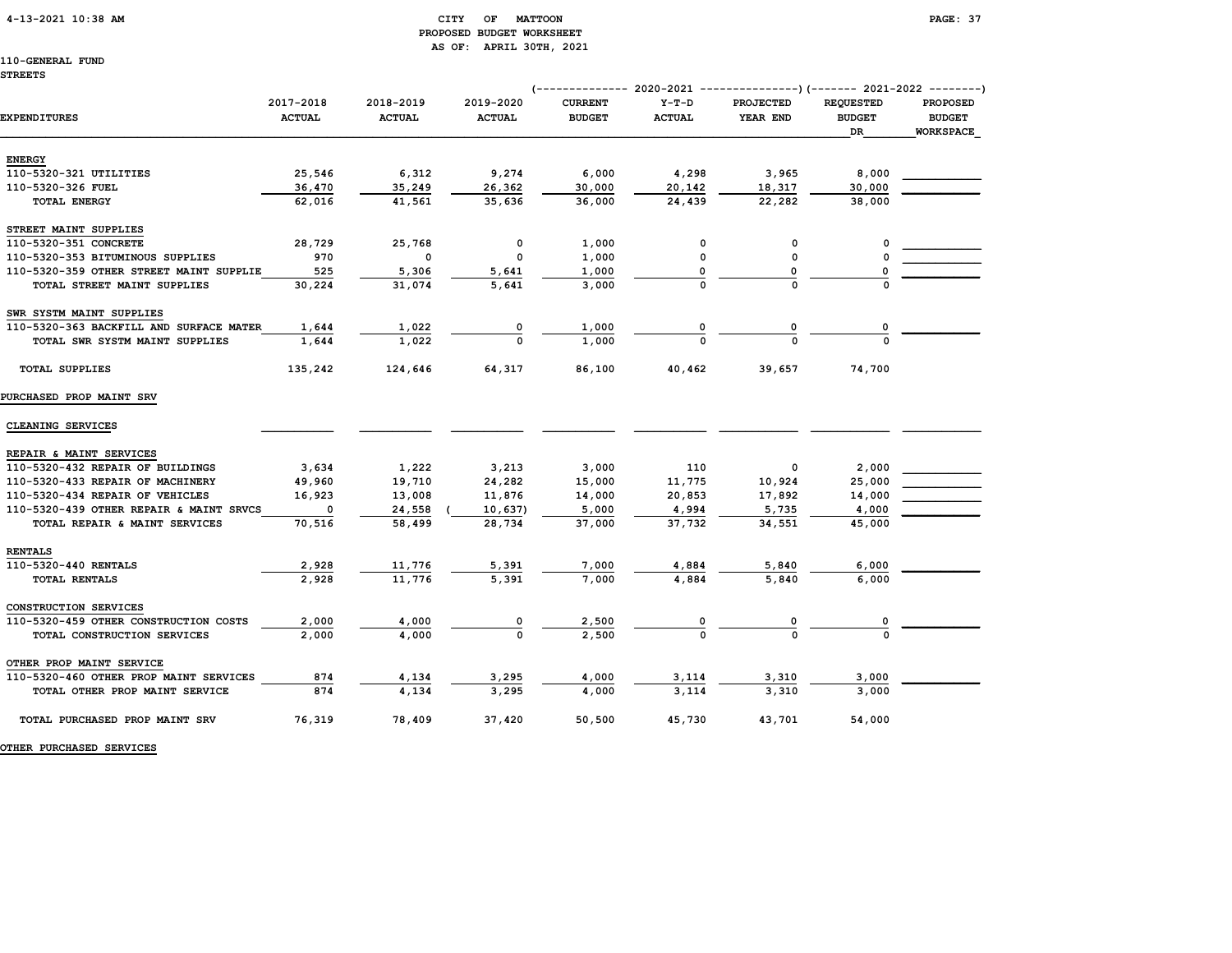## 4-13-2021 10:38 AM CITY OF MATTOON PAGE: 38 PROPOSED BUDGET WORKSHEET AS OF: APRIL 30TH, 2021

|                                         |                            |                            |                            |                                 |                          | (------------- 2020-2021 ---------------) (------- 2021-2022 --------) |                                         |                                                      |
|-----------------------------------------|----------------------------|----------------------------|----------------------------|---------------------------------|--------------------------|------------------------------------------------------------------------|-----------------------------------------|------------------------------------------------------|
| EXPENDITURES                            | 2017-2018<br><b>ACTUAL</b> | 2018-2019<br><b>ACTUAL</b> | 2019-2020<br><b>ACTUAL</b> | <b>CURRENT</b><br><b>BUDGET</b> | $Y-T-D$<br><b>ACTUAL</b> | <b>PROJECTED</b><br>YEAR END                                           | <b>REQUESTED</b><br><b>BUDGET</b><br>DR | <b>PROPOSED</b><br><b>BUDGET</b><br><b>WORKSPACE</b> |
| PROFESSIONAL SERVICES                   |                            |                            |                            |                                 |                          |                                                                        |                                         |                                                      |
| 110-5320-519 OTHER PROFESSIONAL SERVICE | 2,017                      | 675                        | 70,462                     | 80,000                          | 62,010                   | 74,412                                                                 | 80,000                                  |                                                      |
| TOTAL PROFESSIONAL SERVICES             | 2,017                      | 675                        | 70,462                     | 80,000                          | 62,010                   | 74,412                                                                 | 80,000                                  |                                                      |
| COMMUNICATION                           |                            |                            |                            |                                 |                          |                                                                        |                                         |                                                      |
| 110-5320-532 TELEPHONE                  | 5,286                      | 1,828                      | 1,662                      | 2,000                           | 1,953                    | 1,915                                                                  | 1,800                                   |                                                      |
| 110-5320-533 CELLULAR PHONE             | 344                        | 347                        | 400                        | 500                             | 367                      | 400                                                                    | 400                                     |                                                      |
| 110-5320-535 RADIOS                     | 2,000                      | 618                        | 0                          | 1,000                           | 0                        | 0                                                                      | 1,000                                   |                                                      |
| TOTAL COMMUNICATION                     | 7,630                      | 2,793                      | 2,062                      | 3,500                           | 2,320                    | 2,315                                                                  | 3,200                                   |                                                      |
| EMPLOYEE BUSINESS EXP                   |                            |                            |                            |                                 |                          |                                                                        |                                         |                                                      |
| 110-5320-562 TRAVEL & TRAINING          | 1,099                      | 430                        | 362                        | 900                             | 0                        | 62                                                                     | 500                                     |                                                      |
| TOTAL EMPLOYEE BUSINESS EXP             | 1,099                      | 430                        | 362                        | 900                             | $\Omega$                 | 62                                                                     | 500                                     |                                                      |
| OTHER PURCHASED SERVICES                |                            |                            |                            |                                 |                          |                                                                        |                                         |                                                      |
| TOTAL OTHER PURCHASED SERVICES          | 10,745                     | 3,898                      | 72,885                     | 84,400                          | 64,330                   | 76,789                                                                 | 83,700                                  |                                                      |
| <b>PROPERTY</b>                         |                            |                            |                            |                                 |                          |                                                                        |                                         |                                                      |
| IMPROVEMENTS-NOT BLDGS                  |                            |                            |                            |                                 |                          |                                                                        |                                         |                                                      |
| MACHINERY & EQUIPMENT                   |                            |                            |                            |                                 |                          |                                                                        |                                         |                                                      |
| OTHER OBJECTS                           |                            |                            |                            |                                 |                          |                                                                        |                                         |                                                      |
| FINANCIAL TRANS OBJECTS                 |                            |                            |                            |                                 |                          |                                                                        |                                         |                                                      |
| 110-5320-814 PRINT/COPY MACH LEASE & MA | 0                          | 54                         | 562                        | 1,000                           | 407                      | 488                                                                    | 500                                     |                                                      |
| TOTAL FINANCIAL TRANS OBJECTS           |                            | 54                         | 562                        | 1,000                           | 407                      | 488                                                                    | 500                                     |                                                      |
| FINANCIAL TRANS OBJECTS                 |                            |                            |                            |                                 |                          |                                                                        |                                         |                                                      |
| 110-5320-828 REAL ESTATE TAXES          | 360                        | 319                        | 319                        | 500                             | 172                      | 172                                                                    | 500                                     |                                                      |
| TOTAL FINANCIAL TRANS OBJECTS           | 360                        | 319                        | 319                        | 500                             | 172                      | 172                                                                    | 500                                     |                                                      |
| COMPUTER INFO SYS OBJECT                |                            |                            |                            |                                 |                          |                                                                        |                                         |                                                      |
| 110-5320-863 COMPUTERS                  | 1,162                      | 834                        | 0                          | 800                             | 0                        | 0                                                                      | 800                                     |                                                      |
| TOTAL COMPUTER INFO SYS OBJECT          | 1,162                      | 834                        | $\Omega$                   | 800                             | $\Omega$                 | $\Omega$                                                               | 800                                     |                                                      |
| TOTAL OTHER OBJECTS                     | 1,522                      | 1,207                      | 881                        | 2,300                           | 579                      | 660                                                                    | 1,800                                   |                                                      |
| TOTAL STREETS                           | 1,007,846                  | 980,481                    | 1,004,025                  | 812,592                         | 664,205                  | 676,661                                                                | 713,768                                 |                                                      |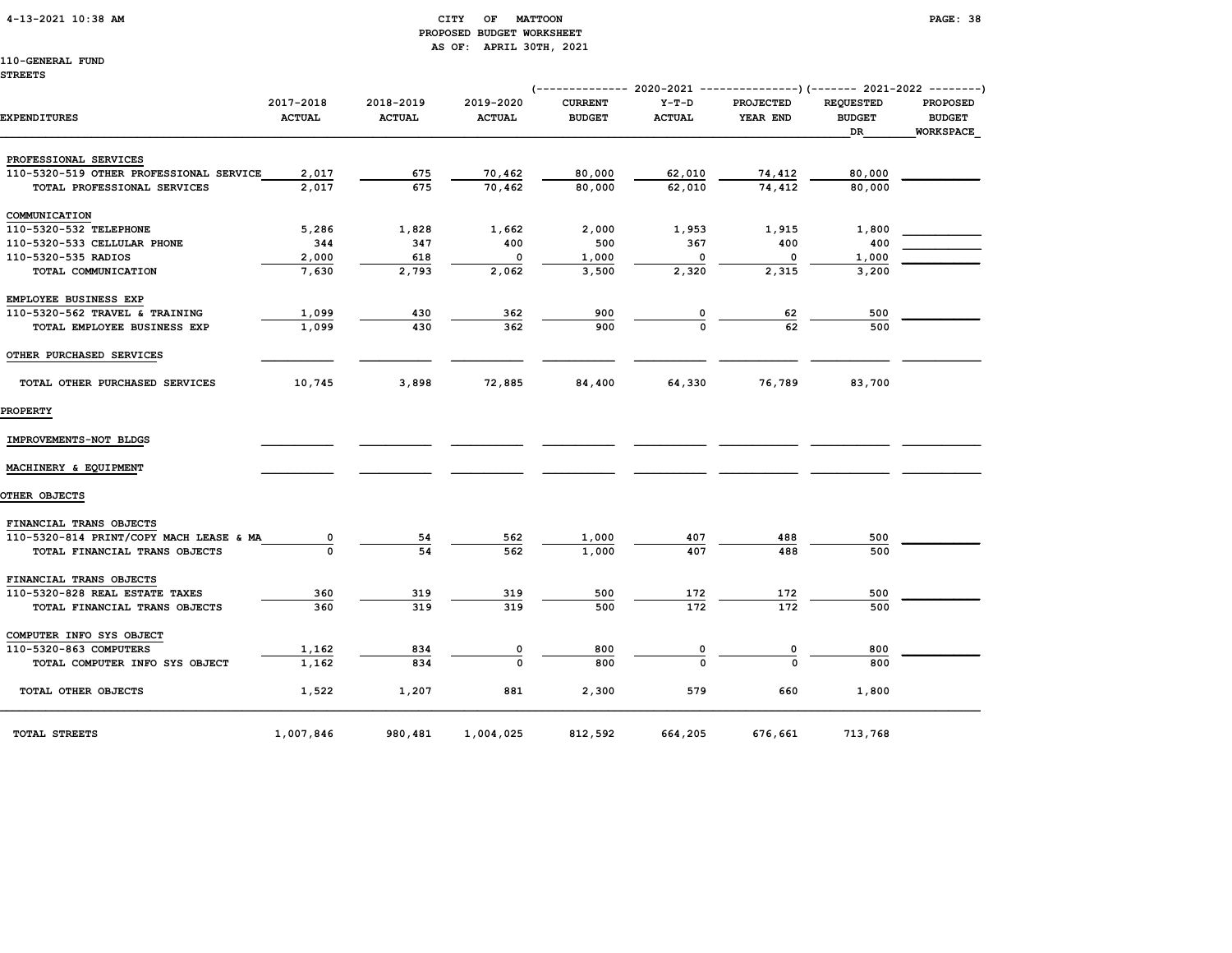| 4-13-2021 10:38 AM |  |
|--------------------|--|
|                    |  |

## CITY OF MATTOON **PAGE: 39**  PROPOSED BUDGET WORKSHEET AS OF: APRIL 30TH, 2021

110-GENERAL FUND STREET LIGHTING

|                          | 2017-2018     | 2018-2019     | 2019-2020     | <b>CURRENT</b> | Y-T-D         | <b>PROJECTED</b> | <b>REQUESTED</b> | <b>PROPOSED</b>  |
|--------------------------|---------------|---------------|---------------|----------------|---------------|------------------|------------------|------------------|
| EXPENDITURES             | <b>ACTUAL</b> | <b>ACTUAL</b> | <b>ACTUAL</b> | <b>BUDGET</b>  | <b>ACTUAL</b> | <b>YEAR END</b>  | <b>BUDGET</b>    | <b>BUDGET</b>    |
|                          |               |               |               |                |               |                  | DR               | <b>WORKSPACE</b> |
|                          |               |               |               |                |               |                  |                  |                  |
|                          |               |               |               |                |               |                  |                  |                  |
| <b>SUPPLIES</b>          |               |               |               |                |               |                  |                  |                  |
|                          |               |               |               |                |               |                  |                  |                  |
| <b>ENERGY</b>            |               |               |               |                |               |                  |                  |                  |
| PURCHASED PROP MAINT SRV |               |               |               |                |               |                  |                  |                  |
|                          |               |               |               |                |               |                  |                  |                  |

REPAIR & MAINT SERVICES \_\_\_\_\_\_\_\_\_\_\_ \_\_\_\_\_\_\_\_\_\_\_ \_\_\_\_\_\_\_\_\_\_\_ \_\_\_\_\_\_\_\_\_\_\_ \_\_\_\_\_\_\_\_\_\_\_ \_\_\_\_\_\_\_\_\_\_\_\_ \_\_\_\_\_\_\_\_\_\_\_\_ \_\_\_\_\_\_\_\_\_\_\_\_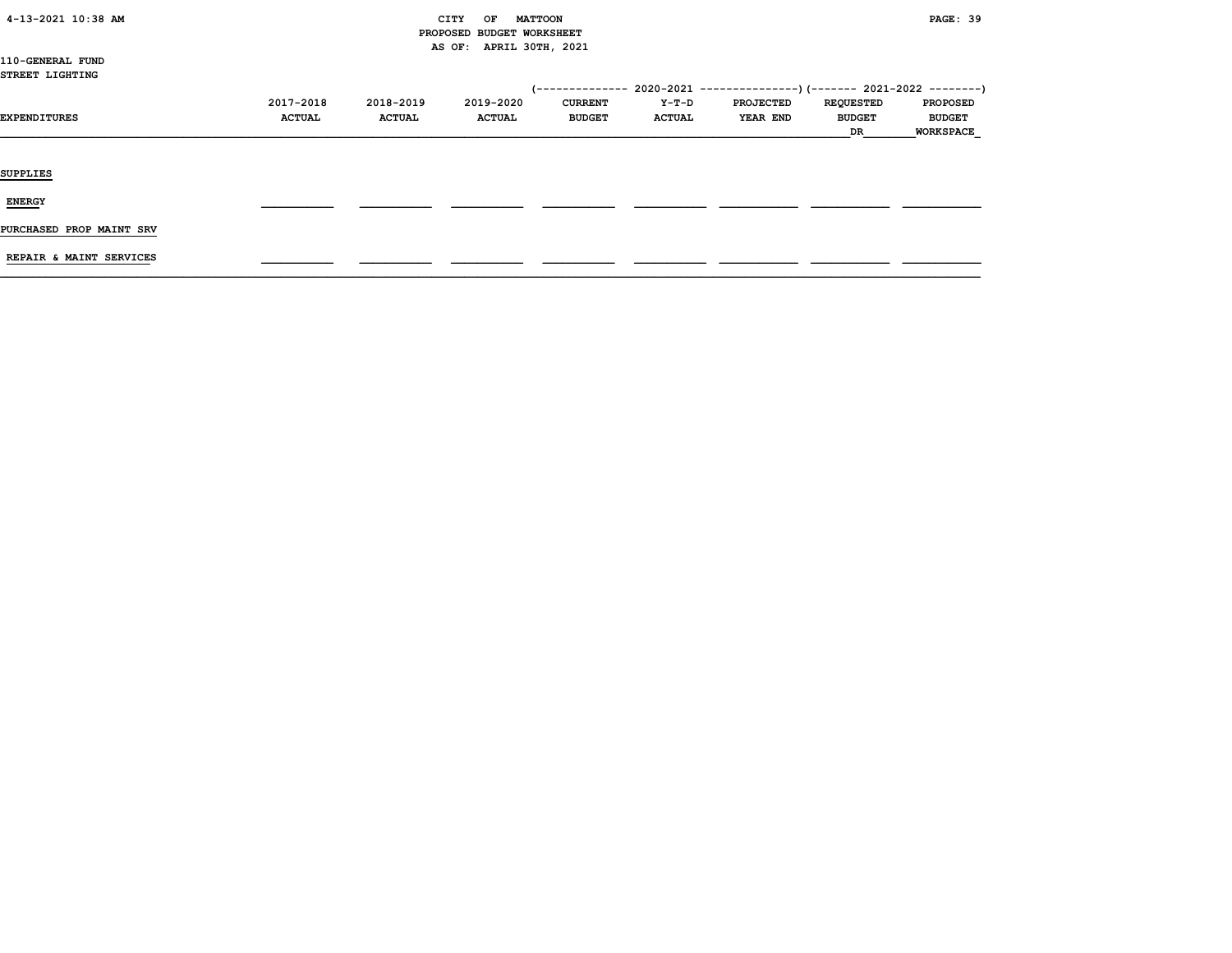| $4-13-2021$ $10:38$ AM |  |  |
|------------------------|--|--|
|------------------------|--|--|

## CITY OF MATTOON **PAGE:** 40 PROPOSED BUDGET WORKSHEET AS OF: APRIL 30TH, 2021

| 110-GENERAL FUND |  |                                |
|------------------|--|--------------------------------|
|                  |  | <b>TRAFFIC CONTROL DEVICES</b> |

|                          |               |               |               | '-------------- |               | 2020-2021 ----------------) (------- 2021-2022 ---------) |                  |                  |
|--------------------------|---------------|---------------|---------------|-----------------|---------------|-----------------------------------------------------------|------------------|------------------|
|                          | 2017-2018     | 2018-2019     | 2019-2020     | <b>CURRENT</b>  | Y-T-D         | <b>PROJECTED</b>                                          | <b>REQUESTED</b> | <b>PROPOSED</b>  |
| <b>EXPENDITURES</b>      | <b>ACTUAL</b> | <b>ACTUAL</b> | <b>ACTUAL</b> | <b>BUDGET</b>   | <b>ACTUAL</b> | YEAR END                                                  | <b>BUDGET</b>    | <b>BUDGET</b>    |
|                          |               |               |               |                 |               |                                                           | DR               | <b>WORKSPACE</b> |
| <b>SUPPLIES</b>          |               |               |               |                 |               |                                                           |                  |                  |
| STREET MAINT SUPPLIES    |               |               |               |                 |               |                                                           |                  |                  |
| PURCHASED PROP MAINT SRV |               |               |               |                 |               |                                                           |                  |                  |
| REPAIR & MAINT SERVICES  |               |               |               |                 |               |                                                           |                  |                  |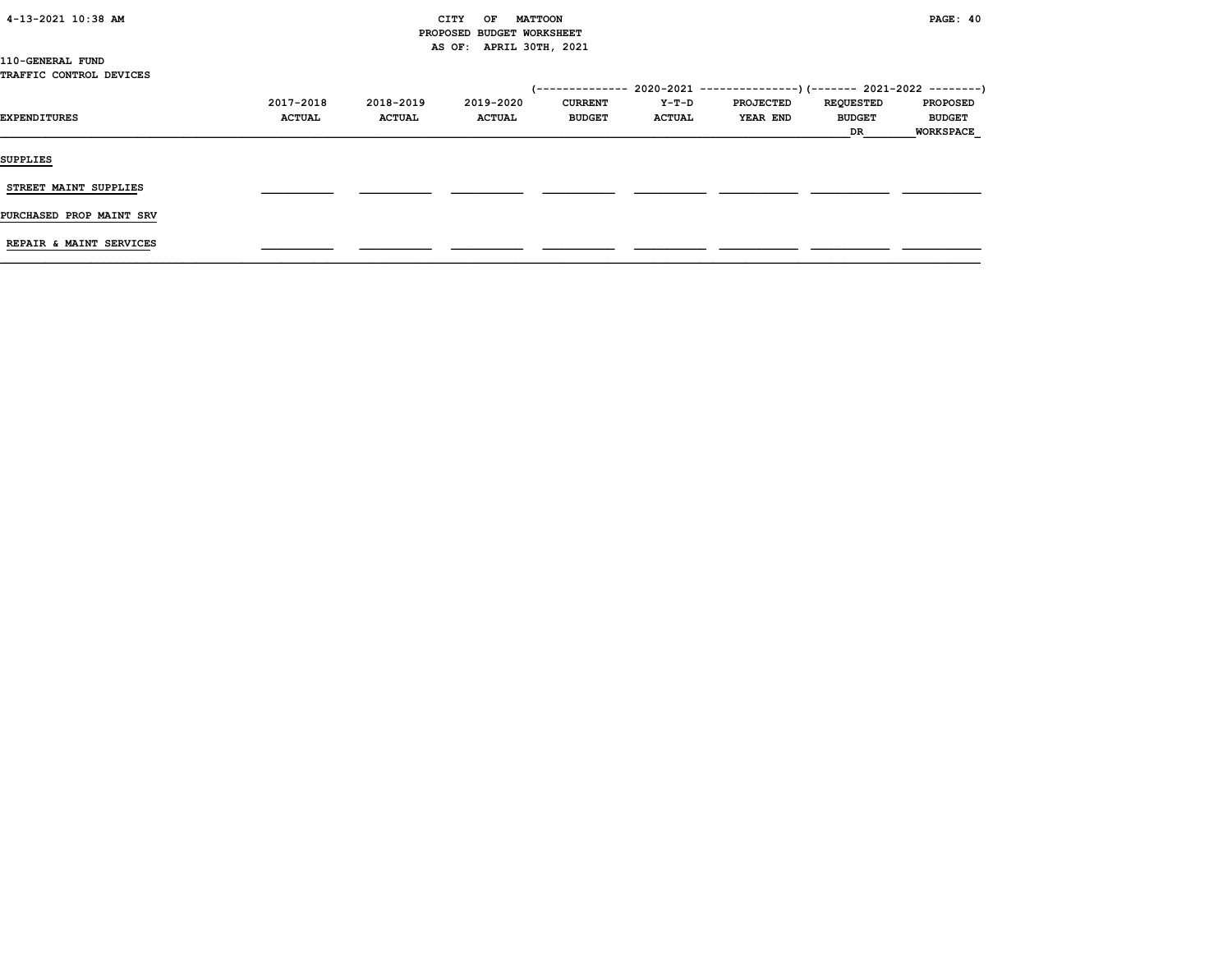# PROPOSED BUDGET WORKSHEET AS OF: APRIL 30TH, 2021

110-GENERAL FUND BUILDINGS & GROUNDS

|                                         |                            |                            |                            |                                 |                          | (------------- 2020-2021 ---------------) (------- 2021-2022 --------) |                                   |                                  |
|-----------------------------------------|----------------------------|----------------------------|----------------------------|---------------------------------|--------------------------|------------------------------------------------------------------------|-----------------------------------|----------------------------------|
| <b>EXPENDITURES</b>                     | 2017-2018<br><b>ACTUAL</b> | 2018-2019<br><b>ACTUAL</b> | 2019-2020<br><b>ACTUAL</b> | <b>CURRENT</b><br><b>BUDGET</b> | $Y-T-D$<br><b>ACTUAL</b> | <b>PROJECTED</b><br>YEAR END                                           | <b>REQUESTED</b><br><b>BUDGET</b> | <b>PROPOSED</b><br><b>BUDGET</b> |
|                                         |                            |                            |                            |                                 |                          |                                                                        | DR                                | <b>WORKSPACE</b>                 |
| PERSONNEL SERVICES                      |                            |                            |                            |                                 |                          |                                                                        |                                   |                                  |
| SALARIES & WAGES                        |                            |                            |                            |                                 |                          |                                                                        |                                   |                                  |
| 110-5381-111 SALARIES OF REG EMPLOYEES  | 90,936                     | 69,374                     | 55,644                     | 59,218                          | 54,282                   | 56,706                                                                 | 60,795                            |                                  |
| 110-5381-112 SALARIES OF TEMP EMPLOYEES | 6,103                      | 6,001                      | 0                          | 12,000                          | 3,457                    | 3,457                                                                  | 13,000                            |                                  |
| 110-5381-113 OVERTIME                   | 338                        | $\mathbf 0$                | $\mathbf 0$                | 0                               | $\mathbf 0$              | $\mathbf 0$                                                            | 0                                 |                                  |
| 110-5381-114 COMPENSATED ABSENCES       | 9,065                      | 10,719                     | 3,240                      | 0                               | 3,187                    | 3,956                                                                  | 0                                 |                                  |
| TOTAL SALARIES & WAGES                  | 106,442                    | 86,094                     | 58,884                     | 71,218                          | 60,926                   | 64,119                                                                 | 73,795                            |                                  |
| TOTAL PERSONNEL SERVICES                | 106,442                    | 86,094                     | 58,884                     | 71,218                          | 60,926                   | 64,119                                                                 | 73,795                            |                                  |
| EMPLOYEE BENEFITS                       |                            |                            |                            |                                 |                          |                                                                        |                                   |                                  |
| <b>GROUP INSURANCE</b>                  |                            |                            |                            |                                 |                          |                                                                        |                                   |                                  |
| 110-5381-211 GROUP HEALTH INSURANCE     | 15,246                     | 5,718                      | $\mathbf 0$                | $\mathbf 0$                     | $\Omega$                 | $\Omega$                                                               | $\mathbf 0$                       |                                  |
| 110-5381-212 GROUP LIFE INSURANCE       | 312                        | 312                        | 156                        | 156                             | 150                      | 158                                                                    | 156                               |                                  |
| TOTAL GROUP INSURANCE                   | 15,558                     | 6,030                      | 156                        | 156                             | 150                      | 158                                                                    | 156                               |                                  |
| SOCIAL SECURITY CONTRIB                 |                            |                            |                            |                                 |                          |                                                                        |                                   |                                  |
| 110-5381-221 FICA CONTRIBUTIONS         | 6,385                      | 5,369                      | 3,649                      | 4,416                           | 3,641                    | 4,024                                                                  | 4,575                             |                                  |
| 110-5381-222 MEDICARE CONTRIBUTIONS     | 1,493                      | 1,256                      | 853                        | 1,033                           | 852                      | 942                                                                    | 1,070                             |                                  |
| TOTAL SOCIAL SECURITY CONTRIB           | 7,879                      | 6,625                      | 4,502                      | 5,449                           | 4,492                    | 4,966                                                                  | 5,645                             |                                  |
| RETIREMENT CONTRIBTUIONS                |                            |                            |                            |                                 |                          |                                                                        |                                   |                                  |
| 110-5381-231 IMRF CONTRIBUTIONS         | 10,892                     | 8,475                      | 4,647                      | 6,319                           | 5,607                    | 6,371                                                                  | 6,481                             |                                  |
| TOTAL RETIREMENT CONTRIBTUIONS          | 10,892                     | 8,475                      | 4,647                      | 6,319                           | 5,607                    | 6,371                                                                  | 6,481                             |                                  |
| UNEMPLOYMNT COMPENSATION                |                            |                            |                            |                                 |                          |                                                                        |                                   |                                  |
| 110-5381-240 UNEMPLOYMENT COMP.         | 631                        | 557                        | 145                        | 155                             | 154                      | 154                                                                    | 175                               |                                  |
| TOTAL UNEMPLOYMNT COMPENSATION          | 631                        | 557                        | 145                        | 155                             | 154                      | 154                                                                    | 175                               |                                  |
| WORKER'S COMPENSATION                   |                            |                            |                            |                                 |                          |                                                                        |                                   |                                  |
| 110-5381-250 WORKERS' COMPENSATION      | 8,134                      | 8,098                      | 9,354                      | 3,488                           | 3,488                    | 3,488                                                                  | 9,356                             |                                  |
| TOTAL WORKER'S COMPENSATION             | 8,134                      | 8,098                      | 9,354                      | 3,488                           | 3,488                    | 3,488                                                                  | 9,356                             |                                  |
| TOTAL EMPLOYEE BENEFITS                 | 43,094                     | 29,786                     | 18,805                     | 15,567                          | 13,891                   | 15,137                                                                 | 21,813                            |                                  |
| SUPPLIES                                |                            |                            |                            |                                 |                          |                                                                        |                                   |                                  |
| GENERAL SUPPLIES                        |                            |                            |                            |                                 |                          |                                                                        |                                   |                                  |
| 110-5381-312 CLEANING SUPPLIES          | 7,200                      | 4,499                      | 3,456                      | 6,000                           | 1,766                    | 1,134                                                                  | 3,500                             |                                  |
| 110-5381-315 LANDSCAPING SUPPLIES       | 1,304                      | 2,397                      | 829                        | 1,500                           | 1,793                    | 2,152                                                                  | 1,500                             |                                  |

110-5381-316 TOOLS & EQUIPMENT 476 687 240 500 56 67 500 110-5381-317 SITE FURNISHINGS 0 1,358 0 0 0 0 0 \_\_\_\_\_\_\_\_\_\_\_\_ 110-5381-319 MISCELLANEOUS SUPPLIES 2,893 1,458 2,374 1,800 2,337 702 2,000 TOTAL GENERAL SUPPLIES 11,873 10,399 6,899 9,800 5,952 4,055 7,500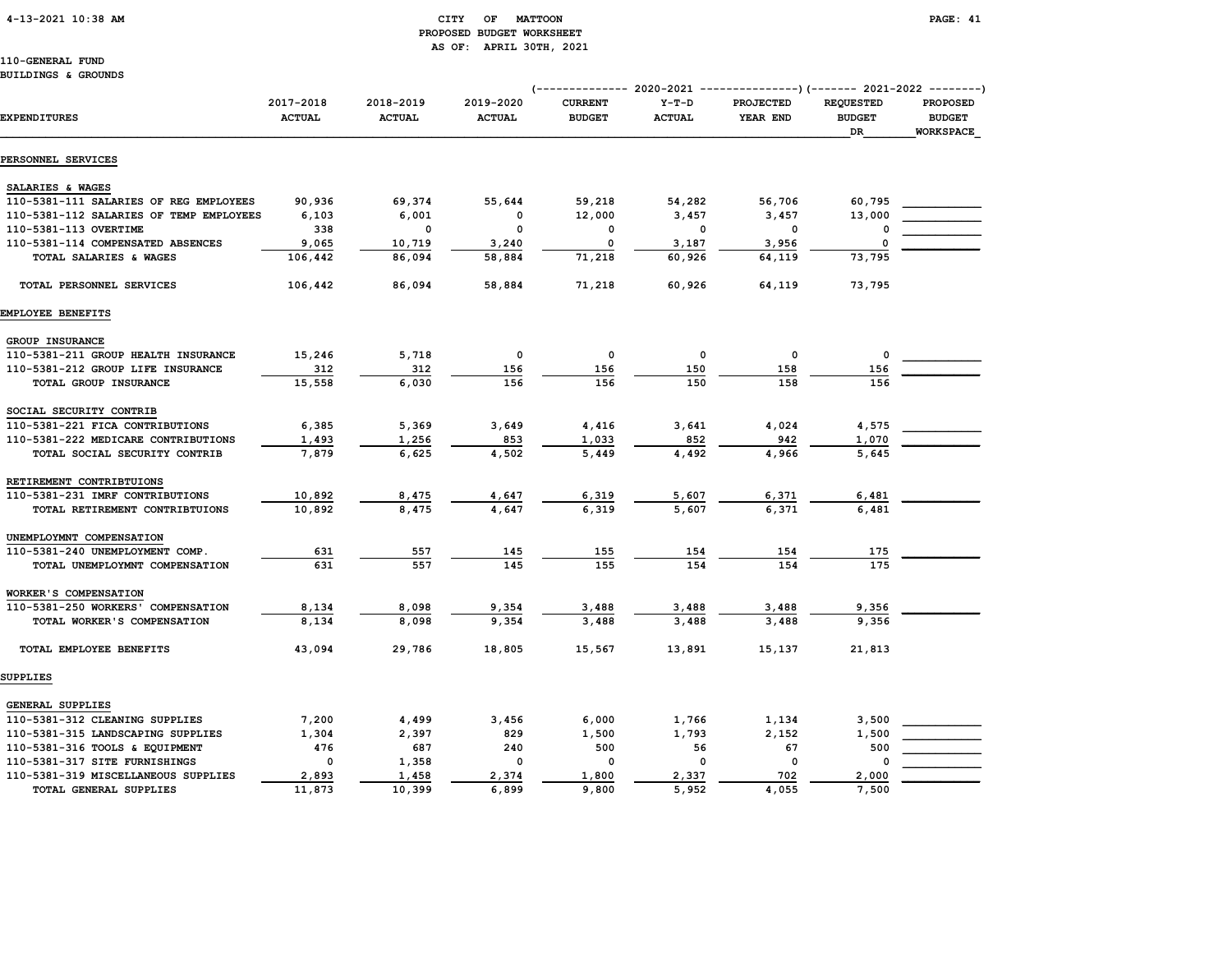## 4-13-2021 10:38 AM CITY OF MATTOON PAGE: 42 PROPOSED BUDGET WORKSHEET AS OF: APRIL 30TH, 2021

110-GENERAL FUND BUILDINGS & GROUNDS

|                                        |               |               |               |                |               | (------------- 2020-2021 ---------------)(------- 2021-2022 --------) |                  |                 |
|----------------------------------------|---------------|---------------|---------------|----------------|---------------|-----------------------------------------------------------------------|------------------|-----------------|
|                                        | 2017-2018     | 2018-2019     | 2019-2020     | <b>CURRENT</b> | $Y-T-D$       | <b>PROJECTED</b>                                                      | <b>REQUESTED</b> | <b>PROPOSED</b> |
| <b>EXPENDITURES</b>                    | <b>ACTUAL</b> | <b>ACTUAL</b> | <b>ACTUAL</b> | <b>BUDGET</b>  | <b>ACTUAL</b> | YEAR END                                                              | <b>BUDGET</b>    | <b>BUDGET</b>   |
|                                        |               |               |               |                |               |                                                                       | DR               | WORKSPACE       |
| <b>ENERGY</b>                          |               |               |               |                |               |                                                                       |                  |                 |
| 110-5381-321 UTILITIES                 | 52,963        | 45,384        | 49,467        | 50,000         | 44,397        | 43,898                                                                | 50,000           |                 |
| <b>TOTAL ENERGY</b>                    | 52,963        | 45,384        | 49,467        | 50,000         | 44,397        | 43,898                                                                | 50,000           |                 |
| <b>TOTAL SUPPLIES</b>                  | 64,836        | 55,783        | 56,366        | 59,800         | 50,350        | 47,953                                                                | 57,500           |                 |
| PURCHASED PROP MAINT SRV               |               |               |               |                |               |                                                                       |                  |                 |
| REPAIR & MAINT SERVICES                |               |               |               |                |               |                                                                       |                  |                 |
| 110-5381-432 REPAIR OF BUILDINGS       | 24,244        | 13,316        | 21,398        | 20,000         | 4,591         | 5,273                                                                 | 16,000           |                 |
| 110-5381-435 ELEVATOR SERVICE AGREEMEN | 5,522         | 7,877         | 8,161         | 7,000          | 7,778         | 7,078                                                                 | 8,000            |                 |
| TOTAL REPAIR & MAINT SERVICES          | 29,766        | 21,193        | 29,559        | 27,000         | 12,370        | 12,351                                                                | 24,000           |                 |
| OTHER PROP MAINT SERVICE               |               |               |               |                |               |                                                                       |                  |                 |
| 110-5381-460 OTHER PROP MAINT SERVICES | 7,551         | 10,654        | 16,926        | 16,000         | 15,309        | 15,953                                                                | 18,000           |                 |
| TOTAL OTHER PROP MAINT SERVICE         | 7,551         | 10,654        | 16,926        | 16,000         | 15,309        | 15,953                                                                | 18,000           |                 |
| TOTAL PURCHASED PROP MAINT SRV         | 37,317        | 31,847        | 46,485        | 43,000         | 27,679        | 28,304                                                                | 42,000           |                 |
| OTHER PURCHASED SERVICES               |               |               |               |                |               |                                                                       |                  |                 |
| COMMUNICATION                          |               |               |               |                |               |                                                                       |                  |                 |
| 110-5381-532 TELEPHONE                 | 0             | 1,958         | 2,127         | 2,000          | 2,532         | 2,512                                                                 | 2,000            |                 |
| TOTAL COMMUNICATION                    | $\Omega$      | 1,958         | 2,127         | 2,000          | 2,532         | 2,512                                                                 | 2,000            |                 |
| OTHER PURCHASED SERVICES               |               |               |               |                |               |                                                                       |                  |                 |
| TOTAL OTHER PURCHASED SERVICES         | 0             | 1,958         | 2,127         | 2,000          | 2,532         | 2,512                                                                 | 2,000            |                 |
| OTHER OBJECTS                          |               |               |               |                |               |                                                                       |                  |                 |
| FINANCIAL TRANS OBJECTS                |               |               |               |                |               |                                                                       |                  |                 |
| 110-5381-828 REAL ESTATE TAXES         |               |               |               |                | 884           | 884                                                                   |                  |                 |
| TOTAL FINANCIAL TRANS OBJECTS          |               |               |               |                | 884           | 884                                                                   |                  |                 |
| TOTAL OTHER OBJECTS                    | 9             | 5             | 5             | 5              | 884           | 884                                                                   | 5                |                 |
| TOTAL BUILDINGS & GROUNDS              | 251,699       | 205,473       | 182,671       | 191,590        | 156,262       | 158,909                                                               | 197,113          |                 |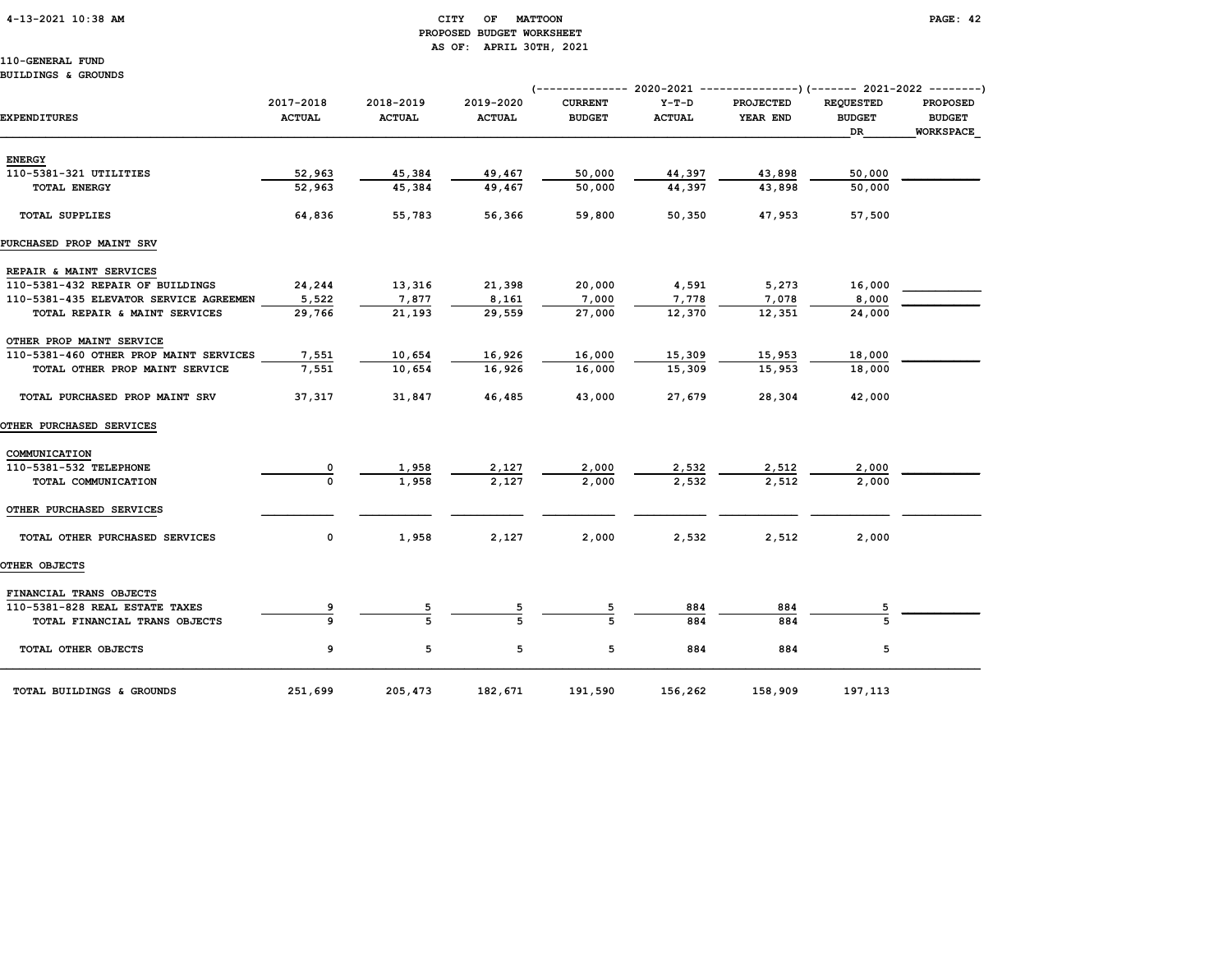## 4-13-2021 10:38 AM CITY OF MATTOON PAGE: 43 PROPOSED BUDGET WORKSHEET AS OF: APRIL 30TH, 2021

## 110-GENERAL FUND

#### EQUIPMENT MAINTENANCE

| <b>EXPENDITURES</b>                    | 2017-2018<br><b>ACTUAL</b> | 2018-2019<br><b>ACTUAL</b> | 2019-2020<br><b>ACTUAL</b> | <b>CURRENT</b><br><b>BUDGET</b> | $Y-T-D$<br><b>ACTUAL</b> | PROJECTED<br>YEAR END | <b>REQUESTED</b><br><b>BUDGET</b><br>DR | <b>PROPOSED</b><br><b>BUDGET</b><br><b>WORKSPACE</b> |
|----------------------------------------|----------------------------|----------------------------|----------------------------|---------------------------------|--------------------------|-----------------------|-----------------------------------------|------------------------------------------------------|
| PERSONNEL SERVICES                     |                            |                            |                            |                                 |                          |                       |                                         |                                                      |
| SALARIES & WAGES                       |                            |                            |                            |                                 |                          |                       |                                         |                                                      |
| 110-5390-111 SALARIES OF REG EMPLOYEES | 25,207                     | 0                          | 0                          | 0                               | 0                        |                       |                                         |                                                      |
| 110-5390-113 OVERTIME                  | 1,383                      | 0                          |                            |                                 |                          |                       |                                         |                                                      |
| TOTAL SALARIES & WAGES                 | 26,590                     | $\Omega$                   |                            |                                 |                          |                       |                                         |                                                      |
| TOTAL PERSONNEL SERVICES               | 26,590                     | 0                          | 0                          | 0                               | 0                        | 0                     | $\mathbf 0$                             |                                                      |
| EMPLOYEE BENEFITS                      |                            |                            |                            |                                 |                          |                       |                                         |                                                      |
| GROUP INSURANCE                        |                            |                            |                            |                                 |                          |                       |                                         |                                                      |
| 110-5390-211 GROUP HEALTH INSURANCE    | 4,883                      |                            |                            |                                 |                          |                       |                                         |                                                      |
| TOTAL GROUP INSURANCE                  | 4,883                      | n                          |                            |                                 |                          |                       |                                         |                                                      |
| SOCIAL SECURITY CONTRIB                |                            |                            |                            |                                 |                          |                       |                                         |                                                      |
| 110-5390-221 FICA CONTRIBUTIONS        | 1,682                      | 0                          | 0                          | 0                               | 0                        |                       |                                         |                                                      |
| 110-5390-222 MEDICARE CONTRIBUTIONS    | 393                        |                            |                            |                                 |                          |                       |                                         |                                                      |
| TOTAL SOCIAL SECURITY CONTRIB          | 2,075                      | $\Omega$                   |                            |                                 |                          |                       |                                         |                                                      |
| RETIREMENT CONTRIBTUIONS               |                            |                            |                            |                                 |                          |                       |                                         |                                                      |
| 110-5390-231 IMRF CONTRIBUTIONS        | 3,065                      | 0                          |                            |                                 |                          |                       |                                         |                                                      |
| TOTAL RETIREMENT CONTRIBTUIONS         | 3,065                      | $\Omega$                   |                            |                                 |                          |                       |                                         |                                                      |
| TOTAL EMPLOYEE BENEFITS                | 10,023                     | 0                          | 0                          | 0                               | 0                        | $\mathbf 0$           | 0                                       |                                                      |
| TOTAL EQUIPMENT MAINTENANCE            | 36,614                     | 0                          | 0                          | 0                               | 0                        | 0                     | 0                                       |                                                      |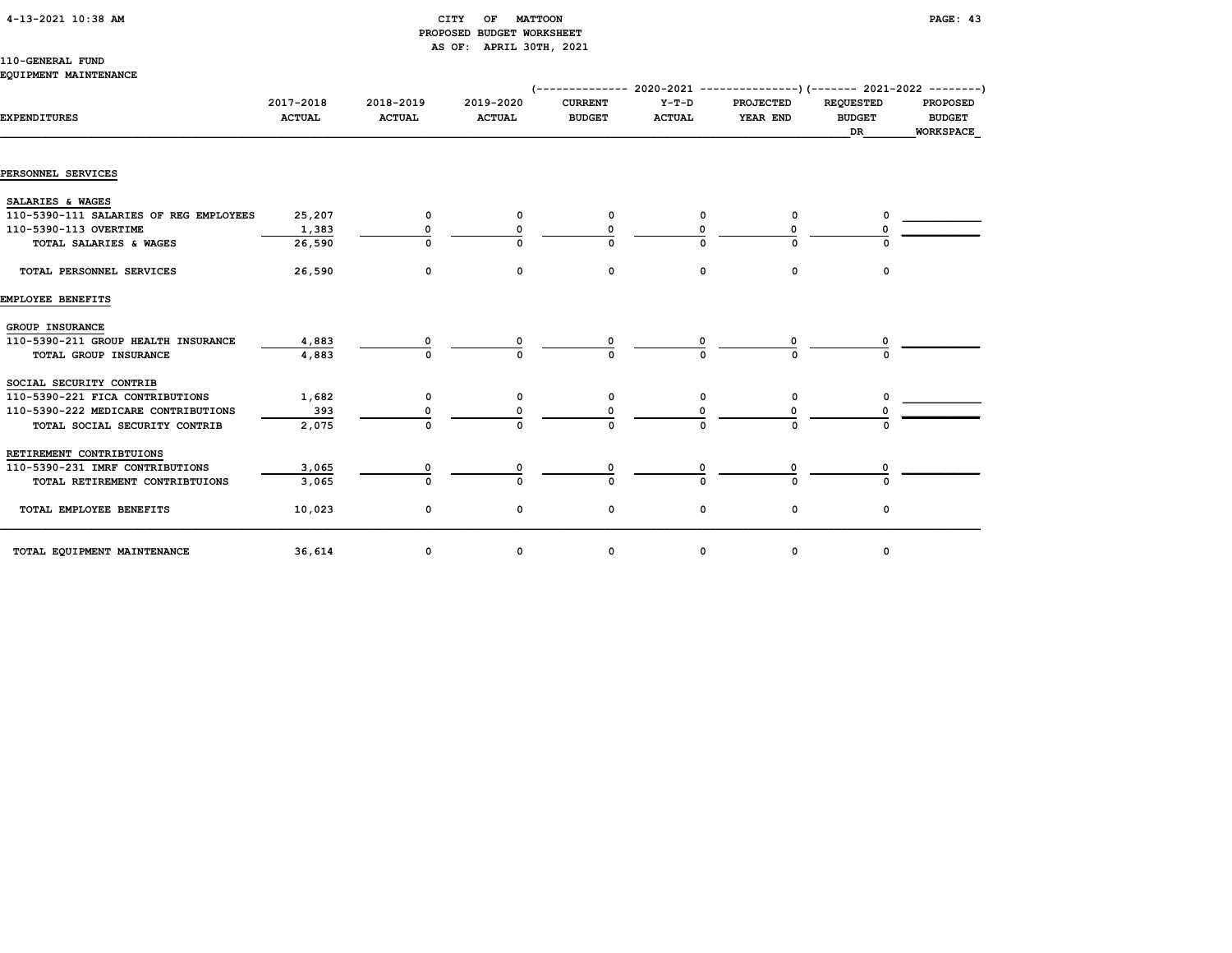## 4-13-2021 10:38 AM CITY OF MATTOON PAGE: 44 PROPOSED BUDGET WORKSHEET AS OF: APRIL 30TH, 2021

## 110-GENERAL FUND

ARTS COUNCIL

| <b>ARTS COUNCIL</b>                     |                            |                            |                            |                                                                                                           |                          |                       |                                                |                                                      |
|-----------------------------------------|----------------------------|----------------------------|----------------------------|-----------------------------------------------------------------------------------------------------------|--------------------------|-----------------------|------------------------------------------------|------------------------------------------------------|
| <b>EXPENDITURES</b>                     | 2017-2018<br><b>ACTUAL</b> | 2018-2019<br><b>ACTUAL</b> | 2019-2020<br><b>ACTUAL</b> | (------------- 2020-2021 ---------------) (------- 2021-2022 --------)<br><b>CURRENT</b><br><b>BUDGET</b> | $Y-T-D$<br><b>ACTUAL</b> | PROJECTED<br>YEAR END | <b>REQUESTED</b><br><b>BUDGET</b><br><b>DR</b> | <b>PROPOSED</b><br><b>BUDGET</b><br><b>WORKSPACE</b> |
| SUPPLIES                                |                            |                            |                            |                                                                                                           |                          |                       |                                                |                                                      |
| <b>GENERAL SUPPLIES</b>                 |                            |                            |                            |                                                                                                           |                          |                       |                                                |                                                      |
| 110-5505-319 SUPPLIES                   | 297                        | 224                        | 656                        |                                                                                                           | 0                        | 0                     | 1,000                                          |                                                      |
| TOTAL GENERAL SUPPLIES                  | 297                        | 224                        | 656                        | 1,000<br>1,000                                                                                            | $\Omega$                 | $\Omega$              | 1,000                                          |                                                      |
|                                         |                            |                            |                            |                                                                                                           |                          |                       |                                                |                                                      |
| <b>TOTAL SUPPLIES</b>                   | 297                        | 224                        | 656                        | 1,000                                                                                                     | 0                        | 0                     | 1,000                                          |                                                      |
| OTHER PURCHASED SERVICES                |                            |                            |                            |                                                                                                           |                          |                       |                                                |                                                      |
| COMMUNICATION                           |                            |                            |                            |                                                                                                           |                          |                       |                                                |                                                      |
| 110-5505-531 POSTAGE & SHIPPING         | 89                         | 47                         | 0                          | 200                                                                                                       | 0                        | 0                     | 200                                            |                                                      |
| TOTAL COMMUNICATION                     | 89                         | 47                         | $\Omega$                   | 200                                                                                                       | $\Omega$                 | $\Omega$              | 200                                            |                                                      |
| ADVERTISING                             |                            |                            |                            |                                                                                                           |                          |                       |                                                |                                                      |
| 110-5505-540 ADVERTISING                | 1,138                      | 3,164                      | 1,914                      | 2,000                                                                                                     | $\overline{35}$          | 42                    | 2,000                                          |                                                      |
| TOTAL ADVERTISING                       | 1,138                      | 3,164                      | 1,914                      | 2,000                                                                                                     | 35                       | 42                    | 2,000                                          |                                                      |
| PRINTING & BINDING                      |                            |                            |                            |                                                                                                           |                          |                       |                                                |                                                      |
| 110-5505-550 PRINTING & PHOTOGRAPHY     | $\overline{\mathbf{0}}$    | 0                          | 0                          | 1,000                                                                                                     | 0                        | 0                     | 1,000                                          |                                                      |
| TOTAL PRINTING & BINDING                | $\Omega$                   | $\mathbf 0$                | $\mathbf{o}$               | 1,000                                                                                                     | $\Omega$                 | $\Omega$              | 1,000                                          |                                                      |
| EMPLOYEE BUSINESS EXP                   |                            |                            |                            |                                                                                                           |                          |                       |                                                |                                                      |
| 110-5505-562 TRAVEL & TRAINING          | $\overline{\mathbf{0}}$    | 78                         | 0                          | 1,000                                                                                                     | $\overline{\mathbf{0}}$  | 0                     | 1,000                                          |                                                      |
| TOTAL EMPLOYEE BUSINESS EXP             | $\Omega$                   | 78                         | $\Omega$                   | 1,000                                                                                                     | $\Omega$                 | $\Omega$              | 1,000                                          |                                                      |
| OTHER PURCHASED SERVICES                |                            |                            |                            |                                                                                                           |                          |                       |                                                |                                                      |
| 110-5505-570 FUNDRAISING EXPENSE        | 0                          | $\mathsf{o}\,$             | 0                          | 1,000                                                                                                     | $\mathbf 0$              | 0                     | 1,000                                          |                                                      |
| 110-5505-571 MARKETING MEMBERSHIPS      | 1,016                      | 2,209                      | 737                        | 1,300                                                                                                     | 293                      | 0                     | 1,300                                          |                                                      |
| 110-5505-572 COMM PROMOTIONS & RELATION | 0                          | 400                        | 816                        | 2,000                                                                                                     | 400                      | 480                   | 2,000                                          |                                                      |
| 110-5505-575 WEB DESIGN & MAINTENANCE   | 50                         | 724                        | 820                        | 1,000                                                                                                     | 30                       | $\mathbf 0$           | 1,000                                          |                                                      |
| 110-5505-579 MISC OTHER PURCHASED SERVI | 758                        | 253                        | 75                         | 500                                                                                                       | 0                        | 0                     | 500                                            |                                                      |
| TOTAL OTHER PURCHASED SERVICES          | 1,824                      | 3,586                      | 2,448                      | 5,800                                                                                                     | 723                      | 480                   | 5,800                                          |                                                      |
| TOTAL OTHER PURCHASED SERVICES          | 3,050                      | 6,874                      | 4,362                      | 10,000                                                                                                    | 758                      | 522                   | 10,000                                         |                                                      |
| <b>PROPERTY</b>                         |                            |                            |                            |                                                                                                           |                          |                       |                                                |                                                      |
| <b>BUILDINGS</b>                        |                            |                            |                            |                                                                                                           |                          |                       |                                                |                                                      |
| IMPROVEMENTS-NOT BLDGS                  |                            |                            |                            |                                                                                                           |                          |                       |                                                |                                                      |
| 110-5505-730 CAPITAL EXPENSES           | 0                          | 3,220                      | 37,236                     | 0                                                                                                         | 0                        | 0                     |                                                |                                                      |
| TOTAL IMPROVEMENTS-NOT BLDGS            | $\mathbf{o}$               | 3,220                      | 37,236                     | $\Omega$                                                                                                  |                          | $\Omega$              | $\Omega$                                       |                                                      |
| TOTAL PROPERTY                          | $\mathbf 0$                | 3,220                      | 37,236                     | $\Omega$                                                                                                  | 0                        | 0                     | $\mathbf 0$                                    |                                                      |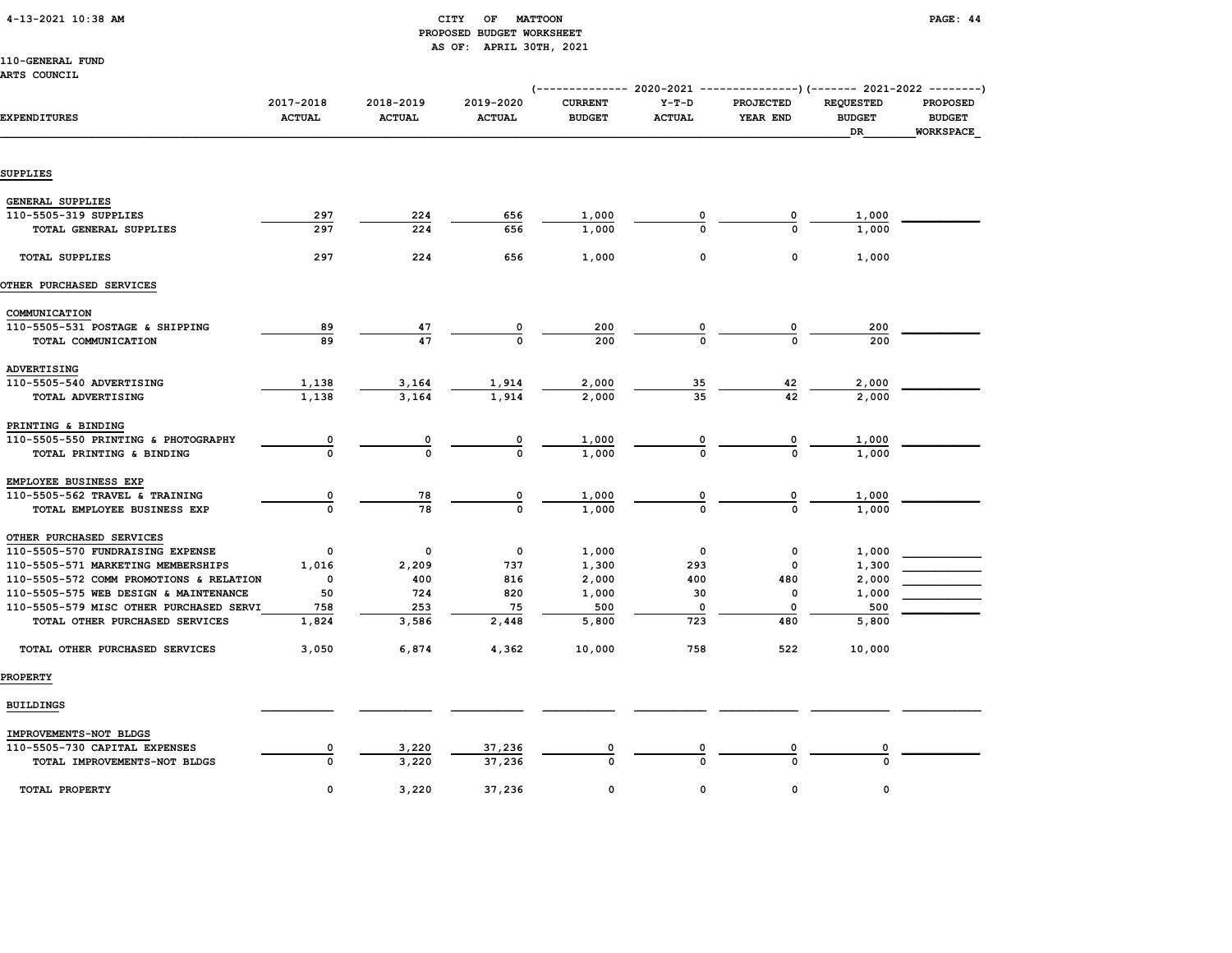## 4-13-2021 10:38 AM CITY OF MATTOON PAGE: 45 PROPOSED BUDGET WORKSHEET AS OF: APRIL 30TH, 2021

110-GENERAL FUND

#### ARTS COUNCIL

|                                     |               |               |               | (-------------- |               | 2020-2021 ----------------) (------- 2021-2022 ---------) |                  |                  |
|-------------------------------------|---------------|---------------|---------------|-----------------|---------------|-----------------------------------------------------------|------------------|------------------|
|                                     | 2017-2018     | 2018-2019     | 2019-2020     | <b>CURRENT</b>  | $Y-T-D$       | <b>PROJECTED</b>                                          | <b>REQUESTED</b> | <b>PROPOSED</b>  |
| <b>EXPENDITURES</b>                 | <b>ACTUAL</b> | <b>ACTUAL</b> | <b>ACTUAL</b> | <b>BUDGET</b>   | <b>ACTUAL</b> | YEAR END                                                  | <b>BUDGET</b>    | <b>BUDGET</b>    |
|                                     |               |               |               |                 |               |                                                           | DR               | <b>WORKSPACE</b> |
| OTHER OBJECTS                       |               |               |               |                 |               |                                                           |                  |                  |
| FINANCIAL TRANS OBJECTS             |               |               |               |                 |               |                                                           |                  |                  |
| 110-5505-825 GRANT EXPENDITURES     | 1,000         | 2,967         | 2,833         | 5,000           |               |                                                           | 5,000            |                  |
| TOTAL FINANCIAL TRANS OBJECTS       | 1,000         | 2,967         | 2,833         | 5,000           |               | ٥                                                         | 5,000            |                  |
| SPECIAL EVENT OBJECTS               |               |               |               |                 |               |                                                           |                  |                  |
| 110-5505-831 CHILDREN'S PROGRAMMING | 4,647         | 3,290         | 1,500         | 4,000           | 500           | 600                                                       | 4,000            |                  |
| 110-5505-832 ADULT EDUCATION        | 3,400         | 6,473         | 5,161         | 4,000           | 0             | $\mathbf 0$                                               | 4,000            |                  |
| 110-5505-833 EXHIBITS/PERFORMANCES  | 2,744         | 3,050         | 22,310        | 3,000           | 12,208        | 14,650                                                    | 3,000            |                  |
| 110-5505-834 EVENTS                 | 745           | 500           | 464           | 1,000           | 149           | 137                                                       | 1,000            |                  |
| 110-5505-835 SPECIAL EVENTS/SALES   | 674           | 1,186         | 50            | 1,000           | 0             | $\mathbf 0$                                               | 1,000            |                  |
| 110-5505-836 ARTS FESTIVALS         | 5,645         | 7,206         | 7,549         | 5,000           | 435           | 522                                                       | 5,000            |                  |
| TOTAL SPECIAL EVENT OBJECTS         | 17,856        | 21,705        | 37,034        | 18,000          | 13,292        | 15,909                                                    | 18,000           |                  |
| TOTAL OTHER OBJECTS                 | 18,856        | 24,672        | 39,867        | 23,000          | 13,292        | 15,909                                                    | 23,000           |                  |
| TOTAL ARTS COUNCIL                  | 22,203        | 34,990        | 82,120        | 34,000          | 14,050        | 16,431                                                    | 34,000           |                  |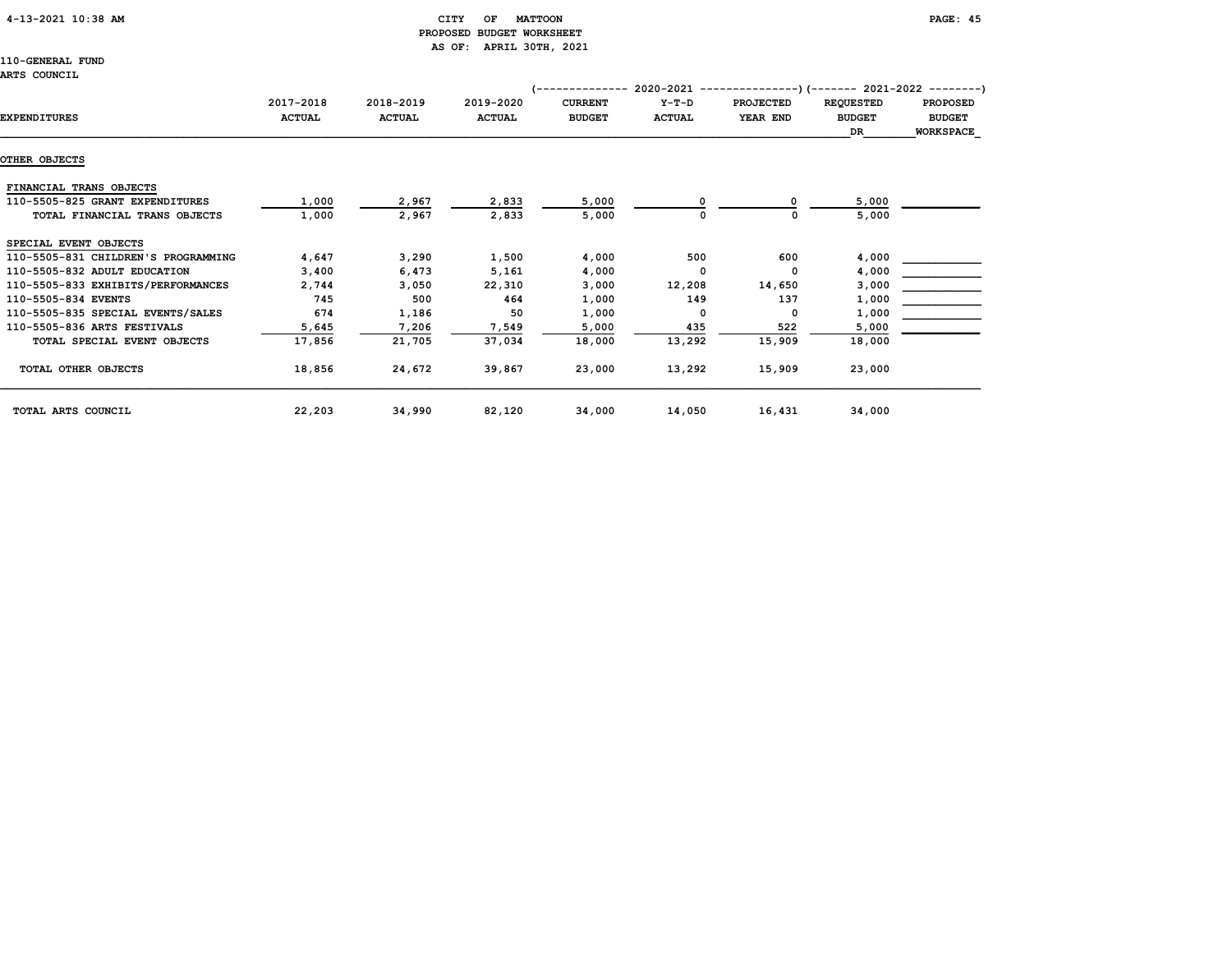## 4-13-2021 10:38 AM CITY OF MATTOON PAGE: 46 PROPOSED BUDGET WORKSHEET AS OF: APRIL 30TH, 2021

| <b>EXPENDITURES</b>                     | 2017-2018<br><b>ACTUAL</b> | 2018-2019<br><b>ACTUAL</b> | 2019-2020<br><b>ACTUAL</b> | <b>CURRENT</b><br><b>BUDGET</b> | $Y-T-D$<br><b>ACTUAL</b> | PROJECTED<br>YEAR END | <b>REQUESTED</b><br><b>BUDGET</b><br>DR | <b>PROPOSED</b><br><b>BUDGET</b><br><b>WORKSPACE</b> |
|-----------------------------------------|----------------------------|----------------------------|----------------------------|---------------------------------|--------------------------|-----------------------|-----------------------------------------|------------------------------------------------------|
|                                         |                            |                            |                            |                                 |                          |                       |                                         |                                                      |
| PERSONNEL SERVICES                      |                            |                            |                            |                                 |                          |                       |                                         |                                                      |
| SALARIES & WAGES                        |                            |                            |                            |                                 |                          |                       |                                         |                                                      |
| 110-5511-111 SALARIES OF REG EMPLOYEES  | 157,979                    | 170,003                    | 168,693                    | 192,777                         | 178,961                  | 186,802               | 199,076                                 |                                                      |
| 110-5511-112 SALARIES OF TEMP EMPLOYEES | 27,123                     | 26,513                     | 41,280                     | 28,000                          | 12,316                   | 12,734                | 28,000                                  |                                                      |
| 110-5511-113 OVERTIME                   | 12,950                     | 10,455                     | 9,285                      | 12,000                          | 5,421                    | 5,870                 | 10,000                                  |                                                      |
| 110-5511-114 COMPENSATED ABSENCES       | 21,443                     | 14,347                     | 20,451                     | $\mathbf 0$                     | 9,574                    | 10,231                |                                         |                                                      |
| TOTAL SALARIES & WAGES                  | 219,495                    | 221,318                    | 239,709                    | 232,777                         | 206,273                  | 215,637               | 237,076                                 |                                                      |
| TOTAL PERSONNEL SERVICES                | 219,495                    | 221,318                    | 239,709                    | 232,777                         | 206,273                  | 215,637               | 237,076                                 |                                                      |
| EMPLOYEE BENEFITS                       |                            |                            |                            |                                 |                          |                       |                                         |                                                      |
| GROUP INSURANCE                         |                            |                            |                            |                                 |                          |                       |                                         |                                                      |
| 110-5511-211 GROUP HEALTH INSURANCE     | 34,657                     | 34,591                     | 33,314                     | 27,623                          | 26,472                   | 27,623                | 30,614                                  |                                                      |
| 110-5511-212 GROUP LIFE INSURANCE       | 437                        | 437                        | 437                        | 437                             | 420                      | 444                   | 437                                     |                                                      |
| TOTAL GROUP INSURANCE                   | 35,094                     | 35,028                     | 33,751                     | 28,060                          | 26,892                   | 28,067                | 31,051                                  |                                                      |
| SOCIAL SECURITY CONTRIB                 |                            |                            |                            |                                 |                          |                       |                                         |                                                      |
| 110-5511-221 FICA CONTRIBUTIONS         | 12,961                     | 12,836                     | 14,594                     | 14,432                          | 11,989                   | 13,253                | 14,699                                  |                                                      |
| 110-5511-222 MEDICARE CONTRIBUTIONS     | 3,031                      | 3,002                      | 3,413                      | 3,375                           | 2,804                    | 3,099                 | 3,438                                   |                                                      |
| TOTAL SOCIAL SECURITY CONTRIB           | 15,992                     | 15,838                     | 18,008                     | 17,807                          | 14,793                   | 16,352                | 18,137                                  |                                                      |
| RETIREMENT CONTRIBTUIONS                |                            |                            |                            |                                 |                          |                       |                                         |                                                      |
| 110-5511-231 IMRF CONTRIBUTIONS         | 19,997                     | 18,262                     | 16,040                     | 21,780                          | 18,568                   | 20,959                | 22,288                                  |                                                      |
| TOTAL RETIREMENT CONTRIBTUIONS          | 19,997                     | 18,262                     | 16,040                     | 21,780                          | 18,568                   | 20,959                | 22,288                                  |                                                      |
| UNEMPLOYMNT COMPENSATION                |                            |                            |                            |                                 |                          |                       |                                         |                                                      |
| 110-5511-240 UNEMPLOYMENT COMP.         | 946                        | 1,000                      | 452                        | 402                             | 402                      | 402                   | 434                                     |                                                      |
| TOTAL UNEMPLOYMNT COMPENSATION          | 946                        | 1,000                      | 452                        | 402                             | 402                      | 402                   | 434                                     |                                                      |
| WORKER'S COMPENSATION                   |                            |                            |                            |                                 |                          |                       |                                         |                                                      |
| 110-5511-250 WORKERS' COMPENSATION      | 8,585                      | 9,214                      | 13,844                     | 12,114                          | 12,114                   | 12,114                | 12,786                                  |                                                      |
| TOTAL WORKER'S COMPENSATION             | 8,585                      | 9,214                      | 13,844                     | 12,114                          | 12,114                   | 12,114                | 12,786                                  |                                                      |
| TOTAL EMPLOYEE BENEFITS                 | 80,614                     | 79,341                     | 82,095                     | 80,163                          | 72,769                   | 77,894                | 84,696                                  |                                                      |
| <b>SUPPLIES</b>                         |                            |                            |                            |                                 |                          |                       |                                         |                                                      |
| <b>GENERAL SUPPLIES</b>                 |                            |                            |                            |                                 |                          |                       |                                         |                                                      |
| 110-5511-311 OFFICE SUPPLIES            | 75                         | 60                         | 251                        | 500                             | 25                       | 25                    | 250                                     |                                                      |
| 110-5511-312 CLEANING SUPPLIES          | 107                        | $\mathbf 0$                | 167                        | 500                             | 106                      | 167                   | 250                                     |                                                      |
| 110-5511-313 MEDICAL & SAFETY SUPPLIES  | 1,198                      | 533                        | 431                        | 500                             | 0                        | 0                     | 250                                     |                                                      |
| 110-5511-315 LANDSCAPING SUPPLIES       | 50                         | 4,686                      | 210                        | 2,500                           | 90                       | 90                    | 1,500                                   |                                                      |
| 110-5511-316 TOOLS & EQUIPMENT          | 2,128                      | 3,443                      | 3,424                      | 4,000                           | 1,263                    | 1,329                 | 3,000                                   |                                                      |
| 110-5511-319 MISCELLANEOUS SUPPLIES     | 22,202                     | 10,694                     | 15,499                     | 13,500                          | 19,410                   | 20,116                | 13,000                                  |                                                      |
| TOTAL GENERAL SUPPLIES                  | 25,760                     | 19,415                     | 19,981                     | 21,500                          | 20,894                   | 21,727                | 18,250                                  |                                                      |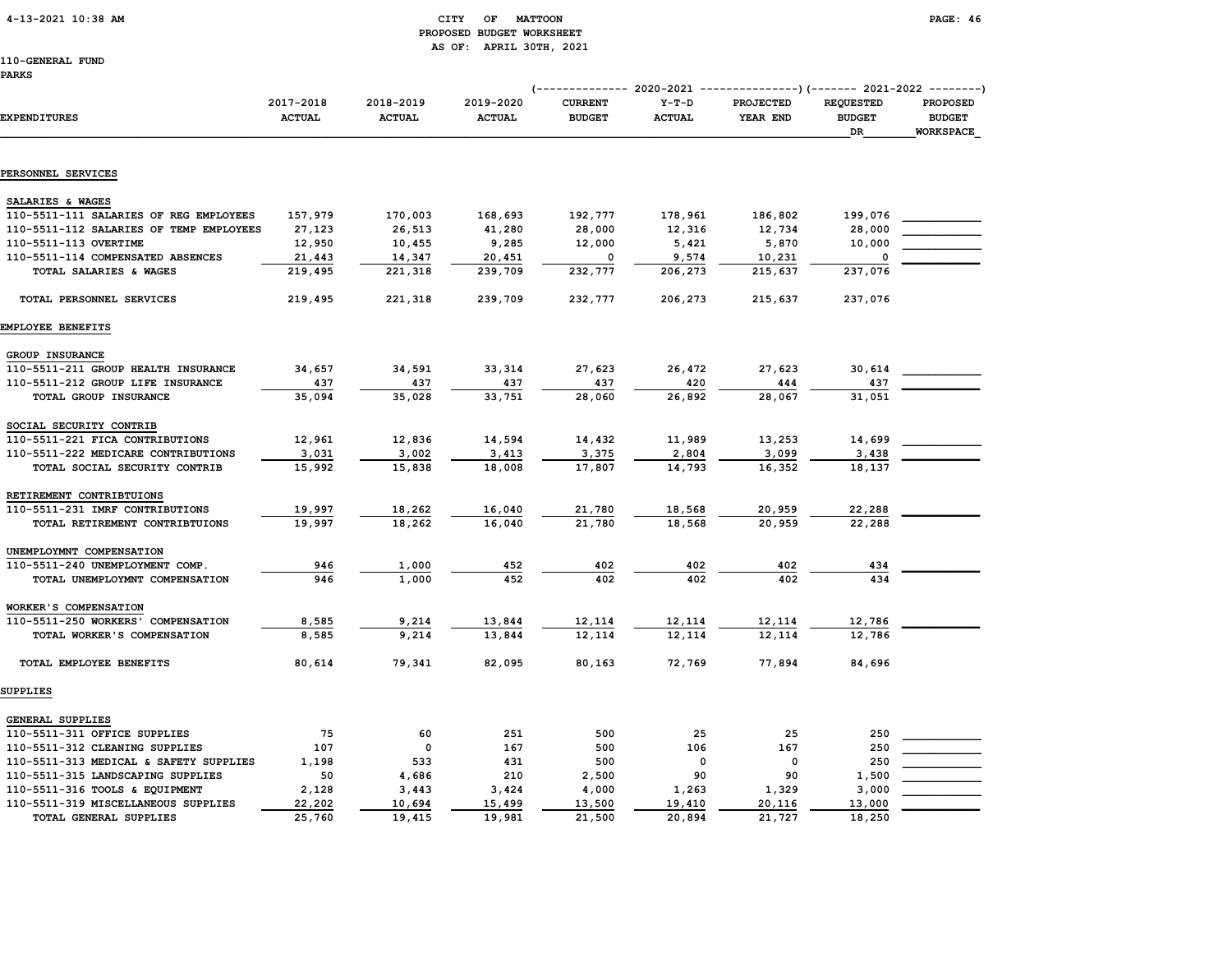## 4-13-2021 10:38 AM CITY OF MATTOON PAGE: 47 PROPOSED BUDGET WORKSHEET AS OF: APRIL 30TH, 2021

| PARKS                               |                            |                            |                            | --------------                  |                          | 2020-2021 ----------------)(------- 2021-2022 ---------) |                                                |                                                      |
|-------------------------------------|----------------------------|----------------------------|----------------------------|---------------------------------|--------------------------|----------------------------------------------------------|------------------------------------------------|------------------------------------------------------|
| <b>EXPENDITURES</b>                 | 2017-2018<br><b>ACTUAL</b> | 2018-2019<br><b>ACTUAL</b> | 2019-2020<br><b>ACTUAL</b> | <b>CURRENT</b><br><b>BUDGET</b> | $Y-T-D$<br><b>ACTUAL</b> | <b>PROJECTED</b><br>YEAR END                             | <b>REQUESTED</b><br><b>BUDGET</b><br><b>DR</b> | <b>PROPOSED</b><br><b>BUDGET</b><br><b>WORKSPACE</b> |
| <b>ENERGY</b>                       |                            |                            |                            |                                 |                          |                                                          |                                                |                                                      |
| 110-5511-321 UTILITIES              | 20,941                     | 23,817                     | 23,532                     | 23,000                          | 19,471                   | 19,833                                                   | 23,000                                         |                                                      |
| 110-5511-326 FUEL                   | 8,097                      | 10,976                     | 9,398                      | 9,000                           | 5,695                    | 6,197                                                    | 9,000                                          |                                                      |
| <b>TOTAL ENERGY</b>                 | 29,038                     | 34,793                     | 32,930                     | 32,000                          | 25,166                   | 26,030                                                   | 32,000                                         |                                                      |
| STREET MAINT SUPPLIES               |                            |                            |                            |                                 |                          |                                                          |                                                |                                                      |
| 110-5511-352 AGGREGATE SURFACE COAT | 2,033                      | 0                          |                            |                                 |                          |                                                          |                                                |                                                      |
| TOTAL STREET MAINT SUPPLIES         | 2,033                      | $\Omega$                   | $\Omega$                   | $\Omega$                        | $\Omega$                 | <sup>0</sup>                                             |                                                |                                                      |
| <b>TOTAL SUPPLIES</b>               | 56,830                     | 54,208                     | 52,912                     | 53,500                          | 46,060                   | 47,757                                                   | 50,250                                         |                                                      |
| PURCHASED PROP MAINT SRV            |                            |                            |                            |                                 |                          |                                                          |                                                |                                                      |
| CLEANING SERVICES                   |                            |                            |                            |                                 |                          |                                                          |                                                |                                                      |
| 110-5511-424 LAWN CARE              | 1,640                      | 3,316                      | 3,316                      | 4,000                           | 3,597                    | 3,597                                                    | 4,000                                          |                                                      |
| TOTAL CLEANING SERVICES             | 1,640                      | 3,316                      | 3,316                      | 4,000                           | 3,597                    | 3,597                                                    | 4,000                                          |                                                      |
| REPAIR & MAINT SERVICES             |                            |                            |                            |                                 |                          |                                                          |                                                |                                                      |
| 110-5511-432 REPAIR OF BUILDINGS    | 5,526                      | 34,434                     | 188                        | 0                               | 29                       | 8,152                                                    | 0                                              |                                                      |
| 110-5511-433 REPAIR OF MACHINERY    | 7,127                      | 11,946                     | 9,744                      | 9,000                           | 14,575                   | 14,766                                                   | 10,000                                         |                                                      |
| 110-5511-434 REPAIR OF VEHICLES     | 3,827                      | 13,826                     | 8,581                      | 5,000                           | 11,896                   | 9,188                                                    | 5,000                                          |                                                      |
| 110-5511-436 PEST CONTROL SERVICES  | 440                        | 440                        | 1,160                      | 800                             | 585                      | 440                                                      | 400                                            |                                                      |
| TOTAL REPAIR & MAINT SERVICES       | 16,920                     | 60,645                     | 19,674                     | 14,800                          | 27,085                   | 32,546                                                   | 15,400                                         |                                                      |
| <b>RENTALS</b>                      |                            |                            |                            |                                 |                          |                                                          |                                                |                                                      |
| 110-5511-440 RENTALS                | 2,340                      | 2,240                      | 2,235                      | 3,500                           | 2,641                    | 2,531                                                    | 3,500                                          |                                                      |
| TOTAL RENTALS                       | 2,340                      | 2,240                      | 2,235                      | 3,500                           | 2,641                    | 2,531                                                    | 3,500                                          |                                                      |
| CONSTRUCTION SERVICES               |                            |                            |                            |                                 |                          |                                                          |                                                |                                                      |
| 110-5511-450 CONSTRUCTION SERVICES  | 5,318                      | 2,124                      | 149                        | 10,000                          | 1,013                    | 1,013                                                    | 5,000                                          |                                                      |
| TOTAL CONSTRUCTION SERVICES         | 5,318                      | 2,124                      | 149                        | 10,000                          | 1,013                    | 1,013                                                    | 5,000                                          |                                                      |
| TOTAL PURCHASED PROP MAINT SRV      | 26,218                     | 68,325                     | 25,374                     | 32,300                          | 34,335                   | 39,687                                                   | 27,900                                         |                                                      |
| <b>OTHER PURCHASED SERVICES</b>     |                            |                            |                            |                                 |                          |                                                          |                                                |                                                      |
| COMMUNICATION                       |                            |                            |                            |                                 |                          |                                                          |                                                |                                                      |
| 110-5511-531 POSTAGE                | 98                         | 29                         | 34                         | 25                              | 25                       | 25                                                       | 25                                             |                                                      |
| 110-5511-532 TELEPHONE              | 899                        | 752                        | 892                        | 750                             | 994                      | 974                                                      | 750                                            |                                                      |
| 110-5511-533 CELLULAR PHONE         | 1,120                      | 1,128                      | 1,133                      | 1,225                           | 984                      | 998                                                      | 1,225                                          |                                                      |
| TOTAL COMMUNICATION                 | 2,118                      | 1,908                      | 2,059                      | 2,000                           | 2,004                    | 1,997                                                    | 2,000                                          |                                                      |
| PRINTING & BINDING                  |                            |                            |                            |                                 |                          |                                                          |                                                |                                                      |
|                                     |                            |                            |                            |                                 |                          |                                                          |                                                |                                                      |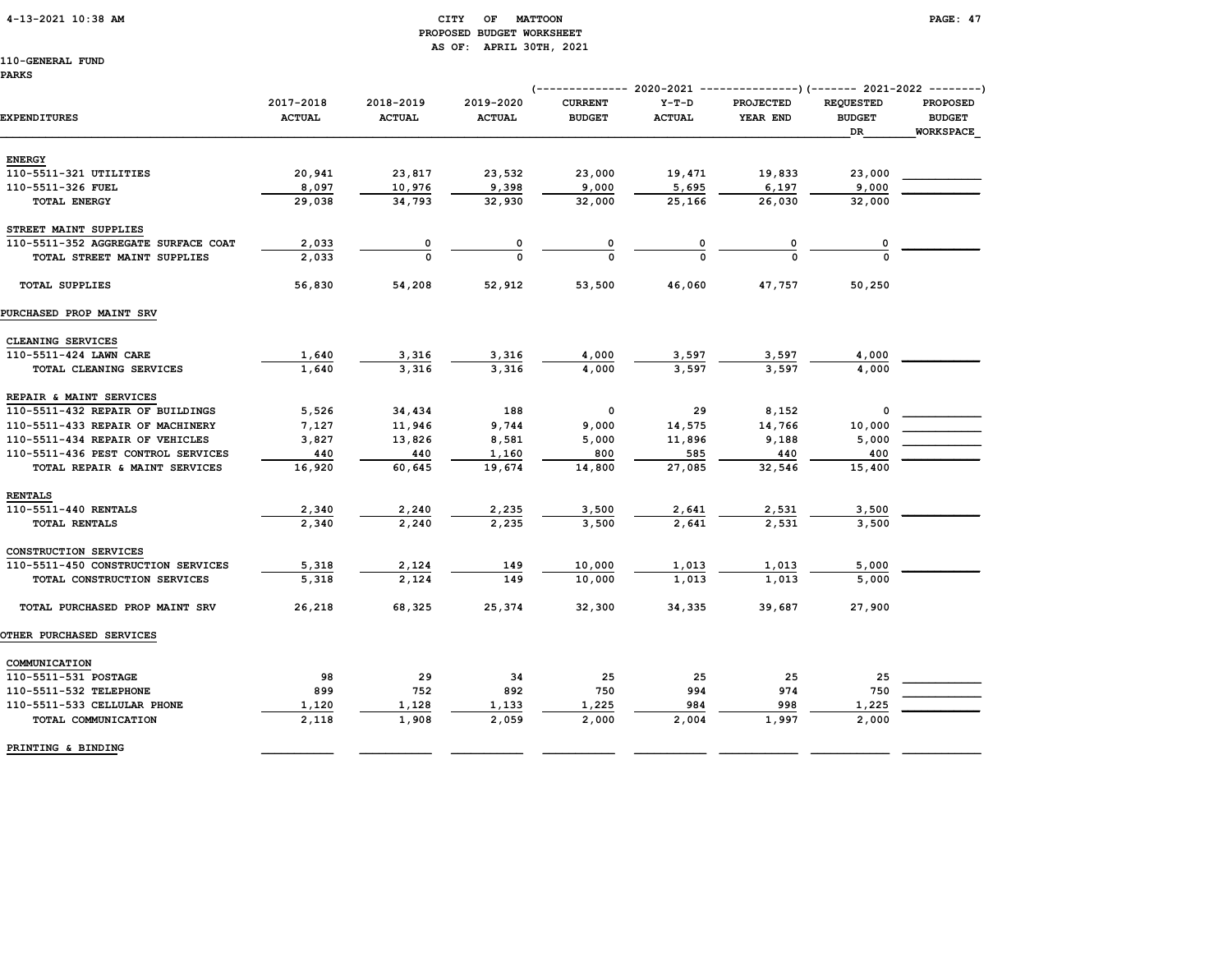## 4-13-2021 10:38 AM CITY OF MATTOON PAGE: 48 PROPOSED BUDGET WORKSHEET AS OF: APRIL 30TH, 2021

| <b>EXPENDITURES</b>                     | 2017-2018<br><b>ACTUAL</b> | 2018-2019<br><b>ACTUAL</b> | 2019-2020<br><b>ACTUAL</b> | <b>CURRENT</b><br><b>BUDGET</b> | $Y-T-D$<br><b>ACTUAL</b> | <b>PROJECTED</b><br>YEAR END | <b>REQUESTED</b><br><b>BUDGET</b><br>DR. | <b>PROPOSED</b><br><b>BUDGET</b><br><b>WORKSPACE</b> |
|-----------------------------------------|----------------------------|----------------------------|----------------------------|---------------------------------|--------------------------|------------------------------|------------------------------------------|------------------------------------------------------|
| EMPLOYEE BUSINESS EXP                   |                            |                            |                            |                                 |                          |                              |                                          |                                                      |
| 110-5511-561 BUSINESS MEETING EXPENSE   | 0                          | 15                         | 0                          | 200                             | 0                        | 0                            | 200                                      |                                                      |
| 110-5511-562 TRAVEL & TRAINING          | 0                          | $\mathbf 0$                | $\mathbf 0$                | 1,800                           | 0                        | 0                            | 500                                      |                                                      |
| 110-5511-564 PRIVATE VEHICLE EXP REIMB  | 0                          | 0                          | 21                         | 200                             |                          | $\Omega$                     | 200                                      |                                                      |
| TOTAL EMPLOYEE BUSINESS EXP             | $\Omega$                   | 15                         | 21                         | 2,200                           | $\Omega$                 | $\Omega$                     | 900                                      |                                                      |
| OTHER PURCHASED SERVICES                |                            |                            |                            |                                 |                          |                              |                                          |                                                      |
| 110-5511-571 DUES & MEMBERSHIPS         | 264                        | 259                        | 244                        | 500                             | 0                        | 0                            | 300                                      |                                                      |
| TOTAL OTHER PURCHASED SERVICES          | 264                        | 259                        | 244                        | 500                             |                          | $\Omega$                     | 300                                      |                                                      |
| TOTAL OTHER PURCHASED SERVICES          | 2,382                      | 2,182                      | 2,324                      | 4,700                           | 2,004                    | 1,997                        | 3,200                                    |                                                      |
| <b>PROPERTY</b>                         |                            |                            |                            |                                 |                          |                              |                                          |                                                      |
| IMPROVEMENTS-NOT BLDGS                  |                            |                            |                            |                                 |                          |                              |                                          |                                                      |
| MACHINERY & EQUIPMENT                   |                            |                            |                            |                                 |                          |                              |                                          |                                                      |
| 110-5511-743 MEF CONTRIBUTION           | 6,000                      | 0                          |                            |                                 |                          |                              |                                          |                                                      |
| TOTAL MACHINERY & EQUIPMENT             | 6,000                      | $\Omega$                   | n                          | $\Omega$                        |                          |                              |                                          |                                                      |
| TOTAL PROPERTY                          | 6,000                      | $\mathbf 0$                | 0                          | $\mathbf 0$                     | $\mathbf 0$              | $\mathbf 0$                  | 0                                        |                                                      |
| OTHER OBJECTS                           |                            |                            |                            |                                 |                          |                              |                                          |                                                      |
| FINANCIAL TRANS OBJECTS                 |                            |                            |                            |                                 |                          |                              |                                          |                                                      |
| 110-5511-825 TOURISM GRANT EXPENDITURES | 22,270                     | 22,982                     | 27,879                     | 25,000                          | 25,894                   | 25,000                       | 25,000                                   |                                                      |
| 110-5511-828 REAL ESTATE TAXES          | 190                        | 95                         | 95                         | 100                             |                          |                              |                                          |                                                      |
| TOTAL FINANCIAL TRANS OBJECTS           | 22,460                     | 23,077                     | 27.974                     | 25,100                          | 25,894                   | 25,000                       | 25,000                                   |                                                      |
| TOTAL OTHER OBJECTS                     | 22,460                     | 23,077                     | 27,974                     | 25,100                          | 25,894                   | 25,000                       | 25,000                                   |                                                      |
| <b>TOTAL PARKS</b>                      | 414,000                    | 448,452                    | 430,388                    | 428,540                         | 387,335                  | 407,972                      | 428,122                                  |                                                      |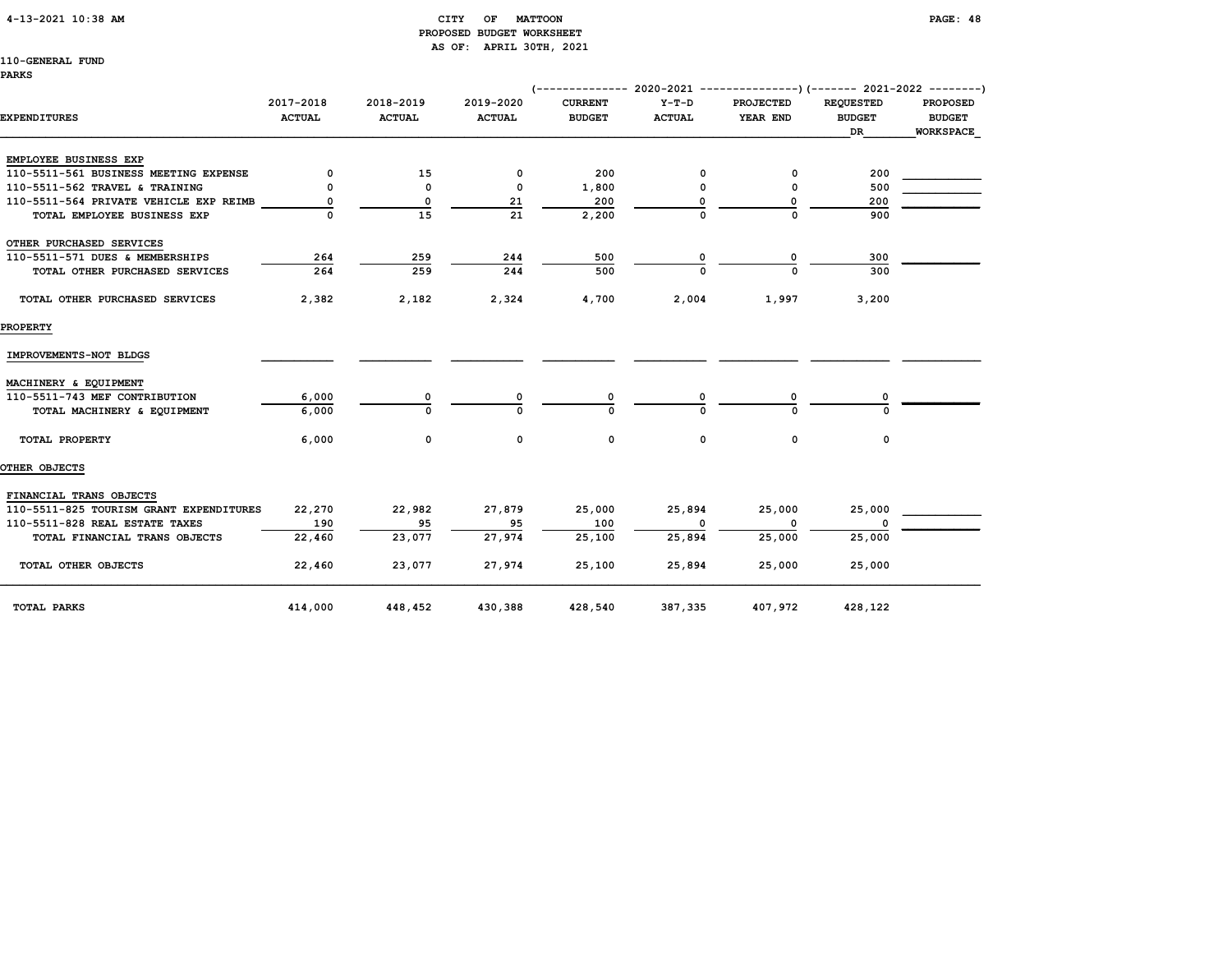## 4-13-2021 10:38 AM CITY OF MATTOON PAGE: 49 PROPOSED BUDGET WORKSHEET AS OF: APRIL 30TH, 2021

110-GENERAL FUND LAKE MATTOON

|                                         |                            |                            |                            | (------------- 2020-2021        |                          | ---------------) (------- 2021-2022 --------) |                                                |                                               |
|-----------------------------------------|----------------------------|----------------------------|----------------------------|---------------------------------|--------------------------|-----------------------------------------------|------------------------------------------------|-----------------------------------------------|
| <b>EXPENDITURES</b>                     | 2017-2018<br><b>ACTUAL</b> | 2018-2019<br><b>ACTUAL</b> | 2019-2020<br><b>ACTUAL</b> | <b>CURRENT</b><br><b>BUDGET</b> | $Y-T-D$<br><b>ACTUAL</b> | PROJECTED<br>YEAR END                         | <b>REQUESTED</b><br><b>BUDGET</b><br><b>DR</b> | PROPOSED<br><b>BUDGET</b><br><b>WORKSPACE</b> |
|                                         |                            |                            |                            |                                 |                          |                                               |                                                |                                               |
| PERSONNEL SERVICES                      |                            |                            |                            |                                 |                          |                                               |                                                |                                               |
| SALARIES & WAGES                        |                            |                            |                            |                                 |                          |                                               |                                                |                                               |
| 110-5512-111 SALARIES OF REG EMPLOYEES  | 58,960                     | 56,888                     | 63,730                     | 69,213                          | 60,835                   | 63,670                                        | 71,632                                         |                                               |
| 110-5512-112 SALARIES OF TEMP EMPLOYEES | 19,919                     | 17,430                     | 19,222                     | 25,000                          | 17,724                   | 16,448                                        | 20,000                                         |                                               |
| 110-5512-113 OVERTIME                   | 11,700                     | 12,253                     | 12,316                     | 10,000                          | 11,131                   | 12,309                                        | 10,000                                         |                                               |
| 110-5512-114 COMPENSATED ABSENCES       | 5,209                      | 9,443                      | 5,963                      | 0                               | 6,855                    | 7,114                                         |                                                |                                               |
| TOTAL SALARIES & WAGES                  | 95,788                     | 96,015                     | 101,231                    | 104,213                         | 96,545                   | 99,541                                        | 101,632                                        |                                               |
| TOTAL PERSONNEL SERVICES                | 95,788                     | 96,015                     | 101,231                    | 104,213                         | 96,545                   | 99,541                                        | 101,632                                        |                                               |
| EMPLOYEE BENEFITS                       |                            |                            |                            |                                 |                          |                                               |                                                |                                               |
| GROUP INSURANCE                         |                            |                            |                            |                                 |                          |                                               |                                                |                                               |
| 110-5512-211 GROUP HEALTH INSURANCE     | 16,725                     | 15,096                     | 18,812                     | 18,668                          | 17,890                   | 18,667                                        | 22,551                                         |                                               |
| 110-5512-212 GROUP LIFE INSURANCE       | 172                        | 172                        | 172                        | 172                             | 165                      | 174                                           | 172                                            |                                               |
| TOTAL GROUP INSURANCE                   | 16,897                     | 15,268                     | 18,984                     | 18,840                          | 18,055                   | 18,841                                        | 22,723                                         |                                               |
| SOCIAL SECURITY CONTRIB                 |                            |                            |                            |                                 |                          |                                               |                                                |                                               |
| 110-5512-221 FICA CONTRIBUTIONS         | 5,712                      | 5,551                      | 6,122                      | 6,461                           | 5,437                    | 6,108                                         | 6,301                                          |                                               |
| 110-5512-222 MEDICARE CONTRIBUTIONS     | 1,336                      | 1,298                      | 1,432                      | 1,511                           | 1,272                    | 1,428                                         | 1,474                                          |                                               |
| TOTAL SOCIAL SECURITY CONTRIB           | 7,048                      | 6,850                      | 7,553                      | 7,972                           | 6,709                    | 7,536                                         | 7,775                                          |                                               |
| RETIREMENT CONTRIBTUIONS                |                            |                            |                            |                                 |                          |                                               |                                                |                                               |
| 110-5512-231 IMRF CONTRIBUTIONS         | 8,129                      | 7,421                      | 6,572                      | 8,452                           | 7,283                    | 8,277                                         | 8,702                                          |                                               |
| TOTAL RETIREMENT CONTRIBTUIONS          | 8,129                      | 7,421                      | 6,572                      | 8,452                           | 7,283                    | 8,277                                         | 8,702                                          |                                               |
| UNEMPLOYMNT COMPENSATION                |                            |                            |                            |                                 |                          |                                               |                                                |                                               |
| 110-5512-240 UNEMPLOYMENT COMP.         | 672                        | 562                        | 238                        | 244                             | 244                      | 244                                           | 231                                            |                                               |
| TOTAL UNEMPLOYMNT COMPENSATION          | 672                        | 562                        | 238                        | 244                             | 244                      | 244                                           | 231                                            |                                               |
| WORKER'S COMPENSATION                   |                            |                            |                            |                                 |                          |                                               |                                                |                                               |
| 110-5512-250 WORKERS' COMPENSATION      | 3,978                      | 3,957                      | 6,054                      | 5,342                           | 5,342                    | 5,342                                         | 5,377                                          |                                               |
| TOTAL WORKER'S COMPENSATION             | 3,978                      | 3,957                      | 6,054                      | 5,342                           | 5,342                    | 5,342                                         | 5,377                                          |                                               |
| TOTAL EMPLOYEE BENEFITS                 | 36,723                     | 34,058                     | 39,401                     | 40,850                          | 37,633                   | 40,240                                        | 44,808                                         |                                               |
| <b>SUPPLIES</b>                         |                            |                            |                            |                                 |                          |                                               |                                                |                                               |
| <b>GENERAL SUPPLIES</b>                 |                            |                            |                            |                                 |                          |                                               |                                                |                                               |
| 110-5512-311 OFFICE SUPPLIES            | 455                        | 789                        | 1,094                      | 800                             | 993                      | 1,171                                         | 900                                            |                                               |
| 110-5512-312 CLEANING SUPPLIES          | 807                        | 530                        | 382                        | 700                             | 438                      | 602                                           | 700                                            |                                               |
| 110-5512-313 MEDICAL & SAFETY SUPPLIES  | $\mathbf 0$                | 0                          | 64                         | 200                             | $\mathbf 0$              | $\mathbf 0$                                   | 200                                            |                                               |
| 110-5512-316 TOOLS & EQUIPMENT          | 974                        | 1,072                      | 1,426                      | 1,500                           | 0                        | 300                                           | 2,000                                          |                                               |
| 110-5512-317 CONCESSION & SOUVENIR SUPP | 23,411                     | 22,302                     | 32,005                     | 30,000                          | 30,335                   | 31,591                                        | 35,000                                         |                                               |
| 110-5512-319 MISCELLANEOUS SUPPLIES     | 17,342                     | 14,395                     | 19,622                     | 16,200                          | 19,270                   | 20,199                                        | 18,000                                         |                                               |
| TOTAL GENERAL SUPPLIES                  | 42,988                     | 39,088                     | 54,594                     | 49,400                          | 51,036                   | 53,863                                        | 56,800                                         |                                               |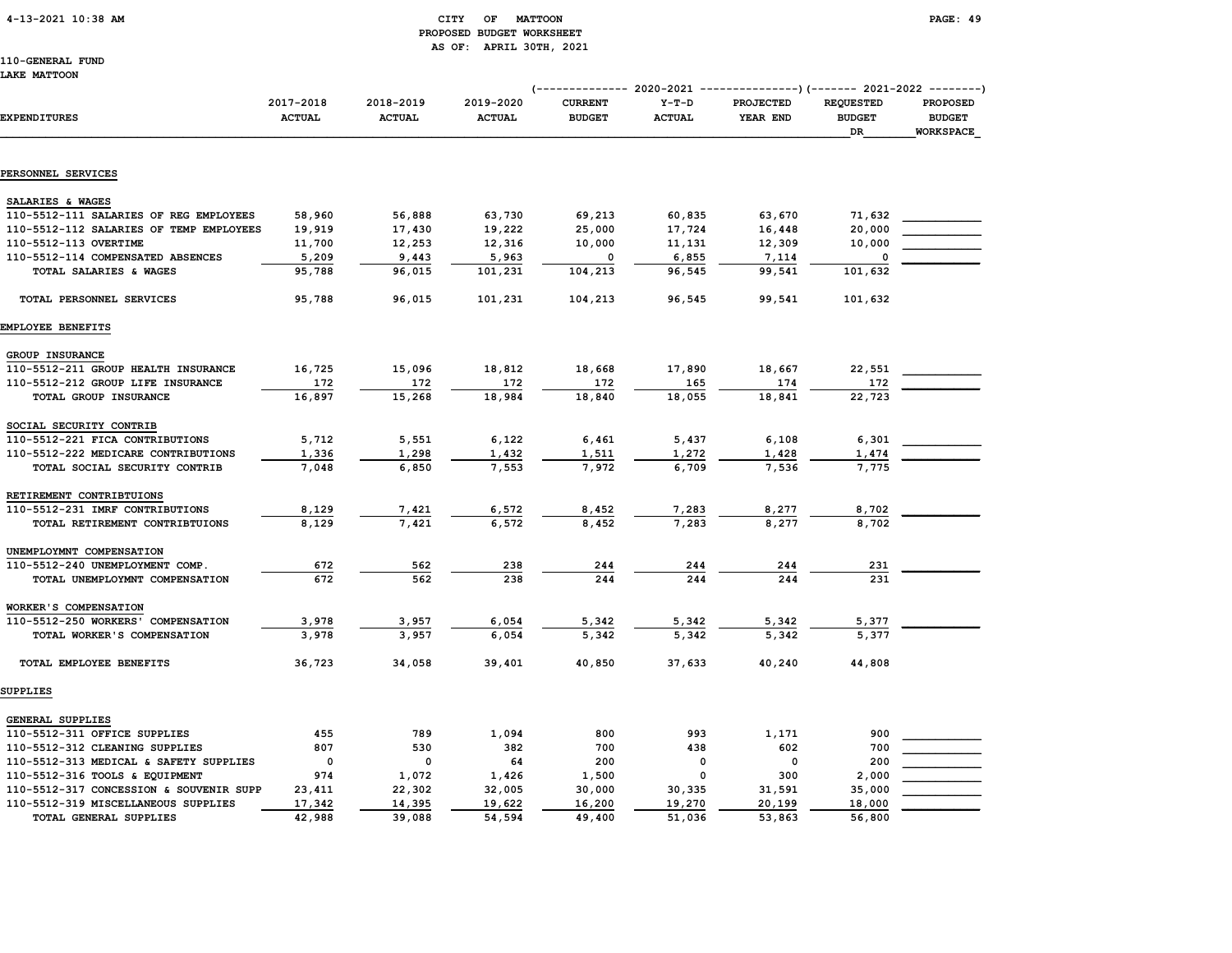# PROPOSED BUDGET WORKSHEET AS OF: APRIL 30TH, 2021

110-GENERAL FUND LAKE MATTOON

# (-------------- 2020-2021 ---------------)(------- 2021-2022 --------) 2017-2018 2018-2019 2019-2020 CURRENT Y-T-D PROJECTED REQUESTED PROPOSED EXPENDITURES ACTUAL ACTUAL ACTUAL BUDGET ACTUAL YEAR END BUDGET BUDGET  $\Box$  . The contract of the contract of the contract of the contract of the contract of the contract of the contract of the contract of the contract of the contract of the contract of the contract of the contract of the co ENERGY 110-5512-321 UTILITIES 32,636 34,925 35,802 36,000 35,079 35,998 36,000 \_\_\_\_\_\_\_\_\_\_\_\_ 110-5512-326 FUEL 4,455 2,187 4,428 4,000 2,426 3,316 4,000 \_\_\_\_\_\_\_\_\_\_\_\_ 110-5512-327 FUEL - RESALE 10,468 19,763 16,136 22,000 22,263 22,560 25,000 TOTAL ENERGY 47,559 56,875 56,366 62,000 59,768 61,874 65,000 STREET MAINT SUPPLIES 110-5512-352 AGGREGATE SURFACE COAT  $4,577$  10,747 1,151 7,500 1,697 1,697 7,500 TOTAL STREET MAINT SUPPLIES 4,577 10,747 1,151 7,500 1,697 1,697 7,500 TOTAL SUPPLIES 95,124 106,710 112,111 118,900 112,501 117,434 129,300 PURCHASED PROP MAINT SRV REPAIR & MAINT SERVICES 110-5512-432 REPAIR OF BUILDINGS 0 322 5,154 5,000 0 241 7,500 \_\_\_\_\_\_\_\_\_\_\_\_ 110-5512-433 REPAIR OF MACHINERY 3,212 5,257 2,156 4,000 3,528 3,325 4,000 110-5512-434 REPAIR OF VEHICLES 1,142 831 91 1,500 128 129 1,500 1,500 TOTAL REPAIR & MAINT SERVICES 4,354 6,410 7,401 10,500 3,656 3,695 13,000 RENTALS 110-5512-440 RENTALS 4,272 3,174 2,866 4,000 2,593 2,583 4,000 \_\_\_\_\_\_\_\_\_\_\_\_ TOTAL RENTALS 4,272 3,174 2,866 4,000 2,593 2,583 4,000 CONSTRUCTION SERVICES 110-5512-450 CONSTRUCTION SERVICES 31,503 25,723 22,767 30,000 30,472 33,259 30,000 \_\_\_\_\_\_\_\_\_\_\_\_ TOTAL CONSTRUCTION SERVICES 31,503 25,723 22,767 30,000 30,472 33,259 30,000 TOTAL PURCHASED PROP MAINT SRV 40,128 35,306 33,034 44,500 36,720 39,537 47,000 OTHER PURCHASED SERVICES COMMUNICATION 110-5512-531 POSTAGE 0 0 0 0 162 162 300 \_\_\_\_\_\_\_\_\_\_\_\_ 110-5512-532 TELEPHONE 627 801 820 850 793 860 850 \_\_\_\_\_\_\_\_\_\_\_\_  $110-5512-533 \text{ CELULAR PHONE} \begin{array}{l} \text{1,120} \\ \text{2,120} \end{array} \qquad \qquad 792 \qquad \qquad 847 \qquad \qquad 1,000 \qquad \qquad 941 \qquad \qquad 954 \qquad \qquad 1,000$  TOTAL COMMUNICATION 1,747 1,593 1,667 1,850 1,895 1,976 2,150 OTHER PURCHASED SERVICES 110-5512-576 SECURITY SERVICES 1,717 564 951 1,000 517 517 1,000 \_\_\_\_\_\_\_\_\_\_\_\_

 TOTAL OTHER PURCHASED SERVICES 1,717 564 951 1,000 517 517 1,000 TOTAL OTHER PURCHASED SERVICES 3,464 2,157 2,618 2,850 2,412 2,493 3,150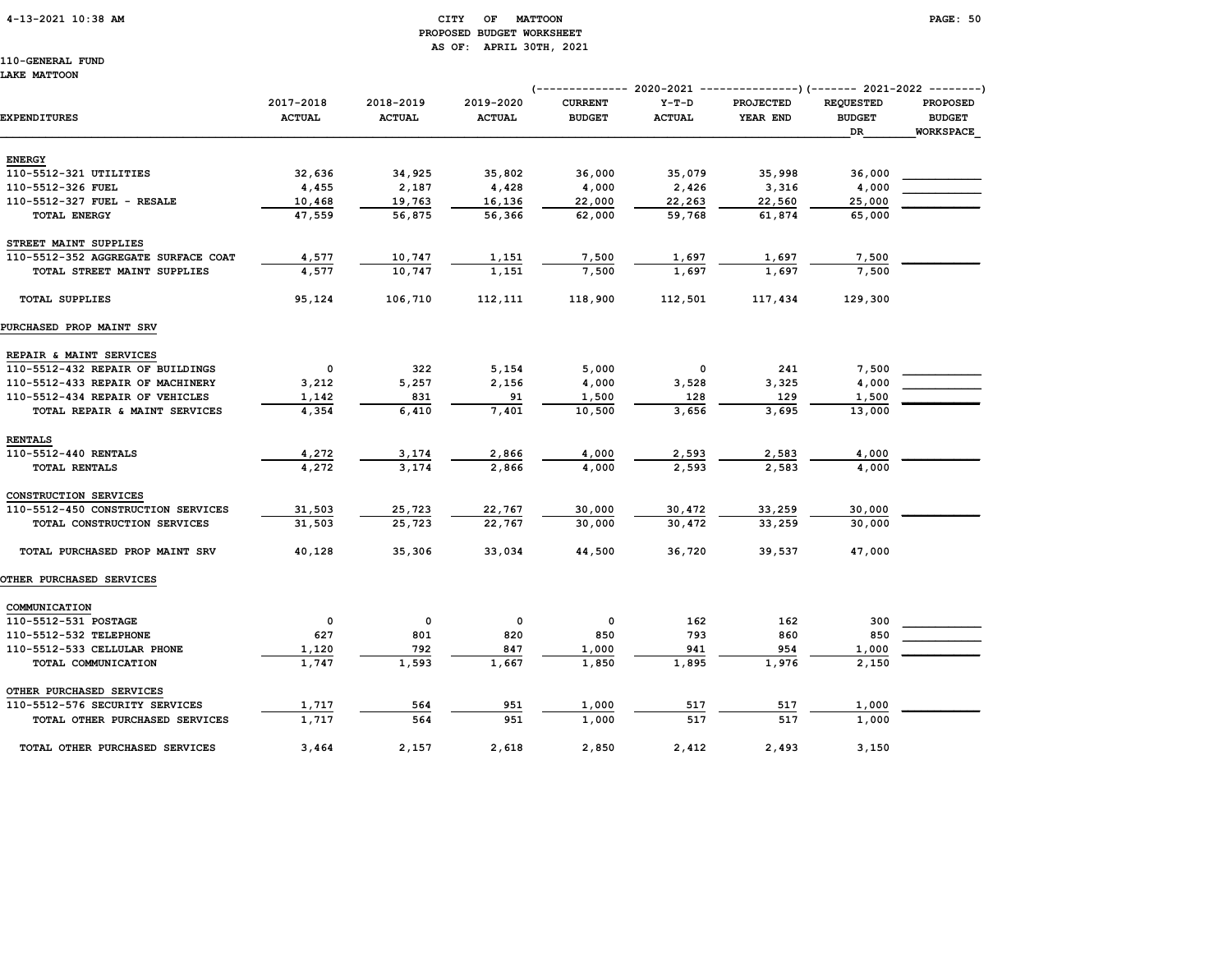| 4-13-2021 10:38 AM |  |  |
|--------------------|--|--|
|--------------------|--|--|

## CITY OF MATTOON **PAGE: 51**  PROPOSED BUDGET WORKSHEET AS OF: APRIL 30TH, 2021

110-GENERAL FUND

#### LAKE MATTOON

| <b>EXPENDITURES</b>                     | 2017-2018<br><b>ACTUAL</b> | 2018-2019<br><b>ACTUAL</b> | 2019-2020<br><b>ACTUAL</b> | <b>CURRENT</b><br><b>BUDGET</b> | Y-T-D<br><b>ACTUAL</b> | PROJECTED<br>YEAR END | <b>REQUESTED</b><br><b>BUDGET</b><br>DR | <b>PROPOSED</b><br><b>BUDGET</b><br><b>WORKSPACE</b> |
|-----------------------------------------|----------------------------|----------------------------|----------------------------|---------------------------------|------------------------|-----------------------|-----------------------------------------|------------------------------------------------------|
| <b>PROPERTY</b>                         |                            |                            |                            |                                 |                        |                       |                                         |                                                      |
| MACHINERY & EQUIPMENT                   |                            |                            |                            |                                 |                        |                       |                                         |                                                      |
| OTHER OBJECTS                           |                            |                            |                            |                                 |                        |                       |                                         |                                                      |
| CITY CLERK DEPT OBJECTS                 |                            |                            |                            |                                 |                        |                       |                                         |                                                      |
| 110-5512-802 HUNTING/FISHING REMITTANCE | 9,483                      | 9,573                      | 8,833                      | 9,600                           | 8,845                  | 9,262                 | 9,600                                   |                                                      |
| 110-5512-803 SALES TAX REMITTANCE       | 3,272                      | 2,940                      | 3,334                      | 2,500                           | 3,728                  | 3,728                 | 2,800                                   |                                                      |
| TOTAL CITY CLERK DEPT OBJECTS           | 12,755                     | 12,513                     | 12,168                     | 12,100                          | 12,574                 | 12,990                | 12,400                                  |                                                      |
| FINANCIAL TRANS OBJECTS                 |                            |                            |                            |                                 |                        |                       |                                         |                                                      |
| 110-5512-814 PRINTING/COPY MACH LEASE/M | 526                        | 496                        | 676                        | 600                             | 479                    | 505                   | 500                                     |                                                      |
| TOTAL FINANCIAL TRANS OBJECTS           | 526                        | 496                        | 676                        | 600                             | 479                    | 505                   | 500                                     |                                                      |
| FINANCIAL TRANS OBJECTS                 |                            |                            |                            |                                 |                        |                       |                                         |                                                      |
| 110-5512-828 REAL ESTATE TAXES          | 3,043                      | 2,935                      | 2,899                      | 3,000                           | 2,824                  | 2,824                 | 3,000                                   |                                                      |
| TOTAL FINANCIAL TRANS OBJECTS           | 3,043                      | 2,935                      | 2,899                      | 3,000                           | 2,824                  | 2,824                 | 3,000                                   |                                                      |
| COMPUTER INFO SYS OBJECT                |                            |                            |                            |                                 |                        |                       |                                         |                                                      |
| 110-5512-863 COMPUTERS                  |                            |                            |                            |                                 |                        |                       | 5,000                                   |                                                      |
| TOTAL COMPUTER INFO SYS OBJECT          | $\Omega$                   | 0                          |                            |                                 |                        |                       | 5,000                                   |                                                      |
| TOTAL OTHER OBJECTS                     | 16,323                     | 15,943                     | 15,742                     | 15,700                          | 15,876                 | 16,319                | 20,900                                  |                                                      |
| TOTAL LAKE MATTOON                      | 287,551                    | 290,188                    | 304,137                    | 327,013                         | 301,688                | 315,564               | 346,790                                 |                                                      |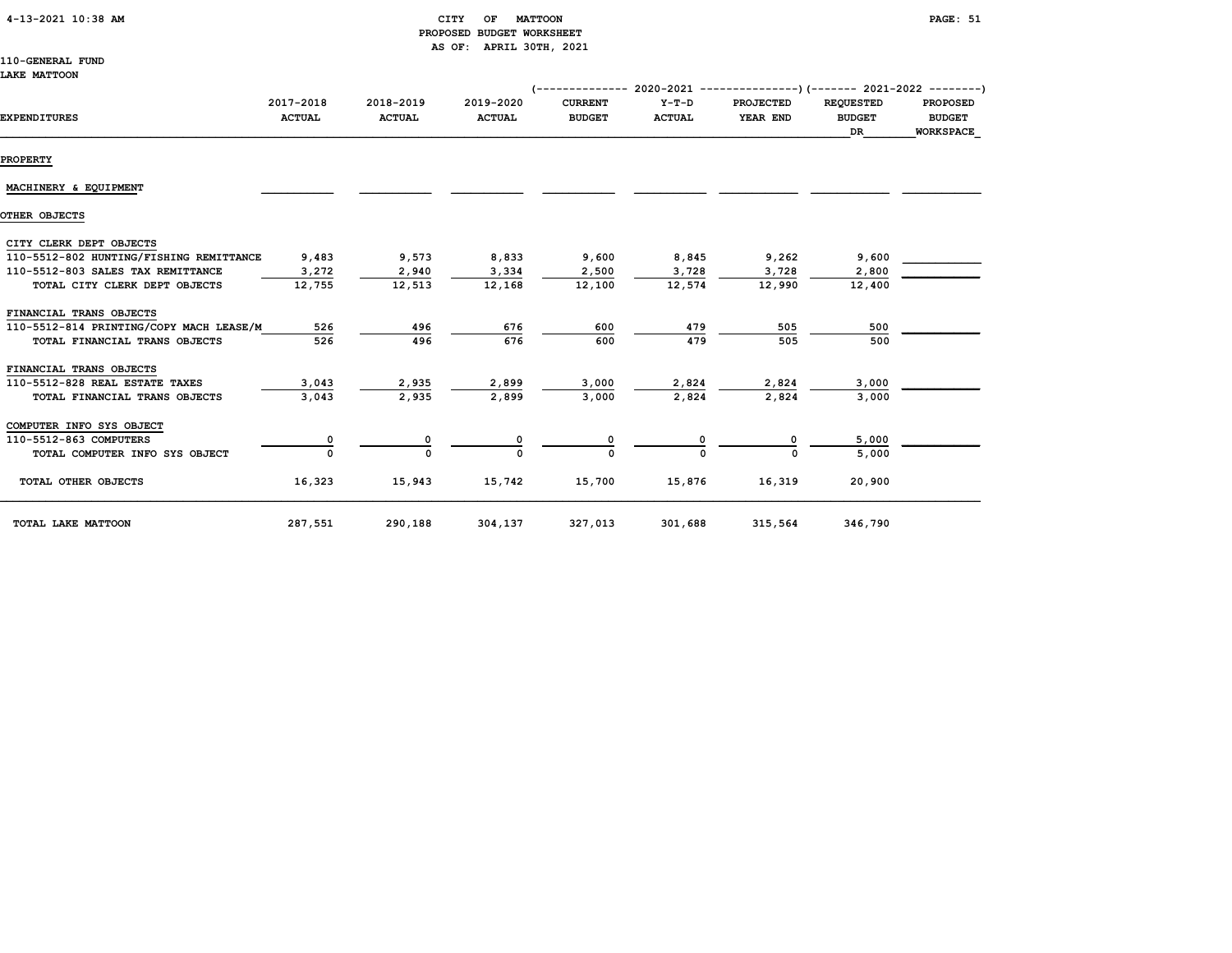## 4-13-2021 10:38 AM CITY OF MATTOON PAGE: 52 PROPOSED BUDGET WORKSHEET AS OF: APRIL 30TH, 2021

110-GENERAL FUND SPORTS FACILITIES

|                                     | 2017-2018     | 2018-2019     | 2019-2020     | <b>CURRENT</b> | $Y-T-D$                 | <b>PROJECTED</b>        | <b>REQUESTED</b> | <b>PROPOSED</b> |
|-------------------------------------|---------------|---------------|---------------|----------------|-------------------------|-------------------------|------------------|-----------------|
| <b>EXPENDITURES</b>                 | <b>ACTUAL</b> | <b>ACTUAL</b> | <b>ACTUAL</b> | <b>BUDGET</b>  | <b>ACTUAL</b>           | YEAR END                | <b>BUDGET</b>    | <b>BUDGET</b>   |
|                                     |               |               |               |                |                         |                         | DR               | WORKSPACE       |
|                                     |               |               |               |                |                         |                         |                  |                 |
| SUPPLIES                            |               |               |               |                |                         |                         |                  |                 |
| <b>GENERAL SUPPLIES</b>             |               |               |               |                |                         |                         |                  |                 |
| 110-5551-315 LANDSCAPING SUPPLIES   | 1,940         | 1,184         | 0             | 1,000          | 0                       | 0                       | 0                |                 |
| 110-5551-319 MISCELLANEOUS SUPPLIES | 16,153        | 10,288        | 13,335        | 13,500         | 12,748                  | 14,477                  | 13,000           |                 |
| TOTAL GENERAL SUPPLIES              | 18,093        | 11,473        | 13,335        | 14,500         | 12,748                  | 14,477                  | 13,000           |                 |
| <b>ENERGY</b>                       |               |               |               |                |                         |                         |                  |                 |
| 110-5551-321 UTILITIES              | 38,747        | 33,698        | 31,804        | 34,000         | 22,328                  | 23,889                  | 30,000           |                 |
| <b>TOTAL ENERGY</b>                 | 38,747        | 33,698        | 31,804        | 34,000         | 22,328                  | 23,889                  | 30,000           |                 |
| STREET MAINT SUPPLIES               |               |               |               |                |                         |                         |                  |                 |
| 110-5551-352 AGGREGATE SURFACE COAT | 1,570         | 4,854         | 1,849         | 2,500          | 2,034                   | 2,034                   | 2,500            |                 |
| TOTAL STREET MAINT SUPPLIES         | 1,570         | 4,854         | 1,849         | 2,500          | 2,034                   | 2,034                   | 2,500            |                 |
|                                     |               |               |               |                |                         |                         |                  |                 |
| <b>TOTAL SUPPLIES</b>               | 58,410        | 50,025        | 46,988        | 51,000         | 37,109                  | 40,400                  | 45,500           |                 |
| PURCHASED PROP MAINT SRV            |               |               |               |                |                         |                         |                  |                 |
| CLEANING SERVICES                   |               |               |               |                |                         |                         |                  |                 |
| 110-5551-424 LAWN CARE              | 12,236        | 7,098         | 9,546         | 15,000         |                         |                         | 17,000           |                 |
| TOTAL CLEANING SERVICES             | 12,236        | 7,098         | 9,546         | 15,000         | $\frac{15,975}{15,975}$ | $\frac{15,975}{15,975}$ | 17,000           |                 |
| REPAIR & MAINT SERVICES             |               |               |               |                |                         |                         |                  |                 |
| 110-5551-432 REPAIR OF STRUCTURES   | 722           | 428           | 160           |                |                         |                         |                  |                 |
| TOTAL REPAIR & MAINT SERVICES       | 722           | 428           | 160           |                | $\frac{0}{0}$           | $\frac{0}{0}$           |                  |                 |
| <b>RENTALS</b>                      |               |               |               |                |                         |                         |                  |                 |
| 110-5551-440 RENTALS                | 5,563         | 4,380         | 5,067         | 5,000          |                         |                         | 5,000            |                 |
| TOTAL RENTALS                       | 5,563         | 4,380         | 5,067         | 5,000          | $\frac{3,240}{3,240}$   | $\frac{9,479}{9,479}$   | 5,000            |                 |
| CONSTRUCTION SERVICES               |               |               |               |                |                         |                         |                  |                 |
| 110-5551-450 CONSTRUCTION SERVICES  |               | 4,537         | 15,177        | 2,000          | 1,599                   |                         | 2,000            |                 |
| TOTAL CONSTRUCTION SERVICES         | $\frac{0}{0}$ | 4,537         | 15,177        | 2,000          | 1,599                   | $\frac{1,599}{1,599}$   | 2,000            |                 |
| OTHER PROP MAINT SERVICE            |               |               |               |                |                         |                         |                  |                 |
| TOTAL PURCHASED PROP MAINT SRV      | 18,521        | 16,444        | 29,950        | 22,000         | 20,813                  | 27,053                  | 24,000           |                 |
| OTHER OBJECTS                       |               |               |               |                |                         |                         |                  |                 |
| FINANCIAL TRANS OBJECTS             |               |               |               |                |                         |                         |                  |                 |
| 110-5551-828 REAL ESTATE TAXES      | 1,152         | 1,048         | 356           | 400            | 236                     | 236                     | 250              |                 |
| TOTAL FINANCIAL TRANS OBJECTS       | 1,152         | 1,048         | 356           | 400            | 236                     | 236                     | 250              |                 |

| TOTAL SPORTS FACILITIES                                         | 78,083         | 67,516         | 77,294     | 73,400     | 58,159     | 67,689     | 69,750     |  |
|-----------------------------------------------------------------|----------------|----------------|------------|------------|------------|------------|------------|--|
| TOTAL OTHER OBJECTS                                             | 1,152          | 1,048          | 356        | 400        | 236        | 236        | 250        |  |
| 110-5551-828 REAL ESTATE TAXES<br>TOTAL FINANCIAL TRANS OBJECTS | 1,152<br>1,152 | 1,048<br>1,048 | 356<br>356 | 400<br>400 | 236<br>236 | 236<br>236 | 250<br>250 |  |
| FINANCIAL TRANS OBJECTS                                         |                |                |            |            |            |            |            |  |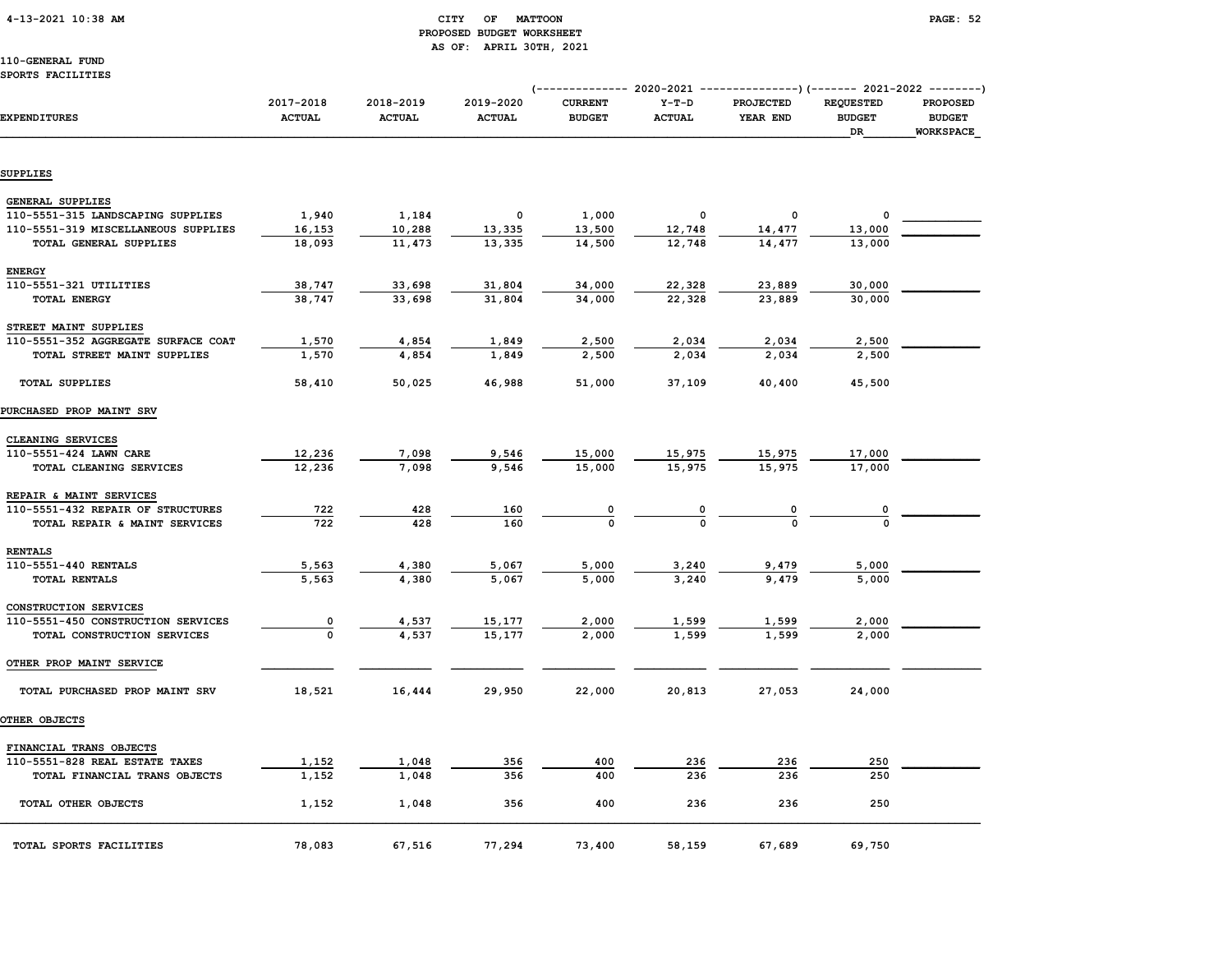## 4-13-2021 10:38 AM CITY OF MATTOON PAGE: 53 PROPOSED BUDGET WORKSHEET AS OF: APRIL 30TH, 2021

| DODGE GROVE CEMEIERI                    |                            |                            |                            |                                 |                          |                              |                                         |                                               |
|-----------------------------------------|----------------------------|----------------------------|----------------------------|---------------------------------|--------------------------|------------------------------|-----------------------------------------|-----------------------------------------------|
| EXPENDITURES                            | 2017-2018<br><b>ACTUAL</b> | 2018-2019<br><b>ACTUAL</b> | 2019-2020<br><b>ACTUAL</b> | <b>CURRENT</b><br><b>BUDGET</b> | $Y-T-D$<br><b>ACTUAL</b> | <b>PROJECTED</b><br>YEAR END | <b>REQUESTED</b><br><b>BUDGET</b><br>DR | <b>PROPOSED</b><br><b>BUDGET</b><br>WORKSPACE |
| PERSONNEL SERVICES                      |                            |                            |                            |                                 |                          |                              |                                         |                                               |
| SALARIES & WAGES                        |                            |                            |                            |                                 |                          |                              |                                         |                                               |
| 110-5570-111 SALARIES OF REG EMPLOYEES  | 67,704                     | 68,073                     | 68,195                     | 71,433                          | 69,861                   | 72,961                       | 73,354                                  |                                               |
| 110-5570-112 SALARIES OF TEMP EMPLOYEES | 23,905                     | 36,637                     | 32,978                     | 33,000                          | 23,697                   | 23,189                       | 29,000                                  |                                               |
| 110-5570-113 OVERTIME                   | 0                          | 30                         | 3,128                      | 3,000                           | 5,199                    | 5,382                        | 3,500                                   |                                               |
| 110-5570-114 COMPENSATED ABSENCES       | 1,208                      | 2,109                      | 2,165                      | 0                               | $\mathbf 0$              | 97                           | 0                                       |                                               |
| TOTAL SALARIES & WAGES                  | 92,817                     | 106,849                    | 106,466                    | 107,433                         | 98,757                   | 101,629                      | 105,854                                 |                                               |
| TOTAL PERSONNEL SERVICES                | 92,817                     | 106,849                    | 106,466                    | 107,433                         | 98,757                   | 101,629                      | 105,854                                 |                                               |
| EMPLOYEE BENEFITS                       |                            |                            |                            |                                 |                          |                              |                                         |                                               |
|                                         |                            |                            |                            |                                 |                          |                              |                                         |                                               |
| GROUP INSURANCE                         |                            |                            |                            |                                 |                          |                              |                                         |                                               |
| 110-5570-211 GROUP HEALTH INSURANCE     | 16,670                     | 14,699                     | 18,530                     | 18,668                          | 17,890                   | 18,667                       | 22,551                                  |                                               |
| 110-5570-212 GROUP LIFE INSURANCE       | 172                        | 172                        | 172                        | 172                             | 165                      | 174                          | 172                                     |                                               |
| TOTAL GROUP INSURANCE                   | 16,842                     | 14,871                     | 18,702                     | 18,840                          | 18,055                   | 18,841                       | 22,723                                  |                                               |
| SOCIAL SECURITY CONTRIB                 |                            |                            |                            |                                 |                          |                              |                                         |                                               |
| 110-5570-221 FICA CONTRIBUTIONS         | 5,686                      | 6,527                      | 6,667                      | 6,661                           | 5,843                    | 6,508                        | 6,563                                   |                                               |
| 110-5570-222 MEDICARE CONTRIBUTIONS     | 1,330                      | 1,527                      | 1,559                      | 1,558                           | 1,366                    | 1,521                        | 1,535                                   |                                               |
| TOTAL SOCIAL SECURITY CONTRIB           | 7,016                      | 8,054                      | 8,227                      | 8,219                           | 7,209                    | 8,029                        | 8,098                                   |                                               |
| RETIREMENT CONTRIBTUIONS                |                            |                            |                            |                                 |                          |                              |                                         |                                               |
| 110-5570-231 IMRF CONTRIBUTIONS         | 7,718                      | 6,892                      | 6,193                      | 7,942                           | 7,312                    | 8,268                        | 8,193                                   |                                               |
| TOTAL RETIREMENT CONTRIBTUIONS          | 7,718                      | 6,892                      | 6,193                      | 7,942                           | 7,312                    | 8,268                        | 8,193                                   |                                               |
| UNEMPLOYMNT COMPENSATION                |                            |                            |                            |                                 |                          |                              |                                         |                                               |
| 110-5570-240 UNEMPLOYMENT COMP.         | 757                        | 667                        | 268                        | 293                             | 294                      | 294                          | 292                                     |                                               |
| TOTAL UNEMPLOYMNT COMPENSATION          | 757                        | 667                        | 268                        | 293                             | 294                      | 294                          | 292                                     |                                               |
| WORKER'S COMPENSATION                   |                            |                            |                            |                                 |                          |                              |                                         |                                               |
| 110-5570-250 WORKERS' COMPENSATION      | 8,030                      | 7,182                      | 10,510                     | 9,721                           | 9,721                    | 9,721                        | 5,705                                   |                                               |
| TOTAL WORKER'S COMPENSATION             | 8,030                      | 7,182                      | 10,510                     | 9,721                           | 9,721                    | 9,721                        | 5,705                                   |                                               |
| TOTAL EMPLOYEE BENEFITS                 | 40,361                     | 37,666                     | 43,899                     | 45,015                          | 42,591                   | 45,153                       | 45,011                                  |                                               |
| SUPPLIES                                |                            |                            |                            |                                 |                          |                              |                                         |                                               |
| GENERAL SUPPLIES                        |                            |                            |                            |                                 |                          |                              |                                         |                                               |
| 110-5570-311 SUPPLIES                   | 71                         | 125                        | 283                        | 1,500                           | $\mathbf 0$              | 0                            | 1,000                                   |                                               |
| 110-5570-315 LANDSCAPING SUPPLIES       | $\mathbf 0$                | 0                          | 0                          | 500                             | $\Omega$                 | 0                            |                                         |                                               |
| 110-5570-316 TOOLS & EQUIPMENT          | 287                        | 969                        | 96                         | 1,500                           | 1,404                    | 1,404                        | 1,500                                   |                                               |
| 110-5570-319 MISCELLANEOUS SUPPLIES     | 2,630                      | 2,774                      | 5,402                      | 2,250                           | 5,126                    | 2,286                        | 2,500                                   |                                               |
| TOTAL GENERAL SUPPLIES                  | 2,989                      | 3,868                      | 5,781                      | 5,750                           | 6,529                    | 3,690                        | 5,000                                   |                                               |
|                                         |                            |                            |                            |                                 |                          |                              |                                         |                                               |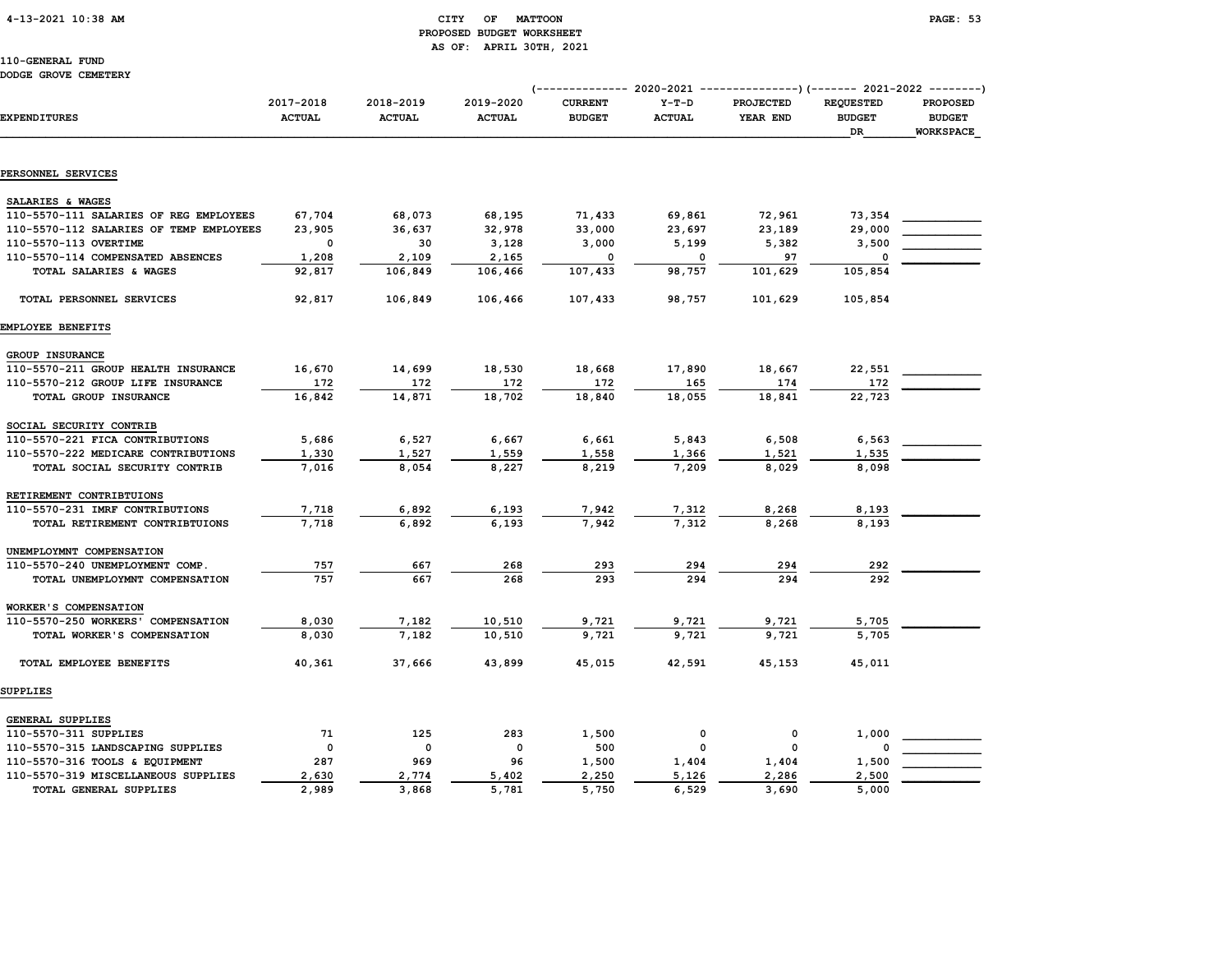## 4-13-2021 10:38 AM CITY OF MATTOON PAGE: 54 PROPOSED BUDGET WORKSHEET AS OF: APRIL 30TH, 2021

110-GENERAL FUND DODGE GROVE CEMETERY

| DODGE GROVE CEMEIERI                    |                            |                            |                            |                                 |                          |                              |                                         |                                               |
|-----------------------------------------|----------------------------|----------------------------|----------------------------|---------------------------------|--------------------------|------------------------------|-----------------------------------------|-----------------------------------------------|
| <b>EXPENDITURES</b>                     | 2017-2018<br><b>ACTUAL</b> | 2018-2019<br><b>ACTUAL</b> | 2019-2020<br><b>ACTUAL</b> | <b>CURRENT</b><br><b>BUDGET</b> | $Y-T-D$<br><b>ACTUAL</b> | <b>PROJECTED</b><br>YEAR END | <b>REQUESTED</b><br><b>BUDGET</b><br>DR | <b>PROPOSED</b><br><b>BUDGET</b><br>WORKSPACE |
| <b>ENERGY</b>                           |                            |                            |                            |                                 |                          |                              |                                         |                                               |
| 110-5570-321 UTILITIES                  | 5,706                      | 5,077                      | 3,924                      | 5,000                           | 2,603                    | 2,585                        | 4,000                                   |                                               |
| 110-5570-326 FUEL                       | 3,455                      | 6,056                      | 4,130                      | 4,000                           | 2,913                    | 2,646                        | 4,000                                   |                                               |
| <b>TOTAL ENERGY</b>                     | 9,161                      | 11,133                     | 8,054                      | 9,000                           | 5,515                    | 5,231                        | 8,000                                   |                                               |
| <b>TOTAL SUPPLIES</b>                   | 12,150                     | 15,001                     | 13,835                     | 14,750                          | 12,045                   | 8,921                        | 13,000                                  |                                               |
| PURCHASED PROP MAINT SRV                |                            |                            |                            |                                 |                          |                              |                                         |                                               |
| CLEANING SERVICES                       |                            |                            |                            |                                 |                          |                              |                                         |                                               |
| 110-5570-424 LAWN CARE                  | 5,910                      | 1,160                      | 6,000                      | 7,000                           | 6,637                    | 6,637                        | 7,000                                   |                                               |
| TOTAL CLEANING SERVICES                 | 5,910                      | 1,160                      | 6,000                      | 7,000                           | 6,637                    | 6,637                        | 7,000                                   |                                               |
| REPAIR & MAINT SERVICES                 |                            |                            |                            |                                 |                          |                              |                                         |                                               |
| 110-5570-432 REPAIR OF BUILDINGS/STRUCT | 816                        | 611                        | 565                        | 1,000                           | 3,224                    | 3,224                        | 1,000                                   |                                               |
| 110-5570-433 REPAIR OF MACHINERY        | 7,737                      | 10,760                     | 7,105                      | 6,500                           | 4,556                    | 3,435                        | 5,000                                   |                                               |
| TOTAL REPAIR & MAINT SERVICES           | 8,553                      | 11,372                     | 7,670                      | 7,500                           | 7,781                    | 6,659                        | 6,000                                   |                                               |
| CONSTRUCTION SERVICES                   |                            |                            |                            |                                 |                          |                              |                                         |                                               |
| TOTAL PURCHASED PROP MAINT SRV          | 14,463                     | 12,532                     | 13,670                     | 14,500                          | 14,417                   | 13,296                       | 13,000                                  |                                               |
| OTHER PURCHASED SERVICES                |                            |                            |                            |                                 |                          |                              |                                         |                                               |
| COMMUNICATION                           |                            |                            |                            |                                 |                          |                              |                                         |                                               |
| 110-5570-532 TELEPHONE                  | 0                          | 0                          | 372                        | 300                             | 897                      | 896                          | 900                                     |                                               |
| 110-5570-533 CELLULAR PHONE             | 664                        | 672                        | 1,077                      | 1,200                           | 566                      | 579                          | 1,200                                   |                                               |
| TOTAL COMMUNICATION                     | 664                        | 672                        | 1,449                      | 1,500                           | 1,463                    | 1,475                        | 2,100                                   |                                               |
| TOTAL OTHER PURCHASED SERVICES          | 664                        | 672                        | 1,449                      | 1,500                           | 1,463                    | 1,475                        | 2,100                                   |                                               |
| <b>PROPERTY</b>                         |                            |                            |                            |                                 |                          |                              |                                         |                                               |
| <b>BUILDINGS</b>                        |                            |                            |                            |                                 |                          |                              |                                         |                                               |
| IMPROVEMENTS-NOT BLDGS                  |                            |                            |                            |                                 |                          |                              |                                         |                                               |
| MACHINERY & EQUIPMENT                   |                            |                            |                            |                                 |                          |                              |                                         |                                               |
| 110-5570-743 MEF CONTRIBUTION           | 36,000                     | 0                          | 28,000                     |                                 |                          | 0                            |                                         |                                               |
| TOTAL MACHINERY & EQUIPMENT             | 36,000                     | $\Omega$                   | 28,000                     |                                 |                          | $\Omega$                     | U                                       |                                               |
| TOTAL PROPERTY                          | 36,000                     | 0                          | 28,000                     | 0                               | 0                        | 0                            | 0                                       |                                               |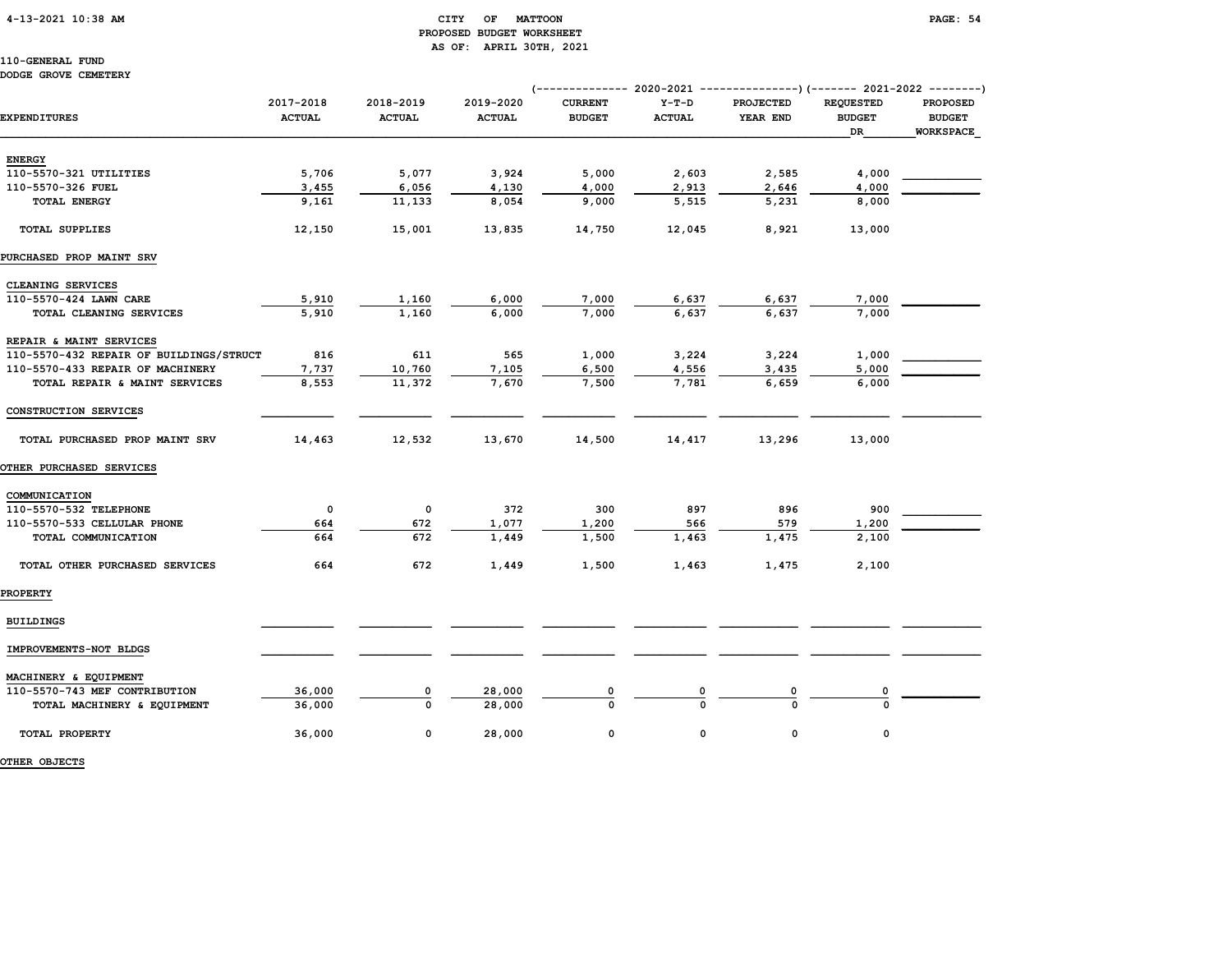#### 4-13-2021 10:38 AM CITY OF MATTOON PAGE: 55

# PROPOSED BUDGET WORKSHEET AS OF: APRIL 30TH, 2021

110-GENERAL FUND DODGE GROVE CEMETERY

# (-------------- 2020-2021 ---------------)(------- 2021-2022 --------) 2017-2018 2018-2019 2019-2020 CURRENT Y-T-D PROJECTED REQUESTED PROPOSED EXPENDITURES ACTUAL ACTUAL ACTUAL BUDGET ACTUAL YEAR END BUDGET BUDGET  $\Box$  . The contract of the contract of the contract of the contract of the contract of the contract of the contract of the contract of the contract of the contract of the contract of the contract of the contract of the co FINANCIAL TRANS OBJECTS FINANCIAL TRANS OBJECTS 110-5570-828 REAL ESTATE TAXES 611 641 671 700 711 711 750 \_\_\_\_\_\_\_\_\_\_\_\_ TOTAL FINANCIAL TRANS OBJECTS COMPUTER INFO SYS OBJECT \_\_\_\_\_\_\_\_\_\_\_ \_\_\_\_\_\_\_\_\_\_\_ \_\_\_\_\_\_\_\_\_\_\_ \_\_\_\_\_\_\_\_\_\_\_ \_\_\_\_\_\_\_\_\_\_\_ \_\_\_\_\_\_\_\_\_\_\_\_ \_\_\_\_\_\_\_\_\_\_\_\_ \_\_\_\_\_\_\_\_\_\_\_\_ TOTAL OTHER OBJECTS 611 641 671 700 711 711 750 TOTAL DODGE GROVE CEMETERY 197,065 173,360 207,990 183,898 169,984 171,185 179,715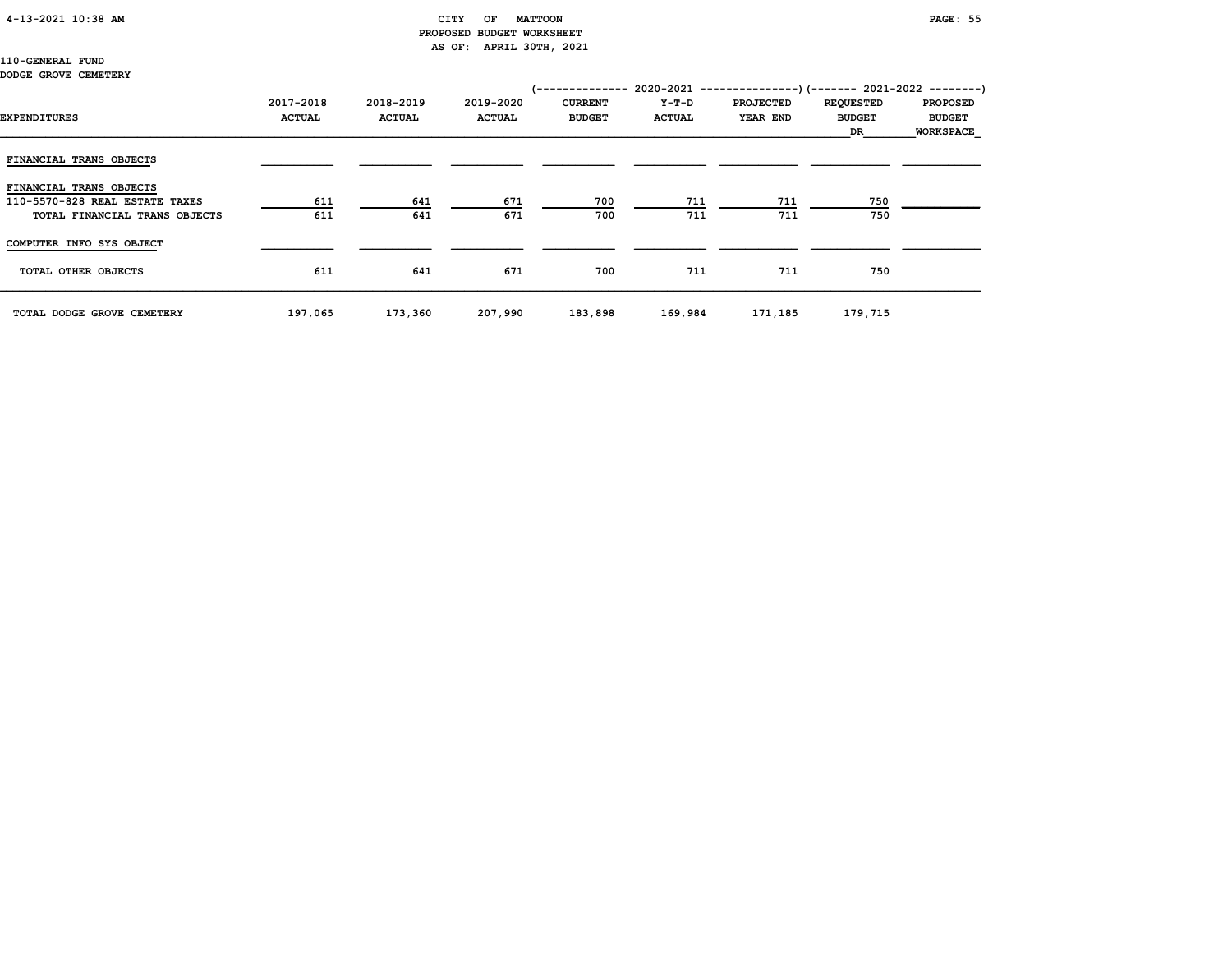| 4-13-2021 10:38 AM     |               | CITY                      | OF                      | <b>MATTOON</b> |                | <b>PAGE: 56</b> |                  |                  |                  |  |
|------------------------|---------------|---------------------------|-------------------------|----------------|----------------|-----------------|------------------|------------------|------------------|--|
|                        |               | PROPOSED BUDGET WORKSHEET |                         |                |                |                 |                  |                  |                  |  |
|                        |               |                           | AS OF: APRIL 30TH, 2021 |                |                |                 |                  |                  |                  |  |
| 110-GENERAL FUND       |               |                           |                         |                |                |                 |                  |                  |                  |  |
| CAPITAL OUTLAY         |               |                           |                         |                |                |                 |                  |                  |                  |  |
|                        |               |                           |                         |                |                |                 |                  |                  |                  |  |
| 2017-2018              | 2018-2019     |                           | 2019-2020               |                | <b>CURRENT</b> | Y-T-D           | <b>PROJECTED</b> | <b>REQUESTED</b> | <b>PROPOSED</b>  |  |
| ACTUAL<br>EXPENDITURES | <b>ACTUAL</b> |                           | <b>ACTUAL</b>           |                | <b>BUDGET</b>  | <b>ACTUAL</b>   | YEAR END         | <b>BUDGET</b>    | <b>BUDGET</b>    |  |
|                        |               |                           |                         |                |                |                 |                  | DR               | <b>WORKSPACE</b> |  |
|                        |               |                           |                         |                |                |                 |                  |                  |                  |  |
|                        |               |                           |                         |                |                |                 |                  |                  |                  |  |
| CAPITAL OUTLAY         |               |                           |                         |                |                |                 |                  |                  |                  |  |
|                        |               |                           |                         |                |                |                 |                  |                  |                  |  |
| CAPITAL OUTLAY         |               |                           |                         |                |                |                 |                  |                  |                  |  |
|                        |               |                           |                         |                |                |                 |                  |                  |                  |  |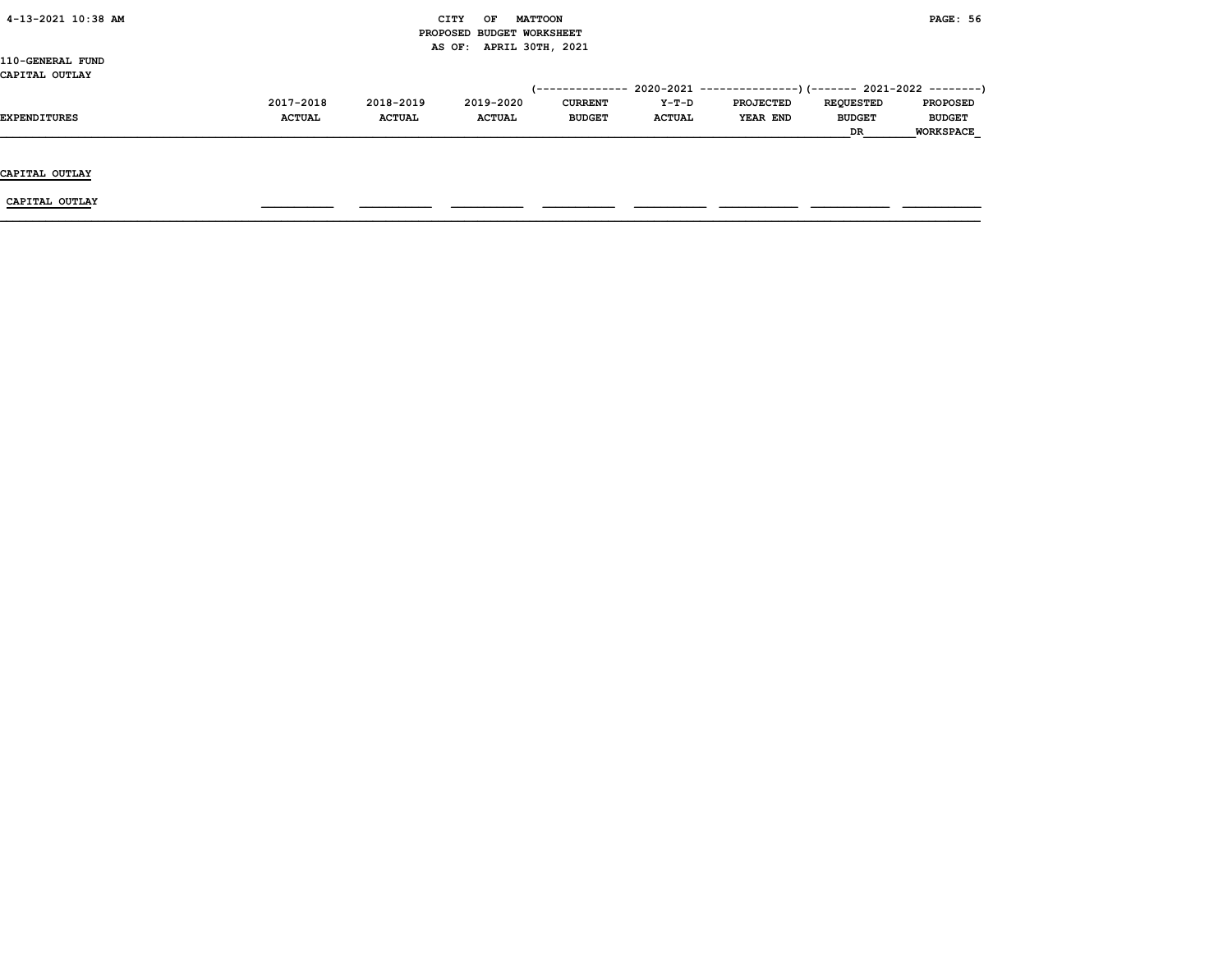## 4-13-2021 10:38 AM CITY OF MATTOON PAGE: 57 PROPOSED BUDGET WORKSHEET AS OF: APRIL 30TH, 2021

## 110-GENERAL FUND

#### ECONOMIC DEVELOPMENT

| EXPENDITURES                    | 2017-2018<br><b>ACTUAL</b> | 2018-2019<br><b>ACTUAL</b> | 2019-2020<br><b>ACTUAL</b> | /--------------<br><b>CURRENT</b><br><b>BUDGET</b> | $Y-T-D$<br><b>ACTUAL</b> | $2020-2021$ ----------------) (------- 2021-2022 ---------)<br><b>PROJECTED</b><br>YEAR END | <b>REQUESTED</b><br><b>BUDGET</b><br>DR | <b>PROPOSED</b><br><b>BUDGET</b><br><b>WORKSPACE</b> |
|---------------------------------|----------------------------|----------------------------|----------------------------|----------------------------------------------------|--------------------------|---------------------------------------------------------------------------------------------|-----------------------------------------|------------------------------------------------------|
| <b>OTHER PURCHASED SERVICES</b> |                            |                            |                            |                                                    |                          |                                                                                             |                                         |                                                      |
| PROFESSIONAL SERVICES           |                            |                            |                            |                                                    |                          |                                                                                             |                                         |                                                      |
| OTHER PURCHASED SERVICES        |                            |                            |                            |                                                    |                          |                                                                                             |                                         |                                                      |
| 110-5651-571 DUES & MEMBERSHIPS | 50,000                     | 50,000                     | 50,000                     | 50,000                                             | 45,833                   | 50,000                                                                                      | 50,000                                  |                                                      |
| TOTAL OTHER PURCHASED SERVICES  | 50,000                     | 50,000                     | 50,000                     | 50,000                                             | 45,833                   | 50,000                                                                                      | 50,000                                  |                                                      |
| TOTAL OTHER PURCHASED SERVICES  | 50,000                     | 50,000                     | 50,000                     | 50,000                                             | 45,833                   | 50,000                                                                                      | 50,000                                  |                                                      |
| TOTAL ECONOMIC DEVELOPMENT      | 50,000                     | 50,000                     | 50,000                     | 50,000                                             | 45,833                   | 50,000                                                                                      | 50,000                                  |                                                      |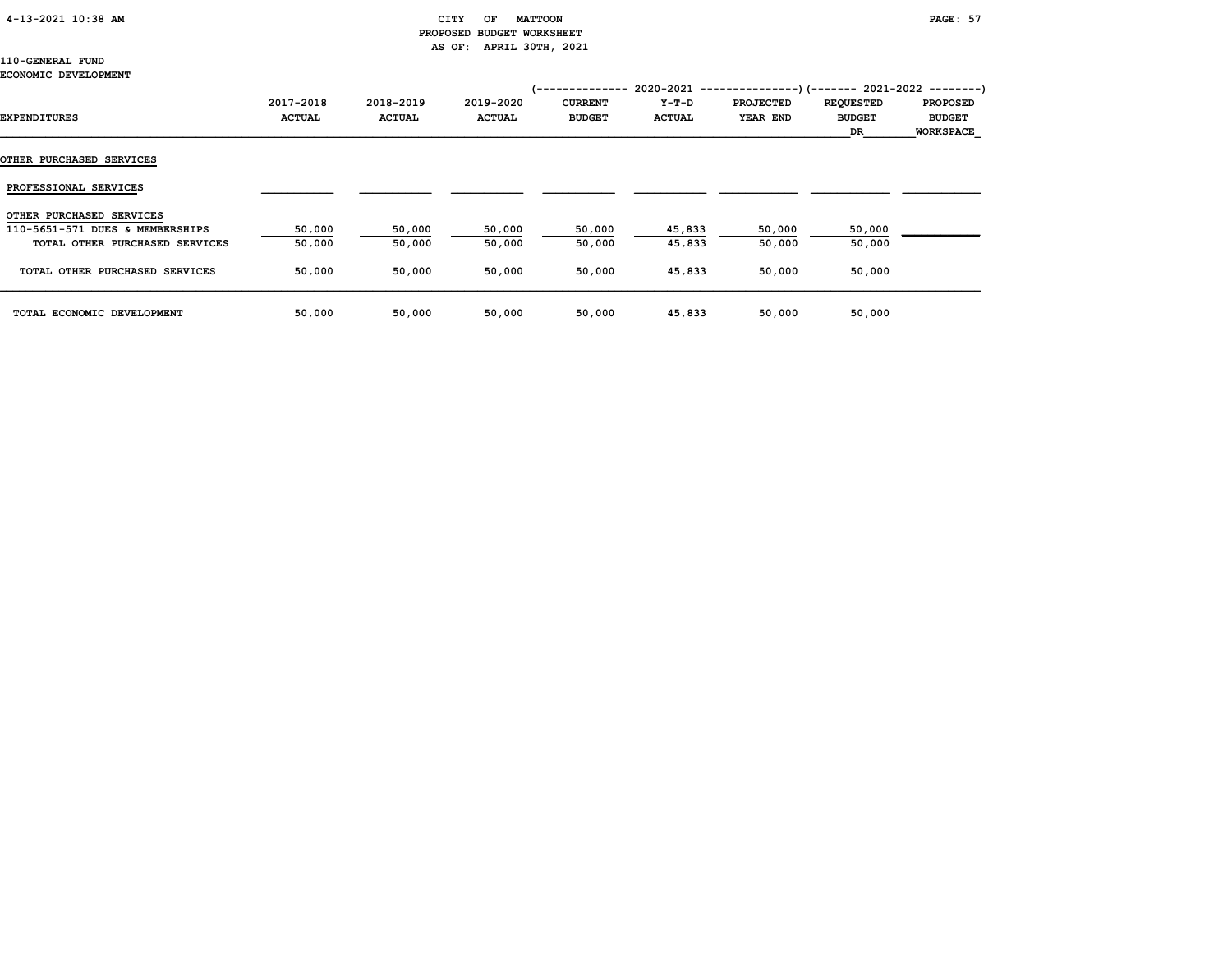## 4-13-2021 10:38 AM CITY OF MATTOON PAGE: 58 PROPOSED BUDGET WORKSHEET AS OF: APRIL 30TH, 2021

| <b>ERI/ENERGY</b>                     |                            |                            |                            | /--------------                 |                          | $2020-2021$ ----------------) (------- 2021-2022 ---------) |                                          |                                                      |
|---------------------------------------|----------------------------|----------------------------|----------------------------|---------------------------------|--------------------------|-------------------------------------------------------------|------------------------------------------|------------------------------------------------------|
| EXPENDITURES                          | 2017-2018<br><b>ACTUAL</b> | 2018-2019<br><b>ACTUAL</b> | 2019-2020<br><b>ACTUAL</b> | <b>CURRENT</b><br><b>BUDGET</b> | $Y-T-D$<br><b>ACTUAL</b> | <b>PROJECTED</b><br>YEAR END                                | <b>REQUESTED</b><br><b>BUDGET</b><br>DR. | <b>PROPOSED</b><br><b>BUDGET</b><br><b>WORKSPACE</b> |
|                                       |                            |                            |                            |                                 |                          |                                                             |                                          |                                                      |
| OTHER OBJECTS                         |                            |                            |                            |                                 |                          |                                                             |                                          |                                                      |
| FINANCIAL TRANS OBJECTS               |                            |                            |                            |                                 |                          |                                                             |                                          |                                                      |
| 110-5715-817 DEBT SERVICES-ERI/ENERGY | 84,672                     | 86,780                     | 88,941                     | 226,130                         | 227,523                  | 227,523                                                     |                                          |                                                      |
| TOTAL FINANCIAL TRANS OBJECTS         | 84,672                     | 86,780                     | 88,941                     | 226,130                         | 227,523                  | 227,523                                                     |                                          |                                                      |
| TOTAL OTHER OBJECTS                   | 84,672                     | 86,780                     | 88,941                     | 226,130                         | 227,523                  | 227,523                                                     | 0                                        |                                                      |
| TOTAL ERI/ENERGY                      | 84,672                     | 86,780                     | 88,941                     | 226,130                         | 227,523                  | 227,523                                                     | 0                                        |                                                      |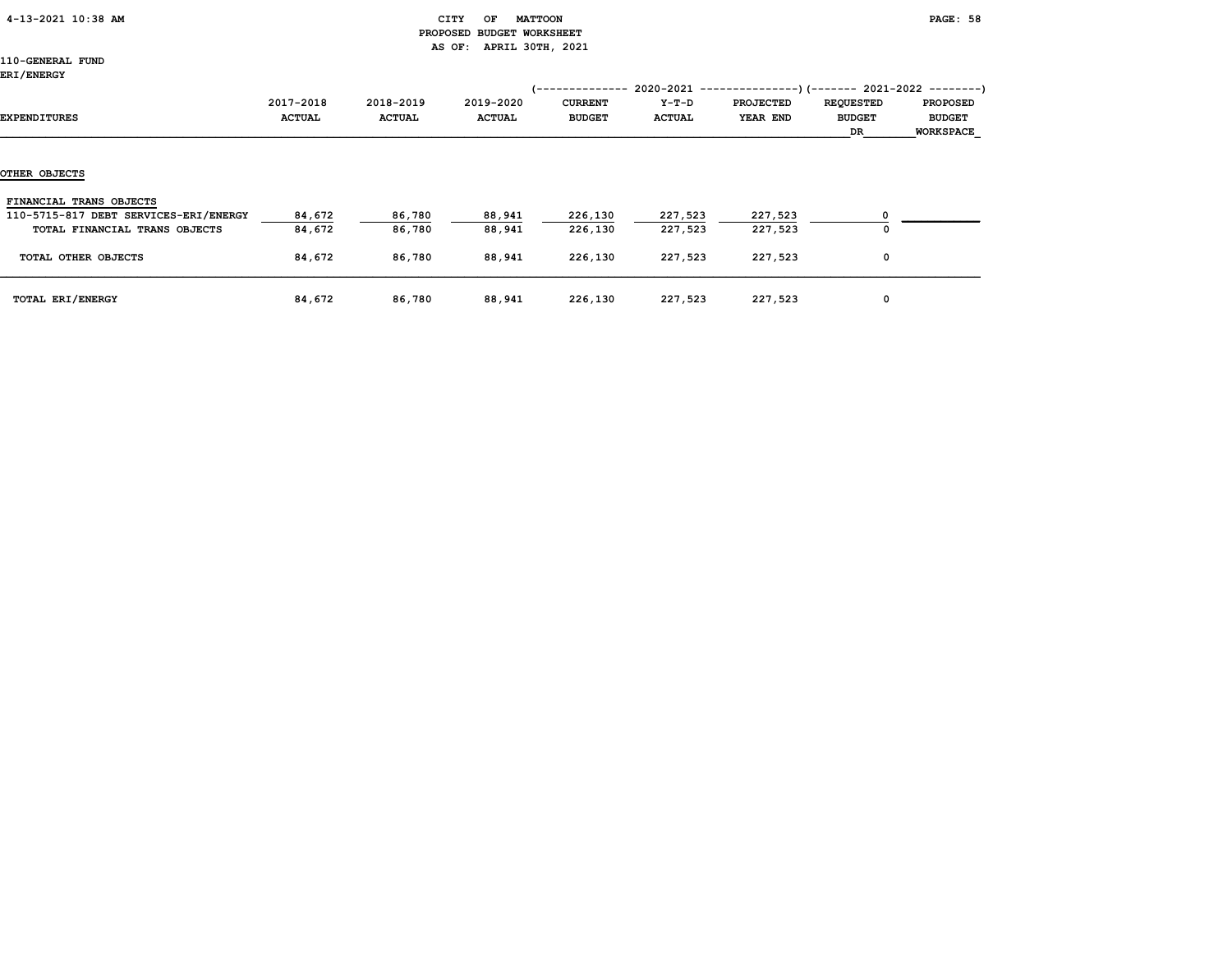## 4-13-2021 10:38 AM CITY OF MATTOON PAGE: 59 PROPOSED BUDGET WORKSHEET AS OF: APRIL 30TH, 2021

110-GENERAL FUND DEBT

| <b>DEBT SERVICE</b>            |               |               |               |                 |               |                                                           |                  |                  |
|--------------------------------|---------------|---------------|---------------|-----------------|---------------|-----------------------------------------------------------|------------------|------------------|
|                                |               |               |               | '-------------- |               | 2020-2021 ----------------) (------- 2021-2022 ---------) |                  |                  |
|                                | 2017-2018     | 2018-2019     | 2019-2020     | <b>CURRENT</b>  | Y-T-D         | <b>PROJECTED</b>                                          | <b>REQUESTED</b> | <b>PROPOSED</b>  |
| EXPENDITURES                   | <b>ACTUAL</b> | <b>ACTUAL</b> | <b>ACTUAL</b> | <b>BUDGET</b>   | <b>ACTUAL</b> | YEAR END                                                  | <b>BUDGET</b>    | <b>BUDGET</b>    |
|                                |               |               |               |                 |               |                                                           | DR               | <b>WORKSPACE</b> |
|                                |               |               |               |                 |               |                                                           |                  |                  |
| <b>OTHER OBJECTS</b>           |               |               |               |                 |               |                                                           |                  |                  |
| FINANCIAL TRANS OBJECTS        |               |               |               |                 |               |                                                           |                  |                  |
| 110-5716-817 DEBT SERVICES     | 443           | 404           | 517           | 0               | 0             | 0                                                         | 0                |                  |
| 110-5716-818 FISCAL AGENT FEES | 37            | 0             | $\Omega$      | 500             | 0             | 500                                                       | 500              |                  |
| 110-5716-819 INTEREST EXPENSE  | 15,753        | 10,145        | 4,484         | 2,276           |               | $\Omega$                                                  |                  |                  |
| TOTAL FINANCIAL TRANS OBJECTS  | 16,233        | 10,549        | 5,001         | 2,776           | 0             | 500                                                       | 500              |                  |
| TOTAL OTHER OBJECTS            | 16,233        | 10,549        | 5,001         | 2,776           | 0             | 500                                                       | 500              |                  |

| <b>SERVICE</b><br>TOTAL<br><b>DEBT</b> | 16,233 | 10,549 | 5,001 | 776 | ι. | 500 | 500 |
|----------------------------------------|--------|--------|-------|-----|----|-----|-----|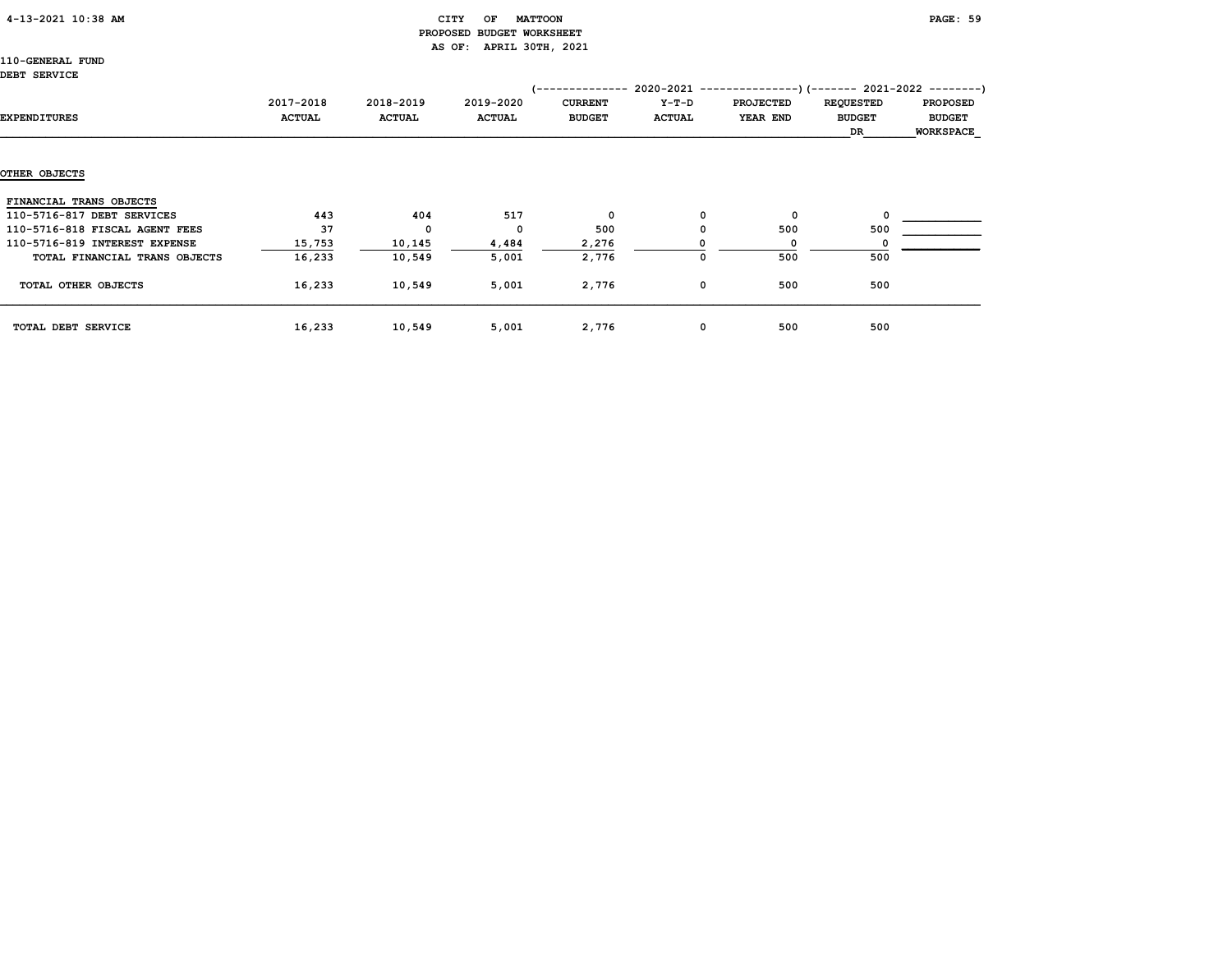## $\begin{array}{ccc} \text{CITY} & \text{OF} & \text{MATTCON} \end{array}$  PROPOSED BUDGET WORKSHEET AS OF: APRIL 30TH, 2021

110-GENERAL FUND 2003A ERI GO BONDS

|                     |               |               |               | --------------- |               | 2020-2021 ----------------)(------- 2021-2022 ---------) |                  |                  |
|---------------------|---------------|---------------|---------------|-----------------|---------------|----------------------------------------------------------|------------------|------------------|
|                     | 2017-2018     | 2018-2019     | 2019-2020     | <b>CURRENT</b>  | $Y-T-D$       | <b>PROJECTED</b>                                         | <b>REOUESTED</b> | <b>PROPOSED</b>  |
| <b>EXPENDITURES</b> | <b>ACTUAL</b> | <b>ACTUAL</b> | <b>ACTUAL</b> | <b>BUDGET</b>   | <b>ACTUAL</b> | YEAR END                                                 | <b>BUDGET</b>    | <b>BUDGET</b>    |
|                     |               |               |               |                 |               |                                                          | <b>DR</b>        | <b>WORKSPACE</b> |
|                     |               |               |               |                 |               |                                                          |                  |                  |

OTHER OBJECTS

FINANCIAL TRANS OBJECTS \_\_\_\_\_\_\_\_\_\_\_ \_\_\_\_\_\_\_\_\_\_\_ \_\_\_\_\_\_\_\_\_\_\_ \_\_\_\_\_\_\_\_\_\_\_ \_\_\_\_\_\_\_\_\_\_\_ \_\_\_\_\_\_\_\_\_\_\_\_ \_\_\_\_\_\_\_\_\_\_\_\_ \_\_\_\_\_\_\_\_\_\_\_\_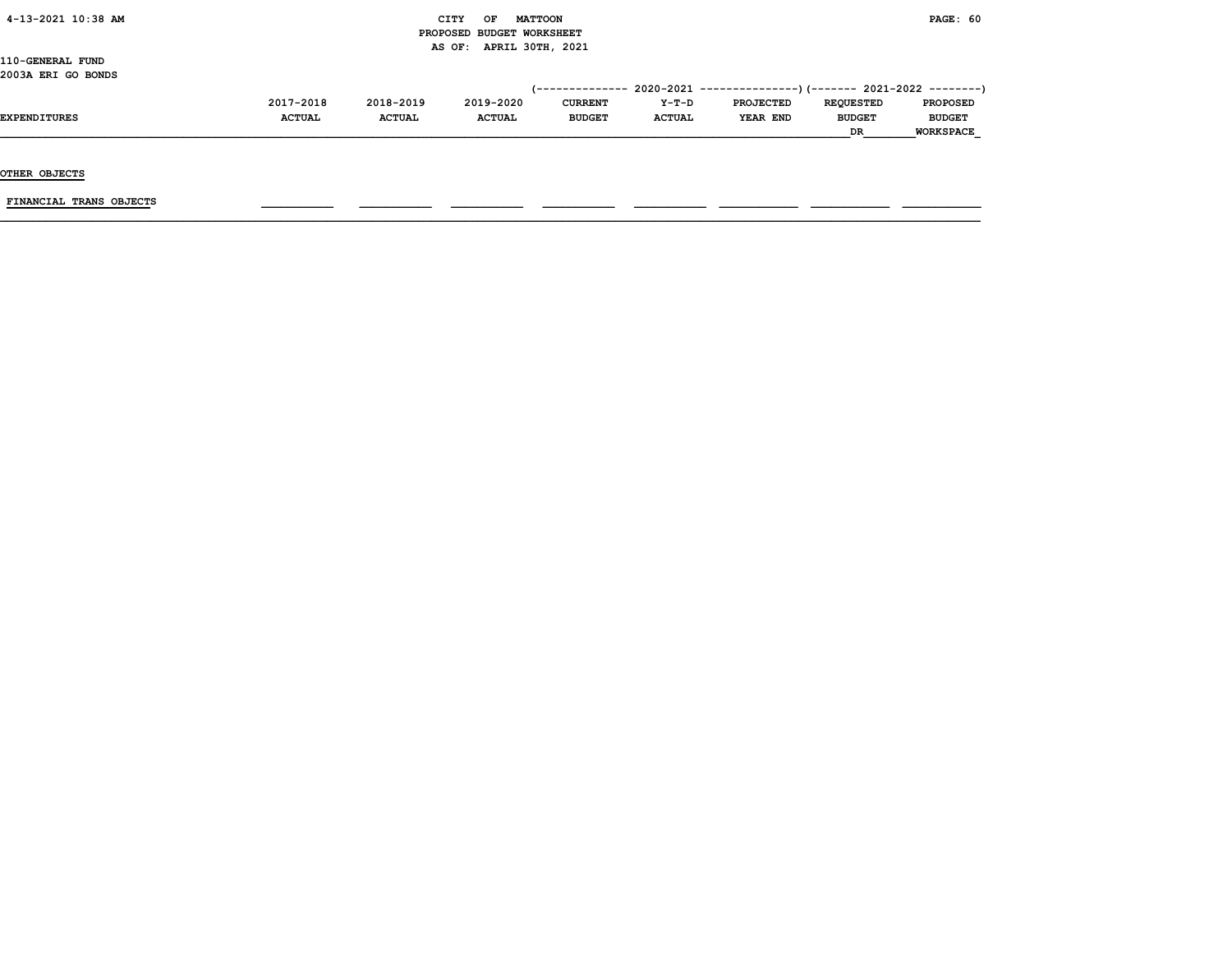## 4-13-2021 10:38 AM CITY OF MATTOON PAGE: 61 PROPOSED BUDGET WORKSHEET AS OF: APRIL 30TH, 2021

110-GENERAL FUND 2005B REF GO BONDS

| EXPENDITURES                       | 2017-2018<br><b>ACTUAL</b> | 2018-2019<br><b>ACTUAL</b> | 2019-2020<br><b>ACTUAL</b> | <b>CURRENT</b><br><b>BUDGET</b> | $2020 - 2021$ ---<br>Y-T-D<br><b>ACTUAL</b> | . _ _ _ _ _ _ _ _ _ _<br><b>PROJECTED</b><br><b>YEAR END</b> | --)(------- 2021-2022 --------)<br><b>REQUESTED</b><br><b>BUDGET</b><br>DR | <b>PROPOSED</b><br><b>BUDGET</b><br><b>WORKSPACE</b> |
|------------------------------------|----------------------------|----------------------------|----------------------------|---------------------------------|---------------------------------------------|--------------------------------------------------------------|----------------------------------------------------------------------------|------------------------------------------------------|
| OTHER OBJECTS                      |                            |                            |                            |                                 |                                             |                                                              |                                                                            |                                                      |
| FINANCIAL TRANS OBJECTS            |                            |                            |                            |                                 |                                             |                                                              |                                                                            |                                                      |
| 110-5719-817 2005B REFUNDING BONDS | 175,000                    | 175,000                    |                            |                                 |                                             |                                                              |                                                                            |                                                      |
| TOTAL FINANCIAL TRANS OBJECTS      | 175,000                    | 175,000                    | 0                          | 0                               |                                             | 0                                                            | 0                                                                          |                                                      |
| TOTAL OTHER OBJECTS                | 175,000                    | 175,000                    | $\mathbf 0$                | 0                               | 0                                           | 0                                                            | 0                                                                          |                                                      |
| TOTAL 2005B REF GO BONDS           | 175,000                    | 175,000                    | 0                          | 0                               | 0                                           | 0                                                            | 0                                                                          |                                                      |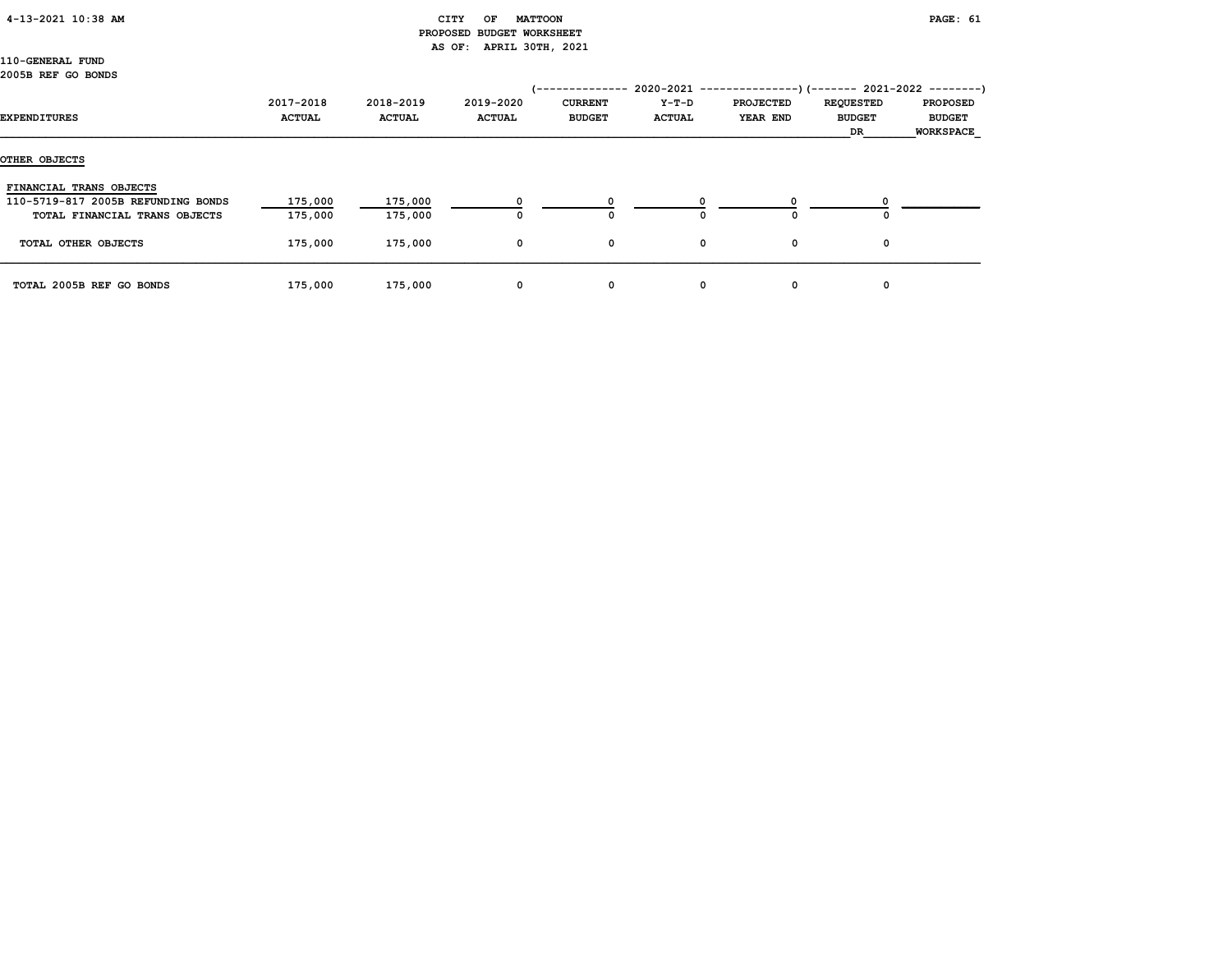## $CITY$  OF MATTOON PAGE: 62 PROPOSED BUDGET WORKSHEET AS OF: APRIL 30TH, 2021

110-GENERAL FUND KAL KAN WTR/SWR EXT

|                     | 2017-2018     | 2018-2019     | 2019-2020     | <b>CURRENT</b> | $Y-T-D$       | <b>PROJECTED</b> | <b>REOUESTED</b> | <b>PROPOSED</b>  |
|---------------------|---------------|---------------|---------------|----------------|---------------|------------------|------------------|------------------|
| <b>EXPENDITURES</b> | <b>ACTUAL</b> | <b>ACTUAL</b> | <b>ACTUAL</b> | <b>BUDGET</b>  | <b>ACTUAL</b> | YEAR END         | <b>BUDGET</b>    | <b>BUDGET</b>    |
|                     |               |               |               |                |               |                  | DR               | <b>WORKSPACE</b> |

OTHER OBJECTS

FINANCIAL TRANS OBJECTS \_\_\_\_\_\_\_\_\_\_\_ \_\_\_\_\_\_\_\_\_\_\_ \_\_\_\_\_\_\_\_\_\_\_ \_\_\_\_\_\_\_\_\_\_\_ \_\_\_\_\_\_\_\_\_\_\_ \_\_\_\_\_\_\_\_\_\_\_\_ \_\_\_\_\_\_\_\_\_\_\_\_ \_\_\_\_\_\_\_\_\_\_\_\_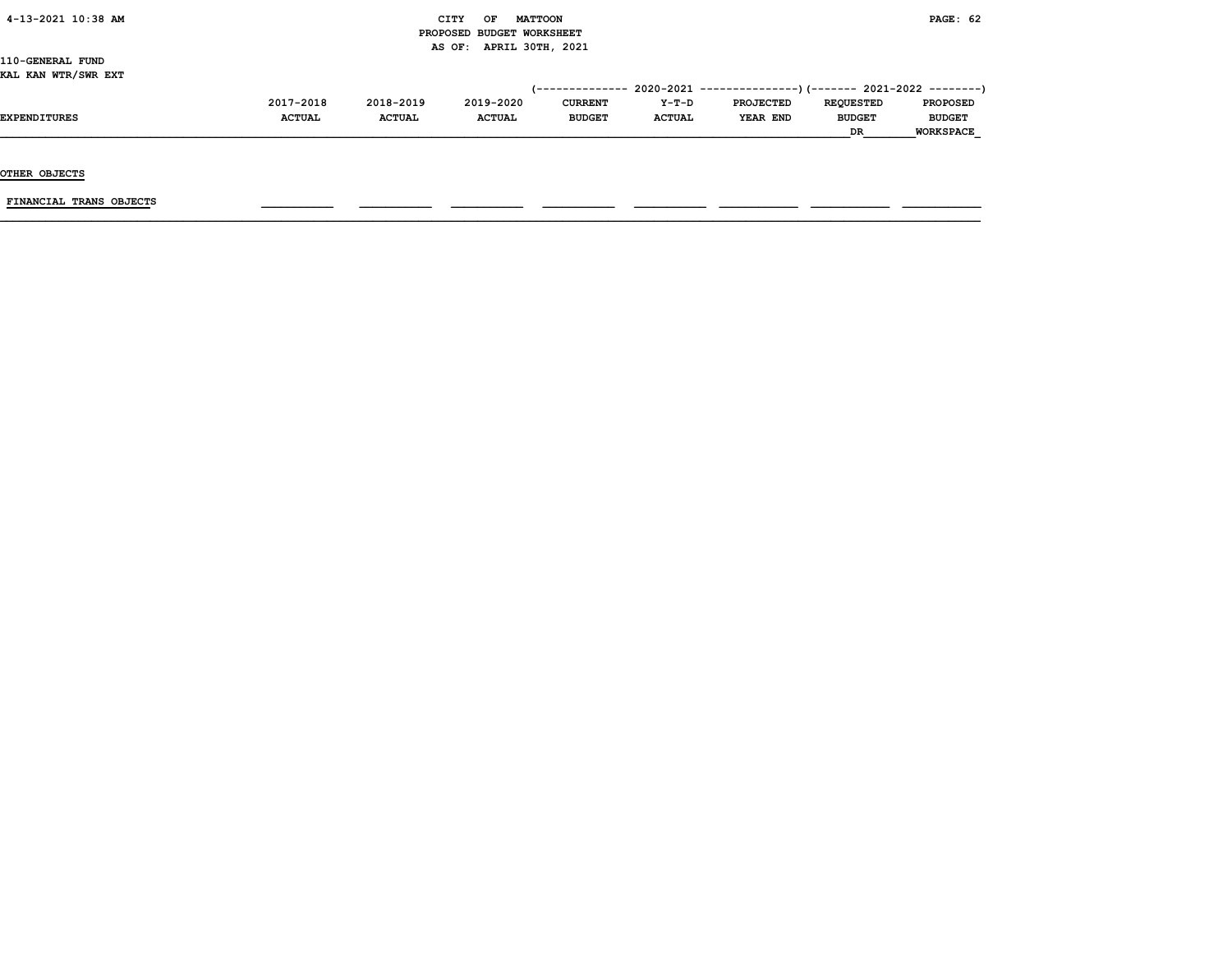## 4-13-2021 10:38 AM CITY OF MATTOON PAGE: 63 PROPOSED BUDGET WORKSHEET AS OF: APRIL 30TH, 2021

## 110-GENERAL FUND

|  | DEBT ISSUANCE COSTS |  |  |
|--|---------------------|--|--|
|--|---------------------|--|--|

|                                         |               |               |                           | /-------------- | $2020-2021$ ----------------) (------- 2021-2022 ---------) |                             |                  |                  |
|-----------------------------------------|---------------|---------------|---------------------------|-----------------|-------------------------------------------------------------|-----------------------------|------------------|------------------|
|                                         | 2017-2018     | 2018-2019     | 2019-2020                 | <b>CURRENT</b>  | $Y-T-D$                                                     | <b>PROJECTED</b>            | <b>REQUESTED</b> | <b>PROPOSED</b>  |
| <b>EXPENDITURES</b>                     | <b>ACTUAL</b> | <b>ACTUAL</b> | <b>ACTUAL</b>             | <b>BUDGET</b>   | <b>ACTUAL</b>                                               | YEAR END                    | <b>BUDGET</b>    | <b>BUDGET</b>    |
|                                         |               |               |                           |                 |                                                             |                             | DR.              | <b>WORKSPACE</b> |
| OTHER OBJECTS                           |               |               |                           |                 |                                                             |                             |                  |                  |
| FINANCIAL TRANS OBJECTS                 |               |               |                           |                 |                                                             |                             |                  |                  |
|                                         |               |               |                           |                 |                                                             |                             |                  |                  |
| <b>TOTAL EXPENDITURES</b>               | 16,896,022    | 17,343,662    | 17,990,196                | 17,838,436      | 17,062,846                                                  | 17,909,158                  | 18,259,969       |                  |
| REVENUE OVER/(UNDER) EXPENDITURES       | 1,989,501     | 1,098,762     | 966,405                   | 959,109         | 2,825,007                                                   | 2,197,904                   | 1,245,039        |                  |
| OTHER FINANCING SOURCES                 |               |               |                           |                 |                                                             |                             |                  |                  |
| 110-4931-010 SALE OF CAPITAL ASSETS     | 41,802        | 21,457        | 8,000                     | 10,000          | 124,220                                                     | 124,000                     | 10,000           |                  |
| TOTAL OTHER FINANCING SOURCES           | 41,802        | 21,457        | 8,000                     | 10,000          | 124,220                                                     | 124,000                     | 10,000           |                  |
| OTHER FINANCING (USES)                  |               |               |                           |                 |                                                             |                             |                  |                  |
| 110-5912-822 TRANSFER TO LIBRARY FUND   | 452,851       | 455,168       | 466,305                   | 463,832         | 455,504                                                     | 455,137                     | 462,045          |                  |
| 110-5922-822 TRANSFER TO LIBRARY FUND   | 34,648        | 35,759        | 47,079                    | 42,197          | 44,389                                                      | 34,540                      | 37,994           |                  |
| 110-5945-822 TRANSFER TO CAPITAL IMPROV | 729,515       | 739,099       | 746,351                   | 740,000         | 770,407                                                     | 758,130                     | 755,000          |                  |
| TOTAL OTHER FINANCING (USES)            | 1,217,014     | 1,230,026     | 1,259,735                 | 1,246,029       | 1,270,301                                                   | 1,247,807                   | 1,255,039        |                  |
| TOTAL OTHER FINANCING SOURCES (USES)    | (1, 175, 212) |               | 1,208,570) ( 1,251,735) ( |                 | 1,236,029) ( 1,146,082) (                                   | 1, 123, 807) ( 1, 245, 039) |                  |                  |
| REVENUES & OTHER SOURCES OVER/          |               |               |                           |                 |                                                             |                             |                  |                  |

(UNDER) EXPENDITURES & OTHER (USES) 814,289 ( 109,808) ( 285,330) ( 276,920) 1,678,926 1,074,097 0

\*\*\* END OF REPORT \*\*\*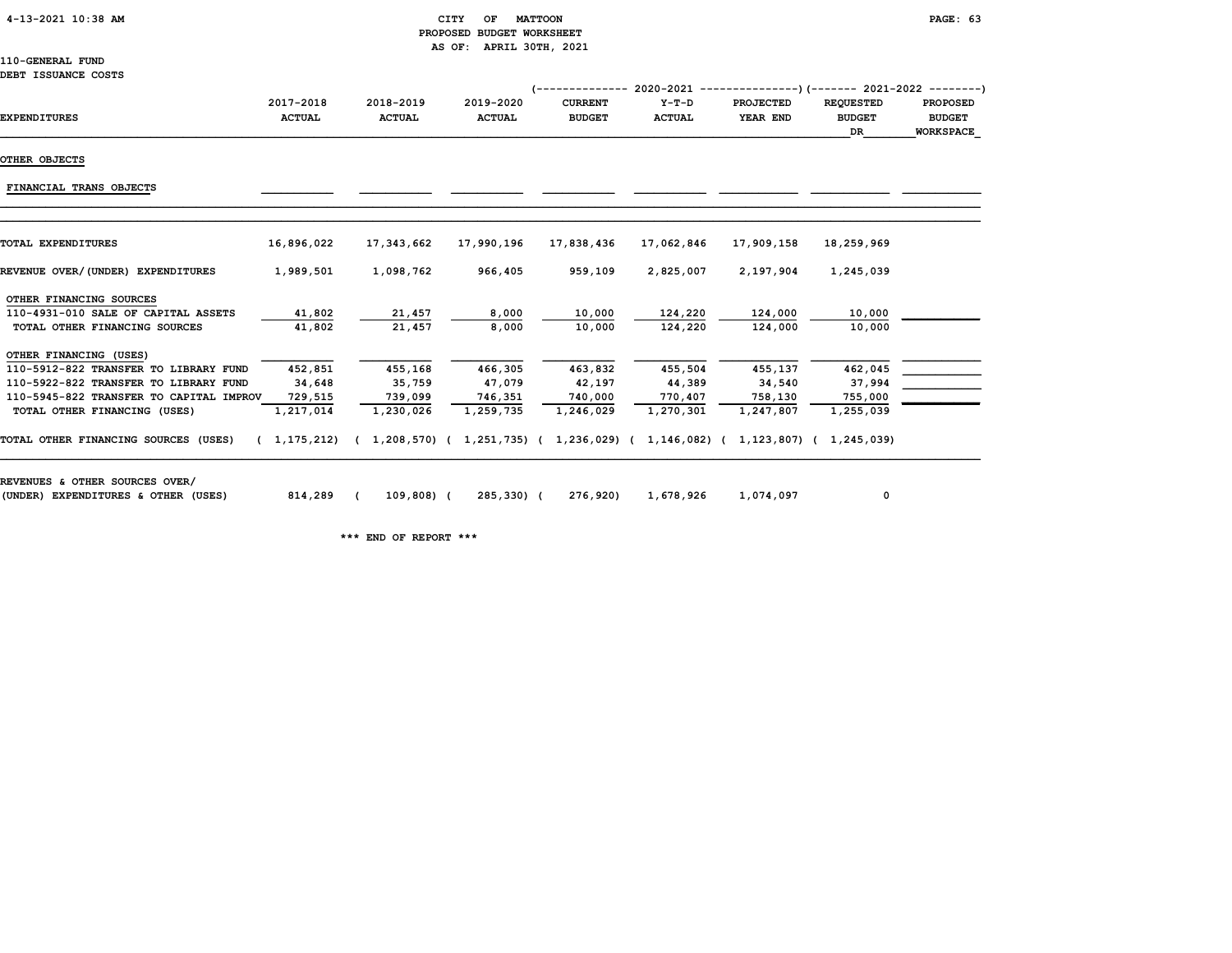## 4-13-2021 10:38 AM CITY OF MATTOON PAGE: 1 PROPOSED BUDGET WORKSHEET AS OF: APRIL 30TH, 2021

121-MOTOR FUEL TAX FUND

| <b>REVENUES</b>                        | 2017-2018<br><b>ACTUAL</b> | 2018-2019<br><b>ACTUAL</b> | 2019-2020<br><b>ACTUAL</b> | <b>CURRENT</b><br><b>BUDGET</b> | $Y-T-D$<br><b>ACTUAL</b>  | <b>PROJECTED</b><br>YEAR END | <b>REQUESTED</b><br><b>BUDGET</b><br><b>DR</b> | <b>PROPOSED</b><br><b>BUDGET</b><br><b>WORKSPACE</b> |
|----------------------------------------|----------------------------|----------------------------|----------------------------|---------------------------------|---------------------------|------------------------------|------------------------------------------------|------------------------------------------------------|
| INTERGOVERNMENTAL REV                  |                            |                            |                            |                                 |                           |                              |                                                |                                                      |
| FEDERAL GOVT GRANTS                    |                            |                            |                            |                                 |                           |                              |                                                |                                                      |
| 121-4313-023 FEDERAL CAPITAL GRANTS    | 0                          | 800,000                    |                            |                                 |                           |                              |                                                |                                                      |
| TOTAL FEDERAL GOVT GRANTS              |                            | 800,000                    |                            |                                 |                           |                              |                                                |                                                      |
| STATE GOVT GRANTS                      |                            |                            |                            |                                 |                           |                              |                                                |                                                      |
| 121-4323-023 STATE CAPITAL GRANTS      | 0                          | 0                          |                            | 0                               | $\frac{611,424}{611,424}$ | 407,616                      | 407,616                                        |                                                      |
| TOTAL STATE GOVT GRANTS                |                            |                            |                            |                                 |                           | 407,616                      | 407,616                                        |                                                      |
| STATE GOVT SHARED REV                  |                            |                            |                            |                                 |                           |                              |                                                |                                                      |
| 121-4332-010 MOTOR FUEL TAX            | 471,680                    | 469,545                    | 690,645                    | 720,000                         | 658,251                   | 673,643                      | 700,000                                        |                                                      |
| TOTAL STATE GOVT SHARED REV            | 471,680                    | 469,545                    | 690,645                    | 720,000                         | 658,251                   | 673,643                      | 700,000                                        |                                                      |
| TOTAL INTERGOVERNMENTAL REV            | 471,680                    | 1,269,545                  | 690,645                    | 720,000                         | 1,269,675                 | 1,081,259                    | 1,107,616                                      |                                                      |
| CHARGES FOR SERVICES                   |                            |                            |                            |                                 |                           |                              |                                                |                                                      |
| PUBLIC WORKS DEPT CHRGS                |                            |                            |                            |                                 |                           |                              |                                                |                                                      |
| 121-4444-010 IDOT TRAFFIC SIGNAL MAINT | 17,437                     | 25,725                     | 48,433                     | 20,000                          | 25,907                    | 21,201                       | 20,000                                         |                                                      |
| TOTAL PUBLIC WORKS DEPT CHRGS          | 17,437                     | 25,725                     | 48,433                     | 20,000                          | 25,907                    | 21,201                       | 20,000                                         |                                                      |
| TOTAL CHARGES FOR SERVICES             | 17,437                     | 25,725                     | 48,433                     | 20,000                          | 25,907                    | 21,201                       | 20,000                                         |                                                      |
| INVESTMENT EARNINGS                    |                            |                            |                            |                                 |                           |                              |                                                |                                                      |
| <b>INTEREST EARNINGS</b>               |                            |                            |                            |                                 |                           |                              |                                                |                                                      |
| 121-4610-010 INTEREST EARNINGS         | 9,667                      | 15,452                     | 13,878                     | 10,000                          | 1,738                     | 1,867                        | 5,000                                          |                                                      |
| TOTAL INTEREST EARNINGS                | 9,667                      | 15,452                     | 13,878                     | 10,000                          | 1,738                     | 1,867                        | 5,000                                          |                                                      |
| TOTAL INVESTMENT EARNINGS              | 9,667                      | 15,452                     | 13,878                     | 10,000                          | 1,738                     | 1,867                        | 5,000                                          |                                                      |
| CONTRIB & OTHER MISC REV               |                            |                            |                            |                                 |                           |                              |                                                |                                                      |
| CONTRIBUTIONS & MISC REV               |                            |                            |                            |                                 |                           |                              |                                                |                                                      |
| <b>TOTAL REVENUES</b>                  | 498,784                    | 1,310,722                  | 752,956                    | 750,000                         | 1,297,319                 | 1,104,327                    | 1,132,616                                      |                                                      |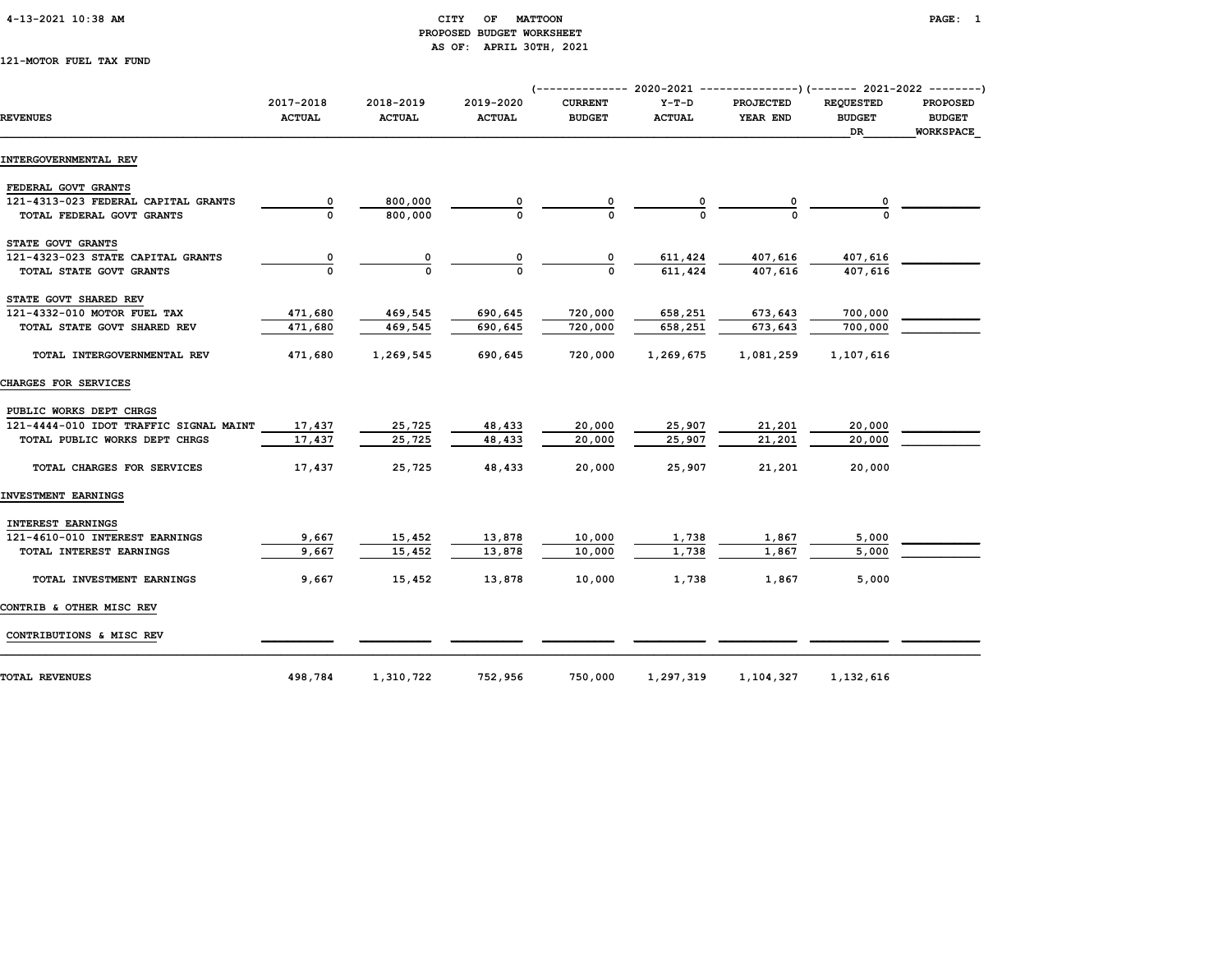## 4-13-2021 10:38 AM CITY OF MATTOON PAGE: 2 PROPOSED BUDGET WORKSHEET AS OF: APRIL 30TH, 2021

## 121-MOTOR FUEL TAX FUND

| EXPENDITURES                            | 2017-2018<br><b>ACTUAL</b> | 2018-2019<br><b>ACTUAL</b> | 2019-2020<br><b>ACTUAL</b> | <b>CURRENT</b><br><b>BUDGET</b> | $Y-T-D$<br><b>ACTUAL</b> | <b>PROJECTED</b><br>YEAR END | <b>REQUESTED</b><br><b>BUDGET</b><br>DR | <b>PROPOSED</b><br><b>BUDGET</b><br><b>WORKSPACE</b> |
|-----------------------------------------|----------------------------|----------------------------|----------------------------|---------------------------------|--------------------------|------------------------------|-----------------------------------------|------------------------------------------------------|
|                                         |                            |                            |                            |                                 |                          |                              |                                         |                                                      |
| PERSONNEL SERVICES                      |                            |                            |                            |                                 |                          |                              |                                         |                                                      |
| SALARIES & WAGES                        |                            |                            |                            |                                 |                          |                              |                                         |                                                      |
| 121-5321-113 OVERTIME                   | 999                        | 8,640                      | 21,348                     | 20,000                          | 646                      | 646                          | 20,000                                  |                                                      |
| TOTAL SALARIES & WAGES                  | 999                        | 8,640                      | 21,348                     | 20,000                          | 646                      | 646                          | 20,000                                  |                                                      |
| TOTAL PERSONNEL SERVICES                | 999                        | 8,640                      | 21,348                     | 20,000                          | 646                      | 646                          | 20,000                                  |                                                      |
| SUPPLIES                                |                            |                            |                            |                                 |                          |                              |                                         |                                                      |
| STREET MAINT SUPPLIES                   |                            |                            |                            |                                 |                          |                              |                                         |                                                      |
| 121-5321-351 CONCRETE                   | 13,419                     | 1,329                      | 16,087                     | 20,000                          | 3,237                    | 5,916                        | 15,000                                  |                                                      |
| 121-5321-352 AGGREGATE SURFACE COAT     | 2,137                      | 12,690                     | 15,398                     | 10,000                          | 10,511                   | 11,567                       | 15,000                                  |                                                      |
| 121-5321-353 COLD MIX ASPHALT           | 10,535                     | 16,331                     | 15,800                     | 20,000                          | 9,960                    | 11,832                       | 15,000                                  |                                                      |
| 121-5321-354 HOT MIX ASPHALT            | 97,725                     | 6,578                      | 98,160                     | 100,000                         | 78,480                   | 74,320                       | 100,000                                 |                                                      |
| 121-5321-355 CRACK SEALER               | 0                          | 0                          | $\mathbf 0$                | 1,000                           | $\mathbf{o}$             | $\Omega$                     | 1,000                                   |                                                      |
| 121-5321-359 OTHER STREET MTCE SUPPLIES | 11,692                     | 7,928                      | 8,464                      | 7,500                           | 1,404                    | 1,404                        | 7,500                                   |                                                      |
| TOTAL STREET MAINT SUPPLIES             | 135,507                    | 44,855                     | 153,909                    | 158,500                         | 103,592                  | 105,039                      | 153,500                                 |                                                      |
| SWR SYSTM MAINT SUPPLIES                |                            |                            |                            |                                 |                          |                              |                                         |                                                      |
| 121-5321-360 MISC CONCR SUPPLIES, FORMS | 3,081                      | $0$ (                      | 1,016)                     | 7,500                           | 10,780                   | 14,070                       | 7,500                                   |                                                      |
| 121-5321-361 AGGREGATE, CA-07           | 1,669                      | 4,549                      | 0                          | 2,000                           | 1,356                    | 1,356                        | 2,000                                   |                                                      |
| 121-5321-362 FLOWABLE FILL (CLSM)       | 374                        | 0                          | 0                          | 1,000                           | 0                        | 0                            | 1,000                                   |                                                      |
| TOTAL SWR SYSTM MAINT SUPPLIES          | 5,124                      | 4,549                      | 1,016)                     | 10,500                          | 12,136                   | 15,426                       | 10,500                                  |                                                      |
| <b>TOTAL SUPPLIES</b>                   | 140,631                    | 49,404                     | 152,894                    | 169,000                         | 115,728                  | 120,465                      | 164,000                                 |                                                      |
| PURCHASED PROP MAINT SRV                |                            |                            |                            |                                 |                          |                              |                                         |                                                      |
| <b>RENTALS</b>                          |                            |                            |                            |                                 |                          |                              |                                         |                                                      |
| CONSTRUCTION SERVICES                   |                            |                            |                            |                                 |                          |                              |                                         |                                                      |
| 121-5321-451 SEAL COAT                  | 119,989                    | 0                          | 115,775                    | 120,000                         | 76,810                   | 76,810                       | 120,000                                 |                                                      |
| 121-5321-452 AGGREGATE SURFACE COAT     | 14,038                     | 0                          | 31,949                     | 35,000                          | 21,662                   | 21,662                       | 35,000                                  |                                                      |
| TOTAL CONSTRUCTION SERVICES             | 134,027                    | $\mathbf 0$                | 147,724                    | 155,000                         | 98,472                   | 98,472                       | 155,000                                 |                                                      |
| TOTAL PURCHASED PROP MAINT SRV          | 134,027                    | 0                          | 147,724                    | 155,000                         | 98,472                   | 98,472                       | 155,000                                 |                                                      |
| OTHER PURCHASED SERVICES                |                            |                            |                            |                                 |                          |                              |                                         |                                                      |
| PROFESSIONAL SERVICES                   |                            |                            |                            |                                 |                          |                              |                                         |                                                      |
| 121-5321-519 OTHER PROFESSIONAL SERVICE | 0                          | 0                          |                            | 0                               |                          | 0                            |                                         |                                                      |
| TOTAL PROFESSIONAL SERVICES             | $\Omega$                   | 0                          | $\Omega$                   | $\Omega$                        | $\Omega$                 | 0                            | 0                                       |                                                      |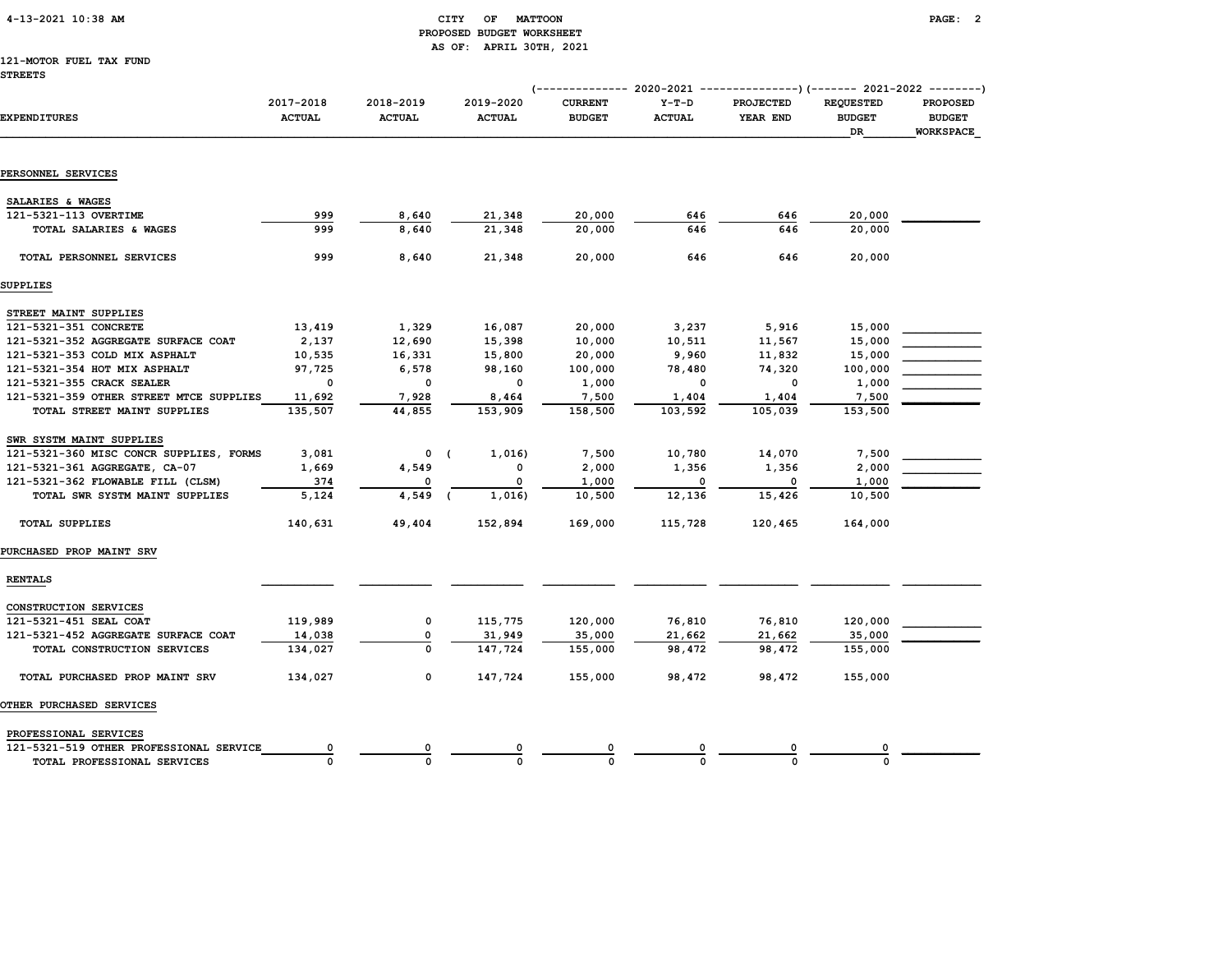## 4-13-2021 10:38 AM CITY OF MATTOON PAGE: 3 PROPOSED BUDGET WORKSHEET AS OF: APRIL 30TH, 2021

## 121-MOTOR FUEL TAX FUND

|                                         |               |               |               | '-------------- |               | $2020-2021$ ----------------) (------- 2021-2022 ---------) |                  |                  |
|-----------------------------------------|---------------|---------------|---------------|-----------------|---------------|-------------------------------------------------------------|------------------|------------------|
|                                         | 2017-2018     | 2018-2019     | 2019-2020     | <b>CURRENT</b>  | $Y-T-D$       | <b>PROJECTED</b>                                            | <b>REQUESTED</b> | <b>PROPOSED</b>  |
| <b>EXPENDITURES</b>                     | <b>ACTUAL</b> | <b>ACTUAL</b> | <b>ACTUAL</b> | <b>BUDGET</b>   | <b>ACTUAL</b> | YEAR END                                                    | <b>BUDGET</b>    | <b>BUDGET</b>    |
|                                         |               |               |               |                 |               |                                                             | DR               | <b>WORKSPACE</b> |
| <b>ADVERTISING</b>                      |               |               |               |                 |               |                                                             |                  |                  |
| 121-5321-540 ADVERTISING                |               | 21            | 120           | 100             | 129           | 158                                                         | 100              |                  |
| <b>TOTAL ADVERTISING</b>                |               | 21            | 120           | 100             | 129           | 158                                                         | 100              |                  |
| TOTAL OTHER PURCHASED SERVICES          | 0             | 21            | 120           | 100             | 129           | 158                                                         | 100              |                  |
| <b>PROPERTY</b>                         |               |               |               |                 |               |                                                             |                  |                  |
| IMPROVEMENTS-NOT BLDGS                  |               |               |               |                 |               |                                                             |                  |                  |
| 121-5321-730 IMPROVEMENTS OTHER THAN BL | 103,054       | 1,358,313     | 116,342       | 1,019,866       | 275,724       | 282,753                                                     | 910,816          |                  |
| TOTAL IMPROVEMENTS-NOT BLDGS            | 103,054       | 1,358,313     | 116,342       | 1,019,866       | 275,724       | 282,753                                                     | 910,816          |                  |
| TOTAL PROPERTY                          | 103,054       | 1,358,313     | 116,342       | 1,019,866       | 275,724       | 282,753                                                     | 910,816          |                  |
| OTHER OBJECTS                           |               |               |               |                 |               |                                                             |                  |                  |
| FINANCIAL TRANS OBJECTS                 |               |               |               |                 |               |                                                             |                  |                  |
| <b>TOTAL STREETS</b>                    | 378,711       | 1,416,378     | 438,427       | 1,363,966       | 490,699       | 502,494                                                     | 1,249,916        |                  |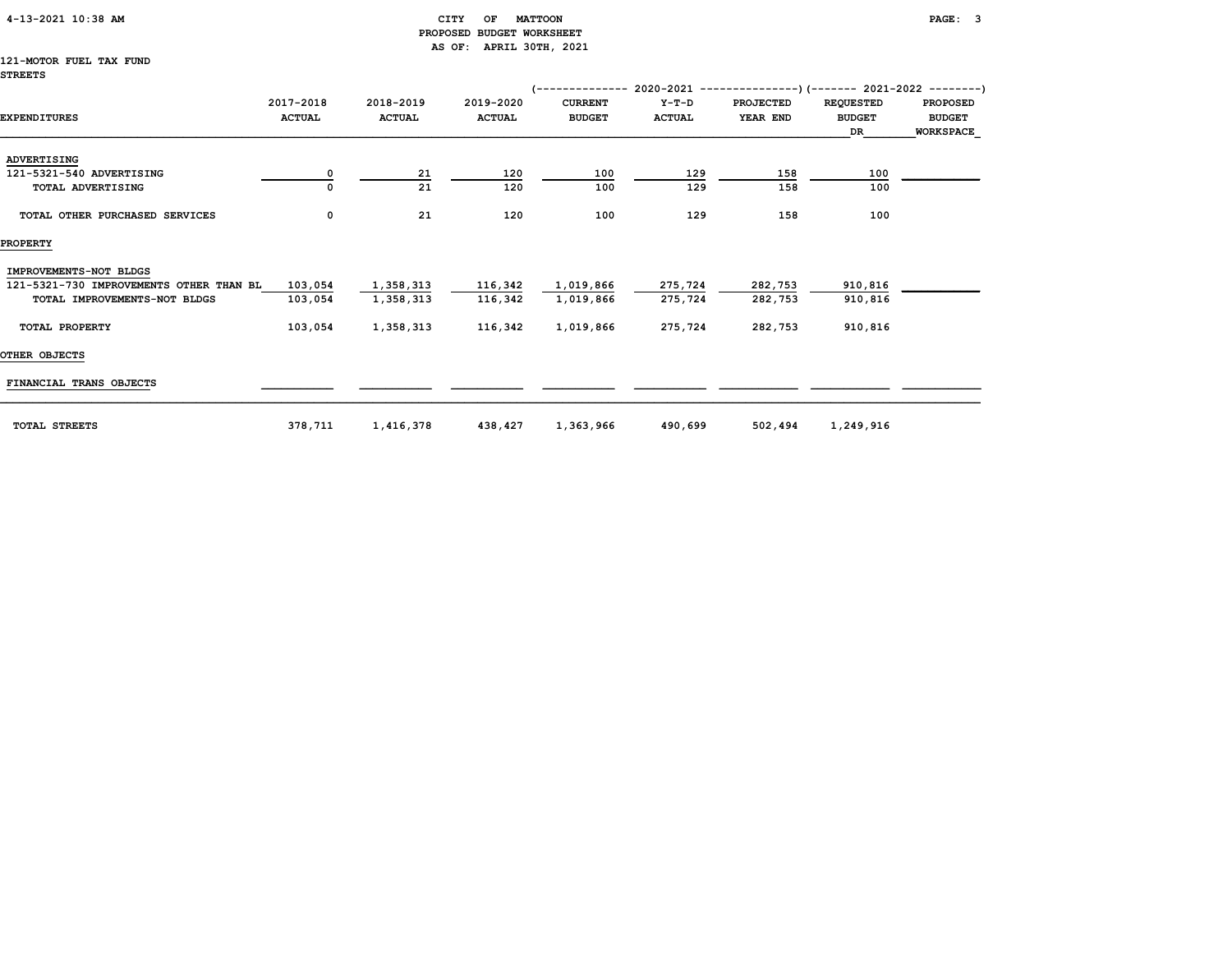# PROPOSED BUDGET WORKSHEET AS OF: APRIL 30TH, 2021

121-MOTOR FUEL TAX FUND SIDEWALKS & CROSSWALKS

|                          | 2017-2018     | 2018-2019     | 2019-2020     | <b>CURRENT</b> | <b>Y-T-D</b>  | <b>PROJECTED</b> | <b>REQUESTED</b> | <b>PROPOSED</b> |
|--------------------------|---------------|---------------|---------------|----------------|---------------|------------------|------------------|-----------------|
| EXPENDITURES             | <b>ACTUAL</b> | <b>ACTUAL</b> | <b>ACTUAL</b> | <b>BUDGET</b>  | <b>ACTUAL</b> | <b>YEAR END</b>  | <b>BUDGET</b>    | <b>BUDGET</b>   |
|                          |               |               |               |                |               |                  | DR               | WORKSPACE       |
|                          |               |               |               |                |               |                  |                  |                 |
| <b>SUPPLIES</b>          |               |               |               |                |               |                  |                  |                 |
|                          |               |               |               |                |               |                  |                  |                 |
| STREET MAINT SUPPLIES    |               |               |               |                |               |                  |                  |                 |
| PURCHASED PROP MAINT SRV |               |               |               |                |               |                  |                  |                 |
| CONSTRUCTION SERVICES    |               |               |               |                |               |                  |                  |                 |
|                          |               |               |               |                |               |                  |                  |                 |
| <b>PROPERTY</b>          |               |               |               |                |               |                  |                  |                 |
|                          |               |               |               |                |               |                  |                  |                 |
| IMPROVEMENTS-NOT BLDGS   |               |               |               |                |               |                  |                  |                 |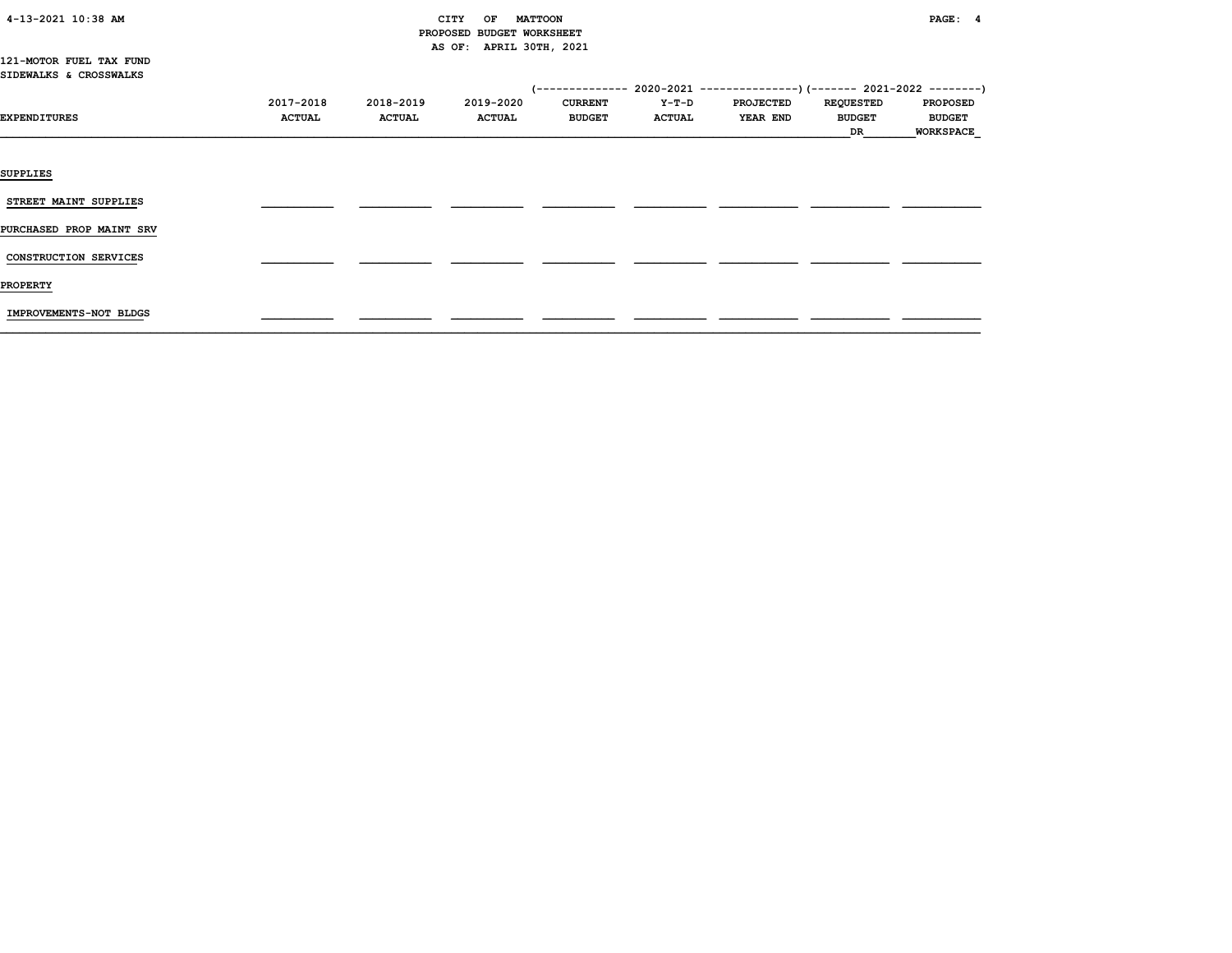| 4-13-2021 10:38 AM |  |
|--------------------|--|
|                    |  |

## CITY OF MATTOON **PAGE:** 5 PROPOSED BUDGET WORKSHEET AS OF: APRIL 30TH, 2021

121-MOTOR FUEL TAX FUND BRIDGES, VIADUCTS & GRADE

|                     | 2017-2018     | 2018-2019     | 2019-2020     | CURRENT       | $Y-T-D$       | <b>PROJECTED</b> | <b>REOUESTED</b> | <b>PROPOSED</b>  |
|---------------------|---------------|---------------|---------------|---------------|---------------|------------------|------------------|------------------|
| <b>EXPENDITURES</b> | <b>ACTUAL</b> | <b>ACTUAL</b> | <b>ACTUAL</b> | <b>BUDGET</b> | <b>ACTUAL</b> | YEAR END         | <b>BUDGET</b>    | <b>BUDGET</b>    |
|                     |               |               |               |               |               |                  | DR               | <b>WORKSPACE</b> |

PROPERTY

IMPROVEMENTS-NOT BLDGS \_\_\_\_\_\_\_\_\_\_\_ \_\_\_\_\_\_\_\_\_\_\_ \_\_\_\_\_\_\_\_\_\_\_ \_\_\_\_\_\_\_\_\_\_\_ \_\_\_\_\_\_\_\_\_\_\_ \_\_\_\_\_\_\_\_\_\_\_\_ \_\_\_\_\_\_\_\_\_\_\_\_ \_\_\_\_\_\_\_\_\_\_\_\_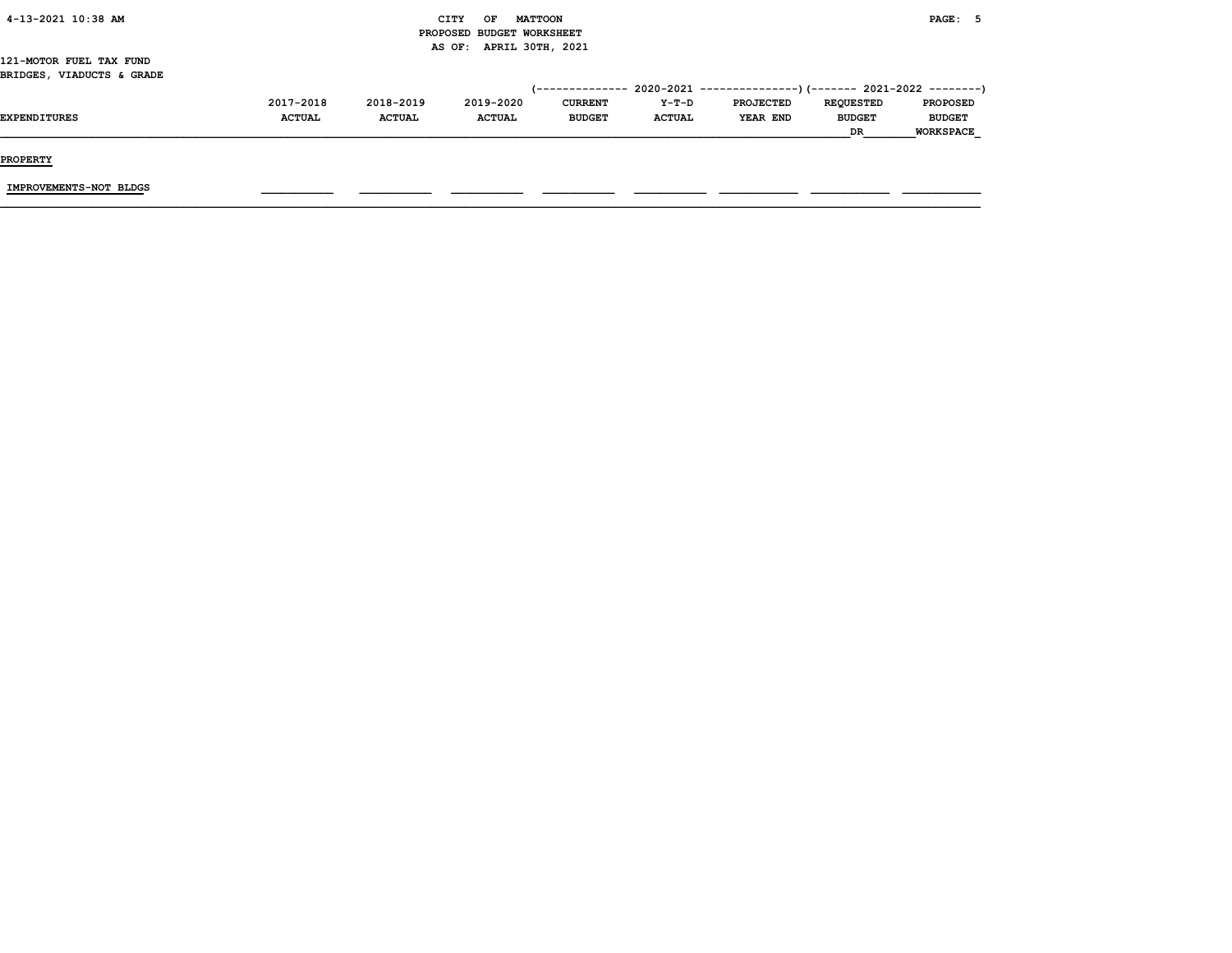## 4-13-2021 10:38 AM CITY OF MATTOON PAGE: 6 PROPOSED BUDGET WORKSHEET AS OF: APRIL 30TH, 2021

#### 121-MOTOR FUEL TAX FUND SNOW & ICE REMOVAL

| EXPENDITURES                       | 2017-2018<br><b>ACTUAL</b> | 2018-2019<br><b>ACTUAL</b> | 2019-2020<br><b>ACTUAL</b> | <b>CURRENT</b><br><b>BUDGET</b> | Y-T-D<br><b>ACTUAL</b> | <b>PROJECTED</b><br>YEAR END | <b>REQUESTED</b><br><b>BUDGET</b><br>DR | <b>PROPOSED</b><br><b>BUDGET</b><br><b>WORKSPACE</b> |
|------------------------------------|----------------------------|----------------------------|----------------------------|---------------------------------|------------------------|------------------------------|-----------------------------------------|------------------------------------------------------|
| SUPPLIES                           |                            |                            |                            |                                 |                        |                              |                                         |                                                      |
| STREET MAINT SUPPLIES              |                            |                            |                            |                                 |                        |                              |                                         |                                                      |
| 121-5325-354 ICE REMOVAL CHEMICALS | 6,432                      | 9,425                      | 11,799                     | 10,000                          | 15,756                 | 12,510                       | 15,000                                  |                                                      |
| TOTAL STREET MAINT SUPPLIES        | 6,432                      | 9,425                      | 11,799                     | 10,000                          | 15,756                 | 12,510                       | 15,000                                  |                                                      |
| <b>TOTAL SUPPLIES</b>              | 6,432                      | 9,425                      | 11,799                     | 10,000                          | 15,756                 | 12,510                       | 15,000                                  |                                                      |
| TOTAL SNOW & ICE REMOVAL           | 6,432                      | 9,425                      | 11,799                     | 10,000                          | 15,756                 | 12,510                       | 15,000                                  |                                                      |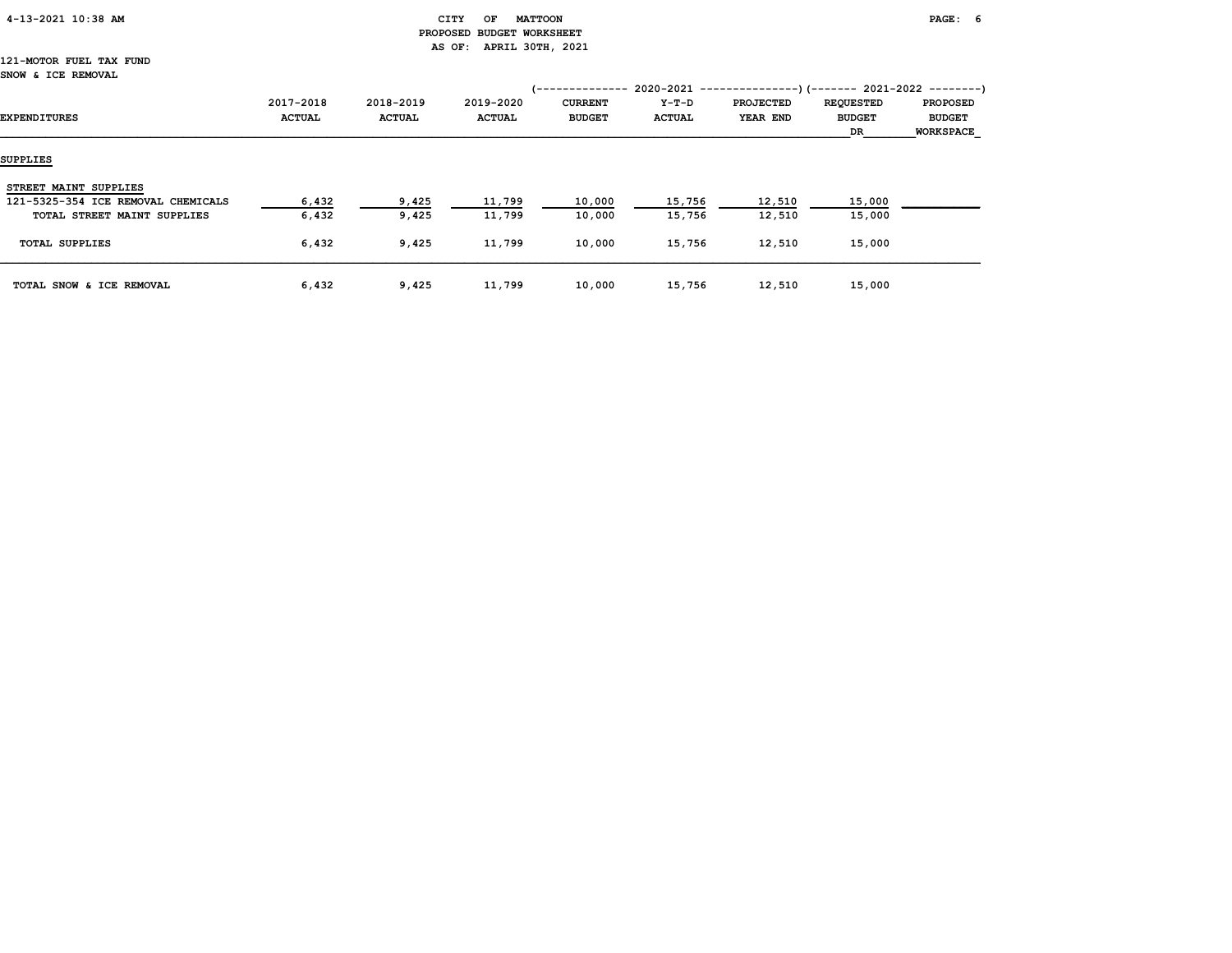## 4-13-2021 10:38 AM CITY OF MATTOON PAGE: 7 PROPOSED BUDGET WORKSHEET AS OF: APRIL 30TH, 2021

## 121-MOTOR FUEL TAX FUND STREET LIGHTING

|                                        |               |               |               | ----------     | $2020 - 2021 -$ |                  | -----------)(------- 2021-2022 --------) |                  |
|----------------------------------------|---------------|---------------|---------------|----------------|-----------------|------------------|------------------------------------------|------------------|
|                                        | 2017-2018     | 2018-2019     | 2019-2020     | <b>CURRENT</b> | $Y-T-D$         | <b>PROJECTED</b> | <b>REQUESTED</b>                         | <b>PROPOSED</b>  |
| <b>EXPENDITURES</b>                    | <b>ACTUAL</b> | <b>ACTUAL</b> | <b>ACTUAL</b> | <b>BUDGET</b>  | <b>ACTUAL</b>   | YEAR END         | <b>BUDGET</b>                            | <b>BUDGET</b>    |
|                                        |               |               |               |                |                 |                  | DR                                       | <b>WORKSPACE</b> |
|                                        |               |               |               |                |                 |                  |                                          |                  |
| <b>SUPPLIES</b>                        |               |               |               |                |                 |                  |                                          |                  |
| <b>ENERGY</b>                          |               |               |               |                |                 |                  |                                          |                  |
| 121-5326-321 NATURAL GAS & ELECTRIC    | 145,988       | 149,791       | 147,909       | 155,000        | 116,161         | 127,559          | 150,000                                  |                  |
| 121-5326-322 ELECTRIC (COLES MOULTRIE) | 8,493         | $\mathbf{o}$  | 0             | $\Omega$       | n               |                  |                                          |                  |
| <b>TOTAL ENERGY</b>                    | 154,482       | 149,791       | 147,909       | 155,000        | 116,161         | 127,559          | 150,000                                  |                  |
| <b>TOTAL SUPPLIES</b>                  | 154,482       | 149,791       | 147,909       | 155,000        | 116,161         | 127,559          | 150,000                                  |                  |
| PURCHASED PROP MAINT SRV               |               |               |               |                |                 |                  |                                          |                  |
| REPAIR & MAINT SERVICES                |               |               |               |                |                 |                  |                                          |                  |
| 121-5326-432 REPAIR OF STRUCTURES      | 11,389        | 33,809        | 2,182         | 20,000         | 12,850          | 8,591            | 15,000                                   |                  |
| TOTAL REPAIR & MAINT SERVICES          | 11,389        | 33,809        | 2,182         | 20,000         | 12,850          | 8,591            | 15,000                                   |                  |
| TOTAL PURCHASED PROP MAINT SRV         | 11,389        | 33,809        | 2,182         | 20,000         | 12,850          | 8,591            | 15,000                                   |                  |
| TOTAL STREET LIGHTING                  | 165,871       | 183,600       | 150,091       | 175,000        | 129,011         | 136,150          | 165,000                                  |                  |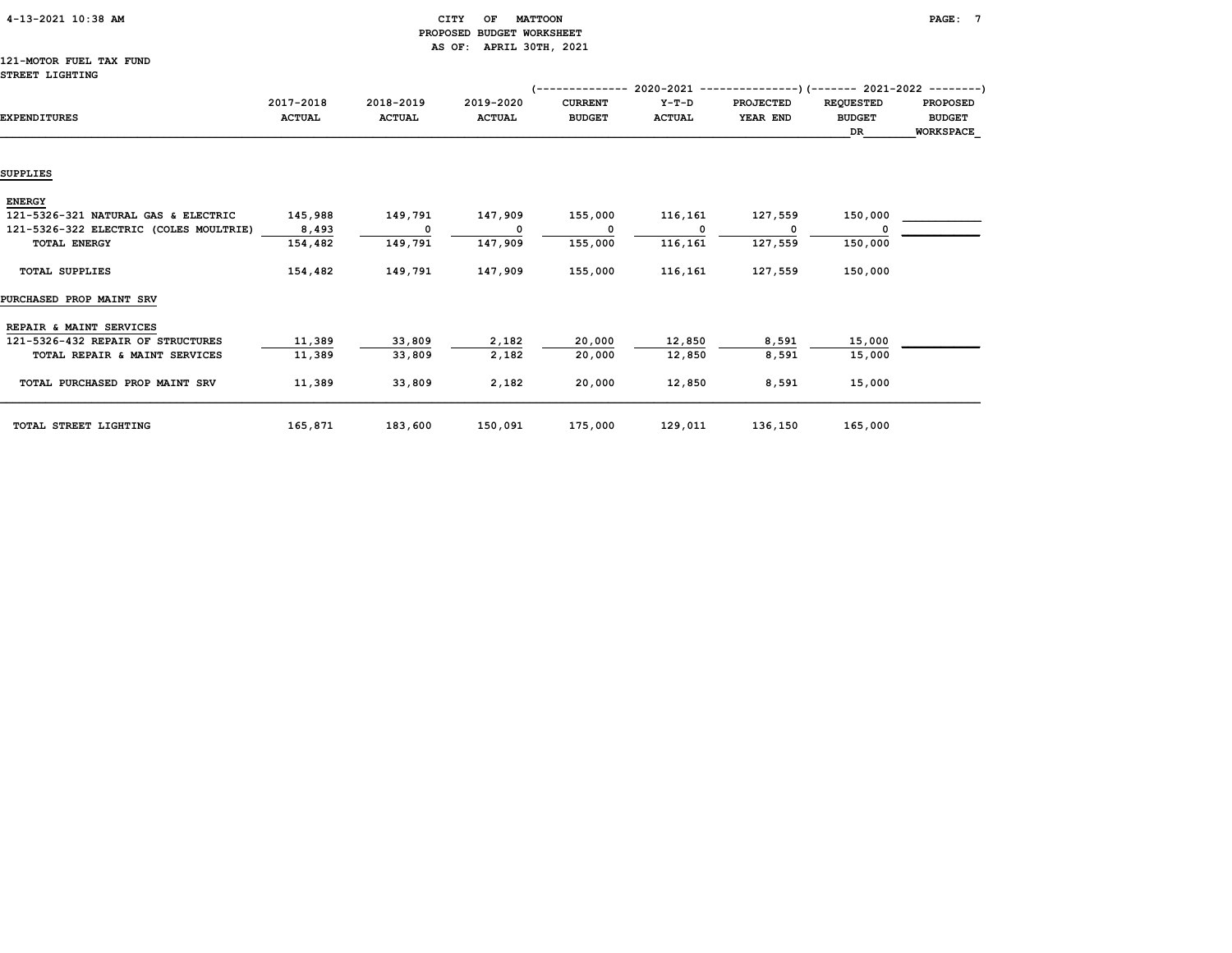|  | $4-13-2021$ $10:38$ AM |  |  |
|--|------------------------|--|--|
|--|------------------------|--|--|

## $\begin{array}{ccc} \texttt{CITY} & \texttt{OF} & \texttt{MATTOON} \end{array}$  PROPOSED BUDGET WORKSHEET AS OF: APRIL 30TH, 2021

## 121-MOTOR FUEL TAX FUND TRAFFIC CONTROL DEVICES

| <b>EXPENDITURES</b>                     | 2017-2018<br><b>ACTUAL</b> | 2018-2019<br><b>ACTUAL</b> | 2019-2020<br><b>ACTUAL</b> | <b>CURRENT</b><br><b>BUDGET</b> | Y-T-D<br><b>ACTUAL</b> | <b>PROJECTED</b><br>YEAR END | <b>REQUESTED</b><br><b>BUDGET</b><br>DR | <b>PROPOSED</b><br><b>BUDGET</b><br>WORKSPACE |
|-----------------------------------------|----------------------------|----------------------------|----------------------------|---------------------------------|------------------------|------------------------------|-----------------------------------------|-----------------------------------------------|
|                                         |                            |                            |                            |                                 |                        |                              |                                         |                                               |
| <b>SUPPLIES</b>                         |                            |                            |                            |                                 |                        |                              |                                         |                                               |
| STREET MAINT SUPPLIES                   |                            |                            |                            |                                 |                        |                              |                                         |                                               |
| 121-5327-356 STREET SIGNS               | 687                        | 1,879                      | 1,335                      | 5,000                           | 5,665                  | 1,533                        | 1,500                                   |                                               |
| 121-5327-359 OTHER STREET MAINT SUPPLIE | 145                        | 639                        | 353                        | 500                             | $\Omega$               | $^{\circ}$                   | 500                                     |                                               |
| TOTAL STREET MAINT SUPPLIES             | 832                        | 2,518                      | 1,688                      | 5,500                           | 5,665                  | 1,533                        | 2,000                                   |                                               |
| <b>TOTAL SUPPLIES</b>                   | 832                        | 2,518                      | 1,688                      | 5,500                           | 5,665                  | 1,533                        | 2,000                                   |                                               |
| PURCHASED PROP MAINT SRV                |                            |                            |                            |                                 |                        |                              |                                         |                                               |
| REPAIR & MAINT SERVICES                 |                            |                            |                            |                                 |                        |                              |                                         |                                               |
| 121-5327-432 REPAIR OF STRUCTURE        | 24,283                     | 15,095                     | 42,966                     | 20,000                          | 8,576                  | 30,395                       | 24,000                                  |                                               |
| TOTAL REPAIR & MAINT SERVICES           | 24,283                     | 15,095                     | 42,966                     | 20,000                          | 8,576                  | 30,395                       | 24,000                                  |                                               |
| TOTAL PURCHASED PROP MAINT SRV          | 24,283                     | 15,095                     | 42,966                     | 20,000                          | 8,576                  | 30,395                       | 24,000                                  |                                               |
| <b>PROPERTY</b>                         |                            |                            |                            |                                 |                        |                              |                                         |                                               |
| IMPROVEMENTS-NOT BLDGS                  |                            |                            |                            |                                 |                        |                              |                                         |                                               |
| TOTAL TRAFFIC CONTROL DEVICES           | 25,114                     | 17,613                     | 44,654                     | 25,500                          | 14,241                 | 31,928                       | 26,000                                  |                                               |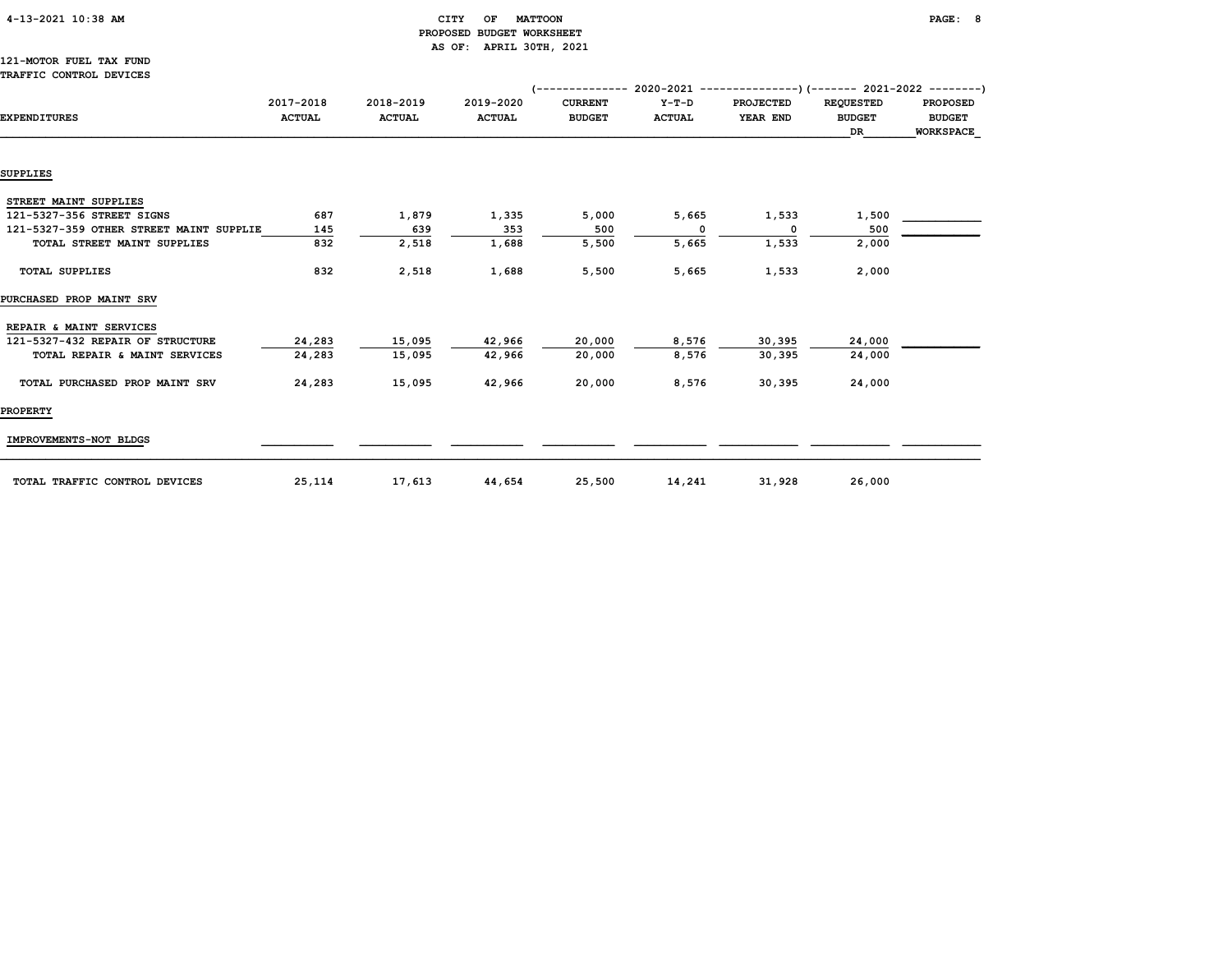| 4-13-2021 10:38 AM |  |
|--------------------|--|
|                    |  |

#### $\begin{array}{ccc} \text{CITY} & \text{OF} & \text{MATTOON} \end{array}$  PROPOSED BUDGET WORKSHEET AS OF: APRIL 30TH, 2021

#### 121-MOTOR FUEL TAX FUND STORM DRAINAGE

| <b>EXPENDITURES</b>               | 2017-2018<br><b>ACTUAL</b> | 2018-2019<br><b>ACTUAL</b> | 2019-2020<br><b>ACTUAL</b> | <b>CURRENT</b><br><b>BUDGET</b> | Y-T-D<br><b>ACTUAL</b> | <b>PROJECTED</b><br>YEAR END | <b>REQUESTED</b><br><b>BUDGET</b> | <b>PROPOSED</b><br><b>BUDGET</b> |
|-----------------------------------|----------------------------|----------------------------|----------------------------|---------------------------------|------------------------|------------------------------|-----------------------------------|----------------------------------|
|                                   |                            |                            |                            |                                 |                        |                              | DR                                | WORKSPACE                        |
| <b>SUPPLIES</b>                   |                            |                            |                            |                                 |                        |                              |                                   |                                  |
|                                   |                            |                            |                            |                                 |                        |                              |                                   |                                  |
| STREET MAINT SUPPLIES             |                            |                            |                            |                                 |                        |                              |                                   |                                  |
| 121-5328-357 CATCH BASINS         | 2,407                      | 4,494                      | $\mathbf 0$                | 7,000                           | 4,734                  | 4,734                        | 5,000                             |                                  |
| 121-5328-358 PIPE                 | 3,197                      | $\mathbf{o}$               | 19)                        | 3,000                           | $\mathbf{o}$           | $\overline{\phantom{0}}$     | 1,000                             |                                  |
| TOTAL STREET MAINT SUPPLIES       | 5,604                      | $4,494$ (                  | 19)                        | 10,000                          | 4,734                  | 4,734                        | 6,000                             |                                  |
| <b>TOTAL SUPPLIES</b>             | 5,604                      | 4,494 (                    | 19)                        | 10,000                          | 4,734                  | 4,734                        | 6,000                             |                                  |
| PURCHASED PROP MAINT SRV          |                            |                            |                            |                                 |                        |                              |                                   |                                  |
| CONSTRUCTION SERVICES             |                            |                            |                            |                                 |                        |                              |                                   |                                  |
| TOTAL STORM DRAINAGE              | 5,604                      | 4,494 (                    | 19)                        | 10,000                          | 4,734                  | 4,734                        | 6,000                             |                                  |
| TOTAL EXPENDITURES                | 581,731                    | 1,631,510                  | 644,952                    | 1,584,466                       | 654,441                | 687,816                      | 1,461,916                         |                                  |
| REVENUE OVER/(UNDER) EXPENDITURES | $\epsilon$                 | 82,947) ( 320,789)         | 108,003 (                  | 834,466)                        | 642,878                | 416,511 (                    | 329,300)                          |                                  |
| OTHER FINANCING SOURCES           |                            |                            |                            |                                 |                        |                              |                                   |                                  |
| OTHER FINANCING (USES)            |                            |                            |                            |                                 |                        |                              |                                   |                                  |

REVENUES & OTHER SOURCES OVER/

(UNDER) EXPENDITURES & OTHER (USES) ( 82,947) ( 320,789) 108,003 ( 834,466) 642,878 416,511 ( 329,300)

\*\*\* END OF REPORT \*\*\*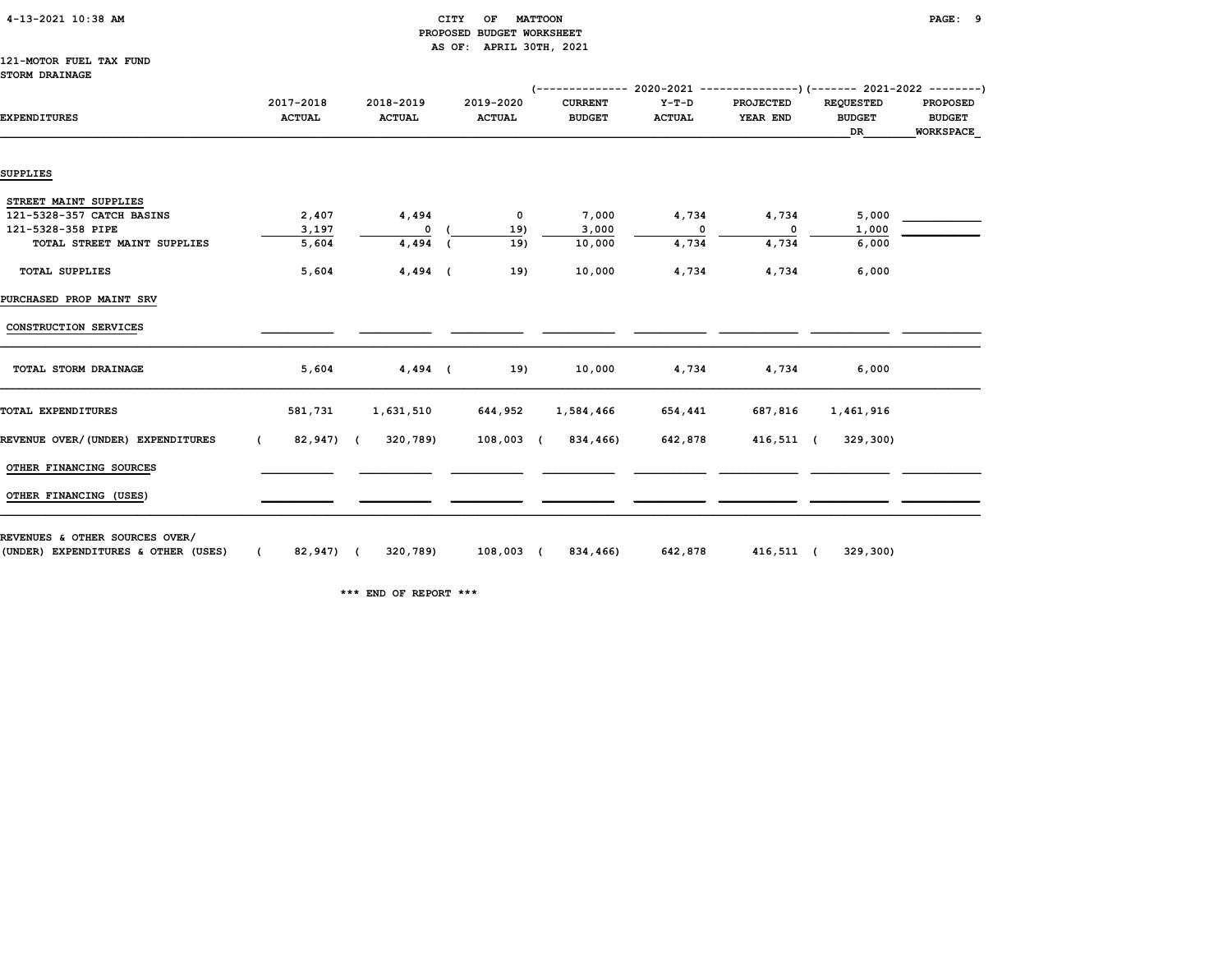### 4-13-2021 10:38 AM CITY OF MATTOON PAGE: 1 PROPOSED BUDGET WORKSHEET AS OF: APRIL 30TH, 2021

122-HOTEL TAX FUND

|                                         | 2017-2018     | 2018-2019     | 2019-2020     | <b>CURRENT</b> | $Y-T-D$       | <b>PROJECTED</b> | <b>REQUESTED</b> | <b>PROPOSED</b>  |
|-----------------------------------------|---------------|---------------|---------------|----------------|---------------|------------------|------------------|------------------|
| <b>REVENUES</b>                         | <b>ACTUAL</b> | <b>ACTUAL</b> | <b>ACTUAL</b> | <b>BUDGET</b>  | <b>ACTUAL</b> | YEAR END         | <b>BUDGET</b>    | <b>BUDGET</b>    |
|                                         |               |               |               |                |               |                  | DR               | <b>WORKSPACE</b> |
| TAXES                                   |               |               |               |                |               |                  |                  |                  |
|                                         |               |               |               |                |               |                  |                  |                  |
| HOTEL & MOTEL TAX                       |               |               |               |                |               |                  |                  |                  |
| 122-4170-100 HOTEL & MOTEL TAXES        | 350,016       | 319,734       | 278,226       | 330,000        | 248,128       | 222,546          | 200,000          |                  |
| TOTAL HOTEL & MOTEL TAX                 | 350,016       | 319,734       | 278,226       | 330,000        | 248,128       | 222,546          | 200,000          |                  |
| TOTAL TAXES                             | 350,016       | 319,734       | 278,226       | 330,000        | 248,128       | 222,546          | 200,000          |                  |
| CHARGES FOR SERVICES                    |               |               |               |                |               |                  |                  |                  |
| GENERAL GOVT CHARGES                    |               |               |               |                |               |                  |                  |                  |
| 122-4419-100 OTHER MISC GENERAL GOVT CH | 912           | 1,055         | 500           | 0              | 100           | 0                |                  |                  |
| TOTAL GENERAL GOVT CHARGES              | 912           | 1,055         | 500           |                | 100           |                  |                  |                  |
| TOTAL CHARGES FOR SERVICES              | 912           | 1,055         | 500           | 0              | 100           | 0                | 0                |                  |
| CONTRIB & OTHER MISC REV                |               |               |               |                |               |                  |                  |                  |
| CONTRIBUTIONS & MISC REV                |               |               |               |                |               |                  |                  |                  |
| TOTAL REVENUES                          | 350,928       | 320,789       | 278,726       | 330,000        | 248,228       | 222,546          | 200,000          |                  |
|                                         |               |               |               |                |               |                  |                  |                  |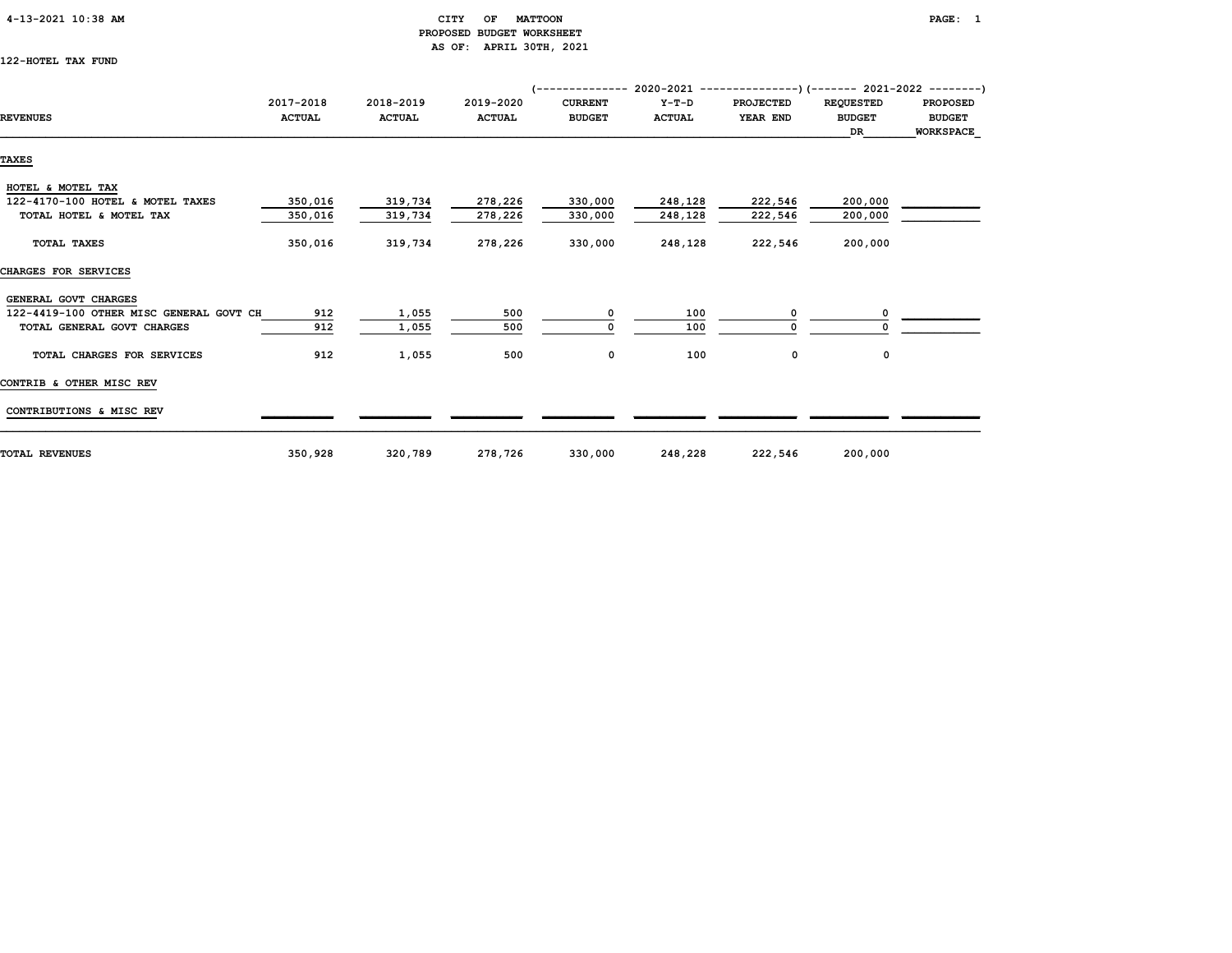## 4-13-2021 10:38 AM CITY OF MATTOON PAGE: 2 PROPOSED BUDGET WORKSHEET AS OF: APRIL 30TH, 2021

#### 122-HOTEL TAX FUND HOTEL TAX ADMINISTRATION

|                                         |                            |                            |                            | (------------- 2020-2021        |                          |                       |                                         |                                               |  |
|-----------------------------------------|----------------------------|----------------------------|----------------------------|---------------------------------|--------------------------|-----------------------|-----------------------------------------|-----------------------------------------------|--|
| <b>EXPENDITURES</b>                     | 2017-2018<br><b>ACTUAL</b> | 2018-2019<br><b>ACTUAL</b> | 2019-2020<br><b>ACTUAL</b> | <b>CURRENT</b><br><b>BUDGET</b> | $Y-T-D$<br><b>ACTUAL</b> | PROJECTED<br>YEAR END | <b>REQUESTED</b><br><b>BUDGET</b><br>DR | <b>PROPOSED</b><br><b>BUDGET</b><br>WORKSPACE |  |
|                                         |                            |                            |                            |                                 |                          |                       |                                         |                                               |  |
| PERSONNEL SERVICES                      |                            |                            |                            |                                 |                          |                       |                                         |                                               |  |
| SALARIES & WAGES                        |                            |                            |                            |                                 |                          |                       |                                         |                                               |  |
| 122-5653-111 SALARIES OF REG EMPLOYEES  | 60,644                     | 63,302                     | 68,143                     | 74,394                          | 54,879                   | 59,051                | 63,058                                  |                                               |  |
| 122-5653-112 SALARIES OF TEMP EMPLOYEES | 12,365                     | 12,181                     | 12,679                     | 27,769                          | 6,790                    | 7,735                 | 28,160                                  |                                               |  |
| 122-5653-113 OVERTIME                   | 1,340                      | 1,457                      | 1,707                      | 1,500                           | 0                        | $\mathbf 0$           | 1,500                                   |                                               |  |
| 122-5653-114 COMPENSATED ABSENCES       | 4,143                      | 3,608                      | 5,142                      | 0                               | 6,554                    | 5,618                 | 0                                       |                                               |  |
| TOTAL SALARIES & WAGES                  | 78,492                     | 80,547                     | 87,671                     | 103,663                         | 68,224                   | 72,403                | 92,718                                  |                                               |  |
| TOTAL PERSONNEL SERVICES                | 78,492                     | 80,547                     | 87,671                     | 103,663                         | 68,224                   | 72,403                | 92,718                                  |                                               |  |
| EMPLOYEE BENEFITS                       |                            |                            |                            |                                 |                          |                       |                                         |                                               |  |
| GROUP INSURANCE                         |                            |                            |                            |                                 |                          |                       |                                         |                                               |  |
| 122-5653-211 GROUP HEALTH INSURANCE     | 15,246                     | 13,724                     | 17,101                     | 16,971                          | 16,264                   | 16,971                | 20,501                                  |                                               |  |
| 122-5653-212 GROUP LIFE INSURANCE       | 156                        | 156                        | 156                        | 156                             | 150                      | 165                   | 156                                     |                                               |  |
| TOTAL GROUP INSURANCE                   | 15,402                     | 13,880                     | 17,257                     | 17,127                          | 16,414                   | 17,135                | 20,657                                  |                                               |  |
| SOCIAL SECURITY CONTRIB                 |                            |                            |                            |                                 |                          |                       |                                         |                                               |  |
| 122-5653-221 FICA CONTRIBUTIONS         | 4,657                      | 4,689                      | 5,277                      | 6,427                           | 3,795                    | 4,226                 | 5,749                                   |                                               |  |
| 122-5653-222 MEDICARE CONTRIBUTIONS     | 1,089                      | 1,097                      | 1,234                      | 1,503                           | 887                      | 988                   | 1,344                                   |                                               |  |
| TOTAL SOCIAL SECURITY CONTRIB           | 5,747                      | 5,786                      | 6,511                      | 7,930                           | 4,682                    | 5,214                 | 7,093                                   |                                               |  |
| RETIREMENT CONTRIBTUIONS                |                            |                            |                            |                                 |                          |                       |                                         |                                               |  |
| 122-5653-231 IMRF CONTRIBUTIONS         | 5,630                      | 5,097                      | 4,810                      | 6,552                           | 5,499                    | 6,307                 | 6,722                                   |                                               |  |
| TOTAL RETIREMENT CONTRIBTUIONS          | 5,630                      | 5,097                      | 4,810                      | 6,552                           | 5,499                    | 6,307                 | 6,722                                   |                                               |  |
| UNEMPLOYMNT COMPENSATION                |                            |                            |                            |                                 |                          |                       |                                         |                                               |  |
| 122-5653-240 UNEMPLOYMENT COMP.         | 850                        | 771                        | 325                        | 344                             | 344                      | 344                   | 278                                     |                                               |  |
| TOTAL UNEMPLOYMNT COMPENSATION          | 850                        | 771                        | 325                        | 344                             | 344                      | 344                   | 278                                     |                                               |  |
| WORKER'S COMPENSATION                   |                            |                            |                            |                                 |                          |                       |                                         |                                               |  |
| 122-5653-250 WORKERS' COMPENSATION      | 180                        | 159                        | 228                        | 213                             | 213                      | 213                   | 507                                     |                                               |  |
| TOTAL WORKER'S COMPENSATION             | 180                        | 159                        | 228                        | 213                             | 213                      | 213                   | 507                                     |                                               |  |
| TOTAL EMPLOYEE BENEFITS                 | 27,809                     | 25,692                     | 29,130                     | 32,166                          | 27,152                   | 29,214                | 35,257                                  |                                               |  |
| SUPPLIES                                |                            |                            |                            |                                 |                          |                       |                                         |                                               |  |
| GENERAL SUPPLIES                        |                            |                            |                            |                                 |                          |                       |                                         |                                               |  |
| 122-5653-311 OFFICE SUPPLIES            | 1,788                      | 1,820                      | 2,510                      | 2,000                           | 1,256                    | 1,522                 | 2,000                                   |                                               |  |
| 122-5653-316 TOOLS & EQUIPMENT          | 753                        | $\Omega$                   | 0                          | 0                               | 0                        | $\mathbf 0$           | 0                                       |                                               |  |
| 122-5653-317 CONCESSION & SOUVENIR SUPP | $\mathbf 0$                | $\mathbf 0$                | 574                        | 1,000                           | 0                        | $\mathbf 0$           | 1,000                                   |                                               |  |
| 122-5653-319 MISCELLANEOUS SUPPLIES     | 250                        | 0                          | $\mathbf 0$                | 500                             | $\mathbf{o}$             | 0                     | 500                                     |                                               |  |
| TOTAL GENERAL SUPPLIES                  | 2,791                      | 1,820                      | 3,084                      | 3,500                           | 1,256                    | 1,522                 | 3,500                                   |                                               |  |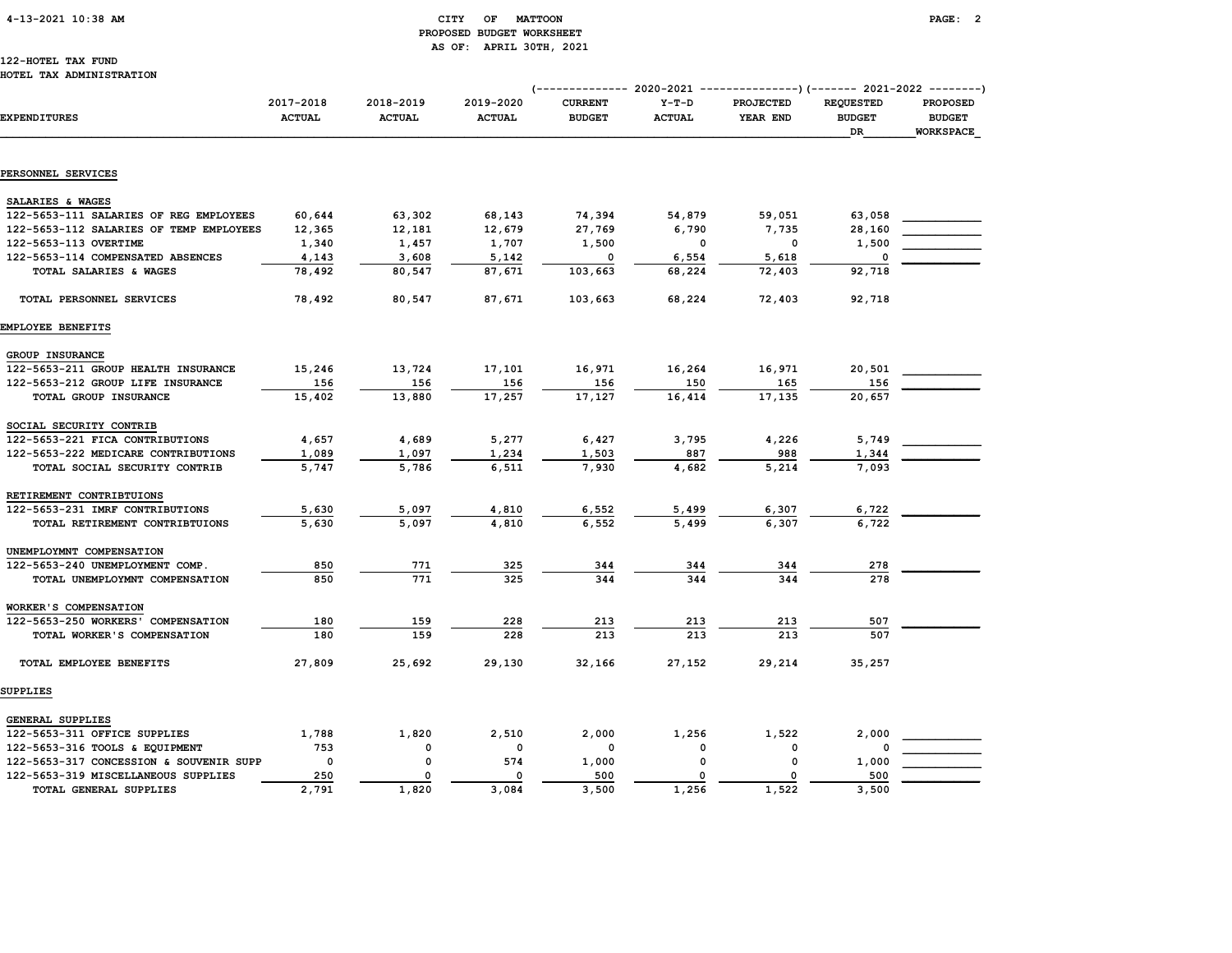# 4-13-2021 10:38 AM CITY OF MATTOON PAGE: 3 PROPOSED BUDGET WORKSHEET AS OF: APRIL 30TH, 2021

#### 122-HOTEL TAX FUND HOTEL TAX ADMINISTRATION

|                                         |                            |                            |                            | (------------- 2020-2021        |                          |                       | ---------------) (------- 2021-2022 --------) |                                                      |  |
|-----------------------------------------|----------------------------|----------------------------|----------------------------|---------------------------------|--------------------------|-----------------------|-----------------------------------------------|------------------------------------------------------|--|
| <b>EXPENDITURES</b>                     | 2017-2018<br><b>ACTUAL</b> | 2018-2019<br><b>ACTUAL</b> | 2019-2020<br><b>ACTUAL</b> | <b>CURRENT</b><br><b>BUDGET</b> | $Y-T-D$<br><b>ACTUAL</b> | PROJECTED<br>YEAR END | <b>REQUESTED</b><br><b>BUDGET</b><br>DR       | <b>PROPOSED</b><br><b>BUDGET</b><br><b>WORKSPACE</b> |  |
| <b>ENERGY</b>                           |                            |                            |                            |                                 |                          |                       |                                               |                                                      |  |
| 122-5653-321 NATURAL GAS & ELECTRIC (CI | 2,325                      | 2,638                      | 2,561                      | 3,000                           | 2,063                    | 2,231                 | 2,600                                         |                                                      |  |
| 122-5653-322 ELECTRICITY (COLES MOULTRI | 312                        | 467                        | 350                        | 500                             | 39                       | 66                    | 500                                           |                                                      |  |
| TOTAL ENERGY                            | 2,637                      | 3,105                      | 2,911                      | 3,500                           | 2,102                    | 2,298                 | 3,100                                         |                                                      |  |
|                                         |                            |                            |                            |                                 |                          |                       |                                               |                                                      |  |
| <b>TOTAL SUPPLIES</b>                   | 5,427                      | 4,925                      | 5,995                      | 7,000                           | 3,358                    | 3,819                 | 6,600                                         |                                                      |  |
| PURCHASED PROP MAINT SRV                |                            |                            |                            |                                 |                          |                       |                                               |                                                      |  |
| REPAIR & MAINT SERVICES                 |                            |                            |                            |                                 |                          |                       |                                               |                                                      |  |
| 122-5653-432 REPAIR OF STRUCTURES       | 0                          | 296                        | 0                          | 1,000                           | 64                       | 109                   | 1,000                                         |                                                      |  |
| TOTAL REPAIR & MAINT SERVICES           | $\Omega$                   | 296                        | $\Omega$                   | 1,000                           | 64                       | 109                   | 1,000                                         |                                                      |  |
| TOTAL PURCHASED PROP MAINT SRV          | $\mathbf 0$                | 296                        | 0                          | 1,000                           | 64                       | 109                   | 1,000                                         |                                                      |  |
| OTHER PURCHASED SERVICES                |                            |                            |                            |                                 |                          |                       |                                               |                                                      |  |
| PROFESSIONAL SERVICES                   |                            |                            |                            |                                 |                          |                       |                                               |                                                      |  |
| 122-5653-513 AUDITING SERVICES          | 1,620                      | 1,668                      | 1,716                      | 1,500                           | 1,752                    | 2,057                 | 1,773                                         |                                                      |  |
| 122-5653-516 TECHNOLOGY SERVICES        | 2,964                      | 2,964                      | 2,964                      | 3,000                           | 2,964                    | 2,964                 | 3,000                                         |                                                      |  |
| TOTAL PROFESSIONAL SERVICES             | 4,584                      | 4,632                      | 4,680                      | 4,500                           | 4,716                    | 5,021                 | 4,773                                         |                                                      |  |
| COMMUNICATION                           |                            |                            |                            |                                 |                          |                       |                                               |                                                      |  |
| 122-5653-531 POSTAGE                    | 411                        | 178                        | 352                        | 500                             | 110                      | 189                   | 500                                           |                                                      |  |
| 122-5653-532 TELEPHONE                  | 3,740                      | 3,800                      | 6,728                      | 7,200                           | 6,840                    | 6,811                 | 7,000                                         |                                                      |  |
| 122-5653-533 CELLULAR PHONE             | 1,200                      | 1,200                      | 1,200                      | 1,200                           | 1,100                    | 1,200                 | 1,200                                         |                                                      |  |
| TOTAL COMMUNICATION                     | 5,350                      | 5,178                      | 8,280                      | 8,900                           | 8,050                    | 8,200                 | 8,700                                         |                                                      |  |
| <b>ADVERTISING</b>                      |                            |                            |                            |                                 |                          |                       |                                               |                                                      |  |
| 122-5653-540 ADVERTISING                | 3,948                      | 16,020                     | 4,502                      | 20,000                          | 7,151                    | 11,474                | 20,000                                        |                                                      |  |
| TOTAL ADVERTISING                       | 3,948                      | 16,020                     | 4,502                      | 20,000                          | 7,151                    | 11,474                | 20,000                                        |                                                      |  |
| PRINTING & BINDING                      |                            |                            |                            |                                 |                          |                       |                                               |                                                      |  |
| 122-5653-550 PRINTING & BINDING         | 1,288                      | 1,620                      | $\overline{0}$             | 2,500                           |                          |                       | 2,500                                         |                                                      |  |
| TOTAL PRINTING & BINDING                | 1,288                      | 1,620                      | $\Omega$                   | 2,500                           | $\Omega$                 |                       | 2,500                                         |                                                      |  |
| EMPLOYEE BUSINESS EXP                   |                            |                            |                            |                                 |                          |                       |                                               |                                                      |  |
| 122-5653-561 BUSINESS MEETING EXPENSE   | 809                        | 856                        | 1,572                      | 1,200                           | 745                      | 1,118                 | 1,200                                         |                                                      |  |
| 122-5653-562 TRAVEL & TRAINING          | 4,080                      | 5,964                      | 3,896                      | 5,000                           | $\mathbf 0$              | $\mathbf 0$           | 5,000                                         |                                                      |  |
| TOTAL EMPLOYEE BUSINESS EXP             | 4,889                      | 6,820                      | 5,469                      | 6,200                           | 745                      | 1,118                 | 6,200                                         |                                                      |  |
| OTHER PURCHASED SERVICES                |                            |                            |                            |                                 |                          |                       |                                               |                                                      |  |
| 122-5653-571 DUES & MEMBERSHIPS         | 1,068                      | 943                        | 0                          | 500                             | 0                        | $\mathbf 0$           | 500                                           |                                                      |  |
| 122-5653-572 COMMUNITY PROMOTION & RELA | 2,297                      | 2,509                      | 1,629                      | 2,000                           | 1,435                    | 1,517                 | 1,500                                         |                                                      |  |
| TOTAL OTHER PURCHASED SERVICES          | 3,365                      | 3,452                      | 1,629                      | 2,500                           | 1,435                    | 1,517                 | 2,000                                         |                                                      |  |
| TOTAL OTHER PURCHASED SERVICES          | 23,424                     | 37,722                     | 24,559                     | 44,600                          | 22,097                   | 27,329                | 44,173                                        |                                                      |  |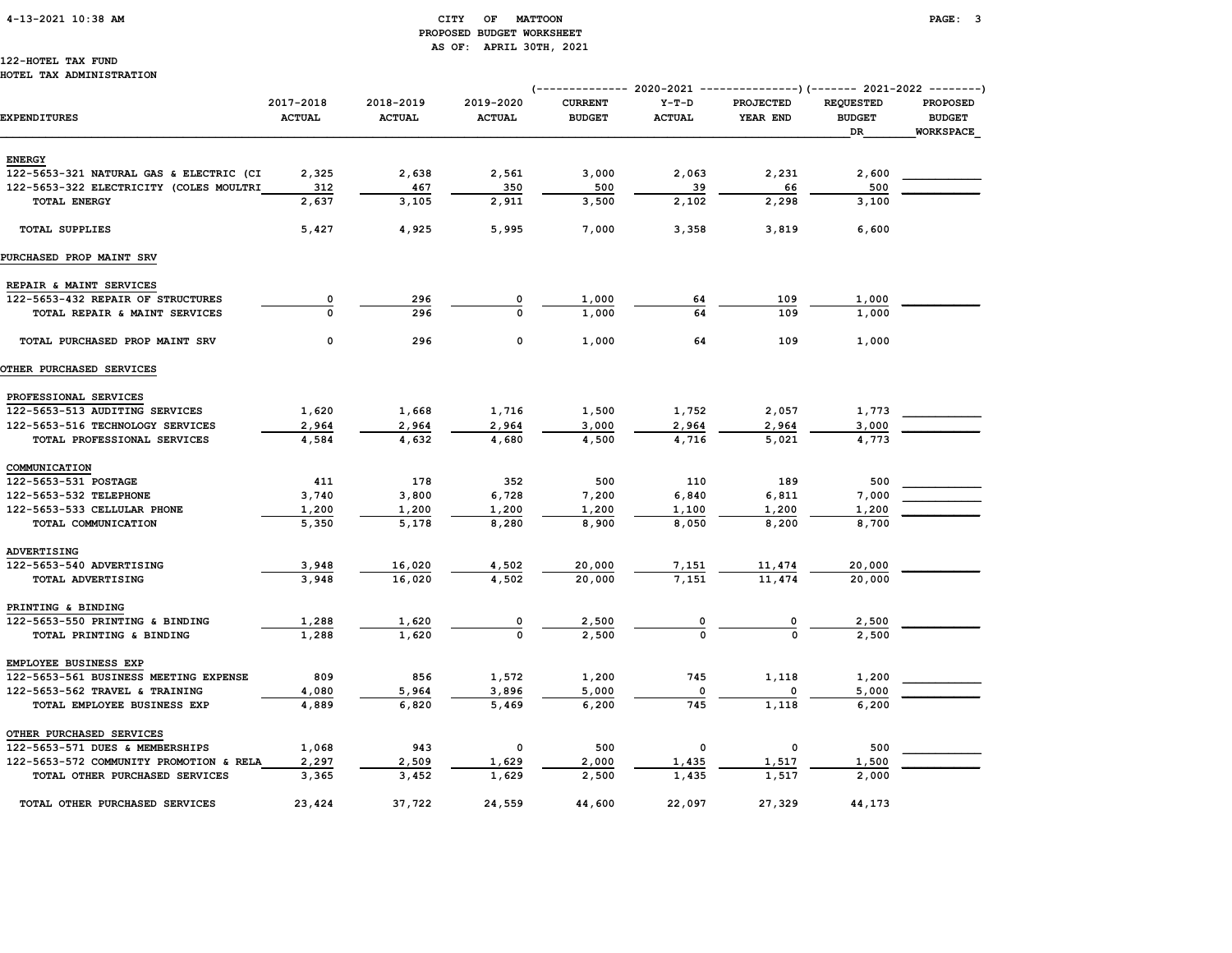### CITY OF MATTOON **PAGE:** 4 PROPOSED BUDGET WORKSHEET AS OF: APRIL 30TH, 2021

#### 122-HOTEL TAX FUND HOTEL TAX ADMINISTRATION

| EXPENDITURES                                           | 2017-2018<br><b>ACTUAL</b> | 2018-2019<br><b>ACTUAL</b> | 2019-2020<br><b>ACTUAL</b> | <b>CURRENT</b><br><b>BUDGET</b> | $Y-T-D$<br><b>ACTUAL</b> | <b>PROJECTED</b><br>YEAR END | <b>REQUESTED</b><br><b>BUDGET</b><br>DR | <b>PROPOSED</b><br><b>BUDGET</b><br>WORKSPACE |  |
|--------------------------------------------------------|----------------------------|----------------------------|----------------------------|---------------------------------|--------------------------|------------------------------|-----------------------------------------|-----------------------------------------------|--|
| <b>PROPERTY</b>                                        |                            |                            |                            |                                 |                          |                              |                                         |                                               |  |
| <b>BUILDINGS</b>                                       |                            |                            |                            |                                 |                          |                              |                                         |                                               |  |
| IMPROVEMENTS-NOT BLDGS                                 |                            |                            |                            |                                 |                          |                              |                                         |                                               |  |
| 122-5653-730 IMPROVEMENTS OTHER THAN BL                | 0                          | 0                          | 71,599                     |                                 |                          |                              |                                         |                                               |  |
| TOTAL IMPROVEMENTS-NOT BLDGS                           |                            |                            | 71,599                     |                                 |                          |                              |                                         |                                               |  |
| TOTAL PROPERTY                                         | 0                          | 0                          | 71,599                     | 0                               | 0                        | 0                            | 0                                       |                                               |  |
| OTHER OBJECTS                                          |                            |                            |                            |                                 |                          |                              |                                         |                                               |  |
| FINANCIAL TRANS OBJECTS                                |                            |                            |                            |                                 |                          |                              |                                         |                                               |  |
| 122-5653-814 PRINTING/COPY MACH LEASE/M                | 1,283                      | 1,705                      | 1,565                      | 1,500                           | 995                      | 905                          | 1,500                                   |                                               |  |
| TOTAL FINANCIAL TRANS OBJECTS                          | 1,283                      | 1,705                      | 1,565                      | 1,500                           | 995                      | 905                          | 1,500                                   |                                               |  |
|                                                        |                            |                            |                            |                                 |                          |                              |                                         |                                               |  |
| FINANCIAL TRANS OBJECTS<br>122-5653-825 TOURISM GRANTS | 123,300                    | 123,050                    | 119,325                    | 125,000                         | 55,711                   | 7,714                        | 125,000                                 |                                               |  |
| TOTAL FINANCIAL TRANS OBJECTS                          | 123,300                    | 123,050                    | 119,325                    | 125,000                         | 55,711                   | 7.714                        | 125,000                                 |                                               |  |
|                                                        |                            |                            |                            |                                 |                          |                              |                                         |                                               |  |
| COMPUTER INFO SYS OBJECT                               |                            |                            |                            |                                 |                          |                              |                                         |                                               |  |
| 122-5653-863 COMPUTERS                                 | 1,951                      | 2,521                      | 47                         | 1,500                           |                          |                              | 1,500                                   |                                               |  |
| TOTAL COMPUTER INFO SYS OBJECT                         | 1,951                      | 2,521                      | 47                         | 1,500                           |                          |                              | 1,500                                   |                                               |  |
| TOTAL OTHER OBJECTS                                    | 126,534                    | 127,276                    | 120,937                    | 128,000                         | 56,707                   | 8,620                        | 128,000                                 |                                               |  |
| TOTAL HOTEL TAX ADMINISTRATION                         | 261,687                    | 276,459                    | 339,891                    | 316,429                         | 177,601                  | 141,495                      | 307,748                                 |                                               |  |
| TOTAL EXPENDITURES                                     | 261,687                    | 276,459                    | 339,891                    | 316,429                         | 177,601                  | 141,495                      | 307,748                                 |                                               |  |
| REVENUE OVER/(UNDER) EXPENDITURES                      | 89,241                     | 44,330 (                   | 61, 165)                   | 13,571                          | 70,628                   | 81,052 (                     | 107,748)                                |                                               |  |
| OTHER FINANCING (USES)                                 |                            |                            |                            |                                 |                          |                              |                                         |                                               |  |
| 122-5904-822 TRFR TO FESTIVAL MANAGEMEN                |                            | 0                          |                            | 20,000                          |                          | 0                            | 20,000                                  |                                               |  |
| TOTAL OTHER FINANCING (USES)                           |                            |                            |                            | 20,000                          |                          |                              | 20,000                                  |                                               |  |
| TOTAL OTHER FINANCING SOURCES (USES)                   | 0                          | 0                          |                            | $0$ (<br>20,000)                | 0                        |                              | 0(<br>20,000)                           |                                               |  |
| REVENUES & OTHER SOURCES OVER/                         |                            |                            |                            |                                 |                          |                              |                                         |                                               |  |
| (UNDER) EXPENDITURES & OTHER (USES)                    | 89,241                     | 44,330 (                   | $61, 165)$ (               | 6,429                           | 70,628                   | 81,052 (                     | 127,748)                                |                                               |  |

\*\*\* END OF REPORT \*\*\*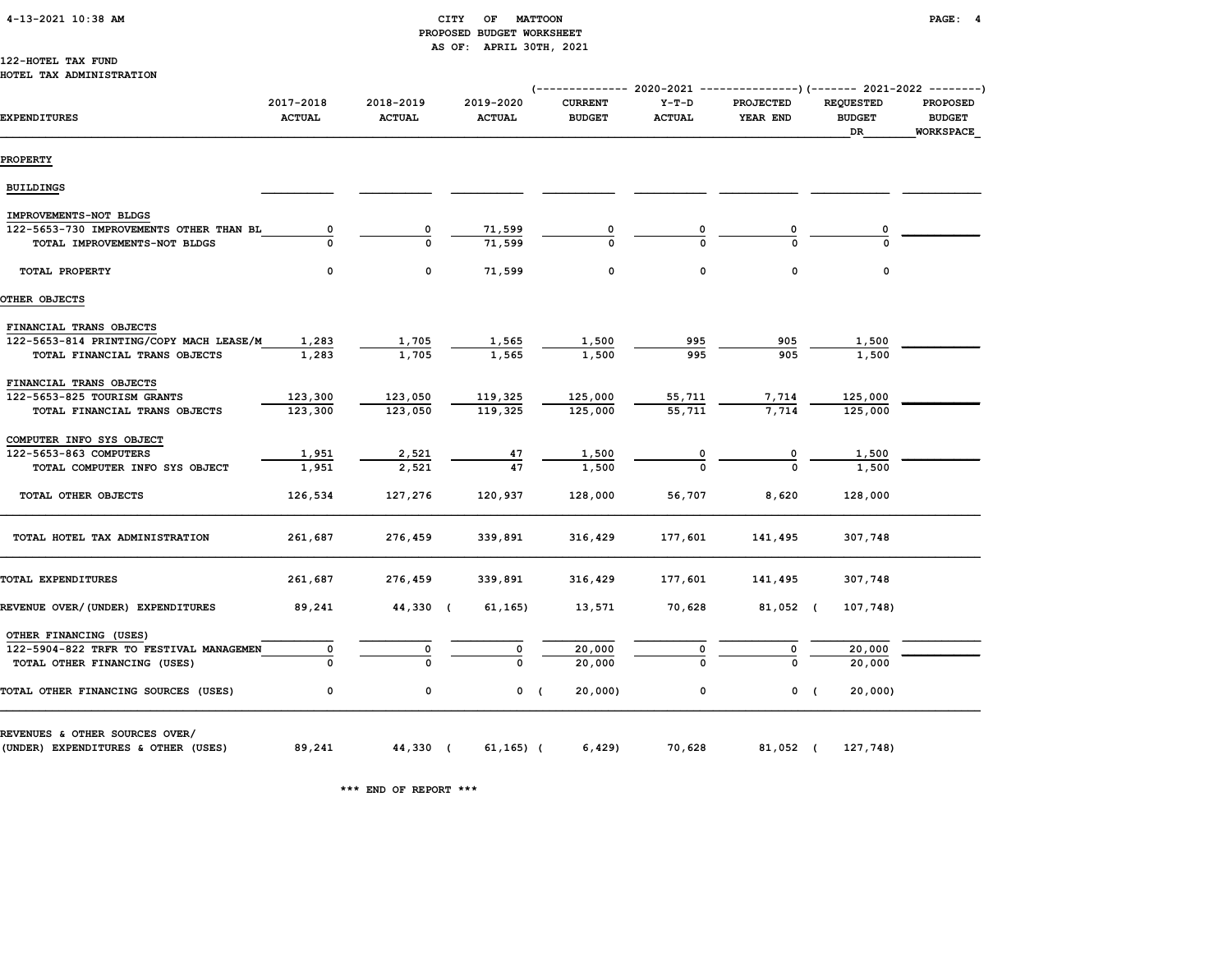# 4-13-2021 10:38 AM CITY OF MATTOON PAGE: 1 PROPOSED BUDGET WORKSHEET AS OF: APRIL 30TH, 2021

# 123-FESTIVAL MGMT FUND

|                                         |               |               |               | '-------------- |               | 2020-2021 ----------------) (------- 2021-2022 ---------) |                  |                  |
|-----------------------------------------|---------------|---------------|---------------|-----------------|---------------|-----------------------------------------------------------|------------------|------------------|
|                                         | 2017-2018     | 2018-2019     | 2019-2020     | <b>CURRENT</b>  | $Y-T-D$       | <b>PROJECTED</b>                                          | <b>REQUESTED</b> | <b>PROPOSED</b>  |
| <b>REVENUES</b>                         | <b>ACTUAL</b> | <b>ACTUAL</b> | <b>ACTUAL</b> | <b>BUDGET</b>   | <b>ACTUAL</b> | YEAR END                                                  | <b>BUDGET</b>    | <b>BUDGET</b>    |
|                                         |               |               |               |                 |               |                                                           | <b>DR</b>        | <b>WORKSPACE</b> |
| <b>CHARGES FOR SERVICES</b>             |               |               |               |                 |               |                                                           |                  |                  |
| CEMETERY DEPT CHRGS                     |               |               |               |                 |               |                                                           |                  |                  |
| 123-4491-010 CONTRIBUTIONS FOR FIREWORK | 12,906        | 12,765        | 13,866        | 13,000          | 0             | 0                                                         | 13,000           |                  |
| 123-4492-010 CONTRIBUTIONS FOR LIGHTWOR | 58,126        | 59,379        | 61,654        | 50,000          | 82,882        | 58,240                                                    | 50,000           |                  |
| 123-4494-010 CONTRIBUTIONS FOR BAGELFES | 66,643        | 72,324        | 76,182        | 70,000          |               |                                                           | 70,000           |                  |
| TOTAL CEMETERY DEPT CHRGS               | 137,674       | 144,468       | 151,701       | 133,000         | 82,882        | 58,240                                                    | 133,000          |                  |
| TOTAL CHARGES FOR SERVICES              | 137,674       | 144,468       | 151,701       | 133,000         | 82,882        | 58,240                                                    | 133,000          |                  |
| <b>TOTAL REVENUES</b>                   | 137,674       | 144,468       | 151,701       | 133,000         | 82,882        | 58,240                                                    | 133,000          |                  |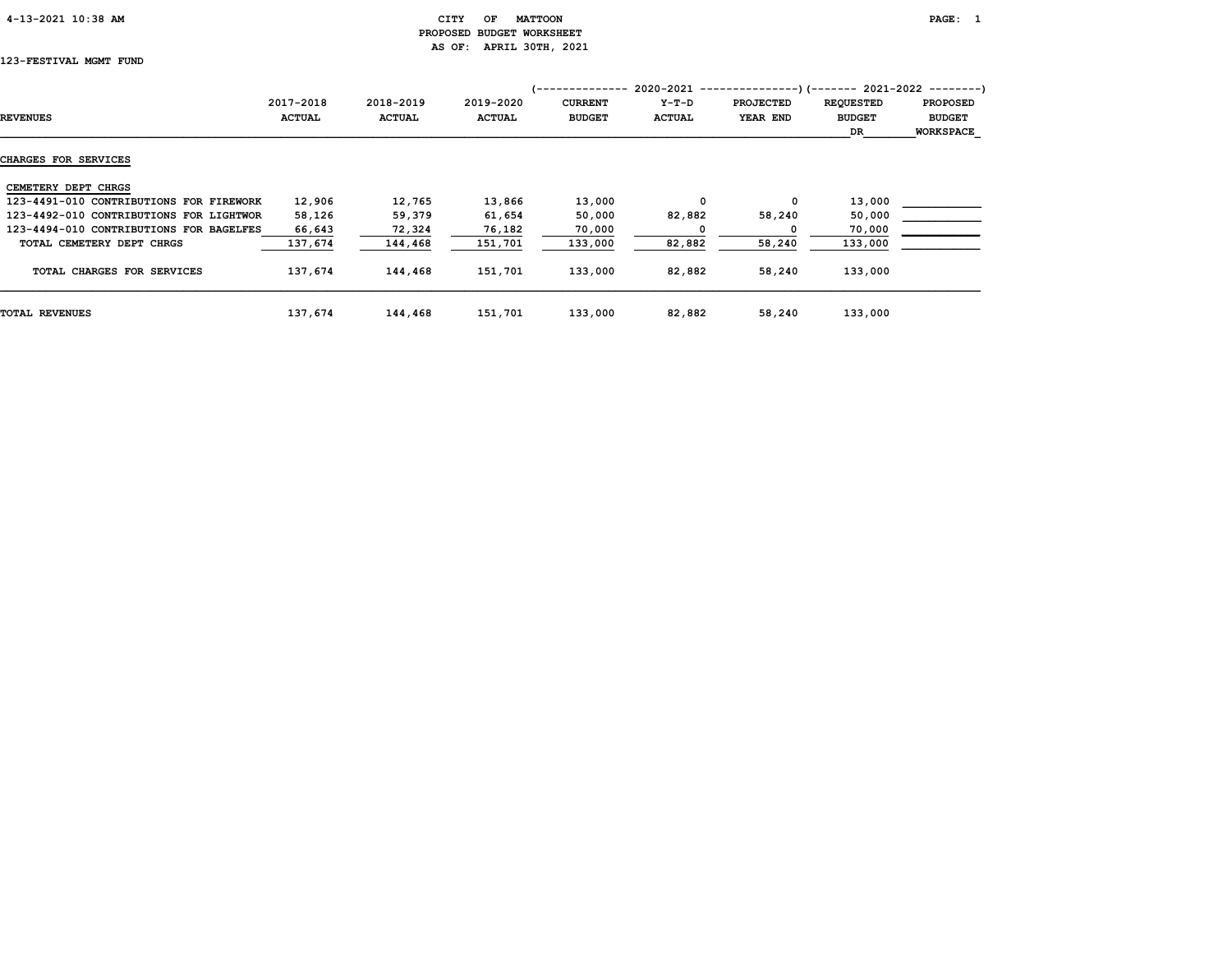| 4-13-2021 10:38 AM |  |  |
|--------------------|--|--|
|--------------------|--|--|

# CITY OF MATTOON **PAGE: 2**  PROPOSED BUDGET WORKSHEET AS OF: APRIL 30TH, 2021

#### 123-FESTIVAL MGMT FUND FESTIVAL ADMINISTRATION

| <b>EXPENDITURES</b>      | 2017-2018<br><b>ACTUAL</b> | 2018-2019<br><b>ACTUAL</b> | 2019-2020<br><b>ACTUAL</b> | 1 - - - - - - - - - - - - - -<br><b>CURRENT</b><br><b>BUDGET</b> | Y-T-D<br><b>ACTUAL</b> | 2020-2021 ----------------) (------- 2021-2022 ---------)<br><b>PROJECTED</b><br><b>YEAR END</b> | <b>REQUESTED</b><br><b>BUDGET</b><br>DR | <b>PROPOSED</b><br><b>BUDGET</b><br><b>WORKSPACE</b> |
|--------------------------|----------------------------|----------------------------|----------------------------|------------------------------------------------------------------|------------------------|--------------------------------------------------------------------------------------------------|-----------------------------------------|------------------------------------------------------|
| <b>SUPPLIES</b>          |                            |                            |                            |                                                                  |                        |                                                                                                  |                                         |                                                      |
| GENERAL SUPPLIES         |                            |                            |                            |                                                                  |                        |                                                                                                  |                                         |                                                      |
| OTHER PURCHASED SERVICES |                            |                            |                            |                                                                  |                        |                                                                                                  |                                         |                                                      |

EMPLOYEE BUSINESS EXP \_\_\_\_\_\_\_\_\_\_\_ \_\_\_\_\_\_\_\_\_\_\_ \_\_\_\_\_\_\_\_\_\_\_ \_\_\_\_\_\_\_\_\_\_\_ \_\_\_\_\_\_\_\_\_\_\_ \_\_\_\_\_\_\_\_\_\_\_\_ \_\_\_\_\_\_\_\_\_\_\_\_ \_\_\_\_\_\_\_\_\_\_\_\_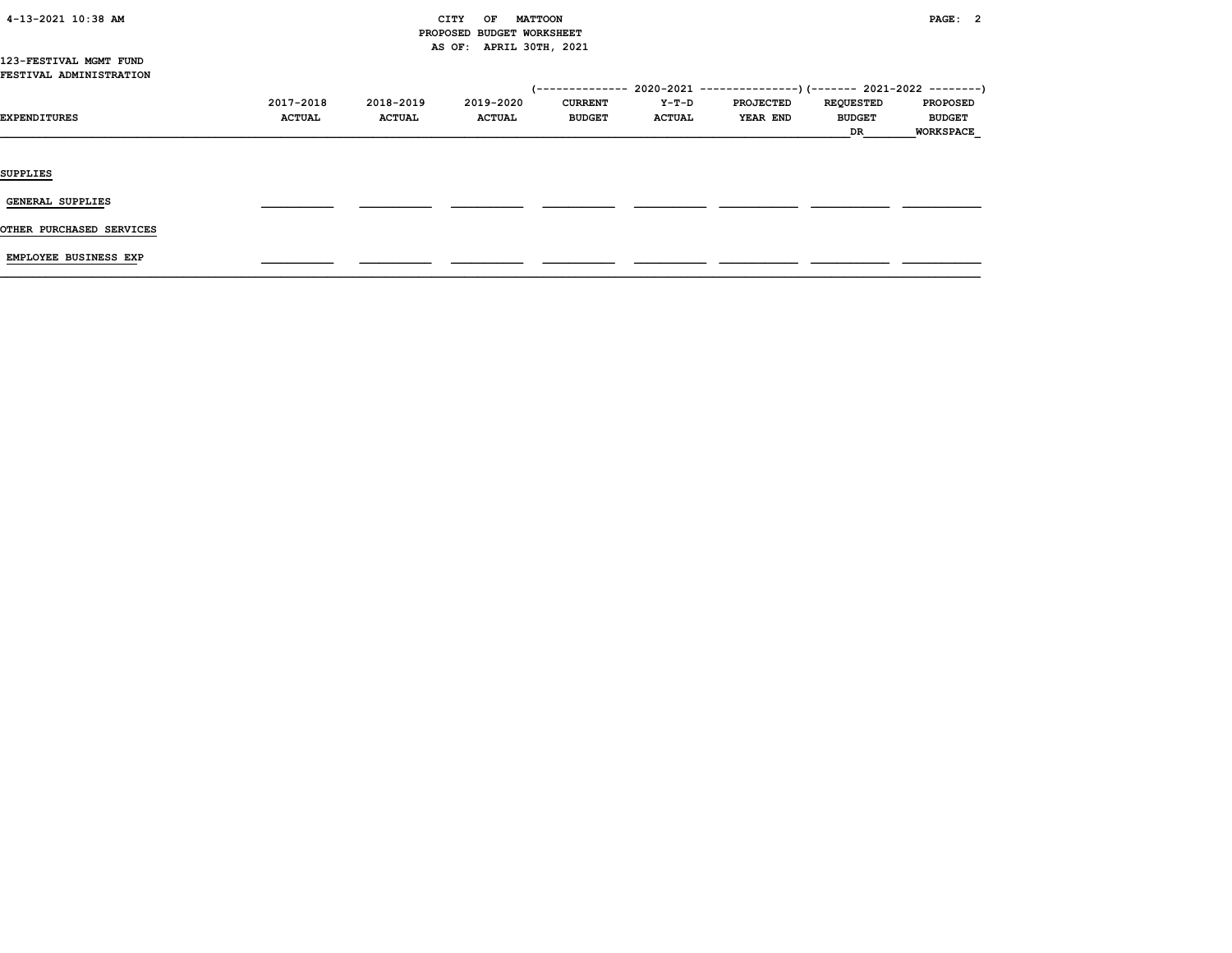# 4-13-2021 10:38 AM CITY OF MATTOON PAGE: 3 PROPOSED BUDGET WORKSHEET AS OF: APRIL 30TH, 2021

#### 123-FESTIVAL MGMT FUND JULY 4TH FIREWORKS

| <b>EXPENDITURES</b>                     | 2017-2018<br><b>ACTUAL</b> | 2018-2019<br><b>ACTUAL</b> | 2019-2020<br><b>ACTUAL</b> | <b>CURRENT</b><br><b>BUDGET</b> | $Y-T-D$<br><b>ACTUAL</b> | PROJECTED<br>YEAR END   | <b>REQUESTED</b><br><b>BUDGET</b><br>DR | PROPOSED<br><b>BUDGET</b><br>WORKSPACE |
|-----------------------------------------|----------------------------|----------------------------|----------------------------|---------------------------------|--------------------------|-------------------------|-----------------------------------------|----------------------------------------|
| SUPPLIES                                |                            |                            |                            |                                 |                          |                         |                                         |                                        |
| <b>GENERAL SUPPLIES</b>                 |                            |                            |                            |                                 |                          |                         |                                         |                                        |
| 123-5582-319 MISCELLANEOUS SUPPLIES     | $\overline{\mathbf{0}}$    | 234                        | 82                         | 200                             |                          | $\overline{\mathbf{0}}$ | 200                                     |                                        |
| TOTAL GENERAL SUPPLIES                  | $\mathbf{o}$               | 234                        | 82                         | 200                             | $\frac{0}{0}$            | $\mathbf{o}$            | 200                                     |                                        |
| FOOD                                    |                            |                            |                            |                                 |                          |                         |                                         |                                        |
| 123-5582-330 FOOD                       | 243                        | 35                         | 241                        | 200                             | 39                       | 67                      | 200                                     |                                        |
| TOTAL FOOD                              | 243                        | 35                         | 241                        | 200                             | 39                       | 67                      | 200                                     |                                        |
| TOTAL SUPPLIES                          | 243                        | 269                        | 323                        | 400                             | 39                       | 67                      | 400                                     |                                        |
| PURCHASED PROP MAINT SRV                |                            |                            |                            |                                 |                          |                         |                                         |                                        |
| <b>RENTALS</b>                          |                            |                            |                            |                                 |                          |                         |                                         |                                        |
| 123-5582-440 RENTALS                    | 0                          | 2,125                      | 2,125                      | 2,125                           | 160                      | 274                     | 2,125                                   |                                        |
| TOTAL RENTALS                           | $\mathbf{o}$               | 2,125                      | 2,125                      | 2,125                           | 160                      | 274                     | 2,125                                   |                                        |
| TOTAL PURCHASED PROP MAINT SRV          | 0                          | 2,125                      | 2,125                      | 2,125                           | 160                      | 274                     | 2,125                                   |                                        |
| OTHER PURCHASED SERVICES                |                            |                            |                            |                                 |                          |                         |                                         |                                        |
| PROFESSIONAL SERVICES                   |                            |                            |                            |                                 |                          |                         |                                         |                                        |
| 123-5582-519 OTHER PROFESSIONAL SERVICE | 3,975                      | 3,998                      | 4,830                      | 4,000                           |                          |                         | 4,000                                   |                                        |
| TOTAL PROFESSIONAL SERVICES             | 3,975                      | 3,998                      | 4,830                      | 4,000                           |                          |                         | 4,000                                   |                                        |
| COMMUNICATION                           |                            |                            |                            |                                 |                          |                         |                                         |                                        |
| <b>ADVERTISING</b>                      |                            |                            |                            |                                 |                          |                         |                                         |                                        |
| 123-5582-540 ADVERTISING                | 382                        | 785                        | 860                        | 1,000                           |                          | $\overline{\mathbf{0}}$ | 1,000                                   |                                        |
| TOTAL ADVERTISING                       | 382                        | 785                        | 860                        | 1,000                           | $\frac{0}{0}$            | $\mathbf{o}$            | 1,000                                   |                                        |
| OTHER PURCHASED SERVICES                |                            |                            |                            |                                 |                          |                         |                                         |                                        |
| 123-5582-574 SPECIAL EVENT SERVICES     | 100                        | 251                        | 100                        | 100                             | 0                        | 0                       | 100                                     |                                        |
| 123-5582-579 MISC. OTHER PURCHASED SERV | 2,010                      | 2,329                      | 1,853                      | 2,000                           | 0                        | 0                       | 2,000                                   |                                        |
| TOTAL OTHER PURCHASED SERVICES          | 2,110                      | 2,580                      | 1,953                      | 2,100                           | 0                        | 0                       | 2,100                                   |                                        |
| TOTAL OTHER PURCHASED SERVICES          | 6,467                      | 7,363                      | 7,643                      | 7,100                           | 0                        | 0                       | 7,100                                   |                                        |
| OTHER OBJECTS                           |                            |                            |                            |                                 |                          |                         |                                         |                                        |
| SPECIAL EVENT OBJECTS                   |                            |                            |                            |                                 |                          |                         |                                         |                                        |
| 123-5582-831 PARADES                    | 600                        | 150                        | 150                        | 400                             | 0                        | 0                       | 400                                     |                                        |
| 123-5582-834 ENTERTAINMENT              | $\mathbf 0$                | 20,000                     | $\mathbf 0$                | $\mathbf 0$                     | 0                        | 0                       |                                         |                                        |
| 123-5582-835 FIREWORKS                  | 15,000                     | 18,000                     | 12,500                     | 15,500                          | $\mathbf 0$              | 0                       | 15,500                                  |                                        |
| TOTAL SPECIAL EVENT OBJECTS             | 15,600                     | 38,150                     | 12,650                     | 15,900                          | 0                        | 0                       | 15,900                                  |                                        |
| TOTAL OTHER OBJECTS                     | 15,600                     | 38,150                     | 12,650                     | 15,900                          | 0                        | 0                       | 15,900                                  |                                        |
| TOTAL JULY 4TH FIREWORKS                | 22,310                     | 47,907                     | 22,740                     | 25,525                          | 199                      | 342                     | 25,525                                  |                                        |

(-------------- 2020-2021 ---------------)(------- 2021-2022 --------)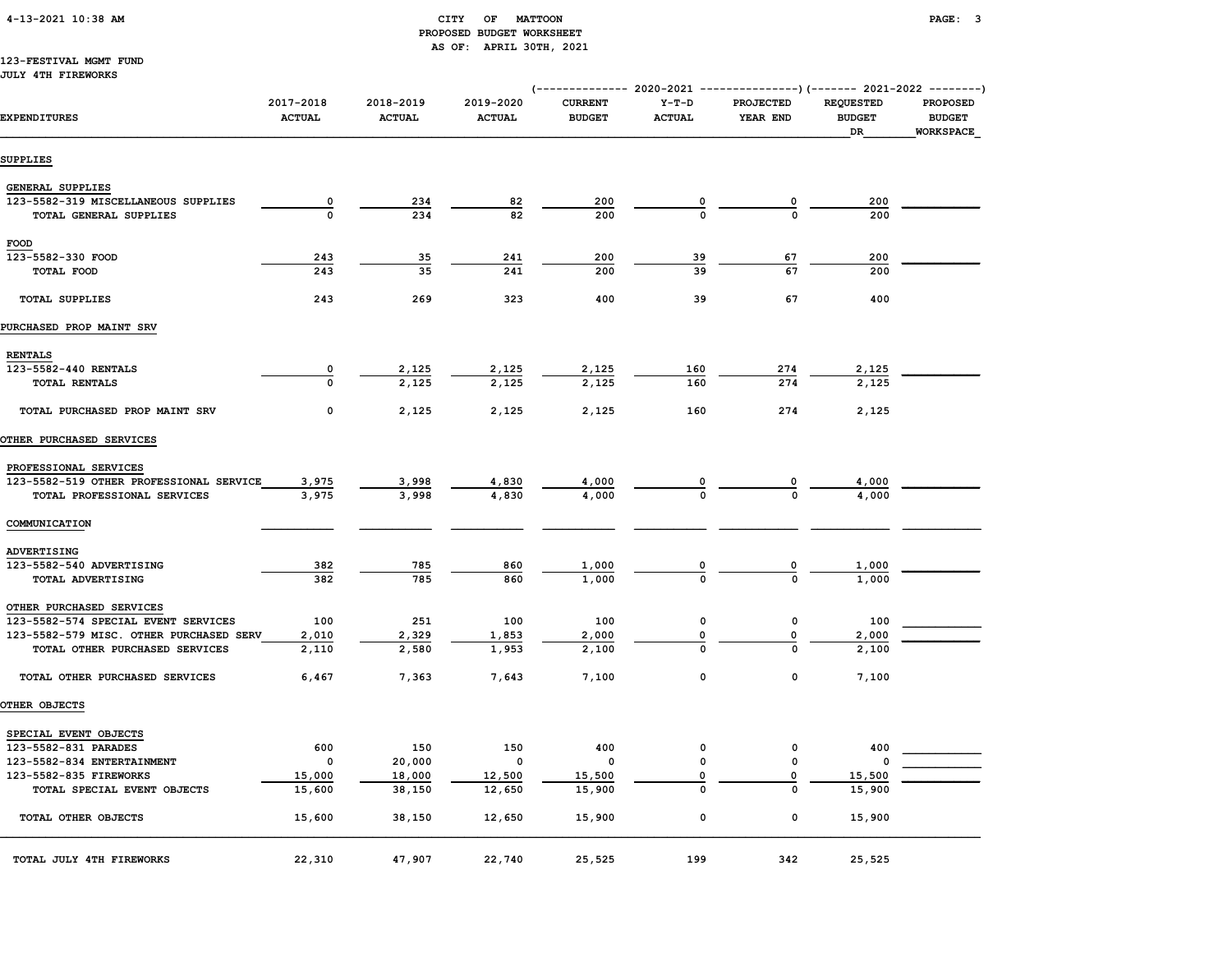| 4-13-2021 10:38 AM |  |
|--------------------|--|
|                    |  |

# CITY OF MATTOON **PAGE: 4**  PROPOSED BUDGET WORKSHEET AS OF: APRIL 30TH, 2021

#### 123-FESTIVAL MGMT FUND BAGELFEST

| <b>EXPENDITURES</b>                     | 2017-2018<br><b>ACTUAL</b> | 2018-2019<br><b>ACTUAL</b> | 2019-2020<br><b>ACTUAL</b> | <b>CURRENT</b><br><b>BUDGET</b> | $Y-T-D$<br><b>ACTUAL</b> | <b>PROJECTED</b><br>YEAR END | <b>REQUESTED</b><br><b>BUDGET</b><br>DR | <b>PROPOSED</b><br><b>BUDGET</b><br><b>WORKSPACE</b> |
|-----------------------------------------|----------------------------|----------------------------|----------------------------|---------------------------------|--------------------------|------------------------------|-----------------------------------------|------------------------------------------------------|
| SUPPLIES                                |                            |                            |                            |                                 |                          |                              |                                         |                                                      |
| GENERAL SUPPLIES                        |                            |                            |                            |                                 |                          |                              |                                         |                                                      |
| 123-5584-311 OFFICE SUPPLIES            | $\mathbf 0$                | 198                        | 0                          | 0                               | 0                        | 0                            | 0                                       |                                                      |
| 123-5584-312 CLEANING SUPPLIES          | $\Omega$                   | 129                        | 0                          | 0                               | $\Omega$                 | 0                            | 500                                     |                                                      |
| 123-5584-317 CONCESSION & SOUVENIR SUPP | 1,381                      | 1,760                      | 1,054                      | 2,000                           | 0                        | 0                            | 1,500                                   |                                                      |
| 123-5584-319 MISCELLANEOUS SUPPLIES     | 292                        | 158                        | 228                        | 500                             | 0                        | 0                            | 500                                     |                                                      |
| TOTAL GENERAL SUPPLIES                  | 1,673                      | 2,245                      | 1,282                      | 2,500                           | $\mathbf 0$              | 0                            | 2,500                                   |                                                      |
| <b>ENERGY</b>                           |                            |                            |                            |                                 |                          |                              |                                         |                                                      |
| FOOD                                    |                            |                            |                            |                                 |                          |                              |                                         |                                                      |
| <b>TOTAL SUPPLIES</b>                   | 1,673                      | 2,245                      | 1,282                      | 2,500                           | 0                        | 0                            | 2,500                                   |                                                      |
| PURCHASED PROP MAINT SRV                |                            |                            |                            |                                 |                          |                              |                                         |                                                      |
| <b>RENTALS</b>                          |                            |                            |                            |                                 |                          |                              |                                         |                                                      |
| 123-5584-440 RENTALS                    | 6,835                      | 21,889                     | 22,523                     | 23,000                          | $\mathbf 0$              | 0                            | 23,000                                  |                                                      |
| TOTAL RENTALS                           | 6,835                      | 21,889                     | 22,523                     | 23,000                          | $\Omega$                 | $\Omega$                     | 23,000                                  |                                                      |
| TOTAL PURCHASED PROP MAINT SRV          | 6,835                      | 21,889                     | 22,523                     | 23,000                          | 0                        | 0                            | 23,000                                  |                                                      |
| <b>OTHER PURCHASED SERVICES</b>         |                            |                            |                            |                                 |                          |                              |                                         |                                                      |
| <b>INSURANCE</b>                        |                            |                            |                            |                                 |                          |                              |                                         |                                                      |
| 123-5584-525 SPECIAL EVENT INSURANCE    | 0                          | 2,676                      |                            | 3,000                           |                          |                              | 3,000                                   |                                                      |
| TOTAL INSURANCE                         | $\pmb{0}$                  | 2,676                      | $\Omega$                   | 3,000                           |                          | 0                            | 3,000                                   |                                                      |
| COMMUNICATION                           |                            |                            |                            |                                 |                          |                              |                                         |                                                      |
| 123-5584-531 POSTAGE                    | 331                        | 548                        | 0                          | 500                             | 0                        | 0                            | 500                                     |                                                      |
| TOTAL COMMUNICATION                     | 331                        | 548                        | $\mathbf 0$                | 500                             | $\Omega$                 | 0                            | 500                                     |                                                      |
| ADVERTISING                             |                            |                            |                            |                                 |                          |                              |                                         |                                                      |
| 123-5584-540 ADVERTISING                | 17,812                     | 11,865                     | 11,491                     | 12,000                          | 670                      | 763                          | 12,000                                  |                                                      |
| TOTAL ADVERTISING                       | 17,812                     | 11,865                     | 11,491                     | 12,000                          | 670                      | 763                          | 12,000                                  |                                                      |
| PRINTING & BINDING                      |                            |                            |                            |                                 |                          |                              |                                         |                                                      |
| 123-5584-550 PRINTING & BINDING         | 650                        | 1,650                      | 1,335                      | 1,500                           | 0                        | 0                            | 1,500                                   |                                                      |
| TOTAL PRINTING & BINDING                | 650                        | 1,650                      | 1,335                      | 1,500                           | $\mathbf 0$              | 0                            | 1,500                                   |                                                      |
| EMPLOYEE BUSINESS EXP                   |                            |                            |                            |                                 |                          |                              |                                         |                                                      |
| 123-5584-561 BUSINESS MEETING EXPENSE   | 78                         | 142                        | 0                          | 100                             | 59                       | 101                          | 100                                     |                                                      |
| TOTAL EMPLOYEE BUSINESS EXP             | 78                         | 142                        | $\mathbf 0$                | 100                             | 59                       | 101                          | 100                                     |                                                      |

(-------------- 2020-2021 ---------------)(------- 2021-2022 --------)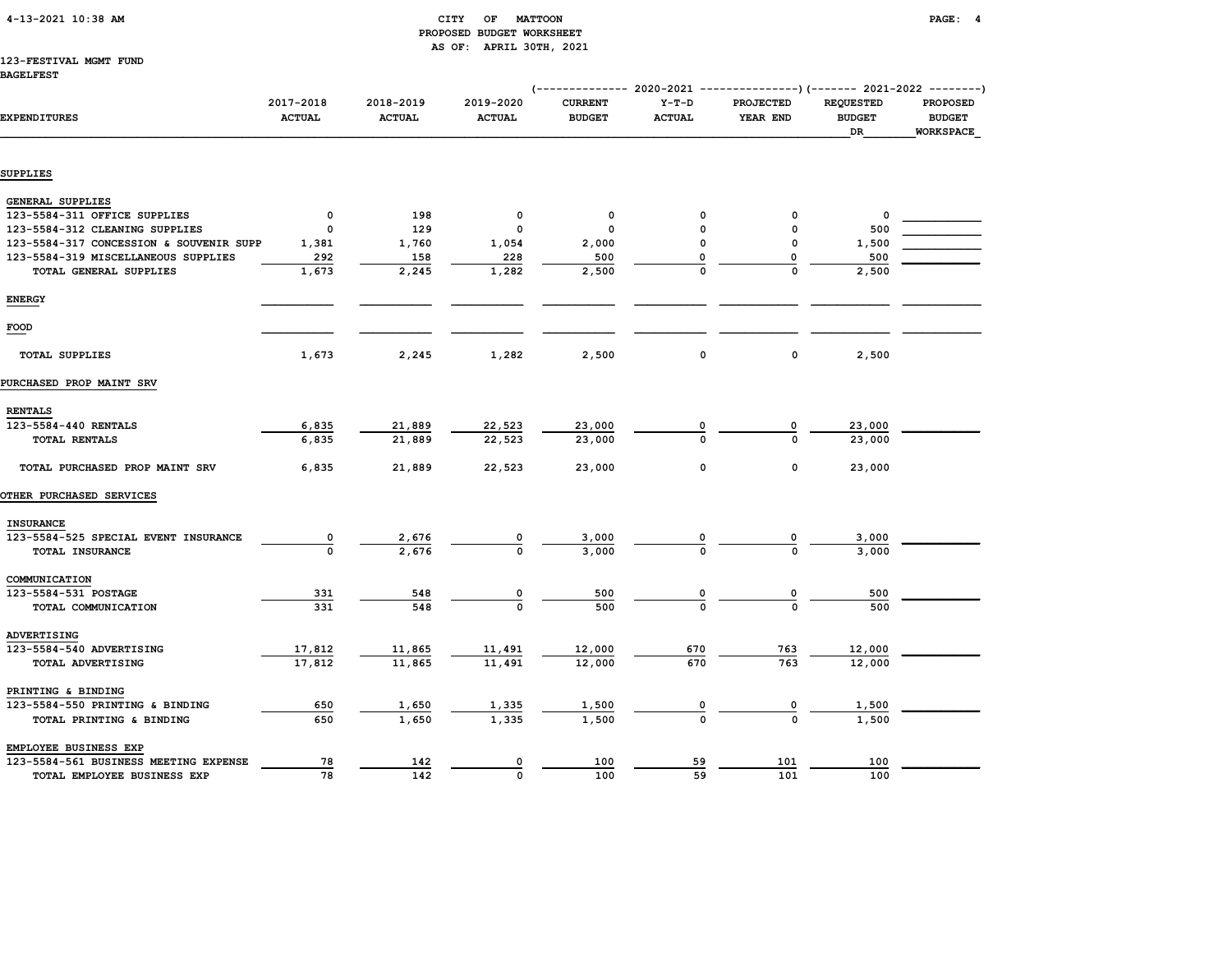# 4-13-2021 10:38 AM CITY OF MATTOON PAGE: 5 PROPOSED BUDGET WORKSHEET AS OF: APRIL 30TH, 2021

#### 123-FESTIVAL MGMT FUND BAGELFEST

|                                         |               |               | $2020-2021$ ----------------) (------- 2021-2022 ---------)<br>1 - - - - - - - - - - - - - - |                |               |                  |                  |                  |  |  |
|-----------------------------------------|---------------|---------------|----------------------------------------------------------------------------------------------|----------------|---------------|------------------|------------------|------------------|--|--|
|                                         | 2017-2018     | 2018-2019     | 2019-2020                                                                                    | <b>CURRENT</b> | $Y-T-D$       | <b>PROJECTED</b> | <b>REQUESTED</b> | <b>PROPOSED</b>  |  |  |
| <b>EXPENDITURES</b>                     | <b>ACTUAL</b> | <b>ACTUAL</b> | <b>ACTUAL</b>                                                                                | <b>BUDGET</b>  | <b>ACTUAL</b> | YEAR END         | <b>BUDGET</b>    | <b>BUDGET</b>    |  |  |
|                                         |               |               |                                                                                              |                |               |                  | DR               | <b>WORKSPACE</b> |  |  |
| OTHER PURCHASED SERVICES                |               |               |                                                                                              |                |               |                  |                  |                  |  |  |
| 123-5584-574 SPECIAL EVENT SERVICES     | $\mathbf 0$   | $\mathbf 0$   | 3,000                                                                                        | 3,000          | 0             | 0                | 3,000            |                  |  |  |
| 123-5584-579 MISC OTHER PURCHASED SERVI | 10,580        | 4,553         | 3,276                                                                                        | 5,000          |               | O                | 5,000            |                  |  |  |
| TOTAL OTHER PURCHASED SERVICES          | 10,580        | 4,553         | 6,276                                                                                        | 8,000          | $\Omega$      | 0                | 8,000            |                  |  |  |
| TOTAL OTHER PURCHASED SERVICES          | 29,450        | 21,434        | 19,102                                                                                       | 25,100         | 729           | 864              | 25,100           |                  |  |  |
| OTHER OBJECTS                           |               |               |                                                                                              |                |               |                  |                  |                  |  |  |
| FINANCIAL TRANS OBJECTS                 |               |               |                                                                                              |                |               |                  |                  |                  |  |  |
| SPECIAL EVENT OBJECTS                   |               |               |                                                                                              |                |               |                  |                  |                  |  |  |
| 123-5584-831 PARADES                    | 806           | 0             | 53                                                                                           | 400            | 0             | 0                | 400              |                  |  |  |
| 123-5584-832 BEER TENT                  | 250           | 349           | $\Omega$                                                                                     | $\Omega$       |               | 0                |                  |                  |  |  |
| 123-5584-833 QUEEN PAGEANT              | 385           | 319           | 316                                                                                          | 500            |               | 0                | 500              |                  |  |  |
| 123-5584-834 ENTERTAINMENT              | 65,135        | 50,215        | 36,306                                                                                       | 45,000         |               |                  | 45,000           |                  |  |  |
| TOTAL SPECIAL EVENT OBJECTS             | 66,576        | 50,883        | 36,675                                                                                       | 45,900         | 0             | 0                | 45,900           |                  |  |  |
| TOTAL OTHER OBJECTS                     | 66,576        | 50,883        | 36,675                                                                                       | 45,900         | 0             | 0                | 45,900           |                  |  |  |
| TOTAL BAGELFEST                         | 104,534       | 96,451        | 79,582                                                                                       | 96,500         | 729           | 864              | 96,500           |                  |  |  |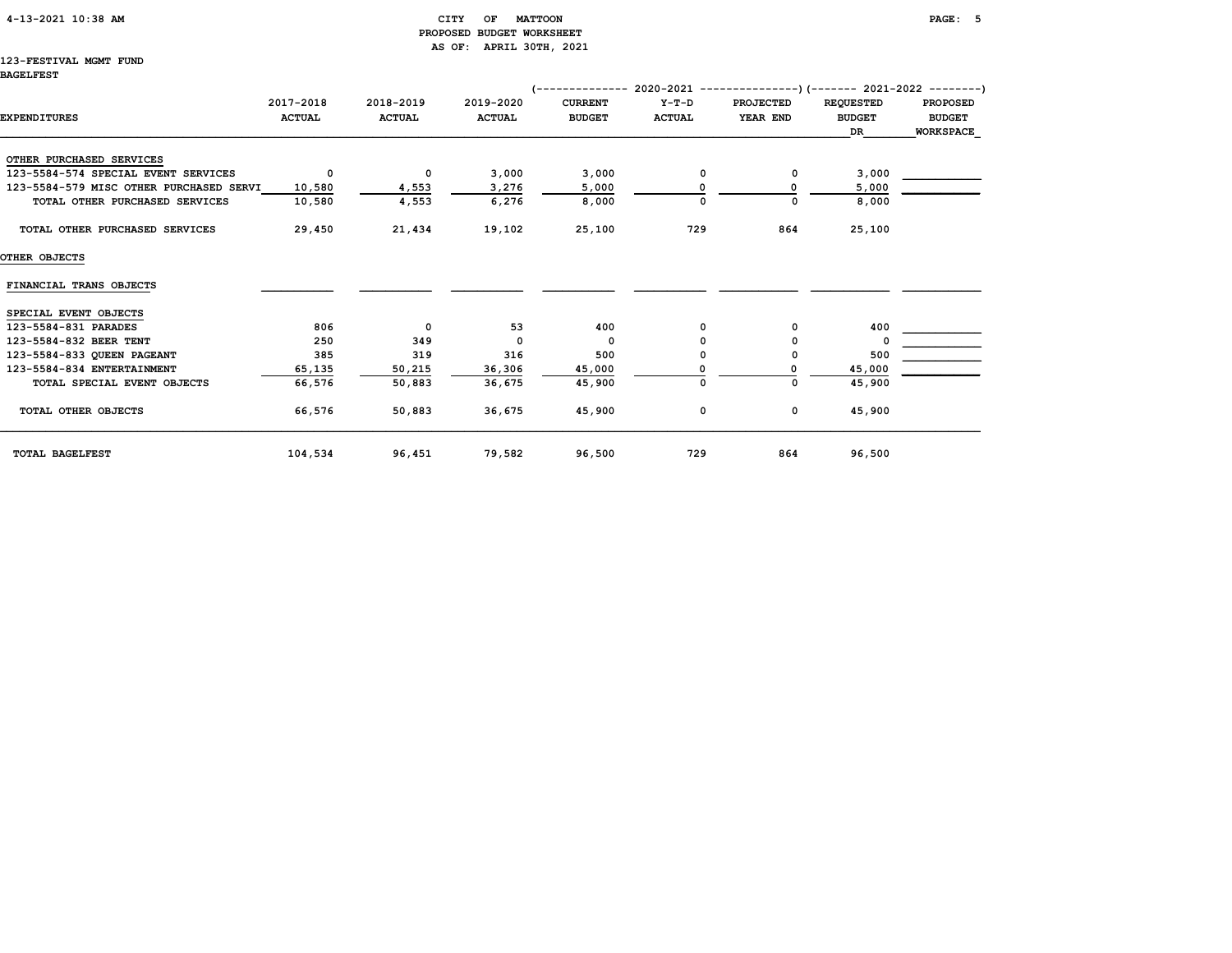### CITY OF MATTOON **PAGE: 6**  PROPOSED BUDGET WORKSHEET AS OF: APRIL 30TH, 2021

# 123-FESTIVAL MGMT FUND

| <b>EXPENDITURES</b>                 | 2017-2018<br><b>ACTUAL</b> | 2018-2019<br><b>ACTUAL</b> | 2019-2020<br><b>ACTUAL</b> | <b>CURRENT</b><br><b>BUDGET</b> | $Y-T-D$<br><b>ACTUAL</b> | PROJECTED<br>YEAR END | <b>REQUESTED</b><br><b>BUDGET</b><br>DR | <b>PROPOSED</b><br><b>BUDGET</b><br><b>WORKSPACE</b> |
|-------------------------------------|----------------------------|----------------------------|----------------------------|---------------------------------|--------------------------|-----------------------|-----------------------------------------|------------------------------------------------------|
| SUPPLIES                            |                            |                            |                            |                                 |                          |                       |                                         |                                                      |
|                                     |                            |                            |                            |                                 |                          |                       |                                         |                                                      |
| <b>GENERAL SUPPLIES</b>             |                            |                            |                            |                                 |                          |                       |                                         |                                                      |
| 123-5586-316 TOOLS & EQUIPMENT      | 332                        | 700                        | 0                          | 1,000                           | 950                      | 0                     | 1,000                                   |                                                      |
| 123-5586-319 MISCELLANEOUS SUPPLIES | $\mathbf 0$                | 0                          | 0                          | 0                               | 1,175                    | 2,015                 | 1,000                                   |                                                      |
| TOTAL GENERAL SUPPLIES              | 332                        | 700                        | $\Omega$                   | 1,000                           | 2,125                    | 2,015                 | 2,000                                   |                                                      |
| <b>ENERGY</b>                       |                            |                            |                            |                                 |                          |                       |                                         |                                                      |
| 123-5586-321 NATURAL GAS & ELECTRIC | 201                        | 345                        | 138                        | 200                             | 121                      | 0                     | 200                                     |                                                      |
| <b>TOTAL ENERGY</b>                 | 201                        | 345                        | 138                        | 200                             | 121                      |                       | 200                                     |                                                      |
| FOOD                                |                            |                            |                            |                                 |                          |                       |                                         |                                                      |
| 123-5586-330 FOOD                   | 2,906                      | 3,003                      | 3,259                      | 3,500                           | 3,400                    | 0                     | 3,500                                   |                                                      |
| TOTAL FOOD                          | 2,906                      | 3,003                      | 3,259                      | 3,500                           | 3,400                    |                       | 3,500                                   |                                                      |
|                                     |                            |                            |                            |                                 |                          |                       |                                         |                                                      |
| TOTAL SUPPLIES                      | 3,439                      | 4,049                      | 3,397                      | 4,700                           | 5,647                    | 2,015                 | 5,700                                   |                                                      |
| <b>PURCHASED PROP MAINT SRV</b>     |                            |                            |                            |                                 |                          |                       |                                         |                                                      |
| REPAIR & MAINT SERVICES             |                            |                            |                            |                                 |                          |                       |                                         |                                                      |
| 123-5586-432 REPAIR OF STRUCTURES   | 35,958                     | 39,734                     | 19,581                     | 10,000                          | 15,491                   | 26,541                | 20,000                                  |                                                      |
| TOTAL REPAIR & MAINT SERVICES       | 35,958                     | 39,734                     | 19,581                     | 10,000                          | 15,491                   | 26,541                | 20,000                                  |                                                      |
| TOTAL PURCHASED PROP MAINT SRV      | 35,958                     | 39,734                     | 19,581                     | 10,000                          | 15,491                   | 26,541                | 20,000                                  |                                                      |
| <b>OTHER PURCHASED SERVICES</b>     |                            |                            |                            |                                 |                          |                       |                                         |                                                      |
| PROFESSIONAL SERVICES               |                            |                            |                            |                                 |                          |                       |                                         |                                                      |
| COMMUNICATION                       |                            |                            |                            |                                 |                          |                       |                                         |                                                      |
| 123-5586-531 POSTAGE                | 11                         | 61                         | 0                          | 300                             |                          | 0                     | 200                                     |                                                      |
| TOTAL COMMUNICATION                 | 11                         | 61                         | $\Omega$                   | 300                             | O                        | $\Omega$              | 200                                     |                                                      |
| ADVERTISING                         |                            |                            |                            |                                 |                          |                       |                                         |                                                      |
| 123-5586-540 ADVERTISING            | 5,178                      | 3,008                      | 6,029                      | 4,000                           | 4,535                    |                       | 4,000                                   |                                                      |
| TOTAL ADVERTISING                   | 5,178                      | 3,008                      | 6,029                      | 4,000                           | 4,535                    | $\Omega$              | 4,000                                   |                                                      |
| PRINTING & BINDING                  |                            |                            |                            |                                 |                          |                       |                                         |                                                      |
| 123-5586-550 PRINTING & BINDING     | 1,490                      | 1,305                      | 1,405                      | 2,000                           | 1,405                    |                       | 2,000                                   |                                                      |
| TOTAL PRINTING & BINDING            | 1,490                      | 1,305                      | 1,405                      | 2,000                           | 1,405                    | $\mathbf 0$           | 2,000                                   |                                                      |
|                                     |                            |                            |                            |                                 |                          |                       |                                         |                                                      |
| OTHER PURCHASED SERVICES            |                            |                            |                            |                                 |                          |                       |                                         |                                                      |
| TOTAL OTHER PURCHASED SERVICES      | 6,679                      | 4,373                      | 7,434                      | 6,300                           | 5,940                    | $\mathbf 0$           | 6,200                                   |                                                      |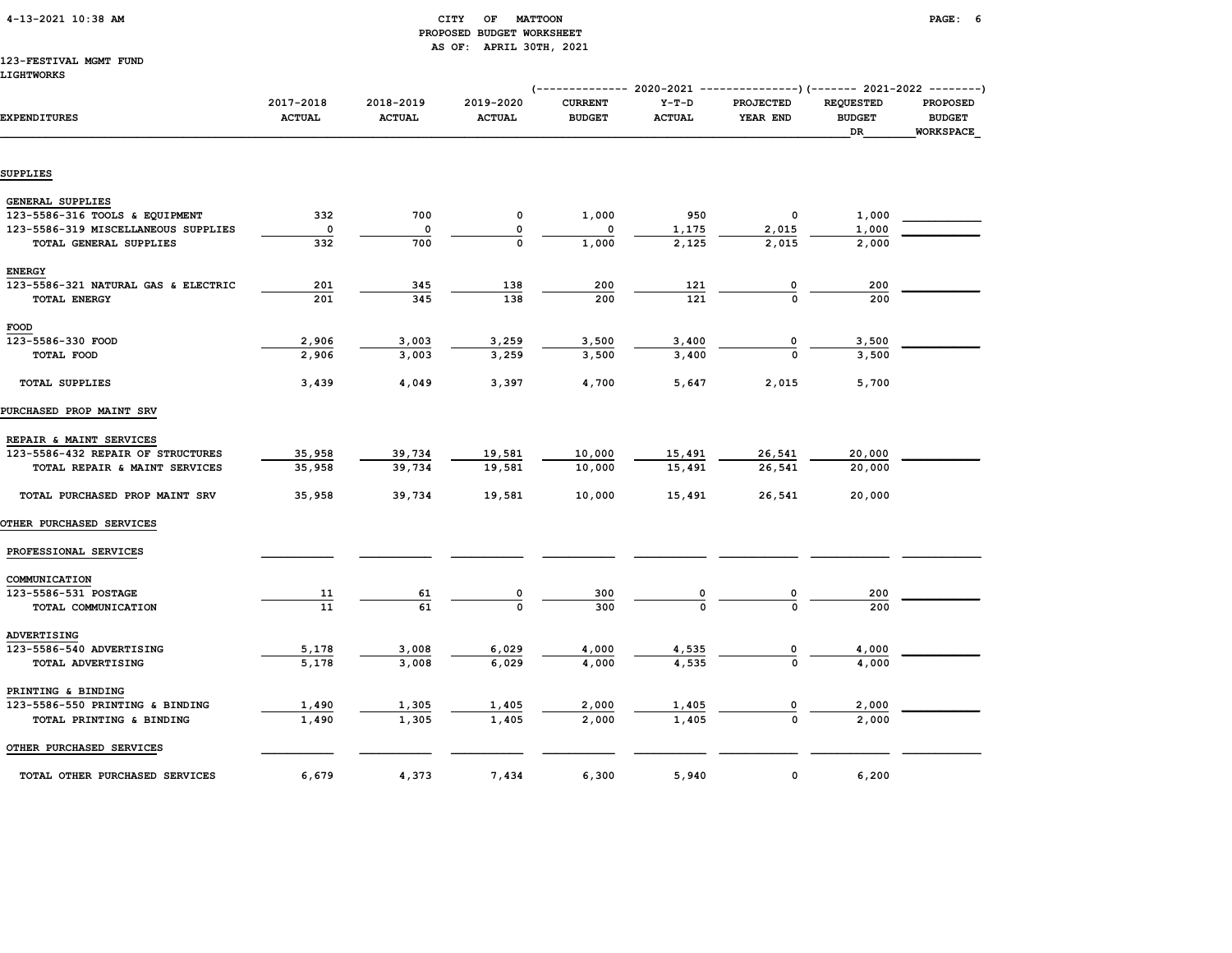# 4-13-2021 10:38 AM CITY OF MATTOON PAGE: 7 PROPOSED BUDGET WORKSHEET AS OF: APRIL 30TH, 2021

#### 123-FESTIVAL MGMT FUND LIGHTWORKS

| <b>EXPENDITURES</b>                             | 2017-2018<br><b>ACTUAL</b> | 2018-2019<br><b>ACTUAL</b> |              | 2019-2020<br><b>ACTUAL</b> | <b>CURRENT</b><br><b>BUDGET</b> | $Y-T-D$<br><b>ACTUAL</b> |        | <b>PROJECTED</b><br>YEAR END | <b>REQUESTED</b><br><b>BUDGET</b><br>DR |         | <b>PROPOSED</b><br><b>BUDGET</b><br><b>WORKSPACE</b> |
|-------------------------------------------------|----------------------------|----------------------------|--------------|----------------------------|---------------------------------|--------------------------|--------|------------------------------|-----------------------------------------|---------|------------------------------------------------------|
| OTHER OBJECTS                                   |                            |                            |              |                            |                                 |                          |        |                              |                                         |         |                                                      |
| SPECIAL EVENT OBJECTS                           |                            |                            |              |                            |                                 |                          |        |                              |                                         |         |                                                      |
| 123-5586-831 PARADES                            | 1,500                      |                            | 1,179        | 1,197                      |                                 |                          |        |                              |                                         |         |                                                      |
| TOTAL SPECIAL EVENT OBJECTS                     | 1,500                      |                            | 1,179        | 1,197                      | $\Omega$                        |                          |        | $\Omega$                     |                                         |         |                                                      |
| TOTAL OTHER OBJECTS                             | 1,500                      |                            | 1,179        | 1,197                      | 0                               |                          | 0      | 0                            |                                         | 0       |                                                      |
| TOTAL LIGHTWORKS                                | 47,577                     |                            | 49,335       | 31,609                     | 21,000                          | 27,077                   |        | 28,556                       | 31,900                                  |         |                                                      |
| TOTAL EXPENDITURES                              | 174,420                    |                            | 193,693      | 133,931                    | 143,025                         | 28,006                   |        | 29,761                       | 153,925                                 |         |                                                      |
| REVENUE OVER/(UNDER) EXPENDITURES<br>$\epsilon$ | 36,746) (                  |                            | 49,225)      | 17,770 (                   | 10,025)                         | 54,876                   |        | 28,479 (                     |                                         | 20,925) |                                                      |
| OTHER FINANCING SOURCES                         |                            |                            |              |                            |                                 |                          |        |                              |                                         |         |                                                      |
| 123-4903-011 TRFR FRM H&M TAX-FIREWORKS         | 0                          |                            | 0            | $^{\circ}$                 | 12,000                          |                          | 0      | 0                            | 12,000                                  |         |                                                      |
| 123-4903-014 TRFR FRM H&M TAX-BAGELFEST         |                            |                            | 0            | 0                          | 8,000                           |                          |        |                              |                                         | 8,000   |                                                      |
| TOTAL OTHER FINANCING SOURCES                   |                            |                            | $\mathbf{0}$ | 0                          | 20,000                          |                          |        | 0                            |                                         | 20,000  |                                                      |
| TOTAL OTHER FINANCING SOURCES (USES)            | 0                          |                            | 0            | 0                          | 20,000                          |                          | 0      | 0                            | 20,000                                  |         |                                                      |
| REVENUES & OTHER SOURCES OVER/                  |                            |                            |              |                            |                                 |                          |        |                              |                                         |         |                                                      |
| (UNDER) EXPENDITURES & OTHER (USES)             | 36,746) (                  |                            | 49,225)      | 17,770                     | 9,975                           |                          | 54,876 | 28,479 (                     |                                         | 925)    |                                                      |

\*\*\* END OF REPORT \*\*\*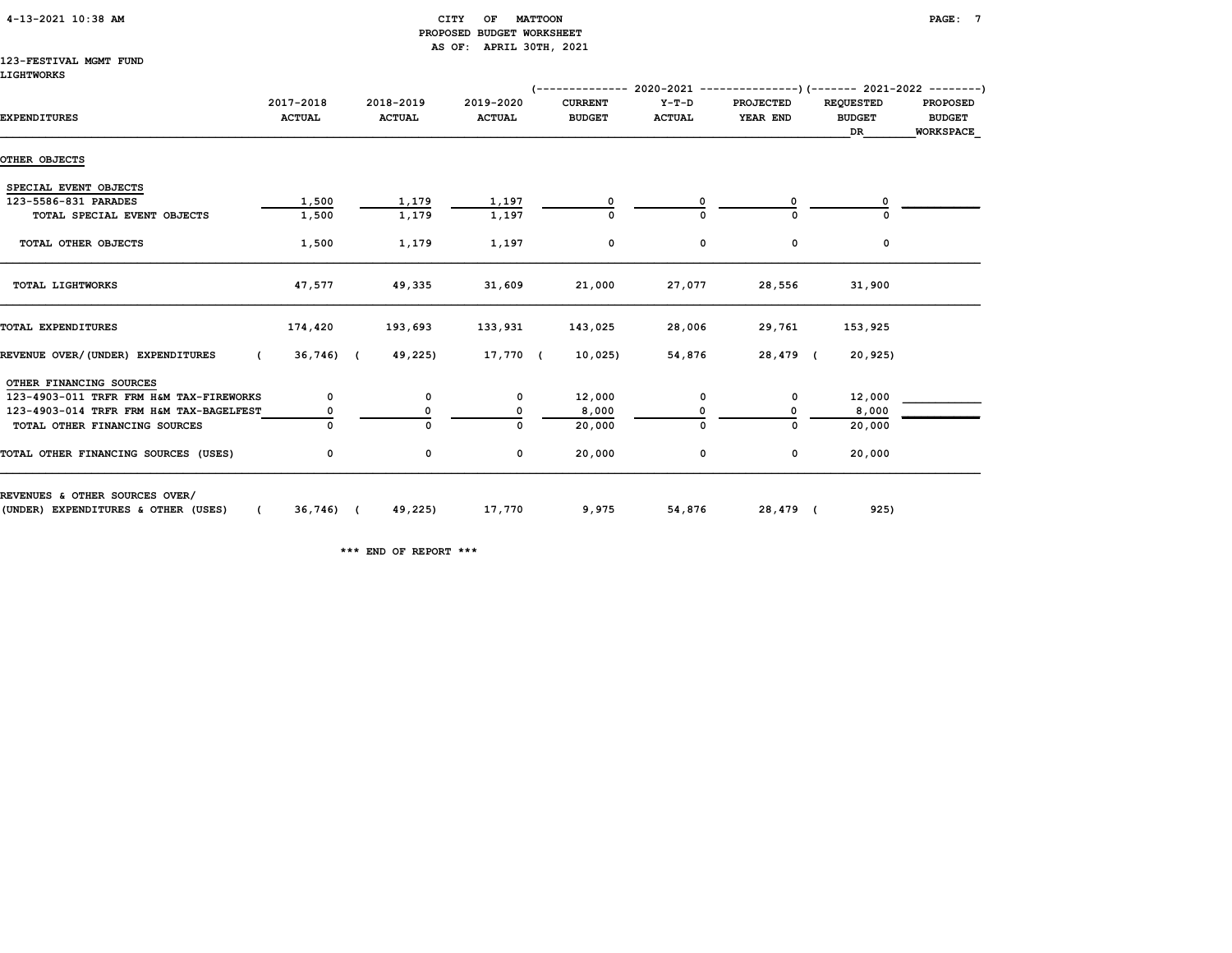# CITY OF MATTOON **PAGE:** 1 PROPOSED BUDGET WORKSHEET AS OF: APRIL 30TH, 2021

# 124-MOBILE EQUIPMENT FUND

|                                  |               |               |               | '-------------- |               | $2020-2021$ ----------------)(------- 2021-2022 --------) |                  |                  |
|----------------------------------|---------------|---------------|---------------|-----------------|---------------|-----------------------------------------------------------|------------------|------------------|
|                                  | 2017-2018     | 2018-2019     | 2019-2020     | <b>CURRENT</b>  | Y-T-D         | <b>PROJECTED</b>                                          | <b>REQUESTED</b> | <b>PROPOSED</b>  |
| <b>REVENUES</b>                  | <b>ACTUAL</b> | <b>ACTUAL</b> | <b>ACTUAL</b> | <b>BUDGET</b>   | <b>ACTUAL</b> | <b>YEAR END</b>                                           | <b>BUDGET</b>    | <b>BUDGET</b>    |
|                                  |               |               |               |                 |               |                                                           | DR               | <b>WORKSPACE</b> |
| CONTRIB & OTHER MISC REV         |               |               |               |                 |               |                                                           |                  |                  |
| CONTRIBUTIONS & MISC REV         |               |               |               |                 |               |                                                           |                  |                  |
| 124-4805-010 OTHER MISC REVENUES | 34,358        | 32,000        |               |                 |               |                                                           |                  |                  |
| TOTAL CONTRIBUTIONS & MISC REV   | 34,358        | 32,000        |               |                 |               |                                                           |                  |                  |
| TOTAL CONTRIB & OTHER MISC REV   | 34,358        | 32,000        | $\mathbf{o}$  | 0               | 0             | 0                                                         | 0                |                  |
| <b>TOTAL REVENUES</b>            | 34,358        | 32,000        | 0             | 0               | 0             | 0                                                         | 0                |                  |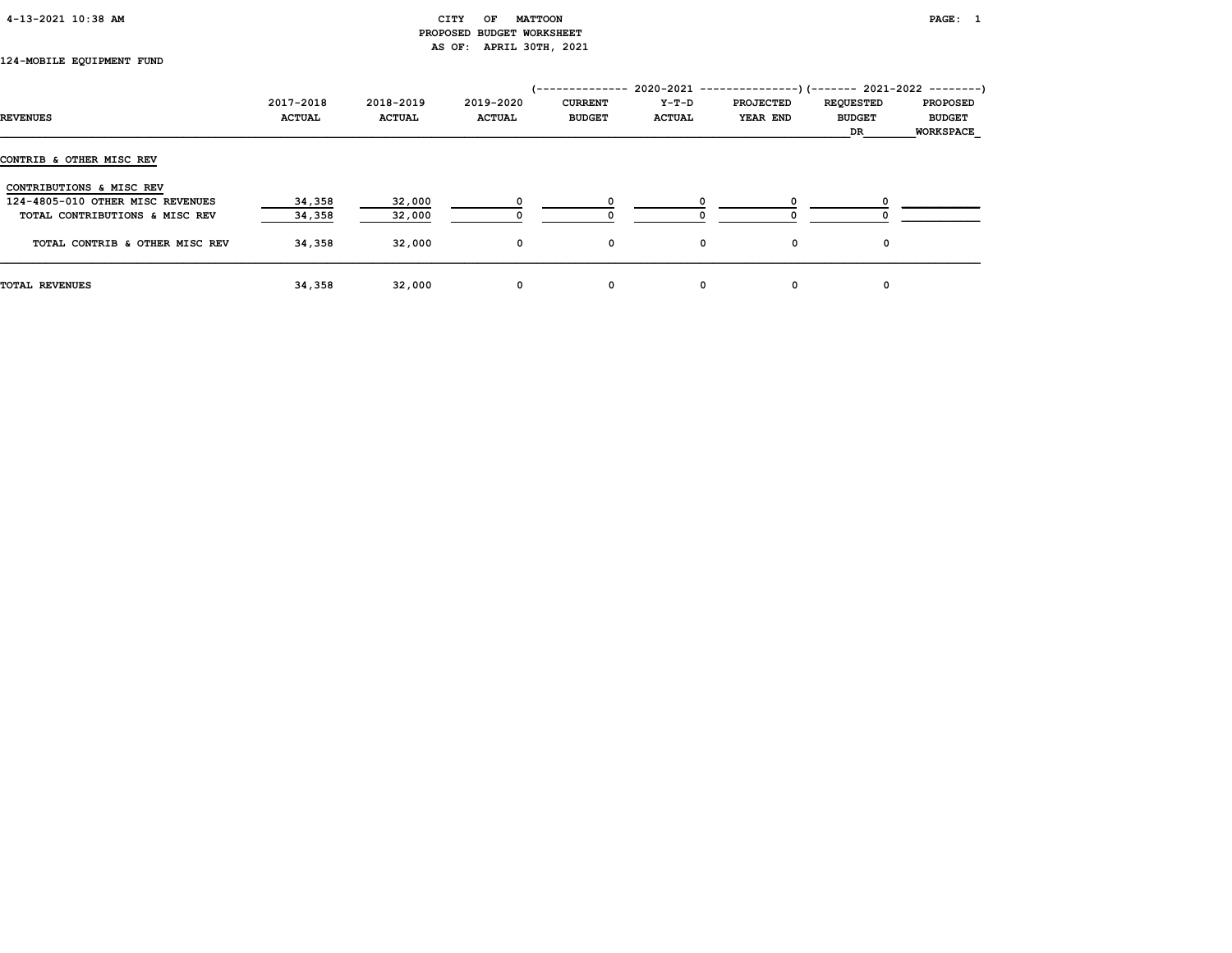# CITY OF MATTOON **PAGE: 2**  PROPOSED BUDGET WORKSHEET AS OF: APRIL 30TH, 2021

#### 124-MOBILE EQUIPMENT FUND POLICE VEH & MACH

| EXPENDITURES                 | 2017-2018<br><b>ACTUAL</b> | 2018-2019<br><b>ACTUAL</b> | 2019-2020<br><b>ACTUAL</b> | <b>CURRENT</b><br><b>BUDGET</b> | Y-T-D<br><b>ACTUAL</b> | <b>PROJECTED</b><br><b>YEAR END</b> | <b>REQUESTED</b><br><b>BUDGET</b><br>DR | <b>PROPOSED</b><br><b>BUDGET</b><br>WORKSPACE |
|------------------------------|----------------------------|----------------------------|----------------------------|---------------------------------|------------------------|-------------------------------------|-----------------------------------------|-----------------------------------------------|
| <b>PROPERTY</b>              |                            |                            |                            |                                 |                        |                                     |                                         |                                               |
| MACHINERY & EQUIPMENT        |                            |                            |                            |                                 |                        |                                     |                                         |                                               |
| 124-5223-742 POLICE VEHICLES | 184,037                    | $\Omega$                   | 23,000                     |                                 | 57,405                 | 62,405                              |                                         |                                               |
| TOTAL MACHINERY & EQUIPMENT  | 184,037                    | 0                          | 23,000                     | 0                               | 57,405                 | 62,405                              | $\Omega$                                |                                               |
| TOTAL PROPERTY               | 184,037                    | $\mathbf 0$                | 23,000                     | 0                               | 57,405                 | 62,405                              | 0                                       |                                               |
| TOTAL POLICE VEH & MACH      | 184,037                    | 0                          | 23,000                     | 0                               | 57,405                 | 62,405                              | 0                                       |                                               |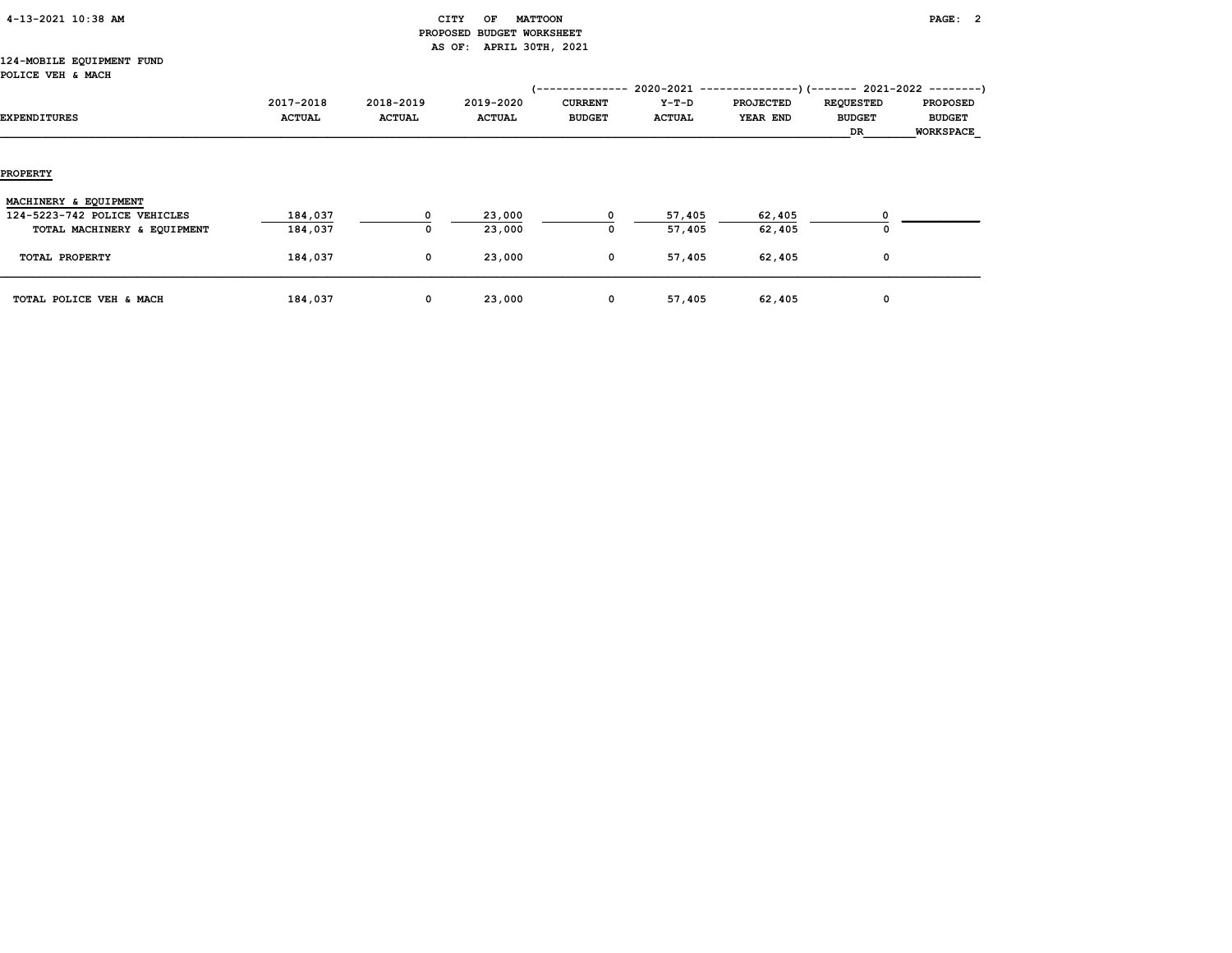|  | 4-13-2021 10:38 AM |  |  |
|--|--------------------|--|--|
|--|--------------------|--|--|

# $\text{CHY}$  OF MATTOON **PAGE:** 3 PROPOSED BUDGET WORKSHEET AS OF: APRIL 30TH, 2021

#### 124-MOBILE EQUIPMENT FUND FIRE VEH & MACH

| <b>FIRE VEH &amp; MACH</b>              |                            |                            |                            | (--------------                 |                        |                              | 2020-2021 ----------------) (------- 2021-2022 ---------) |                                                      |
|-----------------------------------------|----------------------------|----------------------------|----------------------------|---------------------------------|------------------------|------------------------------|-----------------------------------------------------------|------------------------------------------------------|
| <b>EXPENDITURES</b>                     | 2017-2018<br><b>ACTUAL</b> | 2018-2019<br><b>ACTUAL</b> | 2019-2020<br><b>ACTUAL</b> | <b>CURRENT</b><br><b>BUDGET</b> | Y-T-D<br><b>ACTUAL</b> | <b>PROJECTED</b><br>YEAR END | <b>REQUESTED</b><br><b>BUDGET</b><br>DR                   | <b>PROPOSED</b><br><b>BUDGET</b><br><b>WORKSPACE</b> |
| <b>PROPERTY</b>                         |                            |                            |                            |                                 |                        |                              |                                                           |                                                      |
| MACHINERY & EQUIPMENT                   |                            |                            |                            |                                 |                        |                              |                                                           |                                                      |
| 124-5241-741 FIRE MACHINERY & EQUIPMENT | $^{\circ}$                 | 0                          | $\Omega$                   | 50,000                          | 29,012                 | 29,012                       | $\Omega$                                                  |                                                      |
| 124-5241-742 FIRE VEHICLES              | 64,452                     | 56,956                     | 58,796                     | 94,452                          | 96,459                 | 96,459                       | 45,262                                                    |                                                      |
| TOTAL MACHINERY & EQUIPMENT             | 64,452                     | 56,956                     | 58,796                     | 144,452                         | 125,471                | 125,471                      | 45,262                                                    |                                                      |
| TOTAL PROPERTY                          | 64,452                     | 56,956                     | 58,796                     | 144,452                         | 125,471                | 125,471                      | 45,262                                                    |                                                      |
| TOTAL FIRE VEH & MACH                   | 64,452                     | 56,956                     | 58,796                     | 144,452                         | 125,471                | 125,471                      | 45,262                                                    |                                                      |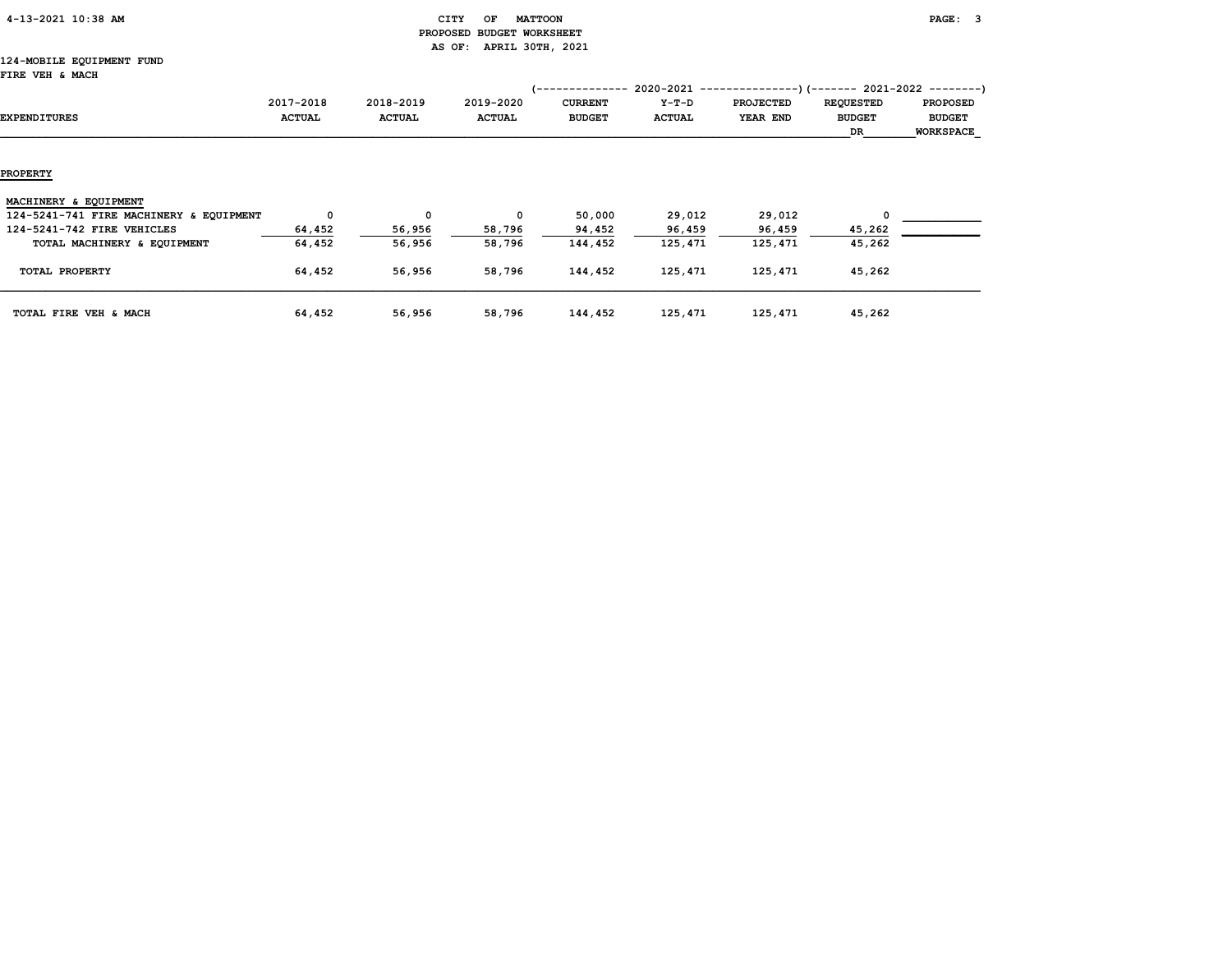# CITY OF MATTOON **PAGE: 4**  PROPOSED BUDGET WORKSHEET AS OF: APRIL 30TH, 2021

#### 124-MOBILE EQUIPMENT FUND PUBLIC WORKS VEH & MACH

|                     | 2017-2018     | 2018-2019     | 2019-2020     | <b>CURRENT</b> | $Y-T-D$       | PROJECTED | <b>REOUESTED</b> | <b>PROPOSED</b>  |
|---------------------|---------------|---------------|---------------|----------------|---------------|-----------|------------------|------------------|
| <b>EXPENDITURES</b> | <b>ACTUAL</b> | <b>ACTUAL</b> | <b>ACTUAL</b> | <b>BUDGET</b>  | <b>ACTUAL</b> | YEAR END  | <b>BUDGET</b>    | <b>BUDGET</b>    |
|                     |               |               |               |                |               |           | <b>DR</b>        | <b>WORKSPACE</b> |

PROPERTY

MACHINERY & EQUIPMENT \_\_\_\_\_\_\_\_\_\_\_ \_\_\_\_\_\_\_\_\_\_\_ \_\_\_\_\_\_\_\_\_\_\_ \_\_\_\_\_\_\_\_\_\_\_ \_\_\_\_\_\_\_\_\_\_\_ \_\_\_\_\_\_\_\_\_\_\_\_ \_\_\_\_\_\_\_\_\_\_\_\_ \_\_\_\_\_\_\_\_\_\_\_\_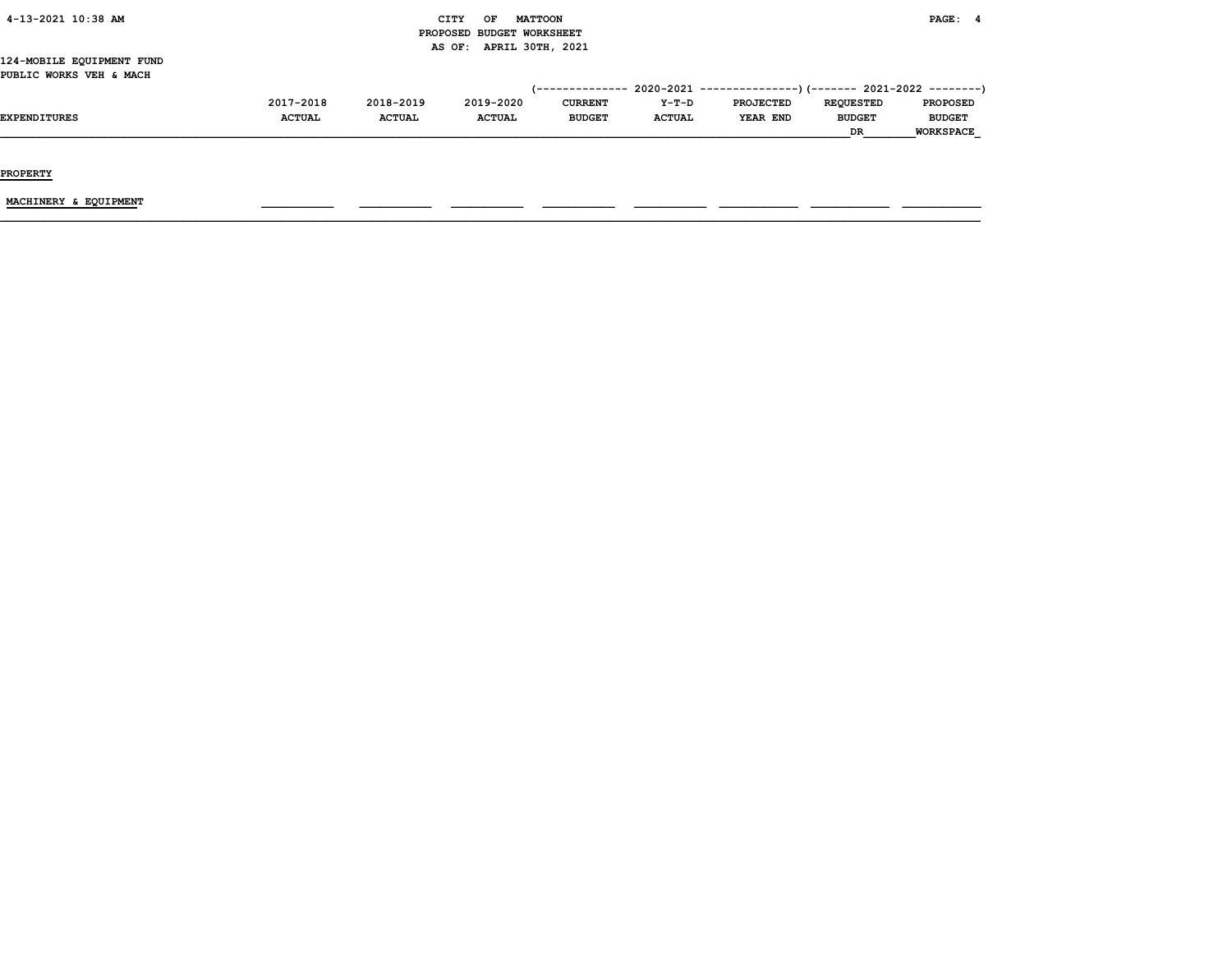| 4-13-2021 10:38 AM |
|--------------------|
|--------------------|

# CITY OF MATTOON **PAGE:** 5 PROPOSED BUDGET WORKSHEET AS OF: APRIL 30TH, 2021

#### 124-MOBILE EQUIPMENT FUND STREETS VEH & MACH

| EXPENDITURES                            | 2017-2018<br><b>ACTUAL</b> | 2018-2019<br><b>ACTUAL</b> | 2019-2020<br><b>ACTUAL</b> | -----------<br><b>CURRENT</b><br><b>BUDGET</b> | $2020 - 2021$ -------------<br>Y-T-D<br><b>ACTUAL</b> | <b>PROJECTED</b><br>YEAR END | <b>REQUESTED</b><br><b>BUDGET</b><br>DR | --)(------- 2021-2022 --------)<br><b>PROPOSED</b><br><b>BUDGET</b><br><b>WORKSPACE</b> |
|-----------------------------------------|----------------------------|----------------------------|----------------------------|------------------------------------------------|-------------------------------------------------------|------------------------------|-----------------------------------------|-----------------------------------------------------------------------------------------|
| <b>PROPERTY</b>                         |                            |                            |                            |                                                |                                                       |                              |                                         |                                                                                         |
| MACHINERY & EQUIPMENT                   |                            |                            |                            |                                                |                                                       |                              |                                         |                                                                                         |
| 124-5320-741 STREETS MACHINERY & EQUIPM | 74,124                     | $\mathbf{0}$               | 0                          | 0                                              |                                                       | 0                            |                                         |                                                                                         |
| 124-5320-742 STREET VEHICLES            |                            | 22,880                     |                            |                                                |                                                       |                              |                                         |                                                                                         |
| TOTAL MACHINERY & EQUIPMENT             | 74,124                     | 22,880                     |                            | 0                                              |                                                       | $\Omega$                     |                                         |                                                                                         |
| TOTAL PROPERTY                          | 74,124                     | 22,880                     | 0                          | 0                                              | 0                                                     | 0                            | 0                                       |                                                                                         |
| TOTAL STREETS VEH & MACH                | 74,124                     | 22,880                     | $\mathbf{o}$               | 0                                              | 0                                                     | 0                            | 0                                       |                                                                                         |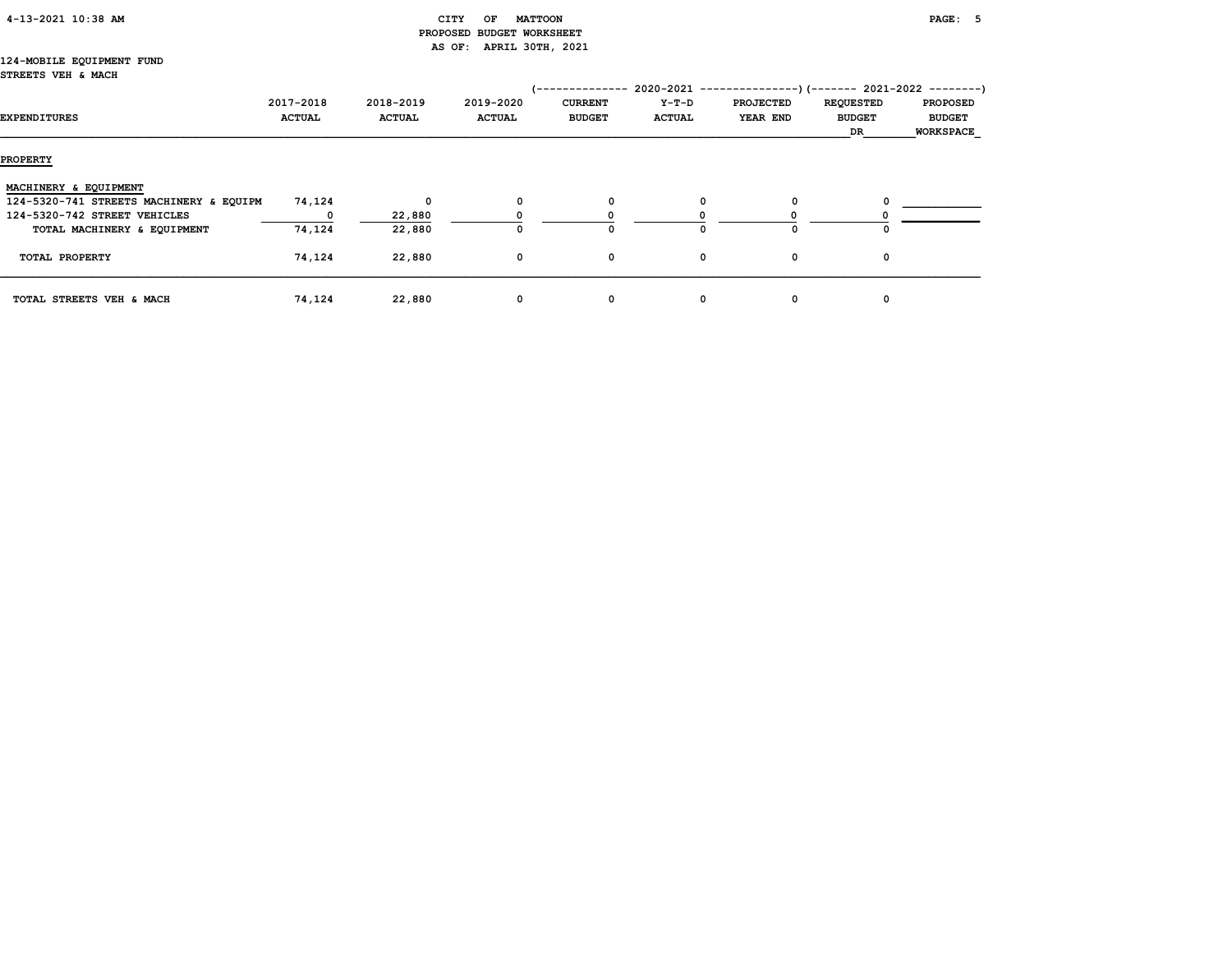# $CITY$  OF MATTOON PAGE: 6 PROPOSED BUDGET WORKSHEET AS OF: APRIL 30TH, 2021

#### 124-MOBILE EQUIPMENT FUND YARD WASTER VEH & MACH

|                     | 2017-2018     | 2018-2019     | 2019-2020     | <b>CURRENT</b> | $Y-T-D$       | <b>PROJECTED</b> | <b>REOUESTED</b> | <b>PROPOSED</b>  |
|---------------------|---------------|---------------|---------------|----------------|---------------|------------------|------------------|------------------|
| <b>EXPENDITURES</b> | <b>ACTUAL</b> | <b>ACTUAL</b> | <b>ACTUAL</b> | <b>BUDGET</b>  | <b>ACTUAL</b> | YEAR END         | <b>BUDGET</b>    | <b>BUDGET</b>    |
|                     |               |               |               |                |               |                  | DR               | <b>WORKSPACE</b> |

PROPERTY

 $\underline{\text{MACHINERY}} \text{ & EQUIPMENT} \qquad \qquad \text{---} \qquad \text{---} \qquad \text{---} \qquad \text{---} \qquad \text{---} \qquad \text{---} \qquad \text{---} \qquad \text{---} \qquad \text{---} \qquad \text{---} \qquad \text{---} \qquad \text{---} \qquad \text{---} \qquad \text{---} \qquad \text{---} \qquad \text{---} \qquad \text{---} \qquad \text{---} \qquad \text{---} \qquad \text{---} \qquad \text{---} \qquad \text{---} \qquad \text{---} \qquad \text{---}$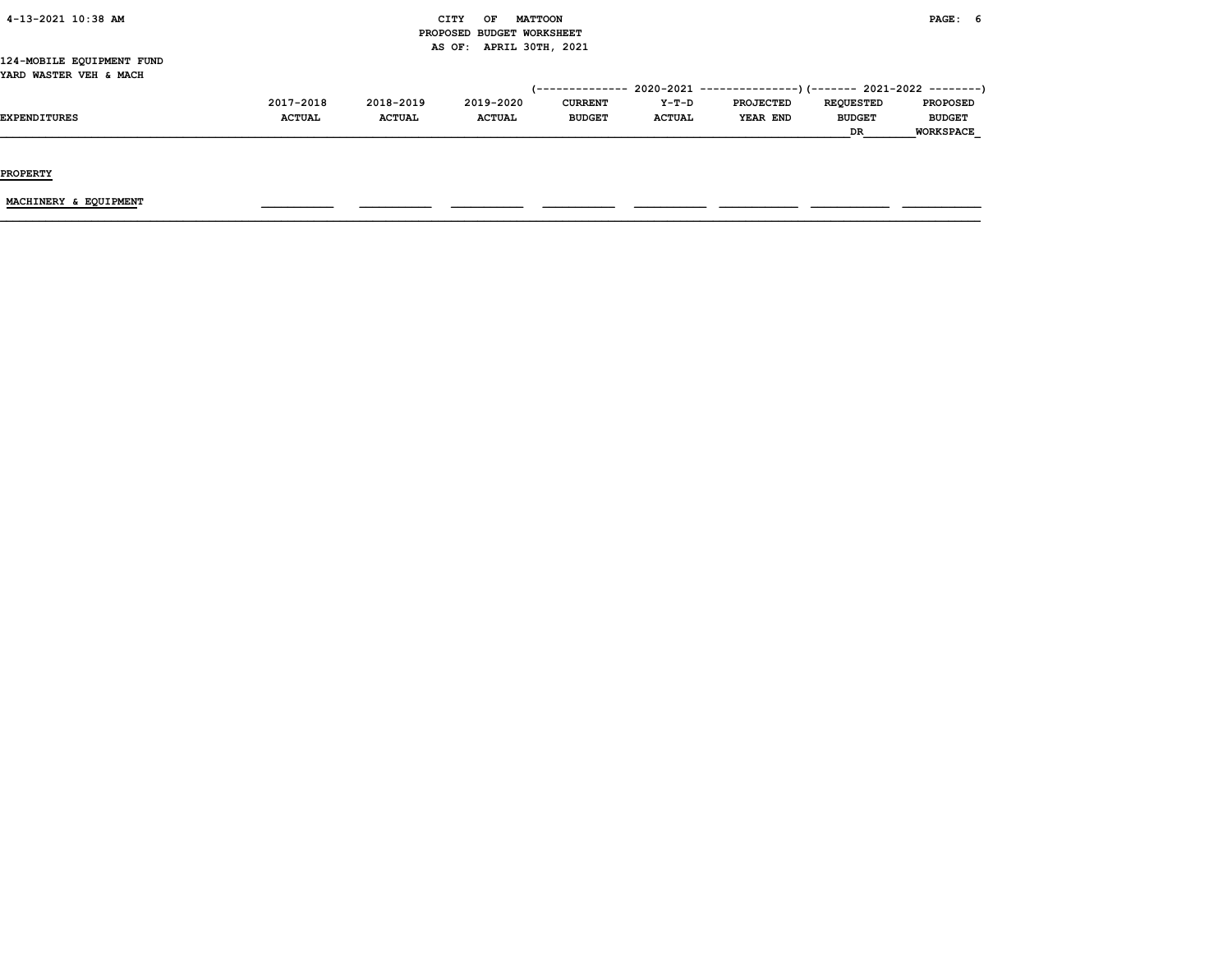# $\begin{array}{ccc} \texttt{CITY} & \texttt{OF} & \texttt{MATTOON} \end{array}$  PROPOSED BUDGET WORKSHEET AS OF: APRIL 30TH, 2021

#### 124-MOBILE EQUIPMENT FUND SEWER VEH & MACH

| EXPENDITURES                                                          | 2017-2018<br><b>ACTUAL</b> | 2018-2019<br><b>ACTUAL</b> | 2019-2020<br><b>ACTUAL</b> | ------------<br><b>CURRENT</b><br><b>BUDGET</b> | Y-T-D<br><b>ACTUAL</b> | $2020-2021$ ----------------)(------- 2021-2022 --------)<br><b>PROJECTED</b><br>YEAR END | <b>REQUESTED</b><br><b>BUDGET</b><br>DR | <b>PROPOSED</b><br><b>BUDGET</b><br><b>WORKSPACE</b> |
|-----------------------------------------------------------------------|----------------------------|----------------------------|----------------------------|-------------------------------------------------|------------------------|-------------------------------------------------------------------------------------------|-----------------------------------------|------------------------------------------------------|
| <b>PROPERTY</b>                                                       |                            |                            |                            |                                                 |                        |                                                                                           |                                         |                                                      |
| MACHINERY & EQUIPMENT                                                 |                            |                            |                            |                                                 |                        |                                                                                           |                                         |                                                      |
| 124-5342-742 SEWER COLLECTION VEHICLES<br>TOTAL MACHINERY & EQUIPMENT | 0                          | 0                          |                            | 55,350<br>55,350                                | 0                      | 0                                                                                         | 277,350<br>277,350                      |                                                      |
| TOTAL PROPERTY                                                        | 0                          | 0                          | 0                          | 55,350                                          | $\mathbf 0$            | $\mathbf 0$                                                                               | 277,350                                 |                                                      |
| TOTAL SEWER VEH & MACH                                                | 0                          | 0                          | 0                          | 55,350                                          | $\mathbf 0$            | $\mathbf 0$                                                                               | 277,350                                 |                                                      |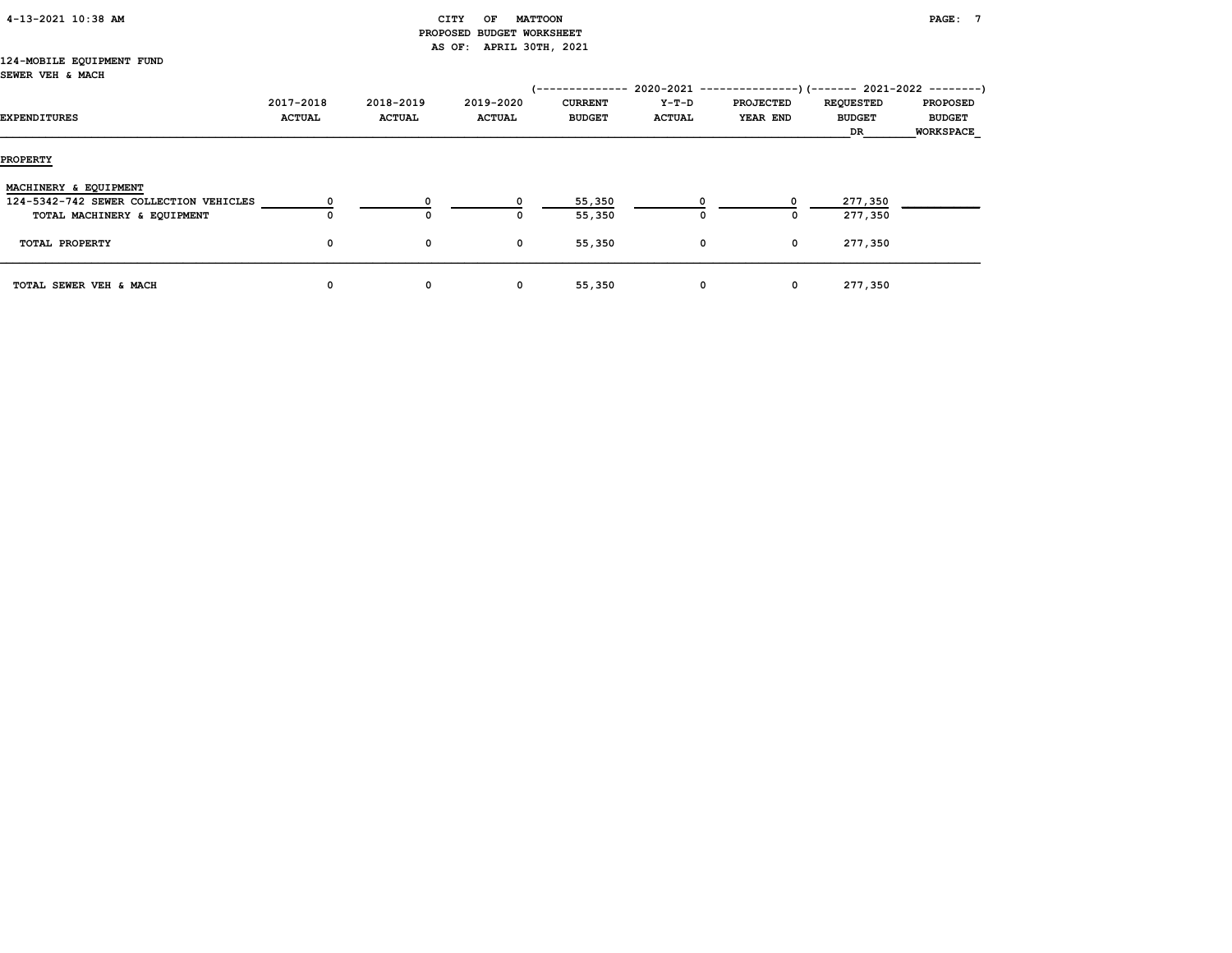# $\begin{array}{ccc} \texttt{CITY} & \texttt{OF} & \texttt{MATTOON} \end{array}$  PROPOSED BUDGET WORKSHEET AS OF: APRIL 30TH, 2021

#### 124-MOBILE EQUIPMENT FUND WASTEWATER TRTMT VEH & M

| EXPENDITURES                            | 2017-2018<br><b>ACTUAL</b> | 2018-2019<br><b>ACTUAL</b> | 2019-2020<br><b>ACTUAL</b> | (--------------<br><b>CURRENT</b><br><b>BUDGET</b> | Y-T-D<br><b>ACTUAL</b> | 2020-2021 ----------------) (------- 2021-2022 ---------)<br><b>PROJECTED</b><br>YEAR END | <b>REQUESTED</b><br><b>BUDGET</b><br>DR | <b>PROPOSED</b><br><b>BUDGET</b><br><b>WORKSPACE</b> |
|-----------------------------------------|----------------------------|----------------------------|----------------------------|----------------------------------------------------|------------------------|-------------------------------------------------------------------------------------------|-----------------------------------------|------------------------------------------------------|
| <b>PROPERTY</b>                         |                            |                            |                            |                                                    |                        |                                                                                           |                                         |                                                      |
| MACHINERY & EQUIPMENT                   |                            |                            |                            |                                                    |                        |                                                                                           |                                         |                                                      |
| 124-5344-742 WASTEWATER TRTMT PLANT VEH |                            |                            |                            | 44,574                                             |                        |                                                                                           | 44,574                                  |                                                      |
| TOTAL MACHINERY & EQUIPMENT             |                            | $\mathbf{o}$               | 0                          | 44,574                                             |                        | 0                                                                                         | 44,574                                  |                                                      |
| TOTAL PROPERTY                          | 0                          | 0                          | $\mathbf 0$                | 44,574                                             |                        | 0<br>$\mathbf{0}$                                                                         | 44,574                                  |                                                      |
| TOTAL WASTEWATER TRTMT VEH & M          | 0                          | 0                          | 0                          | 44,574                                             |                        | 0<br>$\mathbf 0$                                                                          | 44,574                                  |                                                      |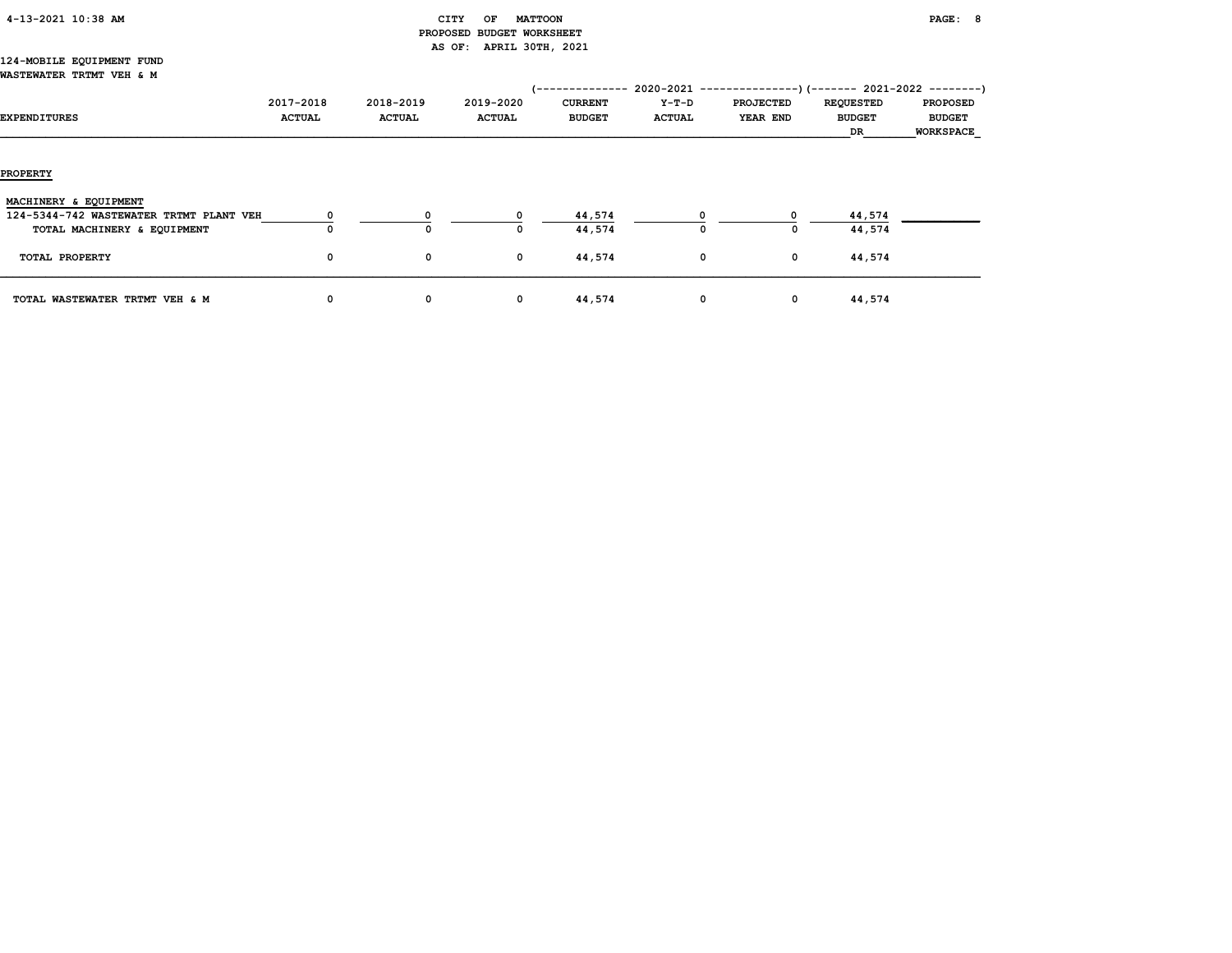# $\begin{array}{cccccccccc} \text{CITY} & \text{OF} & \text{MATTOON} & & & & \end{array}$  PROPOSED BUDGET WORKSHEET AS OF: APRIL 30TH, 2021

124-MOBILE EQUIPMENT FUND SEWER ACCTG & COLL VEH &

|                     | 2017-2018     | 2018-2019     | 2019-2020     | <b>CURRENT</b> | $Y-T-D$       | <b>PROJECTED</b> | <b>REQUESTED</b> | <b>PROPOSED</b>  |
|---------------------|---------------|---------------|---------------|----------------|---------------|------------------|------------------|------------------|
| <b>EXPENDITURES</b> | <b>ACTUAL</b> | <b>ACTUAL</b> | <b>ACTUAL</b> | <b>BUDGET</b>  | <b>ACTUAI</b> | YEAR END         | <b>BUDGET</b>    | <b>BUDGET</b>    |
|                     |               |               |               |                |               |                  | <b>DR</b>        | <b>WORKSPACE</b> |

PROPERTY

 $\underline{\text{MACHINERY}} \text{ & EQUIPMENT} \qquad \qquad \text{---} \qquad \text{---} \qquad \text{---} \qquad \text{---} \qquad \text{---} \qquad \text{---} \qquad \text{---} \qquad \text{---} \qquad \text{---} \qquad \text{---} \qquad \text{---} \qquad \text{---} \qquad \text{---} \qquad \text{---} \qquad \text{---} \qquad \text{---} \qquad \text{---} \qquad \text{---} \qquad \text{---} \qquad \text{---} \qquad \text{---} \qquad \text{---} \qquad \text{---} \qquad \text{---}$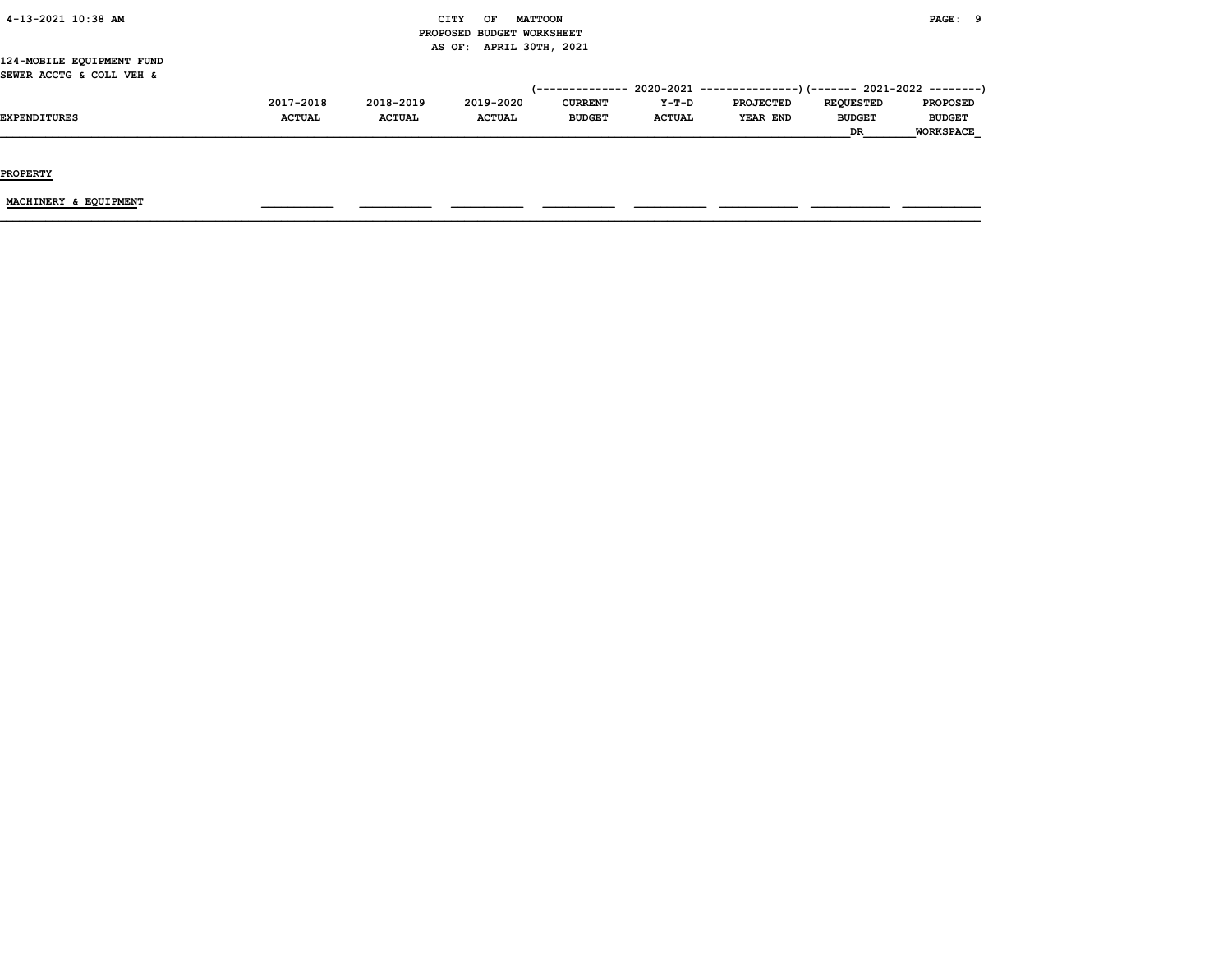# CITY OF MATTOON **PAGE:** 10 PROPOSED BUDGET WORKSHEET AS OF: APRIL 30TH, 2021

#### 124-MOBILE EQUIPMENT FUND WATER TREATMENT VEH & MA

|                                         |               |               |               | /-------------- |               | $2020-2021$ ----------------)(------- 2021-2022 --------) |                  |                  |
|-----------------------------------------|---------------|---------------|---------------|-----------------|---------------|-----------------------------------------------------------|------------------|------------------|
|                                         | 2017-2018     | 2018-2019     | 2019-2020     | <b>CURRENT</b>  | Y-T-D         | <b>PROJECTED</b>                                          | <b>REQUESTED</b> | <b>PROPOSED</b>  |
| <b>EXPENDITURES</b>                     | <b>ACTUAL</b> | <b>ACTUAL</b> | <b>ACTUAL</b> | <b>BUDGET</b>   | <b>ACTUAL</b> | <b>YEAR END</b>                                           | <b>BUDGET</b>    | <b>BUDGET</b>    |
|                                         |               |               |               |                 |               |                                                           | DR               | <b>WORKSPACE</b> |
|                                         |               |               |               |                 |               |                                                           |                  |                  |
| <b>PROPERTY</b>                         |               |               |               |                 |               |                                                           |                  |                  |
| MACHINERY & EQUIPMENT                   |               |               |               |                 |               |                                                           |                  |                  |
| 124-5353-742 WATER TREATMENT PLANT VEHI |               |               |               | 44,574          |               |                                                           | 44,574           |                  |
| TOTAL MACHINERY & EQUIPMENT             | 0             | 0             | O             | 44,574          | $^{\circ}$    | $\Omega$                                                  | 44,574           |                  |
|                                         |               |               |               |                 |               |                                                           |                  |                  |
| TOTAL PROPERTY                          | $\mathbf{o}$  | $\mathbf{o}$  | $\mathbf 0$   | 44,574          | $^{\circ}$    | $\mathbf 0$                                               | 44,574           |                  |
|                                         |               |               |               |                 |               |                                                           |                  |                  |
| TOTAL WATER TREATMENT VEH & MA          | 0             | 0             | 0             | 44,574          | $\mathbf{o}$  | $\mathbf{o}$                                              | 44,574           |                  |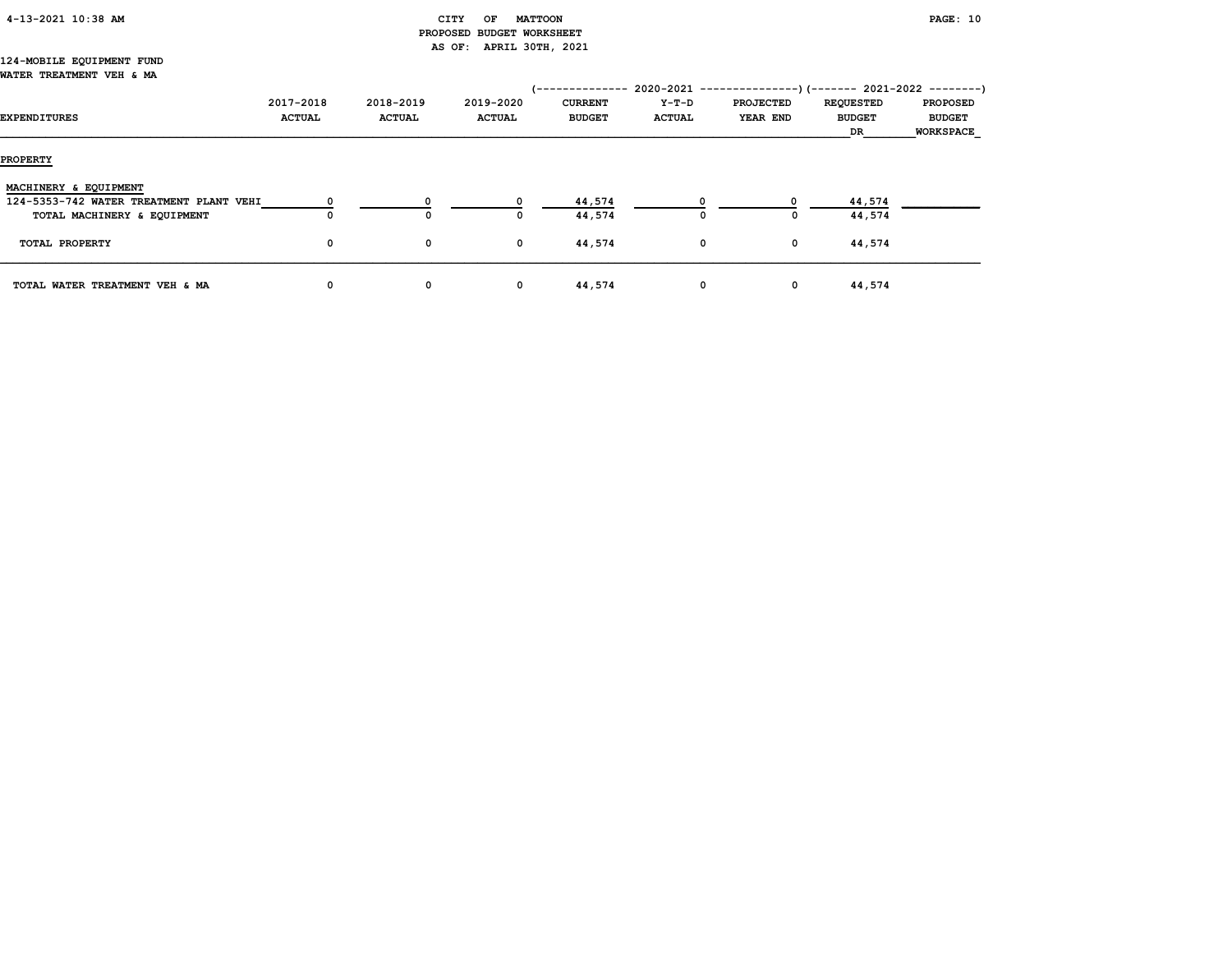| 4-13-2021 10:38 AM |  |  |
|--------------------|--|--|
|--------------------|--|--|

# CITY OF MATTOON **PAGE:** 11 PROPOSED BUDGET WORKSHEET AS OF: APRIL 30TH, 2021

#### 124-MOBILE EQUIPMENT FUND WATER DIST VEH & MACH

| EXPENDITURES                         | 2017-2018<br><b>ACTUAL</b> | 2018-2019<br><b>ACTUAL</b> | 2019-2020<br><b>ACTUAL</b> | <b>CURRENT</b><br><b>BUDGET</b> | 2020-2021<br>Y-T-D<br><b>ACTUAL</b> | ------------<br><b>PROJECTED</b><br>YEAR END | --)(------- 2021-2022 --------)<br><b>REQUESTED</b><br><b>BUDGET</b><br>DR | <b>PROPOSED</b><br><b>BUDGET</b><br><b>WORKSPACE</b> |
|--------------------------------------|----------------------------|----------------------------|----------------------------|---------------------------------|-------------------------------------|----------------------------------------------|----------------------------------------------------------------------------|------------------------------------------------------|
| <b>PROPERTY</b>                      |                            |                            |                            |                                 |                                     |                                              |                                                                            |                                                      |
| MACHINERY & EQUIPMENT                |                            |                            |                            |                                 |                                     |                                              |                                                                            |                                                      |
| 124-5354-741 WATER DIST MACH & EQUIP | $^{\circ}$                 | $\Omega$                   | 0                          | 22,000                          | $\Omega$                            | 0                                            |                                                                            |                                                      |
| 124-5354-742 WATER DIST VEHICLES     |                            |                            |                            | 55,350                          |                                     |                                              | 277,350                                                                    |                                                      |
| TOTAL MACHINERY & EQUIPMENT          | 0                          | 0                          | 0                          | 77,350                          |                                     | 0                                            | 277,350                                                                    |                                                      |
| TOTAL PROPERTY                       | $\mathbf{o}$               | 0                          | 0                          | 77,350                          | $\mathbf{o}$                        | $\mathbf 0$                                  | 277,350                                                                    |                                                      |
| TOTAL WATER DIST VEH & MACH          | 0                          | 0                          | 0                          | 77,350                          | 0                                   | $\mathbf 0$                                  | 277,350                                                                    |                                                      |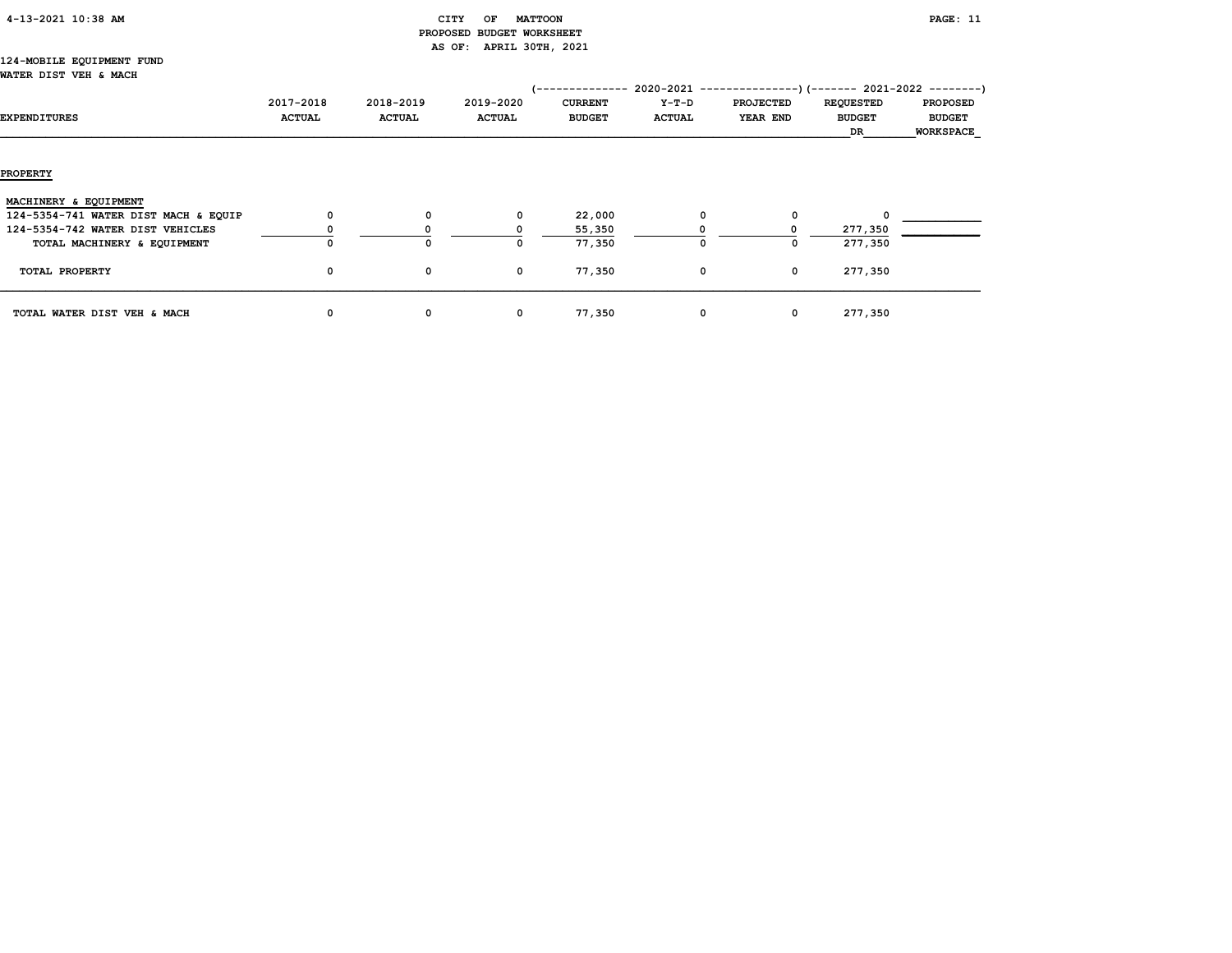# CITY OF MATTOON **EXAMPLE 2008** AND THE MATTOON **PAGE:** 12 PROPOSED BUDGET WORKSHEET AS OF: APRIL 30TH, 2021

124-MOBILE EQUIPMENT FUND WATER ACCTG & COLL VEH &

|                     | 2017-2018     | 2018-2019     | 2019-2020     | <b>CURRENT</b> | $Y-T-D$       | <b>PROJECTED</b> | <b>REQUESTED</b> | <b>PROPOSED</b>  |
|---------------------|---------------|---------------|---------------|----------------|---------------|------------------|------------------|------------------|
| <b>EXPENDITURES</b> | <b>ACTUAL</b> | <b>ACTUAL</b> | <b>ACTUAL</b> | <b>BUDGET</b>  | <b>ACTUAL</b> | YEAR END         | <b>BUDGET</b>    | <b>BUDGET</b>    |
|                     |               |               |               |                |               |                  | <b>DR</b>        | <b>WORKSPACE</b> |

PROPERTY

MACHINERY & EQUIPMENT \_\_\_\_\_\_\_\_\_\_\_ \_\_\_\_\_\_\_\_\_\_\_ \_\_\_\_\_\_\_\_\_\_\_ \_\_\_\_\_\_\_\_\_\_\_ \_\_\_\_\_\_\_\_\_\_\_ \_\_\_\_\_\_\_\_\_\_\_\_ \_\_\_\_\_\_\_\_\_\_\_\_ \_\_\_\_\_\_\_\_\_\_\_\_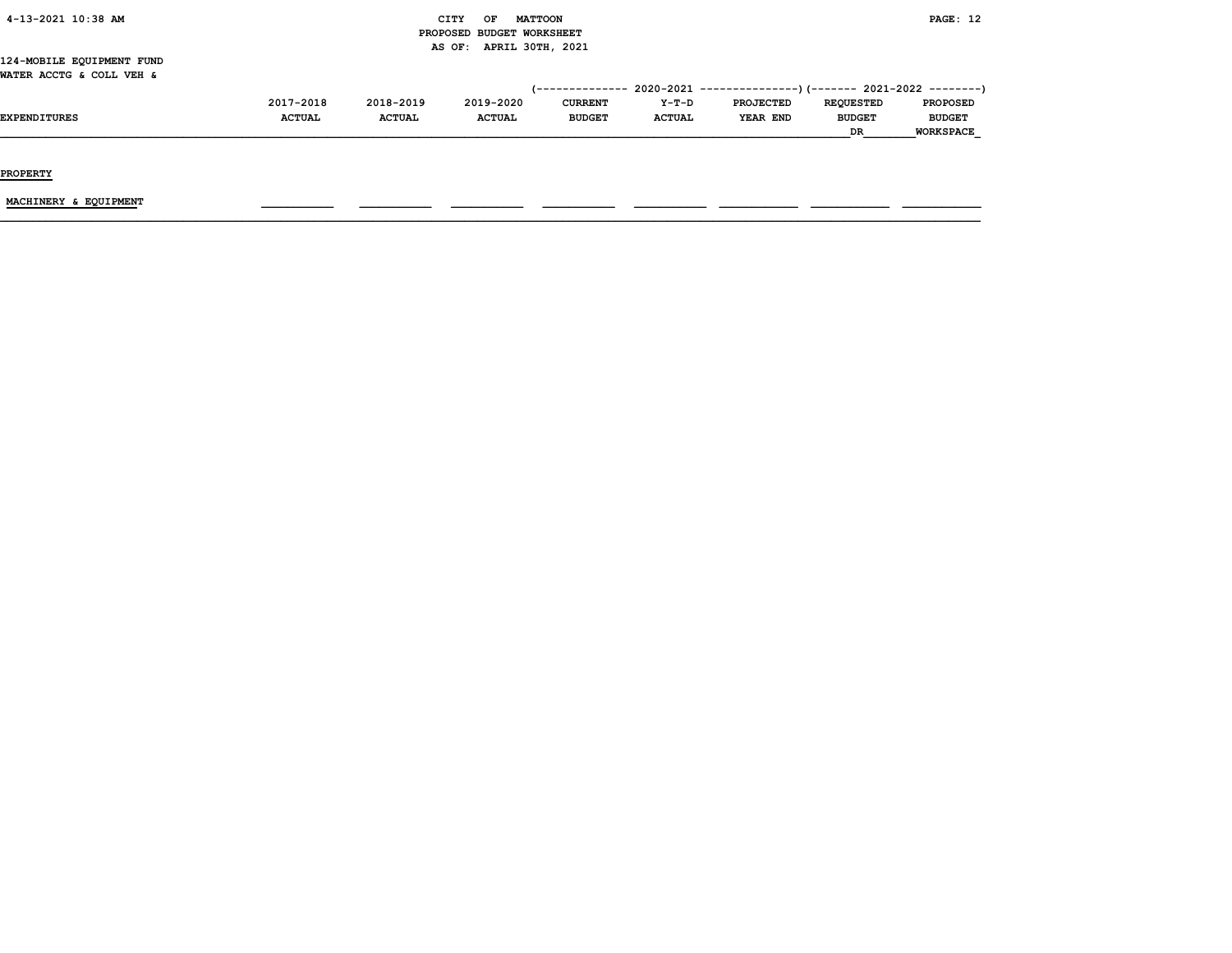| 4-13-2021 10:38 AM |
|--------------------|
|--------------------|

# CITY OF MATTOON **PAGE:** 13 PROPOSED BUDGET WORKSHEET AS OF: APRIL 30TH, 2021

#### 124-MOBILE EQUIPMENT FUND PARKS VEH & MACH

| EXPENDITURES                            | 2017-2018<br><b>ACTUAL</b> | 2018-2019<br><b>ACTUAL</b> | 2019-2020<br><b>ACTUAL</b> | ---------<br><b>CURRENT</b><br><b>BUDGET</b> | $2020 - 2021$ -------------<br>Y-T-D<br><b>ACTUAL</b> | <b>PROJECTED</b><br>YEAR END | <b>REQUESTED</b><br><b>BUDGET</b><br>DR | $---)$ (------- 2021-2022 --------)<br><b>PROPOSED</b><br><b>BUDGET</b><br><b>WORKSPACE</b> |
|-----------------------------------------|----------------------------|----------------------------|----------------------------|----------------------------------------------|-------------------------------------------------------|------------------------------|-----------------------------------------|---------------------------------------------------------------------------------------------|
| <b>PROPERTY</b>                         |                            |                            |                            |                                              |                                                       |                              |                                         |                                                                                             |
| MACHINERY & EQUIPMENT                   |                            |                            |                            |                                              |                                                       |                              |                                         |                                                                                             |
| 124-5511-741 PARKS MACHINERY & EQUIPMEN | $\mathbf 0$                | 16,900                     | 0                          | 0                                            | 0                                                     | 0                            |                                         |                                                                                             |
| 124-5511-742 PARK VEHICLES              | 7,137                      |                            |                            |                                              |                                                       |                              |                                         |                                                                                             |
| TOTAL MACHINERY & EQUIPMENT             | 7,137                      | 16,900                     |                            | 0                                            |                                                       | ი                            |                                         |                                                                                             |
| TOTAL PROPERTY                          | 7,137                      | 16,900                     | 0                          | 0                                            | 0                                                     | 0                            | 0                                       |                                                                                             |
| TOTAL PARKS VEH & MACH                  | 7,137                      | 16,900                     | $\mathbf{o}$               | $\mathbf{o}$                                 | 0                                                     | 0                            | 0                                       |                                                                                             |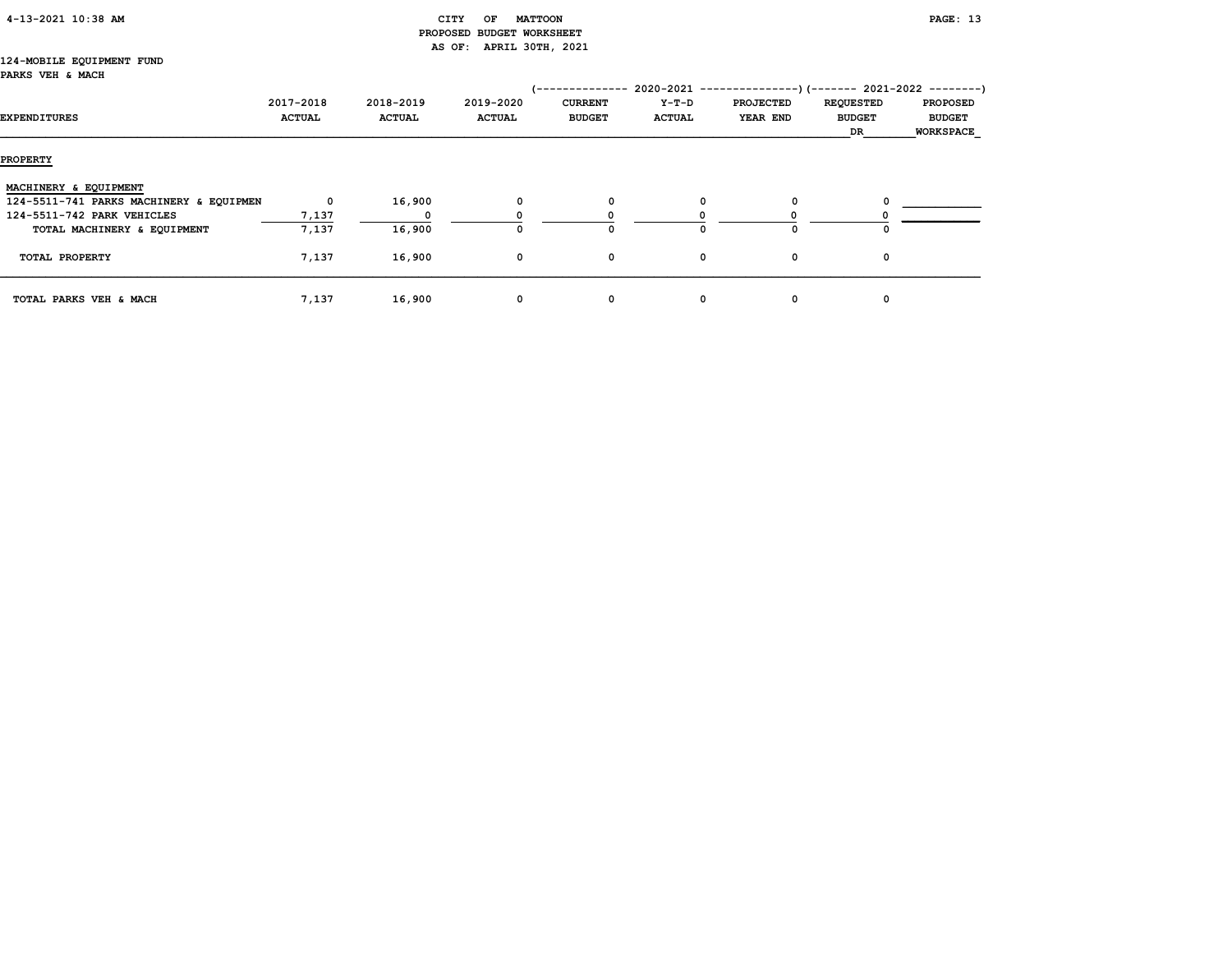|  | 4-13-2021 10:38 AM |  |  |
|--|--------------------|--|--|
|--|--------------------|--|--|

# CITY OF MATTOON **PAGE:** 14 PROPOSED BUDGET WORKSHEET AS OF: APRIL 30TH, 2021

124-MOBILE EQUIPMENT FUND LAKES VEH & MACH

|                     | 2017-2018     | 2018-2019     | 2019-2020     | <b>CURRENT</b> | $Y-T-D$       | <b>PROJECTED</b> | <b>REOUESTED</b> | <b>PROPOSED</b>  |
|---------------------|---------------|---------------|---------------|----------------|---------------|------------------|------------------|------------------|
| <b>EXPENDITURES</b> | <b>ACTUAL</b> | <b>ACTUAL</b> | <b>ACTUAL</b> | <b>BUDGET</b>  | <b>ACTUAL</b> | YEAR END         | <b>BUDGET</b>    | <b>BUDGET</b>    |
|                     |               |               |               |                |               |                  | <b>DR</b>        | <b>WORKSPACE</b> |

PROPERTY

 $\underline{\text{MACHINERY}} \text{ & EQUIPMENT} \qquad \qquad \text{---} \qquad \text{---} \qquad \text{---} \qquad \text{---} \qquad \text{---} \qquad \text{---} \qquad \text{---} \qquad \text{---} \qquad \text{---} \qquad \text{---} \qquad \text{---} \qquad \text{---} \qquad \text{---} \qquad \text{---} \qquad \text{---} \qquad \text{---} \qquad \text{---} \qquad \text{---} \qquad \text{---} \qquad \text{---} \qquad \text{---} \qquad \text{---} \qquad \text{---} \qquad \text{---}$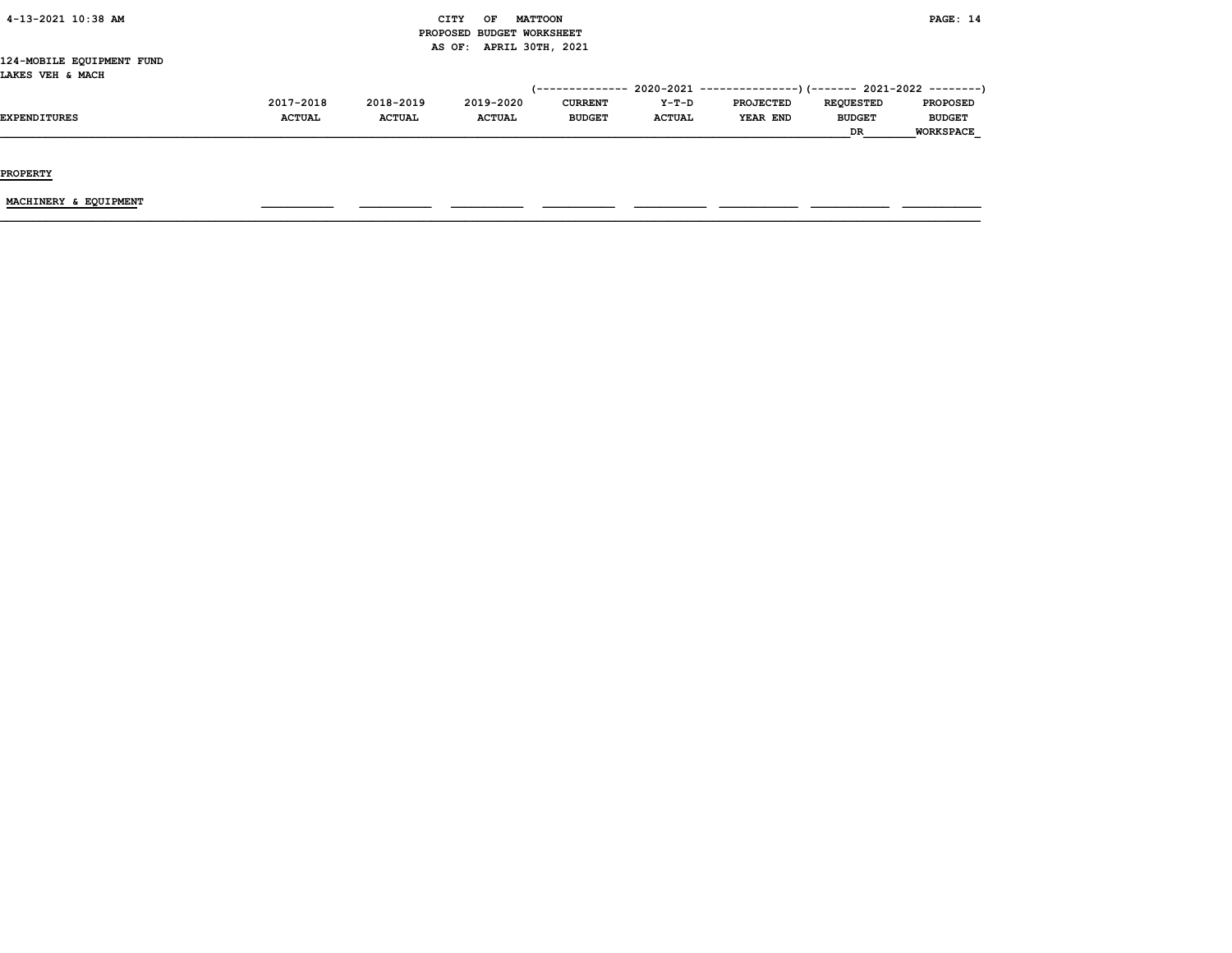# 4-13-2021 10:38 AM CITY OF MATTOON PAGE: 15 PROPOSED BUDGET WORKSHEET AS OF: APRIL 30TH, 2021

#### 124-MOBILE EQUIPMENT FUND CEMETERY VEH & MACH

| EXPENDITURES                            | 2017-2018<br><b>ACTUAL</b> | 2018-2019<br><b>ACTUAL</b> | 2019-2020<br><b>ACTUAL</b> | --------------<br><b>CURRENT</b><br><b>BUDGET</b> | 2020-2021 -------------<br>Y-T-D<br><b>ACTUAL</b> | <b>PROJECTED</b><br>YEAR END | --)(------- 2021-2022 --------)<br><b>REQUESTED</b><br><b>BUDGET</b><br>DR | <b>PROPOSED</b><br><b>BUDGET</b><br><b>WORKSPACE</b> |
|-----------------------------------------|----------------------------|----------------------------|----------------------------|---------------------------------------------------|---------------------------------------------------|------------------------------|----------------------------------------------------------------------------|------------------------------------------------------|
| <b>PROPERTY</b>                         |                            |                            |                            |                                                   |                                                   |                              |                                                                            |                                                      |
| MACHINERY & EQUIPMENT                   |                            |                            |                            |                                                   |                                                   |                              |                                                                            |                                                      |
| 124-5570-741 CEMETERY MACHINERY & EQUIP | 29,835                     | $\mathbf 0$                | 32,500                     | 0                                                 | 0                                                 | 0                            | 18,000                                                                     |                                                      |
| 124-5570-742 CEMETERY VEHICLES          | $^{\circ}$                 |                            |                            | 35,000                                            |                                                   |                              |                                                                            |                                                      |
| TOTAL MACHINERY & EQUIPMENT             | 29,835                     | 0                          | 32,500                     | 35,000                                            |                                                   | 0                            | 18,000                                                                     |                                                      |
| TOTAL PROPERTY                          | 29,835                     | $\mathbf 0$                | 32,500                     | 35,000                                            | 0                                                 | 0                            | 18,000                                                                     |                                                      |
| TOTAL CEMETERY VEH & MACH               | 29,835                     | $\mathbf 0$                | 32,500                     | 35,000                                            | 0                                                 | 0                            | 18,000                                                                     |                                                      |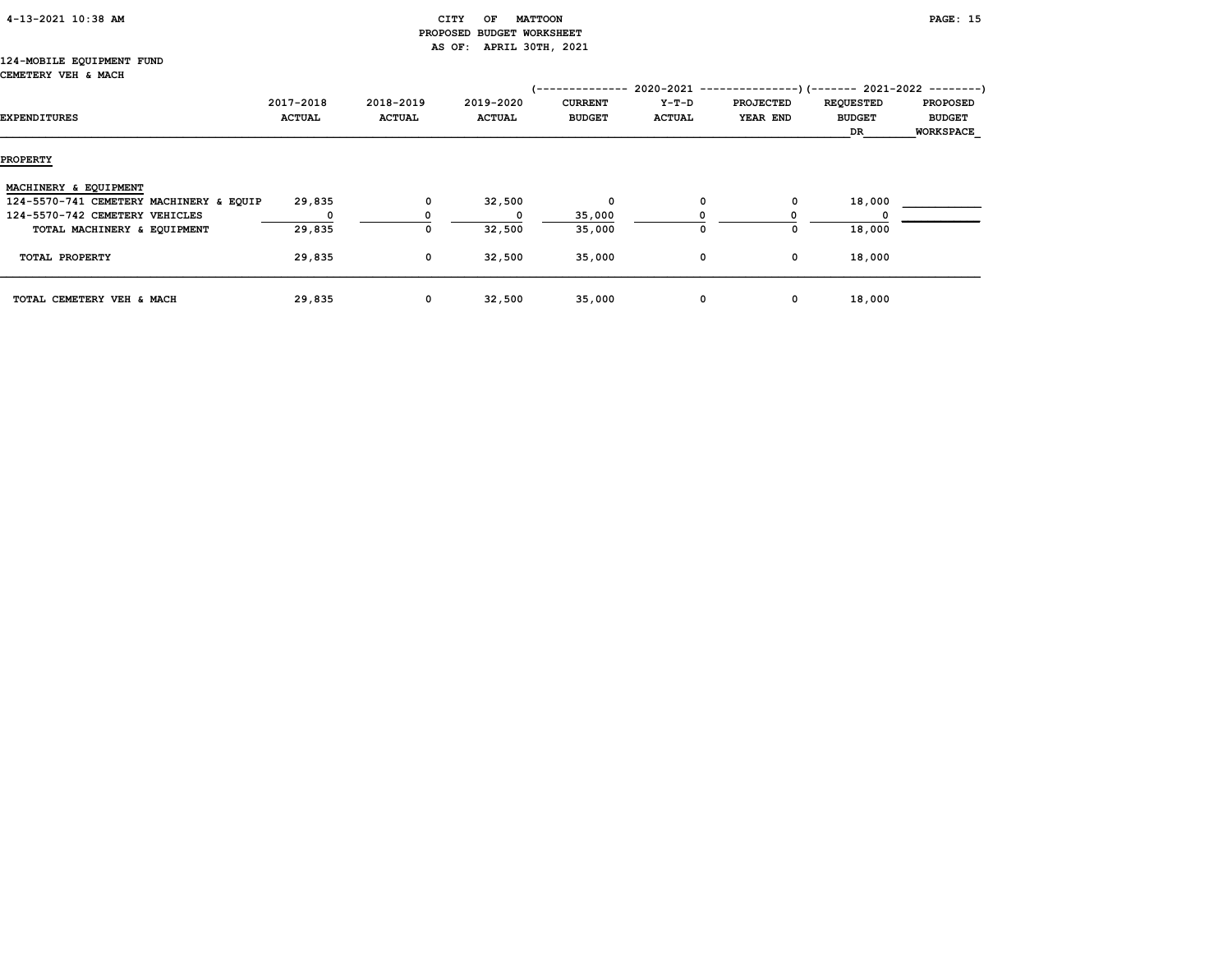| 4-13-2021 10:38 AM |  |  |
|--------------------|--|--|
|--------------------|--|--|

# CITY OF MATTOON **PAGE:** 16 PROPOSED BUDGET WORKSHEET AS OF: APRIL 30TH, 2021

#### 124-MOBILE EQUIPMENT FUND INTEREST EXPENSE

| <b>EXPENDITURES</b>                  | 2017-2018<br><b>ACTUAL</b>   | 2018-2019<br><b>ACTUAL</b> | 2019-2020<br><b>ACTUAL</b> | <b>CURRENT</b><br><b>BUDGET</b> | $Y-T-D$<br><b>ACTUAL</b> | <b>PROJECTED</b><br>YEAR END | <b>REQUESTED</b><br><b>BUDGET</b><br>DR | <b>PROPOSED</b><br><b>BUDGET</b><br><b>WORKSPACE</b> |
|--------------------------------------|------------------------------|----------------------------|----------------------------|---------------------------------|--------------------------|------------------------------|-----------------------------------------|------------------------------------------------------|
|                                      |                              |                            |                            |                                 |                          |                              |                                         |                                                      |
| OTHER OBJECTS                        |                              |                            |                            |                                 |                          |                              |                                         |                                                      |
| FINANCIAL TRANS OBJECTS              |                              |                            |                            |                                 |                          |                              |                                         |                                                      |
| 124-5795-817 INTEREST EXPENSE        | 0                            | 7,497                      | 5,656                      |                                 | 3,573                    | 3,573                        | 1,503                                   |                                                      |
| TOTAL FINANCIAL TRANS OBJECTS        |                              | 7,497                      | 5,656                      |                                 | 3,573                    | 3,573                        | 1,503                                   |                                                      |
| TOTAL OTHER OBJECTS                  | 0                            | 7,497                      | 5,656                      | $\mathbf 0$                     | 3,573                    | 3,573                        | 1,503                                   |                                                      |
| TOTAL INTEREST EXPENSE               | $\mathbf{o}$                 | 7,497                      | 5,656                      | $\mathbf 0$                     | 3,573                    | 3,573                        | 1,503                                   |                                                      |
| TOTAL EXPENDITURES                   | 359,585                      | 104,232                    | 119,952                    | 401,300                         | 186,449                  | 191,449                      | 708,613                                 |                                                      |
| REVENUE OVER/(UNDER) EXPENDITURES    | $325, 227$ ) (<br>$\epsilon$ | 72,232) (                  | $119,952$ ) (              | 401,300) (                      | 186,449) (               | 191,449) (                   | 708,613)                                |                                                      |
| OTHER FINANCING SOURCES              |                              |                            |                            |                                 |                          |                              |                                         |                                                      |
| 124-4901-021 TRFR FROM GEN FUND      | 325,941                      | 64,452                     | 127,452                    | 64,452                          | 64,452                   | 191,449                      | 46,765                                  |                                                      |
| 124-4911-021 TRFR FROM WATER FUND    | 72,000                       | 120,070                    | 115,924                    | 22,000                          | 22,000                   | 22,000                       | 200,000                                 |                                                      |
| 124-4912-021 TRFR FROM SEWER FUND    | 72,000                       | 120,070                    | 115,924                    | 0                               | 22,000                   | 22,000                       | 200,000                                 |                                                      |
| TOTAL OTHER FINANCING SOURCES        | 469,941                      | 304,592                    | 359,300                    | 86,452                          | 108,452                  | 235,449                      | 446,765                                 |                                                      |
| TOTAL OTHER FINANCING SOURCES (USES) | 469,941                      | 304,592                    | 359,300                    | 86,452                          | 108,452                  | 235,449                      | 446,765                                 |                                                      |
| REVENUES & OTHER SOURCES OVER/       |                              |                            |                            |                                 |                          |                              |                                         |                                                      |
| (UNDER) EXPENDITURES & OTHER (USES)  | 144,714                      | 232,360                    | 239,348 (                  | 314,848) (                      | 77,997)                  | 44,000 (                     | 261,848)                                |                                                      |

\*\*\* END OF REPORT \*\*\*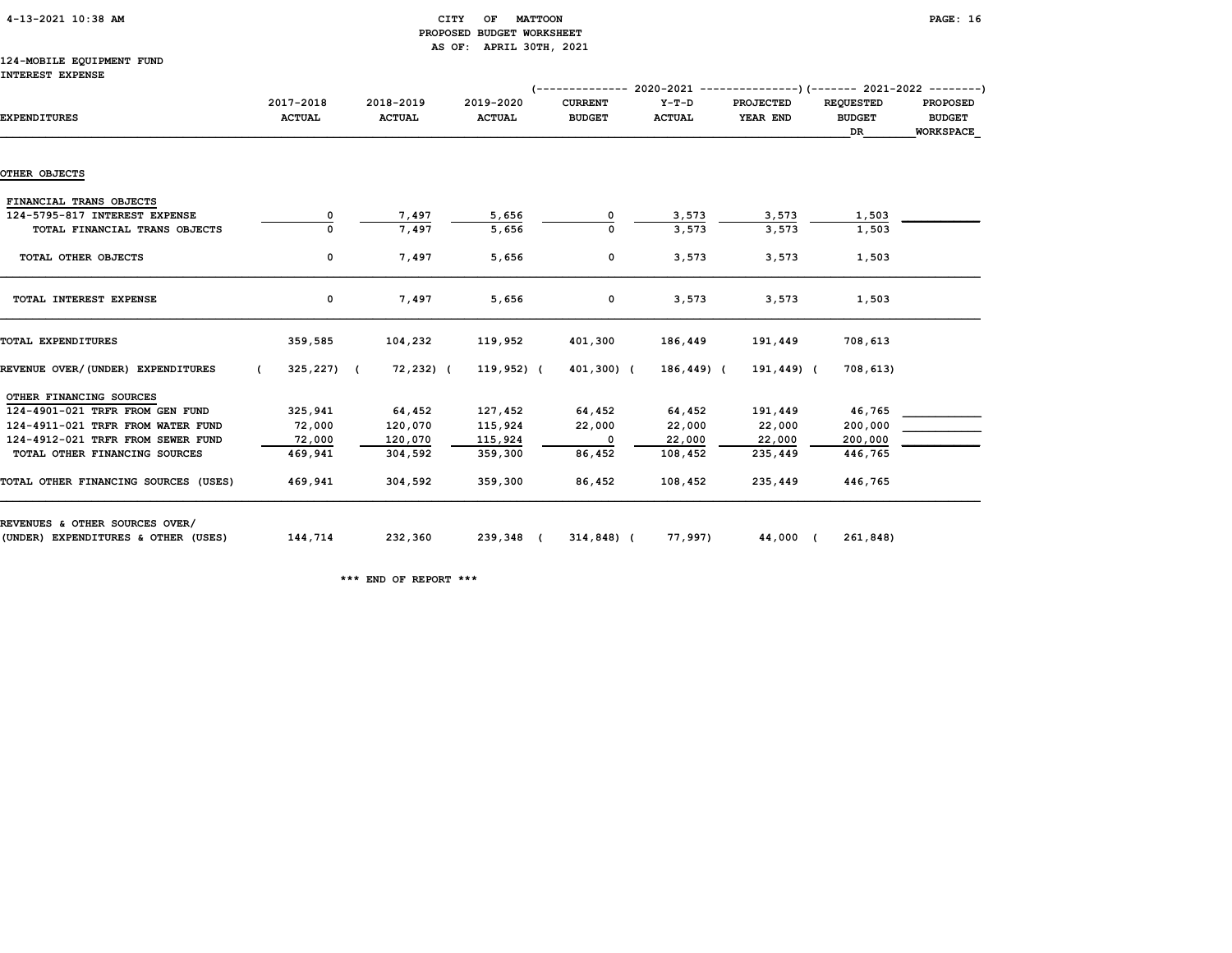| 4-13-2021 10:38 AM |  |  |
|--------------------|--|--|
|--------------------|--|--|

# CITY OF MATTOON **PAGE:** 1 PROPOSED BUDGET WORKSHEET AS OF: APRIL 30TH, 2021

125-INSURANCE & TORT JDGMNT

|                                         | 2017-2018     | 2018-2019     | 2019-2020     | <b>CURRENT</b> | Y-T-D         | <b>PROJECTED</b> | <b>REQUESTED</b> | <b>PROPOSED</b>  |
|-----------------------------------------|---------------|---------------|---------------|----------------|---------------|------------------|------------------|------------------|
| <b>REVENUES</b>                         | <b>ACTUAL</b> | <b>ACTUAL</b> | <b>ACTUAL</b> | <b>BUDGET</b>  | <b>ACTUAL</b> | YEAR END         | <b>BUDGET</b>    | <b>BUDGET</b>    |
|                                         |               |               |               |                |               |                  | DR               | <b>WORKSPACE</b> |
| <b>TAXES</b>                            |               |               |               |                |               |                  |                  |                  |
| UNLIMITED RATE PROP TAX                 |               |               |               |                |               |                  |                  |                  |
| INVESTMENT EARNINGS                     |               |               |               |                |               |                  |                  |                  |
| <b>INTEREST EARNINGS</b>                |               |               |               |                |               |                  |                  |                  |
| CONTRIB & OTHER MISC REV                |               |               |               |                |               |                  |                  |                  |
| CONTRIBUTIONS & MISC REV                |               |               |               |                |               |                  |                  |                  |
| 125-4807-010 MISC. FINANCE DEPT REVENUE | 67,452        | 80,866        | 156,030       | 65,849         | 105,508       | 124,592          | 105,540          |                  |
| TOTAL CONTRIBUTIONS & MISC REV          | 67,452        | 80,866        | 156,030       | 65,849         | 105,508       | 124,592          | 105,540          |                  |
| TOTAL CONTRIB & OTHER MISC REV          | 67,452        | 80,866        | 156,030       | 65,849         | 105,508       | 124,592          | 105,540          |                  |
| <b>TOTAL REVENUES</b>                   | 67,452        | 80,866        | 156,030       | 65,849         | 105,508       | 124,592          | 105,540          |                  |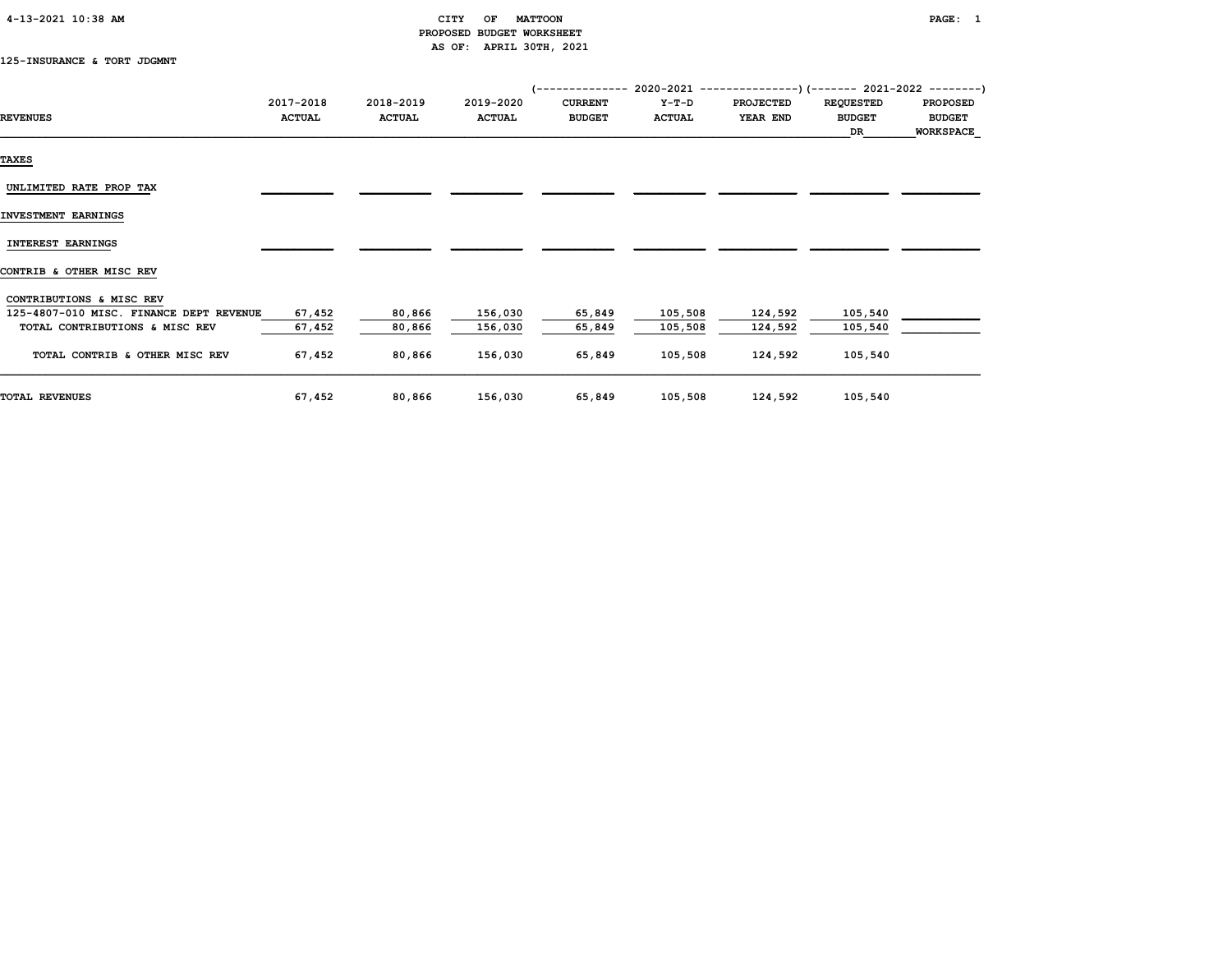# 4-13-2021 10:38 AM CITY OF MATTOON PAGE: 2 PROPOSED BUDGET WORKSHEET AS OF: APRIL 30TH, 2021

#### 125-INSURANCE & TORT JDGMNT FINANCIAL ADMINISTRATION

|                                                 |                            |                            |                            | (--------------                 | 2020-2021                | ----------------) (------- 2021-2022 ---------) |                                         |                                               |
|-------------------------------------------------|----------------------------|----------------------------|----------------------------|---------------------------------|--------------------------|-------------------------------------------------|-----------------------------------------|-----------------------------------------------|
| <b>EXPENDITURES</b>                             | 2017-2018<br><b>ACTUAL</b> | 2018-2019<br><b>ACTUAL</b> | 2019-2020<br><b>ACTUAL</b> | <b>CURRENT</b><br><b>BUDGET</b> | $Y-T-D$<br><b>ACTUAL</b> | PROJECTED<br>YEAR END                           | <b>REQUESTED</b><br><b>BUDGET</b><br>DR | <b>PROPOSED</b><br><b>BUDGET</b><br>WORKSPACE |
| EMPLOYEE BENEFITS                               |                            |                            |                            |                                 |                          |                                                 |                                         |                                               |
|                                                 |                            |                            |                            |                                 |                          |                                                 |                                         |                                               |
| UNEMPLOYMNT COMPENSATION                        |                            |                            |                            |                                 |                          |                                                 |                                         |                                               |
| 125-5150-240 UNEMPLOYMENT COMP.                 | 13,656                     | 10,722                     | 11,273                     | 11,577                          | 11,373                   | 1,560                                           | 12,685                                  |                                               |
| TOTAL UNEMPLOYMNT COMPENSATION                  | 13,656                     | 10,722                     | 11,273                     | 11,577                          | 11,373                   | 1,560                                           | 12,685                                  |                                               |
| WORKER'S COMPENSATION                           |                            |                            |                            |                                 |                          |                                                 |                                         |                                               |
| 125-5150-250 WORKERS' COMPENSATION              | 619,638                    | 571,063                    | 614,357                    | 554,427                         | 645,692                  | 645,693                                         | 532,766                                 |                                               |
| TOTAL WORKER'S COMPENSATION                     | 619,638                    | 571,063                    | 614,357                    | 554,427                         | 645,692                  | 645,693                                         | 532,766                                 |                                               |
| TOTAL EMPLOYEE BENEFITS                         | 633,294                    | 581,785                    | 625,630                    | 566,004                         | 657,065                  | 647,253                                         | 545,451                                 |                                               |
| OTHER PURCHASED SERVICES                        |                            |                            |                            |                                 |                          |                                                 |                                         |                                               |
| PROFESSIONAL SERVICES                           |                            |                            |                            |                                 |                          |                                                 |                                         |                                               |
| 125-5150-519 OTHER PROFESSIONAL SERVICE         | 43,959                     | 28,674                     | 77,538                     | 90,000                          | 8,165                    | 6,072                                           | 90,000                                  |                                               |
| TOTAL PROFESSIONAL SERVICES                     | 43,959                     | 28,674                     | 77,538                     | 90,000                          | 8,165                    | 6,072                                           | 90,000                                  |                                               |
| <b>INSURANCE</b>                                |                            |                            |                            |                                 |                          |                                                 |                                         |                                               |
| 125-5150-523 PROPERTY & CASUALTY INSURA         | 242,523                    | 252,998                    | 267,251                    | 313,791                         | 258,651                  | 258,146                                         | 335,584                                 |                                               |
| 125-5150-527 SELF INSURED RETENTION/DED         | 13,385                     | 44,593                     | 105,587                    | 28,577                          | 36,734                   | 9,591                                           | 50,000                                  |                                               |
| 125-5150-528 UNINSURED JUDGEMENTS               | $\Omega$                   | $\mathbf{0}$               | 79,000                     | $\mathbf 0$                     | 0                        | $\Omega$                                        | $\Omega$                                |                                               |
| TOTAL INSURANCE                                 | 255,908                    | 297,591                    | 451,838                    | 342,368                         | 295,385                  | 267,737                                         | 385,584                                 |                                               |
| COMMUNICATION                                   |                            |                            |                            |                                 |                          |                                                 |                                         |                                               |
| TOTAL OTHER PURCHASED SERVICES                  | 299,867                    | 326,265                    | 529,375                    | 432,368                         | 303,550                  | 273,809                                         | 475,584                                 |                                               |
| TOTAL FINANCIAL ADMINISTRATION                  | 933,161                    | 908,051                    | 1,155,005                  | 998,372                         | 960,616                  | 921,063                                         | 1,021,035                               |                                               |
| TOTAL EXPENDITURES                              | 933,161                    | 908,051                    | 1,155,005                  | 998,372                         | 960,616                  | 921,063                                         | 1,021,035                               |                                               |
| REVENUE OVER/(UNDER) EXPENDITURES<br>$\epsilon$ | 865,709) (                 | 827,185) (                 | 998,976) (                 | 932,523) (                      | 855,108) (               | 796,471) (                                      | 915,495)                                |                                               |
| OTHER FINANCING SOURCES                         |                            |                            |                            |                                 |                          |                                                 |                                         |                                               |
| 125-4901-021 INTERFUND CHG - GENERAL FU         | 643,814                    | 610,201                    | 700,651                    | 641,953                         | 613,793                  | 613,798                                         | 709,512                                 |                                               |
| 125-4903-021 INTERFUND CHG - HOTEL TAX          | 1,030                      | 929                        | 552                        | 446                             | 557                      | 557                                             | 785                                     |                                               |
| 125-4911-021 INTERFUND CHG - WATER FUND         | 79,638                     | 77,080                     | 99,868                     | 93,406                          | 100,196                  | 100,197                                         | 79,850                                  |                                               |
| 125-4912-021 INTERFUND CHG - SEWER FUND         | 130,344                    | 130,894                    | 187,452                    | 185,539                         | 199,040                  | 199,042                                         | 113,532                                 |                                               |
| 125-4917-021 INTERFUND CHG - LIBRARY FU         | 10,882                     | 8,080                      | 10,453                     | 11,179                          | 10,025                   | 10,101                                          | 11,816                                  |                                               |
| TOTAL OTHER FINANCING SOURCES                   | 865,709                    | 827,185                    | 998,976                    | 932,523                         | 923,610                  | 923,694                                         | 915,495                                 |                                               |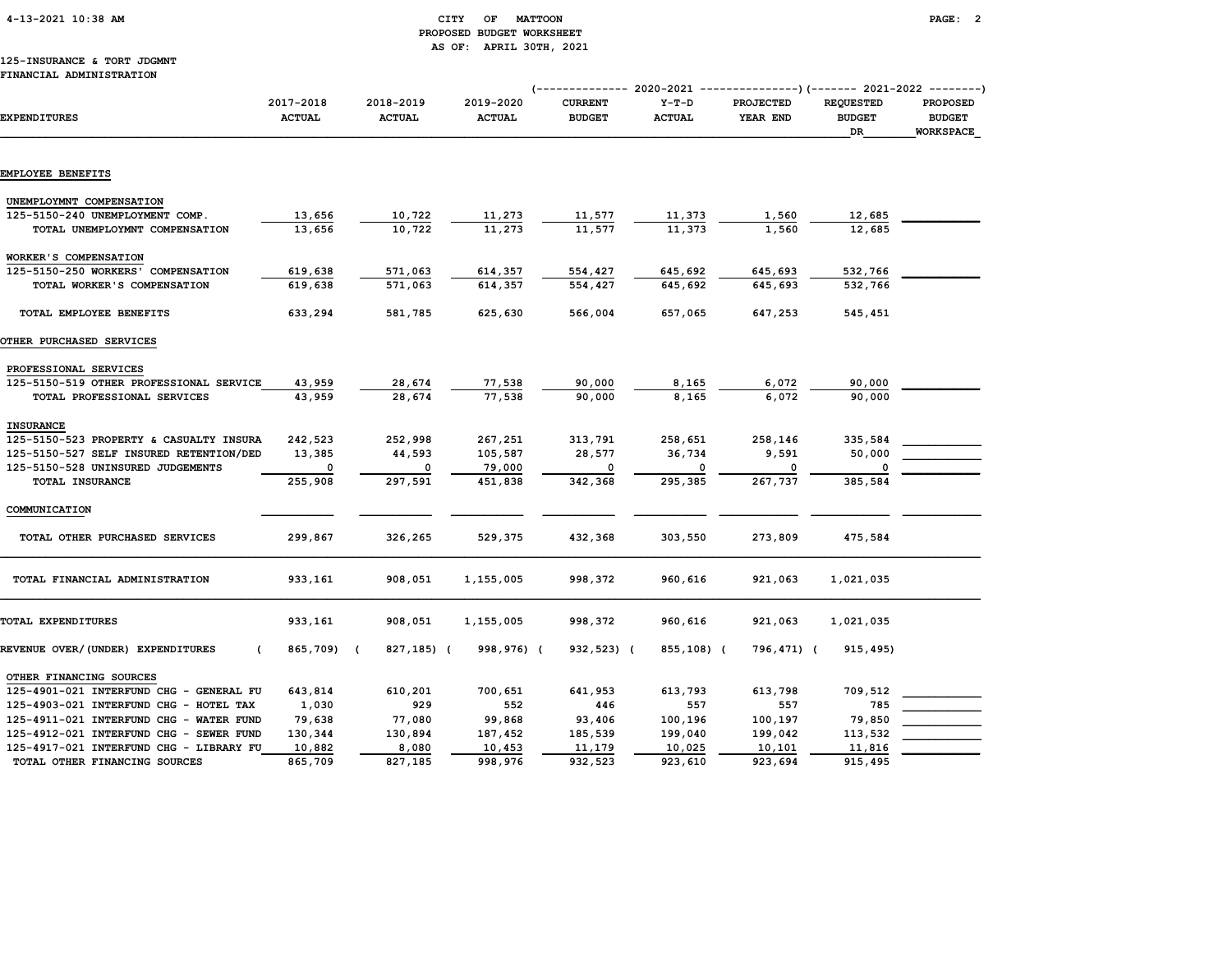| 4-13-2021 10:38 AM |  |
|--------------------|--|
|                    |  |

#### CITY OF MATTOON **PAGE:** 3 PROPOSED BUDGET WORKSHEET AS OF: APRIL 30TH, 2021

#### 125-INSURANCE & TORT JDGMNT FINANCIAL ADMINISTRATION

| <b>EXPENDITURES</b>                                                   | 2017-2018<br><b>ACTUAL</b> | 2018-2019<br><b>ACTUAL</b> | 2019-2020<br><b>ACTUAL</b> | /--------------<br><b>CURRENT</b><br><b>BUDGET</b> | Y-T-D<br><b>ACTUAL</b> | $2020-2021$ ---------------) (------- 2021-2022 --------)<br><b>PROJECTED</b><br>YEAR END | <b>REQUESTED</b><br><b>BUDGET</b><br>DR | <b>PROPOSED</b><br><b>BUDGET</b><br><b>WORKSPACE</b> |
|-----------------------------------------------------------------------|----------------------------|----------------------------|----------------------------|----------------------------------------------------|------------------------|-------------------------------------------------------------------------------------------|-----------------------------------------|------------------------------------------------------|
| OTHER FINANCING (USES)<br>TOTAL OTHER FINANCING SOURCES (USES)        | 865,709                    | 827,185                    | 998,976                    | 932,523                                            | 923,610                | 923,694                                                                                   | 915,495                                 |                                                      |
| REVENUES & OTHER SOURCES OVER/<br>(UNDER) EXPENDITURES & OTHER (USES) | 0                          | 0                          | $^{\circ}$                 | $\mathbf 0$                                        | 68,502                 | 127,223                                                                                   | 0                                       |                                                      |

\*\*\* END OF REPORT \*\*\*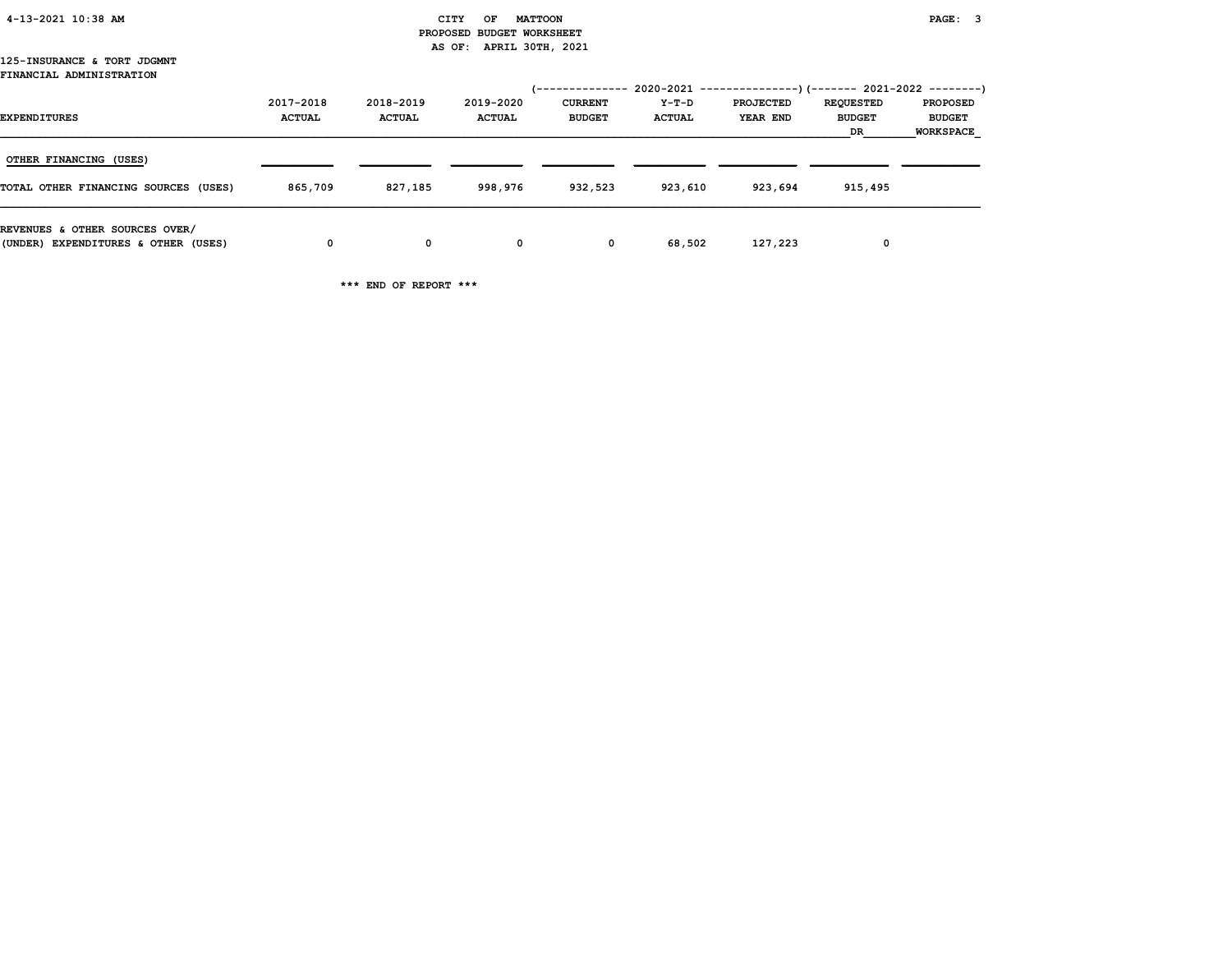| 4-13-2021 10:38 AM |  |
|--------------------|--|
|                    |  |

# CITY OF MATTOON **PAGE:** 1 PROPOSED BUDGET WORKSHEET AS OF: APRIL 30TH, 2021

# 126-HOME REHAB GRANT FUND

|                                     | 2017-2018     | 2018-2019     | 2019-2020     | <b>CURRENT</b> | Y-T-D         | <b>PROJECTED</b> | <b>REQUESTED</b>    | <b>PROPOSED</b>                   |
|-------------------------------------|---------------|---------------|---------------|----------------|---------------|------------------|---------------------|-----------------------------------|
| <b>REVENUES</b>                     | <b>ACTUAL</b> | <b>ACTUAL</b> | <b>ACTUAL</b> | <b>BUDGET</b>  | <b>ACTUAL</b> | YEAR END         | <b>BUDGET</b><br>DR | <b>BUDGET</b><br><b>WORKSPACE</b> |
| INTERGOVERNMENTAL REV               |               |               |               |                |               |                  |                     |                                   |
| FEDERAL GOVT GRANTS                 |               |               |               |                |               |                  |                     |                                   |
| 126-4313-023 FEDERAL CAPITAL GRANTS | 112,049       | 287,951       | $\mathbf 0$   | 500,000        | 0             |                  | 500,000             |                                   |
| TOTAL FEDERAL GOVT GRANTS           | 112,049       | 287,951       | 0             | 500,000        | 0             | 0                | 500,000             |                                   |
| STATE GOVT GRANTS                   |               |               |               |                |               |                  |                     |                                   |
| TOTAL INTERGOVERNMENTAL REV         | 112,049       | 287,951       | $\mathbf 0$   | 500,000        | 0             | $\mathbf 0$      | 500,000             |                                   |
| CONTRIB & OTHER MISC REV            |               |               |               |                |               |                  |                     |                                   |
| CONTRIBUTIONS & MISC REV            |               |               |               |                |               |                  |                     |                                   |
| <b>TOTAL REVENUES</b>               | 112,049       | 287,951       | $\mathbf 0$   | 500,000        | 0             | $\mathbf 0$      | 500,000             |                                   |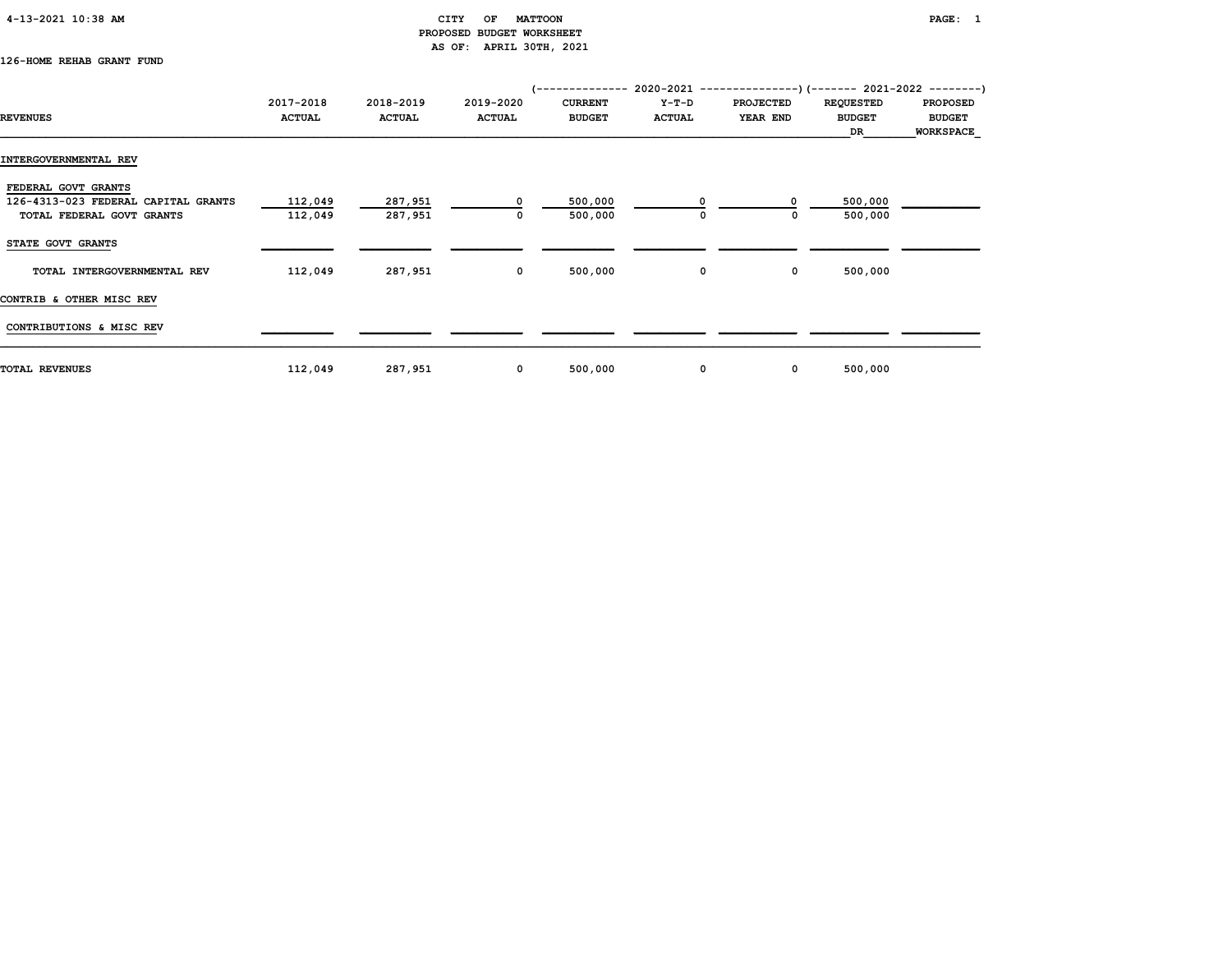# 4-13-2021 10:38 AM CITY OF MATTOON PAGE: 2 PROPOSED BUDGET WORKSHEET AS OF: APRIL 30TH, 2021

#### 126-HOME REHAB GRANT FUND CDAP HOME REHABILITATION

|                                         |               |               |               |                |               | 2020-2021 ----------------)(-------- 2021-2022 ---------) |                  |                  |
|-----------------------------------------|---------------|---------------|---------------|----------------|---------------|-----------------------------------------------------------|------------------|------------------|
|                                         | 2017-2018     | 2018-2019     | 2019-2020     | <b>CURRENT</b> | $Y-T-D$       | <b>PROJECTED</b>                                          | <b>REQUESTED</b> | <b>PROPOSED</b>  |
| <b>EXPENDITURES</b>                     | <b>ACTUAL</b> | <b>ACTUAL</b> | <b>ACTUAL</b> | <b>BUDGET</b>  | <b>ACTUAL</b> | YEAR END                                                  | <b>BUDGET</b>    | <b>BUDGET</b>    |
|                                         |               |               |               |                |               |                                                           | DR               | <b>WORKSPACE</b> |
|                                         |               |               |               |                |               |                                                           |                  |                  |
| PURCHASED PROP MAINT SRV                |               |               |               |                |               |                                                           |                  |                  |
|                                         |               |               |               |                |               |                                                           |                  |                  |
| CONSTRUCTION SERVICES                   |               |               |               |                |               |                                                           |                  |                  |
| 126-5601-459 OTHER CONSTRUCTION SVCS    | 92,716        | 249,284       |               | 427,769        |               |                                                           | 427,769          |                  |
| TOTAL CONSTRUCTION SERVICES             | 92,716        | 249,284       |               | 427,769        |               |                                                           | 427,769          |                  |
|                                         |               |               |               |                |               |                                                           |                  |                  |
| TOTAL PURCHASED PROP MAINT SRV          | 92,716        | 249,284       | 0             | 427,769        | 0             | $\mathbf 0$                                               | 427,769          |                  |
| <b>OTHER PURCHASED SERVICES</b>         |               |               |               |                |               |                                                           |                  |                  |
|                                         |               |               |               |                |               |                                                           |                  |                  |
| PROFESSIONAL SERVICES                   |               |               |               |                |               |                                                           |                  |                  |
| 126-5601-519 OTHER PROFESSIONAL SERVICE | 19,333        | 38,667        |               | 72,231         |               |                                                           | 72,231           |                  |
| TOTAL PROFESSIONAL SERVICES             | 19,333        | 38,667        |               | 72,231         |               | $\Omega$                                                  | 72,231           |                  |
|                                         |               |               |               |                |               |                                                           |                  |                  |
| TOTAL OTHER PURCHASED SERVICES          | 19,333        | 38,667        | 0             | 72,231         | 0             | $\mathbf 0$                                               | 72,231           |                  |
|                                         |               |               |               |                |               |                                                           |                  |                  |
| TOTAL CDAP HOME REHABILITATION          | 112,049       | 287,951       | $\mathbf{o}$  | 500,000        | 0             | $\mathbf 0$                                               | 500,000          |                  |
|                                         |               |               |               |                |               |                                                           |                  |                  |
|                                         |               |               |               |                |               |                                                           |                  |                  |
| TOTAL EXPENDITURES                      | 112,049       | 287,951       | 0             | 500,000        | 0             | 0                                                         | 500,000          |                  |

\*\*\* END OF REPORT \*\*\*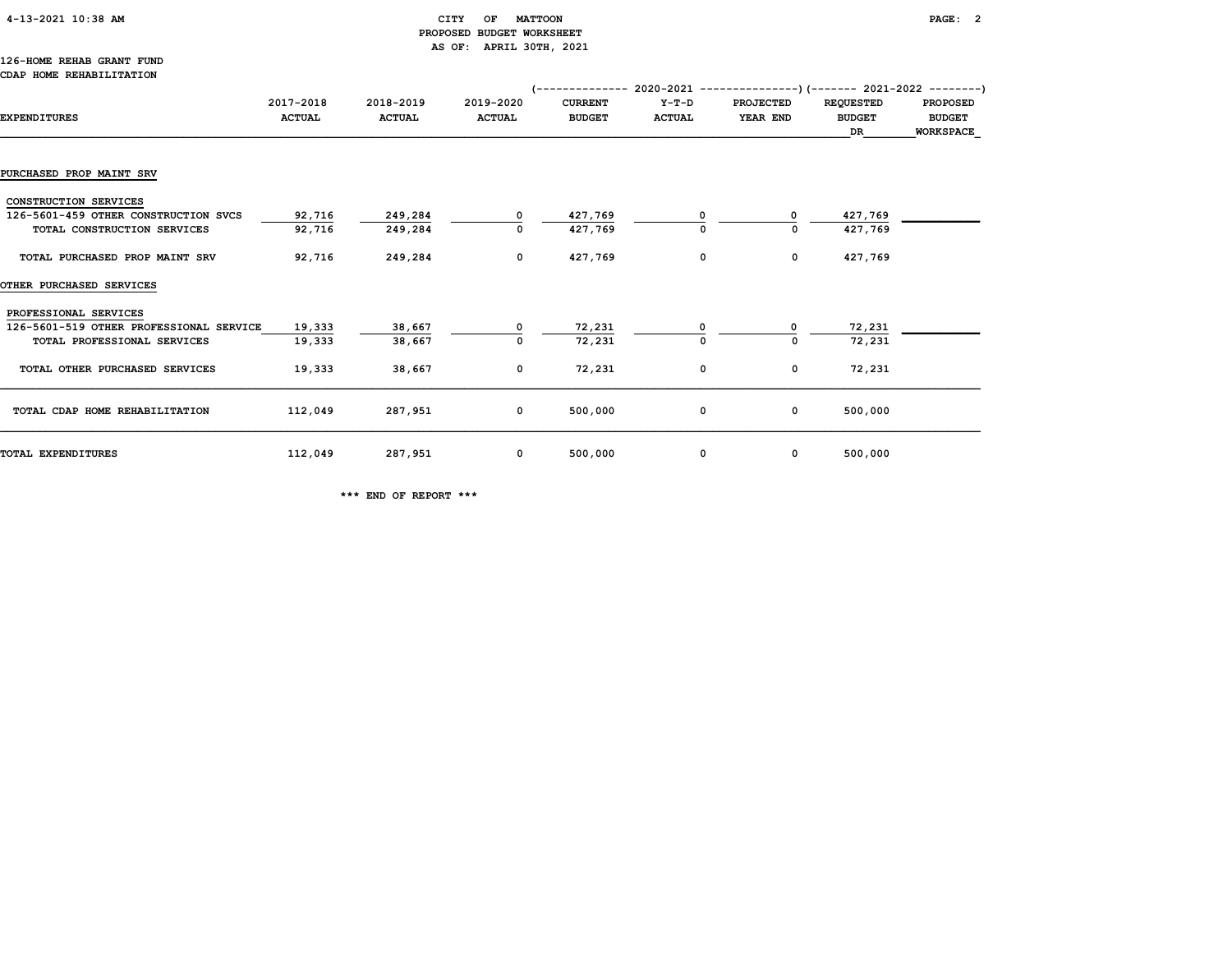# 4-13-2021 10:38 AM CITY OF MATTOON PAGE: 1 PROPOSED BUDGET WORKSHEET AS OF: APRIL 30TH, 2021

127-REVOLVING LOAN FUND

|                                         | 2017-2018     | 2018-2019     | 2019-2020     | <b>CURRENT</b> | $Y-T-D$       | <b>PROJECTED</b> | <b>REQUESTED</b> | <b>PROPOSED</b>  |
|-----------------------------------------|---------------|---------------|---------------|----------------|---------------|------------------|------------------|------------------|
| <b>REVENUES</b>                         | <b>ACTUAL</b> | <b>ACTUAL</b> | <b>ACTUAL</b> | <b>BUDGET</b>  | <b>ACTUAL</b> | YEAR END         | <b>BUDGET</b>    | <b>BUDGET</b>    |
|                                         |               |               |               |                |               |                  | DR               | <b>WORKSPACE</b> |
| INVESTMENT EARNINGS                     |               |               |               |                |               |                  |                  |                  |
| <b>INTEREST EARNINGS</b>                |               |               |               |                |               |                  |                  |                  |
| 127-4610-022 INTEREST EARNINGS          | 5,017         | 6,449         | 5,726         | 1,200          | 2,237         | 2,332            | 2,300            |                  |
| TOTAL INTEREST EARNINGS                 | 5,017         | 6,449         | 5,726         | 1,200          | 2,237         | 2,332            | 2,300            |                  |
| REVOLVING LOAN FUND                     |               |               |               |                |               |                  |                  |                  |
| 127-4630-022 REVOLVING LOAN FUND REPAYM |               |               | 0             | 17,156         | 14,091        | 13,845           | 17,744           |                  |
| TOTAL REVOLVING LOAN FUND               |               | 0             | <sup>0</sup>  | 17,156         | 14,091        | 13,845           | 17,744           |                  |
| NET INCREASE (DECREASE)                 |               |               |               |                |               |                  |                  |                  |
| RENTS & ROYALTIES                       |               |               |               |                |               |                  |                  |                  |
| TOTAL INVESTMENT EARNINGS               | 5,017         | 6,449         | 5,726         | 18,356         | 16,328        | 16,177           | 20,044           |                  |
| TOTAL REVENUES                          | 5,017         | 6,449         | 5,726         | 18,356         | 16,328        | 16,177           | 20,044           |                  |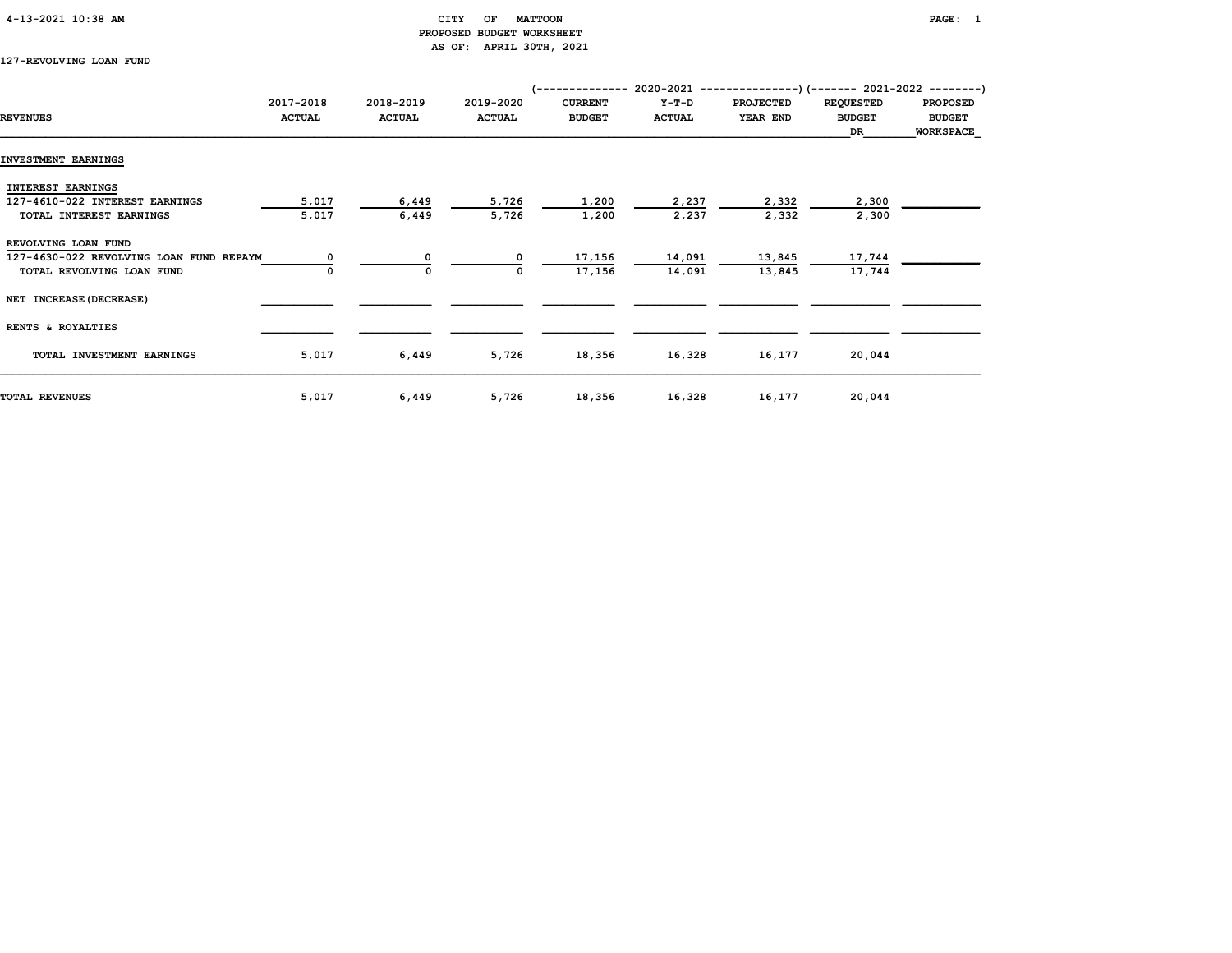# 4-13-2021 10:38 AM CITY OF MATTOON PAGE: 2 PROPOSED BUDGET WORKSHEET AS OF: APRIL 30TH, 2021

# 127-REVOLVING LOAN FUND

REVOLVING LOANS

| <b>EXPENDITURES</b>                     | 2017-2018<br><b>ACTUAL</b> | 2018-2019<br><b>ACTUAL</b> | 2019-2020<br><b>ACTUAL</b> | <b>CURRENT</b><br><b>BUDGET</b> | $Y-T-D$<br><b>ACTUAL</b> | <b>PROJECTED</b><br>YEAR END | <b>REQUESTED</b><br><b>BUDGET</b><br>DR | <b>PROPOSED</b><br><b>BUDGET</b><br>WORKSPACE |
|-----------------------------------------|----------------------------|----------------------------|----------------------------|---------------------------------|--------------------------|------------------------------|-----------------------------------------|-----------------------------------------------|
|                                         |                            |                            |                            |                                 |                          |                              |                                         |                                               |
| OTHER PURCHASED SERVICES                |                            |                            |                            |                                 |                          |                              |                                         |                                               |
| PROFESSIONAL SERVICES                   |                            |                            |                            |                                 |                          |                              |                                         |                                               |
| 127-5652-513 AUDITING SERVICES          | 1,620                      | 1,668                      | 1,716                      | 1,752                           | 1,752                    | $\mathbf{0}$                 | 2,000                                   |                                               |
| 127-5652-519 OTHER PROFESSIONAL SERVICE | $\overline{\phantom{0}}$   | 602                        | $\overline{\phantom{0}}$   | 2,500                           | $^{\circ}$               | 0                            | 2,500                                   |                                               |
| TOTAL PROFESSIONAL SERVICES             | 1,620                      | 2,270                      | 1,716                      | 4,252                           | 1,752                    | $\Omega$                     | 4,500                                   |                                               |
| TOTAL OTHER PURCHASED SERVICES          | 1,620                      | 2,270                      | 1,716                      | 4,252                           | 1,752                    | $\mathbf 0$                  | 4,500                                   |                                               |
| OTHER OBJECTS                           |                            |                            |                            |                                 |                          |                              |                                         |                                               |
| FINANCIAL TRANS OBJECTS                 |                            |                            |                            |                                 |                          |                              |                                         |                                               |
| 127-5652-826 SPECIAL ITEMS              | 0                          | 0                          | 0                          | 14,104                          | 18,000                   | 18,000                       | 15,544                                  |                                               |
| TOTAL FINANCIAL TRANS OBJECTS           | $\Omega$                   |                            | $\Omega$                   | 14,104                          | 18,000                   | 18,000                       | 15,544                                  |                                               |
| SPECIAL EVENT OBJECTS                   |                            |                            |                            |                                 |                          |                              |                                         |                                               |
| 127-5652-830 BAD DEBT EXPENSE           | 20,124                     | 0                          |                            |                                 |                          |                              |                                         |                                               |
| TOTAL SPECIAL EVENT OBJECTS             | 20,124                     |                            |                            |                                 |                          |                              |                                         |                                               |
| TOTAL OTHER OBJECTS                     | 20,124                     | 0                          | 0                          | 14,104                          | 18,000                   | 18,000                       | 15,544                                  |                                               |
| TOTAL REVOLVING LOANS                   | 21,744                     | 2,270                      | 1,716                      | 18,356                          | 19,752                   | 18,000                       | 20,044                                  |                                               |
| TOTAL EXPENDITURES                      | 21,744                     | 2,270                      | 1,716                      | 18,356                          | 19,752                   | 18,000                       | 20,044                                  |                                               |
| REVENUE OVER/(UNDER) EXPENDITURES       | 16,727)                    | 4,179                      | 4,010                      |                                 | 0(3,424)                 | 1,823)                       | $\mathbf 0$                             |                                               |
| OTHER FINANCING SOURCES                 |                            |                            |                            |                                 |                          |                              |                                         |                                               |
| OTHER FINANCING (USES)                  |                            |                            |                            |                                 |                          |                              |                                         |                                               |
| REVENUES & OTHER SOURCES OVER/          |                            |                            |                            |                                 |                          |                              |                                         |                                               |
| (UNDER) EXPENDITURES & OTHER (USES)     | (16, 727)                  | 4,179                      |                            | 4,010                           | 0(<br>$3,424$ ) (        | 1,823)                       | 0                                       |                                               |

\*\*\* END OF REPORT \*\*\*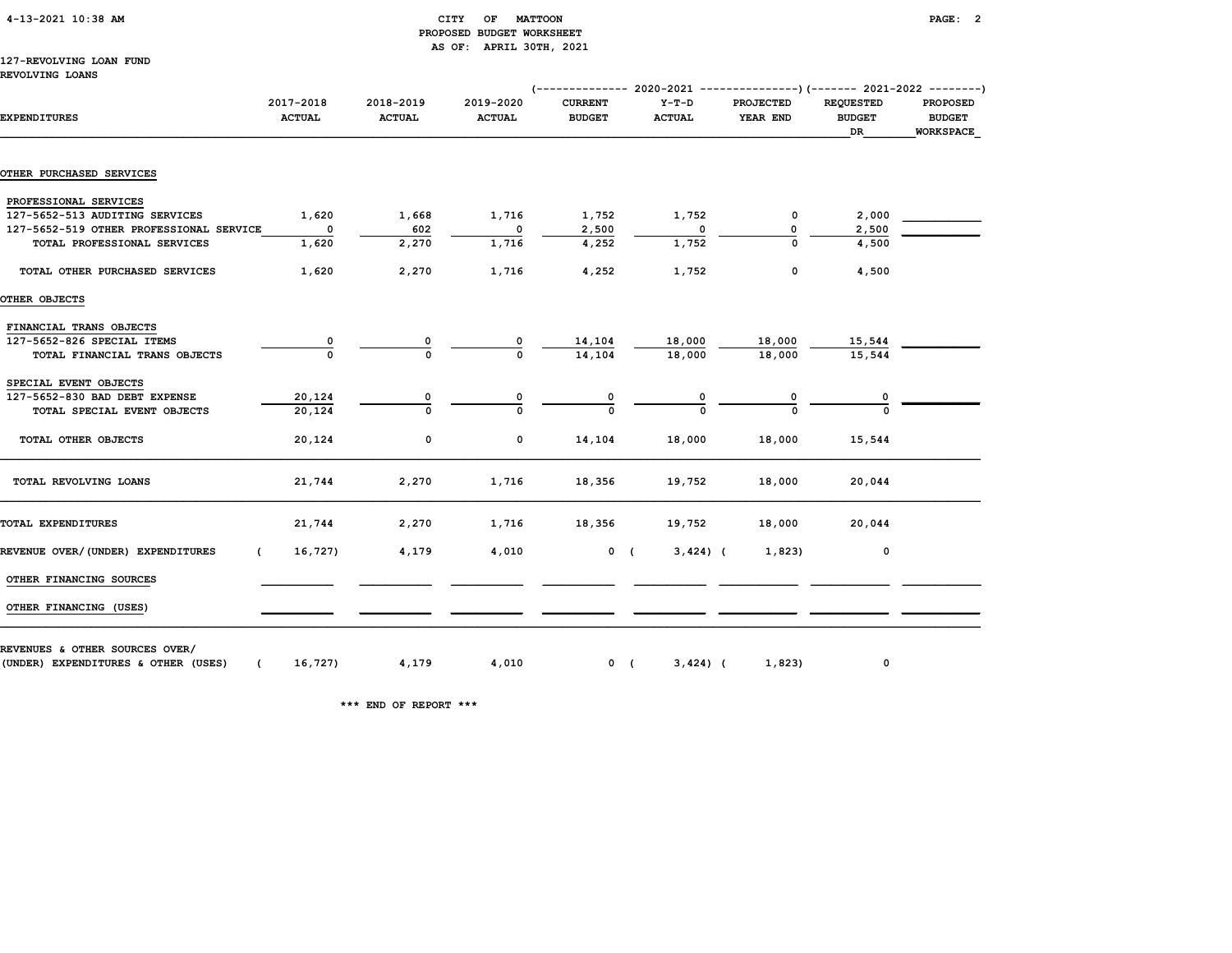|  | $4-13-2021$ $10:38$ AM |  |  |
|--|------------------------|--|--|
|--|------------------------|--|--|

# CITY OF MATTOON PAGE: 1 PROPOSED BUDGET WORKSHEET AS OF: APRIL 30TH, 2021

128-MIDTOWN TIF FUND

| <b>REVENUES</b>                         | 2017-2018<br><b>ACTUAL</b> | 2018-2019<br><b>ACTUAL</b> | 2019-2020<br><b>ACTUAL</b> | <b>CURRENT</b><br><b>BUDGET</b> | $Y-T-D$<br><b>ACTUAL</b> | <b>PROJECTED</b><br>YEAR END | <b>REQUESTED</b><br><b>BUDGET</b><br><b>DR</b> | <b>PROPOSED</b><br><b>BUDGET</b><br><b>WORKSPACE</b> |
|-----------------------------------------|----------------------------|----------------------------|----------------------------|---------------------------------|--------------------------|------------------------------|------------------------------------------------|------------------------------------------------------|
|                                         |                            |                            |                            |                                 |                          |                              |                                                |                                                      |
| <b>TAXES</b>                            |                            |                            |                            |                                 |                          |                              |                                                |                                                      |
| OTHER TAX RECEIPTS                      |                            |                            |                            |                                 |                          |                              |                                                |                                                      |
| 128-4192-023 PROPERTY TAX RECEIPTS      | 744,423                    | 793,163                    | 766,720                    | 768,000                         | 744,708                  | 744,708                      | 760,000                                        |                                                      |
| TOTAL OTHER TAX RECEIPTS                | 744,423                    | 793,163                    | 766,720                    | 768,000                         | 744,708                  | 744,708                      | 760,000                                        |                                                      |
| TOTAL TAXES                             | 744,423                    | 793,163                    | 766,720                    | 768,000                         | 744,708                  | 744,708                      | 760,000                                        |                                                      |
| INVESTMENT EARNINGS                     |                            |                            |                            |                                 |                          |                              |                                                |                                                      |
| <b>INTEREST EARNINGS</b>                |                            |                            |                            |                                 |                          |                              |                                                |                                                      |
| 128-4610-023 INTEREST EARNINGS          | 812                        | 2,015                      | 2,983                      | 1,500                           | 1,293                    | 1,626                        | 1,500                                          |                                                      |
| TOTAL INTEREST EARNINGS                 | 812                        | 2,015                      | 2,983                      | 1,500                           | 1,293                    | 1,626                        | 1,500                                          |                                                      |
| TOTAL INVESTMENT EARNINGS               | 812                        | 2,015                      | 2,983                      | 1,500                           | 1,293                    | 1,626                        | 1,500                                          |                                                      |
| CONTRIB & OTHER MISC REV                |                            |                            |                            |                                 |                          |                              |                                                |                                                      |
| CONTRIBUTIONS & MISC REV                |                            |                            |                            |                                 |                          |                              |                                                |                                                      |
| 128-4805-023 CONTRIBUTIONS & OTHER MISC | 22,536                     |                            |                            |                                 |                          |                              |                                                |                                                      |
| TOTAL CONTRIBUTIONS & MISC REV          | 22,536                     | $\Omega$                   |                            |                                 |                          |                              |                                                |                                                      |
| TOTAL CONTRIB & OTHER MISC REV          | 22,536                     | 0                          | 0                          | 0                               | 0                        | 0                            | 0                                              |                                                      |
| <b>TOTAL REVENUES</b>                   | 767,770                    | 795,178                    | 769,703                    | 769,500                         | 746,001                  | 746,334                      | 761,500                                        |                                                      |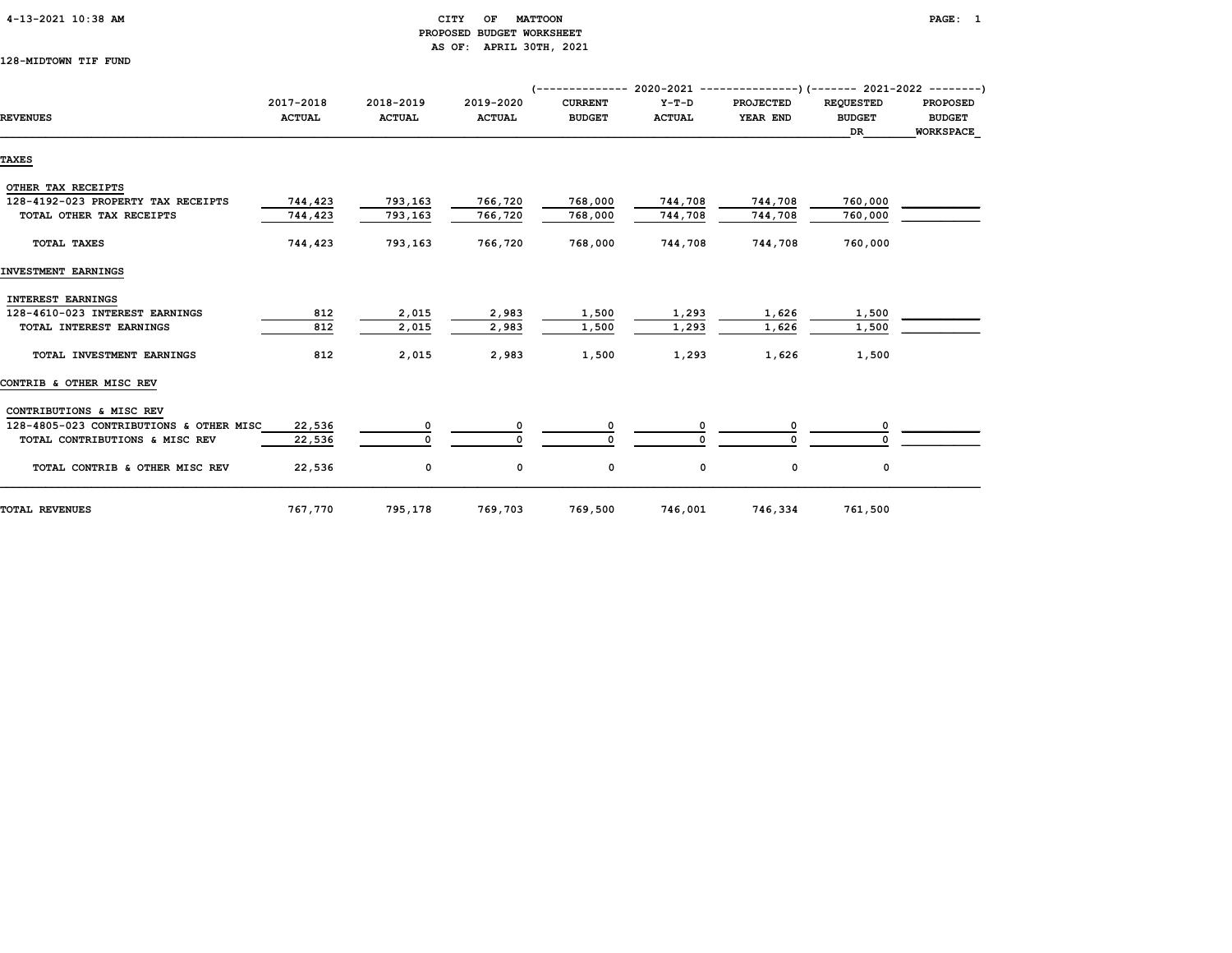| 4-13-2021 10:38 AM |  |
|--------------------|--|
|                    |  |

## $\begin{array}{ccc} \text{CITY} & \text{OF} & \text{MATTOON} \end{array}$  PROPOSED BUDGET WORKSHEET AS OF: APRIL 30TH, 2021

#### 128-MIDTOWN TIF FUND MIDTOWN TIF DISTRICT

|                                                         |                            |                            |                            | (-------------- 2020-2021       |                          |                         | $-----------$ ) (------- 2021-2022 --------) |                                               |  |
|---------------------------------------------------------|----------------------------|----------------------------|----------------------------|---------------------------------|--------------------------|-------------------------|----------------------------------------------|-----------------------------------------------|--|
| <b>EXPENDITURES</b>                                     | 2017-2018<br><b>ACTUAL</b> | 2018-2019<br><b>ACTUAL</b> | 2019-2020<br><b>ACTUAL</b> | <b>CURRENT</b><br><b>BUDGET</b> | $Y-T-D$<br><b>ACTUAL</b> | PROJECTED<br>YEAR END   | <b>REQUESTED</b><br><b>BUDGET</b><br>DR      | PROPOSED<br><b>BUDGET</b><br><b>WORKSPACE</b> |  |
| <b>SUPPLIES</b>                                         |                            |                            |                            |                                 |                          |                         |                                              |                                               |  |
|                                                         |                            |                            |                            |                                 |                          |                         |                                              |                                               |  |
| GENERAL SUPPLIES                                        |                            |                            |                            |                                 |                          |                         |                                              |                                               |  |
| 128-5604-317 SITE FURNISHINGS                           | 0                          |                            |                            | 2,500                           | 1,688                    | 1,688                   | 2,500                                        |                                               |  |
| TOTAL GENERAL SUPPLIES                                  |                            |                            | O                          | 2,500                           | 1,688                    | 1,688                   | 2,500                                        |                                               |  |
| <b>TOTAL SUPPLIES</b>                                   | 0                          | 0                          | 0                          | 2,500                           | 1,688                    | 1,688                   | 2,500                                        |                                               |  |
| OTHER PURCHASED SERVICES                                |                            |                            |                            |                                 |                          |                         |                                              |                                               |  |
|                                                         |                            |                            |                            |                                 |                          |                         |                                              |                                               |  |
| PROFESSIONAL SERVICES<br>128-5604-513 AUDITING SERVICES |                            |                            |                            |                                 |                          |                         |                                              |                                               |  |
| TOTAL PROFESSIONAL SERVICES                             | 1,620<br>1,620             | 1,668<br>1,668             | 1,716<br>1,716             | 1,700<br>1,700                  | 1,752<br>1,752           | 1,716<br>1,716          | 1,700<br>1,700                               |                                               |  |
|                                                         |                            |                            |                            |                                 |                          |                         |                                              |                                               |  |
| COMMUNICATION                                           |                            |                            |                            |                                 |                          |                         |                                              |                                               |  |
| ADVERTISING                                             |                            |                            |                            |                                 |                          |                         |                                              |                                               |  |
| PRINTING & BINDING                                      |                            |                            |                            |                                 |                          |                         |                                              |                                               |  |
| EMPLOYEE BUSINESS EXP                                   |                            |                            |                            |                                 |                          |                         |                                              |                                               |  |
| OTHER PURCHASED SERVICES                                |                            |                            |                            |                                 |                          |                         |                                              |                                               |  |
| TOTAL OTHER PURCHASED SERVICES                          | 1,620                      | 1,668                      | 1,716                      | 1,700                           | 1,752                    | 1,716                   | 1,700                                        |                                               |  |
| OTHER OBJECTS                                           |                            |                            |                            |                                 |                          |                         |                                              |                                               |  |
|                                                         |                            |                            |                            |                                 |                          |                         |                                              |                                               |  |
| FINANCIAL TRANS OBJECTS                                 |                            |                            |                            |                                 |                          |                         |                                              |                                               |  |
| FINANCIAL TRANS OBJECTS                                 |                            |                            |                            |                                 |                          |                         |                                              |                                               |  |
| 128-5604-821 SHARED INCREMENT (20%)                     | 148,885                    | 158,633                    | 153,344                    | 153,600                         | 148,942                  | 148,942                 | 152,000                                      |                                               |  |
| 128-5604-825 TIF GRANTS                                 | 189,654                    | 195,953                    | 170,486                    | 329,821                         | 285,866                  | 272,533                 | 348,550                                      |                                               |  |
| TOTAL FINANCIAL TRANS OBJECTS                           | 338,539                    | 354,586                    | 323,830                    | 483,421                         | 434,808                  | 421,475                 | 500,550                                      |                                               |  |
| TOTAL OTHER OBJECTS                                     | 338,539                    | 354,586                    | 323,830                    | 483,421                         | 434,808                  | 421,475                 | 500,550                                      |                                               |  |
| CAPITAL PROJECTS                                        |                            |                            |                            |                                 |                          |                         |                                              |                                               |  |
|                                                         |                            |                            |                            |                                 |                          |                         |                                              |                                               |  |
| CAPITAL PROJECTS<br>128-5604-900 PARKS                  | 16,830                     | 0                          | 11,587                     | 30,000                          | 32                       | 0                       | 65,000                                       |                                               |  |
| 128-5604-901 STREETS                                    | 0                          | 56,531                     | 94,765                     | 0                               | 0                        | 0                       |                                              |                                               |  |
| 128-5604-902 SIDEWALKS & CROSSWALKS                     | 0                          | 0                          | 477,948                    | 660,000                         | 5,183                    | 5,150                   | 751,000                                      |                                               |  |
| 128-5604-908 PARKING LOTS                               | 134,118                    | 204,396                    | 0                          | 0                               | 125                      | 125                     | 0                                            |                                               |  |
| 128-5604-909 PUBLIC BUILDINGS                           | 0                          | 0                          | 0                          | 0                               | 0                        | $\overline{\mathbf{0}}$ | 25,000                                       |                                               |  |
| TOTAL CAPITAL PROJECTS                                  | 150,948                    | 260,927                    | 584, 299                   | 690,000                         | 5,341                    | 5,275                   | 841,000                                      |                                               |  |
| TOTAL CAPITAL PROJECTS                                  | 150,948                    | 260,927                    | 584,299                    | 690,000                         | 5,341                    | 5,275                   | 841,000                                      |                                               |  |
|                                                         |                            |                            |                            |                                 |                          |                         |                                              |                                               |  |
| TOTAL MIDTOWN TIF DISTRICT                              | 491,107                    | 617,181                    | 909,845                    | 1,177,621                       | 443,588                  | 430,154                 | 1,345,750                                    |                                               |  |
| TOTAL EXPENDITURES                                      | 491,107                    | 617,181                    | 909,845                    | 1,177,621                       | 443,588                  | 430,154                 | 1,345,750                                    |                                               |  |
| REVENUE OVER/ (UNDER) EXPENDITURES                      | 276,664                    | 177,997 (                  | 140,141) (                 | 408,121)                        | 302,413                  | 316,180 (               | 584,250)                                     |                                               |  |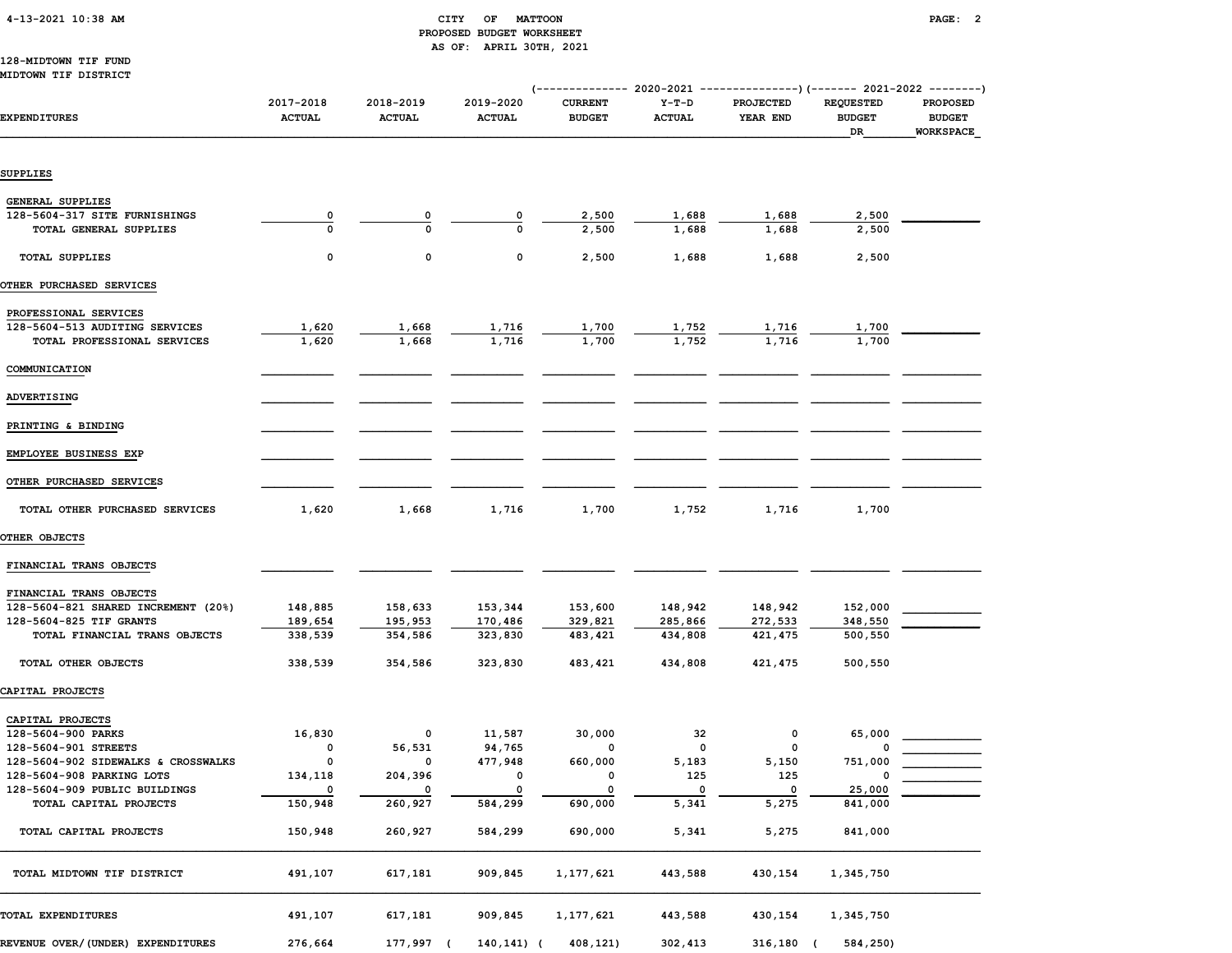| 4-13-2021 10:38 AM                  |               |               | CITY<br>OF                | <b>MATTOON</b> |               |                  |                  | PAGE: 3          |
|-------------------------------------|---------------|---------------|---------------------------|----------------|---------------|------------------|------------------|------------------|
|                                     |               |               | PROPOSED BUDGET WORKSHEET |                |               |                  |                  |                  |
|                                     |               |               | AS OF: APRIL 30TH, 2021   |                |               |                  |                  |                  |
| 128-MIDTOWN TIF FUND                |               |               |                           |                |               |                  |                  |                  |
| MIDTOWN TIF DISTRICT                |               |               |                           |                |               |                  |                  |                  |
|                                     |               |               |                           |                |               |                  |                  |                  |
|                                     | 2017-2018     | 2018-2019     | 2019-2020                 | <b>CURRENT</b> | Y-T-D         | <b>PROJECTED</b> | <b>REQUESTED</b> | <b>PROPOSED</b>  |
| EXPENDITURES                        | <b>ACTUAL</b> | <b>ACTUAL</b> | <b>ACTUAL</b>             | <b>BUDGET</b>  | <b>ACTUAL</b> | YEAR END         | <b>BUDGET</b>    | <b>BUDGET</b>    |
|                                     |               |               |                           |                |               |                  | DR               | <b>WORKSPACE</b> |
|                                     |               |               |                           |                |               |                  |                  |                  |
| OTHER FINANCING SOURCES             |               |               |                           |                |               |                  |                  |                  |
|                                     |               |               |                           |                |               |                  |                  |                  |
|                                     |               |               |                           |                |               |                  |                  |                  |
| REVENUES & OTHER SOURCES OVER/      |               |               |                           |                |               |                  |                  |                  |
| (UNDER) EXPENDITURES & OTHER (USES) | 276,664       | 177,997 (     | 140,141) (                | 408,121)       | 302,413       | $316,180$ (      | 584,250)         |                  |
|                                     |               |               |                           |                |               |                  |                  |                  |

\*\*\* END OF REPORT \*\*\*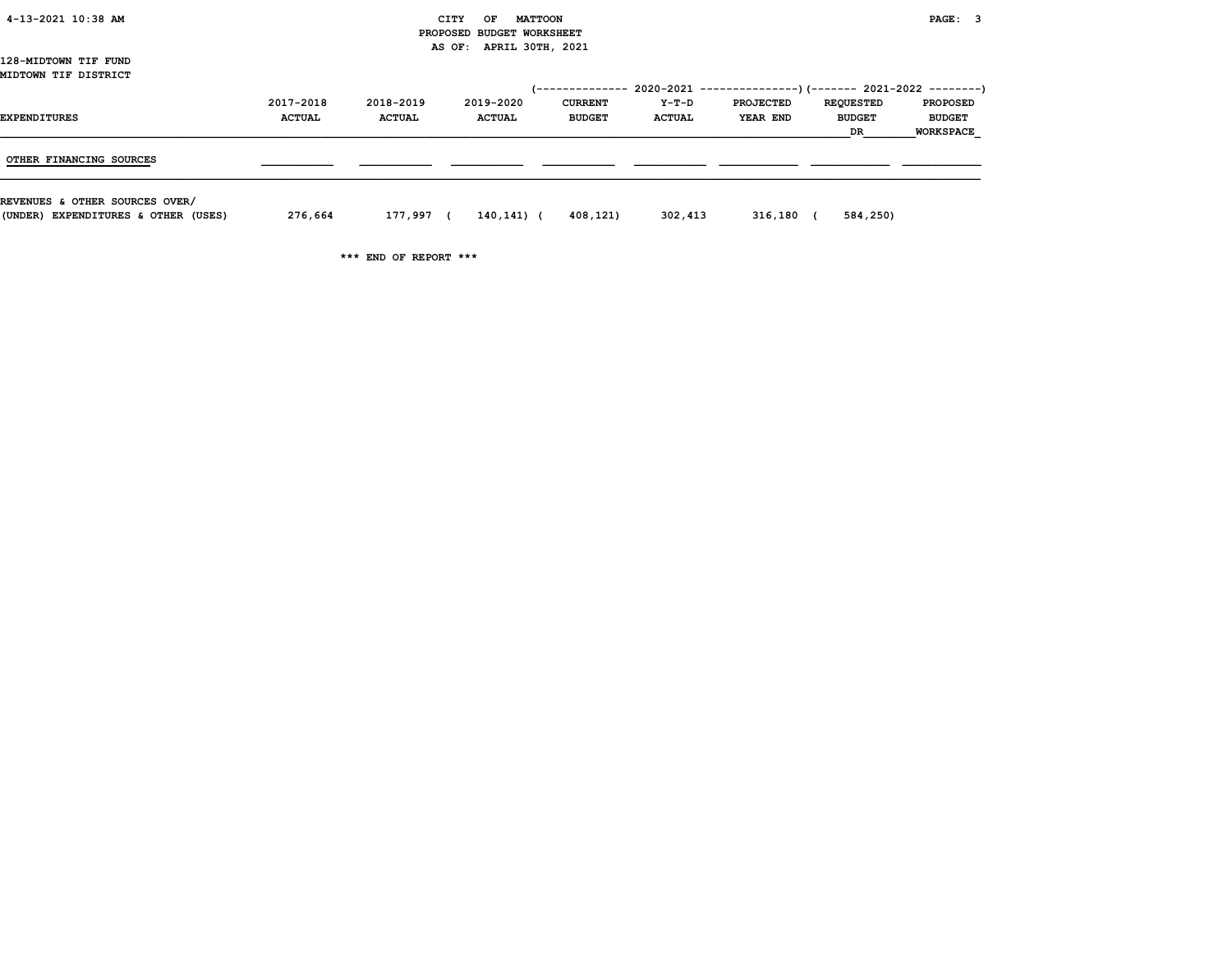# 4-13-2021 10:38 AM CITY OF MATTOON PAGE: 1 PROPOSED BUDGET WORKSHEET AS OF: APRIL 30TH, 2021

130-CAPITAL PROJECT FUND

|                                         | 2017-2018     | 2018-2019     | 2019-2020     | <b>CURRENT</b> | $Y-T-D$       | <b>PROJECTED</b> | <b>REOUESTED</b><br><b>PROPOSED</b> |                                   |  |
|-----------------------------------------|---------------|---------------|---------------|----------------|---------------|------------------|-------------------------------------|-----------------------------------|--|
| <b>REVENUES</b>                         | <b>ACTUAL</b> | <b>ACTUAL</b> | <b>ACTUAL</b> | <b>BUDGET</b>  | <b>ACTUAL</b> | YEAR END         | <b>BUDGET</b><br>DR.                | <b>BUDGET</b><br><b>WORKSPACE</b> |  |
| INTERGOVERNMENTAL REV                   |               |               |               |                |               |                  |                                     |                                   |  |
| FEDERAL GOVT GRANTS                     |               |               |               |                |               |                  |                                     |                                   |  |
| STATE GOVT GRANTS                       |               |               |               |                |               |                  |                                     |                                   |  |
| 130-4323-023 STATE CAPITAL GRANTS       | 0             | 0             |               | 0              | 55,360        | 55,360           |                                     |                                   |  |
| TOTAL STATE GOVT GRANTS                 |               | $\Omega$      | $\Omega$      | $\Omega$       | 55,360        | 55,360           |                                     |                                   |  |
| TOTAL INTERGOVERNMENTAL REV             | 0             | 0             | 0             | 0              | 55,360        | 55,360           | 0                                   |                                   |  |
| INVESTMENT EARNINGS                     |               |               |               |                |               |                  |                                     |                                   |  |
| <b>INTEREST EARNINGS</b>                |               |               |               |                |               |                  |                                     |                                   |  |
| 130-4610-010 INTEREST EARNINGS          | 1,862         | 710           | 665           | 500            | 507           | 687              | 700                                 |                                   |  |
| TOTAL INTEREST EARNINGS                 | 1,862         | 710           | 665           | 500            | 507           | 687              | 700                                 |                                   |  |
| RENTS & ROYALTIES                       |               |               |               |                |               |                  |                                     |                                   |  |
| 130-4650-010 FARM INCOME                | 23,737        | 6,977         | 12,677        | 11,177         | 10,877        | 10,877           | 11,000                              |                                   |  |
| TOTAL RENTS & ROYALTIES                 | 23,737        | 6,977         | 12,677        | 11,177         | 10,877        | 10,877           | 11,000                              |                                   |  |
| TOTAL INVESTMENT EARNINGS               | 25,599        | 7,687         | 13,342        | 11,677         | 11,384        | 11,564           | 11,700                              |                                   |  |
| CONTRIB & OTHER MISC REV                |               |               |               |                |               |                  |                                     |                                   |  |
| CONTRIBUTIONS & MISC REV                |               |               |               |                |               |                  |                                     |                                   |  |
| 130-4805-023 CONTRIBUTIONS & OTHER MISC | 6,051         | 3,106         |               | 128,535        | 116,250       | 129,750          |                                     |                                   |  |
| TOTAL CONTRIBUTIONS & MISC REV          | 6,051         | 3,106         | $\Omega$      | 128,535        | 116,250       | 129,750          |                                     |                                   |  |
| CONTRIBUTIONS & MISC REV                |               |               |               |                |               |                  |                                     |                                   |  |
| TOTAL CONTRIB & OTHER MISC REV          | 6,051         | 3,106         | $\mathbf{0}$  | 128,535        | 116,250       | 129,750          | 0                                   |                                   |  |
| <b>TOTAL REVENUES</b>                   | 31,650        | 10,794        | 13,342        | 140,212        | 182,994       | 196,674          | 11,700                              |                                   |  |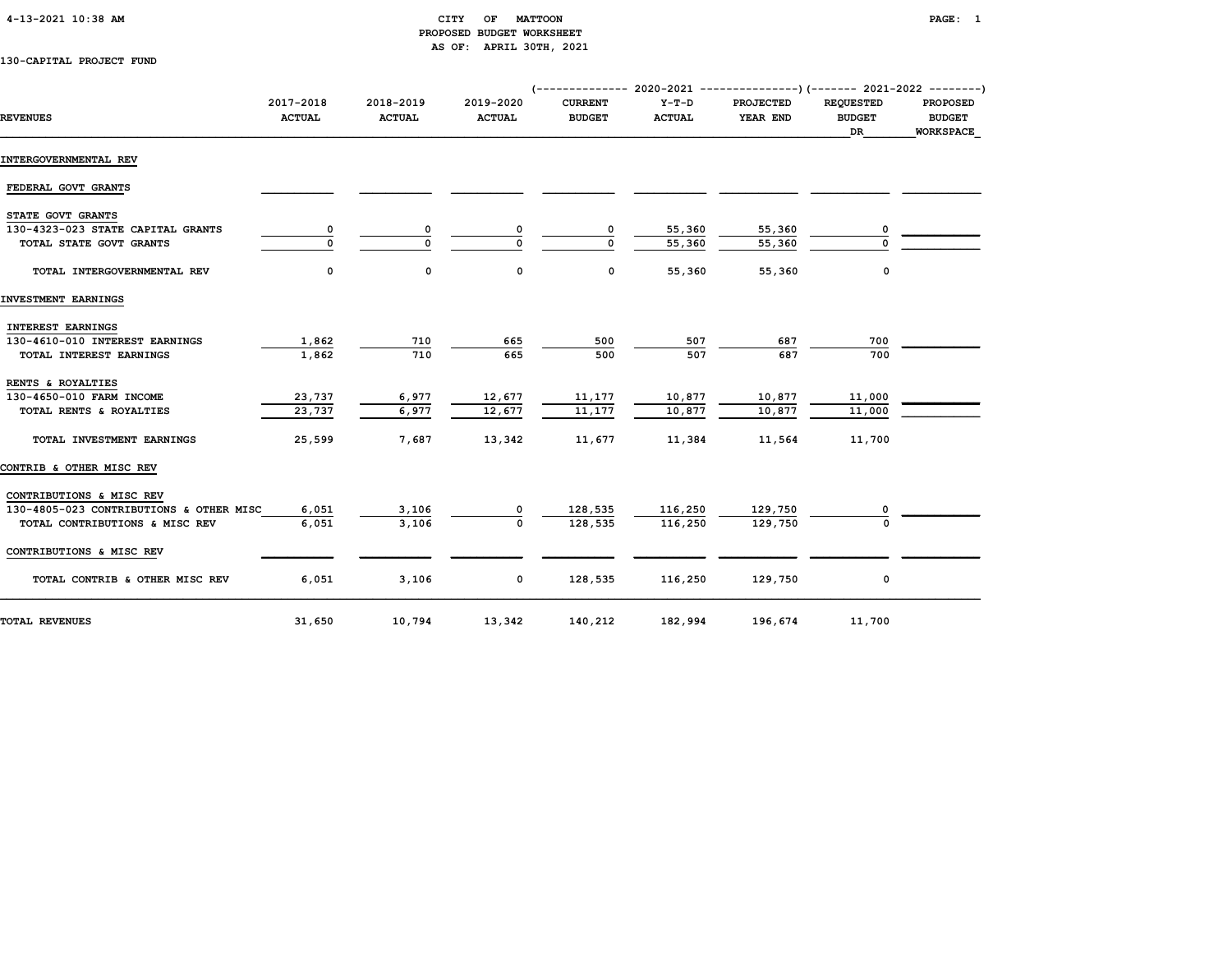# 4-13-2021 10:38 AM CITY OF MATTOON PAGE: 2 PROPOSED BUDGET WORKSHEET AS OF: APRIL 30TH, 2021

#### 130-CAPITAL PROJECT FUND FINANCIAL ADMINISTRATION

| EXPENDITURES                                                                           | 2017-2018<br><b>ACTUAL</b> | 2018-2019<br><b>ACTUAL</b> | 2019-2020<br><b>ACTUAL</b> | <b>CURRENT</b><br><b>BUDGET</b> | Y-T-D<br><b>ACTUAL</b> | <b>PROJECTED</b><br><b>YEAR END</b> | <b>REQUESTED</b><br><b>BUDGET</b><br>DR | <b>PROPOSED</b><br><b>BUDGET</b><br>WORKSPACE |
|----------------------------------------------------------------------------------------|----------------------------|----------------------------|----------------------------|---------------------------------|------------------------|-------------------------------------|-----------------------------------------|-----------------------------------------------|
|                                                                                        |                            |                            |                            |                                 |                        |                                     |                                         |                                               |
| <b>OTHER PURCHASED SERVICES</b>                                                        |                            |                            |                            |                                 |                        |                                     |                                         |                                               |
| PROFESSIONAL SERVICES                                                                  |                            |                            |                            |                                 |                        |                                     |                                         |                                               |
| OTHER OBJECTS                                                                          |                            |                            |                            |                                 |                        |                                     |                                         |                                               |
| FINANCIAL TRANS OBJECTS<br>130-5150-816 FARM EXPENSES<br>TOTAL FINANCIAL TRANS OBJECTS | 232<br>232                 |                            |                            | n                               |                        |                                     |                                         |                                               |
| TOTAL OTHER OBJECTS                                                                    | 232                        | 0                          | 0                          | 0                               | 0                      | 0                                   | 0                                       |                                               |
| TOTAL FINANCIAL ADMINISTRATION                                                         | 232                        | 0                          | 0                          | 0                               | 0                      | 0                                   | 0                                       |                                               |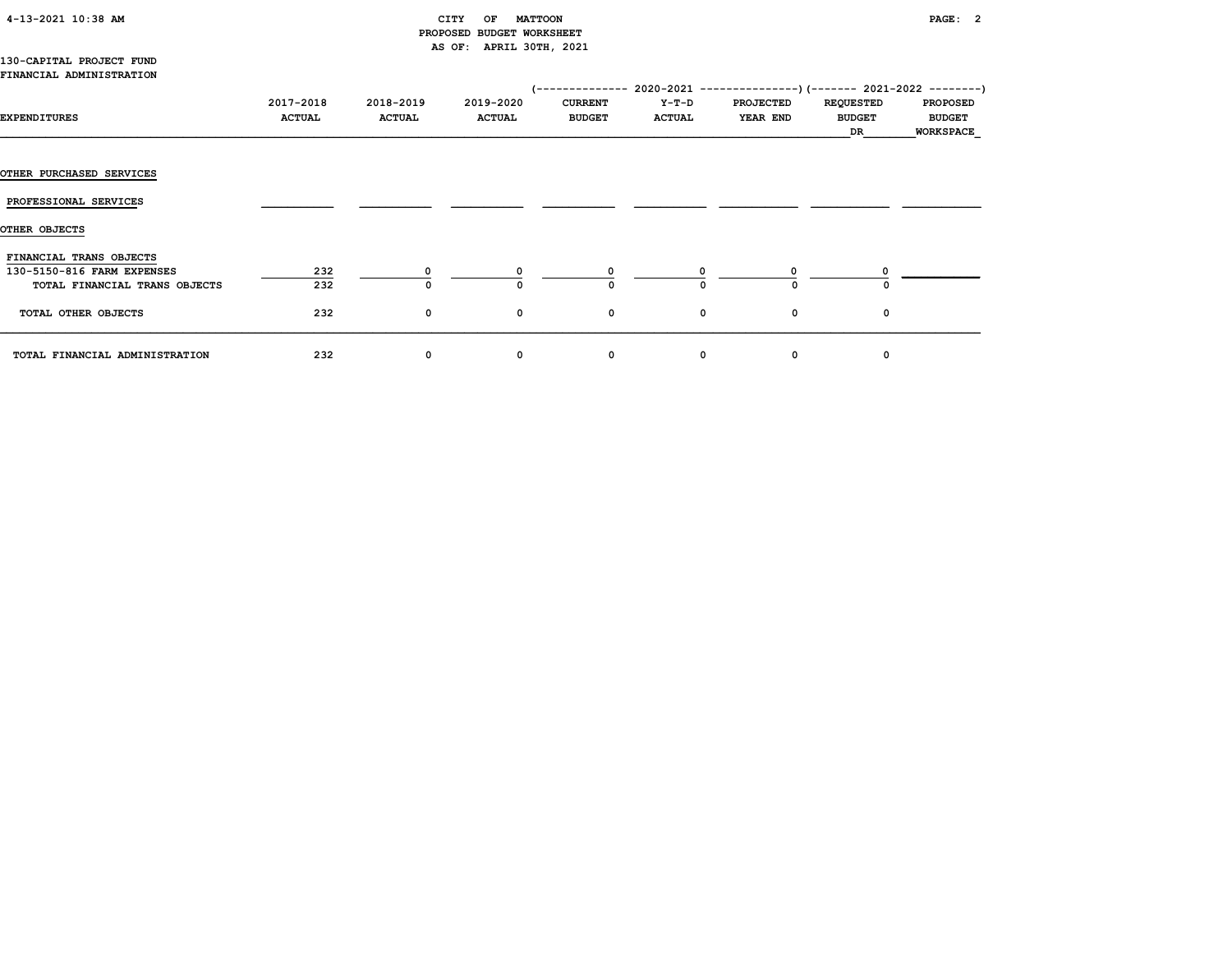|  | $4-13-2021$ $10:38$ AM |  |  |
|--|------------------------|--|--|
|--|------------------------|--|--|

# CITY OF MATTOON **PAGE:** 3 PROPOSED BUDGET WORKSHEET AS OF: APRIL 30TH, 2021

### 130-CAPITAL PROJECT FUND POLICE ADMINISTRATION

|                               |               |               |               | --------       | $2020 - 2021 - -$ | . - - - - - - - - - | $---)$ (------- 2021-2022 --------) |                 |
|-------------------------------|---------------|---------------|---------------|----------------|-------------------|---------------------|-------------------------------------|-----------------|
|                               | 2017-2018     | 2018-2019     | 2019-2020     | <b>CURRENT</b> | Y-T-D             | <b>PROJECTED</b>    | <b>REQUESTED</b>                    | <b>PROPOSED</b> |
| EXPENDITURES                  | <b>ACTUAL</b> | <b>ACTUAL</b> | <b>ACTUAL</b> | <b>BUDGET</b>  | <b>ACTUAL</b>     | YEAR END            | <b>BUDGET</b>                       | <b>BUDGET</b>   |
|                               |               |               |               |                |                   |                     | DR                                  | WORKSPACE       |
|                               |               |               |               |                |                   |                     |                                     |                 |
|                               |               |               |               |                |                   |                     |                                     |                 |
| <b>PROPERTY</b>               |               |               |               |                |                   |                     |                                     |                 |
|                               |               |               |               |                |                   |                     |                                     |                 |
| BUILDINGS                     |               |               |               |                |                   |                     |                                     |                 |
| 130-5211-720 POLICE BUILDINGS | 45,107        | 50,000        |               |                |                   |                     |                                     |                 |
| TOTAL BUILDINGS               | 45,107        | 50,000        | $\Omega$      | 0              |                   | 0                   |                                     |                 |
|                               |               |               |               |                |                   |                     |                                     |                 |
| TOTAL PROPERTY                | 45,107        | 50,000        | 0             | 0              | 0                 | 0                   | $\mathbf 0$                         |                 |
|                               |               |               |               |                |                   |                     |                                     |                 |
|                               |               |               |               |                |                   |                     |                                     |                 |
| TOTAL POLICE ADMINISTRATION   | 45,107        | 50,000        | 0             | 0              | 0                 | 0                   | 0                                   |                 |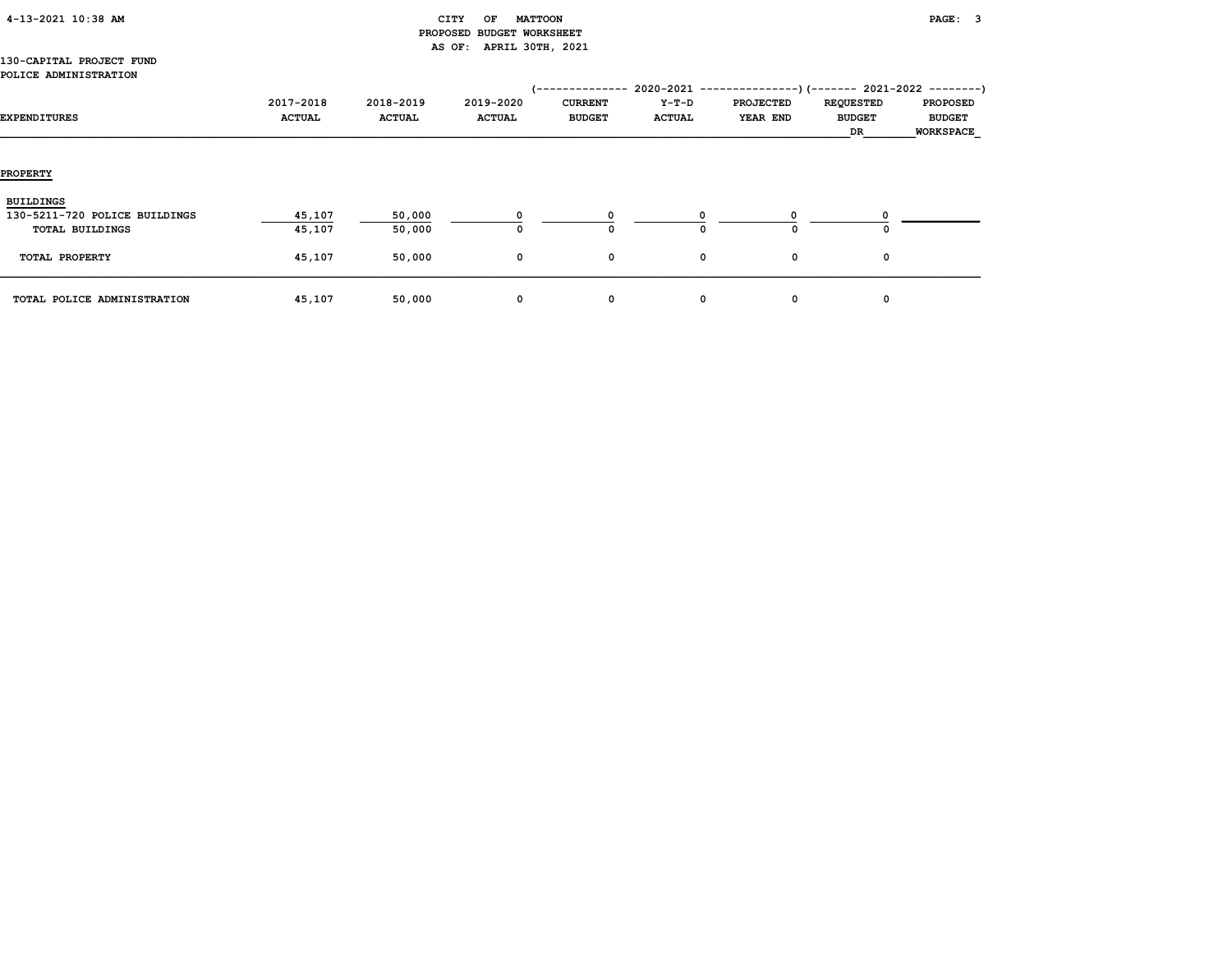| 4-13-2021 10:38 AM |  |  |
|--------------------|--|--|
|--------------------|--|--|

# CITY OF MATTOON **PAGE:** 4 PROPOSED BUDGET WORKSHEET AS OF: APRIL 30TH, 2021

### 130-CAPITAL PROJECT FUND FIRE ADMINISTRATION

| EXPENDITURES                                                       | 2017-2018<br><b>ACTUAL</b> | 2018-2019<br><b>ACTUAL</b> | 2019-2020<br><b>ACTUAL</b> | --------<br><b>CURRENT</b><br><b>BUDGET</b> | $2020 - 2021$ ---<br>Y-T-D<br><b>ACTUAL</b> | . <u>.</u> .<br><b>PROJECTED</b><br>YEAR END | --) (------- 2021-2022 ---------)<br><b>REQUESTED</b><br><b>BUDGET</b><br>DR | <b>PROPOSED</b><br><b>BUDGET</b><br><b>WORKSPACE</b> |
|--------------------------------------------------------------------|----------------------------|----------------------------|----------------------------|---------------------------------------------|---------------------------------------------|----------------------------------------------|------------------------------------------------------------------------------|------------------------------------------------------|
| <b>PROPERTY</b>                                                    |                            |                            |                            |                                             |                                             |                                              |                                                                              |                                                      |
| <b>BUILDINGS</b><br>130-5241-720 FIRE BUILDINGS<br>TOTAL BUILDINGS | 7,019<br>7,019             | 16,776<br>16,776           | O                          | 0                                           |                                             | $\Omega$                                     |                                                                              |                                                      |
| TOTAL PROPERTY                                                     | 7,019                      | 16,776                     | 0                          | 0                                           | 0                                           | 0                                            | 0                                                                            |                                                      |
| TOTAL FIRE ADMINISTRATION                                          | 7,019                      | 16,776                     | 0                          | 0                                           | 0                                           | 0                                            | $\Omega$                                                                     |                                                      |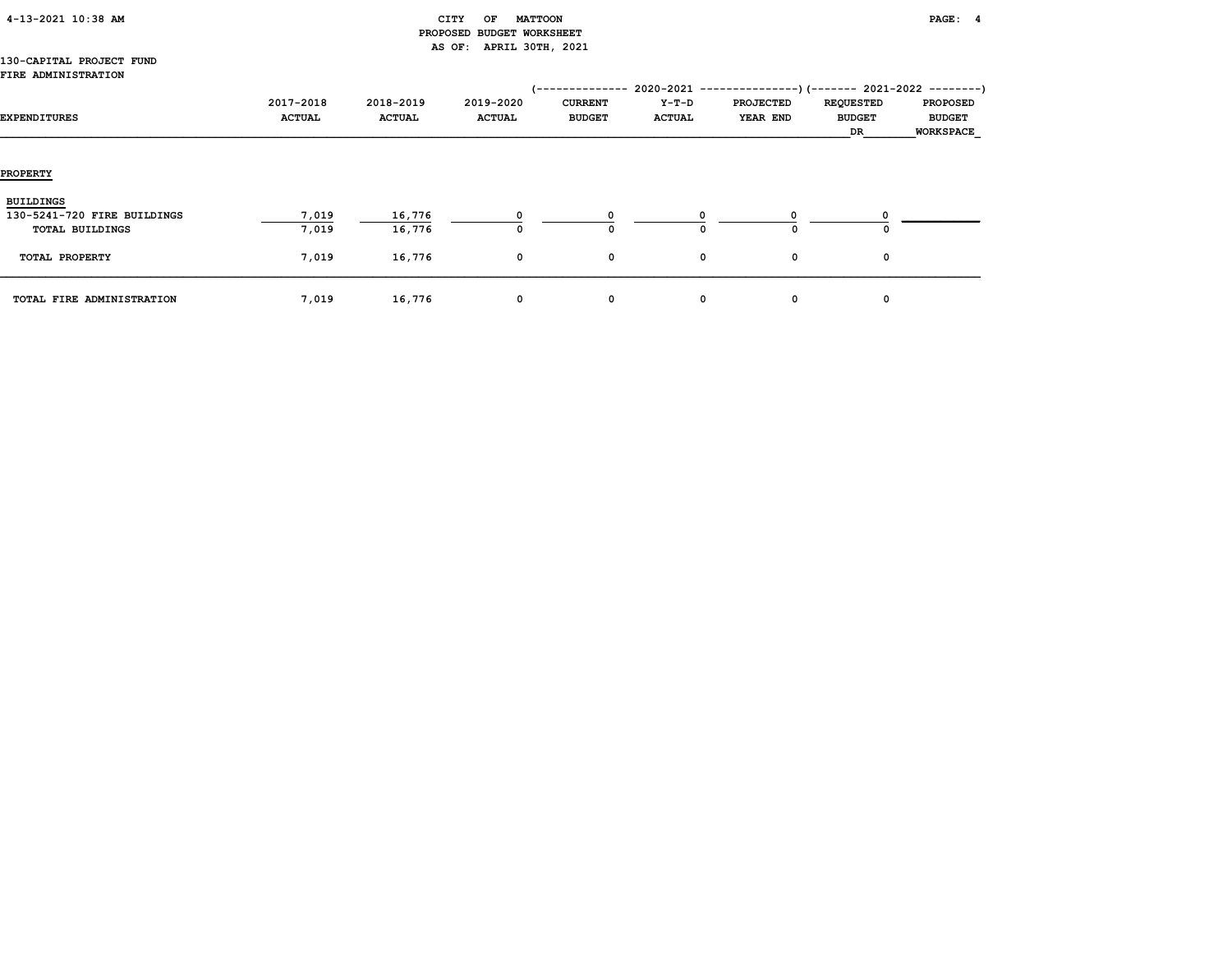| 4-13-2021 10:38 AM |  |  |
|--------------------|--|--|
|--------------------|--|--|

# CITY OF MATTOON **PAGE: 5**  PROPOSED BUDGET WORKSHEET AS OF: APRIL 30TH, 2021

### 130-CAPITAL PROJECT FUND STREETS

|                                         |               |               |               | ------------   |               | 2020-2021 ----------------) (------- 2021-2022 ---------) |                  |                 |
|-----------------------------------------|---------------|---------------|---------------|----------------|---------------|-----------------------------------------------------------|------------------|-----------------|
|                                         | 2017-2018     | 2018-2019     | 2019-2020     | <b>CURRENT</b> | $Y-T-D$       | <b>PROJECTED</b>                                          | <b>REQUESTED</b> | <b>PROPOSED</b> |
| <b>EXPENDITURES</b>                     | <b>ACTUAL</b> | <b>ACTUAL</b> | <b>ACTUAL</b> | <b>BUDGET</b>  | <b>ACTUAL</b> | YEAR END                                                  | <b>BUDGET</b>    | <b>BUDGET</b>   |
|                                         |               |               |               |                |               |                                                           | DR               | WORKSPACE       |
|                                         |               |               |               |                |               |                                                           |                  |                 |
| PURCHASED PROP MAINT SRV                |               |               |               |                |               |                                                           |                  |                 |
| OTHER PROP MAINT SERVICE                |               |               |               |                |               |                                                           |                  |                 |
| <b>PROPERTY</b>                         |               |               |               |                |               |                                                           |                  |                 |
| <b>BUILDINGS</b>                        |               |               |               |                |               |                                                           |                  |                 |
| 130-5321-720 PUBLIC WORKS BUILDINGS     | 1,786,092     | 110,500       | 3,690         |                |               |                                                           |                  |                 |
| <b>TOTAL BUILDINGS</b>                  | 1,786,092     | 110,500       | 3,690         | 0              |               | ი                                                         |                  |                 |
| IMPROVEMENTS-NOT BLDGS                  |               |               |               |                |               |                                                           |                  |                 |
| 130-5321-730 IMPROVEMENTS OTHER THAN BL | 312,215       | 290,136       | 427,512       | 406,535        | 496,586       | 404,516                                                   | 635,669          |                 |
| TOTAL IMPROVEMENTS-NOT BLDGS            | 312,215       | 290,136       | 427,512       | 406,535        | 496,586       | 404,516                                                   | 635,669          |                 |
| TOTAL PROPERTY                          | 2,098,307     | 400,636       | 431,202       | 406,535        | 496,586       | 404,516                                                   | 635,669          |                 |
| TOTAL STREETS                           | 2,098,307     | 400,636       | 431,202       | 406,535        | 496,586       | 404,516                                                   | 635,669          |                 |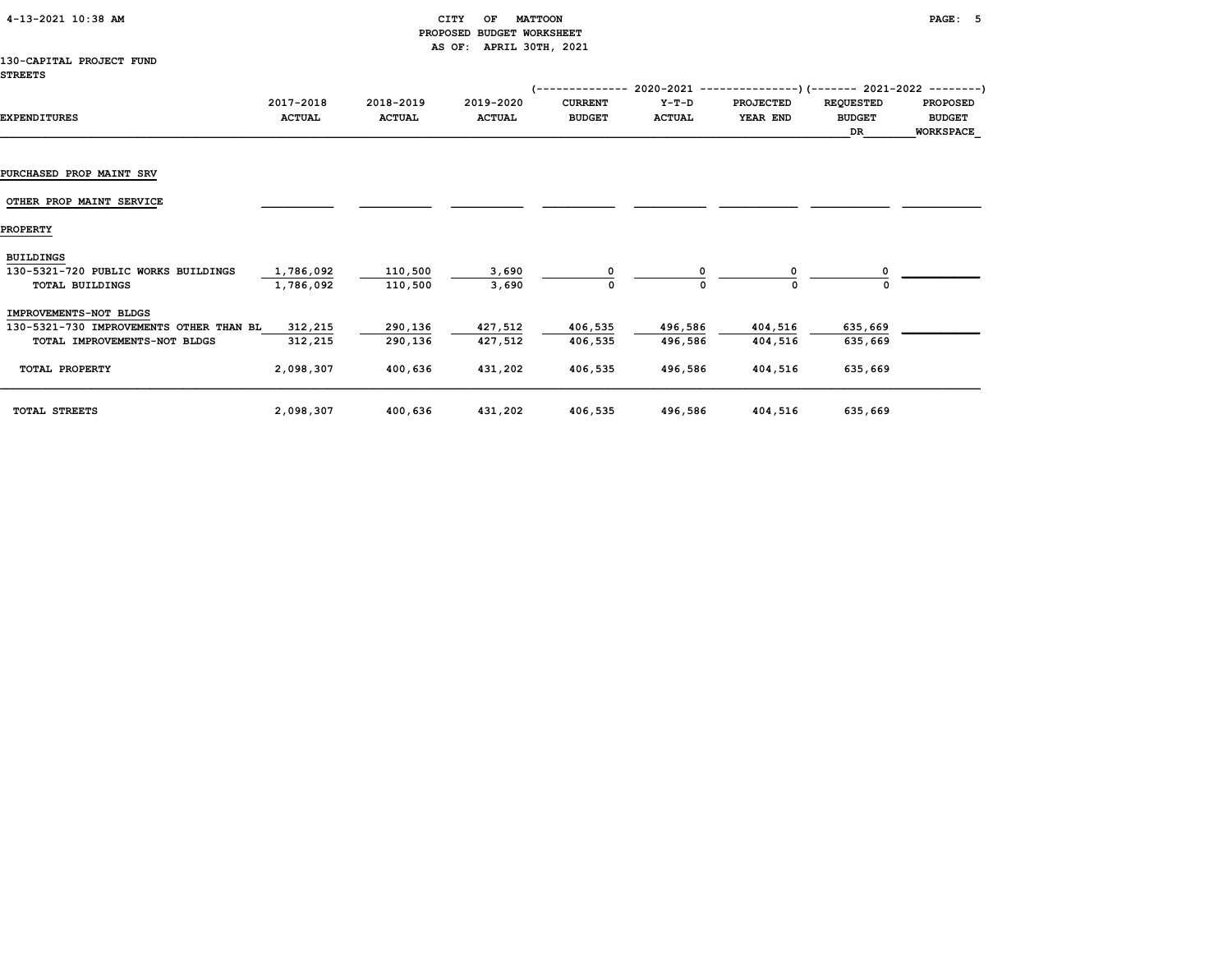| 4-13-2021 10:38 AM |  |  |
|--------------------|--|--|
|                    |  |  |

# $CITY$  OF MATTOON PAGE: 6 PROPOSED BUDGET WORKSHEET AS OF: APRIL 30TH, 2021

### 130-CAPITAL PROJECT FUND STORM DRAINAGE

|                                         |               |               |               | 1 - - - - - - - - - - - - - - | $2020 - 2021 -$ | -------------)(------- 2021-2022 --------) |                  |                  |
|-----------------------------------------|---------------|---------------|---------------|-------------------------------|-----------------|--------------------------------------------|------------------|------------------|
|                                         | 2017-2018     | 2018-2019     | 2019-2020     | <b>CURRENT</b>                | $Y-T-D$         | <b>PROJECTED</b>                           | <b>REQUESTED</b> | <b>PROPOSED</b>  |
| <b>EXPENDITURES</b>                     | <b>ACTUAL</b> | <b>ACTUAL</b> | <b>ACTUAL</b> | <b>BUDGET</b>                 | <b>ACTUAL</b>   | YEAR END                                   | <b>BUDGET</b>    | <b>BUDGET</b>    |
|                                         |               |               |               |                               |                 |                                            | DR               | <b>WORKSPACE</b> |
|                                         |               |               |               |                               |                 |                                            |                  |                  |
|                                         |               |               |               |                               |                 |                                            |                  |                  |
| <b>PROPERTY</b>                         |               |               |               |                               |                 |                                            |                  |                  |
| IMPROVEMENTS-NOT BLDGS                  |               |               |               |                               |                 |                                            |                  |                  |
| 130-5328-730 IMPROVEMENTS OTHER THAN BL |               | 0             | 0             | 0                             | O               | $\Omega$                                   | 150,000          |                  |
| TOTAL IMPROVEMENTS-NOT BLDGS            |               | $\mathbf 0$   | 0             | $\Omega$                      | 0               | 0                                          | 150,000          |                  |
|                                         |               |               |               |                               |                 |                                            |                  |                  |
| TOTAL PROPERTY                          | 0             | 0             | 0             | 0                             | 0               | 0                                          | 150,000          |                  |
|                                         |               |               |               |                               |                 |                                            |                  |                  |
| OTHER OBJECTS                           |               |               |               |                               |                 |                                            |                  |                  |
| FINANCIAL TRANS OBJECTS                 |               |               |               |                               |                 |                                            |                  |                  |
| 130-5328-828 REAL ESTATE TAXES          | 5,154         | 4,547         | 4,776         | 5,000                         | 4,328           | 4,328                                      | 5,000            |                  |
| TOTAL FINANCIAL TRANS OBJECTS           | 5,154         | 4,547         | 4,776         | 5,000                         | 4,328           | 4,328                                      | 5,000            |                  |
|                                         |               |               |               |                               |                 |                                            |                  |                  |
| TOTAL OTHER OBJECTS                     | 5,154         | 4,547         | 4,776         | 5,000                         | 4,328           | 4,328                                      | 5,000            |                  |
|                                         |               |               |               |                               |                 |                                            |                  |                  |
|                                         |               |               |               |                               |                 |                                            |                  |                  |
| TOTAL STORM DRAINAGE                    | 5,154         | 4,547         | 4,776         | 5,000                         | 4,328           | 4,328                                      | 155,000          |                  |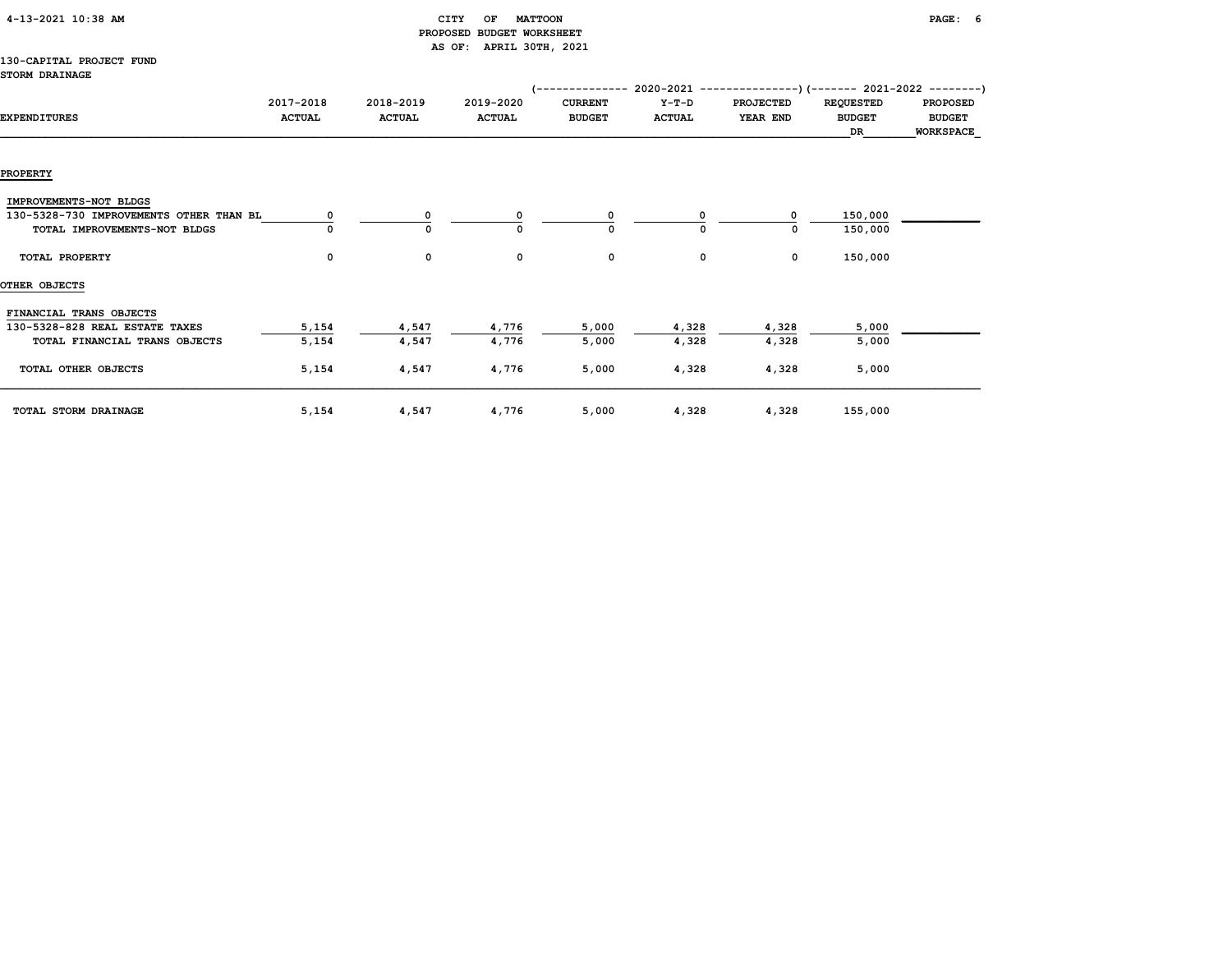| 4-13-2021 10:38 AM                                 |               |               | <b>MATTOON</b><br>CITY<br>OF<br>PROPOSED BUDGET WORKSHEET |                |               |                  |                  | PAGE: 7          |
|----------------------------------------------------|---------------|---------------|-----------------------------------------------------------|----------------|---------------|------------------|------------------|------------------|
| 130-CAPITAL PROJECT FUND<br>ENGINEERING ALLOCATION |               |               | APRIL 30TH, 2021<br>AS OF:                                |                |               |                  |                  |                  |
|                                                    |               |               |                                                           |                |               |                  |                  |                  |
|                                                    | 2017-2018     | 2018-2019     | 2019-2020                                                 | <b>CURRENT</b> | Y-T-D         | <b>PROJECTED</b> | <b>REQUESTED</b> | <b>PROPOSED</b>  |
| EXPENDITURES                                       | <b>ACTUAL</b> | <b>ACTUAL</b> | <b>ACTUAL</b>                                             | <b>BUDGET</b>  | <b>ACTUAL</b> | YEAR END         | <b>BUDGET</b>    | <b>BUDGET</b>    |
|                                                    |               |               |                                                           |                |               |                  | DR               | <b>WORKSPACE</b> |
| PERSONNEL SERVICES                                 |               |               |                                                           |                |               |                  |                  |                  |
| SALARIES & WAGES                                   |               |               |                                                           |                |               |                  |                  |                  |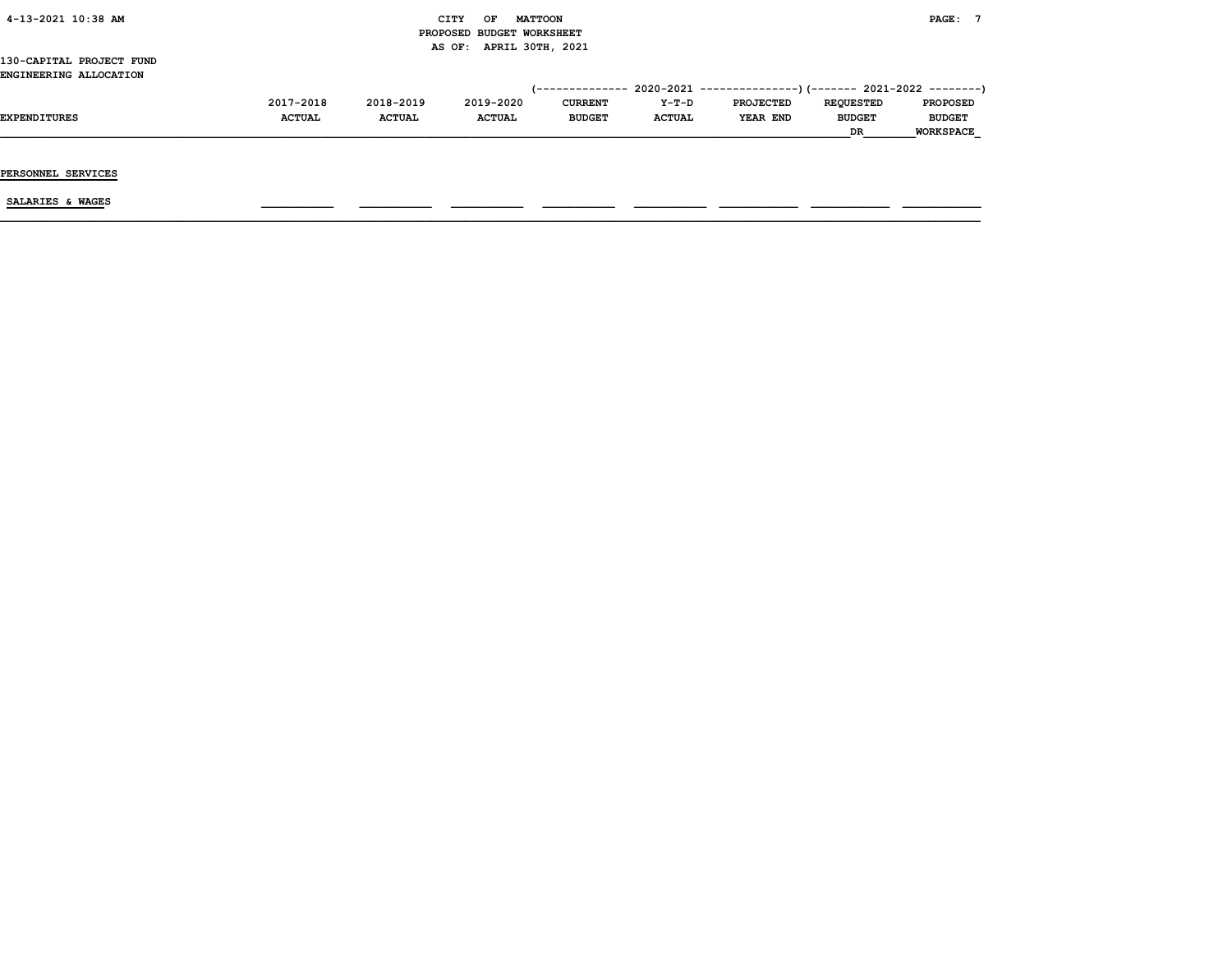# CITY OF MATTOON **PAGE: 8**  PROPOSED BUDGET WORKSHEET AS OF: APRIL 30TH, 2021

### 130-CAPITAL PROJECT FUND CITY HALL

| EXPENDITURES                     | 2017-2018<br><b>ACTUAL</b> | 2018-2019<br><b>ACTUAL</b> | 2019-2020<br><b>ACTUAL</b> | -----------<br><b>CURRENT</b><br><b>BUDGET</b> | Y-T-D<br><b>ACTUAL</b> | 2020-2021 ----------------) (------- 2021-2022 ---------)<br><b>PROJECTED</b><br>YEAR END | <b>REQUESTED</b><br><b>BUDGET</b><br>DR | <b>PROPOSED</b><br><b>BUDGET</b><br><b>WORKSPACE</b> |
|----------------------------------|----------------------------|----------------------------|----------------------------|------------------------------------------------|------------------------|-------------------------------------------------------------------------------------------|-----------------------------------------|------------------------------------------------------|
| <b>PROPERTY</b>                  |                            |                            |                            |                                                |                        |                                                                                           |                                         |                                                      |
| <b>BUILDINGS</b>                 |                            |                            |                            |                                                |                        |                                                                                           |                                         |                                                      |
| 130-5382-721 BUILDINGS & GROUNDS | 26,762                     | $\Omega$                   |                            |                                                |                        |                                                                                           |                                         |                                                      |
| <b>TOTAL BUILDINGS</b>           | 26,762                     | 0                          |                            | 0                                              | O                      | O                                                                                         | 0                                       |                                                      |
| TOTAL PROPERTY                   | 26,762                     | 0                          | 0                          | 0                                              | 0                      | 0                                                                                         | 0                                       |                                                      |
| TOTAL CITY HALL                  | 26,762                     | 0                          | 0                          | 0                                              | 0                      | 0                                                                                         | 0                                       |                                                      |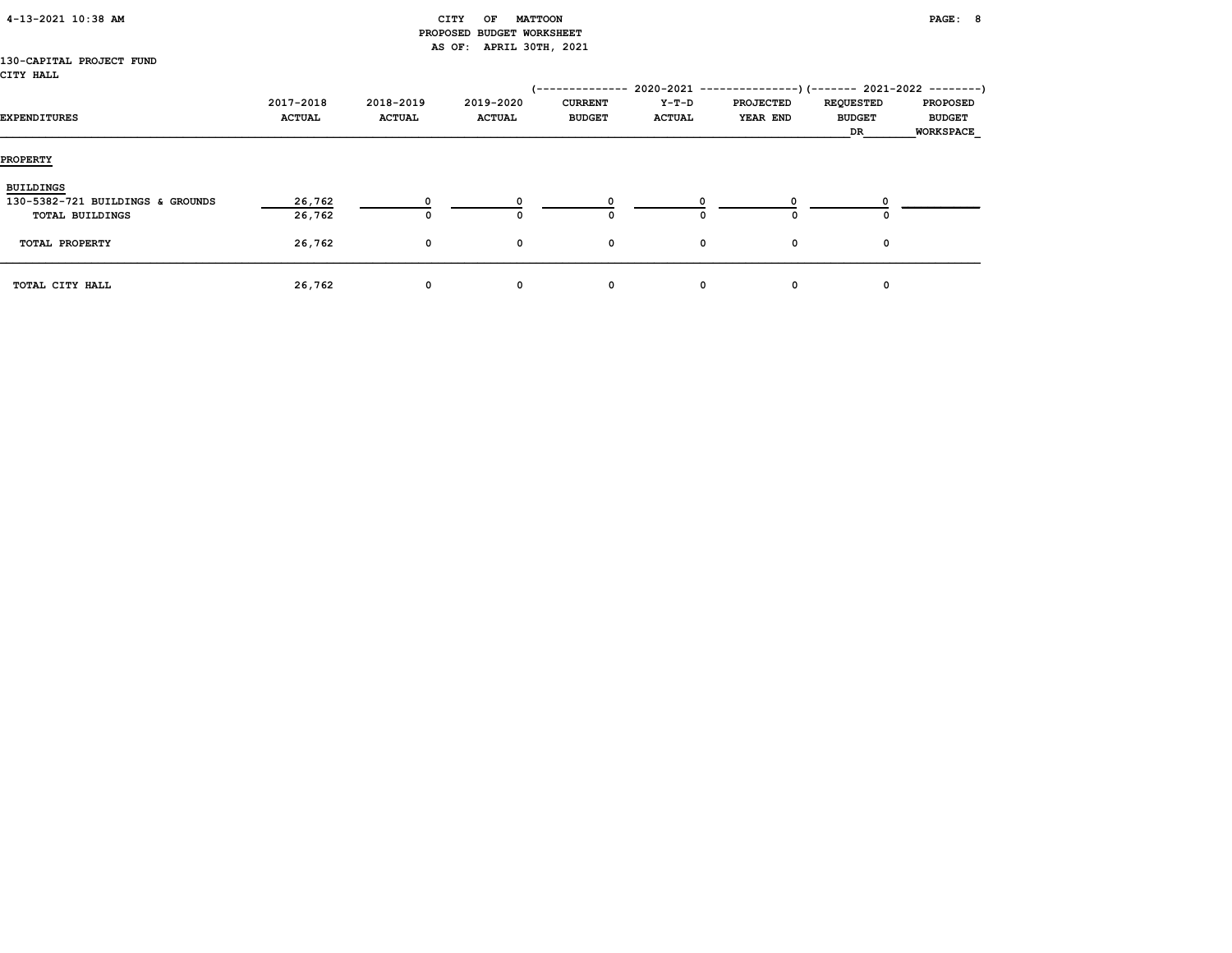| (------------- 2020-2021 ---------------)(------- 2021-2022 --------) |
|-----------------------------------------------------------------------|
|                                                                       |
|                                                                       |
|                                                                       |
|                                                                       |
|                                                                       |
| <b>PROPOSED</b>                                                       |
| <b>BUDGET</b>                                                         |
| <b>WORKSPACE</b>                                                      |
|                                                                       |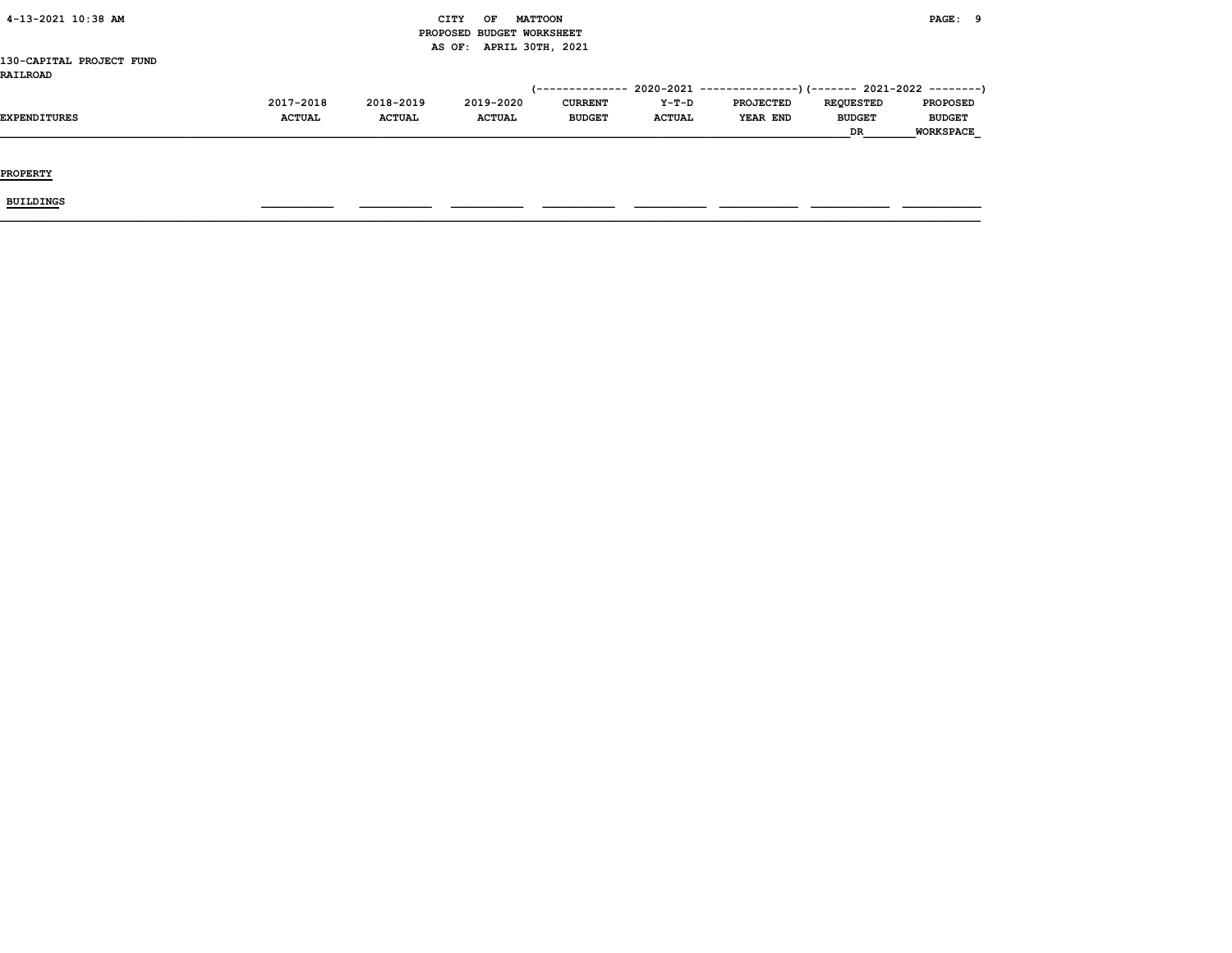# 4-13-2021 10:38 AM CITY OF MATTOON PAGE: 10 PROPOSED BUDGET WORKSHEET AS OF: APRIL 30TH, 2021

|  | 130-CAPITAL PROJECT FUND      |  |
|--|-------------------------------|--|
|  | <b>CULTURE AND RECREATION</b> |  |

| <b>EXPENDITURES</b>                 | 2017-2018<br><b>ACTUAL</b> | 2018-2019<br><b>ACTUAL</b> | 2019-2020<br><b>ACTUAL</b> | <b>CURRENT</b><br><b>BUDGET</b> | Y-T-D<br><b>ACTUAL</b> | <b>PROJECTED</b><br>YEAR END | <b>REQUESTED</b><br><b>BUDGET</b> | <b>PROPOSED</b><br><b>BUDGET</b> |
|-------------------------------------|----------------------------|----------------------------|----------------------------|---------------------------------|------------------------|------------------------------|-----------------------------------|----------------------------------|
|                                     |                            |                            |                            |                                 |                        |                              | DR                                | WORKSPACE                        |
| <b>PURCHASED PROP MAINT SRV</b>     |                            |                            |                            |                                 |                        |                              |                                   |                                  |
| OTHER PROP MAINT SERVICE            |                            |                            |                            |                                 |                        |                              |                                   |                                  |
| <b>PROPERTY</b>                     |                            |                            |                            |                                 |                        |                              |                                   |                                  |
| <b>BUILDINGS</b>                    |                            |                            |                            |                                 |                        |                              |                                   |                                  |
| 130-5385-720 CULTURE AND RECREATION | 7,047                      |                            |                            |                                 |                        |                              |                                   |                                  |
| TOTAL BUILDINGS                     | 7,047                      | $\Omega$                   | $\Omega$                   | $\Omega$                        | $\Omega$               | $\Omega$                     |                                   |                                  |
| TOTAL PROPERTY                      | 7,047                      | 0                          | 0                          | 0                               | 0                      | 0                            | 0                                 |                                  |
| TOTAL CULTURE AND RECREATION        | 7,047                      | 0                          | 0                          | 0                               | 0                      | 0                            | 0                                 |                                  |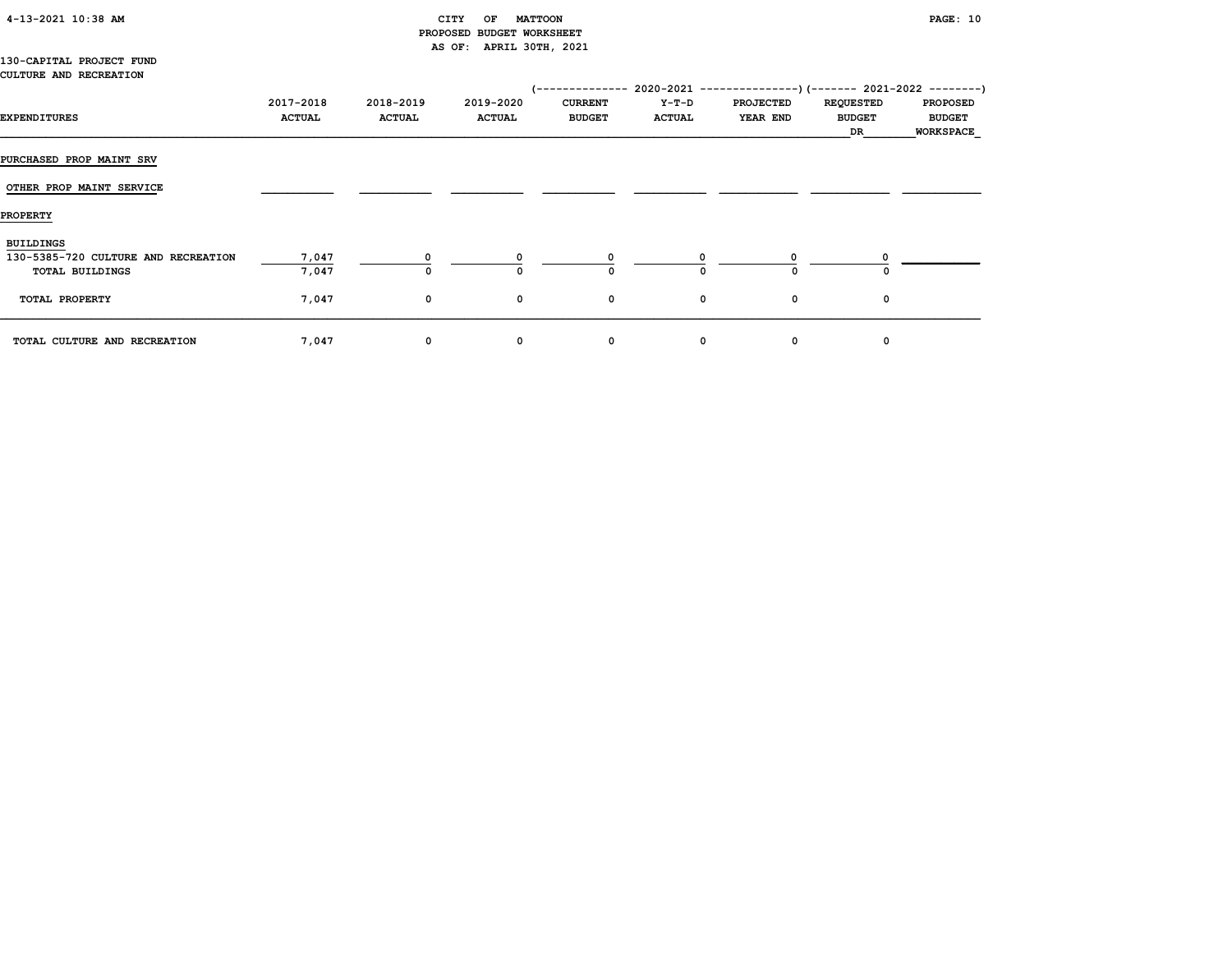| 4-13-2021 10:38 AM       |               | CITY<br>OF<br><b>MATTOON</b> |                           |                 |               |                                                                                                                                             | PAGE: 11 |                  |  |  |
|--------------------------|---------------|------------------------------|---------------------------|-----------------|---------------|---------------------------------------------------------------------------------------------------------------------------------------------|----------|------------------|--|--|
|                          |               |                              | PROPOSED BUDGET WORKSHEET |                 |               | 2020-2021 ----------------) (------- 2021-2022 ---------)<br><b>PROJECTED</b><br><b>REQUESTED</b><br><b>YEAR END</b><br><b>BUDGET</b><br>DR |          |                  |  |  |
|                          |               |                              | AS OF: APRIL 30TH, 2021   |                 |               |                                                                                                                                             |          |                  |  |  |
| 130-CAPITAL PROJECT FUND |               |                              |                           |                 |               |                                                                                                                                             |          |                  |  |  |
| CAPITAL OUTLAY           |               |                              |                           |                 |               |                                                                                                                                             |          |                  |  |  |
|                          |               |                              |                           | (-------------- |               |                                                                                                                                             |          |                  |  |  |
|                          | 2017-2018     | 2018-2019                    | 2019-2020                 | <b>CURRENT</b>  | Y-T-D         |                                                                                                                                             |          | <b>PROPOSED</b>  |  |  |
| <b>EXPENDITURES</b>      | <b>ACTUAL</b> | <b>ACTUAL</b>                | <b>ACTUAL</b>             | <b>BUDGET</b>   | <b>ACTUAL</b> |                                                                                                                                             |          | <b>BUDGET</b>    |  |  |
|                          |               |                              |                           |                 |               |                                                                                                                                             |          | <b>WORKSPACE</b> |  |  |
|                          |               |                              |                           |                 |               |                                                                                                                                             |          |                  |  |  |
|                          |               |                              |                           |                 |               |                                                                                                                                             |          |                  |  |  |
| CAPITAL OUTLAY           |               |                              |                           |                 |               |                                                                                                                                             |          |                  |  |  |
|                          |               |                              |                           |                 |               |                                                                                                                                             |          |                  |  |  |
| CAPITAL OUTLAY           |               |                              |                           |                 |               |                                                                                                                                             |          |                  |  |  |
|                          |               |                              |                           |                 |               |                                                                                                                                             |          |                  |  |  |
|                          |               |                              |                           |                 |               |                                                                                                                                             |          |                  |  |  |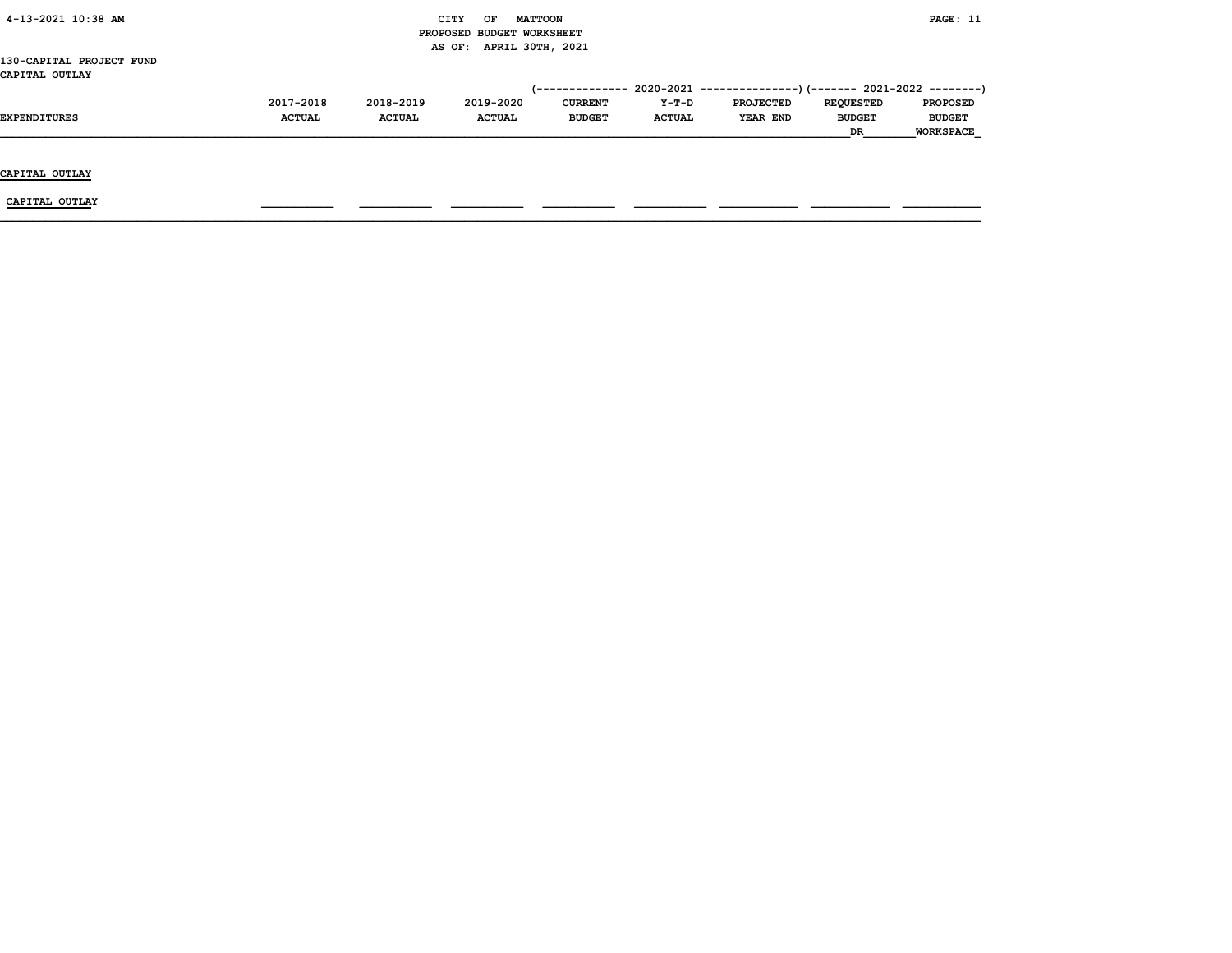| 4-13-2021 10:38 AM       |               |               | <b>CITY</b><br><b>MATTOON</b><br>OF |                 |               |                                                          |                  | PAGE: 12         |
|--------------------------|---------------|---------------|-------------------------------------|-----------------|---------------|----------------------------------------------------------|------------------|------------------|
|                          |               |               | PROPOSED BUDGET WORKSHEET           |                 |               |                                                          |                  |                  |
|                          |               |               | AS OF: APRIL 30TH, 2021             |                 |               |                                                          |                  |                  |
| 130-CAPITAL PROJECT FUND |               |               |                                     |                 |               |                                                          |                  |                  |
| I-57 EAST TIF DISTRICT   |               |               |                                     |                 |               |                                                          |                  |                  |
|                          |               |               |                                     | /-------------- |               | $2020-2021$ ---------------)(------- 2021-2022 --------) |                  |                  |
|                          | 2017-2018     | 2018-2019     | 2019-2020                           | <b>CURRENT</b>  | Y-T-D         | PROJECTED                                                | <b>REQUESTED</b> | <b>PROPOSED</b>  |
| <b>EXPENDITURES</b>      | <b>ACTUAL</b> | <b>ACTUAL</b> | <b>ACTUAL</b>                       | <b>BUDGET</b>   | <b>ACTUAL</b> | YEAR END                                                 | <b>BUDGET</b>    | <b>BUDGET</b>    |
|                          |               |               |                                     |                 |               |                                                          | DR.              | <b>WORKSPACE</b> |
|                          |               |               |                                     |                 |               |                                                          |                  |                  |
| OTHER PURCHASED SERVICES |               |               |                                     |                 |               |                                                          |                  |                  |
|                          |               |               |                                     |                 |               |                                                          |                  |                  |
| PROFESSIONAL SERVICES    |               |               |                                     |                 |               |                                                          |                  |                  |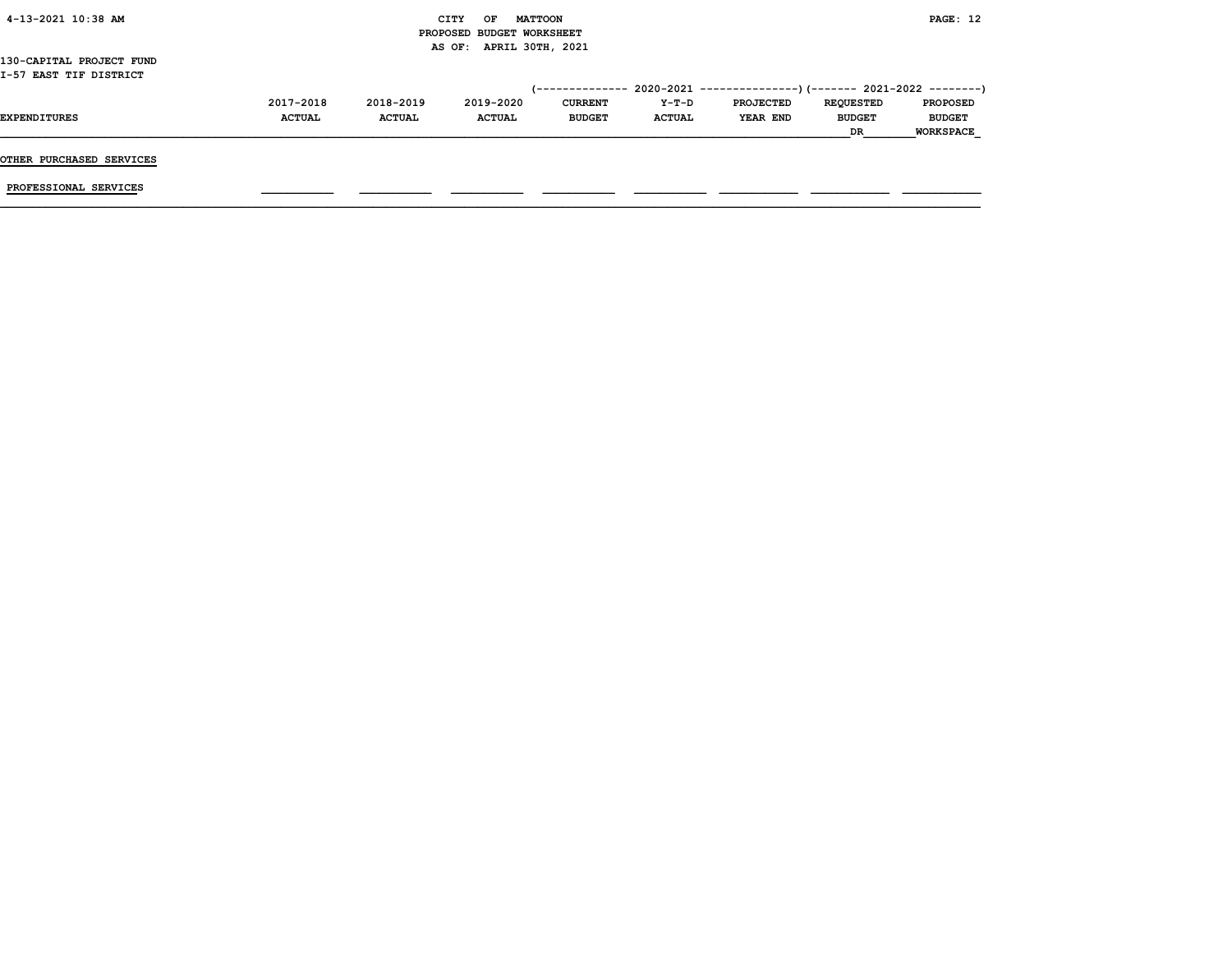| 4-13-2021 10:38 AM                                    |                            |                            | <b>MATTOON</b><br>OF<br>CITY<br>PROPOSED BUDGET WORKSHEET |                                 |                        |                              |                                         | PAGE: 13                                             |
|-------------------------------------------------------|----------------------------|----------------------------|-----------------------------------------------------------|---------------------------------|------------------------|------------------------------|-----------------------------------------|------------------------------------------------------|
| 130-CAPITAL PROJECT FUND<br>CONDEMNATIONS/DEMOLITIONS |                            |                            | AS OF: APRIL 30TH, 2021                                   |                                 |                        |                              |                                         |                                                      |
| <b>EXPENDITURES</b>                                   | 2017-2018<br><b>ACTUAL</b> | 2018-2019<br><b>ACTUAL</b> | 2019-2020<br><b>ACTUAL</b>                                | <b>CURRENT</b><br><b>BUDGET</b> | Y-T-D<br><b>ACTUAL</b> | <b>PROJECTED</b><br>YEAR END | <b>REQUESTED</b><br><b>BUDGET</b><br>DR | <b>PROPOSED</b><br><b>BUDGET</b><br><b>WORKSPACE</b> |
| OTHER PURCHASED SERVICES                              |                            |                            |                                                           |                                 |                        |                              |                                         |                                                      |
| OTHER PURCHASED SERVICES                              |                            |                            |                                                           |                                 |                        |                              |                                         |                                                      |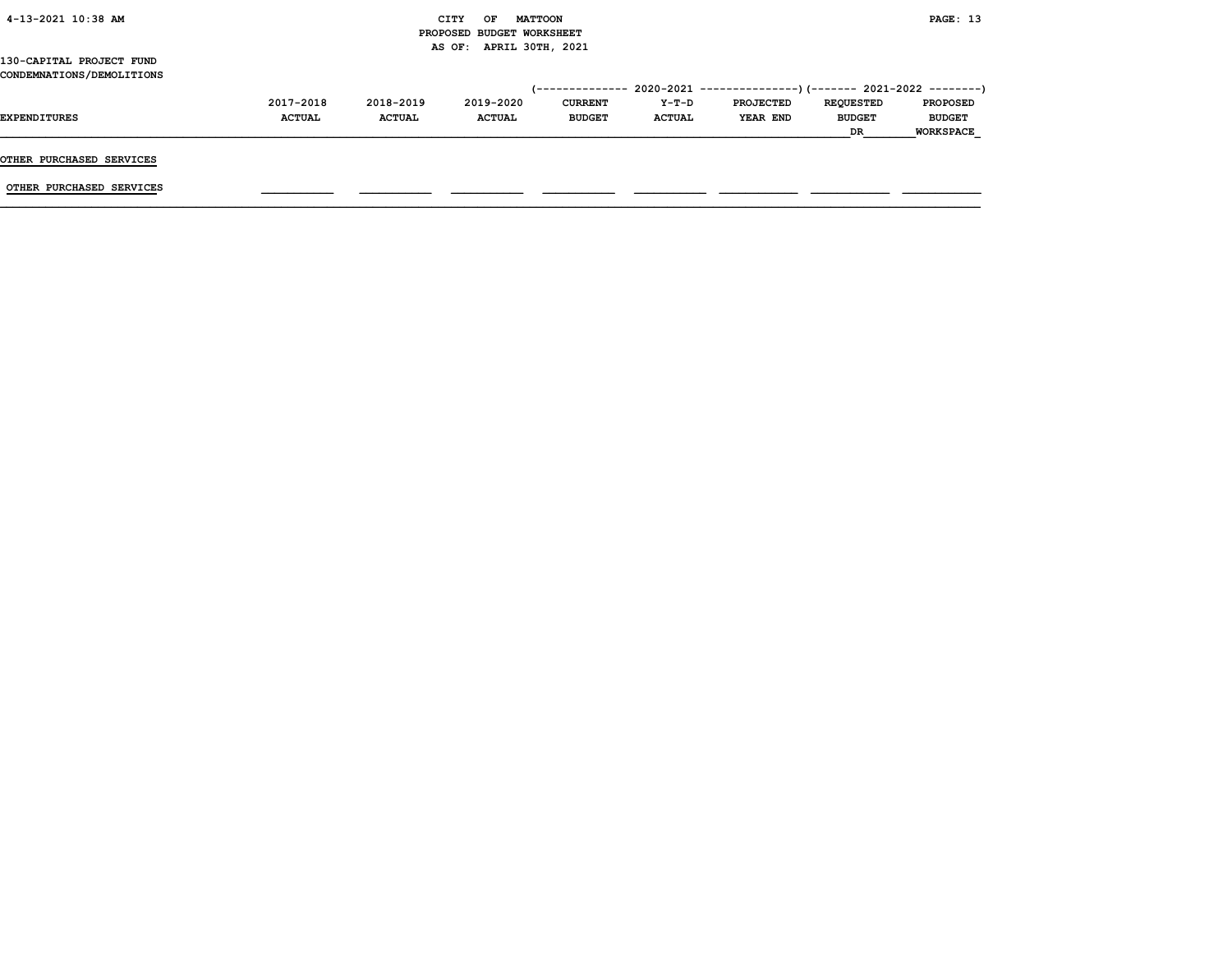| 4-13-2021 10:38 AM       |               |               | <b>CITY</b><br>OF         | <b>MATTOON</b> |               |                                                           |                  | PAGE: 14         |
|--------------------------|---------------|---------------|---------------------------|----------------|---------------|-----------------------------------------------------------|------------------|------------------|
|                          |               |               | PROPOSED BUDGET WORKSHEET |                |               |                                                           |                  |                  |
|                          |               |               | AS OF: APRIL 30TH, 2021   |                |               |                                                           |                  |                  |
| 130-CAPITAL PROJECT FUND |               |               |                           |                |               |                                                           |                  |                  |
| SOUTH 45 TIF DISTRICT    |               |               |                           |                |               |                                                           |                  |                  |
|                          |               |               |                           | -------------- |               | 2020-2021 ----------------) (------- 2021-2022 ---------) |                  |                  |
|                          | 2017-2018     | 2018-2019     | 2019-2020                 | <b>CURRENT</b> | Y-T-D         | PROJECTED                                                 | <b>REQUESTED</b> | <b>PROPOSED</b>  |
| <b>EXPENDITURES</b>      | <b>ACTUAL</b> | <b>ACTUAL</b> | <b>ACTUAL</b>             | <b>BUDGET</b>  | <b>ACTUAL</b> | YEAR END                                                  | <b>BUDGET</b>    | <b>BUDGET</b>    |
|                          |               |               |                           |                |               |                                                           | DR.              | <b>WORKSPACE</b> |
|                          |               |               |                           |                |               |                                                           |                  |                  |
| OTHER PURCHASED SERVICES |               |               |                           |                |               |                                                           |                  |                  |
|                          |               |               |                           |                |               |                                                           |                  |                  |
| PROFESSIONAL SERVICES    |               |               |                           |                |               |                                                           |                  |                  |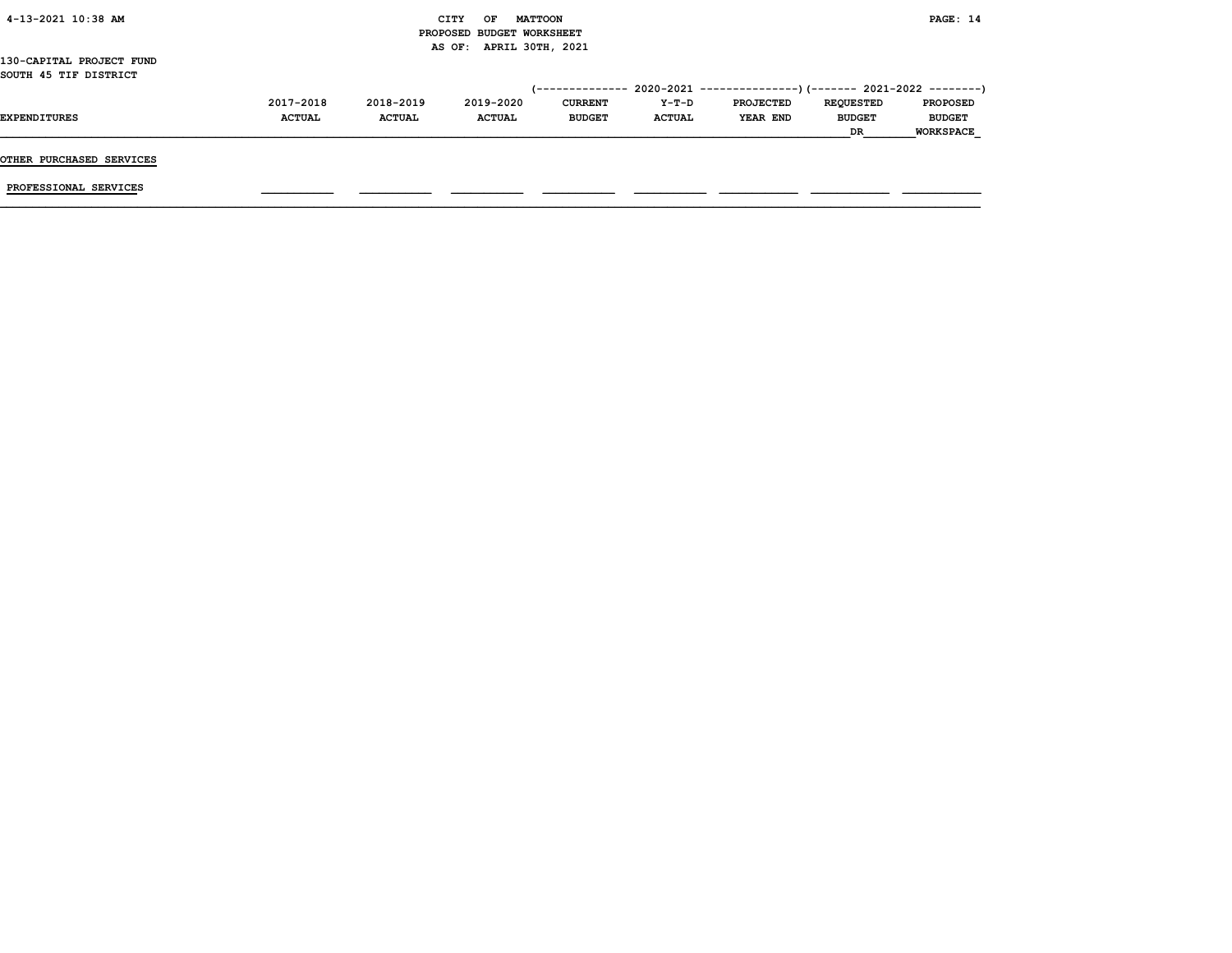| 4-13-2021 10:38 AM                           |               |               | CITY<br>OF<br><b>MATTOON</b><br>PROPOSED BUDGET WORKSHEET |                | <b>PAGE: 15</b> |                  |                  |                  |
|----------------------------------------------|---------------|---------------|-----------------------------------------------------------|----------------|-----------------|------------------|------------------|------------------|
|                                              |               |               | AS OF: APRIL 30TH, 2021                                   |                |                 |                  |                  |                  |
| 130-CAPITAL PROJECT FUND<br>YMCA PARKING LOT |               |               |                                                           |                |                 |                  |                  |                  |
|                                              |               |               |                                                           |                |                 |                  |                  |                  |
|                                              | 2017-2018     | 2018-2019     | 2019-2020                                                 | <b>CURRENT</b> | Y-T-D           | <b>PROJECTED</b> | <b>REQUESTED</b> | <b>PROPOSED</b>  |
| EXPENDITURES                                 | <b>ACTUAL</b> | <b>ACTUAL</b> | <b>ACTUAL</b>                                             | <b>BUDGET</b>  | <b>ACTUAL</b>   | <b>YEAR END</b>  | <b>BUDGET</b>    | <b>BUDGET</b>    |
|                                              |               |               |                                                           |                |                 |                  | DR               | <b>WORKSPACE</b> |
| <b>OTHER PURCHASED SERVICES</b>              |               |               |                                                           |                |                 |                  |                  |                  |
| OTHER PURCHASED SERVICES                     |               |               |                                                           |                |                 |                  |                  |                  |
| <b>PROPERTY</b>                              |               |               |                                                           |                |                 |                  |                  |                  |
| IMPROVEMENTS-NOT BLDGS                       |               |               |                                                           |                |                 |                  |                  |                  |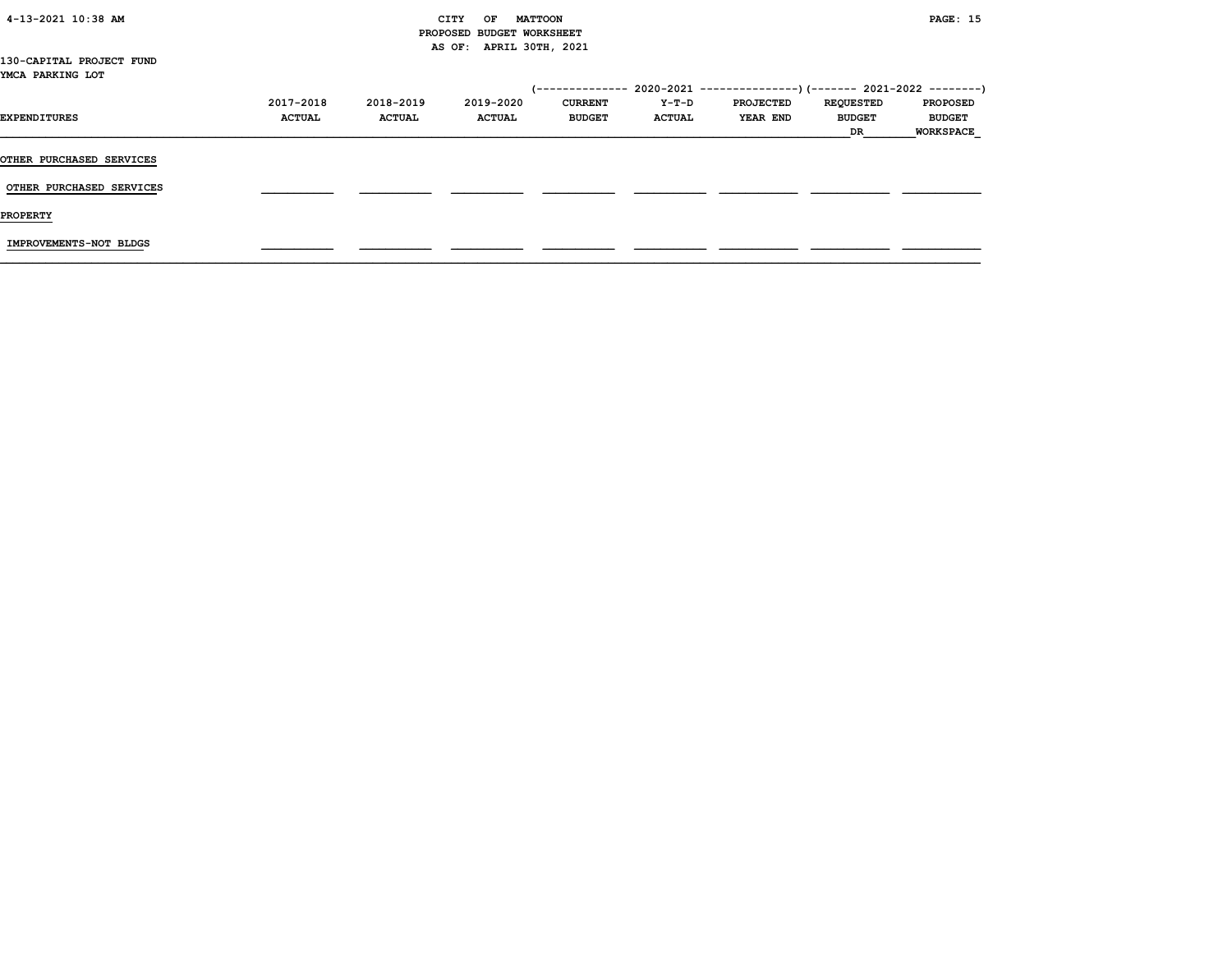| 4-13-2021 10:38 AM |  |
|--------------------|--|
|                    |  |

# CITY OF MATTOON **PAGE:** 16 PROPOSED BUDGET WORKSHEET AS OF: APRIL 30TH, 2021

130-CAPITAL PROJECT FUND JUSTRITE CDAP EXPENSES

|                     | 2017-2018     | 2018-2019     | 2019-2020     | <b>CURRENT</b> | $Y-T-D$       | <b>PROJECTED</b> | <b>REOUESTED</b> | <b>PROPOSED</b>  |
|---------------------|---------------|---------------|---------------|----------------|---------------|------------------|------------------|------------------|
| <b>EXPENDITURES</b> | <b>ACTUAL</b> | <b>ACTUAL</b> | <b>ACTUAL</b> | <b>BUDGET</b>  | <b>ACTUAL</b> | YEAR END         | <b>BUDGET</b>    | <b>BUDGET</b>    |
|                     |               |               |               |                |               |                  | <b>DR</b>        | <b>WORKSPACE</b> |
|                     |               |               |               |                |               |                  |                  |                  |

OTHER PURCHASED SERVICES

OTHER PURCHASED SERVICES \_\_\_\_\_\_\_\_\_\_\_ \_\_\_\_\_\_\_\_\_\_\_ \_\_\_\_\_\_\_\_\_\_\_ \_\_\_\_\_\_\_\_\_\_\_ \_\_\_\_\_\_\_\_\_\_\_ \_\_\_\_\_\_\_\_\_\_\_\_ \_\_\_\_\_\_\_\_\_\_\_\_ \_\_\_\_\_\_\_\_\_\_\_\_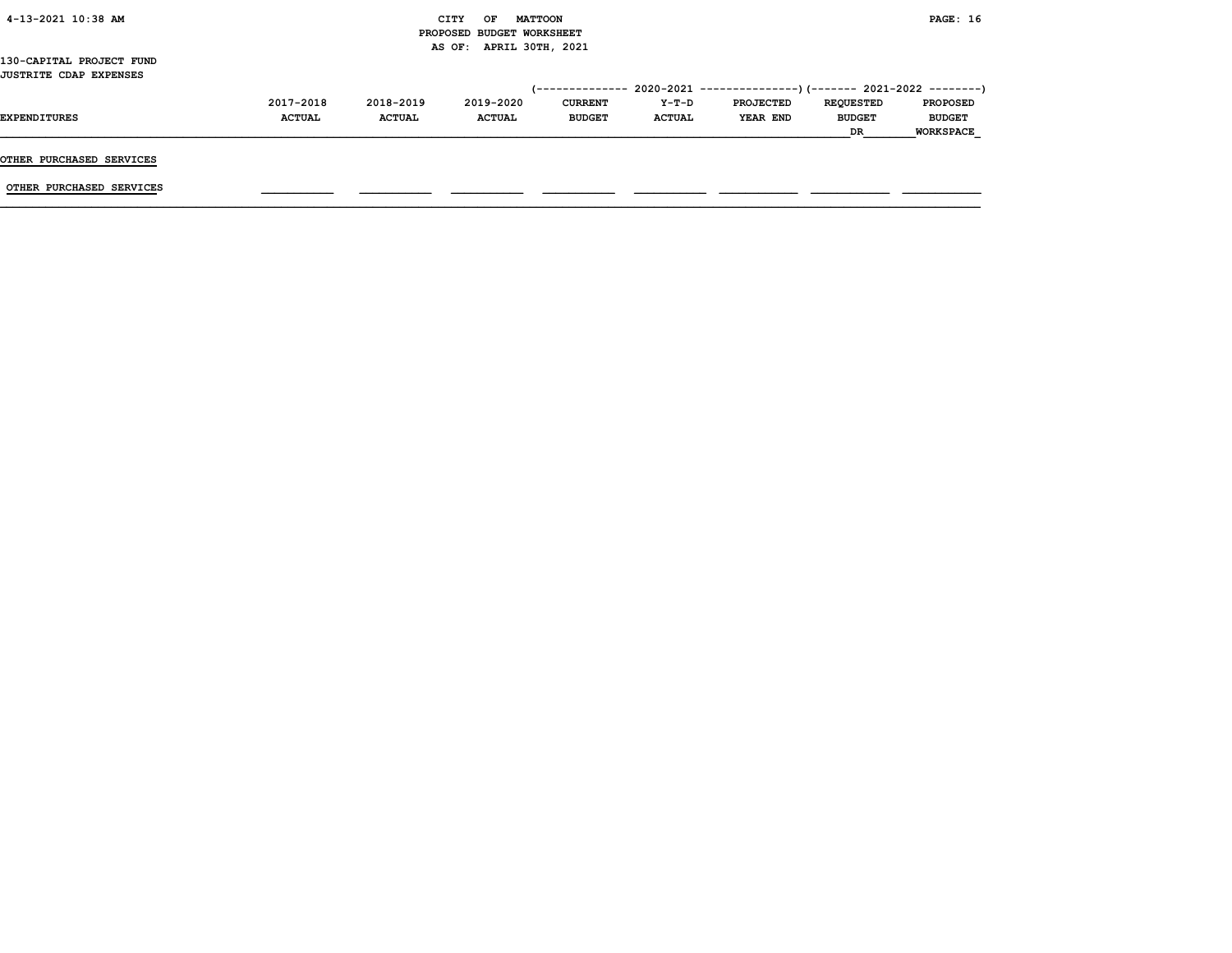| 4-13-2021 10:38 AM |  |
|--------------------|--|
|                    |  |

# CITY OF MATTOON **PAGE: 17**  PROPOSED BUDGET WORKSHEET AS OF: APRIL 30TH, 2021

#### 130-CAPITAL PROJECT FUND GO BONDS

| EXPENDITURES                          | 2017-2018<br><b>ACTUAL</b> | 2018-2019<br><b>ACTUAL</b> | 2019-2020<br><b>ACTUAL</b> | <b>CURRENT</b><br><b>BUDGET</b> | 2020-2021<br>Y-T-D<br><b>ACTUAL</b> | <b>PROJECTED</b><br>YEAR END | -)(------- 2021-2022 --------)<br><b>REQUESTED</b><br><b>BUDGET</b><br>DR | <b>PROPOSED</b><br><b>BUDGET</b><br><b>WORKSPACE</b> |
|---------------------------------------|----------------------------|----------------------------|----------------------------|---------------------------------|-------------------------------------|------------------------------|---------------------------------------------------------------------------|------------------------------------------------------|
| OTHER OBJECTS                         |                            |                            |                            |                                 |                                     |                              |                                                                           |                                                      |
| FINANCIAL TRANS OBJECTS               |                            |                            |                            |                                 |                                     |                              |                                                                           |                                                      |
| 130-5719-817 GENERAL OBLIGATION BONDS | 4,475,000                  | 320,000                    | 330,000                    | 340,000                         | 345,000                             | 345,000                      | 350,000                                                                   |                                                      |
| TOTAL FINANCIAL TRANS OBJECTS         | 4,475,000                  | 320,000                    | 330,000                    | 340,000                         | 345,000                             | 345,000                      | 350,000                                                                   |                                                      |
| TOTAL OTHER OBJECTS                   | 4,475,000                  | 320,000                    | 330,000                    | 340,000                         | 345,000                             | 345,000                      | 350,000                                                                   |                                                      |
| TOTAL GO BONDS                        | 4,475,000                  | 320,000                    | 330,000                    | 340,000                         | 345,000                             | 345,000                      | 350,000                                                                   |                                                      |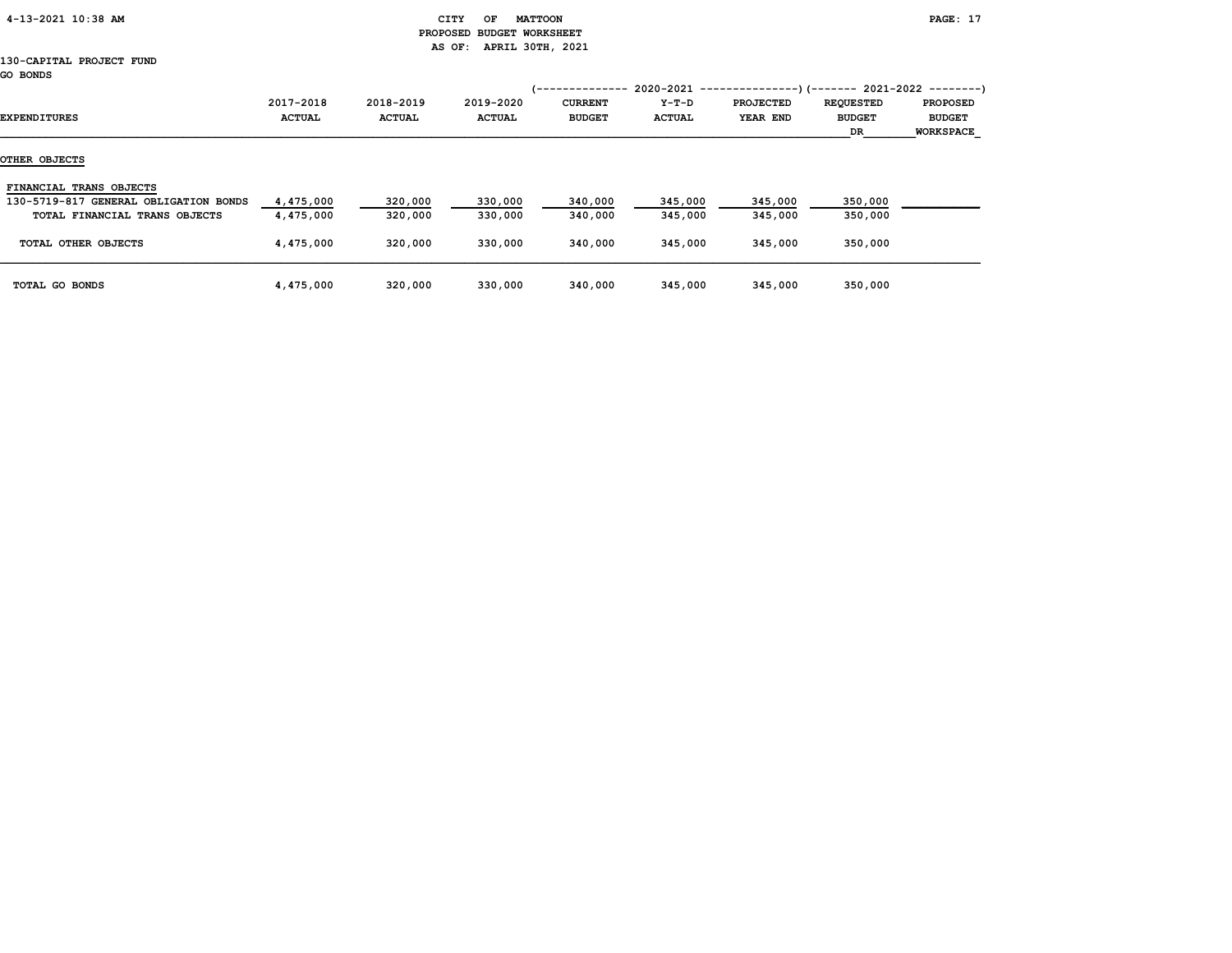| 4-13-2021 10:38 AM |  |  |
|--------------------|--|--|
|--------------------|--|--|

## CITY OF MATTOON **PAGE:** 18 PROPOSED BUDGET WORKSHEET AS OF: APRIL 30TH, 2021

### 130-CAPITAL PROJECT FUND INT<sub>.</sub>

| <b>INTEREST EXPENSE</b>                                  |                            |                            |                            | . <u>.</u>                      |                          | 2020-2021 ----------------) (------- 2021-2022 ---------) |                                         |                                                      |
|----------------------------------------------------------|----------------------------|----------------------------|----------------------------|---------------------------------|--------------------------|-----------------------------------------------------------|-----------------------------------------|------------------------------------------------------|
| EXPENDITURES                                             | 2017-2018<br><b>ACTUAL</b> | 2018-2019<br><b>ACTUAL</b> | 2019-2020<br><b>ACTUAL</b> | <b>CURRENT</b><br><b>BUDGET</b> | $Y-T-D$<br><b>ACTUAL</b> | <b>PROJECTED</b><br>YEAR END                              | <b>REQUESTED</b><br><b>BUDGET</b><br>DR | <b>PROPOSED</b><br><b>BUDGET</b><br><b>WORKSPACE</b> |
| OTHER OBJECTS                                            |                            |                            |                            |                                 |                          |                                                           |                                         |                                                      |
| FINANCIAL TRANS OBJECTS<br>130-5795-817 INTEREST EXPENSE | 175,220                    | 101,992                    | 86,269                     | 84,781                          | 79,315                   | 79,315                                                    | 82,157                                  |                                                      |
| TOTAL FINANCIAL TRANS OBJECTS                            | 175,220                    | 101,992                    | 86,269                     | 84,781                          | 79,315                   | 79,315                                                    | 82,157                                  |                                                      |
| TOTAL OTHER OBJECTS                                      | 175,220                    | 101,992                    | 86,269                     | 84,781                          | 79,315                   | 79,315                                                    | 82,157                                  |                                                      |
| TOTAL INTEREST EXPENSE                                   | 175,220                    | 101,992                    | 86,269                     | 84,781                          | 79,315                   | 79,315                                                    | 82,157                                  |                                                      |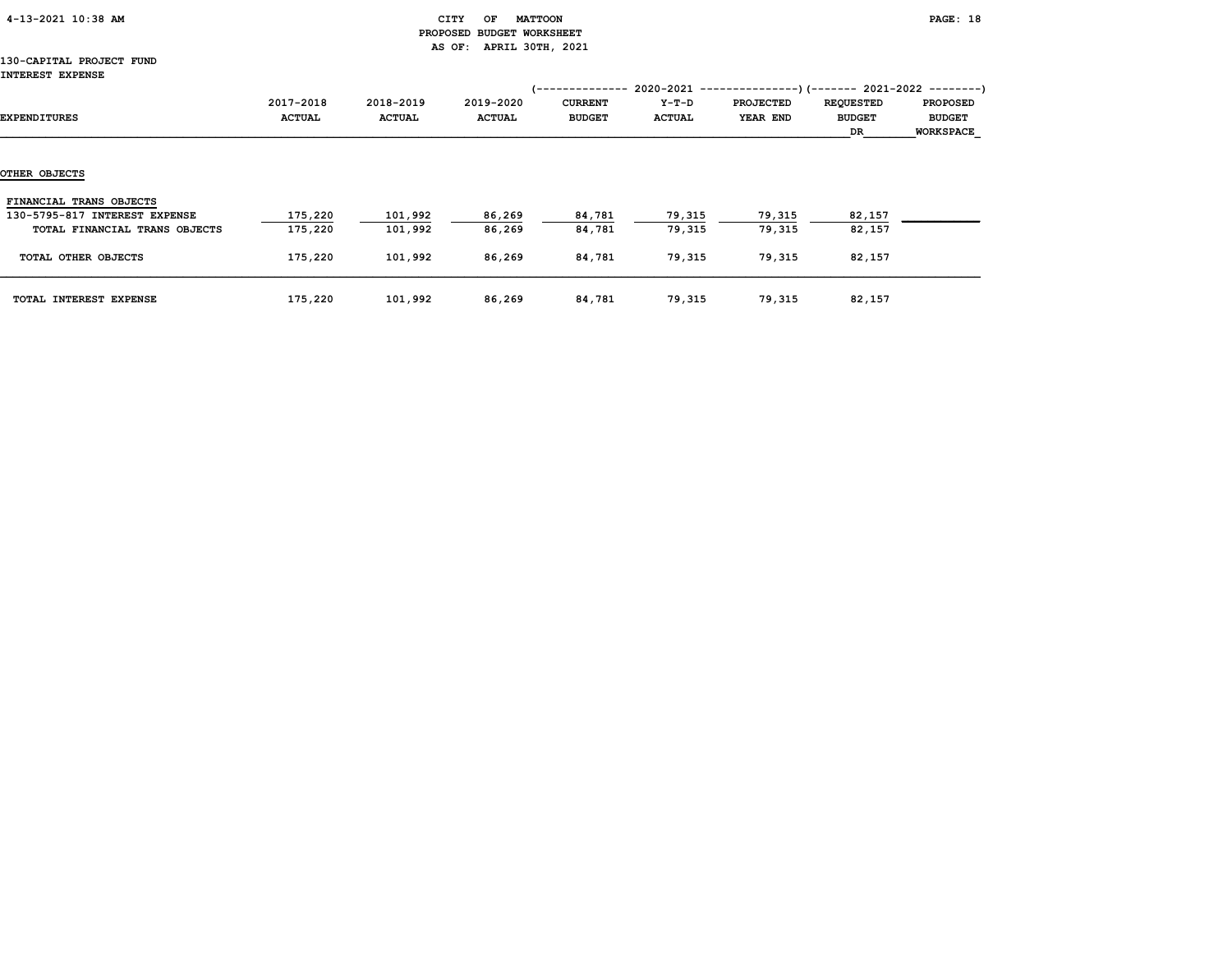# CITY OF MATTOON **PAGE:** 19 PROPOSED BUDGET WORKSHEET AS OF: APRIL 30TH, 2021

### 130-CAPITAL PROJECT FUND DEBT SERVICES

|                                                   |                                      |                            |            |                            |                                 |                          |                              | $(---------- 2020-2021$ ----------------) (------- 2021-2022 --------) |                                                      |
|---------------------------------------------------|--------------------------------------|----------------------------|------------|----------------------------|---------------------------------|--------------------------|------------------------------|------------------------------------------------------------------------|------------------------------------------------------|
| <b>EXPENDITURES</b>                               | 2017-2018<br><b>ACTUAL</b>           | 2018-2019<br><b>ACTUAL</b> |            | 2019-2020<br><b>ACTUAL</b> | <b>CURRENT</b><br><b>BUDGET</b> | $Y-T-D$<br><b>ACTUAL</b> | <b>PROJECTED</b><br>YEAR END | <b>REQUESTED</b><br><b>BUDGET</b><br>DR                                | <b>PROPOSED</b><br><b>BUDGET</b><br><b>WORKSPACE</b> |
|                                                   |                                      |                            |            |                            |                                 |                          |                              |                                                                        |                                                      |
| OTHER OBJECTS                                     |                                      |                            |            |                            |                                 |                          |                              |                                                                        |                                                      |
| FINANCIAL TRANS OBJECTS                           |                                      |                            |            |                            |                                 |                          |                              |                                                                        |                                                      |
| 130-5800-817 DEBT ISSUANCE COSTS                  | 62,250                               |                            | 2,500      |                            |                                 |                          |                              |                                                                        |                                                      |
| TOTAL FINANCIAL TRANS OBJECTS                     | 62,250                               |                            | 2,500      |                            |                                 |                          |                              |                                                                        |                                                      |
| TOTAL OTHER OBJECTS                               | 62,250                               |                            | 2,500      | 0                          | 0                               | 0                        | 0                            | 0                                                                      |                                                      |
| TOTAL DEBT SERVICES                               | 62,250                               |                            | 2,500      | 0                          | 0                               | 0                        | 0                            | 0                                                                      |                                                      |
| TOTAL EXPENDITURES                                | 6,902,097                            |                            | 896,450    | 852,246                    | 836,316                         | 925,230                  | 833,159                      | 1,222,826                                                              |                                                      |
| REVENUE OVER/(UNDER) EXPENDITURES                 | (6,870,447)                          |                            | 885,657) ( | 838,904) (                 | 696,104) (                      | 742,236) (               |                              | 636,485) ( 1,211,126)                                                  |                                                      |
| OTHER FINANCING SOURCES                           |                                      |                            |            |                            |                                 |                          |                              |                                                                        |                                                      |
| 130-4901-010 INTERFUND XFRS FROM GEN. F           | 729,515                              | 739,099                    |            | 746,351                    | 734,000                         | 770,407                  | 759,743                      | 746,000                                                                |                                                      |
| 130-4941-023 PROCEEDS - GEN. OBLIGATION 4,260,000 |                                      |                            | $^{\circ}$ | $\mathbf{o}$               |                                 | 0                        |                              |                                                                        |                                                      |
| TOTAL OTHER FINANCING SOURCES                     | 4,989,515                            |                            | 739,099    | 746,351                    | 734,000                         | 770,407                  | 759,743                      | 746,000                                                                |                                                      |
| OTHER FINANCING (USES)                            |                                      |                            |            |                            |                                 |                          |                              |                                                                        |                                                      |
| TOTAL OTHER FINANCING SOURCES (USES)              | 4,989,515                            |                            | 739,099    | 746,351                    | 734,000                         | 770,407                  | 759,743                      | 746,000                                                                |                                                      |
| REVENUES & OTHER SOURCES OVER/                    |                                      |                            |            |                            |                                 |                          |                              |                                                                        |                                                      |
| (UNDER) EXPENDITURES & OTHER (USES)               | $(1,880,932)$ $(146,558)$ $(92,553)$ |                            |            |                            | 37,896                          |                          | 28,172 123,258 (             | 465,126)                                                               |                                                      |

\*\*\* END OF REPORT \*\*\*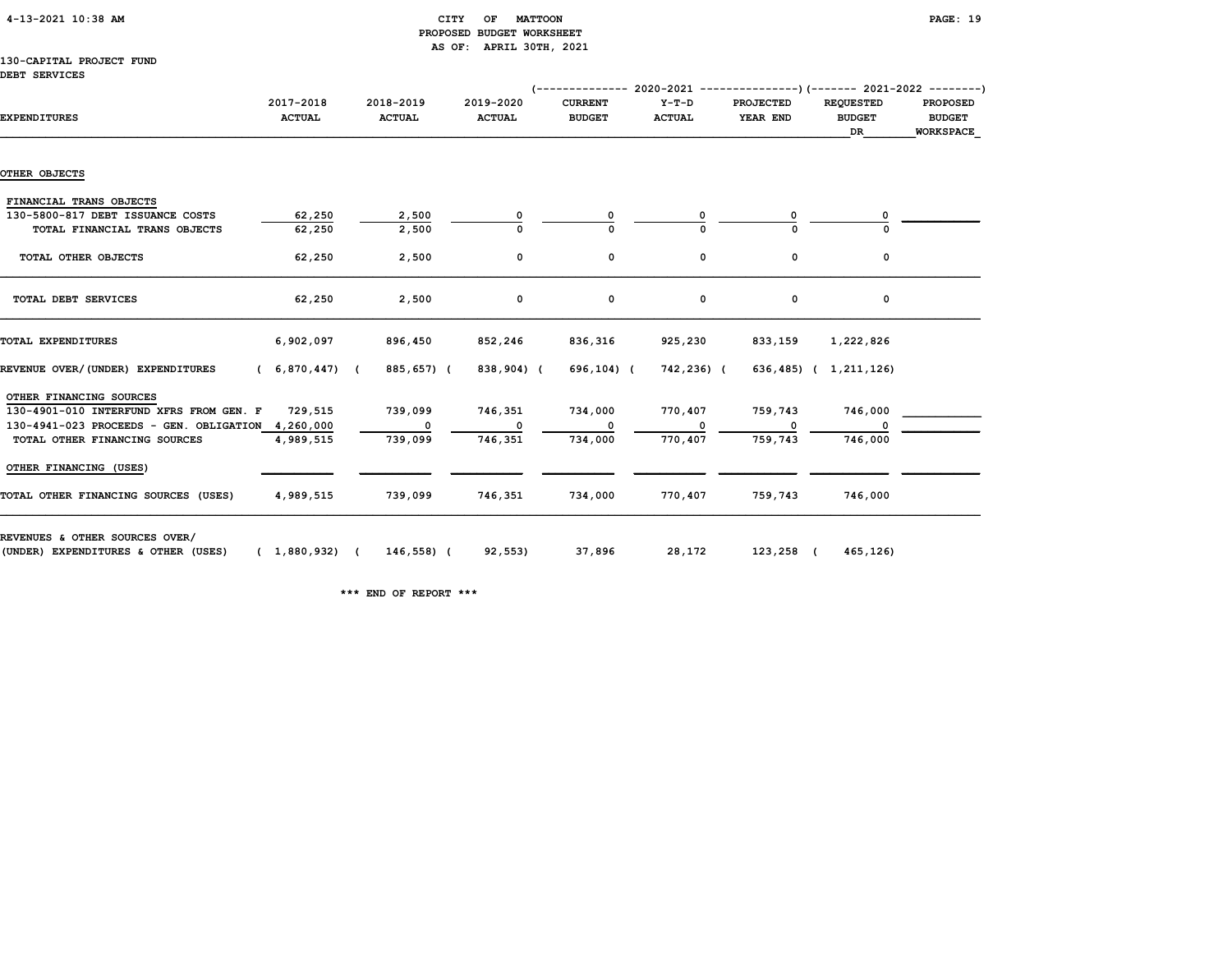| 4-13-2021 10:38 AM |  |
|--------------------|--|
|                    |  |

# CITY OF MATTOON **EXAMPLE ALSO AMELIAN CONTRACT AND ACCEPT ACCEPT ACCEPT ACCEPT ACCEPT ACCEPT**  PROPOSED BUDGET WORKSHEET AS OF: APRIL 30TH, 2021

# 150-I-57 EAST TIF DISTRICT

| <b>REVENUES</b>                         | 2017-2018<br><b>ACTUAL</b> | 2018-2019<br><b>ACTUAL</b> | 2019-2020<br><b>ACTUAL</b> | <b>CURRENT</b><br><b>BUDGET</b> | $Y-T-D$<br><b>ACTUAL</b> | <b>PROJECTED</b><br>YEAR END | <b>REOUESTED</b><br><b>BUDGET</b><br>DR | <b>PROPOSED</b><br><b>BUDGET</b><br><b>WORKSPACE</b> |  |
|-----------------------------------------|----------------------------|----------------------------|----------------------------|---------------------------------|--------------------------|------------------------------|-----------------------------------------|------------------------------------------------------|--|
| TAXES                                   |                            |                            |                            |                                 |                          |                              |                                         |                                                      |  |
| OTHER TAX RECEIPTS                      |                            |                            |                            |                                 |                          |                              |                                         |                                                      |  |
| 150-4192-023 PROPERTY TAX RECEIPTS      | 34,685                     | 35,487                     | 30,574                     | 35,000                          | 31,147                   | 31,147                       | 33,000                                  |                                                      |  |
| TOTAL OTHER TAX RECEIPTS                | 34,685                     | 35,487                     | 30,574                     | 35,000                          | 31,147                   | 31,147                       | 33,000                                  |                                                      |  |
| TOTAL TAXES                             | 34,685                     | 35,487                     | 30,574                     | 35,000                          | 31,147                   | 31,147                       | 33,000                                  |                                                      |  |
| INTERGOVERNMENTAL REV                   |                            |                            |                            |                                 |                          |                              |                                         |                                                      |  |
| FEDERAL GOVT GRANTS                     |                            |                            |                            |                                 |                          |                              |                                         |                                                      |  |
| 150-4313-023 FEDERAL CAPITAL GRANT      | 0                          | 0                          | 0                          | 1,335,250                       | 480,000                  | 1,038,674                    | 100,000                                 |                                                      |  |
| TOTAL FEDERAL GOVT GRANTS               | $\Omega$                   | $\Omega$                   | <sup>0</sup>               | 1,335,250                       | 480,000                  | 1,038,674                    | 100,000                                 |                                                      |  |
|                                         |                            |                            |                            |                                 |                          |                              |                                         |                                                      |  |
| TOTAL INTERGOVERNMENTAL REV             | 0                          | 0                          | 0                          | 1,335,250                       | 480,000                  | 1,038,674                    | 100,000                                 |                                                      |  |
| INVESTMENT EARNINGS                     |                            |                            |                            |                                 |                          |                              |                                         |                                                      |  |
| <b>INTEREST EARNINGS</b>                |                            |                            |                            |                                 |                          |                              |                                         |                                                      |  |
| 150-4610-023 INTEREST EARNINGS          | 23                         | 63                         | 57                         | 60                              |                          |                              | 10                                      |                                                      |  |
| TOTAL INTEREST EARNINGS                 | 23                         | 63                         | 57                         | 60                              |                          |                              | 10                                      |                                                      |  |
| TOTAL INVESTMENT EARNINGS               | 23                         | 63                         | 57                         | 60                              | 9                        | 9                            | 10                                      |                                                      |  |
| CONTRIB & OTHER MISC REV                |                            |                            |                            |                                 |                          |                              |                                         |                                                      |  |
| CONTRIBUTIONS & MISC REV                |                            |                            |                            |                                 |                          |                              |                                         |                                                      |  |
| 150-4805-023 CONTRIBUTIONS & OTHER MISC | 0                          | 0                          | 0                          | 717,197                         |                          | 0                            | 377,028                                 |                                                      |  |
| TOTAL CONTRIBUTIONS & MISC REV          | $\Omega$                   | $\Omega$                   | $\mathbf{0}$               | 717,197                         |                          | $\Omega$                     | 377,028                                 |                                                      |  |
| TOTAL CONTRIB & OTHER MISC REV          | 0                          | 0                          | 0                          | 717,197                         | 0                        | 0                            | 377,028                                 |                                                      |  |
| <b>TOTAL REVENUES</b>                   | 34,708                     | 35,550                     | 30,631                     | 2,087,507                       | 511,155                  | 1,069,830                    | 510,038                                 |                                                      |  |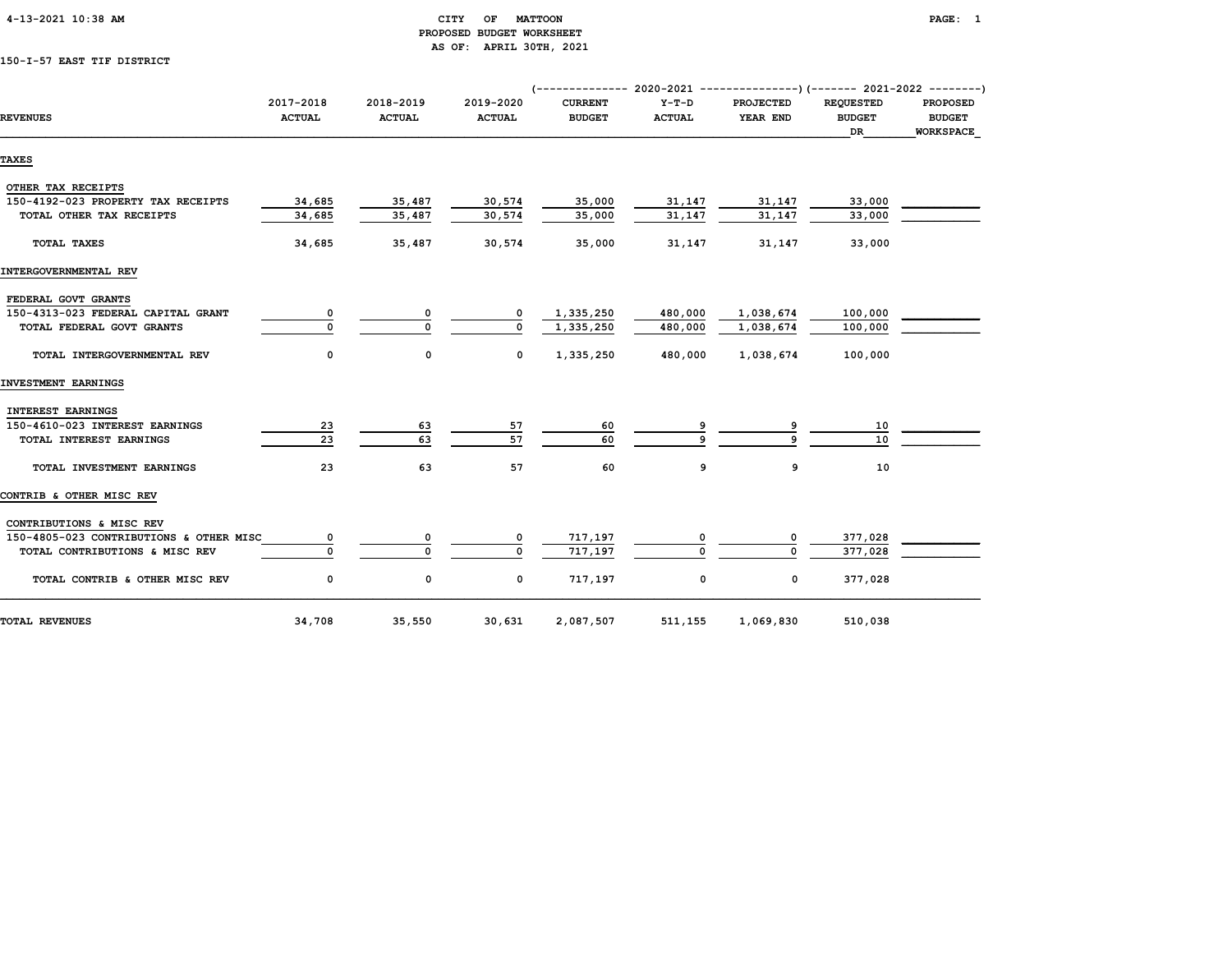|  | 4-13-2021 10:38 AM |  |  |
|--|--------------------|--|--|
|--|--------------------|--|--|

# CITY OF MATTOON **EXAMPLE ALSO AMELIAN CITY** OF MATTOON PROPOSED BUDGET WORKSHEET AS OF: APRIL 30TH, 2021

### 150-I-57 EAST TIF DISTRICT TRAFFIC CONTROL DEVICES

|                     | 2017-2018     | 2018-2019     | 2019-2020     | <b>CURRENT</b> | $Y-T-D$       | <b>PROJECTED</b> | <b>REOUESTED</b> | <b>PROPOSED</b> |
|---------------------|---------------|---------------|---------------|----------------|---------------|------------------|------------------|-----------------|
| <b>EXPENDITURES</b> | <b>ACTUAL</b> | <b>ACTUAL</b> | <b>ACTUAL</b> | <b>BUDGET</b>  | <b>ACTUAL</b> | YEAR END         | <b>BUDGET</b>    | <b>BUDGET</b>   |
|                     |               |               |               |                |               |                  | DR               | WORKSPACE       |

PROPERTY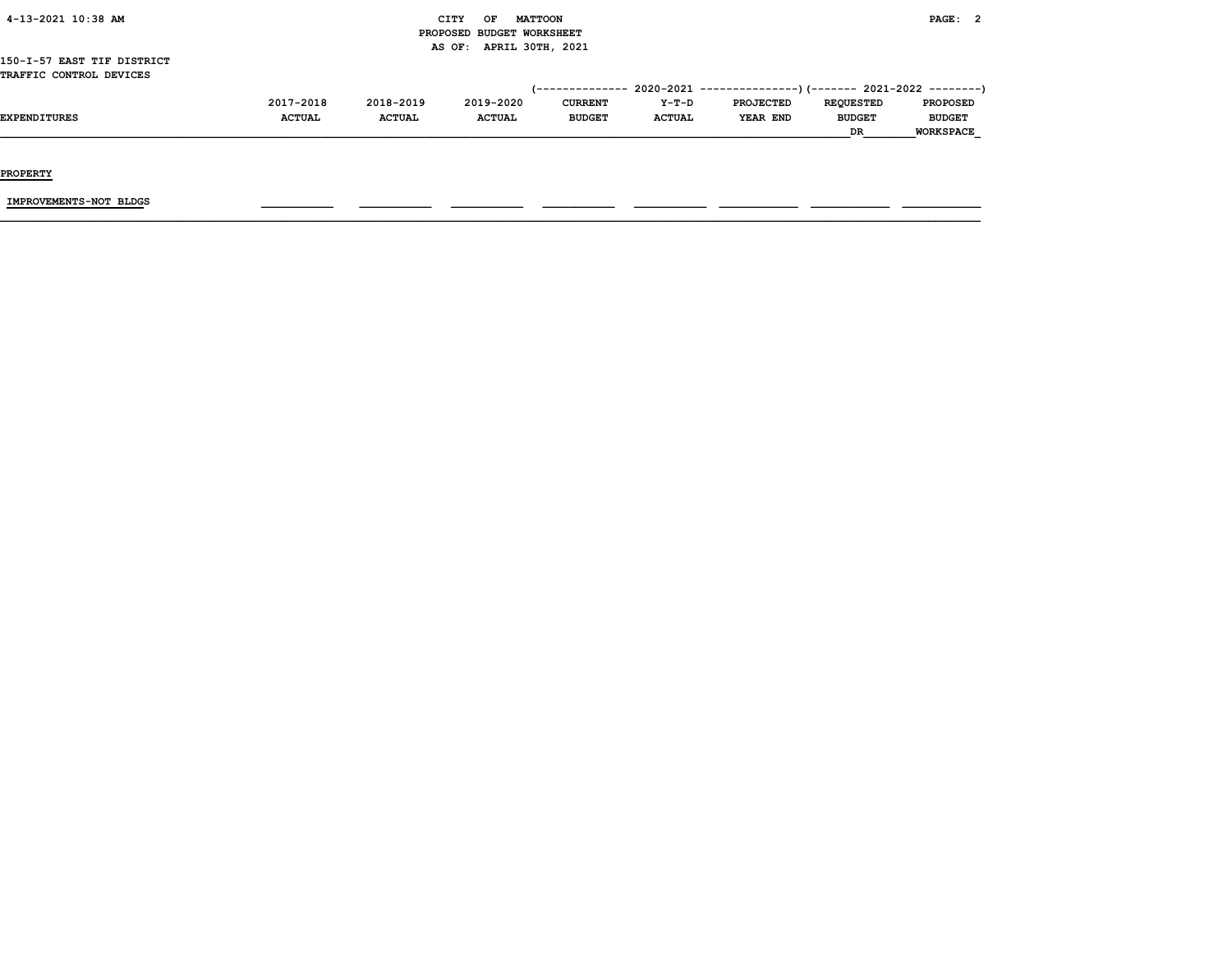|               |               | OF            |                   |                                                                        |                  |                  | PAGE: 3       |                                                                                                 |
|---------------|---------------|---------------|-------------------|------------------------------------------------------------------------|------------------|------------------|---------------|-------------------------------------------------------------------------------------------------|
|               |               |               |                   |                                                                        |                  |                  |               |                                                                                                 |
|               |               |               |                   |                                                                        |                  |                  |               |                                                                                                 |
|               |               |               |                   |                                                                        |                  |                  |               |                                                                                                 |
|               |               |               |                   |                                                                        |                  |                  |               |                                                                                                 |
|               |               |               |                   |                                                                        |                  |                  |               |                                                                                                 |
| 2017-2018     | 2018-2019     |               | <b>CURRENT</b>    | Y-T-D                                                                  | <b>PROJECTED</b> | <b>REQUESTED</b> |               |                                                                                                 |
| <b>ACTUAL</b> | <b>ACTUAL</b> | <b>ACTUAL</b> | <b>BUDGET</b>     | <b>ACTUAL</b>                                                          | YEAR END         | <b>BUDGET</b>    | <b>BUDGET</b> |                                                                                                 |
|               |               |               |                   |                                                                        |                  | DR.              |               |                                                                                                 |
|               |               |               | CITY<br>2019-2020 | <b>MATTOON</b><br>PROPOSED BUDGET WORKSHEET<br>AS OF: APRIL 30TH, 2021 | (--------------  |                  |               | $2020-2021$ ---------------)(------- 2021-2022 --------)<br><b>PROPOSED</b><br><b>WORKSPACE</b> |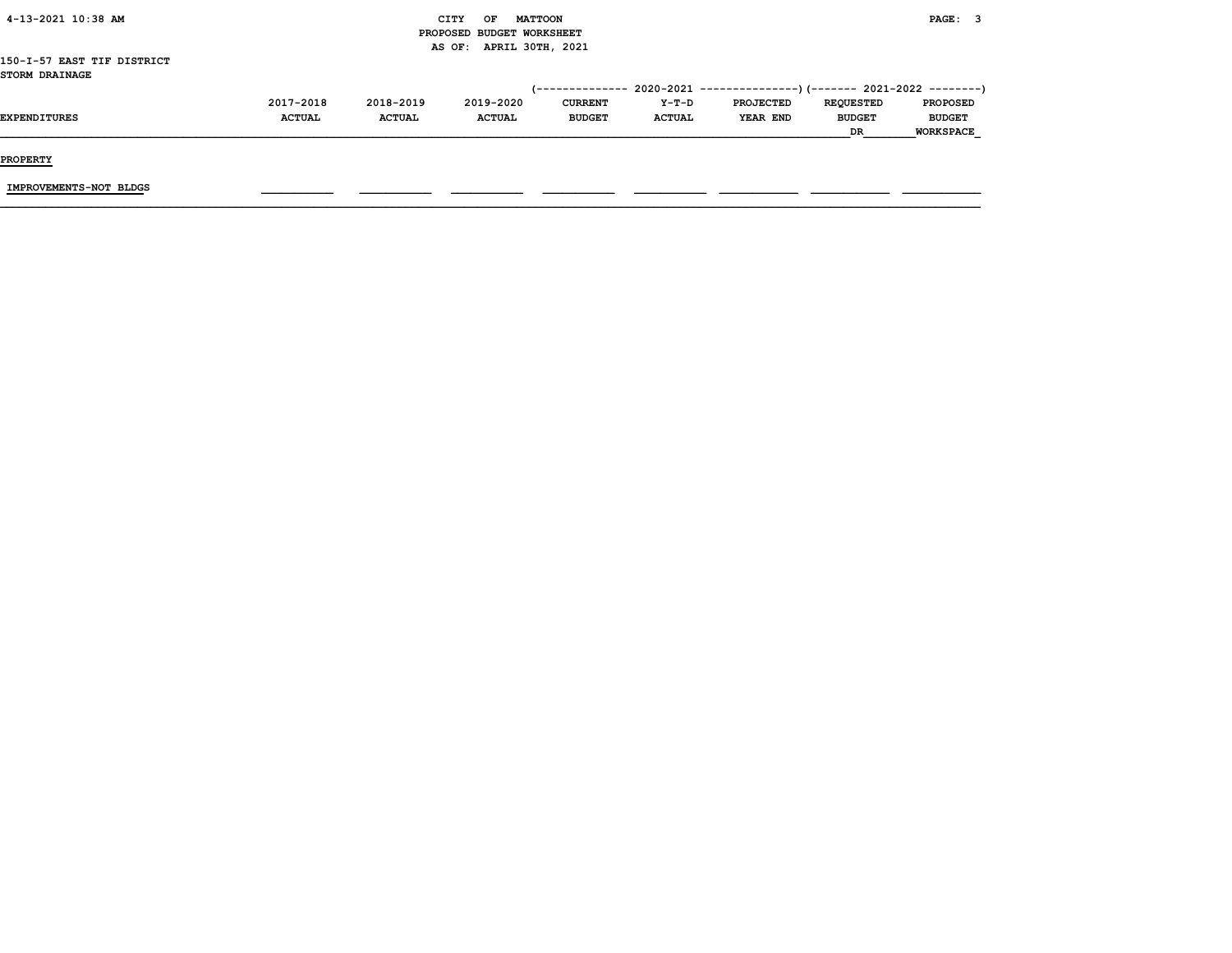| 4-13-2021 10:38 AM                           |               | CITY          | OF<br>PROPOSED BUDGET WORKSHEET | <b>MATTOON</b>         |               |                                                          |                  | PAGE: 4          |  |
|----------------------------------------------|---------------|---------------|---------------------------------|------------------------|---------------|----------------------------------------------------------|------------------|------------------|--|
|                                              |               |               | AS OF:                          | APRIL 30TH, 2021       |               |                                                          |                  |                  |  |
| 150-I-57 EAST TIF DISTRICT<br>SANITARY SEWER |               |               |                                 |                        |               |                                                          |                  |                  |  |
|                                              |               |               |                                 | <i>(--------------</i> |               | 2020-2021 ----------------)(------- 2021-2022 ---------) |                  |                  |  |
|                                              | 2017-2018     | 2018-2019     | 2019-2020                       | <b>CURRENT</b>         | Y-T-D         | <b>PROJECTED</b>                                         | <b>REQUESTED</b> | <b>PROPOSED</b>  |  |
| <b>EXPENDITURES</b>                          | <b>ACTUAL</b> | <b>ACTUAL</b> | <b>ACTUAL</b>                   | <b>BUDGET</b>          | <b>ACTUAL</b> | <b>YEAR END</b>                                          | <b>BUDGET</b>    | <b>BUDGET</b>    |  |
|                                              |               |               |                                 |                        |               |                                                          | <b>DR</b>        | <b>WORKSPACE</b> |  |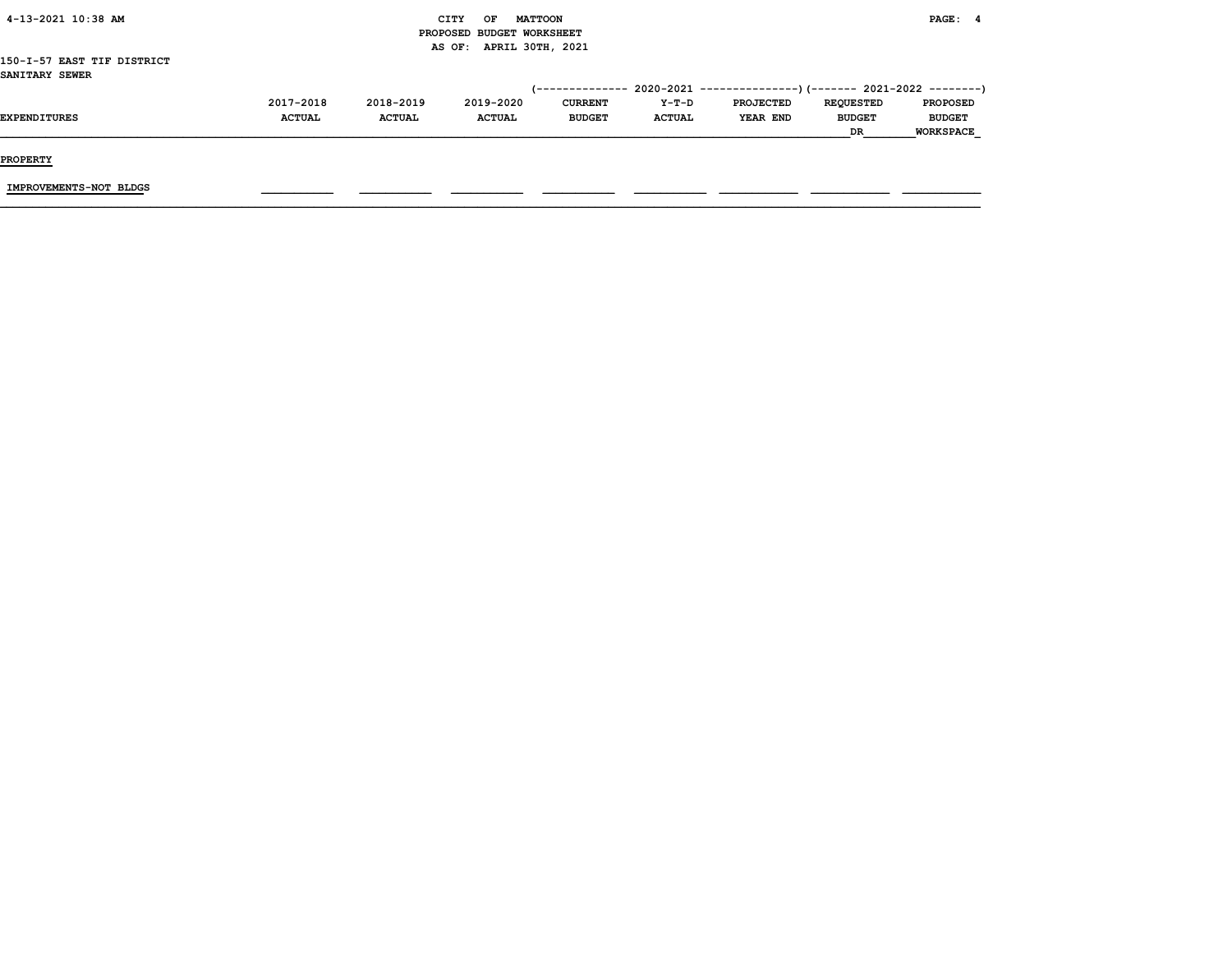| 4-13-2021 10:38 AM         |               |               | OF<br>CITY                | <b>MATTOON</b>  |               |                                                           |                  | PAGE: 5          |
|----------------------------|---------------|---------------|---------------------------|-----------------|---------------|-----------------------------------------------------------|------------------|------------------|
|                            |               |               | PROPOSED BUDGET WORKSHEET |                 |               |                                                           |                  |                  |
|                            |               |               | AS OF: APRIL 30TH, 2021   |                 |               |                                                           |                  |                  |
| 150-I-57 EAST TIF DISTRICT |               |               |                           |                 |               |                                                           |                  |                  |
| WATER DISTRIBUTION         |               |               |                           |                 |               |                                                           |                  |                  |
|                            |               |               |                           | (-------------- |               | $2020-2021$ ---------------) (------- 2021-2022 --------) |                  |                  |
|                            | 2017-2018     | 2018-2019     | 2019-2020                 | <b>CURRENT</b>  | Y-T-D         | <b>PROJECTED</b>                                          | <b>REQUESTED</b> | <b>PROPOSED</b>  |
| <b>EXPENDITURES</b>        | <b>ACTUAL</b> | <b>ACTUAL</b> | <b>ACTUAL</b>             | <b>BUDGET</b>   | <b>ACTUAL</b> | <b>YEAR END</b>                                           | <b>BUDGET</b>    | <b>BUDGET</b>    |
|                            |               |               |                           |                 |               |                                                           | DR.              | <b>WORKSPACE</b> |
|                            |               |               |                           |                 |               |                                                           |                  |                  |
|                            |               |               |                           |                 |               |                                                           |                  |                  |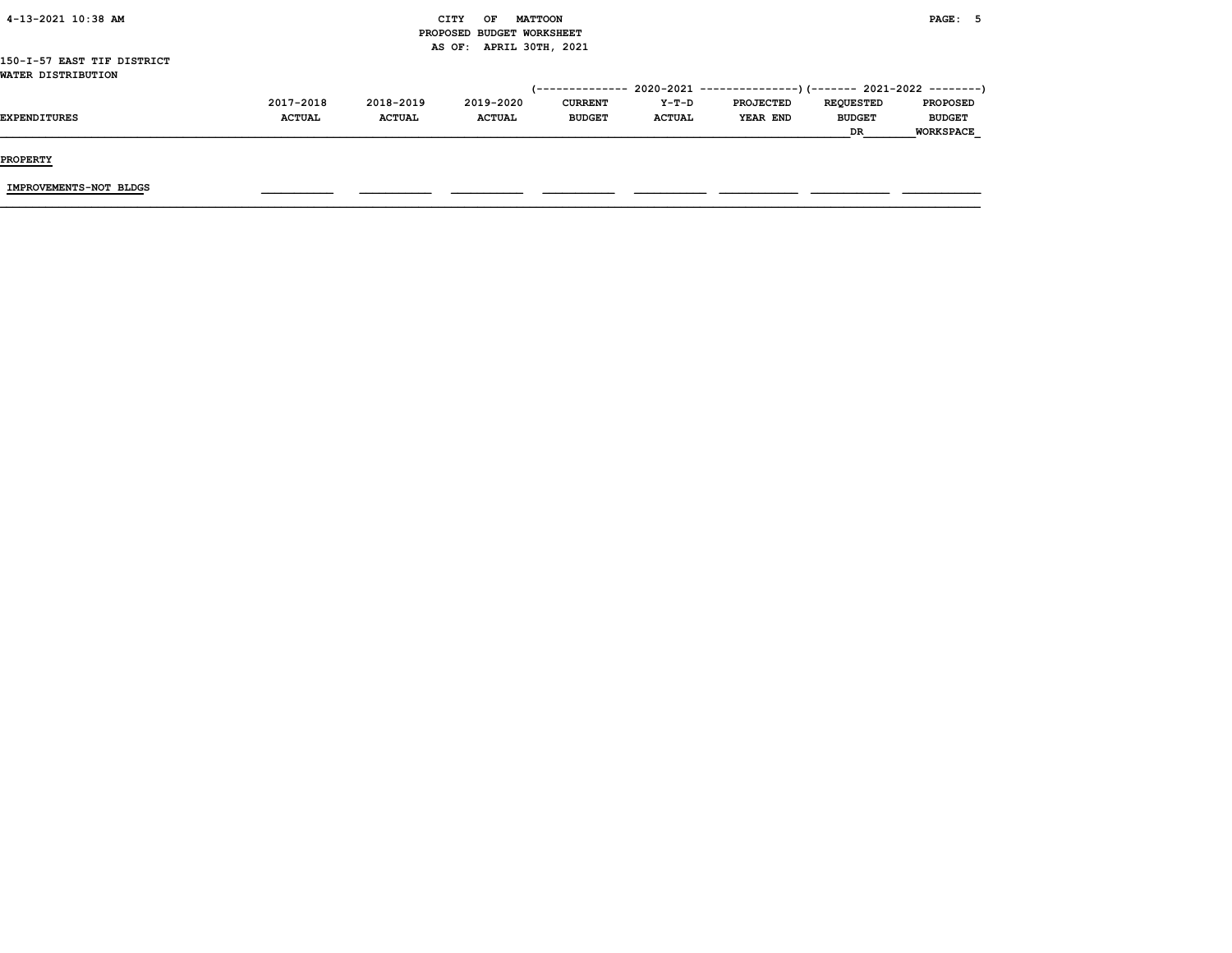| ---------                  |               |               |                           |                 |               |                                                           |                  |                  |  |
|----------------------------|---------------|---------------|---------------------------|-----------------|---------------|-----------------------------------------------------------|------------------|------------------|--|
|                            |               |               |                           |                 |               |                                                           | <b>DR</b>        | <b>WORKSPACE</b> |  |
| <b>EXPENDITURES</b>        | <b>ACTUAL</b> | <b>ACTUAL</b> | <b>ACTUAL</b>             | <b>BUDGET</b>   | <b>ACTUAL</b> | <b>YEAR END</b>                                           | <b>BUDGET</b>    | <b>BUDGET</b>    |  |
|                            | 2017-2018     | 2018-2019     | 2019-2020                 | <b>CURRENT</b>  | Y-T-D         | <b>PROJECTED</b>                                          | <b>REQUESTED</b> | <b>PROPOSED</b>  |  |
|                            |               |               |                           | (-------------- |               | $2020-2021$ ----------------)(------- 2021-2022 --------) |                  |                  |  |
| PARKING LOTS               |               |               |                           |                 |               |                                                           |                  |                  |  |
| 150-I-57 EAST TIF DISTRICT |               |               |                           |                 |               |                                                           |                  |                  |  |
|                            |               |               | AS OF: APRIL 30TH, 2021   |                 |               |                                                           |                  |                  |  |
|                            |               |               | PROPOSED BUDGET WORKSHEET |                 |               |                                                           |                  |                  |  |
| 4-13-2021 10:38 AM         |               |               | CITY<br>OF                | <b>MATTOON</b>  |               |                                                           |                  | PAGE: 6          |  |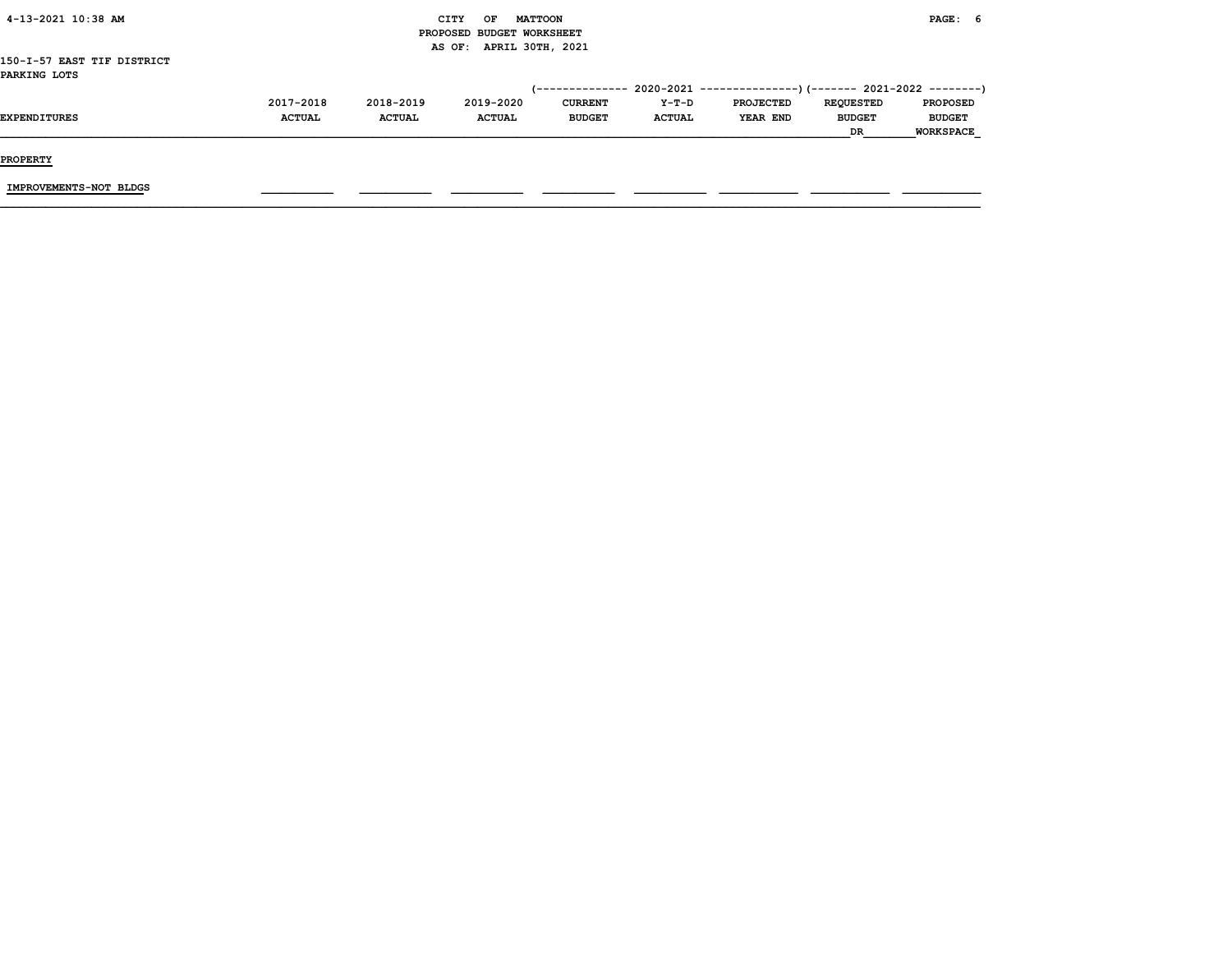| 4-13-2021 10:38 AM         |               |               | CITY<br>OF<br><b>MATTOON</b> |                |               |                  |                  | <b>PAGE:</b>     |
|----------------------------|---------------|---------------|------------------------------|----------------|---------------|------------------|------------------|------------------|
|                            |               |               | PROPOSED BUDGET WORKSHEET    |                |               |                  |                  |                  |
|                            |               |               | AS OF: APRIL 30TH, 2021      |                |               |                  |                  |                  |
| 150-I-57 EAST TIF DISTRICT |               |               |                              |                |               |                  |                  |                  |
| PUBLIC BUILDINGS           |               |               |                              |                |               |                  |                  |                  |
|                            |               |               |                              |                |               |                  |                  |                  |
|                            | 2017-2018     | 2018-2019     | 2019-2020                    | <b>CURRENT</b> | Y-T-D         | <b>PROJECTED</b> | <b>REQUESTED</b> | <b>PROPOSED</b>  |
| <b>EXPENDITURES</b>        | <b>ACTUAL</b> | <b>ACTUAL</b> | <b>ACTUAL</b>                | <b>BUDGET</b>  | <b>ACTUAL</b> | <b>YEAR END</b>  | <b>BUDGET</b>    | <b>BUDGET</b>    |
|                            |               |               |                              |                |               |                  | DR               | <b>WORKSPACE</b> |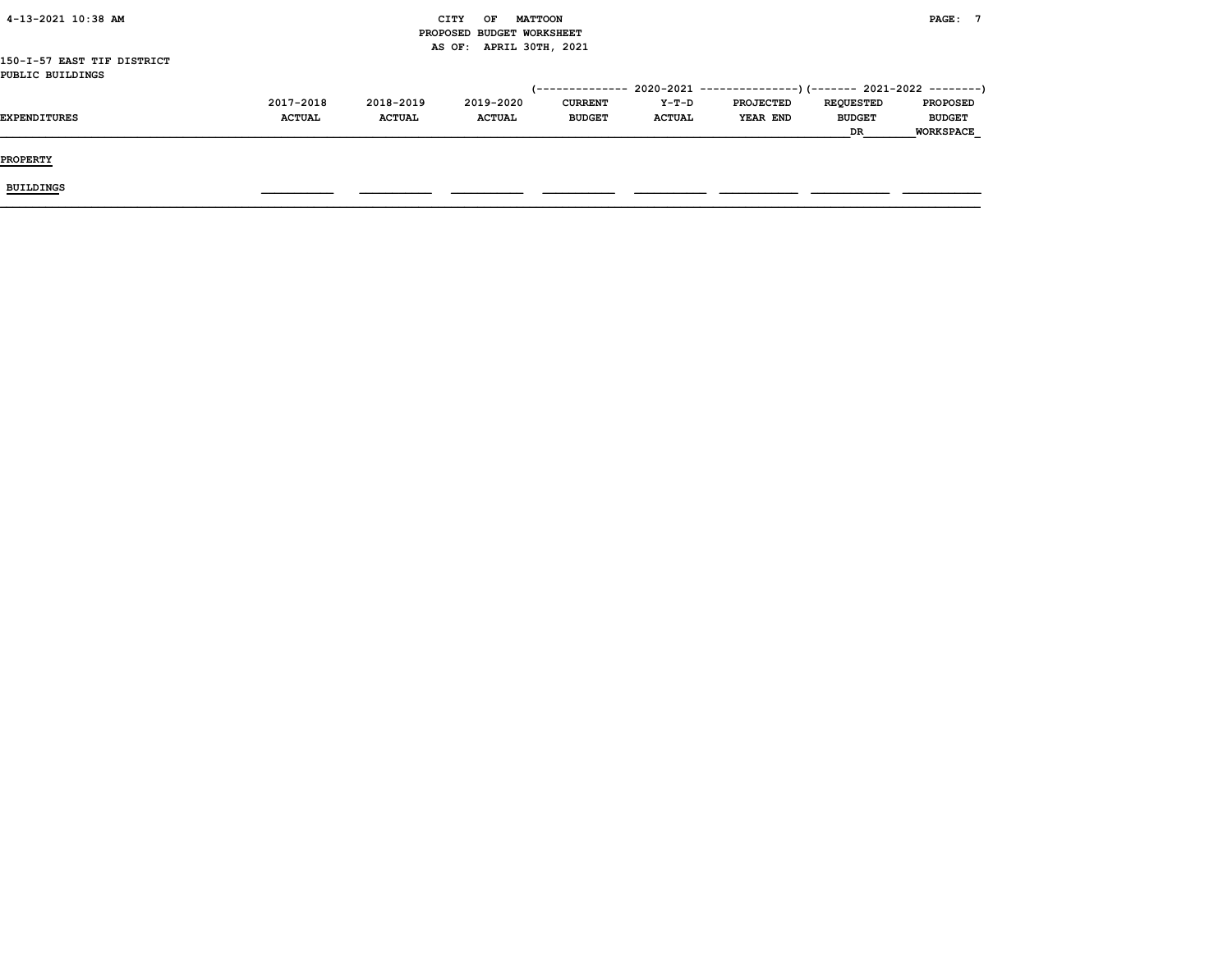| 4-13-2021 10:38 AM         |               |               | CITY<br>OF                | <b>MATTOON</b> |               |                  |                  | PAGE: 8          |  |
|----------------------------|---------------|---------------|---------------------------|----------------|---------------|------------------|------------------|------------------|--|
|                            |               |               | PROPOSED BUDGET WORKSHEET |                |               |                  |                  |                  |  |
|                            |               |               | AS OF: APRIL 30TH, 2021   |                |               |                  |                  |                  |  |
| 150-I-57 EAST TIF DISTRICT |               |               |                           |                |               |                  |                  |                  |  |
| <b>PARKS</b>               |               |               |                           |                |               |                  |                  |                  |  |
|                            |               |               |                           |                |               |                  |                  |                  |  |
|                            | 2017-2018     | 2018-2019     | 2019-2020                 | <b>CURRENT</b> | Y-T-D         | <b>PROJECTED</b> | <b>REQUESTED</b> | <b>PROPOSED</b>  |  |
| EXPENDITURES               | <b>ACTUAL</b> | <b>ACTUAL</b> | <b>ACTUAL</b>             | <b>BUDGET</b>  | <b>ACTUAL</b> | <b>YEAR END</b>  | <b>BUDGET</b>    | <b>BUDGET</b>    |  |
|                            |               |               |                           |                |               |                  | DR               | <b>WORKSPACE</b> |  |
|                            |               |               |                           |                |               |                  |                  |                  |  |
| <b>PROPERTY</b>            |               |               |                           |                |               |                  |                  |                  |  |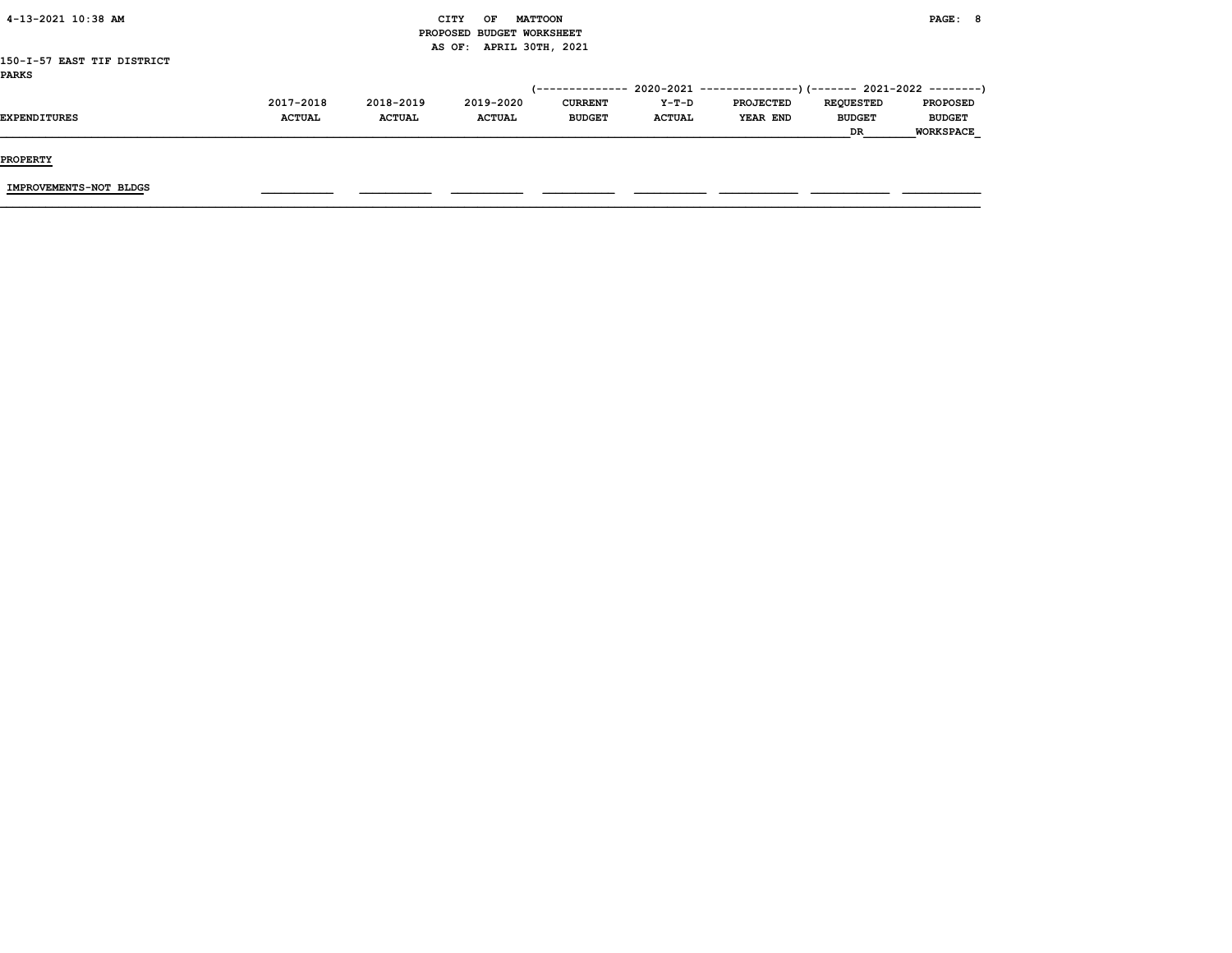# 4-13-2021 10:38 AM CITY OF MATTOON PAGE: 9 PROPOSED BUDGET WORKSHEET AS OF: APRIL 30TH, 2021

### 150-I-57 EAST TIF DISTRICT ADMINISTRATIVE EXPENSES

| <b>EXPENDITURES</b>                     | 2017-2018<br><b>ACTUAL</b> | 2018-2019<br><b>ACTUAL</b> | 2019-2020<br><b>ACTUAL</b> | <b>CURRENT</b><br><b>BUDGET</b> | $Y-T-D$<br><b>ACTUAL</b> | <b>PROJECTED</b><br>YEAR END | <b>REQUESTED</b><br><b>BUDGET</b><br><b>DR</b> | <b>PROPOSED</b><br><b>BUDGET</b><br><b>WORKSPACE</b> |
|-----------------------------------------|----------------------------|----------------------------|----------------------------|---------------------------------|--------------------------|------------------------------|------------------------------------------------|------------------------------------------------------|
| SUPPLIES                                |                            |                            |                            |                                 |                          |                              |                                                |                                                      |
| <b>GENERAL SUPPLIES</b>                 |                            |                            |                            |                                 |                          |                              |                                                |                                                      |
| 150-5604-311 OFFICE SUPPLIES            | $\overline{\mathbf{0}}$    |                            |                            |                                 | <u>12) (</u>             | 12)                          | 0                                              |                                                      |
| TOTAL GENERAL SUPPLIES                  | $\mathbf 0$                | $\Omega$                   | $\frac{12}{12}$            | $\frac{0}{0}$                   | $\overline{12}$ ) (      | 12)                          | $\Omega$                                       |                                                      |
| <b>TOTAL SUPPLIES</b>                   | 0                          | 0                          | 12                         | $0 \quad ($                     | $12)$ (                  | 12)                          | 0                                              |                                                      |
| OTHER PURCHASED SERVICES                |                            |                            |                            |                                 |                          |                              |                                                |                                                      |
| PROFESSIONAL SERVICES                   |                            |                            |                            |                                 |                          |                              |                                                |                                                      |
| 150-5604-519 OTHER PROFESSIONAL SERVICE | 0                          | 0                          | 7,818                      |                                 |                          |                              |                                                |                                                      |
| TOTAL PROFESSIONAL SERVICES             |                            | $\Omega$                   | 7,818                      |                                 |                          |                              |                                                |                                                      |
| COMMUNICATION                           |                            |                            |                            |                                 |                          |                              |                                                |                                                      |
| <b>ADVERTISING</b>                      |                            |                            |                            |                                 |                          |                              |                                                |                                                      |
| PRINTING & BINDING                      |                            |                            |                            |                                 |                          |                              |                                                |                                                      |
| EMPLOYEE BUSINESS EXP                   |                            |                            |                            |                                 |                          |                              |                                                |                                                      |
| OTHER PURCHASED SERVICES                |                            |                            |                            |                                 |                          |                              |                                                |                                                      |
| TOTAL OTHER PURCHASED SERVICES          | 0                          | 0                          | 7,818                      | 0                               | 0                        | $\mathbf 0$                  | 0                                              |                                                      |
| CAPITAL PROJECTS                        |                            |                            |                            |                                 |                          |                              |                                                |                                                      |
| CAPITAL PROJECTS                        |                            |                            |                            |                                 |                          |                              |                                                |                                                      |
| 150-5604-901 STREETS                    | 0                          | 0                          | 121,806                    | 1,910,227                       | 1,259,015                | 1,335,217                    | 149,000                                        |                                                      |
| TOTAL CAPITAL PROJECTS                  | $\Omega$                   | 0                          | 121,806                    | 1,910,227                       | 1,259,015                | 1,335,217                    | 149,000                                        |                                                      |
| TOTAL CAPITAL PROJECTS                  | 0                          | 0                          | 121,806                    | 1,910,227                       | 1,259,015                | 1,335,217                    | 149,000                                        |                                                      |
| TOTAL ADMINISTRATIVE EXPENSES           | $\mathbf 0$                | 0                          | 129,635                    | 1,910,227                       | 1,259,003                | 1,335,205                    | 149,000                                        |                                                      |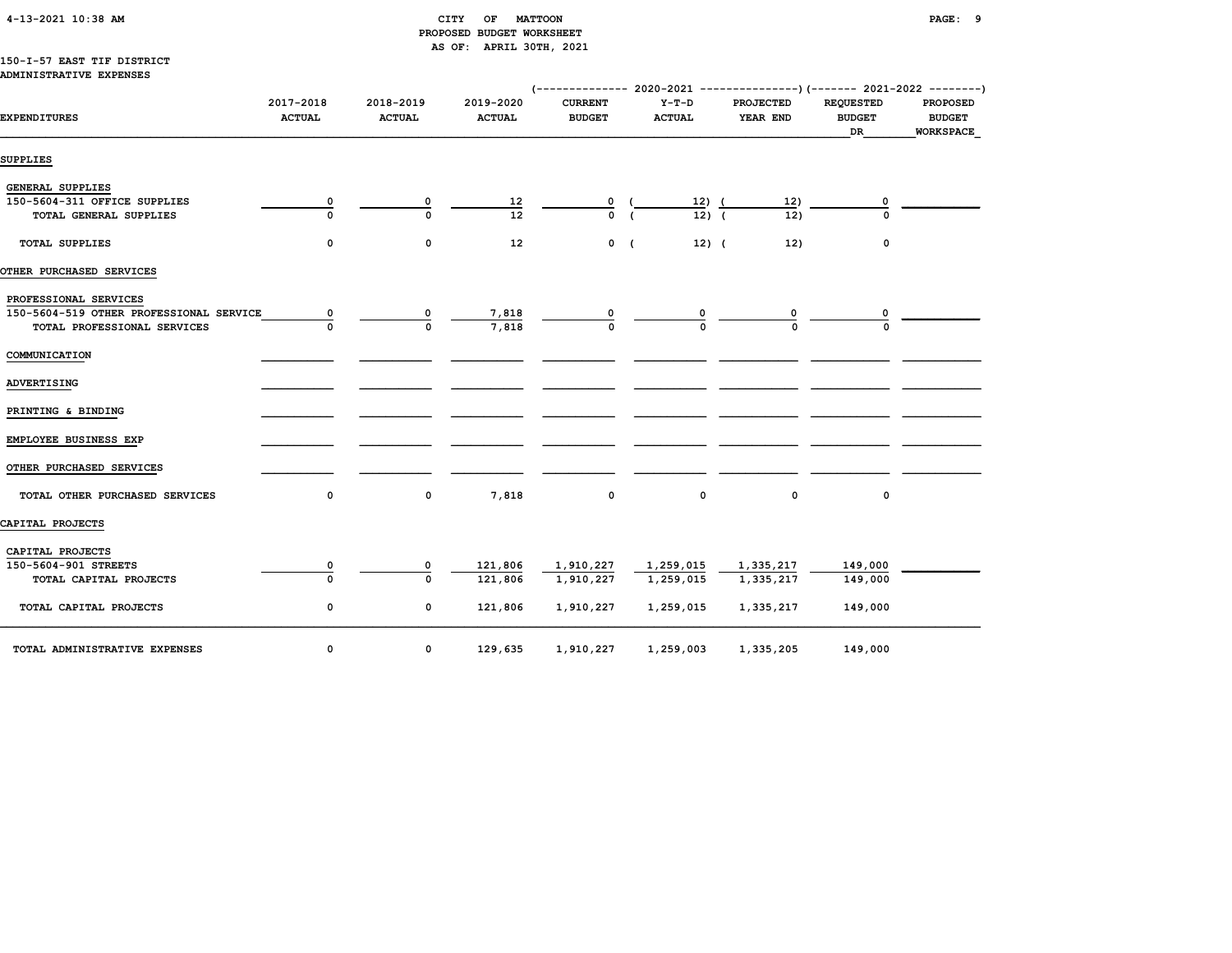| 4-13-2021 10:38 AM         |               |               | CITY<br>OF<br>PROPOSED BUDGET WORKSHEET | <b>MATTOON</b>  |               |                                                            |                  | PAGE: 10         |
|----------------------------|---------------|---------------|-----------------------------------------|-----------------|---------------|------------------------------------------------------------|------------------|------------------|
|                            |               |               | AS OF: APRIL 30TH, 2021                 |                 |               |                                                            |                  |                  |
| 150-I-57 EAST TIF DISTRICT |               |               |                                         |                 |               |                                                            |                  |                  |
| <b>TIF GRANTS</b>          |               |               |                                         |                 |               |                                                            |                  |                  |
|                            |               |               |                                         | '-------------- |               | - 2020–2021 ----------------)(------- 2021–2022 ---------) |                  |                  |
|                            | 2017-2018     | 2018-2019     | 2019-2020                               | <b>CURRENT</b>  | Y-T-D         | <b>PROJECTED</b>                                           | <b>REQUESTED</b> | <b>PROPOSED</b>  |
| <b>EXPENDITURES</b>        | <b>ACTUAL</b> | <b>ACTUAL</b> | <b>ACTUAL</b>                           | <b>BUDGET</b>   | <b>ACTUAL</b> | YEAR END                                                   | <b>BUDGET</b>    | <b>BUDGET</b>    |
|                            |               |               |                                         |                 |               |                                                            | DR.              | <b>WORKSPACE</b> |

OTHER OBJECTS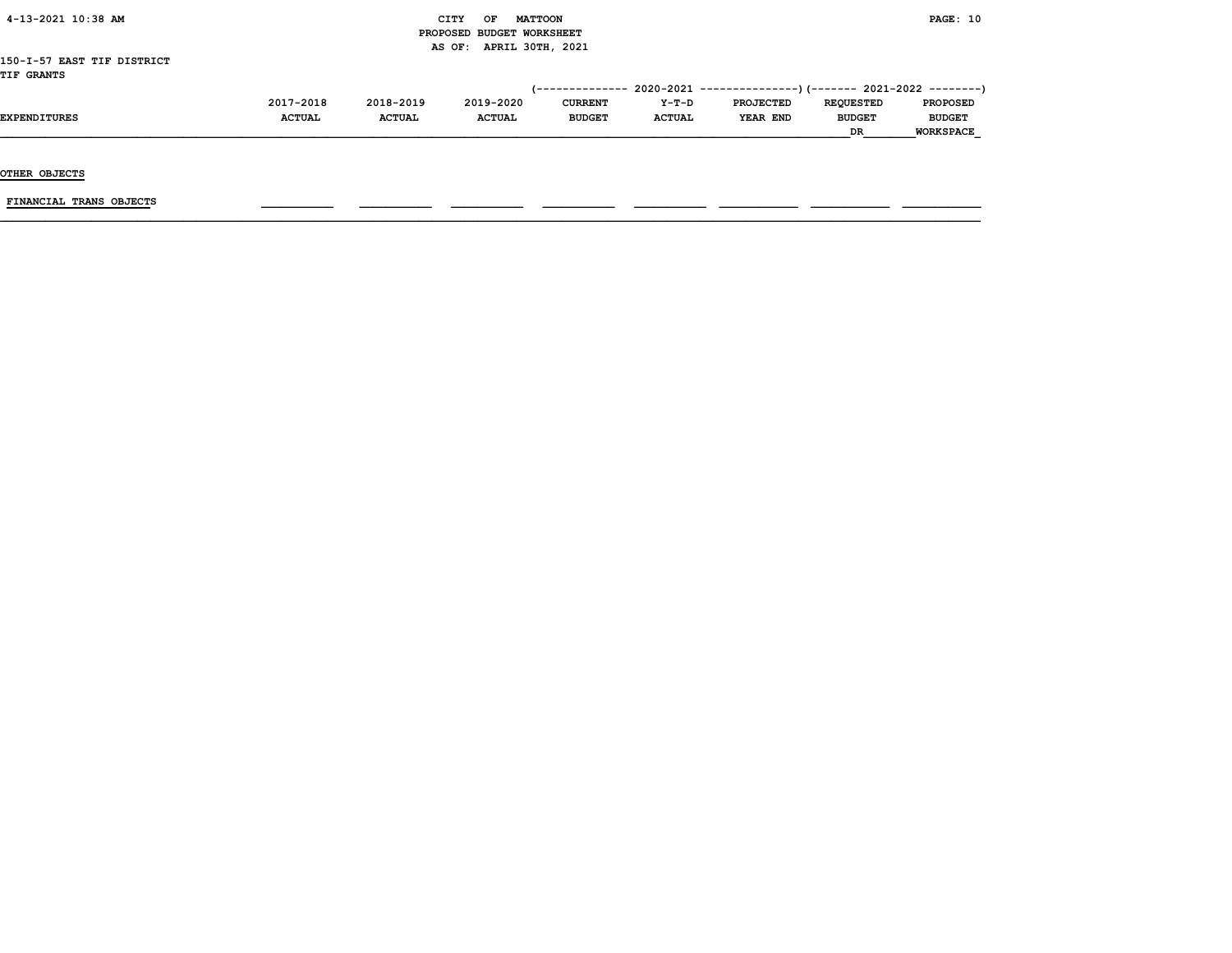| 4-13-2021 10:38 AM         |               |               | <b>CITY</b><br><b>MATTOON</b><br>OF |                |               |                  |                  | PAGE: 11         |
|----------------------------|---------------|---------------|-------------------------------------|----------------|---------------|------------------|------------------|------------------|
|                            |               |               | PROPOSED BUDGET WORKSHEET           |                |               |                  |                  |                  |
|                            |               |               | AS OF: APRIL 30TH, 2021             |                |               |                  |                  |                  |
| 150-I-57 EAST TIF DISTRICT |               |               |                                     |                |               |                  |                  |                  |
| <b>TIF LOANS</b>           |               |               |                                     |                |               |                  |                  |                  |
|                            |               |               |                                     |                |               |                  |                  |                  |
|                            | 2017-2018     | 2018-2019     | 2019-2020                           | <b>CURRENT</b> | Y-T-D         | <b>PROJECTED</b> | <b>REQUESTED</b> | <b>PROPOSED</b>  |
| <b>EXPENDITURES</b>        | <b>ACTUAL</b> | <b>ACTUAL</b> | <b>ACTUAL</b>                       | <b>BUDGET</b>  | <b>ACTUAL</b> | YEAR END         | <b>BUDGET</b>    | <b>BUDGET</b>    |
|                            |               |               |                                     |                |               |                  | DR               | <b>WORKSPACE</b> |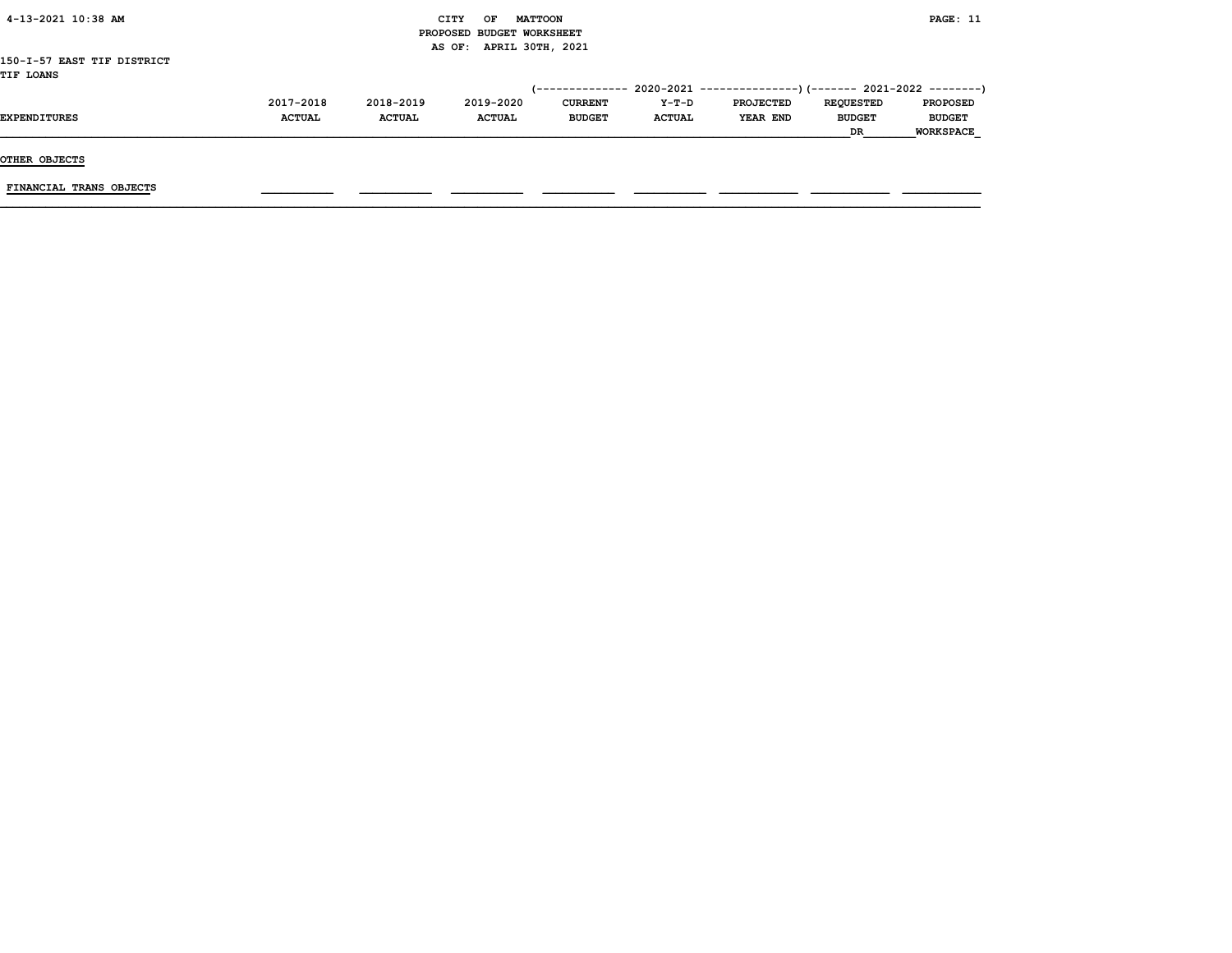| 4-13-2021 10:38 AM         |               |               | <b>CITY</b><br>OF         | <b>MATTOON</b>  |               |                                                        |                  | PAGE: 12         |
|----------------------------|---------------|---------------|---------------------------|-----------------|---------------|--------------------------------------------------------|------------------|------------------|
|                            |               |               | PROPOSED BUDGET WORKSHEET |                 |               |                                                        |                  |                  |
|                            |               |               | AS OF: APRIL 30TH, 2021   |                 |               |                                                        |                  |                  |
| 150-I-57 EAST TIF DISTRICT |               |               |                           |                 |               |                                                        |                  |                  |
| TIF ALT REV GO BONDS       |               |               |                           |                 |               |                                                        |                  |                  |
|                            |               |               |                           | (-------------- |               | 2020-2021 ---------------)(------- 2021-2022 --------) |                  |                  |
|                            | 2017-2018     | 2018-2019     | 2019-2020                 | <b>CURRENT</b>  | Y-T-D         | <b>PROJECTED</b>                                       | <b>REQUESTED</b> | <b>PROPOSED</b>  |
| EXPENDITURES               | <b>ACTUAL</b> | <b>ACTUAL</b> | <b>ACTUAL</b>             | <b>BUDGET</b>   | <b>ACTUAL</b> | YEAR END                                               | <b>BUDGET</b>    | <b>BUDGET</b>    |
|                            |               |               |                           |                 |               |                                                        | <b>DR</b>        | <b>WORKSPACE</b> |
|                            |               |               |                           |                 |               |                                                        |                  |                  |
| OTHER OBJECTS              |               |               |                           |                 |               |                                                        |                  |                  |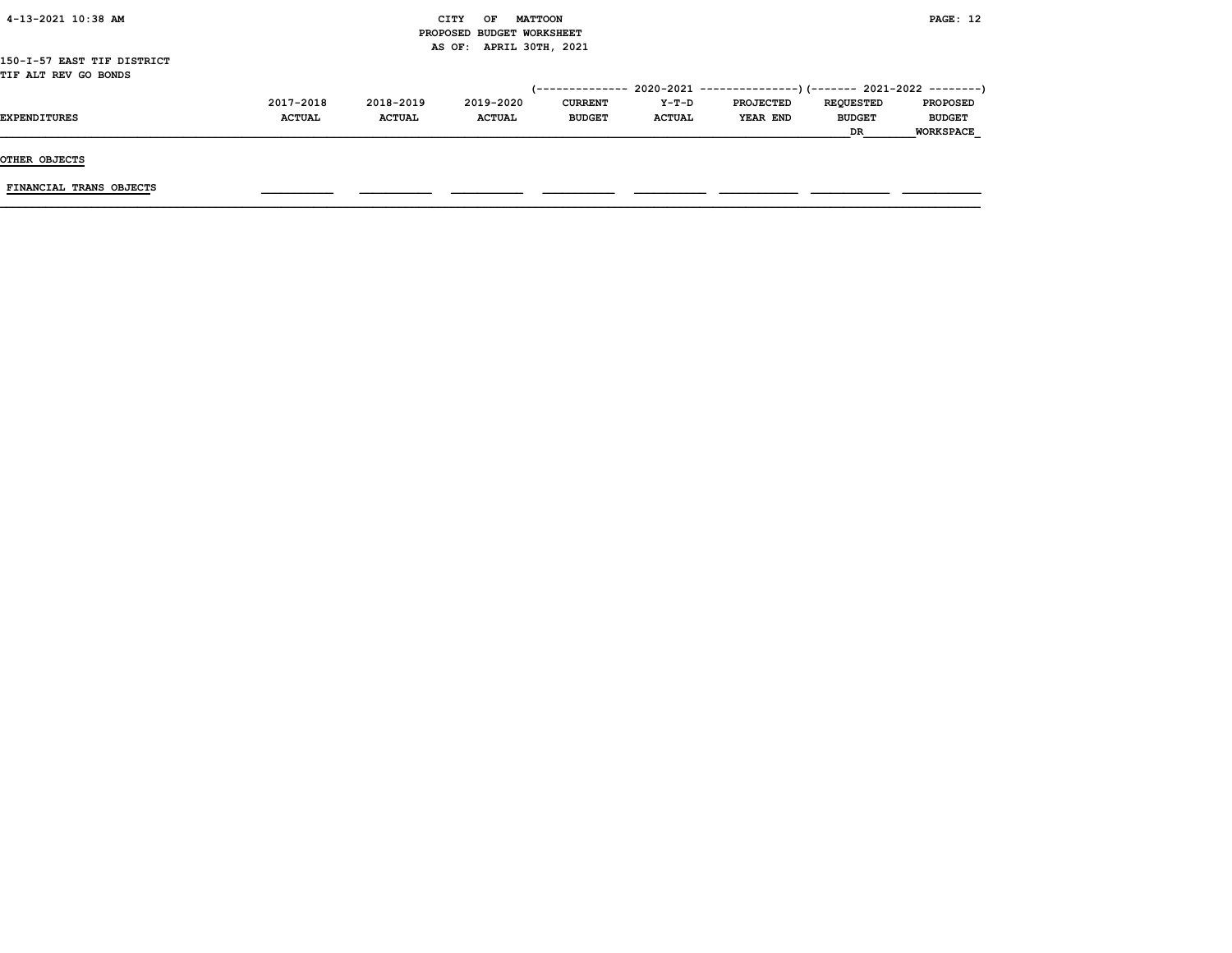| 4-13-2021 10:38 AM         |               |               | <b>CITY</b><br>OF         | <b>MATTOON</b> |               |                  |                  | PAGE: 13         |
|----------------------------|---------------|---------------|---------------------------|----------------|---------------|------------------|------------------|------------------|
|                            |               |               | PROPOSED BUDGET WORKSHEET |                |               |                  |                  |                  |
|                            |               |               | AS OF: APRIL 30TH, 2021   |                |               |                  |                  |                  |
| 150-I-57 EAST TIF DISTRICT |               |               |                           |                |               |                  |                  |                  |
| OTHER DEBT SERVICES        |               |               |                           |                |               |                  |                  |                  |
|                            |               |               |                           |                |               |                  |                  |                  |
|                            | 2017-2018     | 2018-2019     | 2019-2020                 | <b>CURRENT</b> | Y-T-D         | <b>PROJECTED</b> | <b>REQUESTED</b> | <b>PROPOSED</b>  |
| <b>EXPENDITURES</b>        | <b>ACTUAL</b> | <b>ACTUAL</b> | <b>ACTUAL</b>             | <b>BUDGET</b>  | <b>ACTUAL</b> | YEAR END         | <b>BUDGET</b>    | <b>BUDGET</b>    |
|                            |               |               |                           |                |               |                  | DR.              | <b>WORKSPACE</b> |
|                            |               |               |                           |                |               |                  |                  |                  |
| OTHER OBJECTS              |               |               |                           |                |               |                  |                  |                  |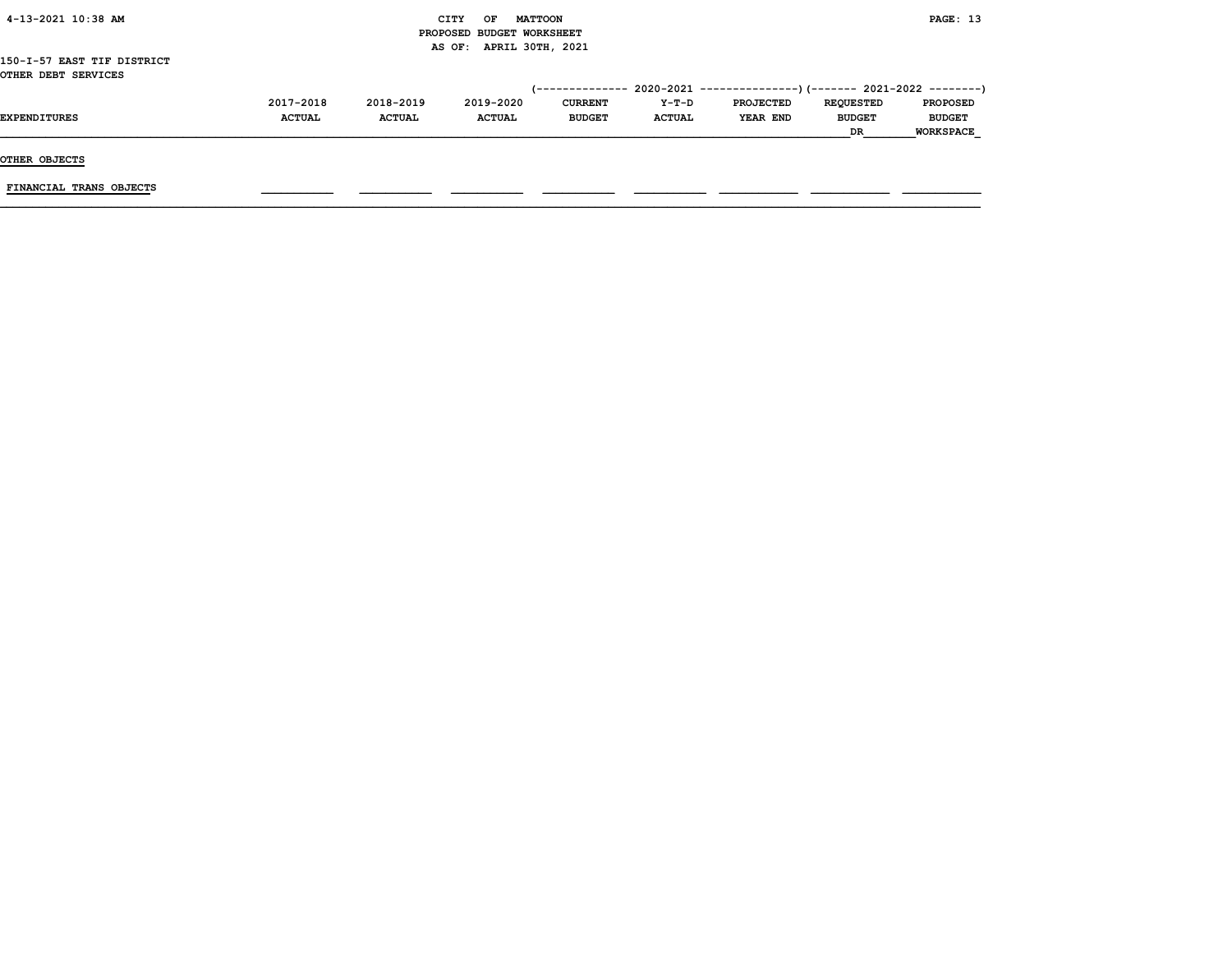# 4-13-2021 10:38 AM CITY OF MATTOON PAGE: 14 PROPOSED BUDGET WORKSHEET AS OF: APRIL 30TH, 2021

#### 150-I-57 EAST TIF DISTRICT INTERGOVERNMENTAL EXP

| <b>EXPENDITURES</b>                 | 2017-2018<br><b>ACTUAL</b> | 2018-2019<br><b>ACTUAL</b> | 2019-2020<br><b>ACTUAL</b> | <b>CURRENT</b><br><b>BUDGET</b> | Y-T-D<br><b>ACTUAL</b> | <b>PROJECTED</b><br>YEAR END | <b>REQUESTED</b><br><b>BUDGET</b><br>DR | <b>PROPOSED</b><br><b>BUDGET</b><br><b>WORKSPACE</b> |
|-------------------------------------|----------------------------|----------------------------|----------------------------|---------------------------------|------------------------|------------------------------|-----------------------------------------|------------------------------------------------------|
|                                     |                            |                            |                            |                                 |                        |                              |                                         |                                                      |
| OTHER OBJECTS                       |                            |                            |                            |                                 |                        |                              |                                         |                                                      |
| FINANCIAL TRANS OBJECTS             |                            |                            |                            |                                 |                        |                              |                                         |                                                      |
| FINANCIAL TRANS OBJECTS             |                            |                            |                            |                                 |                        |                              |                                         |                                                      |
| 150-5800-821 SHARED INCREMENT (20%) | 6,937                      | 7,097                      | 6,115                      | 7,000                           | 6,229                  | 6,229                        | 6,600                                   |                                                      |
| TOTAL FINANCIAL TRANS OBJECTS       | 6,937                      | 7,097                      | 6,115                      | 7,000                           | 6,229                  | 6,229                        | 6,600                                   |                                                      |
| TOTAL OTHER OBJECTS                 | 6,937                      | 7,097                      | 6,115                      | 7,000                           | 6,229                  | 6,229                        | 6,600                                   |                                                      |
| TOTAL INTERGOVERNMENTAL EXP         | 6,937                      | 7,097                      | 6,115                      | 7,000                           | 6,229                  | 6,229                        | 6,600                                   |                                                      |
| TOTAL EXPENDITURES                  | 6,937                      | 7,097                      | 135,750                    | 1,917,227                       | 1,265,232              | 1,341,434                    | 155,600                                 |                                                      |
| REVENUE OVER/(UNDER) EXPENDITURES   | 27,771                     | 28,453 (                   | 105, 119                   | 170,280 (                       |                        | 754,077) (271,604)           | 354,438                                 |                                                      |
| OTHER FINANCING SOURCES             |                            |                            |                            |                                 |                        |                              |                                         |                                                      |
| REVENUES & OTHER SOURCES OVER/      |                            |                            |                            |                                 |                        |                              |                                         |                                                      |
| (UNDER) EXPENDITURES & OTHER (USES) | 27,771                     | 28,453 (                   |                            | 105,119) 170,280 (              |                        | 754,077) (271,604)           | 354,438                                 |                                                      |

\*\*\* END OF REPORT \*\*\*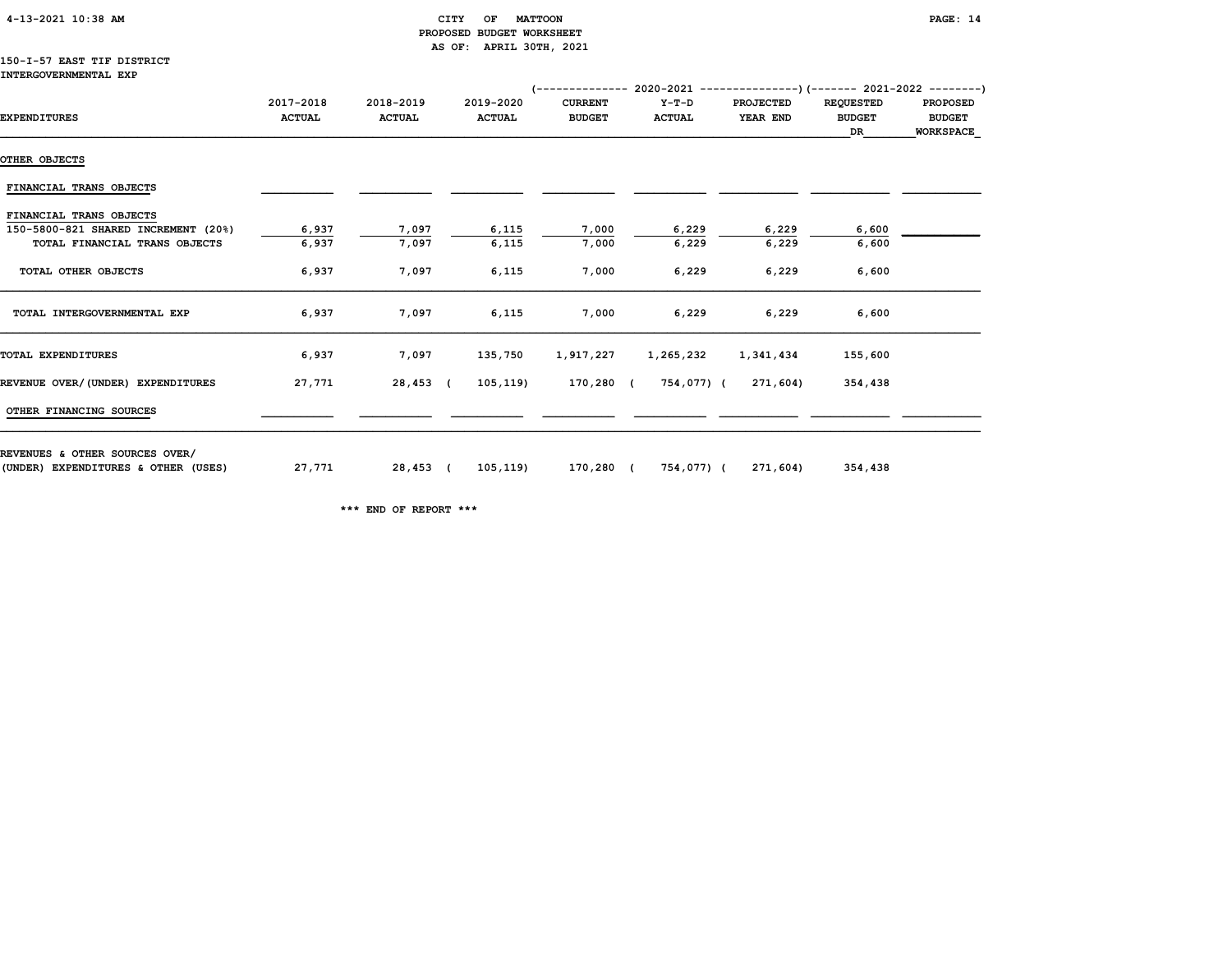| $4-13-2021$ 10:39 AM |  |
|----------------------|--|
|                      |  |

# CITY OF MATTOON **PAGE:** 1 PROPOSED BUDGET WORKSHEET AS OF: APRIL 30TH, 2021

# 151-SOUTH RT 45 TIF DISTRICT

|                                    | 2017-2018     | 2018-2019     | 2019-2020     | <b>CURRENT</b> | $Y-T-D$       | <b>PROJECTED</b> | <b>REQUESTED</b> | <b>PROPOSED</b>  |
|------------------------------------|---------------|---------------|---------------|----------------|---------------|------------------|------------------|------------------|
| <b>REVENUES</b>                    | <b>ACTUAL</b> | <b>ACTUAL</b> | <b>ACTUAL</b> | <b>BUDGET</b>  | <b>ACTUAL</b> | YEAR END         | <b>BUDGET</b>    | <b>BUDGET</b>    |
|                                    |               |               |               |                |               |                  | DR.              | <b>WORKSPACE</b> |
| <b>TAXES</b>                       |               |               |               |                |               |                  |                  |                  |
|                                    |               |               |               |                |               |                  |                  |                  |
| OTHER TAX RECEIPTS                 |               |               |               |                |               |                  |                  |                  |
| 151-4192-023 PROPERTY TAX RECEIPTS | 53,367        | 54,569        | 63,252        | 63,300         | 65,018        | 65,018           | 65,000           |                  |
| TOTAL OTHER TAX RECEIPTS           | 53,367        | 54,569        | 63,252        | 63,300         | 65,018        | 65,018           | 65,000           |                  |
| <b>TOTAL TAXES</b>                 | 53,367        | 54,569        | 63,252        | 63,300         | 65,018        | 65,018           | 65,000           |                  |
| INVESTMENT EARNINGS                |               |               |               |                |               |                  |                  |                  |
| INTEREST EARNINGS                  |               |               |               |                |               |                  |                  |                  |
| 151-4610-023 INVESTMENT EARNINGS   | 35            | 97            | 119           | 120            | 18            | 31               | 30               |                  |
| TOTAL INTEREST EARNINGS            | 35            | 97            | 119           | 120            | 18            | 31               | 30               |                  |
| TOTAL INVESTMENT EARNINGS          | 35            | 97            | 119           | 120            | 18            | 31               | 30               |                  |
| CONTRIB & OTHER MISC REV           |               |               |               |                |               |                  |                  |                  |
| CONTRIBUTIONS & MISC REV           |               |               |               |                |               |                  |                  |                  |
| <b>TOTAL REVENUES</b>              | 53,402        | 54,665        | 63,371        | 63,420         | 65,036        | 65,049           | 65,030           |                  |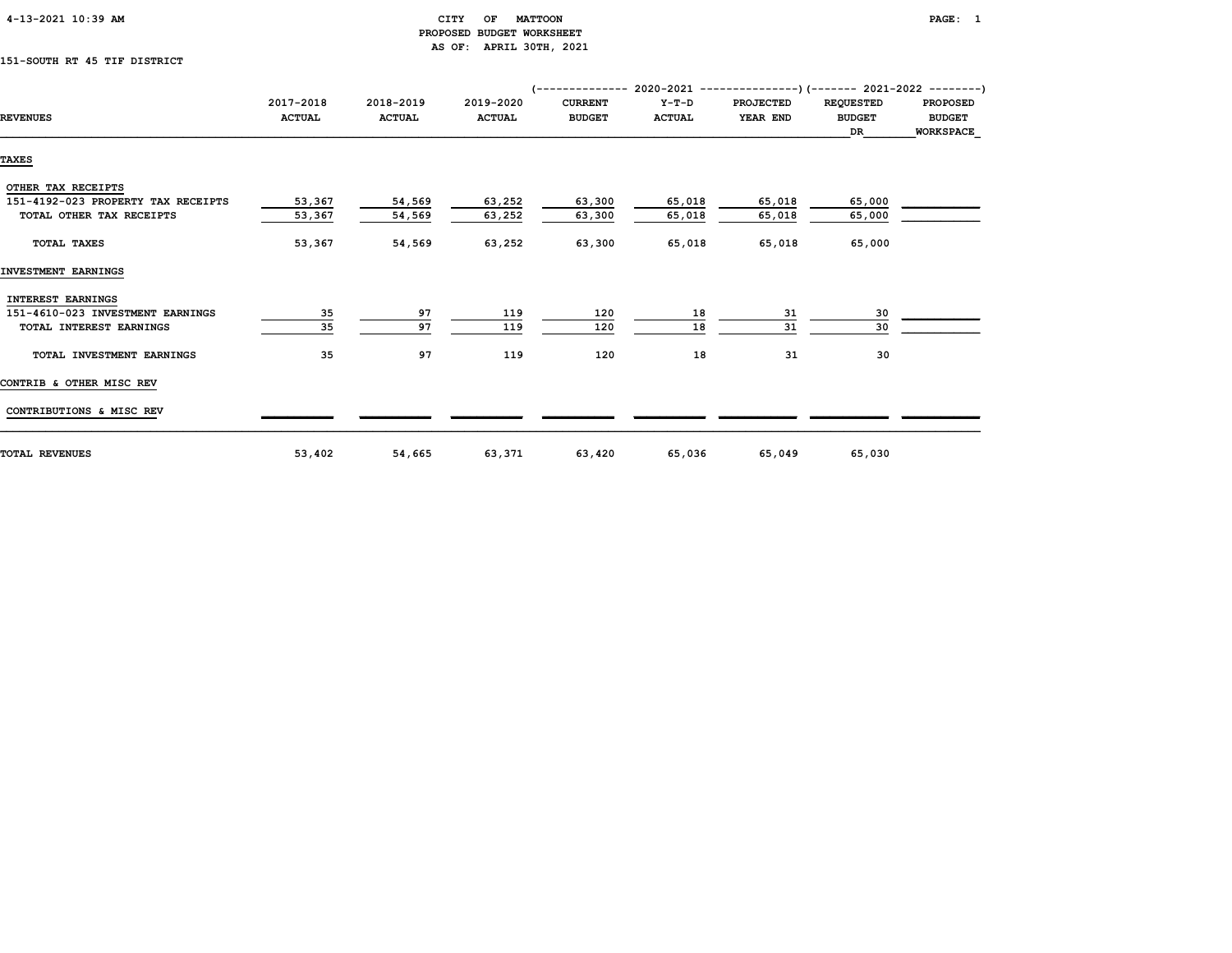# 4-13-2021 10:39 AM CITY OF MATTOON PAGE: 2 PROPOSED BUDGET WORKSHEET AS OF: APRIL 30TH, 2021

### 151-SOUTH RT 45 TIF DISTRICT SOUTH RT 45 TIF DISTRICT

| EXPENDITURES                                        | 2017-2018<br><b>ACTUAL</b> | 2018-2019<br><b>ACTUAL</b> | 2019-2020<br><b>ACTUAL</b> | <b>CURRENT</b><br><b>BUDGET</b> | $Y-T-D$<br><b>ACTUAL</b> | PROJECTED<br>YEAR END | <b>REQUESTED</b><br><b>BUDGET</b><br>DR | <b>PROPOSED</b><br><b>BUDGET</b><br>WORKSPACE |
|-----------------------------------------------------|----------------------------|----------------------------|----------------------------|---------------------------------|--------------------------|-----------------------|-----------------------------------------|-----------------------------------------------|
|                                                     |                            |                            |                            |                                 |                          |                       |                                         |                                               |
| SUPPLIES                                            |                            |                            |                            |                                 |                          |                       |                                         |                                               |
|                                                     |                            |                            |                            |                                 |                          |                       |                                         |                                               |
| <b>GENERAL SUPPLIES</b>                             |                            |                            |                            |                                 |                          |                       |                                         |                                               |
| OTHER PURCHASED SERVICES                            |                            |                            |                            |                                 |                          |                       |                                         |                                               |
| PROFESSIONAL SERVICES                               |                            |                            |                            |                                 |                          |                       |                                         |                                               |
| COMMUNICATION                                       |                            |                            |                            |                                 |                          |                       |                                         |                                               |
| ADVERTISING                                         |                            |                            |                            |                                 |                          |                       |                                         |                                               |
| PRINTING & BINDING                                  |                            |                            |                            |                                 |                          |                       |                                         |                                               |
| EMPLOYEE BUSINESS EXP                               |                            |                            |                            |                                 |                          |                       |                                         |                                               |
| OTHER PURCHASED SERVICES                            |                            |                            |                            |                                 |                          |                       |                                         |                                               |
| OTHER OBJECTS                                       |                            |                            |                            |                                 |                          |                       |                                         |                                               |
| FINANCIAL TRANS OBJECTS                             |                            |                            |                            |                                 |                          |                       |                                         |                                               |
| 151-5604-817 INTEREST EXPENSES                      | 27,443                     | 25,301                     | 22,138                     | 21,869                          | 22,389                   | 22,389                | 20,187                                  |                                               |
| 151-5604-818 OTHER TIF DEBT INSTRUMENTS             | 30,143                     | 32,285                     | 35,448                     | 35,717                          | 35,197                   | 35,197                | 37,399                                  |                                               |
| TOTAL FINANCIAL TRANS OBJECTS                       | 57,586                     | 57,586                     | 57,586                     | 57,586                          | 57,586                   | 57,586                | 57,586                                  |                                               |
| FINANCIAL TRANS OBJECTS                             |                            |                            |                            |                                 |                          |                       |                                         |                                               |
| 151-5604-821 SHARED INCREMENT (20%)                 | 10,673                     | 10,914                     | 12,650                     | 12,660                          | 13,004                   | 13,004                | 13,000                                  |                                               |
| 151-5604-825 TIF GRANTS                             | 6,054                      | 6,054                      | 6,054                      | 6,053                           | 6,053                    | 6,053                 |                                         |                                               |
| TOTAL FINANCIAL TRANS OBJECTS                       | 16,727                     | 16,968                     | 18,704                     | 18,713                          | 19,057                   | 19,057                | 13,000                                  |                                               |
| TOTAL OTHER OBJECTS                                 | 74,314                     | 74,554                     | 76,291                     | 76,299                          | 76,643                   | 76,643                | 70,586                                  |                                               |
| CAPITAL PROJECTS                                    |                            |                            |                            |                                 |                          |                       |                                         |                                               |
| CAPITAL PROJECTS                                    |                            |                            |                            |                                 |                          |                       |                                         |                                               |
| TOTAL SOUTH RT 45 TIF DISTRICT                      | 74,314                     | 74,554                     | 76,291                     | 76,299                          | 76,643                   | 76,643                | 70,586                                  |                                               |
| TOTAL EXPENDITURES                                  | 74,314                     | 74,554                     | 76,291                     | 76,299                          | 76,643                   | 76,643                | 70,586                                  |                                               |
| REVENUE OVER/(UNDER) EXPENDITURES<br>$\overline{ }$ | $20,911$ (                 | 19,889) (                  | 12,920) (                  | 12,879) (                       | 11,607) (                | $11,594$ ) (          | 5,556                                   |                                               |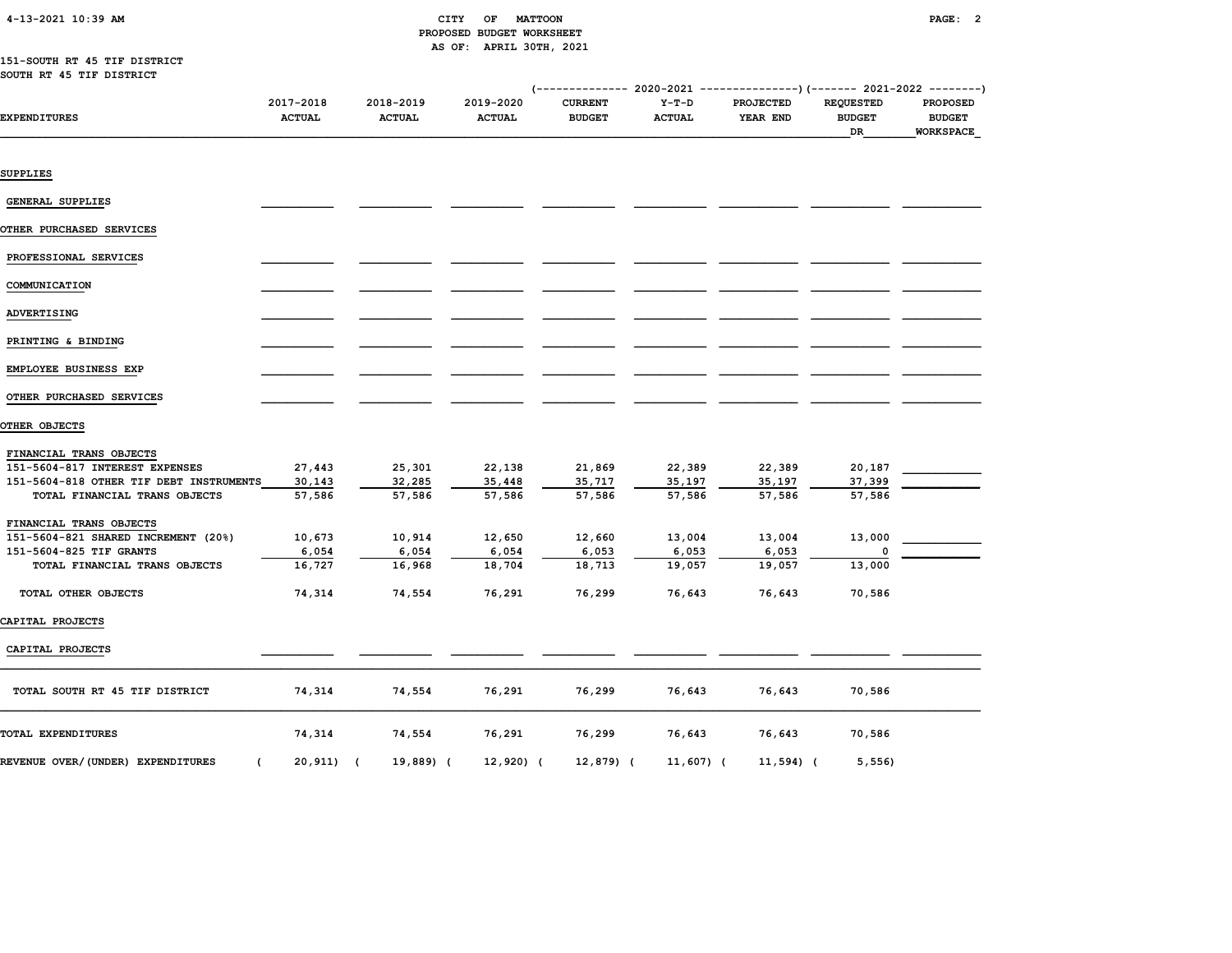| 4-13-2021 10:39 AM |  |
|--------------------|--|
|                    |  |

#### CITY OF MATTOON **PAGE: 3**  PROPOSED BUDGET WORKSHEET AS OF: APRIL 30TH, 2021

#### 151-SOUTH RT 45 TIF DISTRICT SOUTH RT 45 TIF DISTRICT

|                                        |               |               |               | '-------------- | $2020-2021$ ----------------)(------- 2021-2022 --------) |           |                  |                  |
|----------------------------------------|---------------|---------------|---------------|-----------------|-----------------------------------------------------------|-----------|------------------|------------------|
|                                        | 2017-2018     | 2018-2019     | 2019-2020     | <b>CURRENT</b>  | Y-T-D                                                     | PROJECTED | <b>REQUESTED</b> | <b>PROPOSED</b>  |
| <b>EXPENDITURES</b>                    | <b>ACTUAL</b> | <b>ACTUAL</b> | <b>ACTUAL</b> | <b>BUDGET</b>   | <b>ACTUAL</b>                                             | YEAR END  | <b>BUDGET</b>    | <b>BUDGET</b>    |
|                                        |               |               |               |                 |                                                           |           | DR               | <b>WORKSPACE</b> |
| OTHER FINANCING SOURCES                |               |               |               |                 |                                                           |           |                  |                  |
| 151-4901-021 INTRFD TRANS FROM S 45 BD | 40,000        | $^{\circ}$    | 20,000        | 6,000           | 6,000                                                     | 6,000     | 6,000            |                  |
| TOTAL OTHER FINANCING SOURCES          | 40,000        | $\Omega$      | 20,000        | 6,000           | 6,000                                                     | 6,000     | 6,000            |                  |
| TOTAL OTHER FINANCING SOURCES (USES)   | 40,000        | 0             | 20,000        | 6,000           | 6,000                                                     | 6,000     | 6,000            |                  |
| REVENUES & OTHER SOURCES OVER/         |               |               |               |                 |                                                           |           |                  |                  |
| (UNDER) EXPENDITURES & OTHER (USES)    | 19,089        | 19,889)       | 7,080         | $6,879$ (       | $5,607$ ) (                                               | 5,594     | 444              |                  |

\*\*\* END OF REPORT \*\*\*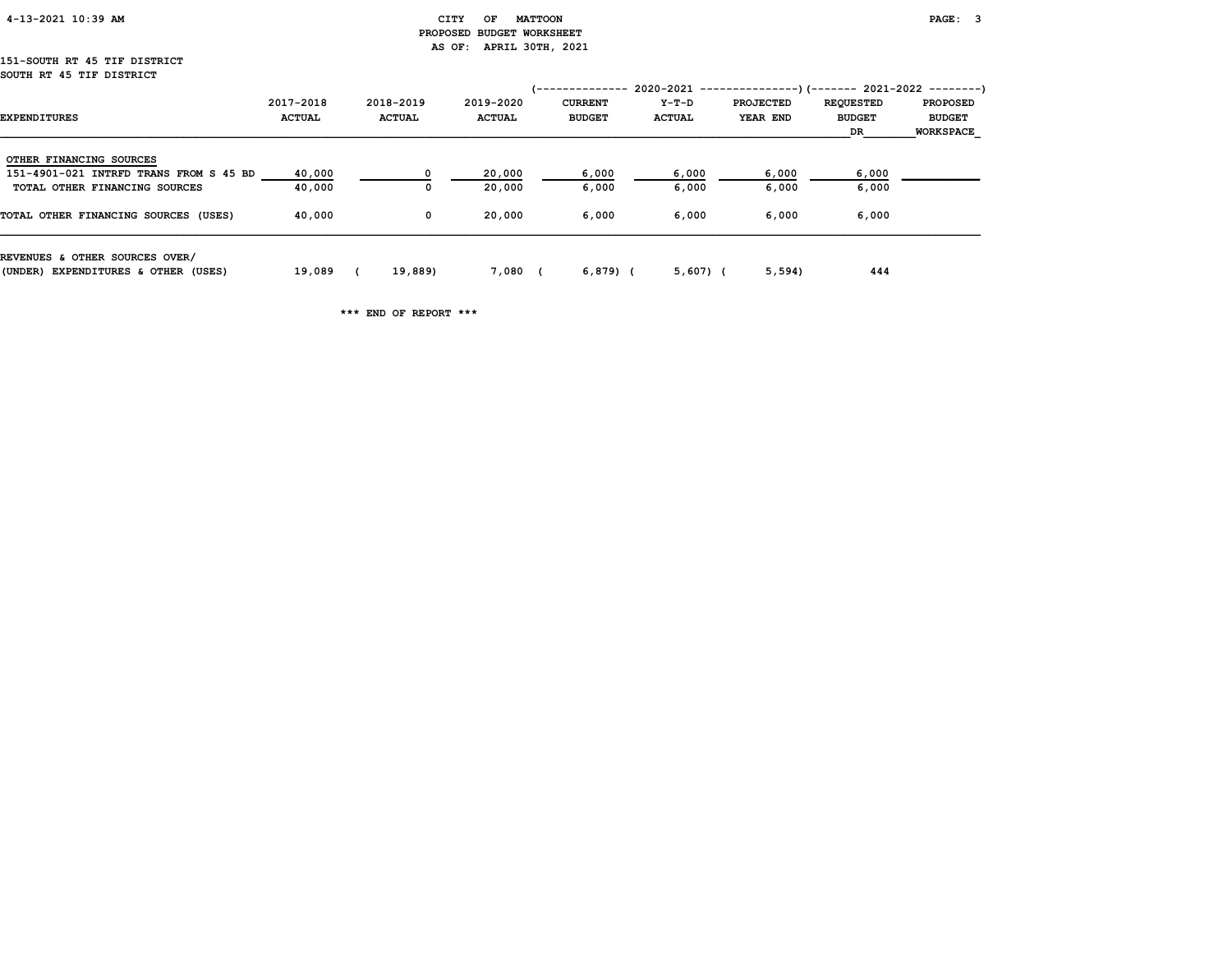| 4-13-2021 10:39 AM |  |
|--------------------|--|
|                    |  |

#### CITY OF MATTOON **EXAMPLE ASSESSED AT A CITY** OF MATTOON PROPOSED BUDGET WORKSHEET AS OF: APRIL 30TH, 2021

#### 152-SOUTH RT 45 BUSINESS DIST

| <b>REVENUES</b>                       | 2017-2018<br><b>ACTUAL</b> | 2018-2019<br><b>ACTUAL</b> | 2019-2020<br><b>ACTUAL</b> | <b>CURRENT</b><br><b>BUDGET</b> | $Y-T-D$<br><b>ACTUAL</b> | <b>PROJECTED</b><br>YEAR END | <b>REQUESTED</b><br><b>BUDGET</b> | <b>PROPOSED</b><br><b>BUDGET</b> |  |  |
|---------------------------------------|----------------------------|----------------------------|----------------------------|---------------------------------|--------------------------|------------------------------|-----------------------------------|----------------------------------|--|--|
|                                       |                            |                            |                            |                                 |                          |                              | DR                                | <b>WORKSPACE</b>                 |  |  |
| <b>TAXES</b>                          |                            |                            |                            |                                 |                          |                              |                                   |                                  |  |  |
| OTHER TAX RECEIPTS                    |                            |                            |                            |                                 |                          |                              |                                   |                                  |  |  |
| 152-4193-023 SALES TAX RECEIPTS       | 21,040                     | 20,962                     | 21,572                     | 21,500                          | 19,786                   | 19,686                       | 19,700                            |                                  |  |  |
| 152-4194-023 HOTEL/MOTEL TAX RECEIPTS | 8,945                      | 2,668                      | 1,407                      | 0                               | 12,424                   | 11,310                       | 11,300                            |                                  |  |  |
| TOTAL OTHER TAX RECEIPTS              | 29,985                     | 23,630                     | 22,979                     | 21,500                          | 32,210                   | 30,996                       | 31,000                            |                                  |  |  |
| TOTAL TAXES                           | 29,985                     | 23,630                     | 22,979                     | 21,500                          | 32,210                   | 30,996                       | 31,000                            |                                  |  |  |
| INVESTMENT EARNINGS                   |                            |                            |                            |                                 |                          |                              |                                   |                                  |  |  |
| <b>INTEREST EARNINGS</b>              |                            |                            |                            |                                 |                          |                              |                                   |                                  |  |  |
| 152-4610-023 INVESTMENT INCOME        | 25                         | 0                          |                            | 0                               | 0                        |                              | 0                                 |                                  |  |  |
| TOTAL INTEREST EARNINGS               | 25                         | $\mathbf 0$                |                            |                                 |                          |                              |                                   |                                  |  |  |
| TOTAL INVESTMENT EARNINGS             | 25                         | $\mathbf 0$                | 0                          | $\mathbf{o}$                    | 0                        | 0                            | 0                                 |                                  |  |  |
| CONTRIB & OTHER MISC REV              |                            |                            |                            |                                 |                          |                              |                                   |                                  |  |  |
| CONTRIBUTIONS & MISC REV              |                            |                            |                            |                                 |                          |                              |                                   |                                  |  |  |
| TOTAL REVENUES                        | 30,010                     | 23,630                     | 22,979                     | 21,500                          | 32,210                   | 30,996                       | 31,000                            |                                  |  |  |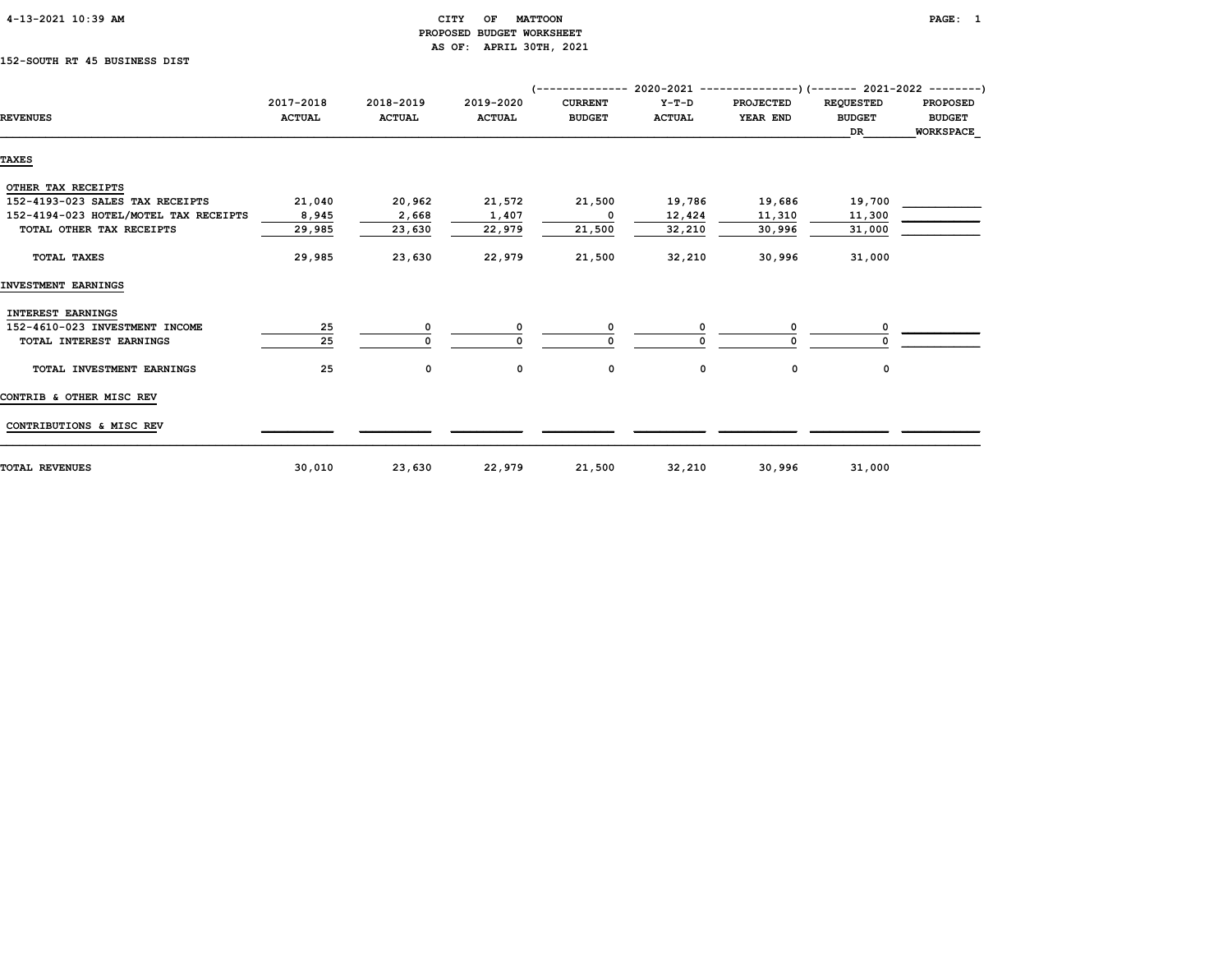| 4-13-2021 10:39 AM |  |
|--------------------|--|
|                    |  |

#### CITY OF MATTOON **PAGE: 2**  PROPOSED BUDGET WORKSHEET AS OF: APRIL 30TH, 2021

#### 152-SOUTH RT 45 BUSINESS DIST SOUTH RT 45 BUSINESS DIS

| <b>EXPENDITURES</b>                   | 2017-2018<br><b>ACTUAL</b> | 2018-2019<br><b>ACTUAL</b> | 2019-2020<br><b>ACTUAL</b> | <b>CURRENT</b><br><b>BUDGET</b> | $Y-T-D$<br><b>ACTUAL</b> | <b>PROJECTED</b><br>YEAR END | <b>REQUESTED</b><br><b>BUDGET</b><br>DR | <b>PROPOSED</b><br><b>BUDGET</b><br><b>WORKSPACE</b> |
|---------------------------------------|----------------------------|----------------------------|----------------------------|---------------------------------|--------------------------|------------------------------|-----------------------------------------|------------------------------------------------------|
| SUPPLIES                              |                            |                            |                            |                                 |                          |                              |                                         |                                                      |
| <b>GENERAL SUPPLIES</b>               |                            |                            |                            |                                 |                          |                              |                                         |                                                      |
| <b>OTHER PURCHASED SERVICES</b>       |                            |                            |                            |                                 |                          |                              |                                         |                                                      |
| PROFESSIONAL SERVICES                 |                            |                            |                            |                                 |                          |                              |                                         |                                                      |
| COMMUNICATION                         |                            |                            |                            |                                 |                          |                              |                                         |                                                      |
| ADVERTISING                           |                            |                            |                            |                                 |                          |                              |                                         |                                                      |
| PRINTING & BINDING                    |                            |                            |                            |                                 |                          |                              |                                         |                                                      |
| EMPLOYEE BUSINESS EXP                 |                            |                            |                            |                                 |                          |                              |                                         |                                                      |
| OTHER PURCHASED SERVICES              |                            |                            |                            |                                 |                          |                              |                                         |                                                      |
| OTHER OBJECTS                         |                            |                            |                            |                                 |                          |                              |                                         |                                                      |
| FINANCIAL TRANS OBJECTS               |                            |                            |                            |                                 |                          |                              |                                         |                                                      |
| FINANCIAL TRANS OBJECTS               |                            |                            |                            |                                 |                          |                              |                                         |                                                      |
| CAPITAL PROJECTS                      |                            |                            |                            |                                 |                          |                              |                                         |                                                      |
| CAPITAL PROJECTS                      |                            |                            |                            |                                 |                          |                              |                                         |                                                      |
| REVENUE OVER/(UNDER) EXPENDITURES     | 30,010                     | 23,630                     | 22,979                     | 21,500                          | 32,210                   | 30,996                       | 31,000                                  |                                                      |
| OTHER FINANCING (USES)                |                            |                            |                            |                                 |                          |                              |                                         |                                                      |
| 152-5901-822 INTRFD TRANS TO S 45 TIF | 40,000                     | 0                          | 20,000                     | 6,000                           | 6,000                    | 6,000                        | 6,000                                   |                                                      |
| TOTAL OTHER FINANCING (USES)          | 40,000                     | $\mathbf 0$                | 20,000                     | 6,000                           | 6,000                    | 6,000                        | 6,000                                   |                                                      |
| TOTAL OTHER FINANCING SOURCES (USES)  | 40,000)<br>$\overline{ }$  |                            | $0$ (<br>20,000) (         | $6,000)$ (                      | $6,000)$ (               | $6,000)$ (                   | 6,000                                   |                                                      |
| REVENUES & OTHER SOURCES OVER/        |                            |                            |                            |                                 |                          |                              |                                         |                                                      |
| (UNDER) EXPENDITURES & OTHER (USES)   | 9,990)<br>$\overline{ }$   | 23,630                     | 2,979                      | 15,500                          | 26,210                   | 24,996                       | 25,000                                  |                                                      |

\*\*\* END OF REPORT \*\*\*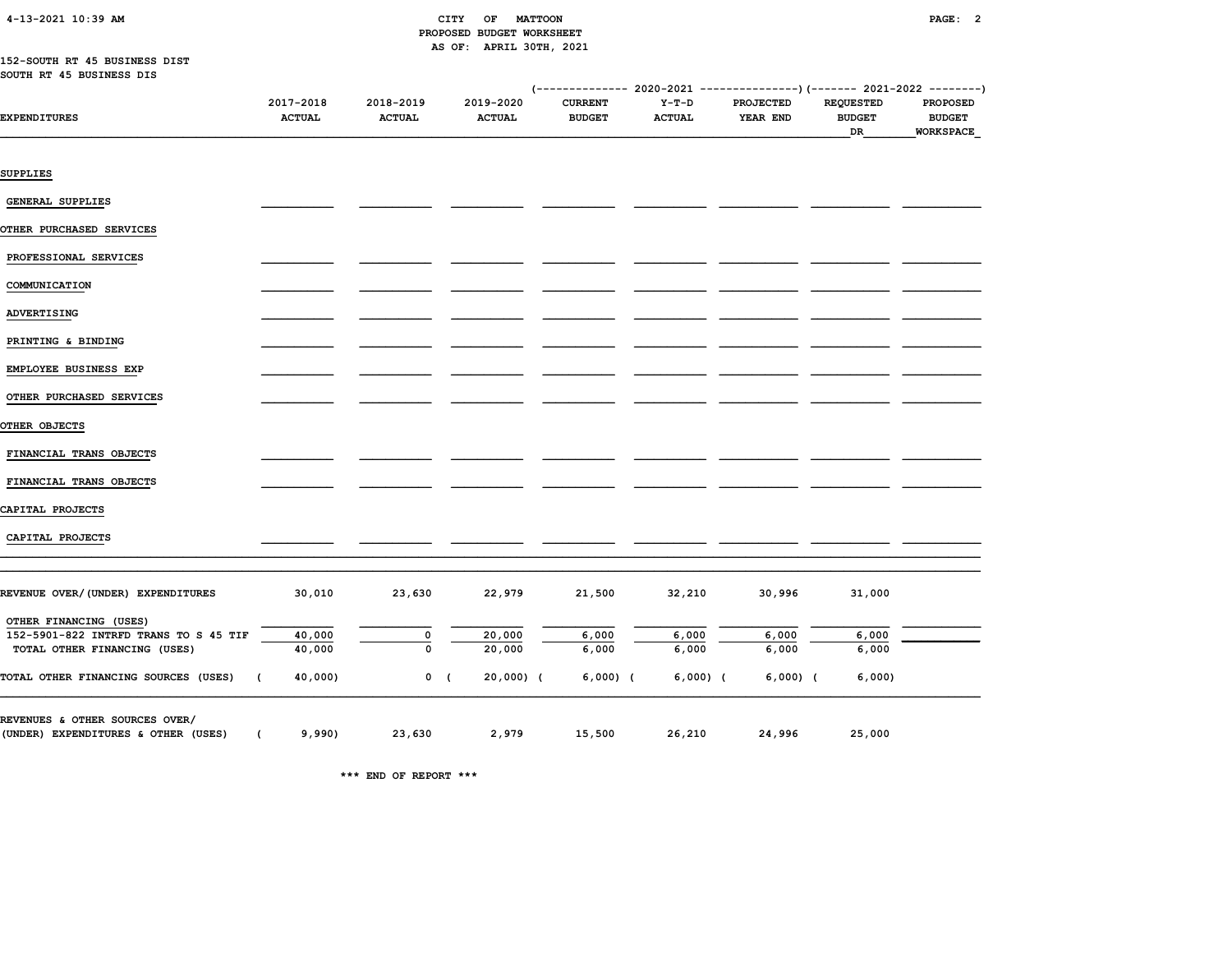#### CITY OF MATTOON **PAGE:** 1 PROPOSED BUDGET WORKSHEET AS OF: APRIL 30TH, 2021

#### 153-BROADWAY EAST TIF DIST

|                                    | 2017-2018     | 2018-2019     | 2019-2020     | <b>CURRENT</b> | Y-T-D         | PROJECTED | <b>REQUESTED</b> | <b>PROPOSED</b> |
|------------------------------------|---------------|---------------|---------------|----------------|---------------|-----------|------------------|-----------------|
| <b>REVENUES</b>                    | <b>ACTUAL</b> | <b>ACTUAL</b> | <b>ACTUAL</b> | <b>BUDGET</b>  | <b>ACTUAL</b> | YEAR END  | <b>BUDGET</b>    | <b>BUDGET</b>   |
|                                    |               |               |               |                |               |           | DR               | WORKSPACE       |
| <b>TAXES</b>                       |               |               |               |                |               |           |                  |                 |
|                                    |               |               |               |                |               |           |                  |                 |
| OTHER TAX RECEIPTS                 |               |               |               |                |               |           |                  |                 |
| 153-4192-023 PROPERTY TAX RECEIPTS | 44,775        | 51,301        | 162,153       | 162,200        | 165,200       | 165,200   | 165,200          |                 |
| TOTAL OTHER TAX RECEIPTS           | 44,775        | 51,301        | 162,153       | 162,200        | 165,200       | 165,200   | 165,200          |                 |
| TOTAL TAXES                        | 44,775        | 51,301        | 162,153       | 162,200        | 165,200       | 165,200   | 165,200          |                 |
| INVESTMENT EARNINGS                |               |               |               |                |               |           |                  |                 |
| INTEREST EARNINGS                  |               |               |               |                |               |           |                  |                 |
| 153-4610-023 INVESTMENT INCOME     | 30            | 91            | 304           | 304            | 46            | 79        | 80               |                 |
| TOTAL INTEREST EARNINGS            | 30            | 91            | 304           | 304            | 46            | 79        | 80               |                 |
| TOTAL INVESTMENT EARNINGS          | 30            | 91            | 304           | 304            | 46            | 79        | 80               |                 |
| CONTRIB & OTHER MISC REV           |               |               |               |                |               |           |                  |                 |
| CONTRIBUTIONS & MISC REV           |               |               |               |                |               |           |                  |                 |
| <b>TOTAL REVENUES</b>              | 44,804        | 51,393        | 162,458       | 162,504        | 165,246       | 165,279   | 165,280          |                 |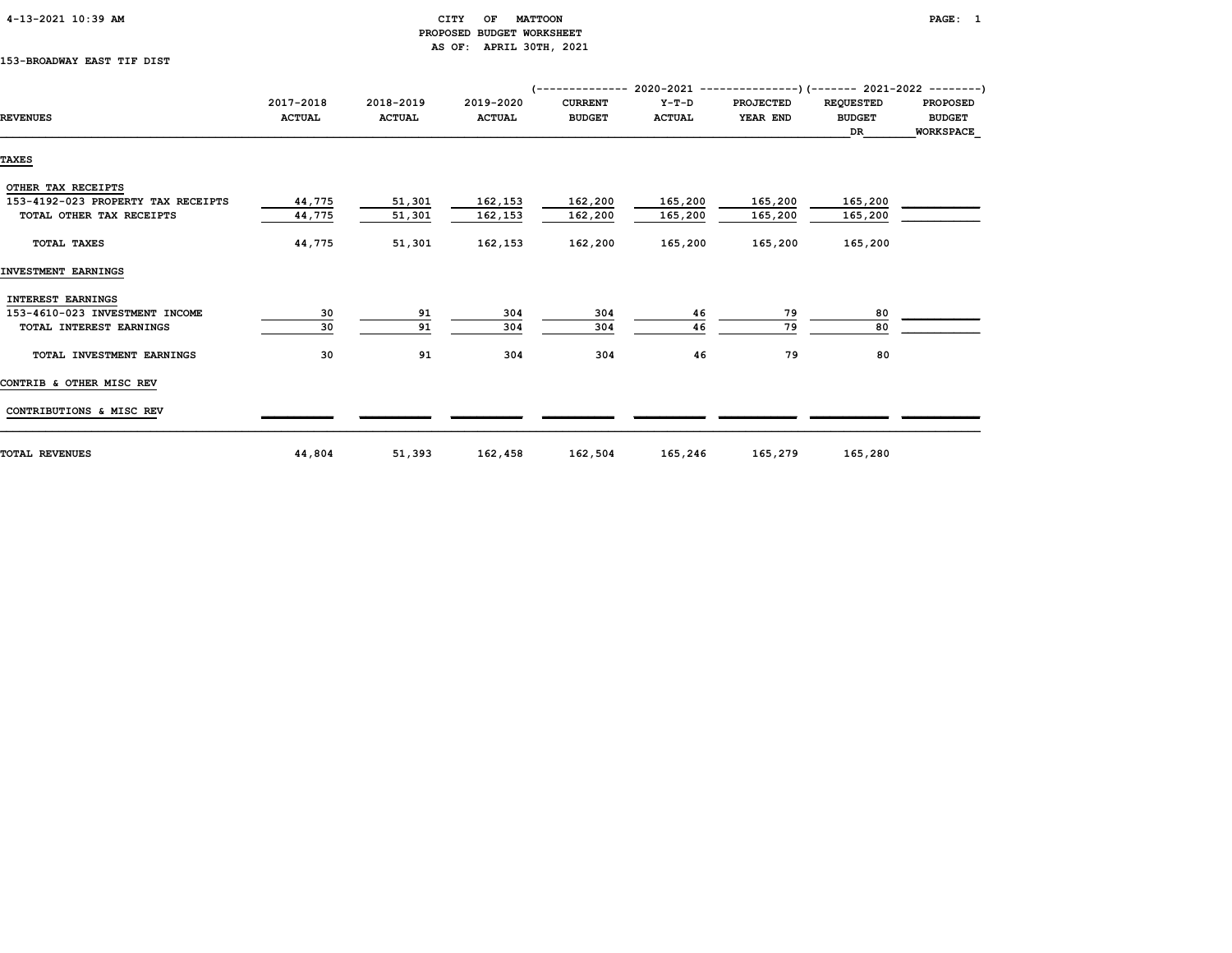| 4-13-2021 10:39 AM |  |  |
|--------------------|--|--|
|--------------------|--|--|

#### CITY OF MATTOON **PAGE: 2**  PROPOSED BUDGET WORKSHEET AS OF: APRIL 30TH, 2021

|                                     | 2017-2018     | 2018-2019     | 2019-2020     | <b>CURRENT</b> | Y-T-D         | <b>PROJECTED</b> | <b>REQUESTED</b> | <b>PROPOSED</b>  |
|-------------------------------------|---------------|---------------|---------------|----------------|---------------|------------------|------------------|------------------|
| <b>EXPENDITURES</b>                 | <b>ACTUAL</b> | <b>ACTUAL</b> | <b>ACTUAL</b> | <b>BUDGET</b>  | <b>ACTUAL</b> | YEAR END         | <b>BUDGET</b>    | <b>BUDGET</b>    |
|                                     |               |               |               |                |               |                  | DR               | <b>WORKSPACE</b> |
|                                     |               |               |               |                |               |                  |                  |                  |
| <b>OTHER PURCHASED SERVICES</b>     |               |               |               |                |               |                  |                  |                  |
|                                     |               |               |               |                |               |                  |                  |                  |
| PROFESSIONAL SERVICES               |               |               |               |                |               |                  |                  |                  |
| OTHER OBJECTS                       |               |               |               |                |               |                  |                  |                  |
|                                     |               |               |               |                |               |                  |                  |                  |
| FINANCIAL TRANS OBJECTS             |               |               |               |                |               |                  |                  |                  |
| 153-5604-821 SHARED INCREMENT (20%) | 8,955         | 10,260        | 32,437        | 32,440         | 33,040        | 33,040           | 33,040           |                  |
| 153-5604-825 TIF GRANTS             | 4,267         | 4,366         | 5,366         | 215,133        | $\mathbf{o}$  | 178,133          | 56,000           |                  |
| TOTAL FINANCIAL TRANS OBJECTS       | 13,222        | 14,626        | 37,803        | 247,573        | 33,040        | 211,173          | 89,040           |                  |
| TOTAL OTHER OBJECTS                 | 13,222        | 14,626        | 37,803        | 247,573        | 33,040        | 211,173          | 89,040           |                  |
|                                     |               |               |               |                |               |                  |                  |                  |
|                                     |               |               |               |                |               |                  |                  |                  |
| TOTAL BROADWAY EAST TIF DIST        | 13,222        | 14,626        | 37,803        | 247,573        | 33,040        | 211,173          | 89,040           |                  |
|                                     |               |               |               |                |               |                  |                  |                  |
| <b>TOTAL EXPENDITURES</b>           | 13,222        | 14,626        | 37,803        | 247,573        | 33,040        | 211,173          | 89,040           |                  |
|                                     | 31,582        | 36,766        | 124,655 (     |                | 132,206 (     | 45,894)          |                  |                  |
| REVENUE OVER/(UNDER) EXPENDITURES   |               |               |               | 85,069)        |               |                  | 76,240           |                  |

\*\*\* END OF REPORT \*\*\*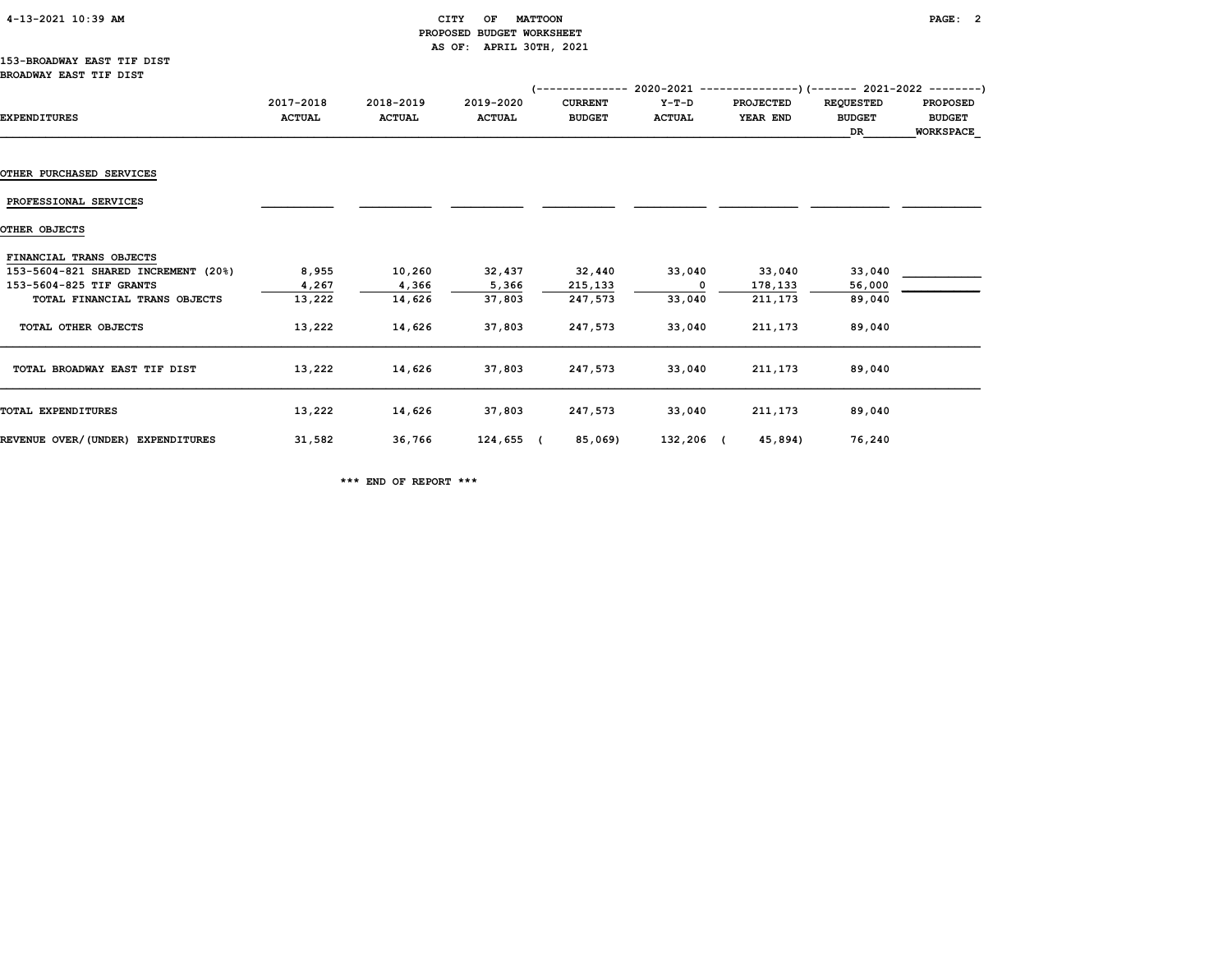| $4-13-2021$ 10:39 AM |  |
|----------------------|--|
|                      |  |

#### CITY OF MATTOON **PAGE:** 1 PROPOSED BUDGET WORKSHEET AS OF: APRIL 30TH, 2021

#### 154-BROADWAY EAST BUS DIST

|                                       | 2017-2018     | 2018-2019     | 2019-2020     | <b>CURRENT</b> | $Y-T-D$       | <b>PROJECTED</b> | <b>REQUESTED</b> | <b>PROPOSED</b> |
|---------------------------------------|---------------|---------------|---------------|----------------|---------------|------------------|------------------|-----------------|
| <b>REVENUES</b>                       | <b>ACTUAL</b> | <b>ACTUAL</b> | <b>ACTUAL</b> | <b>BUDGET</b>  | <b>ACTUAL</b> | YEAR END         | <b>BUDGET</b>    | <b>BUDGET</b>   |
|                                       |               |               |               |                |               |                  | DR.              | WORKSPACE       |
| <b>TAXES</b>                          |               |               |               |                |               |                  |                  |                 |
|                                       |               |               |               |                |               |                  |                  |                 |
| OTHER TAX RECEIPTS                    |               |               |               |                |               |                  |                  |                 |
| 154-4193-023 SALES TAX RECEIPTS       | 272,978       | 275,504       | 392,765       | 387,100        | 421,242       | 375,073          | 375,100          |                 |
| 154-4194-023 HOTEL/MOTEL TAX RECEIPTS | 3,397         | 4,075         | 3,496         | 3,500          | 2,859         | 2,792            | 2,800            |                 |
| TOTAL OTHER TAX RECEIPTS              | 276,375       | 279,578       | 396,261       | 390,600        | 424,101       | 377,864          | 377,900          |                 |
| TOTAL TAXES                           | 276,375       | 279,578       | 396,261       | 390,600        | 424,101       | 377,864          | 377,900          |                 |
| INVESTMENT EARNINGS                   |               |               |               |                |               |                  |                  |                 |
| INTEREST EARNINGS                     |               |               |               |                |               |                  |                  |                 |
| 154-4610-023 INVESTMENT INCOME        | 482           | 507           | 484           | 450            | 370           | 458              | 460              |                 |
| TOTAL INTEREST EARNINGS               | 482           | 507           | 484           | 450            | 370           | 458              | 460              |                 |
| TOTAL INVESTMENT EARNINGS             | 482           | 507           | 484           | 450            | 370           | 458              | 460              |                 |
| CONTRIB & OTHER MISC REV              |               |               |               |                |               |                  |                  |                 |
| CONTRIBUTIONS & MISC REV              |               |               |               |                |               |                  |                  |                 |
| <b>TOTAL REVENUES</b>                 | 276,857       | 280,085       | 396,745       | 391,050        | 424,471       | 378,323          | 378,360          |                 |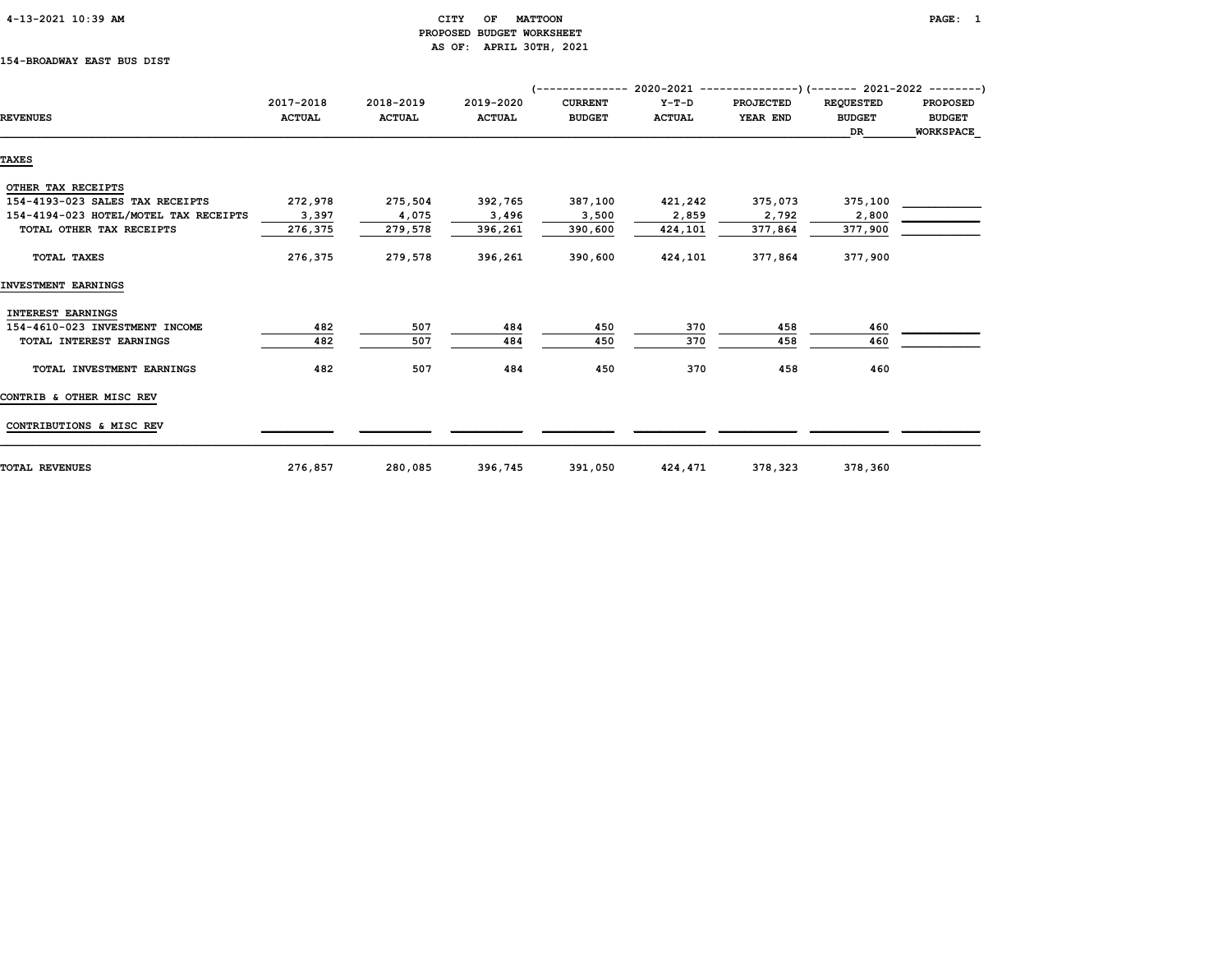#### 4-13-2021 10:39 AM CITY OF MATTOON PAGE: 2 PROPOSED BUDGET WORKSHEET AS OF: APRIL 30TH, 2021

#### 154-BROADWAY EAST BUS DIST BROADWAY EAST BUSINESS D

|                                                                  | 2017-2018     | 2018-2019     | 2019-2020     | <b>CURRENT</b> | $Y-T-D$       | <b>PROJECTED</b> | <b>REQUESTED</b> | <b>PROPOSED</b>  |
|------------------------------------------------------------------|---------------|---------------|---------------|----------------|---------------|------------------|------------------|------------------|
| <b>EXPENDITURES</b>                                              | <b>ACTUAL</b> | <b>ACTUAL</b> | <b>ACTUAL</b> | <b>BUDGET</b>  | <b>ACTUAL</b> | YEAR END         | <b>BUDGET</b>    | <b>BUDGET</b>    |
|                                                                  |               |               |               |                |               |                  | DR               | <b>WORKSPACE</b> |
|                                                                  |               |               |               |                |               |                  |                  |                  |
|                                                                  |               |               |               |                |               |                  |                  |                  |
| <b>OTHER PURCHASED SERVICES</b>                                  |               |               |               |                |               |                  |                  |                  |
|                                                                  |               |               |               |                |               |                  |                  |                  |
| PROFESSIONAL SERVICES                                            |               |               |               |                |               |                  |                  |                  |
| COMMUNICATION                                                    |               |               |               |                |               |                  |                  |                  |
|                                                                  |               |               |               |                |               |                  |                  |                  |
| PRINTING & BINDING                                               |               |               |               |                |               |                  |                  |                  |
|                                                                  |               |               |               |                |               |                  |                  |                  |
| OTHER OBJECTS                                                    |               |               |               |                |               |                  |                  |                  |
|                                                                  |               |               |               |                |               |                  |                  |                  |
| FINANCIAL TRANS OBJECTS                                          |               |               |               |                |               |                  |                  |                  |
|                                                                  |               |               |               |                |               |                  |                  |                  |
| FINANCIAL TRANS OBJECTS<br>154-5604-825 BUSINESS DISTRICT GRANTS | 35,606        | 25,916        | 26,163        | 30,000         | 22,188        | 20,359           | 26,200           |                  |
| TOTAL FINANCIAL TRANS OBJECTS                                    | 35,606        | 25,916        | 26,163        | 30,000         | 22,188        | 20,359           | 26,200           |                  |
|                                                                  |               |               |               |                |               |                  |                  |                  |
| TOTAL OTHER OBJECTS                                              | 35,606        | 25,916        | 26,163        | 30,000         | 22,188        | 20,359           | 26,200           |                  |
|                                                                  |               |               |               |                |               |                  |                  |                  |
|                                                                  |               |               |               |                |               |                  |                  |                  |
| TOTAL BROADWAY EAST BUSINESS D                                   | 35,606        | 25,916        | 26,163        | 30,000         | 22,188        | 20,359           | 26,200           |                  |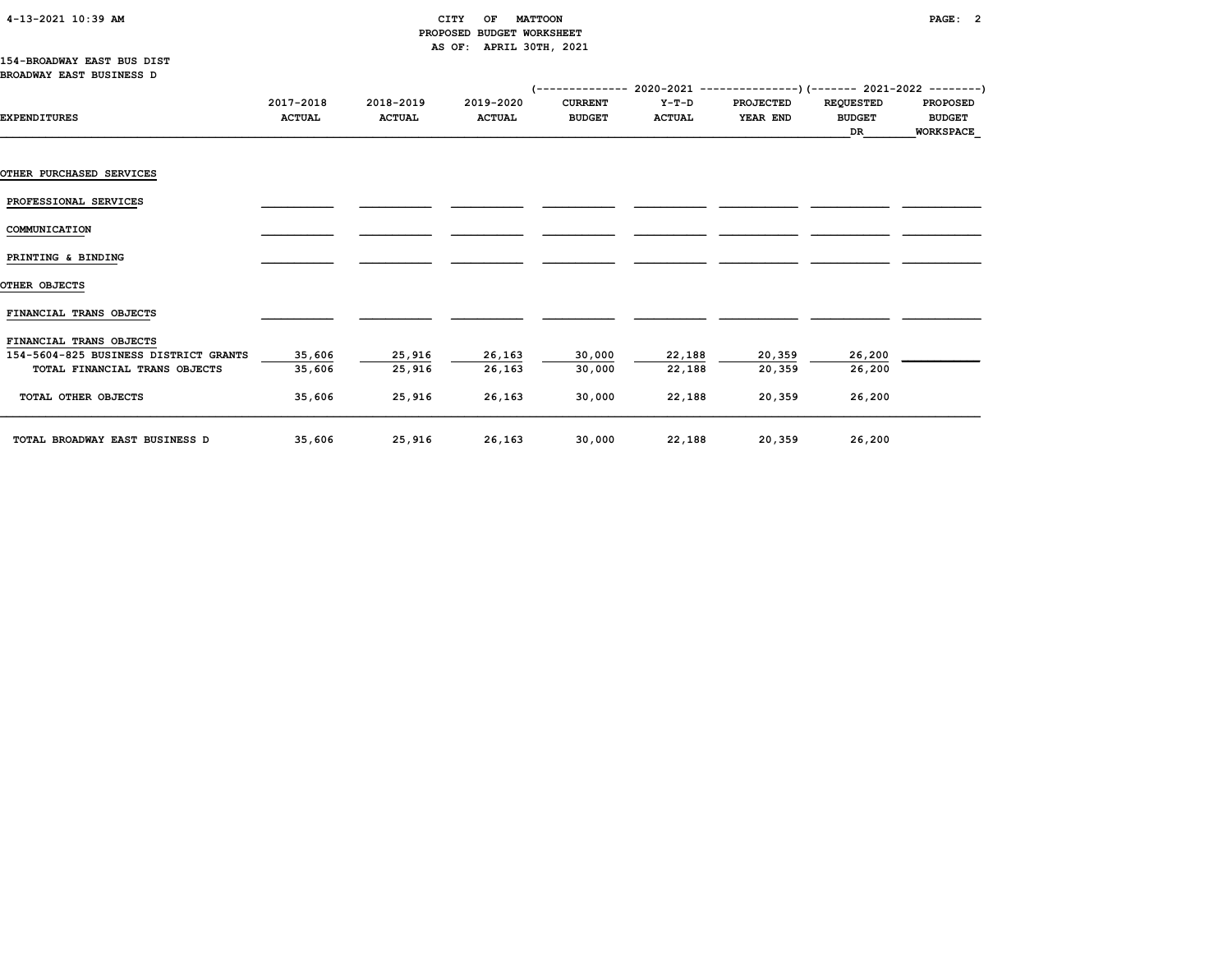| 4-13-2021 10:39 AM |  |
|--------------------|--|
|                    |  |

#### CITY OF MATTOON **PAGE:** 3 PROPOSED BUDGET WORKSHEET AS OF: APRIL 30TH, 2021

#### 154-BROADWAY EAST BUS DIST GO BONDS

| EXPENDITURES                                                                                                  | 2017-2018<br><b>ACTUAL</b> | 2018-2019<br><b>ACTUAL</b> | 2019-2020<br><b>ACTUAL</b> | '-------------<br><b>CURRENT</b><br><b>BUDGET</b> | 2020-2021<br>Y-T-D<br><b>ACTUAL</b> | <b>PROJECTED</b><br>YEAR END | -)(------- 2021-2022 --------)<br><b>REQUESTED</b><br><b>BUDGET</b><br>DR | <b>PROPOSED</b><br><b>BUDGET</b><br><b>WORKSPACE</b> |
|---------------------------------------------------------------------------------------------------------------|----------------------------|----------------------------|----------------------------|---------------------------------------------------|-------------------------------------|------------------------------|---------------------------------------------------------------------------|------------------------------------------------------|
| OTHER OBJECTS                                                                                                 |                            |                            |                            |                                                   |                                     |                              |                                                                           |                                                      |
| FINANCIAL TRANS OBJECTS<br>154-5719-817 BD ALTERNATE REVENUE SOURC 3,110,000<br>TOTAL FINANCIAL TRANS OBJECTS | 3,110,000                  | 205,000<br>205,000         | 220,000<br>220,000         | 235,000<br>235,000                                | 235,000<br>235,000                  | 235,000<br>235,000           | 245,000<br>245,000                                                        |                                                      |
| TOTAL OTHER OBJECTS                                                                                           | 3,110,000                  | 205,000                    | 220,000                    | 235,000                                           | 235,000                             | 235,000                      | 245,000                                                                   |                                                      |
| TOTAL GO BONDS                                                                                                | 3,110,000                  | 205,000                    | 220,000                    | 235,000                                           | 235,000                             | 235,000                      | 245,000                                                                   |                                                      |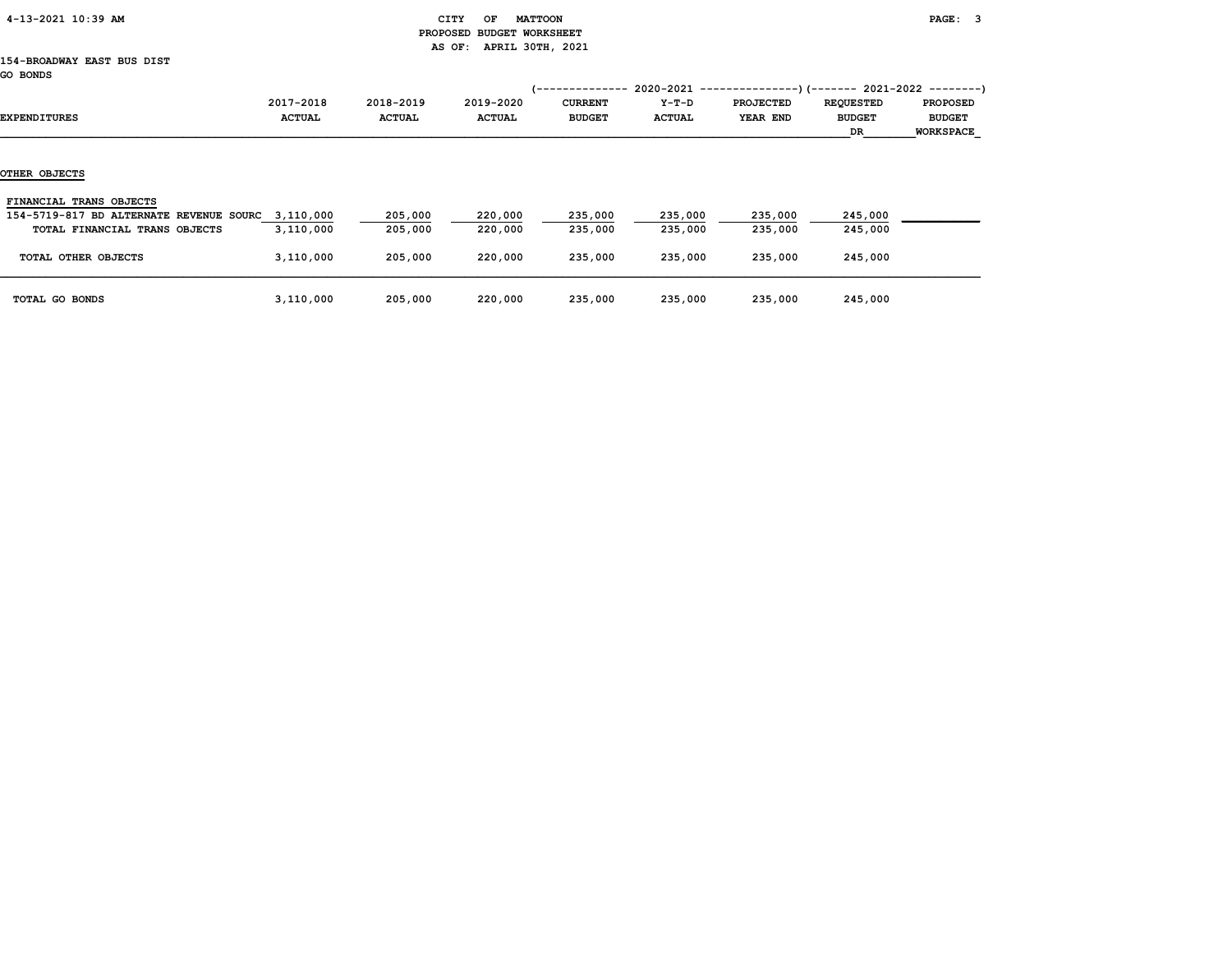| 4-13-2021 10:39 AM |  |
|--------------------|--|
|                    |  |

#### CITY OF MATTOON **PAGE:** 4 PROPOSED BUDGET WORKSHEET AS OF: APRIL 30TH, 2021

#### 154-BROADWAY EAST BUS DIST INTEREST EXPENSE

| EXPENDITURES                  | 2017-2018<br><b>ACTUAL</b> | 2018-2019<br><b>ACTUAL</b> | 2019-2020<br><b>ACTUAL</b> | <b>CURRENT</b><br><b>BUDGET</b> | Y-T-D<br><b>ACTUAL</b> | <b>PROJECTED</b><br><b>YEAR END</b> | <b>REQUESTED</b><br><b>BUDGET</b><br>DR | <b>PROPOSED</b><br><b>BUDGET</b><br>WORKSPACE |
|-------------------------------|----------------------------|----------------------------|----------------------------|---------------------------------|------------------------|-------------------------------------|-----------------------------------------|-----------------------------------------------|
| OTHER OBJECTS                 |                            |                            |                            |                                 |                        |                                     |                                         |                                               |
|                               |                            |                            |                            |                                 |                        |                                     |                                         |                                               |
| FINANCIAL TRANS OBJECTS       |                            |                            |                            |                                 |                        |                                     |                                         |                                               |
| 154-5795-817 INTEREST EXPENSE | 161,888                    | 107,037                    | 91,245                     | 84,736                          | 84,271                 | 84,271                              | 76,958                                  |                                               |
| TOTAL FINANCIAL TRANS OBJECTS | 161,888                    | 107,037                    | 91,245                     | 84,736                          | 84,271                 | 84,271                              | 76,958                                  |                                               |
| TOTAL OTHER OBJECTS           | 161,888                    | 107,037                    | 91,245                     | 84,736                          | 84,271                 | 84,271                              | 76,958                                  |                                               |
| TOTAL INTEREST EXPENSE        | 161,888                    | 107,037                    | 91,245                     | 84,736                          | 84,271                 | 84,271                              | 76,958                                  |                                               |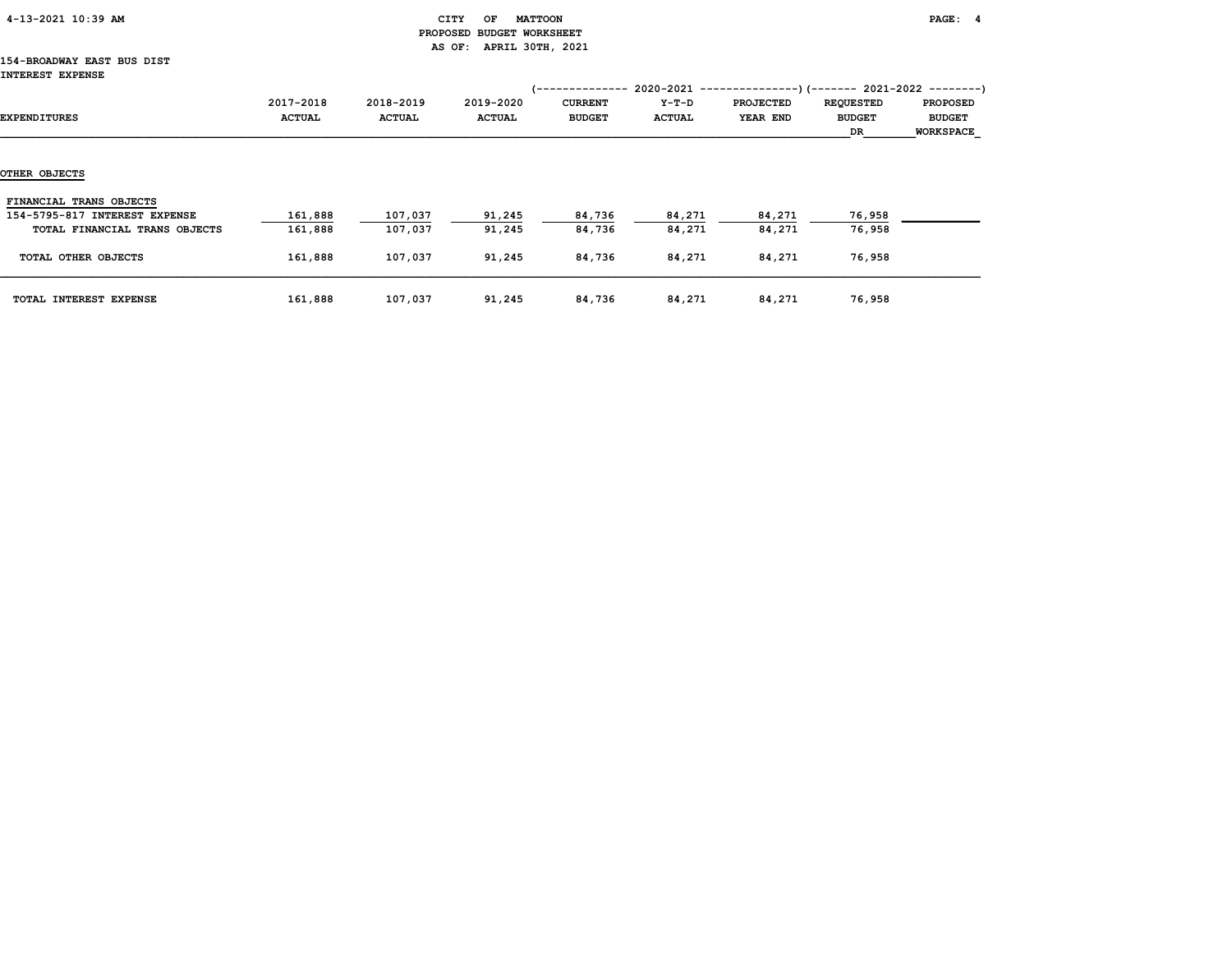| $4 - 13 - 2021$ $10:39$ AM |  |  |
|----------------------------|--|--|
|----------------------------|--|--|

#### CITY OF MATTOON **PAGE:** 5 PROPOSED BUDGET WORKSHEET AS OF: APRIL 30TH, 2021

#### 154-BROADWAY EAST BUS DIST DEBT SERVICES

| <b>EXPENDITURES</b>                                                                          | 2017-2018<br><b>ACTUAL</b> | 2018-2019<br><b>ACTUAL</b> | 2019-2020<br><b>ACTUAL</b> | <b>CURRENT</b><br><b>BUDGET</b> | Y-T-D<br><b>ACTUAL</b> | <b>PROJECTED</b><br>YEAR END | <b>REQUESTED</b><br><b>BUDGET</b><br>DR | <b>PROPOSED</b><br><b>BUDGET</b><br>WORKSPACE |
|----------------------------------------------------------------------------------------------|----------------------------|----------------------------|----------------------------|---------------------------------|------------------------|------------------------------|-----------------------------------------|-----------------------------------------------|
|                                                                                              |                            |                            |                            |                                 |                        |                              |                                         |                                               |
| OTHER OBJECTS                                                                                |                            |                            |                            |                                 |                        |                              |                                         |                                               |
| FINANCIAL TRANS OBJECTS<br>154-5800-817 DEBT ISSUANCE COSTS<br>TOTAL FINANCIAL TRANS OBJECTS | 50,325<br>50,325           | 0                          |                            |                                 |                        |                              |                                         |                                               |
| TOTAL OTHER OBJECTS                                                                          | 50,325                     | 0                          | 0                          | 0                               | 0                      | 0                            | 0                                       |                                               |
| TOTAL DEBT SERVICES                                                                          | 50,325                     | 0                          | 0                          | 0                               | 0                      | 0                            | 0                                       |                                               |
| TOTAL EXPENDITURES                                                                           | 3,357,818                  | 337,953                    | 337,408                    | 349,736                         | 341,458                | 339,630                      | 348,158                                 |                                               |
| REVENUE OVER/(UNDER) EXPENDITURES                                                            | (3,080,962)                | 57,868)                    | 59,336                     | 41,314                          | 83,013                 | 38,693                       | 30,202                                  |                                               |
| OTHER FINANCING SOURCES<br>154-4941-023 GO BOND PROCEEDS<br>TOTAL OTHER FINANCING SOURCES    | 2,985,000<br>2,985,000     | 0<br>$\Omega$              |                            |                                 |                        |                              |                                         |                                               |
| TOTAL OTHER FINANCING SOURCES (USES)                                                         | 2,985,000                  | 0                          | 0                          | 0                               | 0                      | 0                            | 0                                       |                                               |
| REVENUES & OTHER SOURCES OVER/<br>(UNDER) EXPENDITURES & OTHER (USES)                        | 95,962) (<br>$\epsilon$    | 57,868)                    | 59,336                     | 41,314                          | 83,013                 | 38,693                       | 30,202                                  |                                               |

\*\*\* END OF REPORT \*\*\*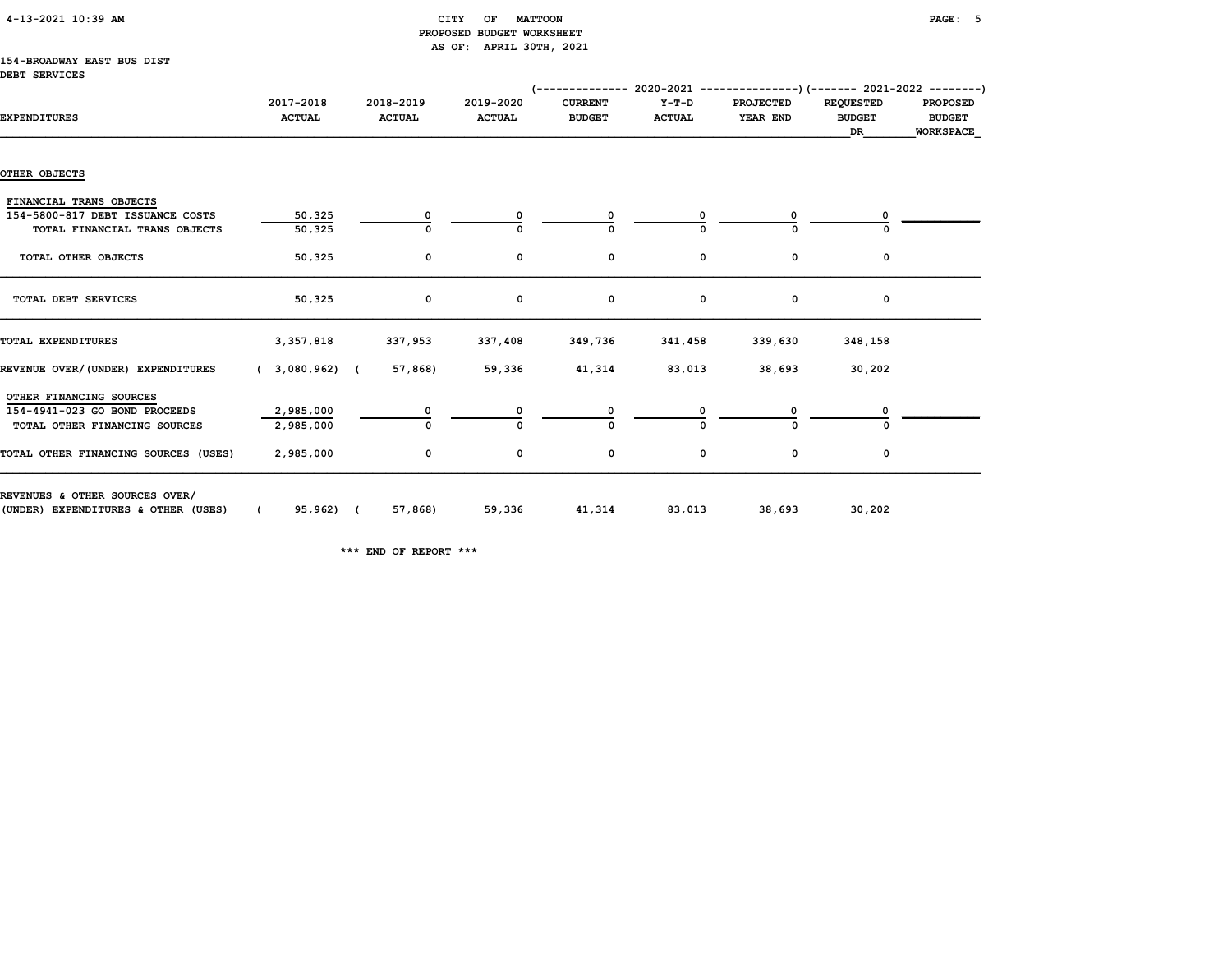| 4-13-2021 10:39 AM |  |
|--------------------|--|
|                    |  |

#### CITY OF MATTOON PAGE: 1 PROPOSED BUDGET WORKSHEET AS OF: APRIL 30TH, 2021

### 155-I-57 EAST BUSINESS DIST

|                                       | 2017-2018                | 2018-2019     | 2019-2020     | <b>CURRENT</b> | Y-T-D         | <b>PROJECTED</b> | <b>REQUESTED</b> | <b>PROPOSED</b>  |
|---------------------------------------|--------------------------|---------------|---------------|----------------|---------------|------------------|------------------|------------------|
| <b>REVENUES</b>                       | <b>ACTUAL</b>            | <b>ACTUAL</b> | <b>ACTUAL</b> | <b>BUDGET</b>  | <b>ACTUAL</b> | YEAR END         | <b>BUDGET</b>    | <b>BUDGET</b>    |
|                                       |                          |               |               |                |               |                  | DR               | <b>WORKSPACE</b> |
|                                       |                          |               |               |                |               |                  |                  |                  |
| <b>TAXES</b>                          |                          |               |               |                |               |                  |                  |                  |
| OTHER TAX RECEIPTS                    |                          |               |               |                |               |                  |                  |                  |
| 155-4193-023 SALES TAX RECEIPTS       | 2,971                    | 2,792         | 2,480         | 6,708          | 2,139         | 2,188            | 6,708            |                  |
| 155-4194-023 HOTEL/MOTEL TAX RECEIPTS | $\overline{\phantom{a}}$ | $\mathbf{o}$  | 0             | 9,683          | $\Omega$      | $\Omega$         | 9,683            |                  |
| TOTAL OTHER TAX RECEIPTS              | 2,971                    | 2,792         | 2,480         | 16,391         | 2,139         | 2,188            | 16,391           |                  |
|                                       |                          |               |               |                |               |                  |                  |                  |
| TOTAL TAXES                           | 2,971                    | 2,792         | 2,480         | 16,391         | 2,139         | 2,188            | 16,391           |                  |
| INVESTMENT EARNINGS                   |                          |               |               |                |               |                  |                  |                  |
| <b>INTEREST EARNINGS</b>              |                          |               |               |                |               |                  |                  |                  |
|                                       |                          |               |               |                |               |                  |                  |                  |
| CONTRIB & OTHER MISC REV              |                          |               |               |                |               |                  |                  |                  |
| CONTRIBUTIONS & MISC REV              |                          |               |               |                |               |                  |                  |                  |
|                                       |                          |               |               |                |               |                  |                  |                  |
| <b>TOTAL REVENUES</b>                 | 2,971                    | 2,792         | 2,480         | 16,391         | 2,139         | 2,188            | 16,391           |                  |
|                                       |                          |               |               |                |               |                  |                  |                  |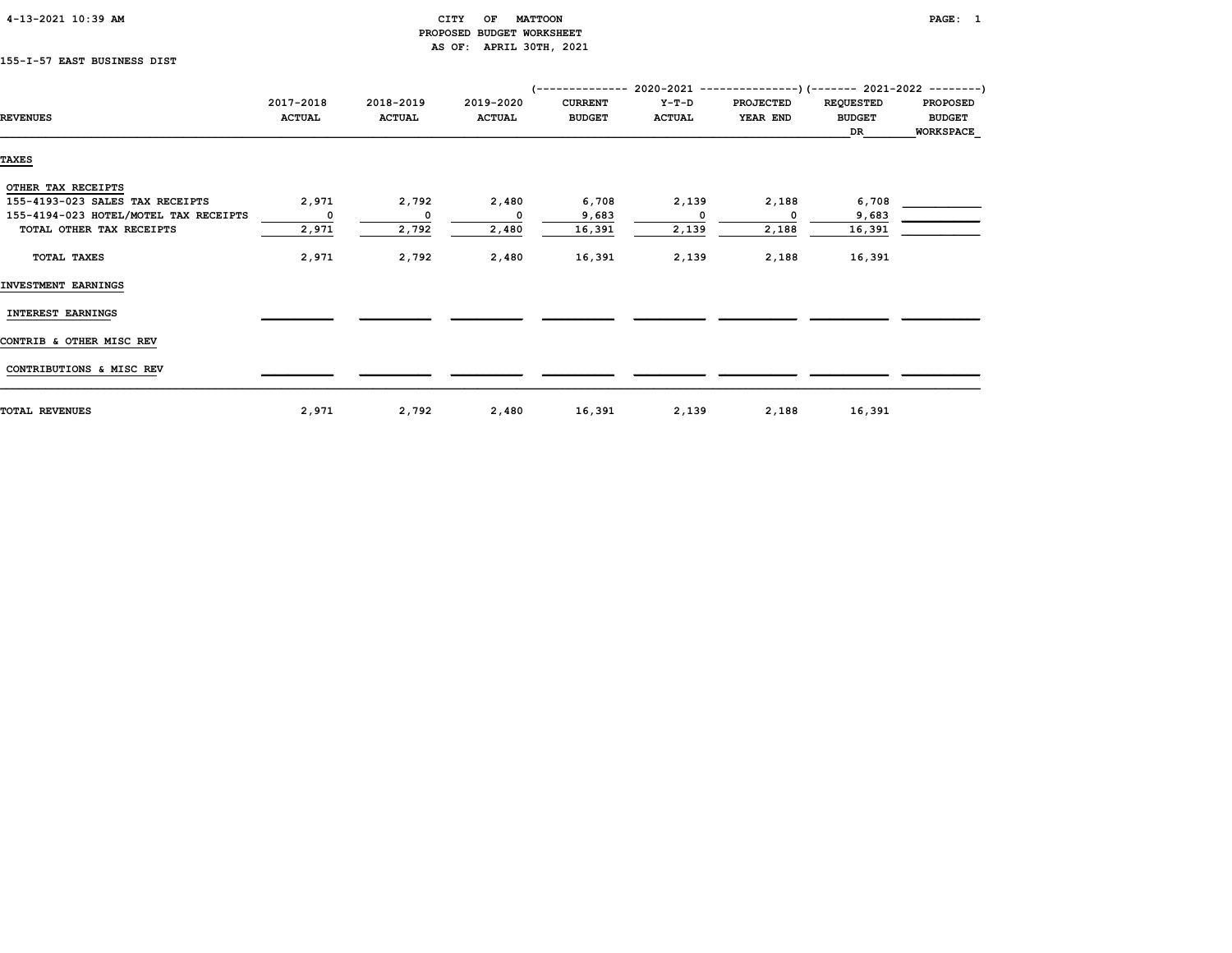| 4-13-2021 10:39 AM |  |  |
|--------------------|--|--|
|--------------------|--|--|

#### CITY OF MATTOON **PAGE: 2**  PROPOSED BUDGET WORKSHEET AS OF: APRIL 30TH, 2021

#### 155-I-57 EAST BUSINESS DIST I-57 EAST BUSINESS DIST

|                                       | 2017-2018     | 2018-2019     | 2019-2020     | <b>CURRENT</b> | Y-T-D         | <b>PROJECTED</b> | <b>REQUESTED</b> | <b>PROPOSED</b>  |
|---------------------------------------|---------------|---------------|---------------|----------------|---------------|------------------|------------------|------------------|
| <b>EXPENDITURES</b>                   | <b>ACTUAL</b> | <b>ACTUAL</b> | <b>ACTUAL</b> | <b>BUDGET</b>  | <b>ACTUAL</b> | YEAR END         | <b>BUDGET</b>    | <b>BUDGET</b>    |
|                                       |               |               |               |                |               |                  | DR               | <b>WORKSPACE</b> |
|                                       |               |               |               |                |               |                  |                  |                  |
| <b>OTHER PURCHASED SERVICES</b>       |               |               |               |                |               |                  |                  |                  |
| PROFESSIONAL SERVICES                 |               |               |               |                |               |                  |                  |                  |
| OTHER OBJECTS                         |               |               |               |                |               |                  |                  |                  |
| FINANCIAL TRANS OBJECTS               |               |               |               |                |               |                  |                  |                  |
| 155-5604-825 BUSINESS DISTRICT GRANTS |               | 0             | $^{\circ}$    | 13,791         | 0             | 0                | 13,791           |                  |
| TOTAL FINANCIAL TRANS OBJECTS         |               | 0             | 0             | 13,791         | 0             | 0                | 13,791           |                  |
|                                       |               |               |               |                |               |                  |                  |                  |
| TOTAL OTHER OBJECTS                   | 0             | 0             | $^{\circ}$    | 13,791         | 0             | $\mathbf 0$      | 13,791           |                  |
| TOTAL I-57 EAST BUSINESS DIST         | 0             | $\mathbf 0$   | $\mathbf 0$   | 13,791         | $\mathbf 0$   | $\mathbf 0$      | 13,791           |                  |
|                                       |               |               |               |                |               |                  |                  |                  |
| TOTAL EXPENDITURES                    | 0             | 0             | $\mathbf 0$   | 13,791         | 0             | $\mathbf 0$      | 13,791           |                  |
|                                       |               |               |               |                |               |                  |                  |                  |
| REVENUE OVER/(UNDER) EXPENDITURES     | 2,971         | 2,792         | 2,480         | 2,600          | 2,139         | 2,188            | 2,600            |                  |

\*\*\* END OF REPORT \*\*\*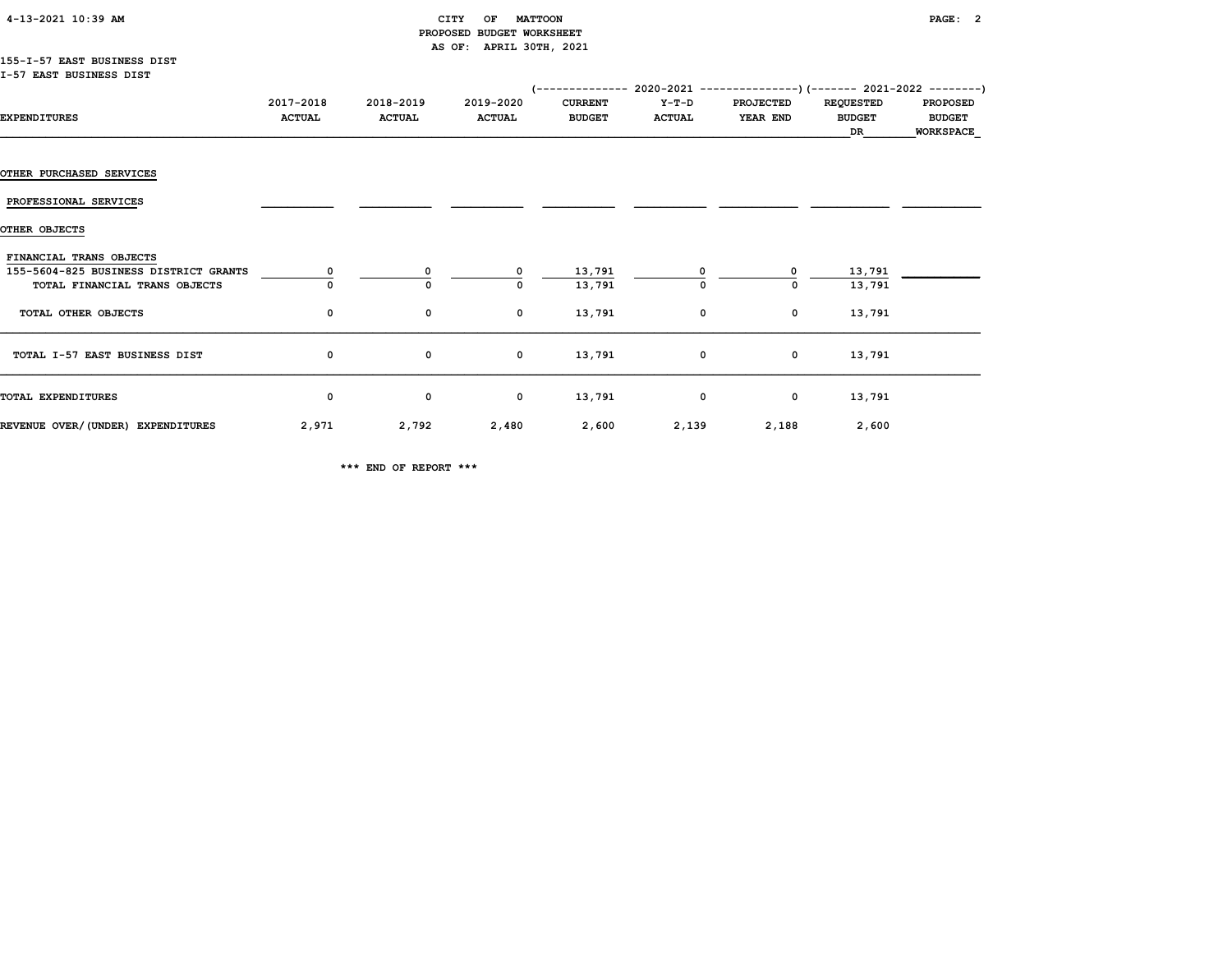#### 4-13-2021 10:39 AM CITY OF MATTOON PAGE: 1 PROPOSED BUDGET WORKSHEET AS OF: APRIL 30TH, 2021

#### 171-MATTOON PUBLIC LIBRARY

| <b>REVENUES</b>                         | 2017-2018<br><b>ACTUAL</b> | 2018-2019<br><b>ACTUAL</b> | 2019-2020<br><b>ACTUAL</b> | <b>CURRENT</b><br><b>BUDGET</b> | $Y-T-D$<br><b>ACTUAL</b> | <b>PROJECTED</b><br>YEAR END | <b>REQUESTED</b><br><b>BUDGET</b><br>DR | <b>PROPOSED</b><br><b>BUDGET</b><br><b>WORKSPACE</b> |
|-----------------------------------------|----------------------------|----------------------------|----------------------------|---------------------------------|--------------------------|------------------------------|-----------------------------------------|------------------------------------------------------|
| <b>TAXES</b>                            |                            |                            |                            |                                 |                          |                              |                                         |                                                      |
| LIMITED RATE PROP TAXES                 |                            |                            |                            |                                 |                          |                              |                                         |                                                      |
| 171-4118-010 PROPERTY TAXES             | 0                          |                            |                            | 471,858                         |                          |                              | 462,045                                 |                                                      |
| TOTAL LIMITED RATE PROP TAXES           | $\mathbf{0}$               | $\Omega$                   | $\mathbf{0}$               | 471,858                         |                          | $\Omega$                     | 462,045                                 |                                                      |
| TOTAL TAXES                             | $\mathbf 0$                | 0                          | 0                          | 471,858                         | 0                        | 0                            | 462,045                                 |                                                      |
| INTERGOVERNMENTAL REV                   |                            |                            |                            |                                 |                          |                              |                                         |                                                      |
| STATE GOVT GRANTS                       |                            |                            |                            |                                 |                          |                              |                                         |                                                      |
| 171-4322-022 STATE OPERATING (PER CAPIT | $\Omega$                   | $\mathbf 0$                | 0                          | 23,193                          | 0                        | $\mathbf 0$                  | 21,875                                  |                                                      |
| 171-4322-023 STATE OPERATING (LITERACY) | 0                          | 0                          | 0                          | 40,000                          | 0                        | 0                            | 34,849                                  |                                                      |
| TOTAL STATE GOVT GRANTS                 | $\Omega$                   | 0                          | 0                          | 63,193                          |                          | $\Omega$                     | 56,724                                  |                                                      |
| TOTAL INTERGOVERNMENTAL REV             | $\mathbf 0$                | $\mathbf 0$                | 0                          | 63,193                          | 0                        | $\mathbf 0$                  | 56,724                                  |                                                      |
| CHARGES FOR SERVICES                    |                            |                            |                            |                                 |                          |                              |                                         |                                                      |
| GENERAL GOVT CHARGES                    |                            |                            |                            |                                 |                          |                              |                                         |                                                      |
| FINES & FORFEITURES                     |                            |                            |                            |                                 |                          |                              |                                         |                                                      |
| OTHER FINES                             |                            |                            |                            |                                 |                          |                              |                                         |                                                      |
| 171-4520-010 FINES & FORFEITS           | 0                          | 0                          | 0                          | 4,500                           | 0                        | 0                            | 2,000                                   |                                                      |
| TOTAL OTHER FINES                       | $\mathbf 0$                | $\Omega$                   | $\Omega$                   | 4,500                           | $\Omega$                 | $\Omega$                     | 2,000                                   |                                                      |
| TOTAL FINES & FORFEITURES               | $\mathbf 0$                | $\mathbf 0$                | 0                          | 4,500                           | 0                        | $\mathbf 0$                  | 2,000                                   |                                                      |
| INVESTMENT EARNINGS                     |                            |                            |                            |                                 |                          |                              |                                         |                                                      |
| <b>INTEREST EARNINGS</b>                |                            |                            |                            |                                 |                          |                              |                                         |                                                      |
| 171-4610-010 INTEREST EARNINGS          | 0                          | 0                          | 0                          | 750                             |                          | 0                            | 78                                      |                                                      |
| TOTAL INTEREST EARNINGS                 | $\mathbf{0}$               | $\Omega$                   | $\Omega$                   | 750                             | $\Omega$                 | $\Omega$                     | 78                                      |                                                      |
| TOTAL INVESTMENT EARNINGS               | $\mathbf 0$                | $\mathbf 0$                | $\mathbf 0$                | 750                             | $\mathbf 0$              | $\mathbf 0$                  | 78                                      |                                                      |
| CONTRIB & OTHER MISC REV                |                            |                            |                            |                                 |                          |                              |                                         |                                                      |
| CONTRIBUTIONS & MISC REV                |                            |                            |                            |                                 |                          |                              |                                         |                                                      |
| 171-4805-010 CONTRIBUTIONS & OTHER MISC | 0                          | 0                          | 0                          | 64,800                          |                          | 0                            | 60,450                                  |                                                      |
| TOTAL CONTRIBUTIONS & MISC REV          | $\mathbf 0$                | $\Omega$                   | $\mathbf{0}$               | 64,800                          | $\Omega$                 | $\Omega$                     | 60,450                                  |                                                      |
| TOTAL CONTRIB & OTHER MISC REV          | 0                          | 0                          | 0                          | 64,800                          | 0                        | 0                            | 60,450                                  |                                                      |
| TOTAL REVENUES                          | $\Omega$                   | $\mathbf 0$                | 0                          | 605,101                         | 0                        | $\Omega$                     | 581,297                                 |                                                      |
|                                         |                            |                            |                            |                                 |                          |                              |                                         |                                                      |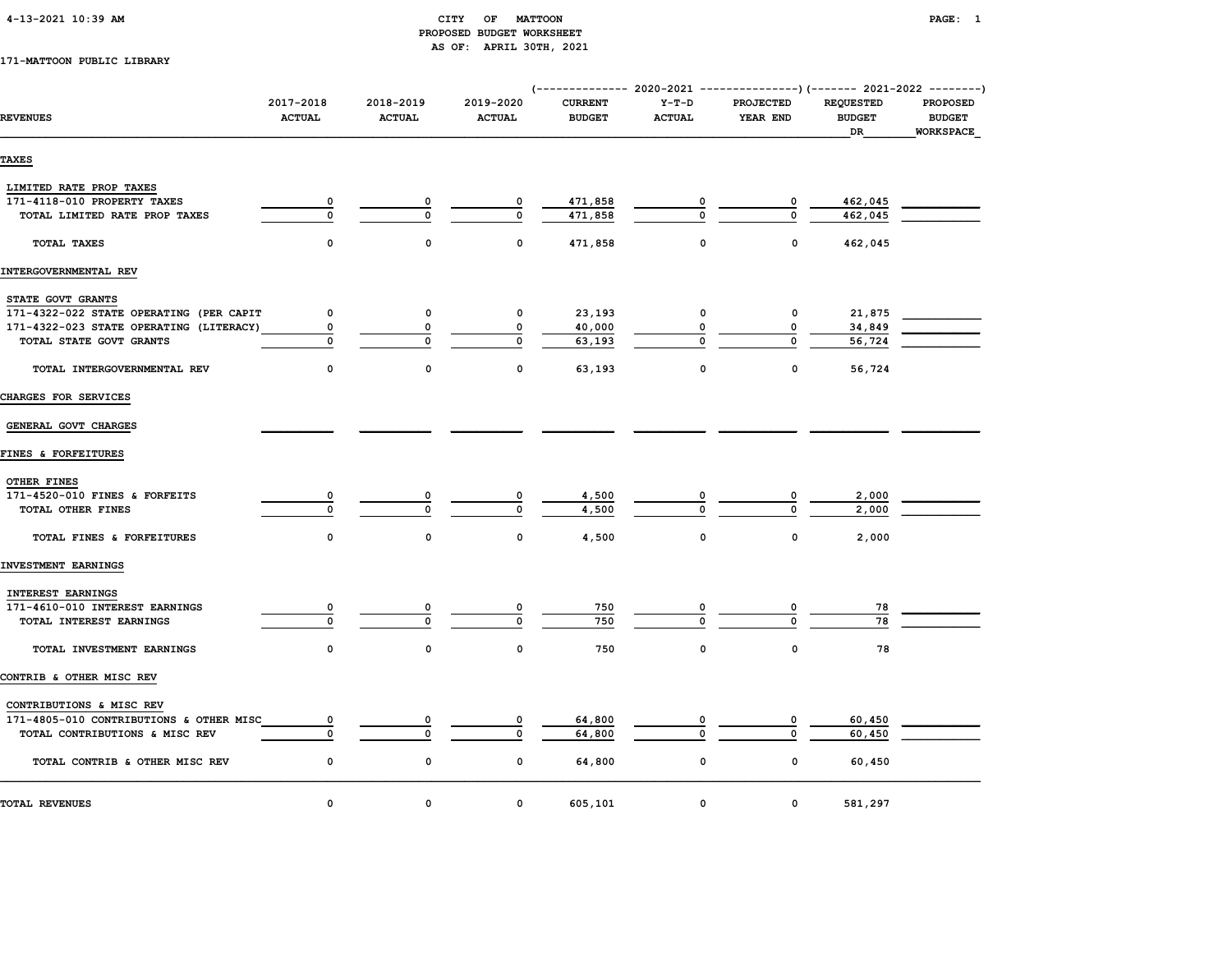|  | 4-13-2021 10:39 AM |  |
|--|--------------------|--|
|  |                    |  |

#### CITY OF MATTOON **PAGE: 2**  PROPOSED BUDGET WORKSHEET AS OF: APRIL 30TH, 2021

#### 171-MATTOON PUBLIC LIBRARY MATTOON PUBLIC LIBRARY

| <b>EXPENDITURES</b>                     | 2017-2018<br><b>ACTUAL</b> | 2018-2019<br><b>ACTUAL</b> | 2019-2020<br><b>ACTUAL</b> | <b>CURRENT</b><br><b>BUDGET</b> | $Y-T-D$<br><b>ACTUAL</b> | <b>PROJECTED</b><br>YEAR END | <b>REQUESTED</b><br><b>BUDGET</b><br>DR | <b>PROPOSED</b><br><b>BUDGET</b> |
|-----------------------------------------|----------------------------|----------------------------|----------------------------|---------------------------------|--------------------------|------------------------------|-----------------------------------------|----------------------------------|
|                                         |                            |                            |                            |                                 |                          |                              |                                         | WORKSPACE                        |
| PERSONNEL SERVICES                      |                            |                            |                            |                                 |                          |                              |                                         |                                  |
| SALARIES & WAGES                        |                            |                            |                            |                                 |                          |                              |                                         |                                  |
| 171-5507-111 SALARIES OF REGULAR EMPLOY | $\mathbf 0$                | 0                          | 0                          | 183,544                         | 0                        | 0                            | 188,020                                 |                                  |
| 171-5507-112 SALARIES OF TEMP EMPLOYEES | $\mathbf 0$                | $\mathbf 0$                | $\mathbf 0$                | 69,925                          | 0                        | $\Omega$                     | 52,225                                  |                                  |
| TOTAL SALARIES & WAGES                  | $\Omega$                   | 0                          | $\Omega$                   | 253,469                         | O                        | O                            | 240,245                                 |                                  |
|                                         |                            |                            |                            |                                 |                          |                              |                                         |                                  |
| TOTAL PERSONNEL SERVICES                | $\mathbf 0$                | $\Omega$                   | 0                          | 253,469                         | 0                        | $\Omega$                     | 240,245                                 |                                  |
| EMPLOYEE BENEFITS                       |                            |                            |                            |                                 |                          |                              |                                         |                                  |
| GROUP INSURANCE                         |                            |                            |                            |                                 |                          |                              |                                         |                                  |
| 171-5507-211 GROUP HEALTH INSURANCE     | $\mathbf 0$                | 0                          | 0                          | 82,517                          | $\mathbf{o}$             | 0                            | 87,996                                  |                                  |
| 171-5507-212 GROUP LIFE INSURANCE       | 0                          | 0                          | 0                          | 1,500                           |                          | $\mathbf 0$                  | 1,500                                   |                                  |
| TOTAL GROUP INSURANCE                   | $\Omega$                   |                            | 0                          | 84,017                          |                          | $\Omega$                     | 89,496                                  |                                  |
| SOCIAL SECURITY CONTRIB                 |                            |                            |                            |                                 |                          |                              |                                         |                                  |
| 171-5507-221 FICA                       | 0                          | $\mathbf 0$                | 0                          | 15,715                          | 0                        | 0                            | 16,166                                  |                                  |
| 171-5507-222 MEDICARE                   | 0                          | 0                          | 0                          | 3,663                           |                          | 0                            | 3,483                                   |                                  |
| TOTAL SOCIAL SECURITY CONTRIB           |                            |                            |                            | 19,378                          |                          | $\mathbf{0}$                 | 19,649                                  |                                  |
| RETIREMENT CONTRIBTUIONS                |                            |                            |                            |                                 |                          |                              |                                         |                                  |
| 171-5507-231 IMRF CONTRIBUTIONS         | 0                          | 0                          | 0                          | 19,000                          | 0                        | $\mathbf 0$                  | 20,604                                  |                                  |
| TOTAL RETIREMENT CONTRIBTUIONS          | $\Omega$                   |                            | O                          | 19,000                          |                          | $\Omega$                     | 20,604                                  |                                  |
| UNEMPLOYMNT COMPENSATION                |                            |                            |                            |                                 |                          |                              |                                         |                                  |
| 171-5507-240 UNEMPLOYMENT CONTRIBUTIONS | 0                          | $\overline{\mathbf{0}}$    | 0                          | 1,980                           |                          | 0                            | 1,800                                   |                                  |
| TOTAL UNEMPLOYMNT COMPENSATION          | $\Omega$                   | $\Omega$                   | <sup>0</sup>               | 1,980                           |                          | $\Omega$                     | 1,800                                   |                                  |
| WORKER'S COMPENSATION                   |                            |                            |                            |                                 |                          |                              |                                         |                                  |
| 171-5507-250 WORKER'S COMPENSATION      | 0                          |                            | $\mathbf 0$                | 452                             |                          | $\mathbf 0$                  | 452                                     |                                  |
| TOTAL WORKER'S COMPENSATION             | $\Omega$                   |                            | O                          | 452                             |                          | $\Omega$                     | 452                                     |                                  |
| TOTAL EMPLOYEE BENEFITS                 | 0                          | 0                          | 0                          | 124,827                         | 0                        | $\Omega$                     | 132,001                                 |                                  |
| SUPPLIES                                |                            |                            |                            |                                 |                          |                              |                                         |                                  |
| GENERAL SUPPLIES                        |                            |                            |                            |                                 |                          |                              |                                         |                                  |
| 171-5507-311 OFFICE SUPPLIES            | $\mathbf 0$                | 0                          | 0                          | 12,000                          | $\mathbf{o}$             | 0                            | 10,000                                  |                                  |
| 171-5507-312 CLEANING SUPPLIES          | $\mathbf 0$                | 0                          | 0                          | 17,400                          |                          | $\Omega$                     | 17,400                                  |                                  |
| TOTAL GENERAL SUPPLIES                  | $\Omega$                   | $\Omega$                   | 0                          | 29,400                          |                          | $\Omega$                     | 27,400                                  |                                  |
| <b>ENERGY</b>                           |                            |                            |                            |                                 |                          |                              |                                         |                                  |
| 171-5507-321 NATURAL GAS & ELECTRICITY  | 0                          | 0                          |                            | 29,072                          | 0                        | 0                            | 28,572                                  |                                  |
| <b>TOTAL ENERGY</b>                     | $\Omega$                   | $\Omega$                   | <sup>0</sup>               | 29,072                          | $\mathbf 0$              | $\Omega$                     | 28,572                                  |                                  |
|                                         |                            |                            |                            |                                 |                          |                              |                                         |                                  |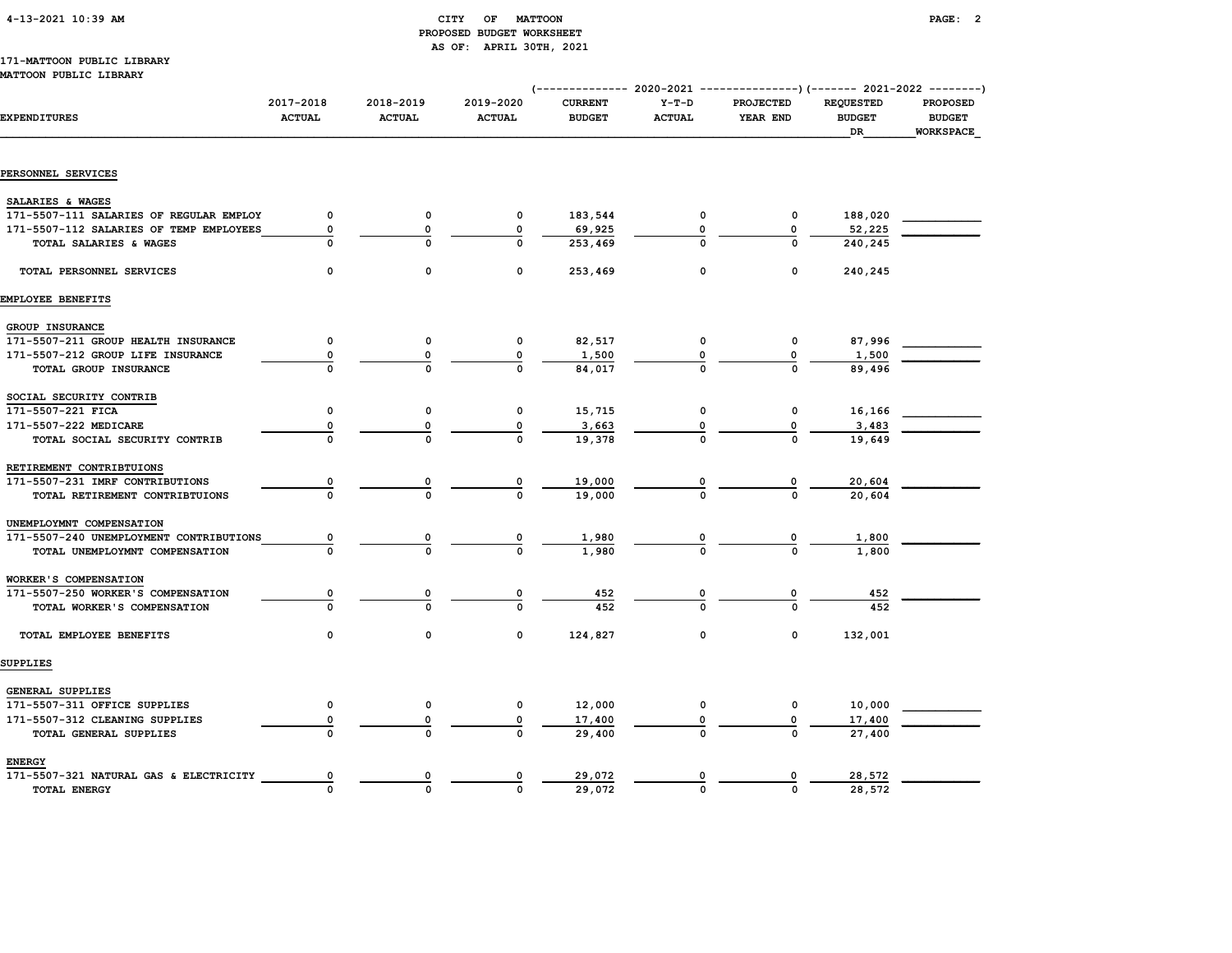#### 4-13-2021 10:39 AM CITY OF MATTOON PAGE: 3 PROPOSED BUDGET WORKSHEET AS OF: APRIL 30TH, 2021

# 171-MATTOON PUBLIC LIBRARY

#### MATTOON PUBLIC LIBRARY

| <b>EXPENDITURES</b>                     | 2017-2018<br><b>ACTUAL</b> | 2018-2019<br><b>ACTUAL</b> | 2019-2020<br><b>ACTUAL</b> | <b>CURRENT</b><br><b>BUDGET</b> | $Y-T-D$<br><b>ACTUAL</b> | PROJECTED<br>YEAR END | <b>REQUESTED</b><br><b>BUDGET</b><br>DR | <b>PROPOSED</b><br><b>BUDGET</b><br>WORKSPACE |
|-----------------------------------------|----------------------------|----------------------------|----------------------------|---------------------------------|--------------------------|-----------------------|-----------------------------------------|-----------------------------------------------|
| BOOKS & PERIODICALS                     |                            |                            |                            |                                 |                          |                       |                                         |                                               |
| 171-5507-340 BOOKS                      |                            |                            |                            | 16,000                          |                          | 0                     | 20,125                                  |                                               |
| TOTAL BOOKS & PERIODICALS               |                            | $\Omega$                   |                            | 16,000                          |                          |                       | 20,125                                  |                                               |
| <b>TOTAL SUPPLIES</b>                   | 0                          | 0                          | 0                          | 74,472                          | 0                        | 0                     | 76,097                                  |                                               |
| PURCHASED PROP MAINT SRV                |                            |                            |                            |                                 |                          |                       |                                         |                                               |
| UTILITY SERVICES                        |                            |                            |                            |                                 |                          |                       |                                         |                                               |
| 171-5507-410 WATER & SEWER              |                            |                            |                            | 3,000                           |                          |                       | 2,500                                   |                                               |
| TOTAL UTILITY SERVICES                  |                            | $\Omega$                   |                            | 3,000                           |                          |                       | 2,500                                   |                                               |
| CLEANING SERVICES                       |                            |                            |                            |                                 |                          |                       |                                         |                                               |
| 171-5507-424 LAWN CARE                  | 0                          |                            | $\overline{\mathbf{0}}$    | 2,400                           |                          |                       | 2,400                                   |                                               |
| TOTAL CLEANING SERVICES                 | $\Omega$                   | $\Omega$                   | $\Omega$                   | 2,400                           | $\frac{0}{0}$            |                       | 2,400                                   |                                               |
| REPAIR & MAINT SERVICES                 |                            |                            |                            |                                 |                          |                       |                                         |                                               |
| 171-5507-432 REPAIR OF STRUCTURES       | 0                          | 0                          | 0                          | 14,000                          | 0                        | 0                     | 20,636                                  |                                               |
| 171-5507-435 ELEVATOR SERVICE AGREEMENT | O                          | 0                          | 0                          | 3,794                           | $\Omega$                 | 0                     | 4,288                                   |                                               |
| 171-5507-437 SECURITY MONITORING SERVIC | 0                          | 0                          | 0                          | 1,288                           |                          | 0                     | 1,288                                   |                                               |
| TOTAL REPAIR & MAINT SERVICES           | $\Omega$                   |                            | $\mathbf 0$                | 19,082                          |                          | $\mathbf 0$           | 26,212                                  |                                               |
| <b>RENTALS</b>                          |                            |                            |                            |                                 |                          |                       |                                         |                                               |
| TOTAL PURCHASED PROP MAINT SRV          | 0                          | 0                          | 0                          | 24,482                          | 0                        | 0                     | 31,112                                  |                                               |
| <b>OTHER PURCHASED SERVICES</b>         |                            |                            |                            |                                 |                          |                       |                                         |                                               |
| PROFESSIONAL SERVICES                   |                            |                            |                            |                                 |                          |                       |                                         |                                               |
| 171-5507-513 AUDITING                   | 0                          | $\mathbf 0$                | 0                          | 1,250                           | 0                        | 0                     | 1,250                                   |                                               |
| 171-5507-516 TECHNOLOGY SUPPORT SERVICE | 0                          | 0                          | 0                          | 4,700                           |                          | 0                     | 4,700                                   |                                               |
| TOTAL PROFESSIONAL SERVICES             |                            |                            |                            | 5,950                           |                          |                       | 5,950                                   |                                               |
| <b>INSURANCE</b>                        |                            |                            |                            |                                 |                          |                       |                                         |                                               |
| 171-5507-521 PUBLIC OFFICIAL BONDS      | 0                          | $\mathbf 0$                | 0                          | 1,075                           | 0                        | 0                     | 1,075                                   |                                               |
| 171-5507-523 PROPERTY & CASUALTY INSURA | 0                          | 0                          | 0                          | 13,000                          | 0                        | 0                     | 13,000                                  |                                               |
| TOTAL INSURANCE                         | $\Omega$                   | $\Omega$                   | $\Omega$                   | 14,075                          |                          | $\Omega$              | 14,075                                  |                                               |
| COMMUNICATION                           |                            |                            |                            |                                 |                          |                       |                                         |                                               |
| 171-5507-531 POSTAGE                    | 0                          | 0                          | 0                          | 4,400                           | 0                        | 0                     | 504                                     |                                               |
| 171-5507-532 TELEPHONE                  | 0                          | 0                          | 0                          | 11,928                          |                          | 0                     | 11,928                                  |                                               |
| TOTAL COMMUNICATION                     | $\Omega$                   | $\Omega$                   | $\Omega$                   | 16,328                          |                          | $\Omega$              | 12,432                                  |                                               |
| EMPLOYEE BUSINESS EXP                   |                            |                            |                            |                                 |                          |                       |                                         |                                               |
| 171-5507-562 TRAVEL & TRAINING          | 0                          | 0                          | 0                          | 2,000                           | 0                        | 0                     | 2,000                                   |                                               |
| TOTAL EMPLOYEE BUSINESS EXP             | $\Omega$                   | $\Omega$                   | $\Omega$                   | 2,000                           | $\Omega$                 | $\Omega$              | 2,000                                   |                                               |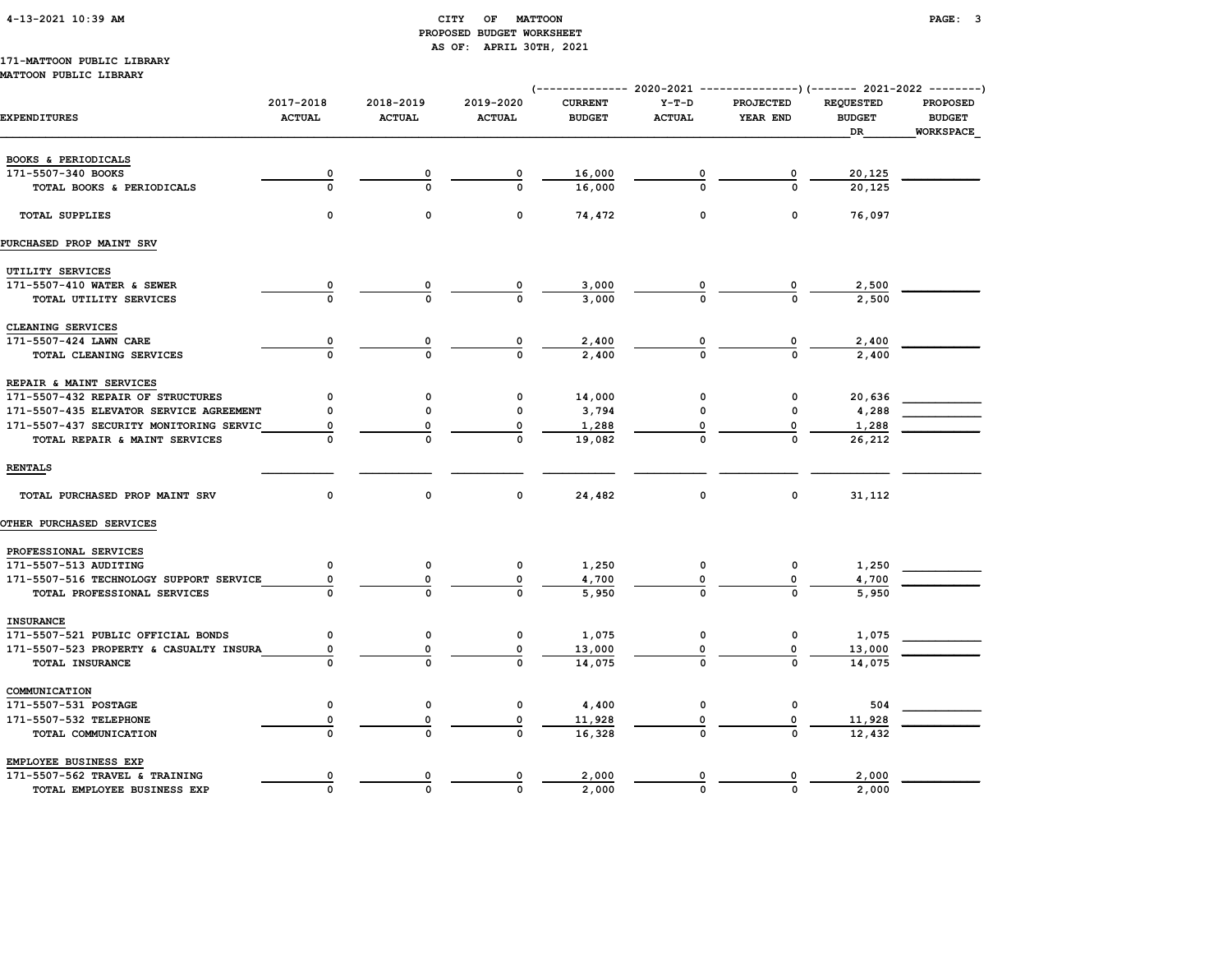#### 4-13-2021 10:39 AM CITY OF MATTOON PAGE: 4 PROPOSED BUDGET WORKSHEET AS OF: APRIL 30TH, 2021

# 171-MATTOON PUBLIC LIBRARY

| <b>EXPENDITURES</b>                                                       | 2017-2018<br><b>ACTUAL</b> | 2018-2019<br><b>ACTUAL</b> | 2019-2020<br><b>ACTUAL</b> | <b>CURRENT</b><br><b>BUDGET</b> | $Y-T-D$<br><b>ACTUAL</b> | <b>PROJECTED</b><br>YEAR END | <b>REQUESTED</b><br><b>BUDGET</b><br><b>DR</b> | <b>PROPOSED</b><br><b>BUDGET</b><br><b>WORKSPACE</b> |
|---------------------------------------------------------------------------|----------------------------|----------------------------|----------------------------|---------------------------------|--------------------------|------------------------------|------------------------------------------------|------------------------------------------------------|
| OTHER PURCHASED SERVICES                                                  |                            |                            |                            |                                 |                          |                              |                                                |                                                      |
| 171-5507-571 DUES & MEMBERSHIPS                                           | 0                          | 0                          | 0                          | 14,000                          | $\mathbf 0$              | $\mathbf 0$                  | 14,500                                         |                                                      |
| 171-5507-572 COMMUNITY PROMOTIONS                                         | $\mathbf 0$                | 0                          | 0                          | 10,000                          | 0                        | 0                            | 8,049                                          |                                                      |
| 171-5507-579 MISCELLANEOUS PURCHASED SE                                   | 0                          | $\Omega$                   | $\mathbf 0$                | 1,000                           | 0                        | 0                            | 1,000                                          |                                                      |
| TOTAL OTHER PURCHASED SERVICES                                            |                            | $\Omega$                   | $\Omega$                   | 25,000                          | $\Omega$                 | $\Omega$                     | 23,549                                         |                                                      |
| TOTAL OTHER PURCHASED SERVICES                                            | $\Omega$                   | $\mathbf 0$                | $\mathbf 0$                | 63,353                          | $\mathbf 0$              | $\mathbf 0$                  | 58,006                                         |                                                      |
| <b>PROPERTY</b>                                                           |                            |                            |                            |                                 |                          |                              |                                                |                                                      |
| LAND                                                                      |                            |                            |                            |                                 |                          |                              |                                                |                                                      |
| <b>BUILDINGS</b>                                                          |                            |                            |                            |                                 |                          |                              |                                                |                                                      |
| IMPROVEMENTS-NOT BLDGS                                                    |                            |                            |                            |                                 |                          |                              |                                                |                                                      |
| 171-5507-730 IMPROVEMENTS OTHER THAN BU<br>TOTAL IMPROVEMENTS-NOT BLDGS   | 0                          | 0<br>$\Omega$              | 0<br>$\Omega$              | 3,000<br>3,000                  |                          | 0<br><sup>0</sup>            | 3,000<br>3,000                                 |                                                      |
| MACHINERY & EQUIPMENT                                                     |                            |                            |                            |                                 |                          |                              |                                                |                                                      |
| 171-5507-740 MACHINERY & EQUIPMENT<br>TOTAL MACHINERY & EQUIPMENT         | 0                          | 0<br>$\Omega$              | 0<br>O                     | 10,000<br>10,000                | 0                        | 0<br>$\Omega$                | 4,000<br>4,000                                 |                                                      |
| TOTAL PROPERTY                                                            | 0                          | 0                          | 0                          | 13,000                          | 0                        | 0                            | 7,000                                          |                                                      |
| OTHER OBJECTS                                                             |                            |                            |                            |                                 |                          |                              |                                                |                                                      |
| FINANCIAL TRANS OBJECTS                                                   |                            |                            |                            |                                 |                          |                              |                                                |                                                      |
| 171-5507-825 PER CAPITA GRANT EXPENDITU                                   | 0                          | 0                          | 0                          | 23,193                          | 0                        | 0                            | 21,875                                         |                                                      |
| 171-5507-827 LITERACY GRANT EXPENDITURE                                   | 0                          | 0                          | $\mathbf 0$                | 40,000                          | 0                        | 0                            | 34,849                                         |                                                      |
| TOTAL FINANCIAL TRANS OBJECTS                                             |                            |                            | O                          | 63,193                          |                          | $\Omega$                     | 56,724                                         |                                                      |
| COMPUTER INFO SYS OBJECT                                                  |                            |                            |                            |                                 |                          |                              |                                                |                                                      |
| 171-5507-841 WIDE AREA NETWORK SOFTWARE<br>TOTAL COMPUTER INFO SYS OBJECT | 0                          | $\Omega$                   | 0<br>$\Omega$              | 5,400<br>5,400                  | 0                        | $\Omega$                     | 5,400<br>5,400                                 |                                                      |
| COMPUTER INFO SYS OBJECT                                                  |                            |                            |                            |                                 |                          |                              |                                                |                                                      |
| 171-5507-863 COMPUTERS                                                    | 0                          | 0                          |                            | 10,000                          |                          |                              | 10,000                                         |                                                      |
| TOTAL COMPUTER INFO SYS OBJECT                                            | $\Omega$                   | $\Omega$                   | <sup>0</sup>               | 10,000                          | $\Omega$                 | <sup>0</sup>                 | 10,000                                         |                                                      |
| TOTAL OTHER OBJECTS                                                       | 0                          | 0                          | 0                          | 78,593                          | 0                        | 0                            | 72,124                                         |                                                      |
| TOTAL MATTOON PUBLIC LIBRARY                                              | 0                          | 0                          | 0                          | 632,196                         | 0                        | 0                            | 616,585                                        |                                                      |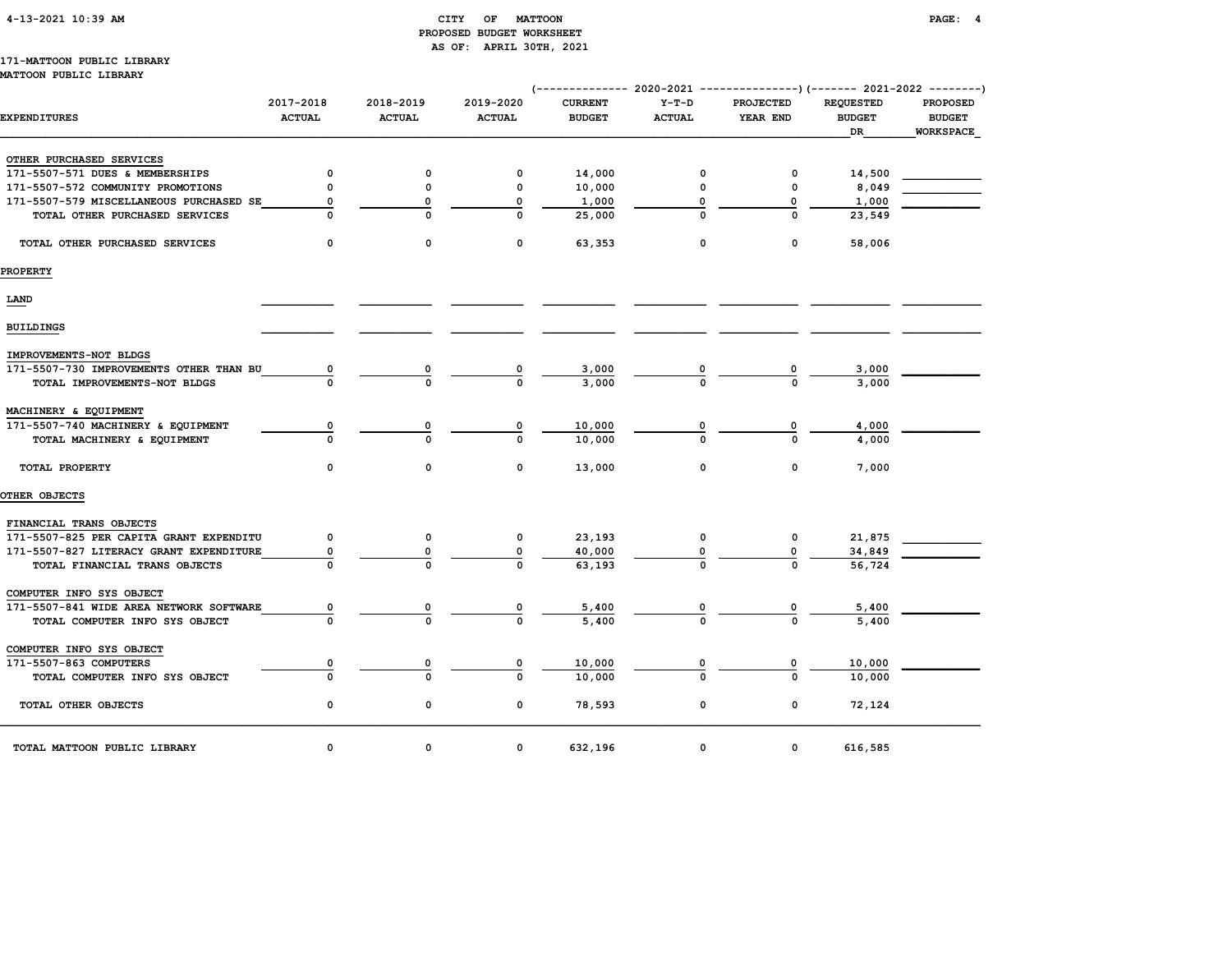#### $\begin{array}{ccc} \text{CITY} & \text{OF} & \text{MATTCON} \end{array}$  PROPOSED BUDGET WORKSHEET AS OF: APRIL 30TH, 2021

#### 171-MATTOON PUBLIC LIBRARY DEBT SERVICE

|                     | 2017-2018     | 2018-2019     | 2019-2020     | <b>CURRENT</b> | Y-T-D         | <b>PROJECTED</b> | <b>REOUESTED</b> | <b>PROPOSED</b>  |
|---------------------|---------------|---------------|---------------|----------------|---------------|------------------|------------------|------------------|
| <b>EXPENDITURES</b> | <b>ACTUAL</b> | <b>ACTUAL</b> | <b>ACTUAL</b> | <b>BUDGET</b>  | <b>ACTUAL</b> | YEAR END         | <b>BUDGET</b>    | <b>BUDGET</b>    |
|                     |               |               |               |                |               |                  | DR               | <b>WORKSPACE</b> |

OTHER OBJECTS

 $FINANCIAL$  TRANS OBJECTS  $\qquad \qquad \qquad \qquad$   $\qquad \qquad$   $\qquad \qquad$   $\qquad \qquad$   $\qquad$   $\qquad \qquad$   $\qquad \qquad$   $\qquad \qquad$   $\qquad$   $\qquad$   $\qquad$   $\qquad$   $\qquad$   $\qquad$   $\qquad$   $\qquad$   $\qquad$   $\qquad$   $\qquad$   $\qquad$   $\qquad$   $\qquad$   $\qquad$   $\qquad$   $\qquad$   $\qquad$   $\qquad$   $\qquad$   $\qquad$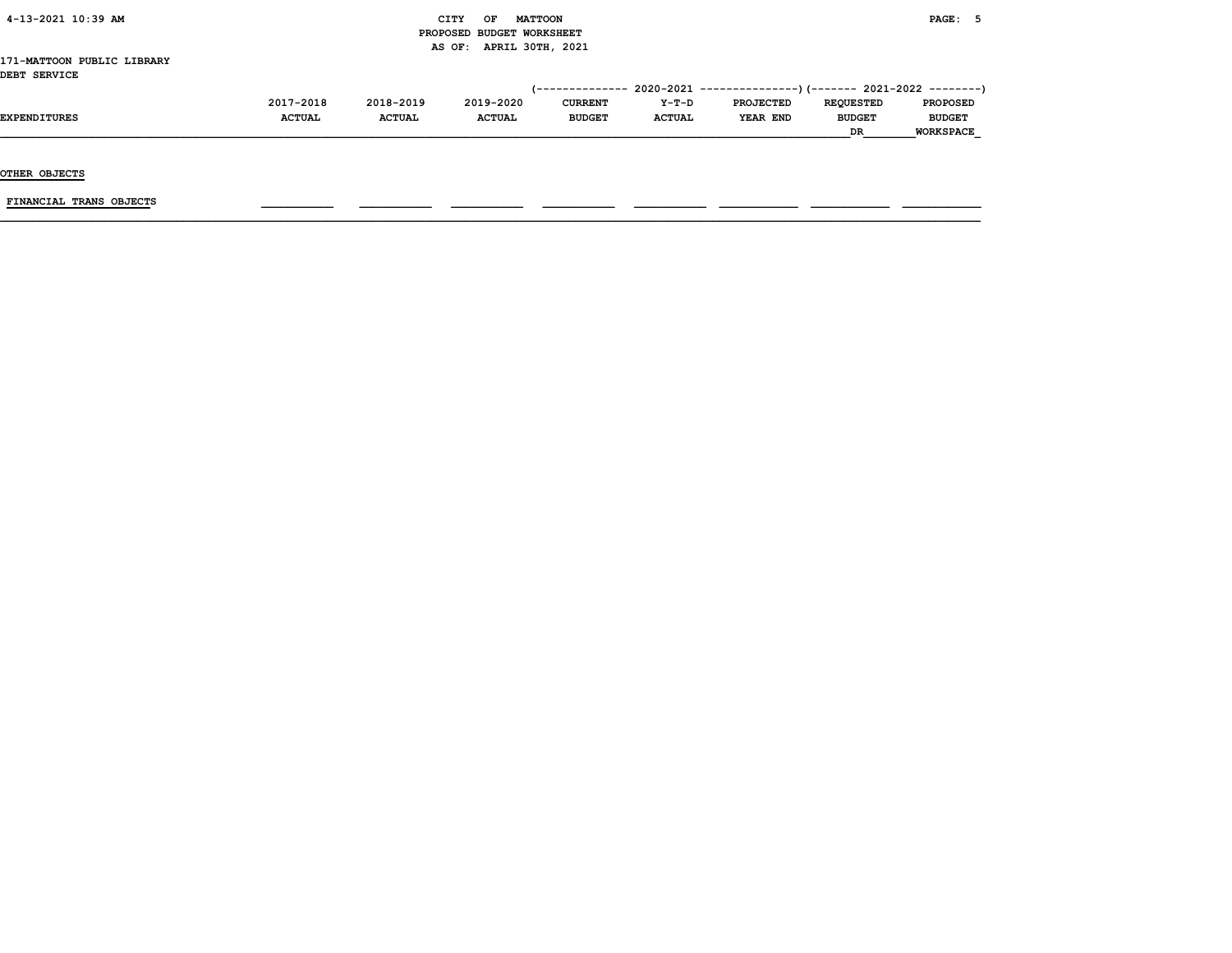| 4-13-2021 10:39 AM                         |               |               | OF<br>CITY<br>PROPOSED BUDGET WORKSHEET | <b>MATTOON</b> |               |                  |                  | PAGE: 6          |  |
|--------------------------------------------|---------------|---------------|-----------------------------------------|----------------|---------------|------------------|------------------|------------------|--|
|                                            |               |               | AS OF: APRIL 30TH, 2021                 |                |               |                  |                  |                  |  |
| 171-MATTOON PUBLIC LIBRARY<br>DEBT SERVICE |               |               |                                         |                |               |                  |                  |                  |  |
|                                            | 2017-2018     | 2018-2019     | 2019-2020                               | <b>CURRENT</b> | Y-T-D         | <b>PROJECTED</b> | <b>REQUESTED</b> | <b>PROPOSED</b>  |  |
| <b>EXPENDITURES</b>                        | <b>ACTUAL</b> | <b>ACTUAL</b> | <b>ACTUAL</b>                           | <b>BUDGET</b>  | <b>ACTUAL</b> | YEAR END         | <b>BUDGET</b>    | <b>BUDGET</b>    |  |
|                                            |               |               |                                         |                |               |                  | DR.              | <b>WORKSPACE</b> |  |
| OTUPD OD TECTO                             |               |               |                                         |                |               |                  |                  |                  |  |

OTHER OBJECTS

FINANCIAL TRANS OBJECTS \_\_\_\_\_\_\_\_\_\_\_ \_\_\_\_\_\_\_\_\_\_\_ \_\_\_\_\_\_\_\_\_\_\_ \_\_\_\_\_\_\_\_\_\_\_ \_\_\_\_\_\_\_\_\_\_\_ \_\_\_\_\_\_\_\_\_\_\_\_ \_\_\_\_\_\_\_\_\_\_\_\_ \_\_\_\_\_\_\_\_\_\_\_\_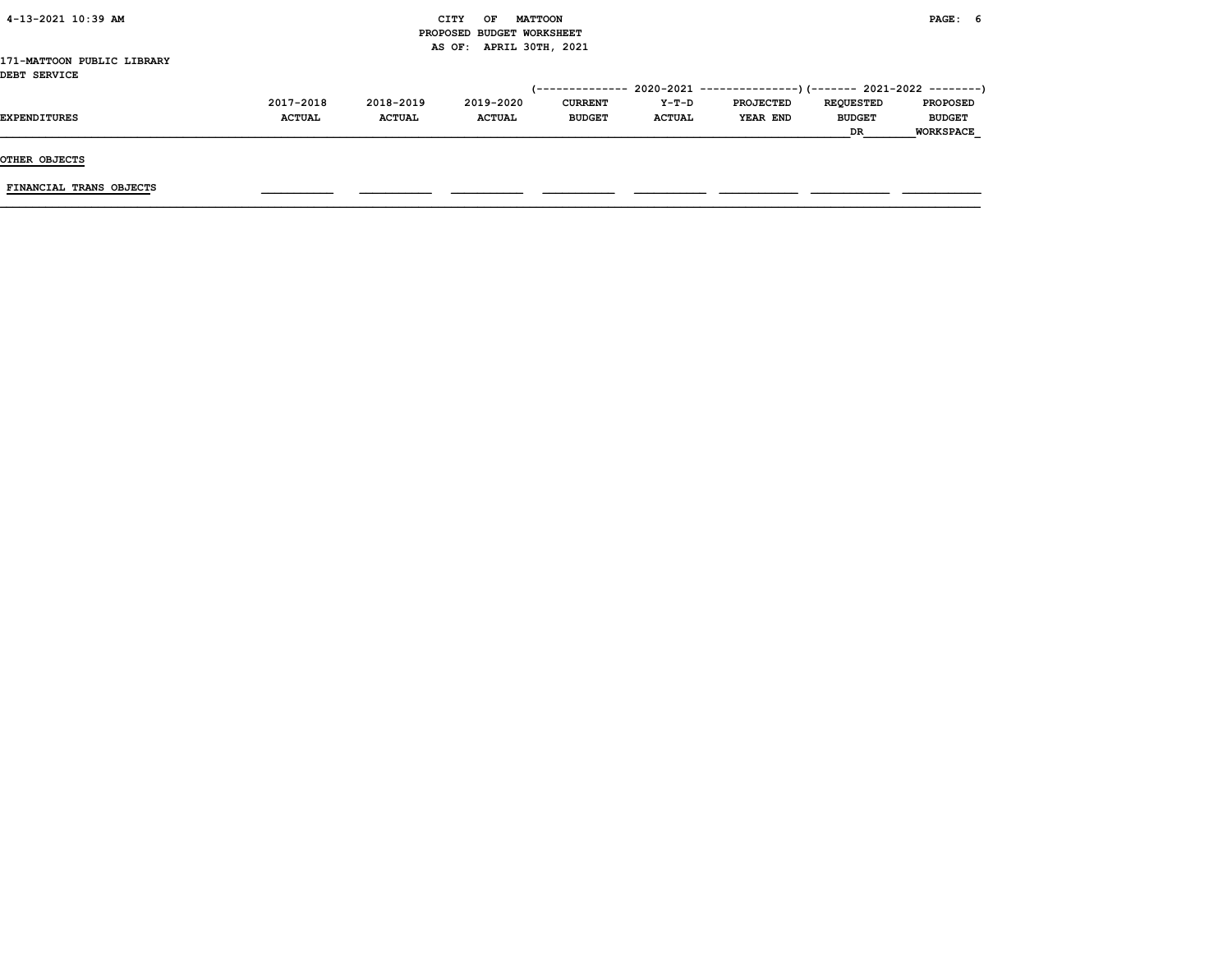| 4-13-2021 10:39 AM |
|--------------------|
|--------------------|

#### $\begin{array}{ccc} \texttt{CITY} & \texttt{OF} & \texttt{MATTOON} \end{array}$  PROPOSED BUDGET WORKSHEET AS OF: APRIL 30TH, 2021

#### 171-MATTOON PUBLIC LIBRARY INTEREST EXPENSE

| <b>EXPENDITURES</b>                     | 2017-2018<br><b>ACTUAL</b> | 2018-2019<br><b>ACTUAL</b> | 2019-2020<br><b>ACTUAL</b> | <b>CURRENT</b><br><b>BUDGET</b> | Y-T-D<br><b>ACTUAL</b> | <b>PROJECTED</b><br>YEAR END | <b>REQUESTED</b><br><b>BUDGET</b><br>DR | <b>PROPOSED</b><br><b>BUDGET</b><br><b>WORKSPACE</b> |
|-----------------------------------------|----------------------------|----------------------------|----------------------------|---------------------------------|------------------------|------------------------------|-----------------------------------------|------------------------------------------------------|
| OTHER OBJECTS                           |                            |                            |                            |                                 |                        |                              |                                         |                                                      |
| FINANCIAL TRANS OBJECTS                 |                            |                            |                            |                                 |                        |                              |                                         |                                                      |
| 171-5790-817 INTEREST EXPENSE           |                            |                            | 0                          | 1,250                           |                        | 0                            | 865                                     |                                                      |
| TOTAL FINANCIAL TRANS OBJECTS           |                            |                            | 0                          | 1,250                           |                        |                              | 865                                     |                                                      |
| TOTAL OTHER OBJECTS                     | 0                          | 0                          | 0                          | 1,250                           | 0                      | $\mathbf 0$                  | 865                                     |                                                      |
| TOTAL INTEREST EXPENSE                  | 0                          | 0                          | 0                          | 1,250                           | $\mathbf 0$            | $\mathbf 0$                  | 865                                     |                                                      |
| TOTAL EXPENDITURES                      | 0                          | 0                          | $\mathbf{0}$               | 633,446                         | $\mathbf 0$            | $\mathbf{0}$                 | 617,450                                 |                                                      |
| REVENUE OVER/(UNDER) EXPENDITURES       | $\Omega$                   | $\mathbf 0$                | $0 \left($                 | 28,345)                         | $\mathbf 0$            | $0 \left($                   | 36, 153)                                |                                                      |
| OTHER FINANCING SOURCES                 |                            |                            |                            |                                 |                        |                              |                                         |                                                      |
| 171-4901-010 TRANSFER OF REPLACEMENT TA |                            | 0                          | 0                          | 33,233                          |                        | 0                            | 37,994                                  |                                                      |
| TOTAL OTHER FINANCING SOURCES           |                            | $\Omega$                   | $\Omega$                   | 33,233                          |                        | $\Omega$                     | 37,994                                  |                                                      |
| TOTAL OTHER FINANCING SOURCES (USES)    | 0                          | 0                          | 0                          | 33,233                          | 0                      | $\mathbf 0$                  | 37,994                                  |                                                      |
| REVENUES & OTHER SOURCES OVER/          |                            |                            |                            |                                 |                        |                              |                                         |                                                      |
| (UNDER) EXPENDITURES & OTHER (USES)     | 0                          | 0                          | $\mathbf 0$                | 4,888                           | $\mathbf 0$            |                              | $\overline{0}$<br>1,841                 |                                                      |

\*\*\* END OF REPORT \*\*\*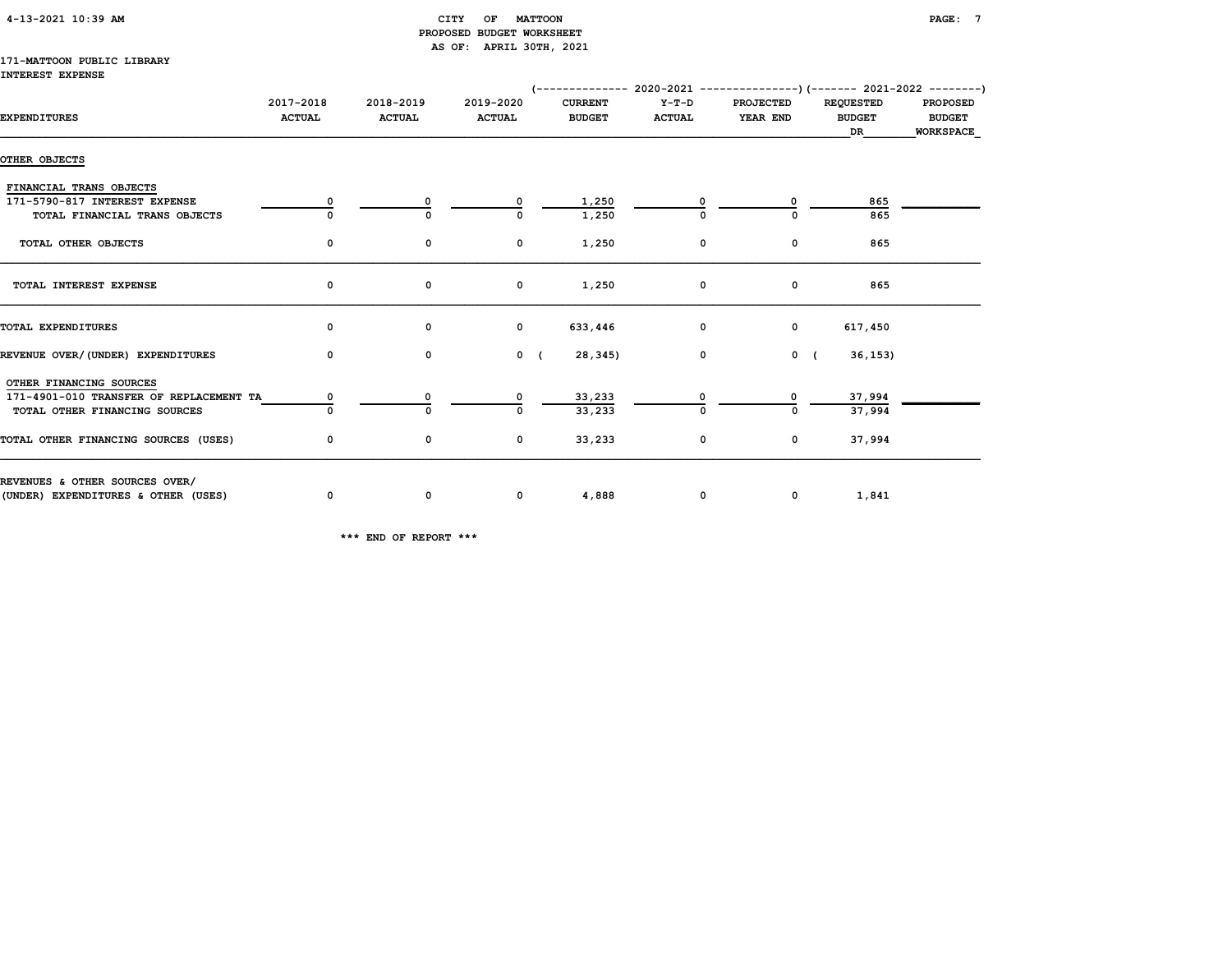#### 4-13-2021 10:39 AM CITY OF MATTOON PAGE: 1 PROPOSED BUDGET WORKSHEET AS OF: APRIL 30TH, 2021

| 211-WATER FUND |
|----------------|
|----------------|

| <b>REVENUES</b>                         | 2017-2018<br><b>ACTUAL</b> | 2018-2019<br><b>ACTUAL</b> | 2019-2020<br><b>ACTUAL</b> | <b>CURRENT</b><br><b>BUDGET</b> | $Y-T-D$<br><b>ACTUAL</b> | <b>PROJECTED</b><br>YEAR END | <b>REQUESTED</b><br><b>BUDGET</b><br><b>DR</b> | <b>PROPOSED</b><br><b>BUDGET</b><br><b>WORKSPACE</b> |
|-----------------------------------------|----------------------------|----------------------------|----------------------------|---------------------------------|--------------------------|------------------------------|------------------------------------------------|------------------------------------------------------|
| <b>INTERGOVERNMENTAL REV</b>            |                            |                            |                            |                                 |                          |                              |                                                |                                                      |
| FEDERAL GOVT GRANTS                     |                            |                            |                            |                                 |                          |                              |                                                |                                                      |
| STATE GOVT GRANTS                       |                            |                            |                            |                                 |                          |                              |                                                |                                                      |
| CHARGES FOR SERVICES                    |                            |                            |                            |                                 |                          |                              |                                                |                                                      |
| WTR FD REVENUES & OTHER                 |                            |                            |                            |                                 |                          |                              |                                                |                                                      |
| 211-4461-021 WATER SALES                | 3,725,930                  | 3,625,918                  | 3,534,216                  | 3,600,000                       | 3, 116, 716              | 3,340,020                    | 3,400,000                                      |                                                      |
| 211-4462-021 UTILITY TAX                | 121,464                    | 117,075                    | 115,335                    | 119,000                         | 103,478                  | 111,832                      | 115,000                                        |                                                      |
| 211-4463-021 RELIANT ENERGY SALES       | 96,977                     | 100,857                    | 108,252                    | 103,000                         | 107,028                  | 114,356                      | 108,000                                        |                                                      |
| 211-4464-021 FARM INCOME                | 7,980                      | 7,980                      | 7,980                      | 8,000                           | 7,905                    | 7,905                        | 8,000                                          |                                                      |
| 211-4465-021 LEASES & RENTALS           | 8,654                      | 8,773                      | 7,718                      | 7,000                           | 5,785                    | 7,718                        | 7,000                                          |                                                      |
| 211-4466-021 PERMITS & TAPPING FEES     | 4,775                      | 5,350                      | 1,815                      | 4,000                           | 740                      | 1,380                        | 3,000                                          |                                                      |
| 211-4469-021 MISC. & SUNDRY WATER CHARG | 31,284                     | 34,238                     | 37,862                     | 32,000                          | 23,542                   | 34,230                       | 34,000                                         |                                                      |
| TOTAL WTR FD REVENUES & OTHER           | 3,997,064                  | 3,900,190                  | 3,813,178                  | 3,873,000                       | 3,365,193                | 3,617,441                    | 3,675,000                                      |                                                      |
| TOTAL CHARGES FOR SERVICES              | 3,997,064                  | 3,900,190                  | 3,813,178                  | 3,873,000                       | 3, 365, 193              | 3,617,441                    | 3,675,000                                      |                                                      |
| INVESTMENT EARNINGS                     |                            |                            |                            |                                 |                          |                              |                                                |                                                      |
| <b>INTEREST EARNINGS</b>                |                            |                            |                            |                                 |                          |                              |                                                |                                                      |
| 211-4610-021 INTEREST EARNINGS          | 4,944                      | 10,119                     | 7,579                      | 8,000                           | 3,643                    | 4,508                        | 6,000                                          |                                                      |
| TOTAL INTEREST EARNINGS                 | 4,944                      | 10,119                     | 7,579                      | 8,000                           | 3.643                    | 4,508                        | 6.000                                          |                                                      |
| TOTAL INVESTMENT EARNINGS               | 4,944                      | 10,119                     | 7,579                      | 8,000                           | 3,643                    | 4,508                        | 6,000                                          |                                                      |
| TOTAL REVENUES                          | 4,002,008                  | 3,910,309                  | 3,820,757                  | 3,881,000                       | 3,368,836                | 3,621,949                    | 3,681,000                                      |                                                      |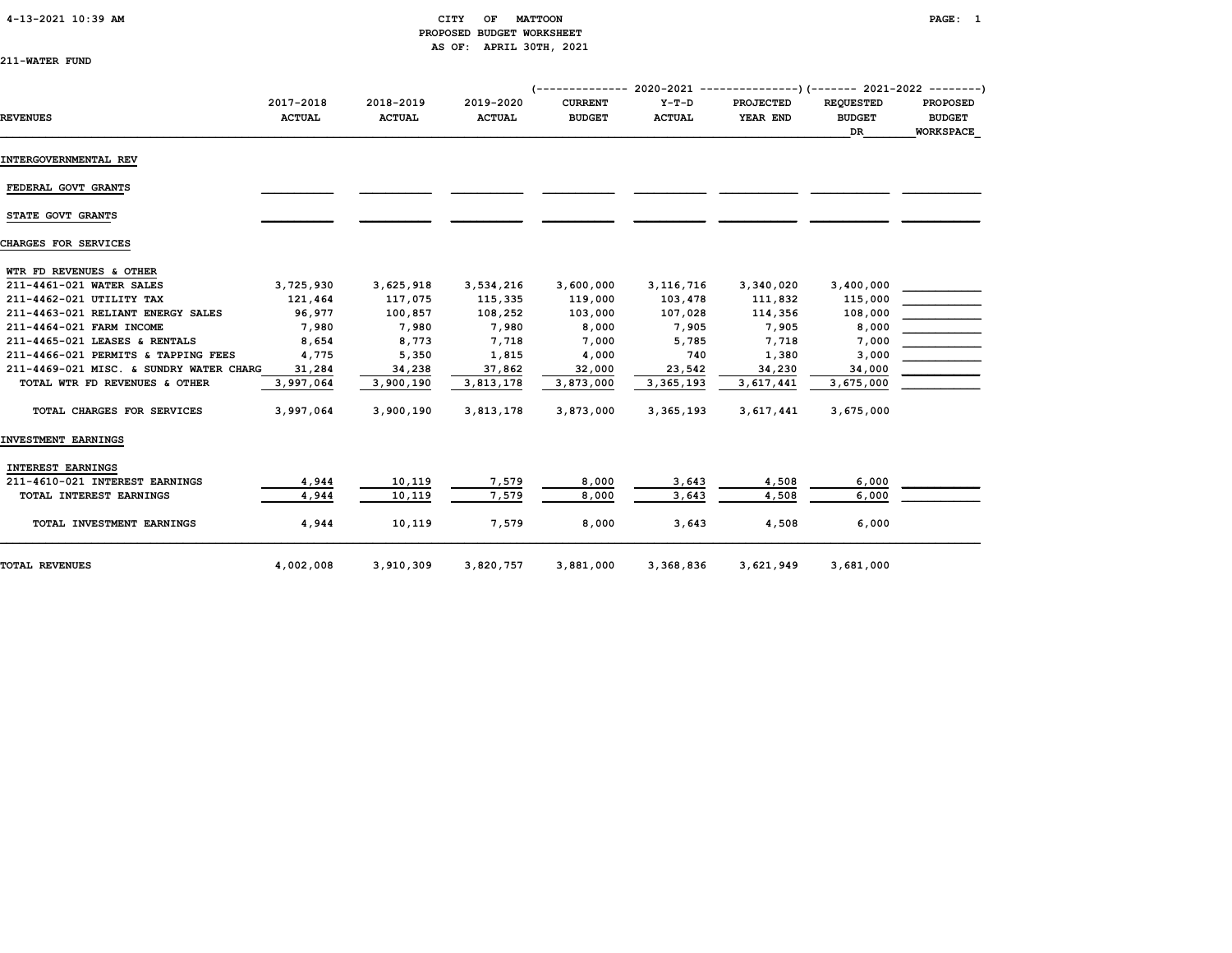#### 4-13-2021 10:39 AM CITY OF MATTOON PAGE: 2 PROPOSED BUDGET WORKSHEET AS OF: APRIL 30TH, 2021

#### 211-WATER FUND

#### RESERVOIRS & WTR SOURCES

|                                        |                            |                            |                            | $--------- 2020-2021$           |                          | ---------------) (------- 2021-2022 --------) |                                         |                                                      |
|----------------------------------------|----------------------------|----------------------------|----------------------------|---------------------------------|--------------------------|-----------------------------------------------|-----------------------------------------|------------------------------------------------------|
| <b>EXPENDITURES</b>                    | 2017-2018<br><b>ACTUAL</b> | 2018-2019<br><b>ACTUAL</b> | 2019-2020<br><b>ACTUAL</b> | <b>CURRENT</b><br><b>BUDGET</b> | $Y-T-D$<br><b>ACTUAL</b> | PROJECTED<br>YEAR END                         | <b>REQUESTED</b><br><b>BUDGET</b><br>DR | <b>PROPOSED</b><br><b>BUDGET</b><br><b>WORKSPACE</b> |
| PERSONNEL SERVICES                     |                            |                            |                            |                                 |                          |                                               |                                         |                                                      |
|                                        |                            |                            |                            |                                 |                          |                                               |                                         |                                                      |
| SALARIES & WAGES                       |                            |                            |                            |                                 |                          |                                               |                                         |                                                      |
| 211-5351-111 SALARIES OF REG EMPLOYEES | 217                        | 0                          |                            |                                 |                          | 0                                             |                                         |                                                      |
| TOTAL SALARIES & WAGES                 | 217                        | $\Omega$                   |                            |                                 |                          |                                               |                                         |                                                      |
| TOTAL PERSONNEL SERVICES               | 217                        | $\Omega$                   | $\Omega$                   | $\Omega$                        | $\Omega$                 | $\Omega$                                      | $\mathbf 0$                             |                                                      |
| EMPLOYEE BENEFITS                      |                            |                            |                            |                                 |                          |                                               |                                         |                                                      |
| GROUP INSURANCE                        |                            |                            |                            |                                 |                          |                                               |                                         |                                                      |
| 211-5351-211 GROUP HEALTH INSURANCE    | 56                         |                            |                            |                                 |                          | 0                                             |                                         |                                                      |
| TOTAL GROUP INSURANCE                  | 56                         |                            | O                          | $\Omega$                        |                          |                                               |                                         |                                                      |
| SOCIAL SECURITY CONTRIB                |                            |                            |                            |                                 |                          |                                               |                                         |                                                      |
| 211-5351-221 FICA CONTRIBUTIONS        | 13                         | 0                          | 0                          | $\mathbf 0$                     | 0                        | 0                                             | 0                                       |                                                      |
| 211-5351-222 MEDICARE CONTRIBUTIONS    | 3                          | $\mathbf 0$                | 0                          | 0                               | 0                        |                                               | $\mathbf 0$                             |                                                      |
| TOTAL SOCIAL SECURITY CONTRIB          | 16                         | O                          |                            | $\Omega$                        |                          |                                               |                                         |                                                      |
| RETIREMENT CONTRIBTUIONS               |                            |                            |                            |                                 |                          |                                               |                                         |                                                      |
| 211-5351-231 IMRF CONTRIBUTIONS        | $\overline{23}$            | 0                          | 0                          | 0                               | 0                        | $\overline{\mathbf{0}}$                       |                                         |                                                      |
| TOTAL RETIREMENT CONTRIBTUIONS         | 23                         | $\Omega$                   | $\Omega$                   | $\mathbf{o}$                    |                          | $\Omega$                                      |                                         |                                                      |
| UNEMPLOYMNT COMPENSATION               |                            |                            |                            |                                 |                          |                                               |                                         |                                                      |
| WORKER'S COMPENSATION                  |                            |                            |                            |                                 |                          |                                               |                                         |                                                      |
| TOTAL EMPLOYEE BENEFITS                | 95                         | 0                          | $\mathbf 0$                | $\mathbf 0$                     | 0                        | 0                                             | 0                                       |                                                      |
| <b>SUPPLIES</b>                        |                            |                            |                            |                                 |                          |                                               |                                         |                                                      |
| GENERAL SUPPLIES                       |                            |                            |                            |                                 |                          |                                               |                                         |                                                      |
| 211-5351-316 TOOLS & EQUIPMENT         | 1,211                      | 347                        | 352                        | $\mathbf 0$                     | 0                        | 0                                             |                                         |                                                      |
| 211-5351-318 VEHICLE PARTS             | 478                        | 111                        | 0                          | $\mathbf 0$                     | $\mathsf{o}\,$           | 0                                             |                                         |                                                      |
| 211-5351-319 MISCELLANEOUS SUPPLIES    | 1,174                      | 977                        | 478                        | 0                               | 0                        | 0                                             | 0                                       |                                                      |
| TOTAL GENERAL SUPPLIES                 | 2,862                      | 1,434                      | 831                        | $\Omega$                        |                          | $\Omega$                                      |                                         |                                                      |
| <b>ENERGY</b>                          |                            |                            |                            |                                 |                          |                                               |                                         |                                                      |
| 211-5351-321 NATURAL GAS & ELECTRIC    | 6,281                      | 5,640                      | 6,019                      | 7,000                           | 6,116                    | 5,642                                         | 0                                       |                                                      |
| 211-5351-326 FUEL                      | $\mathbf 0$                | 555                        |                            |                                 |                          |                                               | 0                                       |                                                      |
| TOTAL ENERGY                           | 6,281                      | 6,195                      | 6,019                      | 7,000                           | 6,116                    | 5,642                                         | $\Omega$                                |                                                      |
| STREET MAINT SUPPLIES                  |                            |                            |                            |                                 |                          |                                               |                                         |                                                      |
| 211-5351-351 CONCRETE                  | 0                          | $\mathsf{o}$               | 0                          | 2,000                           | 379                      | 379                                           | 2,000                                   |                                                      |
| 211-5351-352 AGGREGATE                 | 0                          | 0                          | $\mathbf 0$                | 2,000                           | 1,873                    | 1,789                                         | 2,000                                   |                                                      |
| TOTAL STREET MAINT SUPPLIES            | $\Omega$                   | 0                          | 0                          | 4,000                           | 2,252                    | 2,168                                         | 4,000                                   |                                                      |
| <b>TOTAL SUPPLIES</b>                  | 9,144                      | 7,630                      | 6,849                      | 11,000                          | 8,367                    | 7,810                                         | 4,000                                   |                                                      |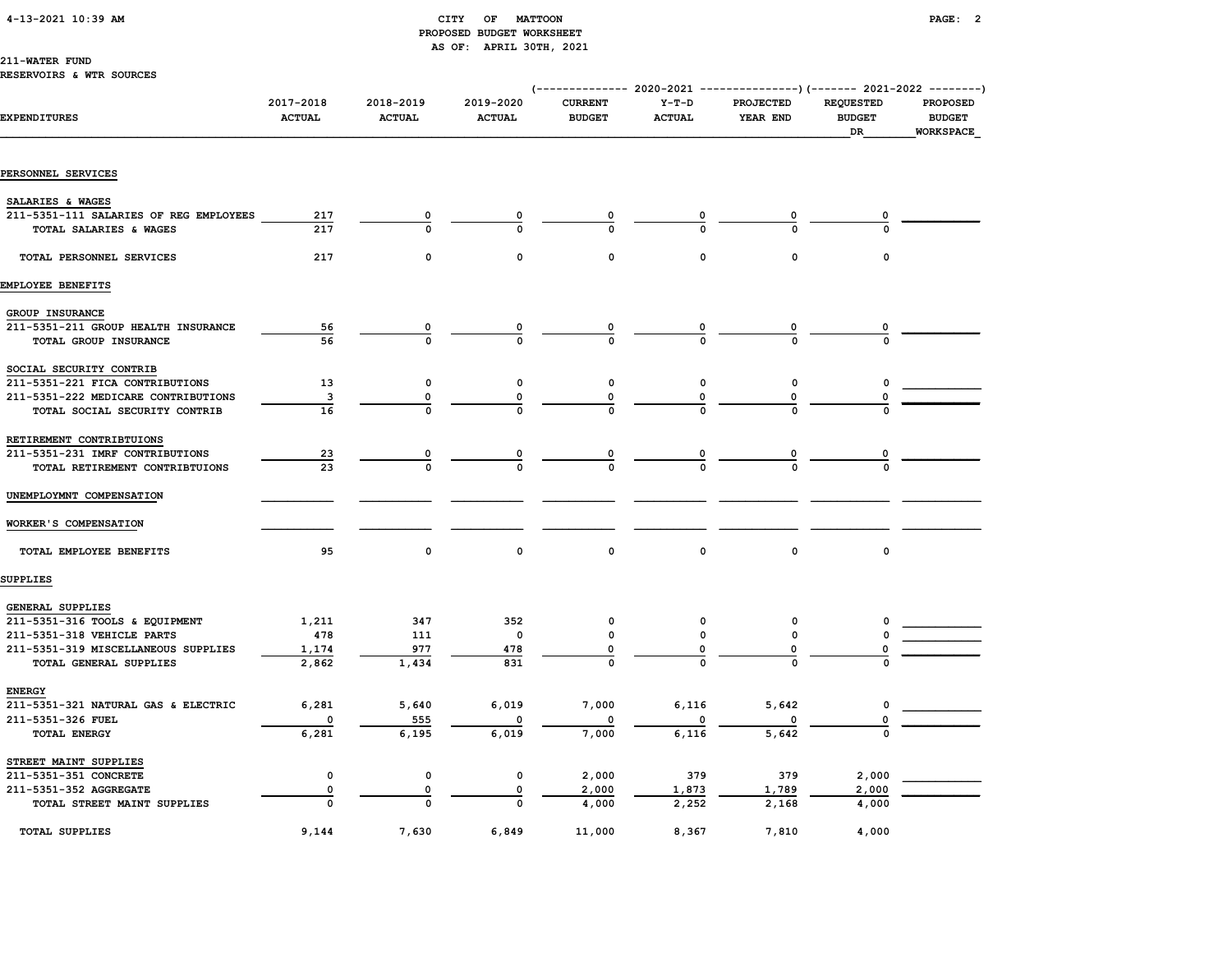#### 4-13-2021 10:39 AM CITY OF MATTOON PAGE: 3 PROPOSED BUDGET WORKSHEET AS OF: APRIL 30TH, 2021

211-WATER FUND

| <b>EXPENDITURES</b>                     | 2017-2018<br><b>ACTUAL</b> | 2018-2019<br><b>ACTUAL</b> | 2019-2020<br><b>ACTUAL</b> | <b>CURRENT</b><br><b>BUDGET</b> | $Y-T-D$<br><b>ACTUAL</b> | <b>PROJECTED</b><br>YEAR END | <b>REQUESTED</b><br><b>BUDGET</b><br>DR. | <b>PROPOSED</b><br><b>BUDGET</b><br><b>WORKSPACE</b> |
|-----------------------------------------|----------------------------|----------------------------|----------------------------|---------------------------------|--------------------------|------------------------------|------------------------------------------|------------------------------------------------------|
| PURCHASED PROP MAINT SRV                |                            |                            |                            |                                 |                          |                              |                                          |                                                      |
| REPAIR & MAINT SERVICES                 |                            |                            |                            |                                 |                          |                              |                                          |                                                      |
| 211-5351-432 REPAIR OF STRUCTURES       | 2,679                      | 1,132                      | 3,500                      | 5,000                           | 0                        | $\mathbf 0$                  | 5,000                                    |                                                      |
| 211-5351-433 REPAIR OF MACHINERY        | 589                        | 1,871                      | 1,586                      | 5,000                           | 21,429                   | 1,746                        | 5,000                                    |                                                      |
| TOTAL REPAIR & MAINT SERVICES           | 3,268                      | 3,004                      | 5,086                      | 10,000                          | 21,429                   | 1,746                        | 10,000                                   |                                                      |
| <b>RENTALS</b>                          |                            |                            |                            |                                 |                          |                              |                                          |                                                      |
| 211-5351-440 EQUIPMENT RENTAL           | 2,097                      | 0                          | 750                        | 5,000                           | 0                        | 0                            | 4,000                                    |                                                      |
| <b>TOTAL RENTALS</b>                    | 2,097                      | $\Omega$                   | 750                        | 5,000                           | $\Omega$                 |                              | 4,000                                    |                                                      |
| OTHER PROP MAINT SERVICE                |                            |                            |                            |                                 |                          |                              |                                          |                                                      |
| 211-5351-460 OTHER PROPERTY MAINT. SVCS | 4,536                      | 0                          | 0                          | 0                               | 0                        | 0                            | 0                                        |                                                      |
| TOTAL OTHER PROP MAINT SERVICE          | 4,536                      | O                          | O                          | $\Omega$                        | $\Omega$                 |                              |                                          |                                                      |
| TOTAL PURCHASED PROP MAINT SRV          | 9,901                      | 3,004                      | 5,836                      | 15,000                          | 21,429                   | 1,746                        | 14,000                                   |                                                      |
| OTHER PURCHASED SERVICES                |                            |                            |                            |                                 |                          |                              |                                          |                                                      |
| PROFESSIONAL SERVICES                   |                            |                            |                            |                                 |                          |                              |                                          |                                                      |
| <b>INSURANCE</b>                        |                            |                            |                            |                                 |                          |                              |                                          |                                                      |
| 211-5351-524 WATER RESERVOIR DAM INSURA | 3,965                      | 4,085                      | 4,265                      | 4,000                           | 4,505                    | 4,505                        | 4,500                                    |                                                      |
| TOTAL INSURANCE                         | 3,965                      | 4,085                      | 4,265                      | 4,000                           | 4,505                    | 4,505                        | 4,500                                    |                                                      |
| OTHER PURCHASED SERVICES                |                            |                            |                            |                                 |                          |                              |                                          |                                                      |
| TOTAL OTHER PURCHASED SERVICES          | 3,965                      | 4,085                      | 4,265                      | 4,000                           | 4,505                    | 4,505                        | 4,500                                    |                                                      |
| <b>PROPERTY</b>                         |                            |                            |                            |                                 |                          |                              |                                          |                                                      |
| IMPROVEMENTS-NOT BLDGS                  |                            |                            |                            |                                 |                          |                              |                                          |                                                      |

MACHINERY & EQUIPMENT \_\_\_\_\_\_\_\_\_\_\_ \_\_\_\_\_\_\_\_\_\_\_ \_\_\_\_\_\_\_\_\_\_\_ \_\_\_\_\_\_\_\_\_\_\_ \_\_\_\_\_\_\_\_\_\_\_ \_\_\_\_\_\_\_\_\_\_\_\_ \_\_\_\_\_\_\_\_\_\_\_\_ \_\_\_\_\_\_\_\_\_\_\_\_

TOTAL RESERVOIRS & WTR SOURCES 23,322 14,718 16,950 30,000 34,301 14,061 22,500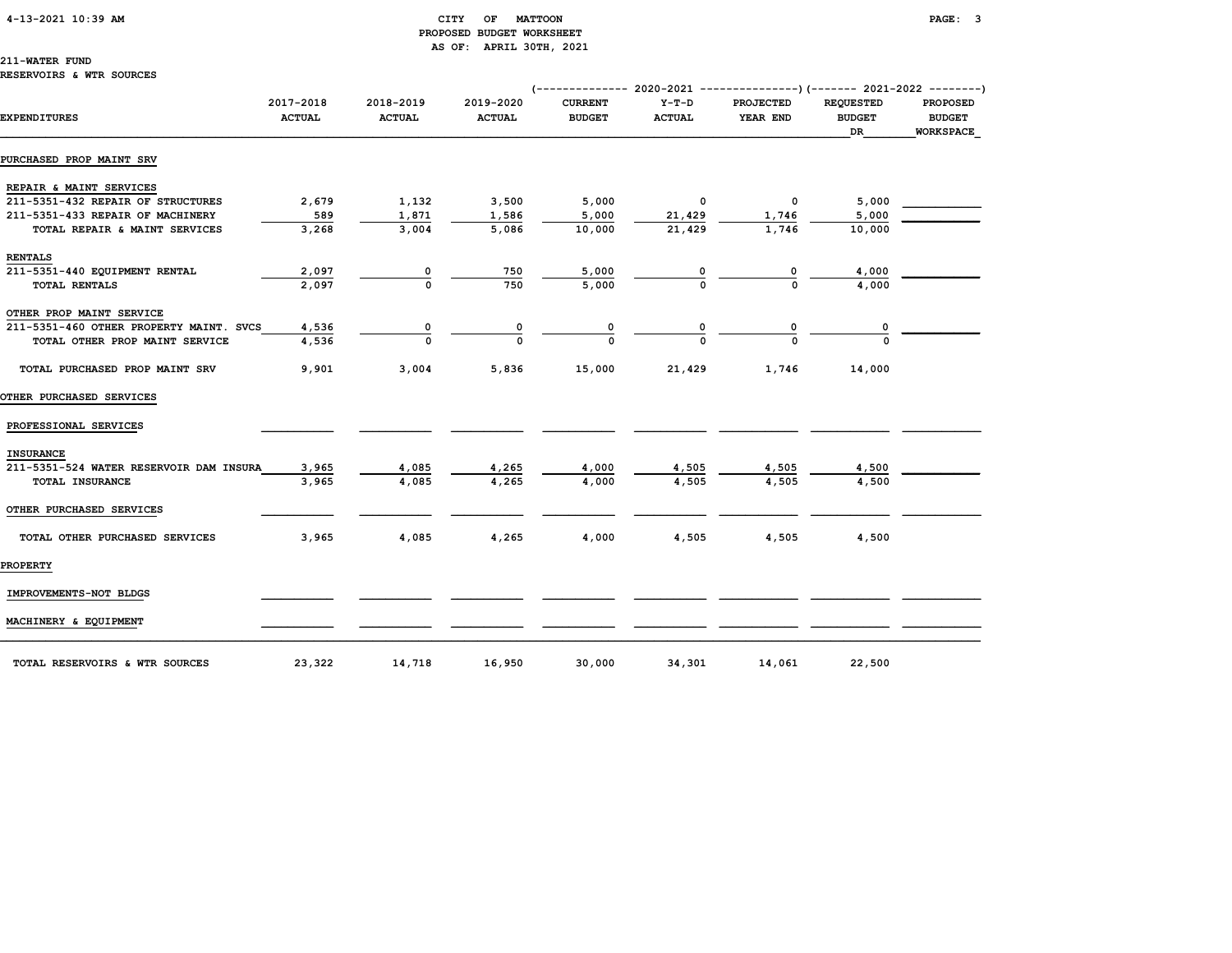| 4-13-2021 10:39 AM |  |
|--------------------|--|
|                    |  |

#### CITY OF MATTOON **PAGE:** 4 PROPOSED BUDGET WORKSHEET AS OF: APRIL 30TH, 2021

# 211-WATER FUND

#### RESTRICTED RELIANT EXPS

| EXPENDITURES                                                                                      | 2017-2018<br><b>ACTUAL</b> | 2018-2019<br><b>ACTUAL</b> | 2019-2020<br><b>ACTUAL</b> | '--------------<br><b>CURRENT</b><br><b>BUDGET</b> | $Y-T-D$<br><b>ACTUAL</b> | $2020-2021$ ---------------) (------- 2021-2022 --------)<br><b>PROJECTED</b><br>YEAR END | <b>REQUESTED</b><br><b>BUDGET</b><br>DR | <b>PROPOSED</b><br><b>BUDGET</b><br><b>WORKSPACE</b> |
|---------------------------------------------------------------------------------------------------|----------------------------|----------------------------|----------------------------|----------------------------------------------------|--------------------------|-------------------------------------------------------------------------------------------|-----------------------------------------|------------------------------------------------------|
| <b>PROPERTY</b>                                                                                   |                            |                            |                            |                                                    |                          |                                                                                           |                                         |                                                      |
| IMPROVEMENTS-NOT BLDGS<br>211-5352-730 IMPROVEMNTS OTHER THAN BUI<br>TOTAL IMPROVEMENTS-NOT BLDGS | $\Omega$                   |                            |                            | 3,000<br>3,000                                     | $^{\circ}$               |                                                                                           | 3,000<br>3,000                          |                                                      |
| TOTAL PROPERTY                                                                                    | 0                          | 0                          | $\mathbf{o}$               | 3,000                                              |                          | $\mathbf{o}$<br>$\mathbf 0$                                                               | 3,000                                   |                                                      |
| TOTAL RESTRICTED RELIANT EXPS                                                                     | 0                          | 0                          | 0                          | 3,000                                              |                          | $\mathbf{o}$<br>0                                                                         | 3,000                                   |                                                      |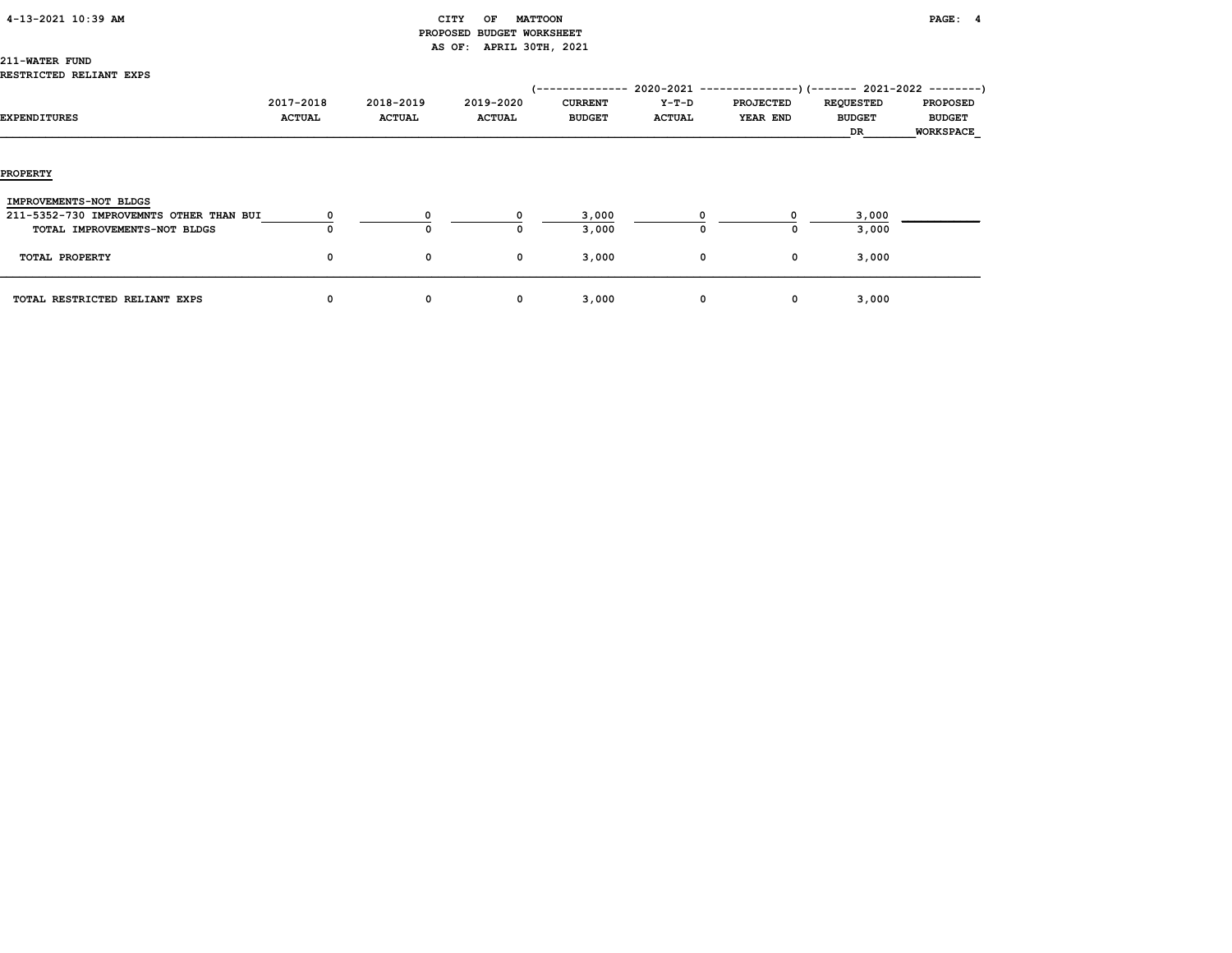#### 4-13-2021 10:39 AM CITY OF MATTOON PAGE: 5 PROPOSED BUDGET WORKSHEET AS OF: APRIL 30TH, 2021

# 211-WATER FUND

| <b>EXPENDITURES</b>                                        | 2017-2018<br><b>ACTUAL</b> | 2018-2019<br><b>ACTUAL</b> | 2019-2020<br><b>ACTUAL</b> | <b>CURRENT</b><br><b>BUDGET</b> | $Y-T-D$<br><b>ACTUAL</b> | PROJECTED<br>YEAR END | <b>REQUESTED</b><br><b>BUDGET</b><br>DR | <b>PROPOSED</b><br><b>BUDGET</b><br><b>WORKSPACE</b> |  |
|------------------------------------------------------------|----------------------------|----------------------------|----------------------------|---------------------------------|--------------------------|-----------------------|-----------------------------------------|------------------------------------------------------|--|
| PERSONNEL SERVICES                                         |                            |                            |                            |                                 |                          |                       |                                         |                                                      |  |
|                                                            |                            |                            |                            |                                 |                          |                       |                                         |                                                      |  |
| SALARIES & WAGES                                           |                            |                            |                            |                                 |                          |                       |                                         |                                                      |  |
| 211-5353-111 SALARIES OF REG EMPLOYEES                     | 311,314                    | 328,539                    | 357,562                    | 391,069                         | 352,374                  | 350,897               | 400,911                                 |                                                      |  |
| 211-5353-112 SALARIES OF TEMP EMPLOYEES                    | 6,017                      | 0                          | 4,018                      | 6,160                           | 5,577                    | 5,577                 | 6,160<br>45,000                         |                                                      |  |
| 211-5353-113 OVERTIME<br>211-5353-114 COMPENSATED ABSENCES | 46,914<br>29,594           | 45,287<br>41,981           | 49,403<br>36,677           | 40,000<br>0                     | 41,897<br>35,540         | 42,026<br>32,194      | 0                                       |                                                      |  |
| TOTAL SALARIES & WAGES                                     | 393,838                    | 415,807                    | 447,660                    | 437,229                         | 435,389                  | 430,694               | 452,071                                 |                                                      |  |
|                                                            |                            |                            |                            |                                 |                          |                       |                                         |                                                      |  |
| TOTAL PERSONNEL SERVICES                                   | 393,838                    | 415,807                    | 447,660                    | 437,229                         | 435,389                  | 430,694               | 452,071                                 |                                                      |  |
| EMPLOYEE BENEFITS                                          |                            |                            |                            |                                 |                          |                       |                                         |                                                      |  |
| GROUP INSURANCE                                            |                            |                            |                            |                                 |                          |                       |                                         |                                                      |  |
| 211-5353-211 GROUP HEALTH INSURANCE                        | 60,126                     | 61,741                     | 76,678                     | 81,929                          | 78,516                   | 79,574                | 96,218                                  |                                                      |  |
| 211-5353-212 GROUP LIFE INSURANCE                          | 936                        | 936                        | 936                        | 936                             | 900                      | 960                   | 936                                     |                                                      |  |
| TOTAL GROUP INSURANCE                                      | 61,062                     | 62,677                     | 77,614                     | 82,865                          | 79,416                   | 80,534                | 97,154                                  |                                                      |  |
| SOCIAL SECURITY CONTRIB                                    |                            |                            |                            |                                 |                          |                       |                                         |                                                      |  |
| 211-5353-221 FICA CONTRIBUTIONS                            | 23,098                     | 24,320                     | 26,295                     | 27,108                          | 24,789                   | 25,562                | 28,028                                  |                                                      |  |
| 211-5353-222 MEDICARE CONTRIBUTIONS                        | 5,402                      | 5,688                      | 6,150                      | 6,340                           | 5,797                    | 5,979                 | 6,555                                   |                                                      |  |
| TOTAL SOCIAL SECURITY CONTRIB                              | 28,501                     | 30,008                     | 32,445                     | 33,448                          | 30,587                   | 31,541                | 34,583                                  |                                                      |  |
| RETIREMENT CONTRIBTUIONS                                   |                            |                            |                            |                                 |                          |                       |                                         |                                                      |  |
| 211-5353-231 IMRF CONTRIBUTIONS                            | 62,023                     | 9,228                      | 66,751                     | 45,995                          | 40,168                   | 43,131                | 47,534                                  |                                                      |  |
| TOTAL RETIREMENT CONTRIBTUIONS                             | 62,023                     | 9,228                      | 66,751                     | 45,995                          | 40,168                   | 43,131                | 47,534                                  |                                                      |  |
| UNEMPLOYMNT COMPENSATION                                   |                            |                            |                            |                                 |                          |                       |                                         |                                                      |  |
| 211-5353-240 UNEMPLOYMENT COMP.                            | 1,431                      | 1,262                      | 505                        | 516                             | 516                      | 530                   | 566                                     |                                                      |  |
| TOTAL UNEMPLOYMNT COMPENSATION                             | 1,431                      | 1,262                      | 505                        | 516                             | 516                      | 530                   | 566                                     |                                                      |  |
| WORKER'S COMPENSATION                                      |                            |                            |                            |                                 |                          |                       |                                         |                                                      |  |
| 211-5353-250 WORKERS' COMPENSATION                         | 15,934                     | 14,634                     | 23,026                     | 20,528                          | 20,528                   | 20,968                | 16,609                                  |                                                      |  |
| TOTAL WORKER'S COMPENSATION                                | 15,934                     | 14,634                     | 23,026                     | 20,528                          | 20,528                   | 20,968                | 16,609                                  |                                                      |  |
| TOTAL EMPLOYEE BENEFITS                                    | 168,951                    | 117,808                    | 200,342                    | 183,352                         | 171,214                  | 176,704               | 196,446                                 |                                                      |  |
| SUPPLIES                                                   |                            |                            |                            |                                 |                          |                       |                                         |                                                      |  |
| GENERAL SUPPLIES                                           |                            |                            |                            |                                 |                          |                       |                                         |                                                      |  |
| 211-5353-311 OFFICE SUPPLIES                               | 701                        | 594                        | 403                        | 600                             | 602                      | 503                   | 600                                     |                                                      |  |
| 211-5353-312 CLEANING SUPPLIES                             | 924                        | 488                        | 271                        | 600                             | 389                      | 389                   | 600                                     |                                                      |  |
| 211-5353-313 MEDICAL & SAFETY SUPPLIES                     | 449                        | 0                          | $\mathbf 0$                | 400                             | 201                      | 201                   | 400                                     |                                                      |  |
| 211-5353-314 CHEMICALS                                     | 200,551                    | 211,839                    | 218,977                    | 215,000                         | 185,312                  | 207,958               | 215,000                                 |                                                      |  |
| 211-5353-316 TOOLS & EQUIPMENT                             | 1,644                      | 1,897                      | 318                        | 2,000                           | 806                      | 618                   | 1,500                                   |                                                      |  |
| 211-5353-318 VEHICLE PARTS                                 | 338                        | 461                        | 705                        | 1,000                           | 402                      | 689                   | 600                                     |                                                      |  |
| 211-5353-319 MISCELLANEOUS SUPPLIES                        | 19,981                     | 17,178                     | 21,110                     | 21,000                          | 20,777                   | 22,165                | 21,000                                  |                                                      |  |
| TOTAL GENERAL SUPPLIES                                     | 224,588                    | 232,457                    | 241,784                    | 240,600                         | 208,490                  | 232,523               | 239,700                                 |                                                      |  |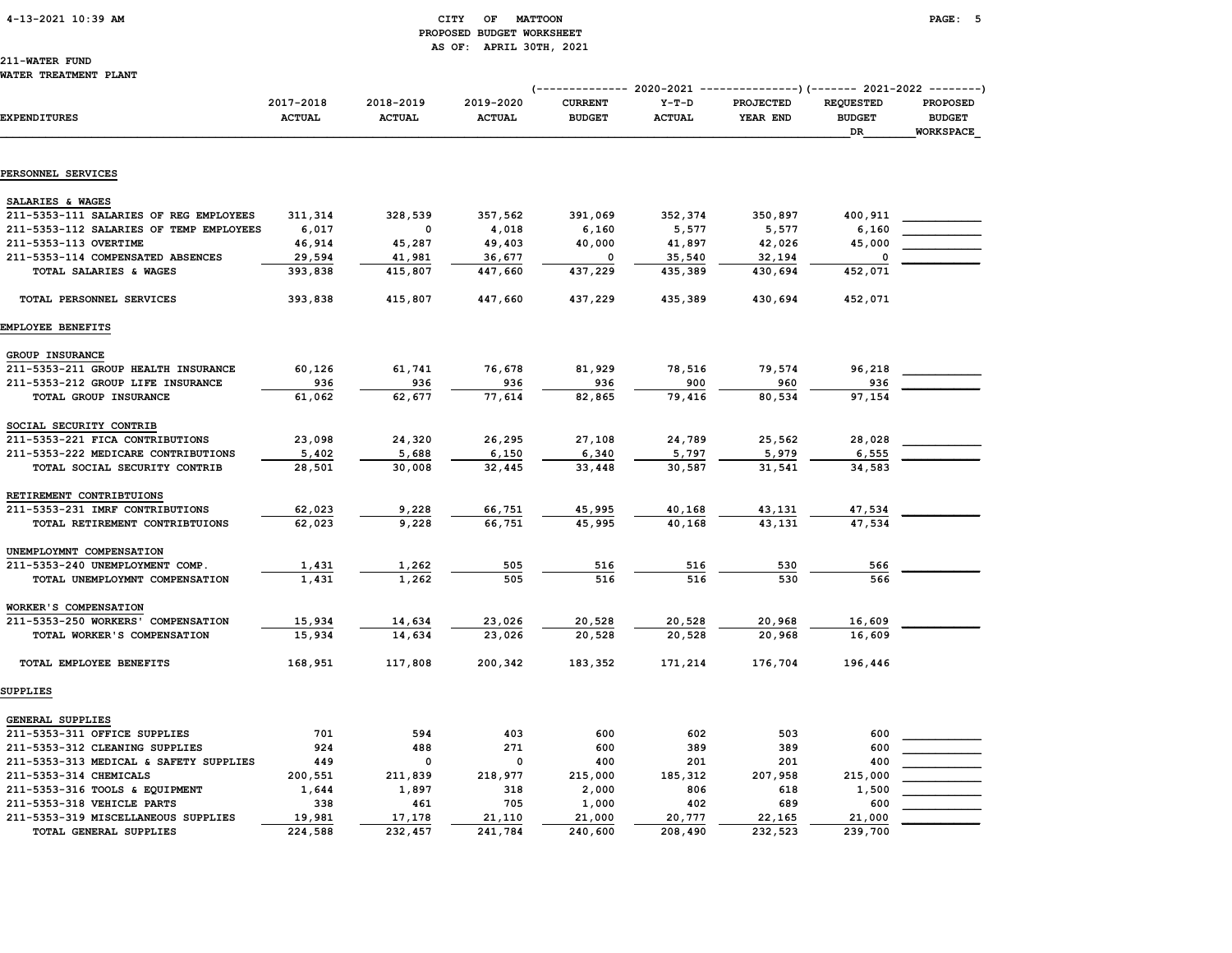#### 4-13-2021 10:39 AM CITY OF MATTOON PAGE: 6 PROPOSED BUDGET WORKSHEET AS OF: APRIL 30TH, 2021

# 211-WATER FUND

#### WATER TREATMENT PLANT

| EXPENDITURES                            | 2017-2018<br><b>ACTUAL</b> | 2018-2019<br><b>ACTUAL</b> | 2019-2020<br><b>ACTUAL</b> | <b>CURRENT</b><br><b>BUDGET</b> | $Y-T-D$<br><b>ACTUAL</b> | <b>PROJECTED</b><br>YEAR END | <b>REQUESTED</b><br><b>BUDGET</b><br>DR | <b>PROPOSED</b><br><b>BUDGET</b><br><b>WORKSPACE</b> |
|-----------------------------------------|----------------------------|----------------------------|----------------------------|---------------------------------|--------------------------|------------------------------|-----------------------------------------|------------------------------------------------------|
| <b>ENERGY</b>                           |                            |                            |                            |                                 |                          |                              |                                         |                                                      |
| 211-5353-321 NATURAL GAS & ELECTRIC     | 156,169                    | 128,298                    | 133,181                    | 140,000                         | 95,741                   | 101,447                      | 140,000                                 |                                                      |
| 211-5353-326 FUEL                       | 553                        | 1,286                      | 770                        | 1,000                           | 1,671                    | 558                          | 1,000                                   |                                                      |
| <b>TOTAL ENERGY</b>                     | 156,722                    | 129,584                    | 133,951                    | 141,000                         | 97,411                   | 102,005                      | 141,000                                 |                                                      |
| BOOKS & PERIODICALS                     |                            |                            |                            |                                 |                          |                              |                                         |                                                      |
| 211-5353-340 BOOKS & PERIODICALS        | $\overline{\mathbf{0}}$    | $\overline{\mathbf{0}}$    | 0                          | 200                             |                          | 0                            | 200                                     |                                                      |
| TOTAL BOOKS & PERIODICALS               |                            | $\Omega$                   |                            | 200                             |                          |                              | 200                                     |                                                      |
| WTR SYSTM MAINT SUPPLIES                |                            |                            |                            |                                 |                          |                              |                                         |                                                      |
| 211-5353-377 PLANT EQUIPMENT            | 29,841                     | 18,391                     | 17,415                     | 20,000                          | 15,591                   | 26,503                       | 20,000                                  |                                                      |
| 211-5353-378 PLANT MTCE & REPAIR        | 11,353                     | 8,842                      | 5,985                      | 10,000                          | 7,764                    | 7,721                        | 10,000                                  |                                                      |
| TOTAL WTR SYSTM MAINT SUPPLIES          | 41,194                     | 27,233                     | 23,400                     | 30,000                          | 23,355                   | 34,224                       | 30,000                                  |                                                      |
| <b>TOTAL SUPPLIES</b>                   | 422,504                    | 389,274                    | 399,135                    | 411,800                         | 329,256                  | 368,752                      | 410,900                                 |                                                      |
| PURCHASED PROP MAINT SRV                |                            |                            |                            |                                 |                          |                              |                                         |                                                      |
| REPAIR & MAINT SERVICES                 |                            |                            |                            |                                 |                          |                              |                                         |                                                      |
| 211-5353-432 REPAIR OF STRUCTURES       | 10,733                     | 7,937                      | 16,407                     | 11,000                          | 11,559                   | 17,608                       | 13,000                                  |                                                      |
| 211-5353-433 REPAIR OF MACHINERY        | 20,482                     | 22,043                     | 32,584                     | 18,000                          | 22,434                   | 26,183                       | 25,000                                  |                                                      |
| 211-5353-434 REPAIR OF VEHICLES         | 1,132                      | 1,444                      | 1,007                      | 1,500                           | 746                      | 1,444                        | 1,500                                   |                                                      |
| 211-5353-435 ELEVATOR SERVICE AGREEMENT | 3,627                      | 290                        | 1,924                      | 3,000                           | 220                      | 290                          | 2,000                                   |                                                      |
| 211-5353-439 OTHER REPAIR & MAINT. SERV | 3,106                      | 6,571                      | 2,047                      | 3,000                           | 2,318                    | 2,341                        | 3,000                                   |                                                      |
| TOTAL REPAIR & MAINT SERVICES           | 39,080                     | 38,284                     | 53,967                     | 36,500                          | 37,276                   | 47,866                       | 44,500                                  |                                                      |
| <b>RENTALS</b>                          |                            |                            |                            |                                 |                          |                              |                                         |                                                      |
| CONSTRUCTION SERVICES                   |                            |                            |                            |                                 |                          |                              |                                         |                                                      |
| 211-5353-459 OTHER CONSTRUCTION SERVICE | 0                          | 1,000                      | 12,000                     | 4,000                           | 524                      | 0                            | 4,000                                   |                                                      |
| TOTAL CONSTRUCTION SERVICES             | $\mathbf{o}$               | 1,000                      | 12,000                     | 4,000                           | 524                      | $\Omega$                     | 4,000                                   |                                                      |
| OTHER PROP MAINT SERVICE                |                            |                            |                            |                                 |                          |                              |                                         |                                                      |
| 211-5353-460 OTHER PROPERTY MAINT. SERV | 34,458                     | 30,290                     | 32,955                     | 35,000                          | 16,458                   | 19,778                       | 35,000                                  |                                                      |
| TOTAL OTHER PROP MAINT SERVICE          | 34,458                     | 30,290                     | 32,955                     | 35,000                          | 16,458                   | 19,778                       | 35,000                                  |                                                      |
| TOTAL PURCHASED PROP MAINT SRV          | 73,538                     | 69,574                     | 98,923                     | 75,500                          | 54,258                   | 67,644                       | 83,500                                  |                                                      |
| <b>OTHER PURCHASED SERVICES</b>         |                            |                            |                            |                                 |                          |                              |                                         |                                                      |
| PROFESSIONAL SERVICES                   |                            |                            |                            |                                 |                          |                              |                                         |                                                      |
| 211-5353-516 TECHNOLOGY SUPPORT SERVICE | $^{\circ}$                 | 1,603                      | 4,133                      | 4,000                           | 2,032                    | 1,907                        | 4,000                                   |                                                      |
| 211-5353-519 OTHER PROFESSIONAL SERVICE | 16,896                     | 15,266                     | 8,039                      | 15,000                          | 10,366                   | 11,968                       | 15,000                                  |                                                      |
| TOTAL PROFESSIONAL SERVICES             | 16,896                     | 16,868                     | 12,172                     | 19,000                          | 12,398                   | 13,875                       | 19,000                                  |                                                      |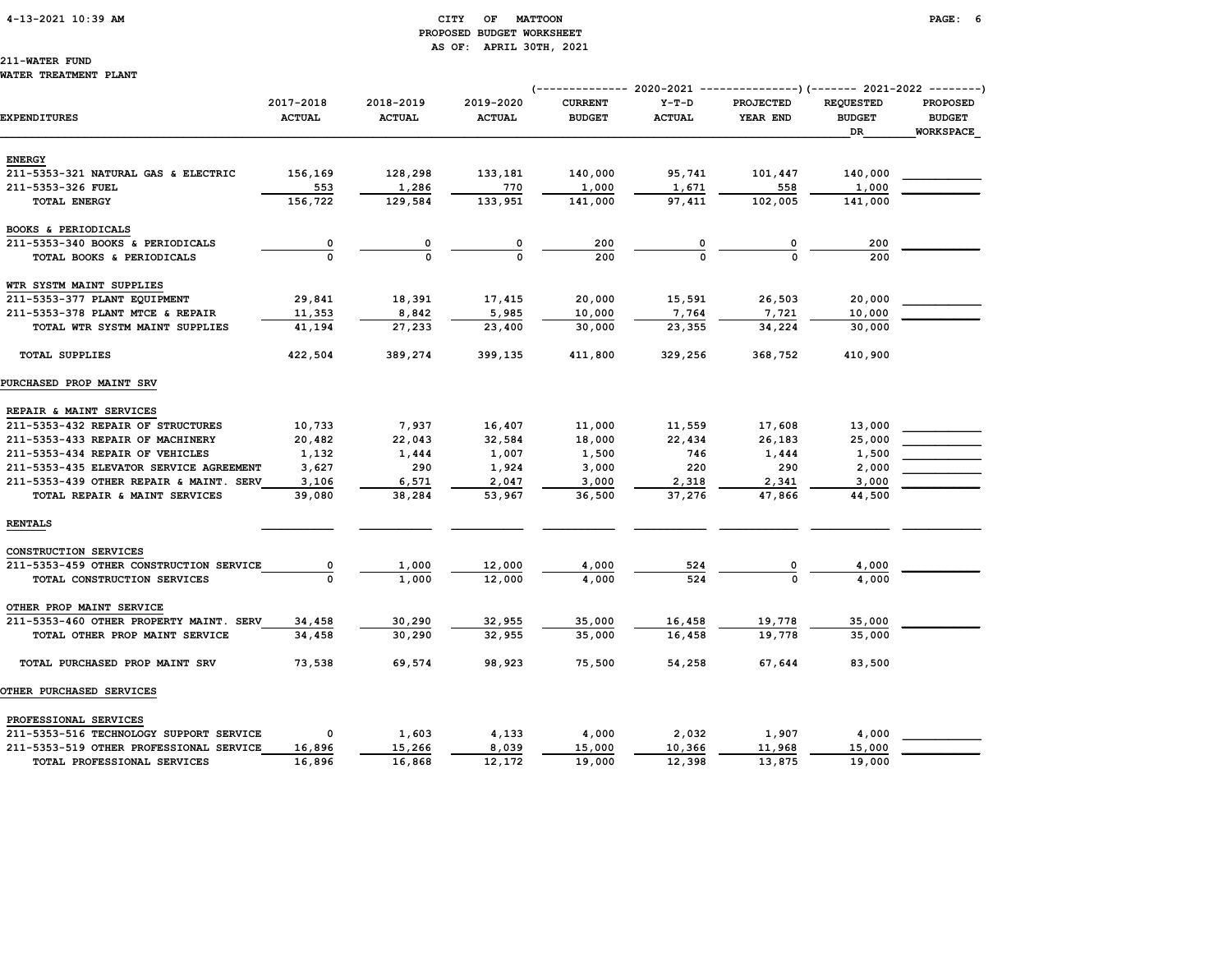#### 4-13-2021 10:39 AM CITY OF MATTOON PAGE: 7 PROPOSED BUDGET WORKSHEET AS OF: APRIL 30TH, 2021

## 211-WATER FUND

#### WATER TREATMENT PLANT

| <b>EXPENDITURES</b>                     | 2017-2018<br><b>ACTUAL</b> | 2018-2019<br><b>ACTUAL</b> | 2019-2020<br><b>ACTUAL</b> | <b>CURRENT</b><br><b>BUDGET</b> | $Y-T-D$<br><b>ACTUAL</b> | <b>PROJECTED</b><br>YEAR END | <b>REQUESTED</b><br><b>BUDGET</b><br>DR | <b>PROPOSED</b><br><b>BUDGET</b><br><b>WORKSPACE</b> |
|-----------------------------------------|----------------------------|----------------------------|----------------------------|---------------------------------|--------------------------|------------------------------|-----------------------------------------|------------------------------------------------------|
|                                         |                            |                            |                            |                                 |                          |                              |                                         |                                                      |
| COMMUNICATION                           |                            |                            |                            |                                 |                          |                              |                                         |                                                      |
| 211-5353-531 POSTAGE                    | 72                         | 50                         | 107                        | 100                             | 172                      | 154                          | 100                                     |                                                      |
| 211-5353-532 TELEPHONE                  | 1,864                      | 1,901                      | 1,931                      | 2,000                           | 2,124                    | 2,046                        | 2,000                                   |                                                      |
| 211-5353-533 CELLULAR PHONE             | 1,632                      | 1,596                      | 1,132                      | 1,600                           | 946                      | 1,068                        | 1,500                                   |                                                      |
| TOTAL COMMUNICATION                     | 3,568                      | 3,547                      | 3,170                      | 3,700                           | 3,242                    | 3,268                        | 3,600                                   |                                                      |
| EMPLOYEE BUSINESS EXP                   |                            |                            |                            |                                 |                          |                              |                                         |                                                      |
| 211-5353-562 TRAVEL & TRAINING          | 869                        | 1,136                      | 637                        | 1,000                           | 194                      | 381                          | 1,000                                   |                                                      |
| TOTAL EMPLOYEE BUSINESS EXP             | 869                        | 1,136                      | 637                        | 1,000                           | 194                      | 381                          | 1,000                                   |                                                      |
| OTHER PURCHASED SERVICES                |                            |                            |                            |                                 |                          |                              |                                         |                                                      |
| 211-5353-579 MISC OTHER PURCHASED SERVI | 2,500                      | 500                        | 518                        | 2,500                           | 500                      | 500                          | 2,500                                   |                                                      |
| TOTAL OTHER PURCHASED SERVICES          | 2,500                      | 500                        | 518                        | 2,500                           | 500                      | 500                          | 2,500                                   |                                                      |
| TOTAL OTHER PURCHASED SERVICES          | 23,832                     | 22,051                     | 16,497                     | 26,200                          | 16,333                   | 18,024                       | 26,100                                  |                                                      |
| <b>PROPERTY</b>                         |                            |                            |                            |                                 |                          |                              |                                         |                                                      |
| <b>BUILDINGS</b>                        |                            |                            |                            |                                 |                          |                              |                                         |                                                      |
| IMPROVEMENTS-NOT BLDGS                  |                            |                            |                            |                                 |                          |                              |                                         |                                                      |
| 211-5353-730 IMPROVEMENTS OTHER THAN BL | 0                          | 0                          | 89,365                     | 1,038,000                       | 858,884                  | 977,708                      | 146,450                                 |                                                      |
| TOTAL IMPROVEMENTS-NOT BLDGS            |                            | $\Omega$                   | 89,365                     | 1,038,000                       | 858,884                  | 977,708                      | 146,450                                 |                                                      |
| MACHINERY & EQUIPMENT                   |                            |                            |                            |                                 |                          |                              |                                         |                                                      |
| 211-5353-743 MEF CONTRIBUTION           | 11,000                     | 0                          | 44,574                     | 0                               | $\overline{\mathbf{0}}$  | 0                            | 0                                       |                                                      |
| TOTAL MACHINERY & EQUIPMENT             | 11,000                     | $\mathbf 0$                | 44,574                     | $\Omega$                        | $\Omega$                 |                              | $\Omega$                                |                                                      |
| TOTAL PROPERTY                          | 11,000                     | $\mathbf 0$                | 133,939                    | 1,038,000                       | 858,884                  | 977,708                      | 146,450                                 |                                                      |
| OTHER OBJECTS                           |                            |                            |                            |                                 |                          |                              |                                         |                                                      |
| FINANCIAL TRANS OBJECTS                 |                            |                            |                            |                                 |                          |                              |                                         |                                                      |
| 211-5353-814 PRINTING & COPY MACHINE LE | 545                        | 260                        | 204                        | 500                             | 193                      | 238                          | 500                                     |                                                      |
| TOTAL FINANCIAL TRANS OBJECTS           | 545                        | 260                        | 204                        | 500                             | 193                      | 238                          | 500                                     |                                                      |
| COMPUTER INFO SYS OBJECT                |                            |                            |                            |                                 |                          |                              |                                         |                                                      |
| COMPUTER INFO SYS OBJECT                |                            |                            |                            |                                 |                          |                              |                                         |                                                      |
| 211-5353-863 COMPUTERS                  | 1,578                      | 84                         | 504                        | 500                             | 2,188                    | 0                            | 500                                     |                                                      |
| TOTAL COMPUTER INFO SYS OBJECT          | 1,578                      | 84                         | 504                        | 500                             | 2,188                    | $\Omega$                     | 500                                     |                                                      |
| TOTAL OTHER OBJECTS                     | 2,123                      | 344                        | 708                        | 1,000                           | 2,382                    | 238                          | 1,000                                   |                                                      |
| TOTAL WATER TREATMENT PLANT             | 1,095,786                  | 1,014,859                  | 1,297,203                  | 2,173,081                       | 1,867,716                | 2,039,764                    | 1,316,467                               |                                                      |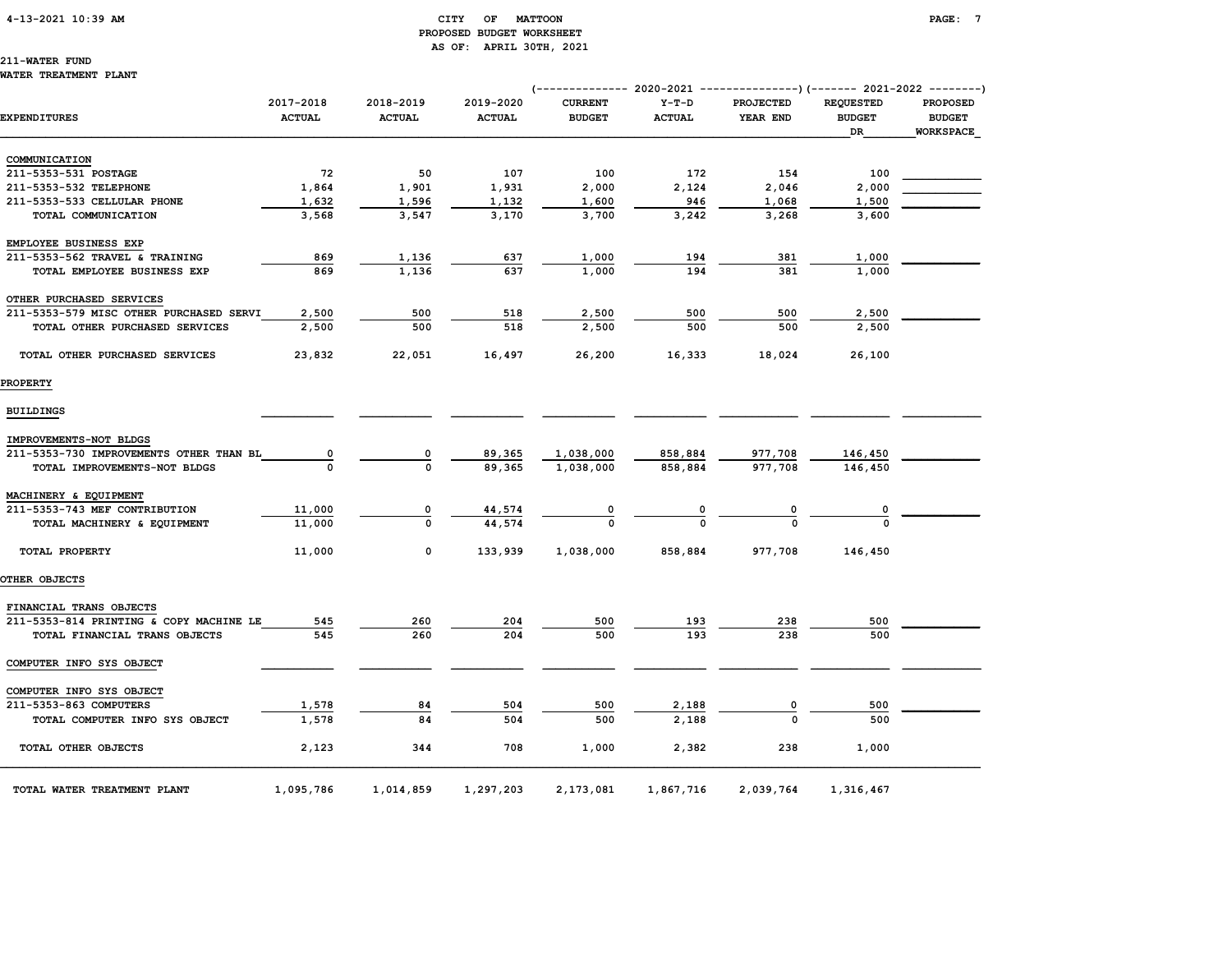#### 4-13-2021 10:39 AM CITY OF MATTOON PAGE: 8 PROPOSED BUDGET WORKSHEET AS OF: APRIL 30TH, 2021

211-WATER FUND WATER DISTRIBUTION

TOTAL GENERAL SUPPLIES

|                                                                      |                            |                            |                            | ------------ 2020-2021          |                          |                              |                                                | -------------)(------- 2021-2022 --------)           |  |
|----------------------------------------------------------------------|----------------------------|----------------------------|----------------------------|---------------------------------|--------------------------|------------------------------|------------------------------------------------|------------------------------------------------------|--|
| <b>EXPENDITURES</b>                                                  | 2017-2018<br><b>ACTUAL</b> | 2018-2019<br><b>ACTUAL</b> | 2019-2020<br><b>ACTUAL</b> | <b>CURRENT</b><br><b>BUDGET</b> | $Y-T-D$<br><b>ACTUAL</b> | <b>PROJECTED</b><br>YEAR END | <b>REQUESTED</b><br><b>BUDGET</b><br><b>DR</b> | <b>PROPOSED</b><br><b>BUDGET</b><br><b>WORKSPACE</b> |  |
|                                                                      |                            |                            |                            |                                 |                          |                              |                                                |                                                      |  |
| PERSONNEL SERVICES                                                   |                            |                            |                            |                                 |                          |                              |                                                |                                                      |  |
| SALARIES & WAGES                                                     |                            |                            |                            |                                 |                          |                              |                                                |                                                      |  |
| 211-5354-111 SALARIES OF REG EMPLOYEES                               | 195,567                    | 206,674                    | 238,536                    | 340,157                         | 235,598                  | 256,626                      | 282,526                                        |                                                      |  |
| 211-5354-112 SALARIES OF TEMP EMPLOYEES                              | 343                        | 5,790                      | 6,201                      | 7,500                           | 7,077                    | 7,077                        | 11,200                                         |                                                      |  |
| 211-5354-113 OVERTIME                                                | 20,157                     | 15,396                     | 11,083                     | 16,000                          | 15,423                   | 12,656                       | 15,000                                         |                                                      |  |
| 211-5354-114 COMPENSATED ABSENCES                                    | 45,981                     | 34,587                     | 34,497                     | 0                               | 46,279                   | 40,983                       |                                                |                                                      |  |
| TOTAL SALARIES & WAGES                                               | 262,048                    | 262,447                    | 290,317                    | 363,657                         | 304,376                  | 317,342                      | 308,726                                        |                                                      |  |
| TOTAL PERSONNEL SERVICES                                             | 262,048                    | 262,447                    | 290,317                    | 363,657                         | 304,376                  | 317,342                      | 308,726                                        |                                                      |  |
| EMPLOYEE BENEFITS                                                    |                            |                            |                            |                                 |                          |                              |                                                |                                                      |  |
| GROUP INSURANCE                                                      |                            |                            |                            |                                 |                          |                              |                                                |                                                      |  |
| 211-5354-211 GROUP HEALTH INSURANCE                                  | 57,683                     | 52,555                     | 58,020                     | 76,474                          | 63,050                   | 68,451                       | 90,295                                         |                                                      |  |
| 211-5354-212 GROUP LIFE INSURANCE                                    | 613                        | 663                        | 624                        | 824                             | 655                      | 747                          | 721                                            |                                                      |  |
| TOTAL GROUP INSURANCE                                                | 58,296                     | 53,218                     | 58,644                     | 77,298                          | 63,705                   | 69,198                       | 91,016                                         |                                                      |  |
|                                                                      |                            |                            |                            |                                 |                          |                              |                                                |                                                      |  |
| SOCIAL SECURITY CONTRIB                                              |                            |                            |                            |                                 |                          |                              |                                                |                                                      |  |
| 211-5354-221 FICA CONTRIBUTIONS                                      | 16,416                     | 16,313                     | 16,642                     | 22,547                          | 17,648                   | 19,469                       | 19,141                                         |                                                      |  |
| 211-5354-222 MEDICARE CONTRIBUTIONS<br>TOTAL SOCIAL SECURITY CONTRIB | 3,839                      | 3,815                      | 3,892<br>20,534            | 5,273<br>27,820                 | 4,127<br>21,775          | 4,553                        | 4,477                                          |                                                      |  |
|                                                                      | 20,255                     | 20,128                     |                            |                                 |                          | 24,022                       | 23,618                                         |                                                      |  |
| RETIREMENT CONTRIBTUIONS                                             |                            |                            |                            |                                 |                          |                              |                                                |                                                      |  |
| 211-5354-231 IMRF CONTRIBUTIONS                                      | 43,869                     | 7,314                      | 41,945                     | 38,002                          | 27,760                   | 31,949                       | 31,716                                         |                                                      |  |
| TOTAL RETIREMENT CONTRIBTUIONS                                       | 43,869                     | 7,314                      | 41,945                     | 38,002                          | 27,760                   | 31,949                       | 31,716                                         |                                                      |  |
| UNEMPLOYMNT COMPENSATION                                             |                            |                            |                            |                                 |                          |                              |                                                |                                                      |  |
| 211-5354-240 UNEMPLOYMENT COMP.                                      | 925                        | 876                        | 356                        | 467                             | 467                      | 467                          | 480                                            |                                                      |  |
| TOTAL UNEMPLOYMNT COMPENSATION                                       | 925                        | 876                        | 356                        | 467                             | 467                      | 467                          | 480                                            |                                                      |  |
| WORKER'S COMPENSATION                                                |                            |                            |                            |                                 |                          |                              |                                                |                                                      |  |
| 211-5354-250 WORKERS' COMPENSATION                                   | 17,864                     | 18,708                     | 24,339                     | 28,127                          | 28,127                   | 28,127                       | 13,711                                         |                                                      |  |
| TOTAL WORKER'S COMPENSATION                                          | 17,864                     | 18,708                     | 24,339                     | 28,127                          | 28,127                   | 28,127                       | 13,711                                         |                                                      |  |
| TOTAL EMPLOYEE BENEFITS                                              | 141,209                    | 100,244                    | 145,818                    | 171,714                         | 141,834                  | 153,763                      | 160,541                                        |                                                      |  |
| SUPPLIES                                                             |                            |                            |                            |                                 |                          |                              |                                                |                                                      |  |
|                                                                      |                            |                            |                            |                                 |                          |                              |                                                |                                                      |  |
| GENERAL SUPPLIES                                                     |                            |                            |                            |                                 |                          |                              |                                                |                                                      |  |
| 211-5354-311 OFFICE SUPPLIES                                         | $\mathbf 0$                | $\mathbf 0$                | $\mathbf 0$                | 100                             | 111                      | 0                            | 100                                            |                                                      |  |
| 211-5354-312 CLEANING SUPPLIES                                       | 0                          | 0                          | $\mathbf 0$                | 100                             | 19                       | 0                            | 100                                            |                                                      |  |
| 211-5354-313 MEDICAL & SAFETY SUPPLIES                               | 927                        | 2,443                      | 3,191                      | 2,000                           | 2,294                    | 1,868                        | 2,000                                          |                                                      |  |
| 211-5354-316 TOOLS & EQUIPMENT                                       | 16,435                     | 16,406                     | 17,774                     | 15,000                          | 18,530                   | 16,527                       | 17,000                                         |                                                      |  |
| 211-5354-318 VEHICLE PARTS                                           | 3,872                      | 11,707                     | 7,351                      | 8,000                           | 5,256                    | 5,666                        | 7,500                                          |                                                      |  |

211-5354-319 MISCELLANEOUS SUPPLIES  $\frac{1,472}{22,707}$   $\frac{5,473}{36,029}$   $\frac{3,915}{32,231}$   $\frac{5,000}{30,200}$   $\frac{1,699}{27,908}$   $\frac{2,186}{26,247}$   $\frac{4,000}{30,700}$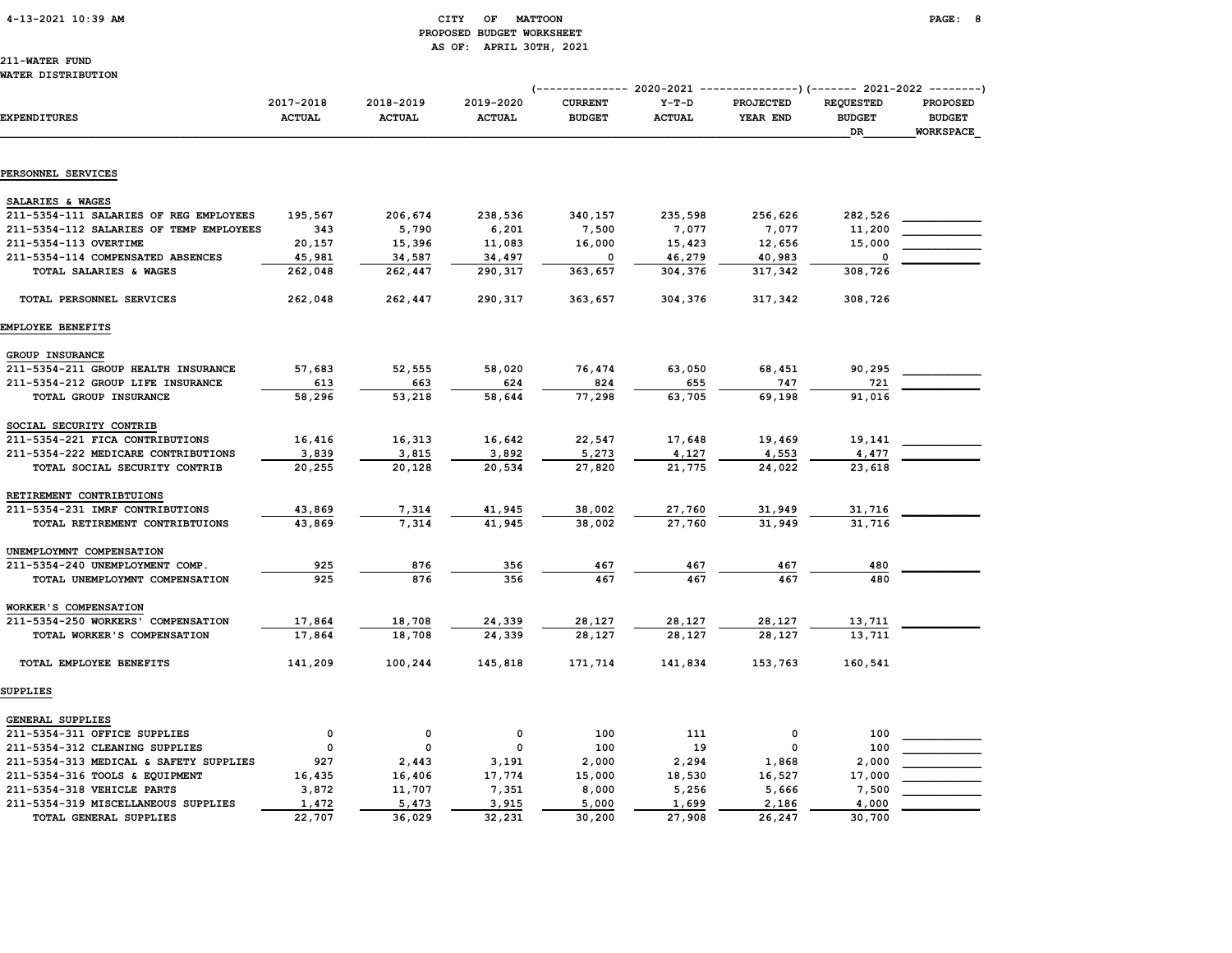#### 4-13-2021 10:39 AM CITY OF MATTOON PAGE: 9 PROPOSED BUDGET WORKSHEET AS OF: APRIL 30TH, 2021

211-WATER FUND

#### WATER DISTRIBUTION

|                                         |                            |                            |                            | ------------- 2020-2021         |                          | ---------------) (------- 2021-2022 --------) |                                         |                                                      |
|-----------------------------------------|----------------------------|----------------------------|----------------------------|---------------------------------|--------------------------|-----------------------------------------------|-----------------------------------------|------------------------------------------------------|
| <b>EXPENDITURES</b>                     | 2017-2018<br><b>ACTUAL</b> | 2018-2019<br><b>ACTUAL</b> | 2019-2020<br><b>ACTUAL</b> | <b>CURRENT</b><br><b>BUDGET</b> | $Y-T-D$<br><b>ACTUAL</b> | PROJECTED<br>YEAR END                         | <b>REQUESTED</b><br><b>BUDGET</b><br>DR | <b>PROPOSED</b><br><b>BUDGET</b><br><b>WORKSPACE</b> |
| <b>ENERGY</b>                           |                            |                            |                            |                                 |                          |                                               |                                         |                                                      |
| 211-5354-321 NATURAL GAS & ELECTRIC     | 17,159                     | 29,124                     | 26,912                     | 25,000                          | 30,201                   | 29,618                                        | 29,000                                  |                                                      |
| 211-5354-323 BOTTLED GAS                | 0                          | 24                         | 24                         | 100                             | 24                       | 24                                            | 100                                     |                                                      |
| 211-5354-326 FUEL                       | 4,206                      | 34,176                     | 26,362                     | 30,000                          | 20,141                   | 22,217                                        | 30,000                                  |                                                      |
| <b>TOTAL ENERGY</b>                     | 21,365                     | 63,323                     | 53,298                     | 55,100                          | 50,365                   | 51,859                                        | 59,100                                  |                                                      |
| SWR SYSTM MAINT SUPPLIES                |                            |                            |                            |                                 |                          |                                               |                                         |                                                      |
| 211-5354-363 BACKFILL & SURFACE MATERIA | 0                          | 0                          |                            | 0                               | 640                      |                                               |                                         |                                                      |
| TOTAL SWR SYSTM MAINT SUPPLIES          | $\Omega$                   | $\Omega$                   | $\Omega$                   | $\Omega$                        | 640                      | $\Omega$                                      |                                         |                                                      |
| WTR SYSTM MAINT SUPPLIES                |                            |                            |                            |                                 |                          |                                               |                                         |                                                      |
| 211-5354-371 WATER PIPE                 | 2,155                      | 6,816                      | 4,087                      | 10,000                          | 30,797                   | 26,965                                        | 10,000                                  |                                                      |
| 211-5354-374 SERVICE LINE MATERIALS     | 6,621                      | 27,328                     | 27,679                     | 18,000                          | 18,770                   | 13,711                                        | 18,000                                  |                                                      |
| 211-5354-375 LEAK REPAIR MATERIALS      | 18,321                     | 58,982                     | 84,023                     | 25,000                          | 23,123                   | 16,952                                        | 25,000                                  |                                                      |
| 211-5354-376 BACKFILL & SURFACE MATERIA | 3,587                      | 10,589                     | 20,438                     | 12,000                          | 11,172                   | 10,779                                        | 12,000                                  |                                                      |
| 211-5354-379 OTHER WATER MAINT. MATERIA | 11,825                     | 1,389                      | 398                        | 7,000                           | 0                        | 0                                             | 5,000                                   |                                                      |
| TOTAL WTR SYSTM MAINT SUPPLIES          | 42,510                     | 105,103                    | 136,624                    | 72,000                          | 83,861                   | 68,407                                        | 70,000                                  |                                                      |
| <b>TOTAL SUPPLIES</b>                   | 86,582                     | 204,456                    | 222,153                    | 157,300                         | 162,775                  | 146,513                                       | 159,800                                 |                                                      |
| PURCHASED PROP MAINT SRV                |                            |                            |                            |                                 |                          |                                               |                                         |                                                      |
| REPAIR & MAINT SERVICES                 |                            |                            |                            |                                 |                          |                                               |                                         |                                                      |
| 211-5354-432 REPAIR OF STRUCTURES       | 581                        | $\mathbf{o}$               | 9,916                      | 2,500                           | 110                      | 0                                             | 2,500                                   |                                                      |
| 211-5354-433 REPAIR OF MACHINERY        | 4,507                      | 10,279                     | 21,429                     | 8,000                           | 11,775                   | 24,567                                        | 15,000                                  |                                                      |
| 211-5354-434 REPAIR OF VEHICLES         | 8,399                      | 8,592                      | 11,596                     | 9,000                           | 20,801                   | 17,624                                        | 11,000                                  |                                                      |
| 211-5354-439 OTHER REPAIR & MAINT. SERV | 144                        | 532                        | 276                        | 1,000                           | 1,909                    | 1,075                                         | 1,000                                   |                                                      |
| TOTAL REPAIR & MAINT SERVICES           | 13,631                     | 19,402                     | 43,217                     | 20,500                          | 34,596                   | 43,266                                        | 29,500                                  |                                                      |
| <b>RENTALS</b>                          |                            |                            |                            |                                 |                          |                                               |                                         |                                                      |
| 211-5354-440 RENTALS                    | 405                        | 8,909                      | 8,105                      | 5,000                           | 4,884                    | 4,902                                         | 5,000                                   |                                                      |
| TOTAL RENTALS                           | 405                        | 8,909                      | 8,105                      | 5,000                           | 4,884                    | 4,902                                         | 5,000                                   |                                                      |
| OTHER PROP MAINT SERVICE                |                            |                            |                            |                                 |                          |                                               |                                         |                                                      |
| 211-5354-460 OTHER PROPERTY MAINT. SERV | 26,264                     | 7,588                      | 6,895                      | 4,000                           | 3,201                    | 3,129                                         | 4,000                                   |                                                      |
| TOTAL OTHER PROP MAINT SERVICE          | 26,264                     | 7,588                      | 6,895                      | 4,000                           | 3,201                    | 3.129                                         | 4,000                                   |                                                      |
| TOTAL PURCHASED PROP MAINT SRV          | 40,300                     | 35,899                     | 58,217                     | 29,500                          | 42,681                   | 51,297                                        | 38,500                                  |                                                      |
| OTHER PURCHASED SERVICES                |                            |                            |                            |                                 |                          |                                               |                                         |                                                      |
| PROFESSIONAL SERVICES                   |                            |                            |                            |                                 |                          |                                               |                                         |                                                      |
| 211-5354-519 OTHER PROFESSIONAL SERVICE |                            | 0                          | 4,227                      | 8,000                           | 5,550                    | 3,250                                         | 4,000                                   |                                                      |
| TOTAL PROFESSIONAL SERVICES             | 0                          | $\Omega$                   | 4,227                      | 8,000                           | 5,550                    | 3,250                                         | 4,000                                   |                                                      |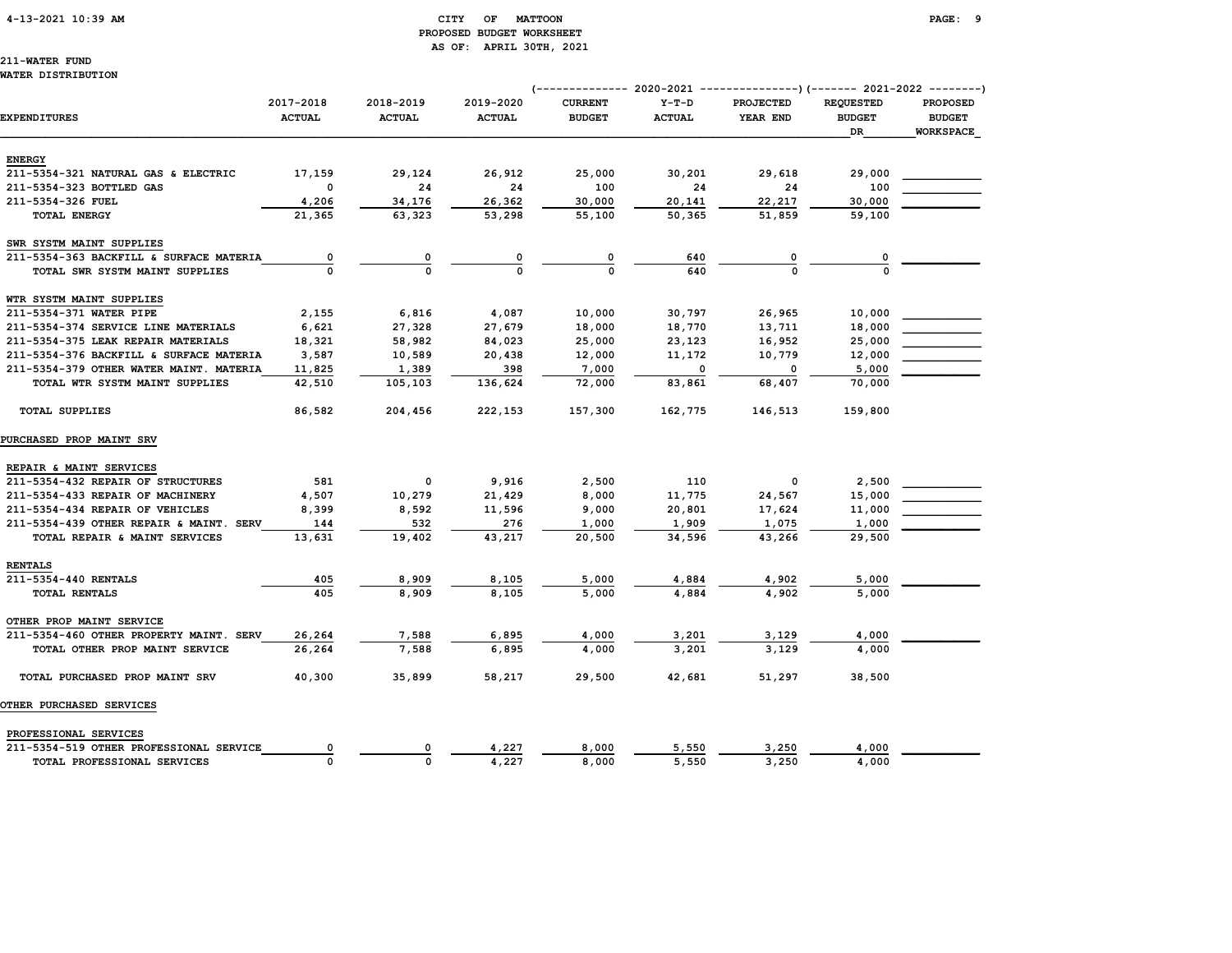#### 4-13-2021 10:39 AM CITY OF MATTOON PAGE: 10 PROPOSED BUDGET WORKSHEET AS OF: APRIL 30TH, 2021

211-WATER FUND WATER DISTRIBUTION

|                                         |                            |                            |                            |                                 |                          | (------------- 2020-2021 ---------------) (------- 2021-2022 --------) |                                         |                                                      |
|-----------------------------------------|----------------------------|----------------------------|----------------------------|---------------------------------|--------------------------|------------------------------------------------------------------------|-----------------------------------------|------------------------------------------------------|
| EXPENDITURES                            | 2017-2018<br><b>ACTUAL</b> | 2018-2019<br><b>ACTUAL</b> | 2019-2020<br><b>ACTUAL</b> | <b>CURRENT</b><br><b>BUDGET</b> | $Y-T-D$<br><b>ACTUAL</b> | PROJECTED<br>YEAR END                                                  | <b>REQUESTED</b><br><b>BUDGET</b><br>DR | <b>PROPOSED</b><br><b>BUDGET</b><br><b>WORKSPACE</b> |
| COMMUNICATION                           |                            |                            |                            |                                 |                          |                                                                        |                                         |                                                      |
| 211-5354-532 TELEPHONE                  | $\mathbf 0$                | 1,828                      | 1,662                      | 2,000                           | 1,953                    | 1,905                                                                  | 2,000                                   |                                                      |
| 211-5354-533 CELL PHONES                | 955                        | 995                        | 1,048                      | 1,000                           | 961                      | 1,102                                                                  | 1,000                                   |                                                      |
| 211-5354-535 RADIOS                     | 1,872                      | 618                        | 0                          | 1,000                           | 0                        | 0                                                                      | 1,000                                   |                                                      |
| TOTAL COMMUNICATION                     | 2,827                      | 3,441                      | 2,710                      | 4,000                           | 2,914                    | 3,007                                                                  | 4,000                                   |                                                      |
| TOTAL OTHER PURCHASED SERVICES          | 2,827                      | 3,441                      | 6,937                      | 12,000                          | 8,464                    | 6,257                                                                  | 8,000                                   |                                                      |
| <b>PROPERTY</b>                         |                            |                            |                            |                                 |                          |                                                                        |                                         |                                                      |
| IMPROVEMENTS-NOT BLDGS                  |                            |                            |                            |                                 |                          |                                                                        |                                         |                                                      |
| 211-5354-730 IMPROVEMENTS OTHER THAN BL | 0                          | 0                          | 79,327                     | 100,000                         | 92,392                   | 92,054                                                                 | 360,000                                 |                                                      |
| TOTAL IMPROVEMENTS-NOT BLDGS            | 0                          | $\Omega$                   | 79,327                     | 100,000                         | 92,392                   | 92,054                                                                 | 360,000                                 |                                                      |
| MACHINERY & EQUIPMENT                   |                            |                            |                            |                                 |                          |                                                                        |                                         |                                                      |
| 211-5354-743 MEF CONTRIBUTION           | 61,000                     | 120,070                    | 71,350                     | 22,000                          | 22,000                   | 22,000                                                                 | 200,000                                 |                                                      |
| TOTAL MACHINERY & EQUIPMENT             | 61,000                     | 120,070                    | 71,350                     | 22,000                          | 22,000                   | 22,000                                                                 | 200,000                                 |                                                      |
| TOTAL PROPERTY                          | 61,000                     | 120,070                    | 150,677                    | 122,000                         | 114,392                  | 114,054                                                                | 560,000                                 |                                                      |
| OTHER OBJECTS                           |                            |                            |                            |                                 |                          |                                                                        |                                         |                                                      |
| FINANCIAL TRANS OBJECTS                 |                            |                            |                            |                                 |                          |                                                                        |                                         |                                                      |
| 211-5354-814 PRINTING/COPY MACH LEASE/M | 0                          | 74                         | 562                        | 1,000                           | 407                      | 532                                                                    | 600                                     |                                                      |
| TOTAL FINANCIAL TRANS OBJECTS           |                            | 74                         | 562                        | 1,000                           | 407                      | 532                                                                    | 600                                     |                                                      |
| FINANCIAL TRANS OBJECTS                 |                            |                            |                            |                                 |                          |                                                                        |                                         |                                                      |
| 211-5354-828 REAL ESTATE TAXES          | 17                         | 8                          | 8                          | 10                              |                          |                                                                        | 10                                      |                                                      |
| TOTAL FINANCIAL TRANS OBJECTS           | $\overline{17}$            | 8                          | 8                          | 10                              |                          |                                                                        | 10                                      |                                                      |
| COMPUTER INFO SYS OBJECT                |                            |                            |                            |                                 |                          |                                                                        |                                         |                                                      |
| 211-5354-863 COMPUTERS                  | 3,470                      | 446                        | 0                          | 800                             |                          | 0                                                                      | 800                                     |                                                      |
| TOTAL COMPUTER INFO SYS OBJECT          | 3,470                      | 446                        | $\Omega$                   | 800                             |                          | $\Omega$                                                               | 800                                     |                                                      |
| TOTAL OTHER OBJECTS                     | 3,486                      | 527                        | 570                        | 1,810                           | 407                      | 532                                                                    | 1,410                                   |                                                      |
| TOTAL WATER DISTRIBUTION                | 597,452                    | 727,084                    | 874,688                    | 857,981                         | 774,929                  | 789,758                                                                | 1,236,977                               |                                                      |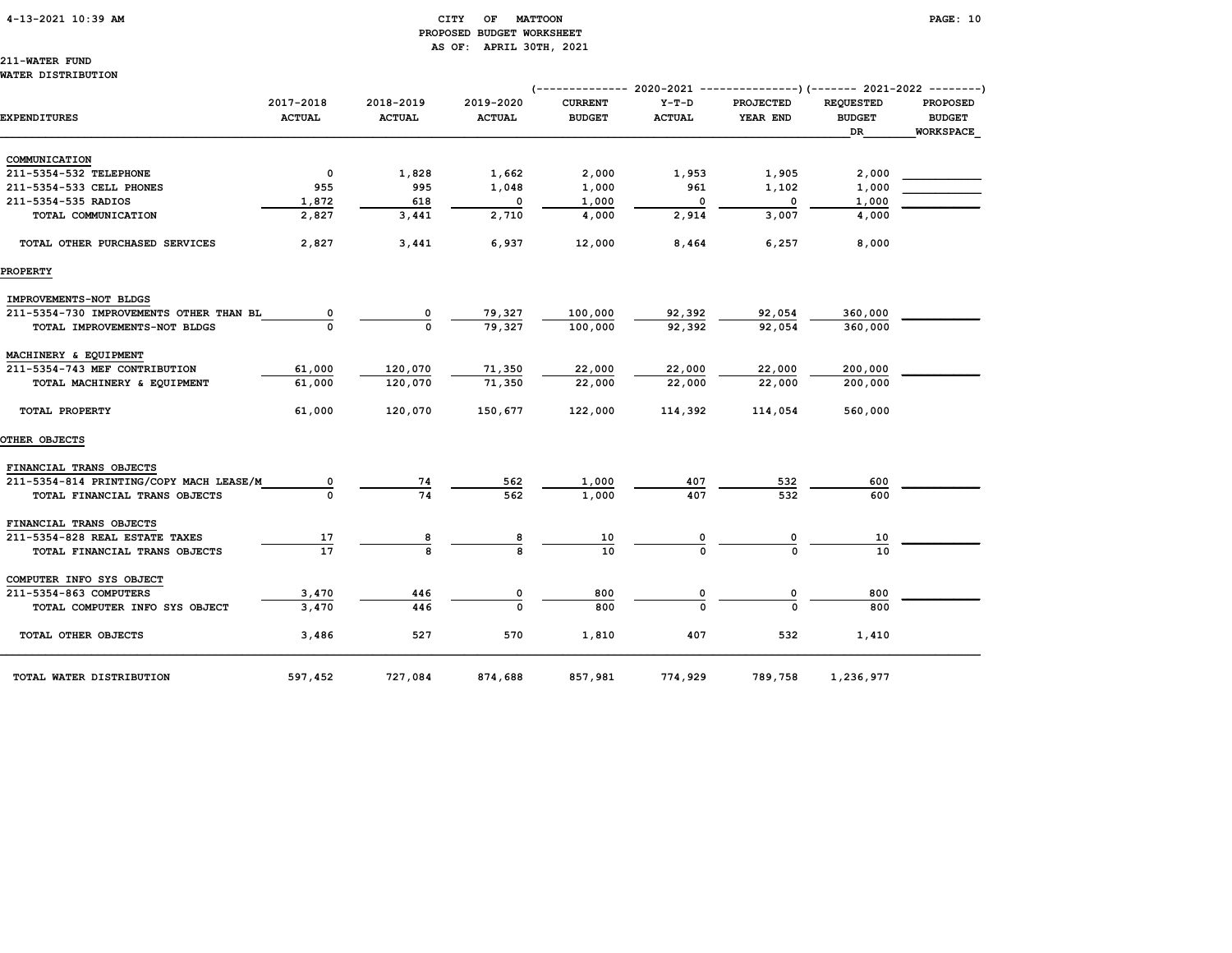#### 4-13-2021 10:39 AM CITY OF MATTOON PAGE: 11 PROPOSED BUDGET WORKSHEET AS OF: APRIL 30TH, 2021

211-WATER FUND

#### ACCOUNTING & COLLECTION

|                                         |                            |                            |                            | (-------------- 2020-2021       |                          |                       |                                   | -------------)(------- 2021-2022 --------) |  |  |
|-----------------------------------------|----------------------------|----------------------------|----------------------------|---------------------------------|--------------------------|-----------------------|-----------------------------------|--------------------------------------------|--|--|
| <b>EXPENDITURES</b>                     | 2017-2018<br><b>ACTUAL</b> | 2018–2019<br><b>ACTUAL</b> | 2019-2020<br><b>ACTUAL</b> | <b>CURRENT</b><br><b>BUDGET</b> | $Y-T-D$<br><b>ACTUAL</b> | PROJECTED<br>YEAR END | <b>REQUESTED</b><br><b>BUDGET</b> | <b>PROPOSED</b><br><b>BUDGET</b>           |  |  |
|                                         |                            |                            |                            |                                 |                          |                       | DR                                | <b>WORKSPACE</b>                           |  |  |
| PERSONNEL SERVICES                      |                            |                            |                            |                                 |                          |                       |                                   |                                            |  |  |
|                                         |                            |                            |                            |                                 |                          |                       |                                   |                                            |  |  |
| SALARIES & WAGES                        |                            |                            |                            |                                 |                          |                       |                                   |                                            |  |  |
| 211-5355-111 SALARIES OF REG EMPLOYEES  | 151,947                    | 148,234                    | 162,498                    | 169,337                         | 147,892                  | 154,726               | 172,444                           |                                            |  |  |
| 211-5355-112 SALARIES OF TEMP EMPLOYEES | 2,058                      | 1,960                      | 3,116                      | 5,744                           | 2,395                    | 4,106                 | 6,494                             |                                            |  |  |
| 211-5355-113 OVERTIME                   | 724                        | 198                        | 350                        | 1,200                           | 784                      | 554                   | 1,200                             |                                            |  |  |
| 211-5355-114 COMPENSATED ABSENCES       | 18,536                     | 16,350                     | 12,457                     | 0                               | 12,983                   | 15,095                | $\Omega$                          |                                            |  |  |
| TOTAL SALARIES & WAGES                  | 173,265                    | 166,743                    | 178,420                    | 176,281                         | 164,054                  | 174,482               | 180,138                           |                                            |  |  |
| TOTAL PERSONNEL SERVICES                | 173,265                    | 166,743                    | 178,420                    | 176,281                         | 164,054                  | 174,482               | 180,138                           |                                            |  |  |
| EMPLOYEE BENEFITS                       |                            |                            |                            |                                 |                          |                       |                                   |                                            |  |  |
| <b>GROUP INSURANCE</b>                  |                            |                            |                            |                                 |                          |                       |                                   |                                            |  |  |
| 211-5355-211 GROUP HEALTH INSURANCE     | 40,026                     | 36,526                     | 31,429                     | 32,742                          | 30,582                   | 31,912                | 36,719                            |                                            |  |  |
| 211-5355-212 GROUP LIFE INSURANCE       | 493                        | 493                        | 493                        | 493                             | 471                      | 515                   | 493                               |                                            |  |  |
| TOTAL GROUP INSURANCE                   | 40,518                     | 37,019                     | 31,922                     | 33,235                          | 31,053                   | 32,427                | 37,212                            |                                            |  |  |
| SOCIAL SECURITY CONTRIB                 |                            |                            |                            |                                 |                          |                       |                                   |                                            |  |  |
| 211-5355-221 FICA CONTRIBUTIONS         | 10,134                     | 9,733                      | 10,018                     | 10,929                          | 9,249                    | 10,376                | 11,169                            |                                            |  |  |
| 211-5355-222 MEDICARE CONTRIBUTIONS     | 2,370                      | 2,276                      | 2,343                      | 2,556                           | 2,163                    | 2,426                 | 2,612                             |                                            |  |  |
| TOTAL SOCIAL SECURITY CONTRIB           | 12,504                     | 12,009                     | 12,362                     | 13,485                          | 11,412                   | 12,802                | 13,781                            |                                            |  |  |
| RETIREMENT CONTRIBTUIONS                |                            |                            |                            |                                 |                          |                       |                                   |                                            |  |  |
| 211-5355-231 IMRF CONTRIBUTIONS         | 27,483                     | 3,837                      | 28,328                     | 18,196                          | 14,903                   | 17,206                | 18,510                            |                                            |  |  |
| TOTAL RETIREMENT CONTRIBTUIONS          | 27,483                     | 3,837                      | 28,328                     | 18,196                          | 14,903                   | 17,206                | 18,510                            |                                            |  |  |
| UNEMPLOYMNT COMPENSATION                |                            |                            |                            |                                 |                          |                       |                                   |                                            |  |  |
| 211-5355-240 UNEMPLOYMENT COMP.         | 795                        | 701                        | 281                        | 288                             | 288                      | 288                   | 320                               |                                            |  |  |
| TOTAL UNEMPLOYMNT COMPENSATION          | 795                        | 701                        | 281                        | 288                             | 288                      | 288                   | 320                               |                                            |  |  |
| WORKER'S COMPENSATION                   |                            |                            |                            |                                 |                          |                       |                                   |                                            |  |  |
| 211-5355-250 WORKERS' COMPENSATION      | 4,953                      | 4,807                      | 5,054                      | 4,559                           | 4,559                    | 4,559                 | 3,030                             |                                            |  |  |
| TOTAL WORKER'S COMPENSATION             | 4,953                      | 4,807                      | 5,054                      | 4,559                           | 4,559                    | 4,559                 | 3,030                             |                                            |  |  |
| TOTAL EMPLOYEE BENEFITS                 | 86,254                     | 58,372                     | 77,947                     | 69,763                          | 62,215                   | 67,282                | 72,853                            |                                            |  |  |
| SUPPLIES                                |                            |                            |                            |                                 |                          |                       |                                   |                                            |  |  |
| <b>GENERAL SUPPLIES</b>                 |                            |                            |                            |                                 |                          |                       |                                   |                                            |  |  |
| 211-5355-311 OFFICE SUPPLIES            | 1,391                      | 886                        | 1,206                      | 2,000                           | 861                      | 806                   | 1,500                             |                                            |  |  |
| 211-5355-318 VEHICLE PARTS              | 0                          | $\mathbf 0$                | 0                          | 100                             | 38                       | 64                    | 100                               |                                            |  |  |
| 211-5355-319 MISCELLANEOUS SUPPLIES     | 190                        | 368                        | 475                        | 1,000                           | 59                       | 80                    | 500                               |                                            |  |  |
| <b>TOTAL GENERAL SUPPLIES</b>           | 1,581                      | 1,254                      | 1,681                      | 3,100                           | 958                      | 950                   | 2,100                             |                                            |  |  |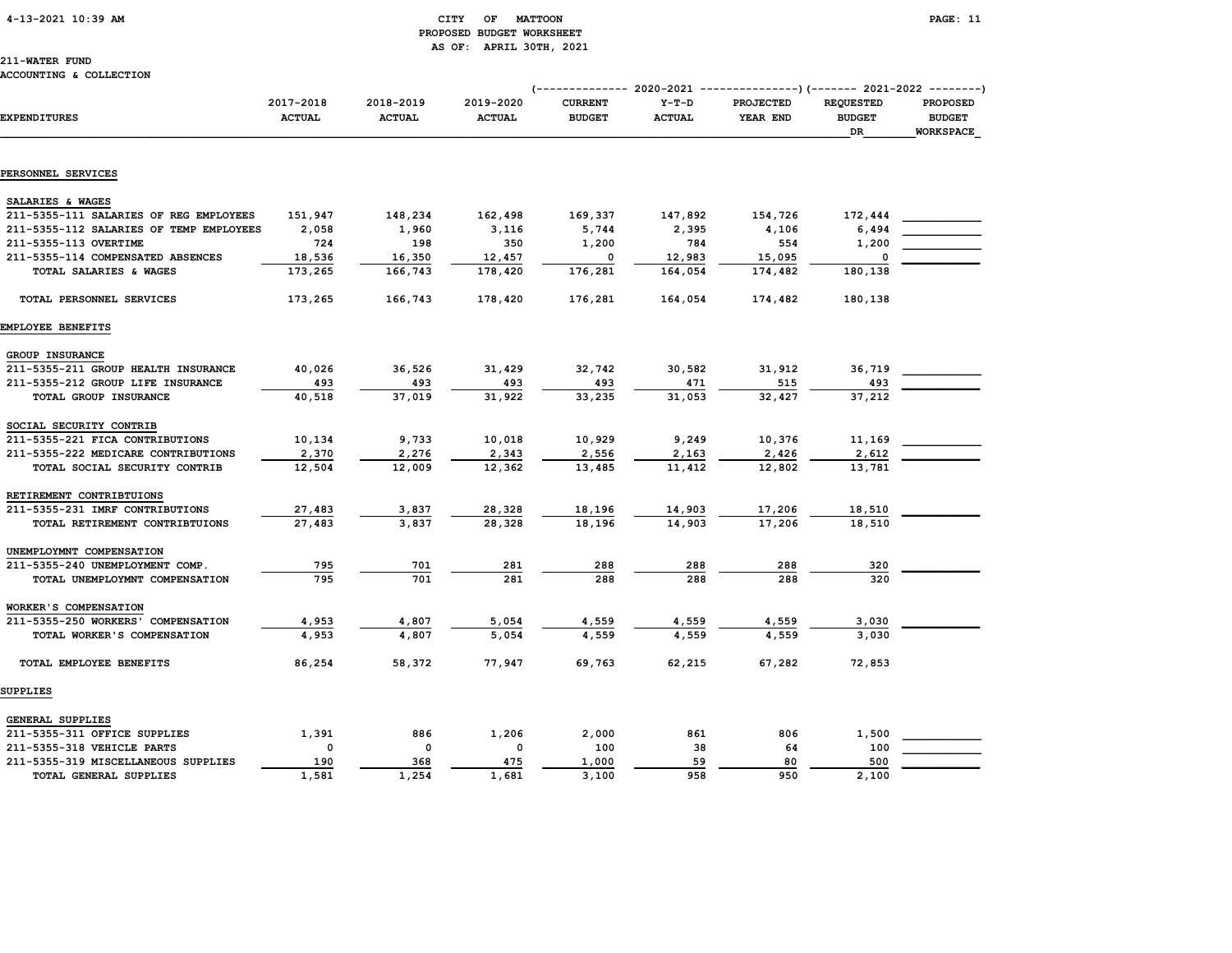#### 4-13-2021 10:39 AM CITY OF MATTOON PAGE: 12 PROPOSED BUDGET WORKSHEET AS OF: APRIL 30TH, 2021

## 211-WATER FUND

#### ACCOUNTING & COLLECTION

|                                         | 2017-2018     | 2018-2019     | 2019-2020     | <b>CURRENT</b> | $Y-T-D$       | <b>PROJECTED</b> | <b>REQUESTED</b> | <b>PROPOSED</b>  |
|-----------------------------------------|---------------|---------------|---------------|----------------|---------------|------------------|------------------|------------------|
| <b>EXPENDITURES</b>                     | <b>ACTUAL</b> | <b>ACTUAL</b> | <b>ACTUAL</b> | <b>BUDGET</b>  | <b>ACTUAL</b> | YEAR END         | <b>BUDGET</b>    | <b>BUDGET</b>    |
|                                         |               |               |               |                |               |                  | DR               | <b>WORKSPACE</b> |
|                                         |               |               |               |                |               |                  |                  |                  |
| <b>ENERGY</b>                           |               |               |               |                |               |                  |                  |                  |
| 211-5355-326 FUEL                       | 18,260        | 2,347         | 2,989         | 3,500          | 2,364         | 2,333            | 3,000            |                  |
| TOTAL ENERGY                            | 18,260        | 2,347         | 2,989         | 3,500          | 2,364         | 2,333            | 3,000            |                  |
| WTR SYSTM MAINT SUPPLIES                |               |               |               |                |               |                  |                  |                  |
| 211-5355-372 METER TILES, RIMS & LIDS   | 7,522         | 3,405         | 2,034         | 3,000          | 4,482         | 2,628            | 3,000            |                  |
| 211-5355-373 WATER METERS               | 4,382         | 4,960         | 11,330        | 12,000         | 4,632         | 4,814            | 11,000           |                  |
| TOTAL WTR SYSTM MAINT SUPPLIES          | 11,904        | 8,365         | 13,364        | 15,000         | 9,114         | 7,441            | 14,000           |                  |
|                                         |               |               |               |                |               |                  |                  |                  |
| <b>TOTAL SUPPLIES</b>                   | 31,745        | 11,967        | 18,033        | 21,600         | 12,436        | 10,725           | 19,100           |                  |
| PURCHASED PROP MAINT SRV                |               |               |               |                |               |                  |                  |                  |
| REPAIR & MAINT SERVICES                 |               |               |               |                |               |                  |                  |                  |
| 211-5355-431 REPAIR OF OFFICE EQUIPMENT | $\mathbf 0$   | 50            | 25            | 200            | 0             | 0                | 200              |                  |
| 211-5355-434 REPAIR OF VEHICLES         | 679           | 1,081         | 1,787         | 2,000          | 2,132         | 2,803            | 3,000            |                  |
| 211-5355-439 OTHER REPAIR & MAINT. SERV | 19            | 93            | 0             | 200            | 17            | 0                | 200              |                  |
| TOTAL REPAIR & MAINT SERVICES           | 698           | 1,224         | 1,812         | 2,400          | 2,149         | 2,803            | 3,400            |                  |
|                                         |               |               |               |                |               |                  |                  |                  |
| TOTAL PURCHASED PROP MAINT SRV          | 698           | 1,224         | 1,812         | 2,400          | 2,149         | 2,803            | 3,400            |                  |
| <b>OTHER PURCHASED SERVICES</b>         |               |               |               |                |               |                  |                  |                  |
| PROFESSIONAL SERVICES                   |               |               |               |                |               |                  |                  |                  |
| 211-5355-513 AUDITING SERVICES          | 21,600        | 22,240        | 23,505        | 23,360         | 23,360        | 27,429           | 23,640           |                  |
| 211-5355-516 TECHNOLOGY SUPPORT SERVICE | 19,268        | 19,858        | 19,952        | 27,000         | 25,858        | 33,809           | 27,000           |                  |
| 211-5355-519 OTHER PROFESSIONAL SERVICE | 4,913         | 4,459         | 4,387         | 5,000          | 3,488         | 3,986            | 5,000            |                  |
| TOTAL PROFESSIONAL SERVICES             | 45,781        | 46,557        | 47,844        | 55,360         | 52,706        | 65,223           | 55,640           |                  |
|                                         |               |               |               |                |               |                  |                  |                  |
| COMMUNICATION                           |               |               |               |                |               |                  |                  |                  |
| 211-5355-531 POSTAGE                    | 14,975        | 15,538        | 15,267        | 16,000         | 12,310        | 14,115           | 16,000           |                  |
| 211-5355-532 TELEPHONE                  | 2,067         | 2,573         | 2,563         | 3,000          | 2,789         | 2,769            | 3,000            |                  |
| TOTAL COMMUNICATION                     | 17,042        | 18,110        | 17,830        | 19,000         | 15,099        | 16,884           | 19,000           |                  |
| EMPLOYEE BUSINESS EXP                   |               |               |               |                |               |                  |                  |                  |
| 211-5355-562 TRAVEL & TRAINING          | <u>15</u>     |               |               | 100            |               |                  | 1,350            |                  |
| TOTAL EMPLOYEE BUSINESS EXP             | 15            | $\Omega$      | O             | 100            |               |                  | 1,350            |                  |
| OTHER PURCHASED SERVICES                |               |               |               |                |               |                  |                  |                  |
| 211-5355-579 COLLECTION FEES            | 1,646         | 1,572         | 1,164         | 1,500          | 807           | 532              | 1,500            |                  |
| TOTAL OTHER PURCHASED SERVICES          | 1,646         | 1,572         | 1,164         | 1,500          | 807           | 532              | 1,500            |                  |
|                                         |               |               |               |                |               |                  |                  |                  |
| TOTAL OTHER PURCHASED SERVICES          | 64,484        | 66,240        | 66,838        | 75,960         | 68,612        | 82,639           | 77,490           |                  |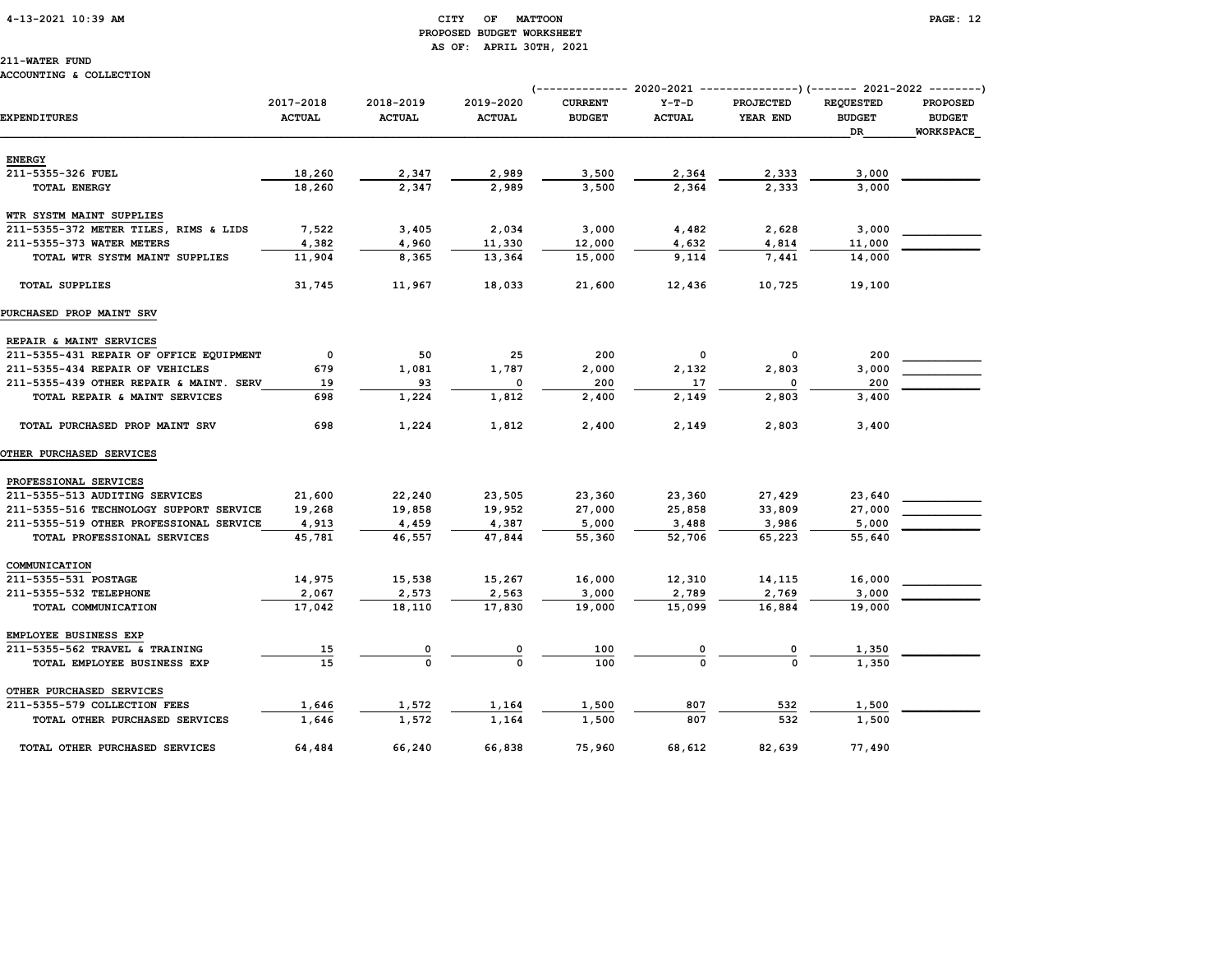|  | 4-13-2021 10:39 AM |  |
|--|--------------------|--|
|  |                    |  |

#### CITY OF MATTOON **PAGE:** 13 PROPOSED BUDGET WORKSHEET AS OF: APRIL 30TH, 2021

#### 211-WATER FUND

#### ACCOUNTING & COLLECTION

|                                                                   |                            |                            |                            | (------------- 2020-2021 ---------------)(------- 2021-2022 --------) |                          |                              |                                                |                                                      |  |
|-------------------------------------------------------------------|----------------------------|----------------------------|----------------------------|-----------------------------------------------------------------------|--------------------------|------------------------------|------------------------------------------------|------------------------------------------------------|--|
| <b>EXPENDITURES</b>                                               | 2017-2018<br><b>ACTUAL</b> | 2018-2019<br><b>ACTUAL</b> | 2019-2020<br><b>ACTUAL</b> | <b>CURRENT</b><br><b>BUDGET</b>                                       | $Y-T-D$<br><b>ACTUAL</b> | <b>PROJECTED</b><br>YEAR END | <b>REQUESTED</b><br><b>BUDGET</b><br><b>DR</b> | <b>PROPOSED</b><br><b>BUDGET</b><br><b>WORKSPACE</b> |  |
| <b>PROPERTY</b>                                                   |                            |                            |                            |                                                                       |                          |                              |                                                |                                                      |  |
| IMPROVEMENTS-NOT BLDGS                                            |                            |                            |                            |                                                                       |                          |                              |                                                |                                                      |  |
| MACHINERY & EQUIPMENT                                             |                            |                            |                            |                                                                       |                          |                              |                                                |                                                      |  |
| 211-5355-740 MACHINERY & EQUIPMENT<br>TOTAL MACHINERY & EQUIPMENT |                            | 0<br>U                     | 163<br>163                 | 0<br>$\Omega$                                                         |                          | 0<br>U                       |                                                |                                                      |  |
| TOTAL PROPERTY                                                    | 0                          | $\mathbf 0$                | 163                        | 0                                                                     | 0                        | $\mathbf 0$                  | 0                                              |                                                      |  |
| OTHER OBJECTS                                                     |                            |                            |                            |                                                                       |                          |                              |                                                |                                                      |  |
| CITY CLERK DEPT OBJECTS                                           |                            |                            |                            |                                                                       |                          |                              |                                                |                                                      |  |
| 211-5355-804 UTILITY TAX REMITTANCE                               | 121,464                    | 117,075                    | 115,335                    | 119,000                                                               | 101,610                  | 111,213                      | 115,000                                        |                                                      |  |
| TOTAL CITY CLERK DEPT OBJECTS                                     | 121,464                    | 117,075                    | 115,335                    | 119,000                                                               | 101,610                  | 111,213                      | 115,000                                        |                                                      |  |
| FINANCIAL TRANS OBJECTS                                           |                            |                            |                            |                                                                       |                          |                              |                                                |                                                      |  |
| 211-5355-811 BANK SERVICE CHARGES                                 | 16,122                     | 16,900                     | 14,433                     | 16,000                                                                | 12,674                   | 13,614                       | 15,000                                         |                                                      |  |
| 211-5355-812 METER DEPOSIT REFUNDS                                | 433                        | 0                          | $\mathbf 0$                | $\mathbf{o}$                                                          | $\mathbf 0$              | $\mathbf 0$                  | O                                              |                                                      |  |
| 211-5355-814 PRINTING/COPY MACH LEASE/M                           | 1,117                      | 1,086                      | 1,215                      | 1,500                                                                 | 1,095                    | 1,139                        | 1,500                                          |                                                      |  |
| 211-5355-815 POSTAGE METER LEASE & MAIN                           | 1,231                      | 1,033                      | 1,056                      | 1,500                                                                 | 1,130                    | 969                          | 1,500                                          |                                                      |  |
| TOTAL FINANCIAL TRANS OBJECTS                                     | 18,903                     | 19,019                     | 16,704                     | 19,000                                                                | 14,899                   | 15,722                       | 18,000                                         |                                                      |  |
| SPECIAL EVENT OBJECTS                                             |                            |                            |                            |                                                                       |                          |                              |                                                |                                                      |  |
| 211-5355-830 BAD DEBT EXPENSE                                     | 7,882                      | 10,909                     | 8,408                      | 10,000                                                                | 25,435                   | 1,036)                       | 9,000                                          |                                                      |  |
| TOTAL SPECIAL EVENT OBJECTS                                       | 7,882                      | 10,909                     | 8,408                      | 10,000                                                                | 25,435                   | 1,036)                       | 9,000                                          |                                                      |  |
| COMPUTER INFO SYS OBJECT                                          |                            |                            |                            |                                                                       |                          |                              |                                                |                                                      |  |
| 211-5355-863 COMPUTERS                                            | 4,253                      | 3,186                      | 609                        | 2,500                                                                 |                          | 0                            |                                                |                                                      |  |
| TOTAL COMPUTER INFO SYS OBJECT                                    | 4,253                      | 3,186                      | 609                        | 2,500                                                                 |                          |                              |                                                |                                                      |  |
| TOTAL OTHER OBJECTS                                               | 152,502                    | 150,188                    | 141,056                    | 150,500                                                               | 141,945                  | 125,899                      | 142,000                                        |                                                      |  |
| TOTAL ACCOUNTING & COLLECTION                                     | 508,948                    | 454,733                    | 484,271                    | 496,504                                                               | 451,411                  | 463,831                      | 494,981                                        |                                                      |  |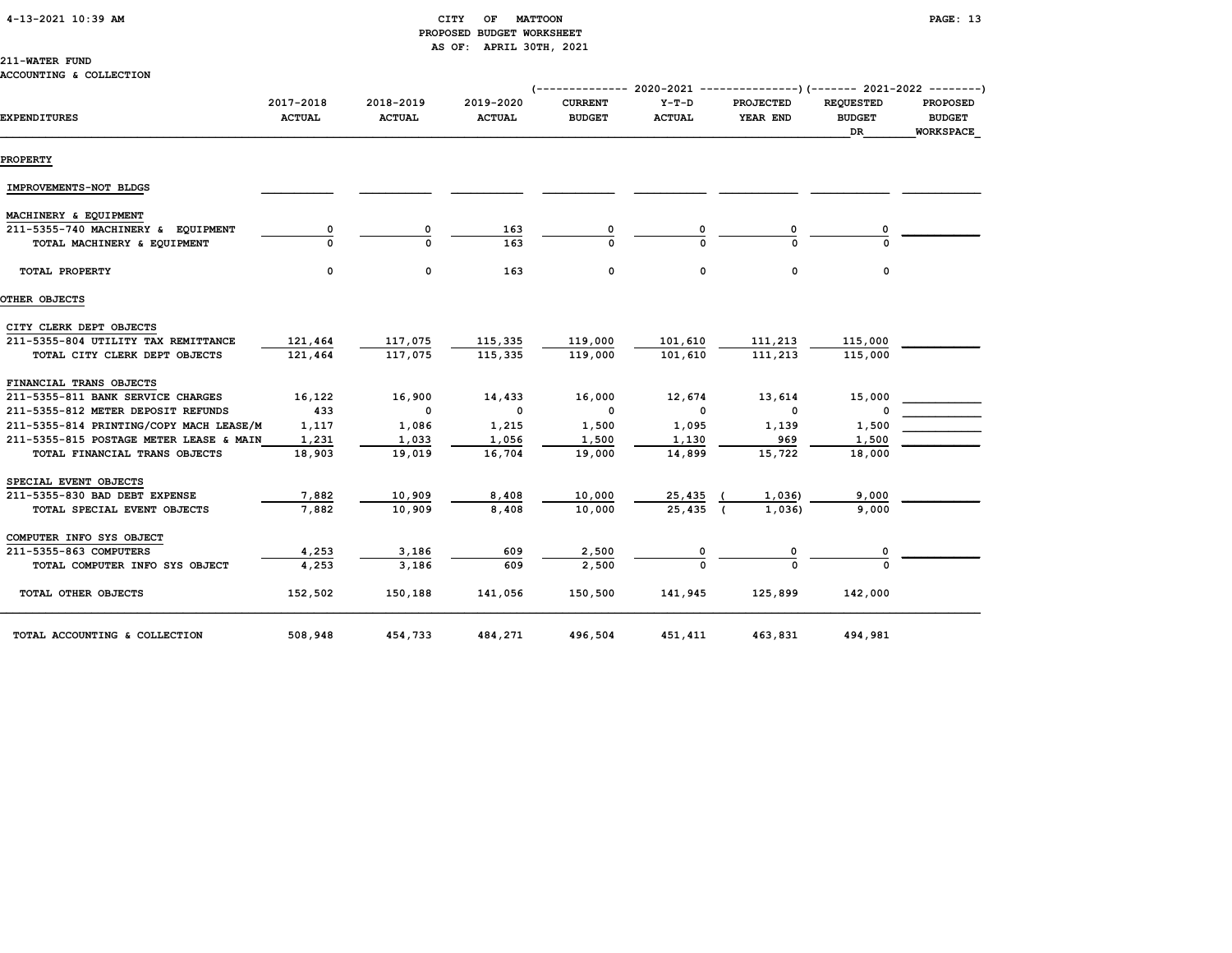#### 4-13-2021 10:39 AM CITY OF MATTOON PAGE: 14 PROPOSED BUDGET WORKSHEET AS OF: APRIL 30TH, 2021

## 211-WATER FUND

#### ADMINISTRATIVE & GENERAL

|                                         |                            |                            |                            | (------------- 2020-2021 ---------------)(------- 2021-2022 --------) |                          |                              |                                         |                                                      |  |  |
|-----------------------------------------|----------------------------|----------------------------|----------------------------|-----------------------------------------------------------------------|--------------------------|------------------------------|-----------------------------------------|------------------------------------------------------|--|--|
| <b>EXPENDITURES</b>                     | 2017-2018<br><b>ACTUAL</b> | 2018-2019<br><b>ACTUAL</b> | 2019-2020<br><b>ACTUAL</b> | <b>CURRENT</b><br><b>BUDGET</b>                                       | $Y-T-D$<br><b>ACTUAL</b> | <b>PROJECTED</b><br>YEAR END | <b>REQUESTED</b><br><b>BUDGET</b><br>DR | <b>PROPOSED</b><br><b>BUDGET</b><br><b>WORKSPACE</b> |  |  |
|                                         |                            |                            |                            |                                                                       |                          |                              |                                         |                                                      |  |  |
| PERSONNEL SERVICES                      |                            |                            |                            |                                                                       |                          |                              |                                         |                                                      |  |  |
| SALARIES & WAGES                        |                            |                            |                            |                                                                       |                          |                              |                                         |                                                      |  |  |
| 211-5356-111 SALARIES OF REG EMPLOYEES  | 152,929                    | 183,590                    | 197,574                    | 243,458                                                               | 226,169                  | 235,691                      | 250,521                                 |                                                      |  |  |
| 211-5356-113 OVERTIME                   | 2,065                      | 2,065                      | 706                        | 1,500                                                                 | 1,865                    | 1,856                        | 2,000                                   |                                                      |  |  |
| 211-5356-114 COMPENSATED ABSENCES       | 18,503                     | 10,669                     | 12,313                     | 0                                                                     | 11,641                   | 11,570                       |                                         |                                                      |  |  |
| 211-5356-115 ENGINEERING SALARIES ALLOC | 1,987                      | 0                          | 0                          | 0                                                                     | 0                        | 0                            | $\Omega$                                |                                                      |  |  |
| TOTAL SALARIES & WAGES                  | 175,485                    | 196,324                    | 210,593                    | 244,958                                                               | 239,676                  | 249,117                      | 252,521                                 |                                                      |  |  |
| TOTAL PERSONNEL SERVICES                | 175,485                    | 196,324                    | 210,593                    | 244,958                                                               | 239,676                  | 249,117                      | 252,521                                 |                                                      |  |  |
| <b>EMPLOYEE BENEFITS</b>                |                            |                            |                            |                                                                       |                          |                              |                                         |                                                      |  |  |
| GROUP INSURANCE                         |                            |                            |                            |                                                                       |                          |                              |                                         |                                                      |  |  |
| 211-5356-211 GROUP HEALTH INSURANCE     | 25,044                     | 26,246                     | 29,268                     | 51,746                                                                | 50,966                   | 52,905                       | 77,478                                  |                                                      |  |  |
| 211-5356-212 GROUP LIFE INSURANCE       | 330                        | 433                        | 433                        | 742                                                                   | 696                      | 768                          | 742                                     |                                                      |  |  |
| TOTAL GROUP INSURANCE                   | 25,374                     | 26,679                     | 29,701                     | 52,488                                                                | 51,663                   | 53,673                       | 78,220                                  |                                                      |  |  |
| SOCIAL SECURITY CONTRIB                 |                            |                            |                            |                                                                       |                          |                              |                                         |                                                      |  |  |
| 211-5356-221 FICA CONTRIBUTIONS         | 9,897                      | 11,456                     | 12,543                     | 15,187                                                                | 13,640                   | 14,816                       | 15,656                                  |                                                      |  |  |
| 211-5356-222 MEDICARE CONTRIBUTIONS     | 2,315                      | 2,679                      | 2,933                      | 3,552                                                                 | 3,190                    | 3,465                        | 3,662                                   |                                                      |  |  |
| TOTAL SOCIAL SECURITY CONTRIB           | 12,212                     | 14,136                     | 15,476                     | 18,739                                                                | 16,831                   | 18,281                       | 19,318                                  |                                                      |  |  |
| RETIREMENT CONTRIBTUIONS                |                            |                            |                            |                                                                       |                          |                              |                                         |                                                      |  |  |
| 211-5356-231 IMRF CONTRIBUTIONS         | 27,404                     | 4,243                      | 32,526                     | 25,630                                                                | 23,804                   | 25,007                       | 26,919                                  |                                                      |  |  |
| TOTAL RETIREMENT CONTRIBTUIONS          | 27,404                     | 4,243                      | 32,526                     | 25,630                                                                | 23,804                   | 25,007                       | 26,919                                  |                                                      |  |  |
| UNEMPLOYMNT COMPENSATION                |                            |                            |                            |                                                                       |                          |                              |                                         |                                                      |  |  |
| 211-5356-240 UNEMPLOYMENT COMP.         | 469                        | 543                        | 218                        | 247                                                                   | 247                      | 248                          | 272                                     |                                                      |  |  |
| TOTAL UNEMPLOYMNT COMPENSATION          | 469                        | 543                        | 218                        | 247                                                                   | 247                      | 248                          | 272                                     |                                                      |  |  |
| WORKER'S COMPENSATION                   |                            |                            |                            |                                                                       |                          |                              |                                         |                                                      |  |  |
| 211-5356-250 WORKERS' COMPENSATION      | 4,812                      | 6,323                      | 7,483                      | 7,677                                                                 | 7,677                    | 7,677                        | 4,696                                   |                                                      |  |  |
| TOTAL WORKER'S COMPENSATION             | 4,812                      | 6,323                      | 7,483                      | 7,677                                                                 | 7,677                    | 7,677                        | 4,696                                   |                                                      |  |  |
| TOTAL EMPLOYEE BENEFITS                 | 70,271                     | 51,924                     | 85,404                     | 104,781                                                               | 100,221                  | 104,886                      | 129,425                                 |                                                      |  |  |
| <b>SUPPLIES</b>                         |                            |                            |                            |                                                                       |                          |                              |                                         |                                                      |  |  |
| <b>GENERAL SUPPLIES</b>                 |                            |                            |                            |                                                                       |                          |                              |                                         |                                                      |  |  |
| 211-5356-311 OFFICE SUPPLIES            | 771                        | 924                        | 879                        | 1,000                                                                 | 440                      | 644                          | 1,000                                   |                                                      |  |  |
| 211-5356-316 TOOLS & EQUIPMENT          | 1,544                      | 185                        | 213                        | 500                                                                   | 96                       | 28                           | 500                                     |                                                      |  |  |
| 211-5356-318 VEHICLE PARTS              | 0                          | 0                          | 52                         | 0                                                                     | $\mathbf 0$              | 0                            | 0                                       |                                                      |  |  |
| 211-5356-319 MISCELLANEOUS SUPPLIES     | 187                        | 205                        | 32                         | 500                                                                   | 232                      | 52                           | 500                                     |                                                      |  |  |
| TOTAL GENERAL SUPPLIES                  | 2,502                      | 1,314                      | 1,176                      | 2,000                                                                 | 768                      | 724                          | 2,000                                   |                                                      |  |  |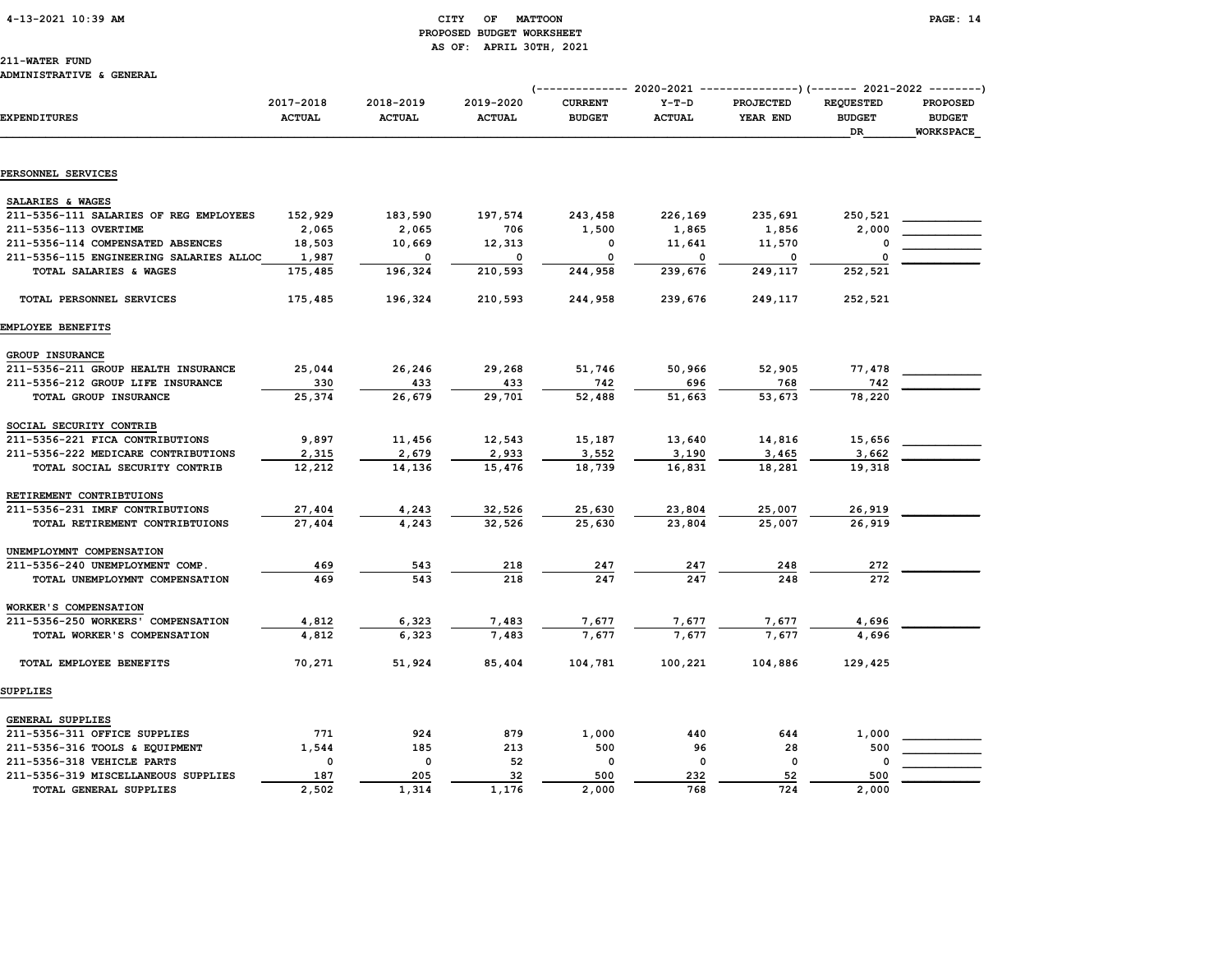#### 4-13-2021 10:39 AM CITY OF MATTOON PAGE: 15 PROPOSED BUDGET WORKSHEET AS OF: APRIL 30TH, 2021

#### 211-WATER FUND

#### ADMINISTRATIVE & GENERAL

|                                         |                            |                            |                            |                                 |                          |                              |                                   | (------------- 2020-2021 ---------------)(------- 2021-2022 --------) |  |
|-----------------------------------------|----------------------------|----------------------------|----------------------------|---------------------------------|--------------------------|------------------------------|-----------------------------------|-----------------------------------------------------------------------|--|
| <b>EXPENDITURES</b>                     | 2017-2018<br><b>ACTUAL</b> | 2018-2019<br><b>ACTUAL</b> | 2019-2020<br><b>ACTUAL</b> | <b>CURRENT</b><br><b>BUDGET</b> | $Y-T-D$<br><b>ACTUAL</b> | <b>PROJECTED</b><br>YEAR END | <b>REQUESTED</b><br><b>BUDGET</b> | PROPOSED<br><b>BUDGET</b>                                             |  |
|                                         |                            |                            |                            |                                 |                          |                              | DR                                | <b>WORKSPACE</b>                                                      |  |
| <b>ENERGY</b>                           |                            |                            |                            |                                 |                          |                              |                                   |                                                                       |  |
| 211-5356-321 NATURAL GAS & ELECTRIC     | 1,718                      | 2,207                      | 1,265                      |                                 |                          |                              |                                   |                                                                       |  |
| TOTAL ENERGY                            | 1,718                      | 2,207                      | 1,265                      |                                 |                          | $\frac{0}{0}$                |                                   |                                                                       |  |
| BOOKS & PERIODICALS                     |                            |                            |                            |                                 |                          |                              |                                   |                                                                       |  |
| 211-5356-340 BOOKS & PERIODICALS        | 117                        | 136                        | 147                        | 100                             | <u>23</u>                | $\overline{\mathbf{0}}$      | 100                               |                                                                       |  |
| TOTAL BOOKS & PERIODICALS               | 117                        | 136                        | 147                        | 100                             | 23                       | $\Omega$                     | 100                               |                                                                       |  |
| <b>TOTAL SUPPLIES</b>                   | 4,337                      | 3,657                      | 2,588                      | 2,100                           | 791                      | 724                          | 2,100                             |                                                                       |  |
| PURCHASED PROP MAINT SRV                |                            |                            |                            |                                 |                          |                              |                                   |                                                                       |  |
| REPAIR & MAINT SERVICES                 |                            |                            |                            |                                 |                          |                              |                                   |                                                                       |  |
| 211-5356-432 BUILDING REPAIRS           | 0                          | 0                          | $\mathbf{o}$               | 0                               | 117                      | 0                            | 1,000                             |                                                                       |  |
| 211-5356-434 REPAIR OF VEHICLES         | 0                          | 0                          | 167                        | 0                               | 0                        | 0                            |                                   |                                                                       |  |
| TOTAL REPAIR & MAINT SERVICES           |                            |                            | 167                        |                                 | 117                      |                              | 1,000                             |                                                                       |  |
| OTHER PROP MAINT SERVICE                |                            |                            |                            |                                 |                          |                              |                                   |                                                                       |  |
| 211-5356-460 OTHER PROPERTY MAINT SVCS  | 0                          | 66                         | 3,441                      | 3,500                           | 3,300                    | 3,498                        | 3,500                             |                                                                       |  |
| TOTAL OTHER PROP MAINT SERVICE          | $\Omega$                   | 66                         | 3,441                      | 3,500                           | 3,300                    | 3,498                        | 3,500                             |                                                                       |  |
| TOTAL PURCHASED PROP MAINT SRV          | 0                          | 66                         | 3,608                      | 3,500                           | 3,417                    | 3,498                        | 4,500                             |                                                                       |  |
| <b>OTHER PURCHASED SERVICES</b>         |                            |                            |                            |                                 |                          |                              |                                   |                                                                       |  |
| PROFESSIONAL SERVICES                   |                            |                            |                            |                                 |                          |                              |                                   |                                                                       |  |
| 211-5356-511 PLANNING & DESIGN SERVICES | 11,490                     | 5,953                      | 4,759                      | 10,000                          | 5,173                    | 3,055                        | 10,000                            |                                                                       |  |
| 211-5356-515 LABOR RELATIONS COUNSEL    | 0                          | $\mathbf 0$                | $\mathbf{o}$               | 1,000                           |                          | 0                            | 1,000                             |                                                                       |  |
| 211-5356-519 OTHER PROFESSIONAL SERVICE | $\mathbf 0$                | 1,584                      | 72                         | 0                               |                          | 0                            |                                   |                                                                       |  |
| TOTAL PROFESSIONAL SERVICES             | 11,490                     | 7,537                      | 4,831                      | 11,000                          | 5.173                    | 3.055                        | 11,000                            |                                                                       |  |
| <b>INSURANCE</b>                        |                            |                            |                            |                                 |                          |                              |                                   |                                                                       |  |
| 211-5356-523 PROPERTY & CASUALTY INSURA | 32,455                     | 29,227                     | 38,605                     | 35,000                          | 37,787                   | 37,787                       | 40,512                            |                                                                       |  |
| TOTAL INSURANCE                         | 32,455                     | 29,227                     | 38,605                     | 35,000                          | 37,787                   | 37,787                       | 40,512                            |                                                                       |  |
| COMMUNICATION                           |                            |                            |                            |                                 |                          |                              |                                   |                                                                       |  |
| 211-5356-533 CELLULAR PHONE             | 1,172                      | 1,148                      | 1,440                      | 1,200                           | 1,006                    | 1,186                        | 1,200                             |                                                                       |  |
| TOTAL COMMUNICATION                     | 1,172                      | 1,148                      | 1,440                      | 1,200                           | 1,006                    | 1,186                        | 1,200                             |                                                                       |  |
| ADVERTISING                             |                            |                            |                            |                                 |                          |                              |                                   |                                                                       |  |
| 211-5356-540 ADVERTISING                | $\frac{34}{1}$             | <u>32</u>                  | 0                          | 100                             | <u>63</u>                |                              | 100                               |                                                                       |  |
| TOTAL ADVERTISING                       | 34                         | 32                         | $\Omega$                   | 100                             | 63                       | $\frac{0}{0}$                | 100                               |                                                                       |  |
| EMPLOYEE BUSINESS EXP                   |                            |                            |                            |                                 |                          |                              |                                   |                                                                       |  |
| 211-5356-562 TRAVEL & TRAINING          | 183                        | 323                        | 323                        | 200                             | 0                        | <u>32</u>                    | 200                               |                                                                       |  |
| TOTAL EMPLOYEE BUSINESS EXP             | 183                        | 323                        | 323                        | 200                             | $\Omega$                 | 32                           | 200                               |                                                                       |  |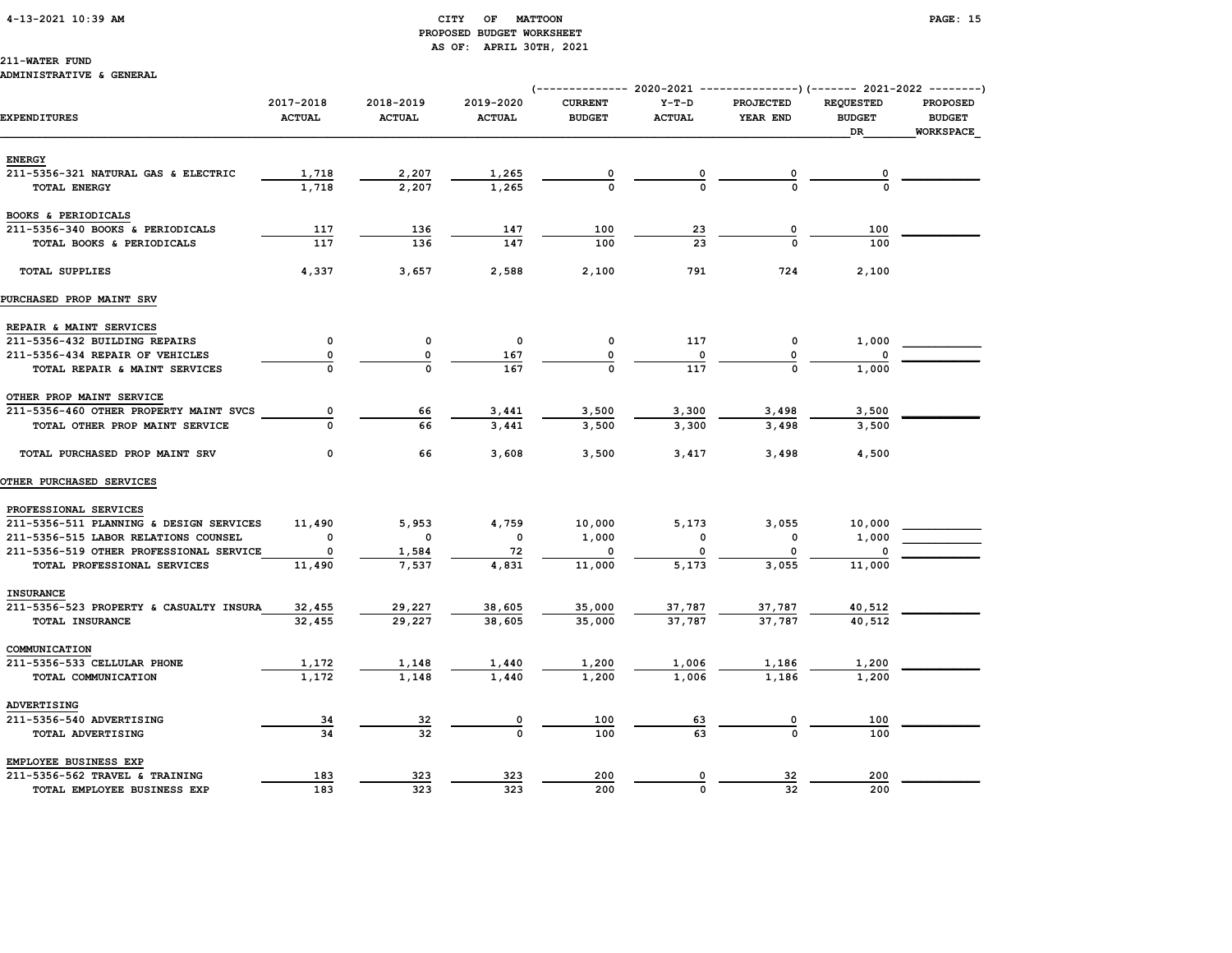# 4-13-2021 10:39 AM CITY OF MATTOON PAGE: 16 PROPOSED BUDGET WORKSHEET

211-WATER FUND ADMINISTRATIVE & GENERAL

# AS OF: APRIL 30TH, 2021

| <b>EXPENDITURES</b>                     | 2017-2018<br><b>ACTUAL</b> | 2018-2019<br><b>ACTUAL</b> | 2019-2020<br><b>ACTUAL</b> | <b>CURRENT</b><br><b>BUDGET</b> | $Y-T-D$<br><b>ACTUAL</b> | <b>PROJECTED</b><br>YEAR END | <b>REOUESTED</b><br><b>BUDGET</b><br>DR. | <b>PROPOSED</b><br><b>BUDGET</b><br><b>WORKSPACE</b> |
|-----------------------------------------|----------------------------|----------------------------|----------------------------|---------------------------------|--------------------------|------------------------------|------------------------------------------|------------------------------------------------------|
| OTHER PURCHASED SERVICES                |                            |                            |                            |                                 |                          |                              |                                          |                                                      |
| 211-5356-571 DUES & MEMBERSHIPS         | 2,028                      | 2,109                      | 2,171                      | 2,100                           | 2,237                    | 2,171                        | 2,100                                    |                                                      |
| 211-5356-579 MISC. OTHER PURCHASED SERV | 1,325                      | 1,516                      | 1,337                      | 1,500                           | 1,491                    | 1,337                        | 1,500                                    |                                                      |
| TOTAL OTHER PURCHASED SERVICES          | 3,353                      | 3,625                      | 3,508                      | 3,600                           | 3,728                    | 3,508                        | 3,600                                    |                                                      |
| TOTAL OTHER PURCHASED SERVICES          | 48,685                     | 41,893                     | 48,706                     | 51,100                          | 47,756                   | 45,568                       | 56,612                                   |                                                      |
| OTHER OBJECTS                           |                            |                            |                            |                                 |                          |                              |                                          |                                                      |
| FINANCIAL TRANS OBJECTS                 |                            |                            |                            |                                 |                          |                              |                                          |                                                      |
| 211-5356-814 PRINT/COPY MACH LEASE & MA | 1,536                      | 1,307                      | 921                        | 1,000                           | 761                      | 1,043                        | 1,000                                    |                                                      |
| 211-5356-816 FARM EXPENSES              | 837                        | 1,157                      | $\Omega$                   | 0                               | 0                        |                              | $\Omega$                                 |                                                      |
| TOTAL FINANCIAL TRANS OBJECTS           | 2,373                      | 2,464                      | 921                        | 1,000                           | 761                      | 1,043                        | 1,000                                    |                                                      |
| FINANCIAL TRANS OBJECTS                 |                            |                            |                            |                                 |                          |                              |                                          |                                                      |
| 211-5356-828 REAL ESTATE TAXES          | 168                        | 695                        | 1,483                      | 2,000                           | 1,578                    | 1,578                        | 2,000                                    |                                                      |
| TOTAL FINANCIAL TRANS OBJECTS           | 168                        | 695                        | 1,483                      | 2,000                           | 1,578                    | 1,578                        | 2,000                                    |                                                      |
| COMPUTER INFO SYS OBJECT                |                            |                            |                            |                                 |                          |                              |                                          |                                                      |
| COMPUTER INFO SYS OBJECT                |                            |                            |                            |                                 |                          |                              |                                          |                                                      |
| COMPUTER INFO SYS OBJECT                |                            |                            |                            |                                 |                          |                              |                                          |                                                      |
| 211-5356-863 COMPUTERS                  | 3,561                      | 1,462                      | 463                        | 1,200                           | 1,151                    | 1,151                        | 1,800                                    |                                                      |
| TOTAL COMPUTER INFO SYS OBJECT          | 3,561                      | 1,462                      | 463                        | 1,200                           | 1,151                    | 1,151                        | 1,800                                    |                                                      |
| TOTAL OTHER OBJECTS                     | 6,102                      | 4,621                      | 2,867                      | 4,200                           | 3,490                    | 3,772                        | 4,800                                    |                                                      |
| TOTAL ADMINISTRATIVE & GENERAL          | 304,879                    | 298,485                    | 353,767                    | 410,639                         | 395,351                  | 407,565                      | 449,958                                  |                                                      |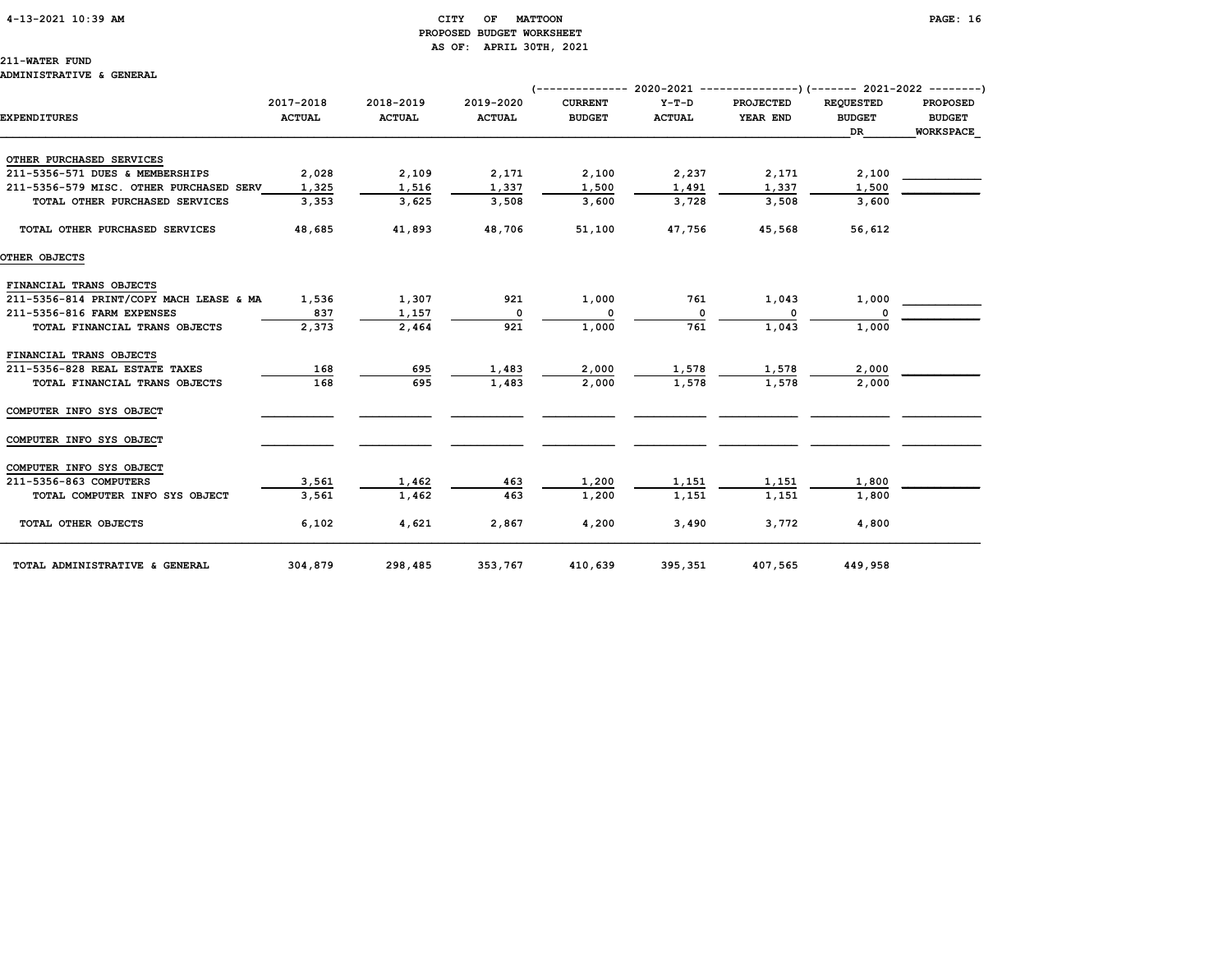#### CITY OF MATTOON **PAGE:** 17 PROPOSED BUDGET WORKSHEET AS OF: APRIL 30TH, 2021

211-WATER FUND DEPRECIATION

| ,,,,,,,,,,,,,,,,,<br>EXPENDITURES                    | 2017-2018<br><b>ACTUAL</b> | 2018-2019<br><b>ACTUAL</b> | 2019-2020<br><b>ACTUAL</b> | /--------------<br><b>CURRENT</b><br><b>BUDGET</b> | 2020-2021 --------------<br>$Y-T-D$<br><b>ACTUAL</b> | <b>PROJECTED</b><br>YEAR END | --)(------- 2021-2022 --------)<br><b>REQUESTED</b><br><b>BUDGET</b><br>DR | <b>PROPOSED</b><br><b>BUDGET</b><br><b>WORKSPACE</b> |
|------------------------------------------------------|----------------------------|----------------------------|----------------------------|----------------------------------------------------|------------------------------------------------------|------------------------------|----------------------------------------------------------------------------|------------------------------------------------------|
| <b>OTHER OBJECTS</b>                                 |                            |                            |                            |                                                    |                                                      |                              |                                                                            |                                                      |
| FINANCIAL TRANS OBJECTS<br>211-5357-829 DEPRECIATION | 684,345                    | 676,107                    | 706,303                    | 670,000                                            |                                                      | 680,000                      | 700,000                                                                    |                                                      |
| TOTAL FINANCIAL TRANS OBJECTS                        | 684,345                    | 676,107                    | 706,303                    | 670,000                                            | O                                                    | 680,000                      | 700,000                                                                    |                                                      |
| TOTAL OTHER OBJECTS                                  | 684,345                    | 676,107                    | 706,303                    | 670,000                                            | 0                                                    | 680,000                      | 700,000                                                                    |                                                      |
| TOTAL DEPRECIATION                                   | 684,345                    | 676,107                    | 706,303                    | 670,000                                            | 0                                                    | 680,000                      | 700,000                                                                    |                                                      |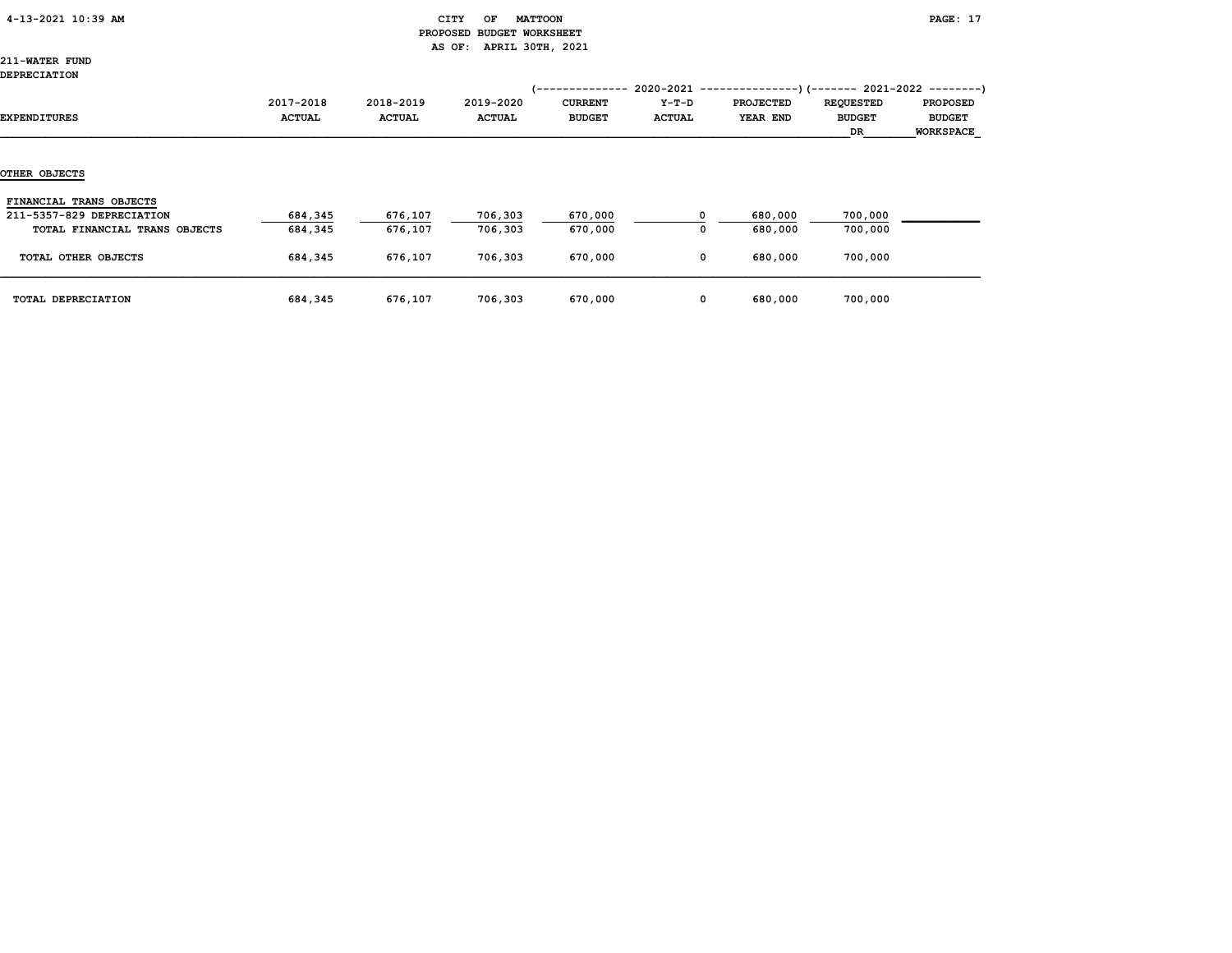# 4-13-2021 10:39 AM CITY OF MATTOON PAGE: 18 PROPOSED BUDGET WORKSHEET AS OF: APRIL 30TH, 2021

# 211-WATER FUND

# RETIREE HEALTH INSURANCE

| REIIREE AEALIA INSURANCE              |                            |                            |                            |                                                     |                          |                              |                                         |                                                      |
|---------------------------------------|----------------------------|----------------------------|----------------------------|-----------------------------------------------------|--------------------------|------------------------------|-----------------------------------------|------------------------------------------------------|
| EXPENDITURES                          | 2017-2018<br><b>ACTUAL</b> | 2018-2019<br><b>ACTUAL</b> | 2019-2020<br><b>ACTUAL</b> | '---------------<br><b>CURRENT</b><br><b>BUDGET</b> | $Y-T-D$<br><b>ACTUAL</b> | <b>PROJECTED</b><br>YEAR END | <b>REQUESTED</b><br><b>BUDGET</b><br>DR | <b>PROPOSED</b><br><b>BUDGET</b><br><b>WORKSPACE</b> |
| EMPLOYEE BENEFITS                     |                            |                            |                            |                                                     |                          |                              |                                         |                                                      |
| <b>GROUP INSURANCE</b>                |                            |                            |                            |                                                     |                          |                              |                                         |                                                      |
| 211-5710-211 RETIREE HEALTH INSURANCE | 300,204                    | 204,849                    | 373,815                    | 150,988                                             | 153,344                  | 153,827                      | 161,644                                 |                                                      |
| TOTAL GROUP INSURANCE                 | 300,204                    | 204,849                    | 373,815                    | 150,988                                             | 153,344                  | 153,827                      | 161,644                                 |                                                      |
| TOTAL EMPLOYEE BENEFITS               | 300,204                    | 204,849                    | 373,815                    | 150,988                                             | 153,344                  | 153,827                      | 161,644                                 |                                                      |
| TOTAL RETIREE HEALTH INSURANCE        | 300,204                    | 204,849                    | 373,815                    | 150,988                                             | 153,344                  | 153,827                      | 161,644                                 |                                                      |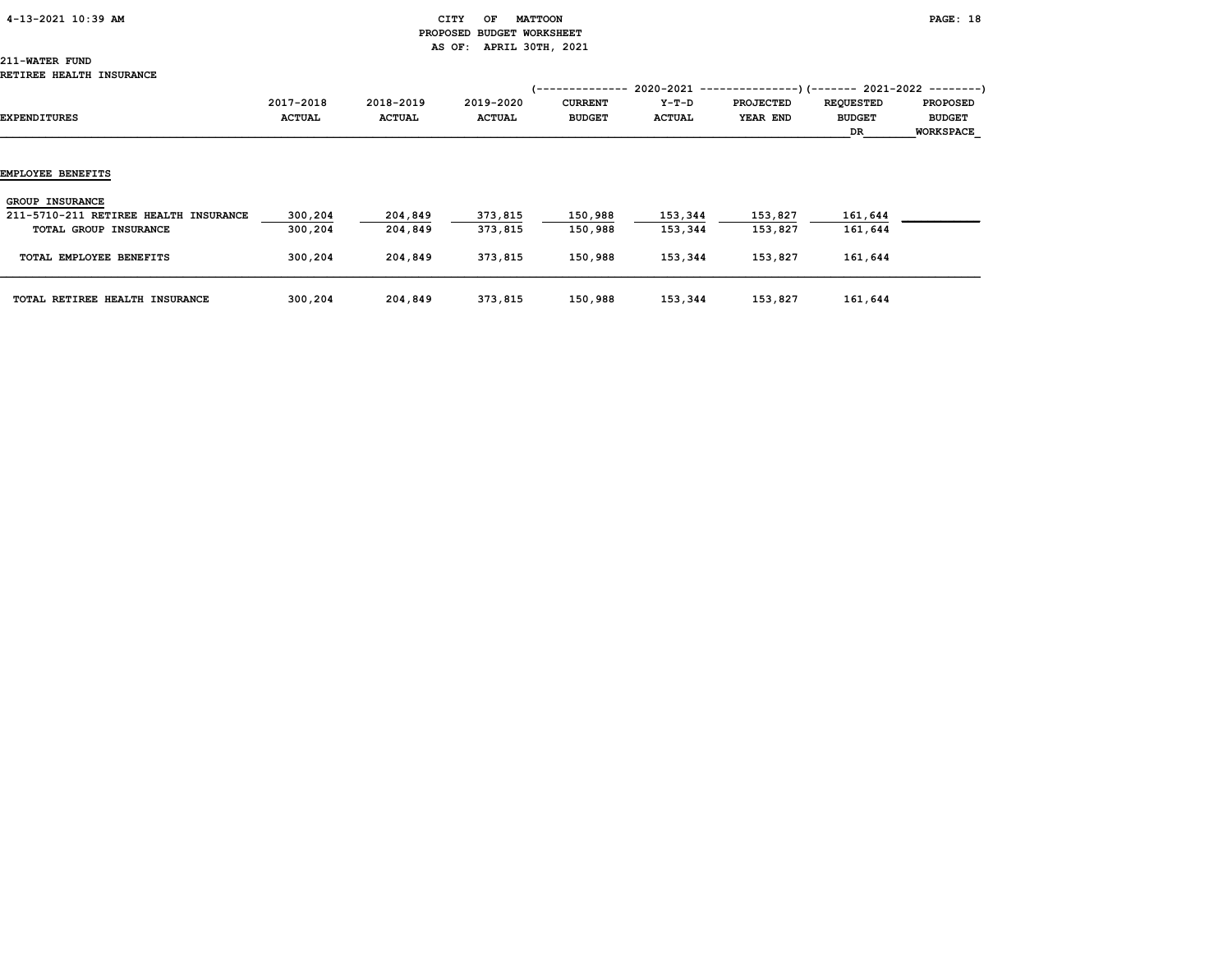# $\begin{array}{ccc} \texttt{CITY} & \texttt{OF} & \texttt{MATTCON} \end{array}$  PROPOSED BUDGET WORKSHEET AS OF: APRIL 30TH, 2021

211-WATER FUND DEBT SERVICE

| 2017-2018     | 2018-2019     | 2019-2020     | <b>CURRENT</b> | $Y-T-D$       | <b>PROJECTED</b> | <b>REOUESTED</b> | <b>PROPOSED</b>  |
|---------------|---------------|---------------|----------------|---------------|------------------|------------------|------------------|
| <b>ACTUAL</b> | <b>ACTUAL</b> | <b>ACTUAL</b> | <b>BUDGET</b>  | <b>ACTUAL</b> | YEAR END         | <b>BUDGET</b>    | <b>BUDGET</b>    |
|               |               |               |                |               |                  | <b>DR</b>        | <b>WORKSPACE</b> |
|               |               |               |                |               |                  |                  |                  |

OTHER OBJECTS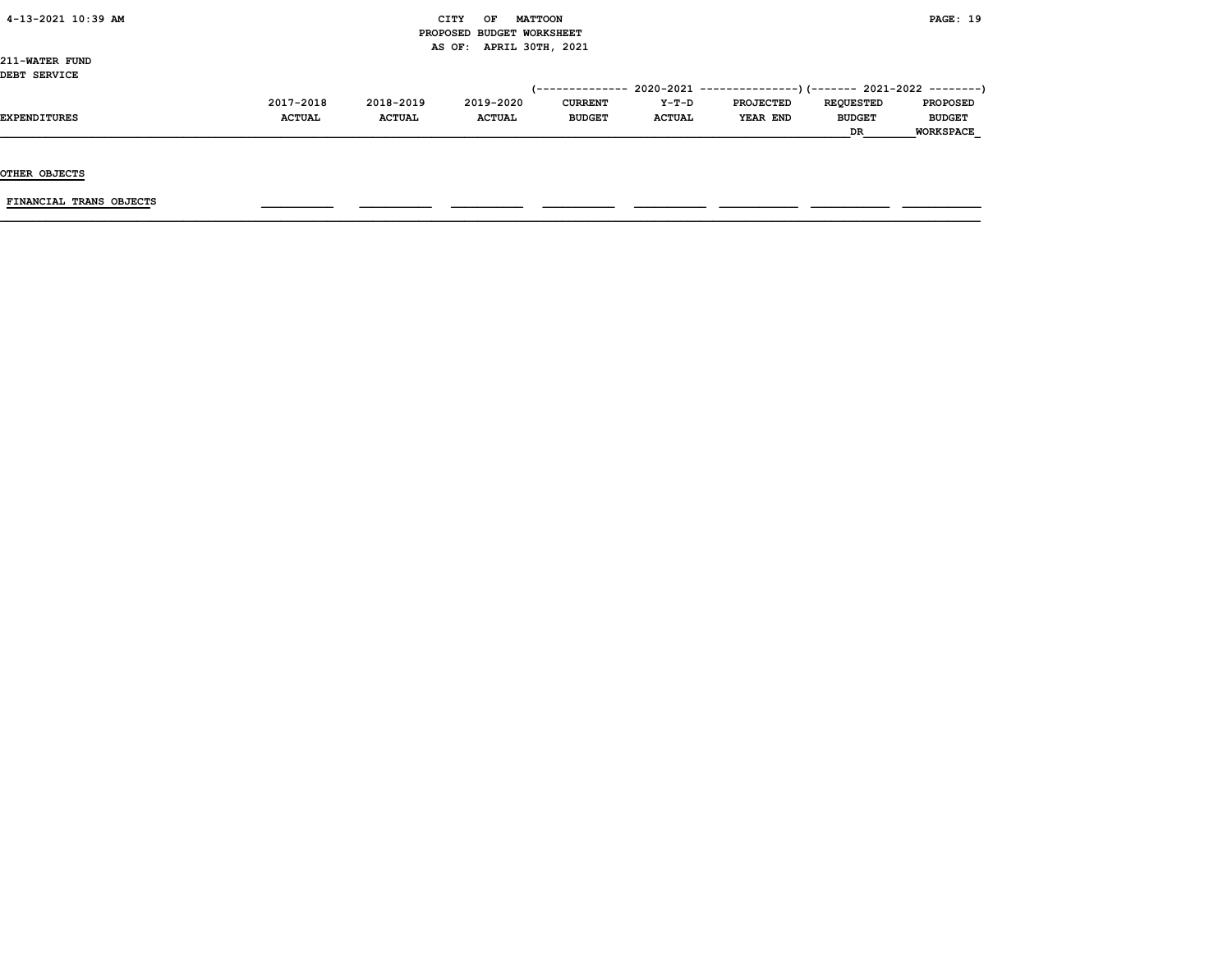| 4-13-2021 10:39 AM |  |
|--------------------|--|
|                    |  |

# CITY OF MATTOON **PAGE: 20**  PROPOSED BUDGET WORKSHEET AS OF: APRIL 30TH, 2021

211-WATER FUND 2003 REFUNDING GO BONDS

|                     | 2017-2018     | 2018-2019     | 2019-2020     | <b>CURRENT</b> | Y-T-D         | <b>PROJECTED</b> | <b>REOUESTED</b> | <b>PROPOSED</b>  |
|---------------------|---------------|---------------|---------------|----------------|---------------|------------------|------------------|------------------|
| <b>EXPENDITURES</b> | <b>ACTUAL</b> | <b>ACTUAL</b> | <b>ACTUAL</b> | <b>BUDGET</b>  | <b>ACTUAL</b> | YEAR END         | <b>BUDGET</b>    | <b>BUDGET</b>    |
|                     |               |               |               |                |               |                  | <b>DR</b>        | <b>WORKSPACE</b> |

OTHER OBJECTS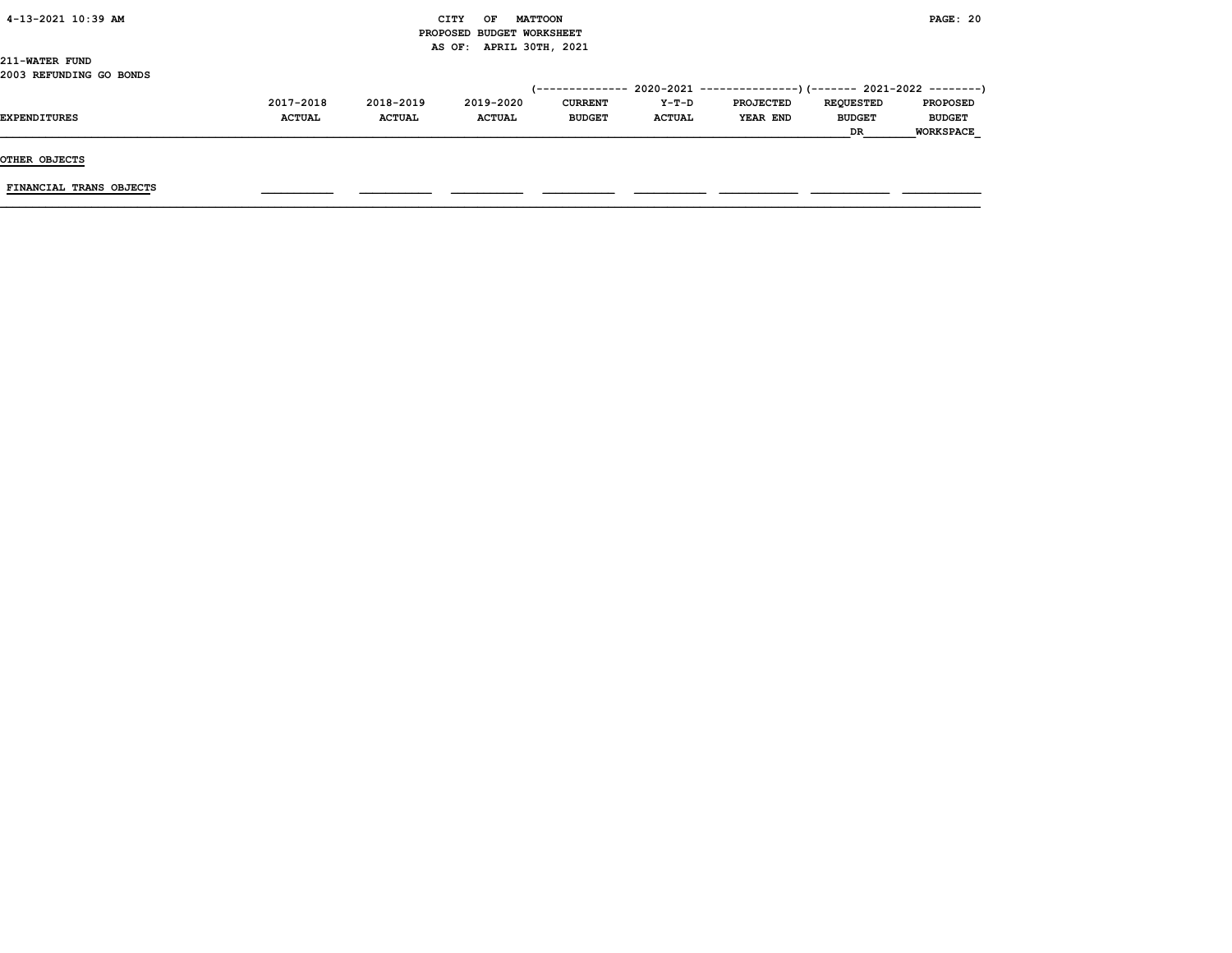| $4-13-2021$ $10:39$ AM |  |
|------------------------|--|
|                        |  |

# CITY OF MATTOON **PAGE: 21**  PROPOSED BUDGET WORKSHEET AS OF: APRIL 30TH, 2021

211-WATER FUND 2003A ERI GO BONDS

|                     |               |               |               |                |               |                  | <b>DR</b>        | <b>WORKSPACE</b> |
|---------------------|---------------|---------------|---------------|----------------|---------------|------------------|------------------|------------------|
|                     |               |               |               |                |               |                  |                  |                  |
| EXPENDITURES        | <b>ACTUAL</b> | <b>ACTUAL</b> | <b>ACTUAL</b> | <b>BUDGET</b>  | <b>ACTUAL</b> | YEAR END         | <b>BUDGET</b>    | <b>BUDGET</b>    |
|                     | 2017-2018     | 2018-2019     | 2019-2020     | <b>CURRENT</b> | $Y-T-D$       | <b>PROJECTED</b> | <b>REOUESTED</b> | <b>PROPOSED</b>  |
|                     |               |               |               |                |               |                  |                  |                  |
| ------------------- |               |               |               |                |               |                  |                  |                  |

OTHER OBJECTS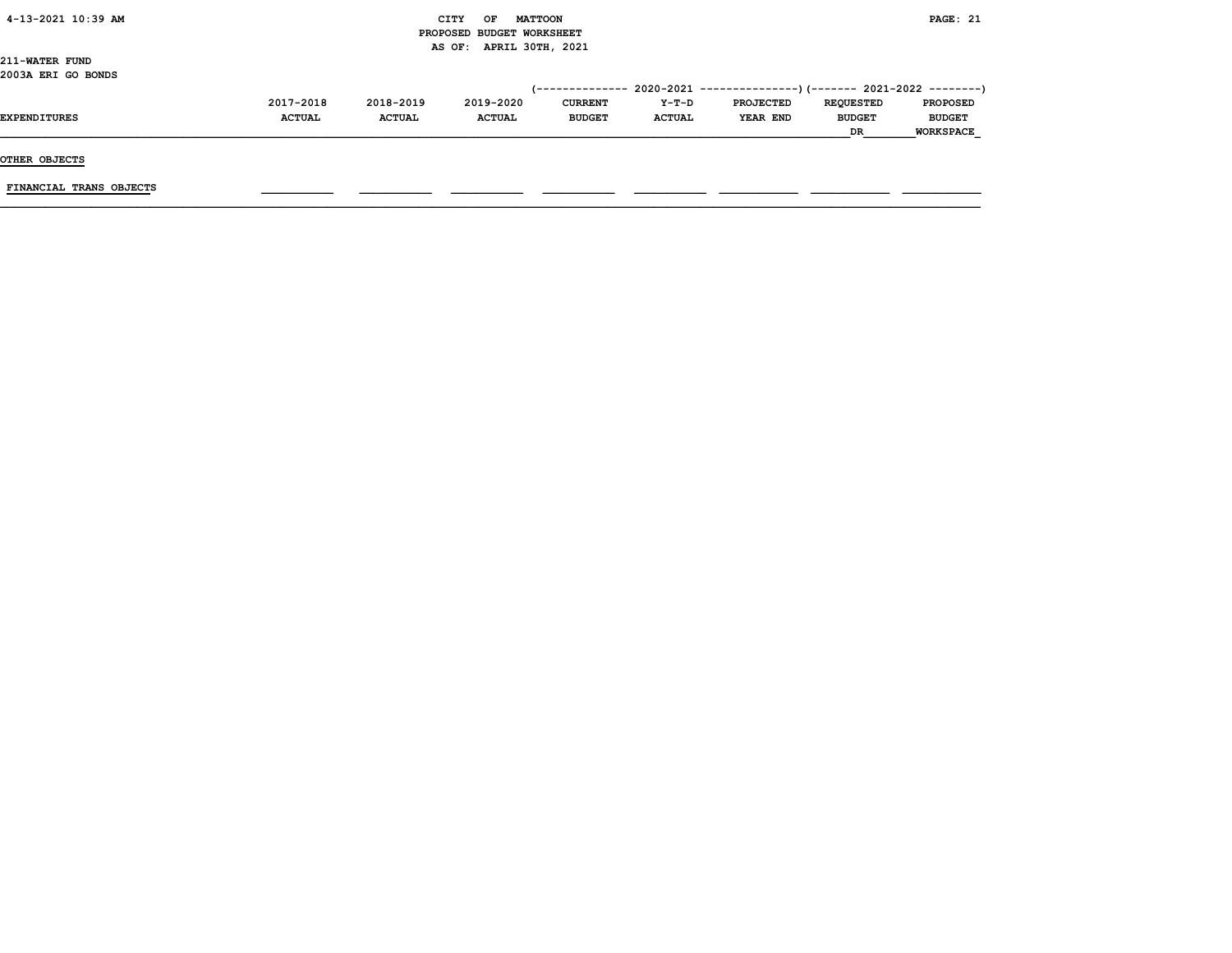### 4-13-2021 10:39 AM CITY OF MATTOON PAGE: 22

# PROPOSED BUDGET WORKSHEET AS OF: APRIL 30TH, 2021

# 211-WATER FUND

#### 09-10 ERI DEBT PAYMENT

|                                       |                            |                            |                            | (--------------                 |                        | 2020-2021 ----------------)(------- 2021-2022 ---------) |                                         |                                               |
|---------------------------------------|----------------------------|----------------------------|----------------------------|---------------------------------|------------------------|----------------------------------------------------------|-----------------------------------------|-----------------------------------------------|
| EXPENDITURES                          | 2017-2018<br><b>ACTUAL</b> | 2018-2019<br><b>ACTUAL</b> | 2019-2020<br><b>ACTUAL</b> | <b>CURRENT</b><br><b>BUDGET</b> | Y-T-D<br><b>ACTUAL</b> | <b>PROJECTED</b><br><b>YEAR END</b>                      | <b>REQUESTED</b><br><b>BUDGET</b><br>DR | <b>PROPOSED</b><br><b>BUDGET</b><br>WORKSPACE |
| OTHER OBJECTS                         |                            |                            |                            |                                 |                        |                                                          |                                         |                                               |
| FINANCIAL TRANS OBJECTS               |                            |                            |                            |                                 |                        |                                                          |                                         |                                               |
| 211-5718-817 09 - 10 ERI DEBT PAYMENT | 0                          | 0                          |                            | 75,294                          | 75,291                 | 75,292                                                   | 0                                       |                                               |
| TOTAL FINANCIAL TRANS OBJECTS         | 0                          | 0                          | 0                          | 75,294                          | 75,291                 | 75,292                                                   | 0                                       |                                               |
| TOTAL OTHER OBJECTS                   | 0                          | 0                          | $\mathbf 0$                | 75,294                          | 75,291                 | 75,292                                                   | 0                                       |                                               |
| TOTAL 09-10 ERI DEBT PAYMENT          | 0                          | 0                          | $\mathbf{o}$               | 75,294                          | 75,291                 | 75,292                                                   | 0                                       |                                               |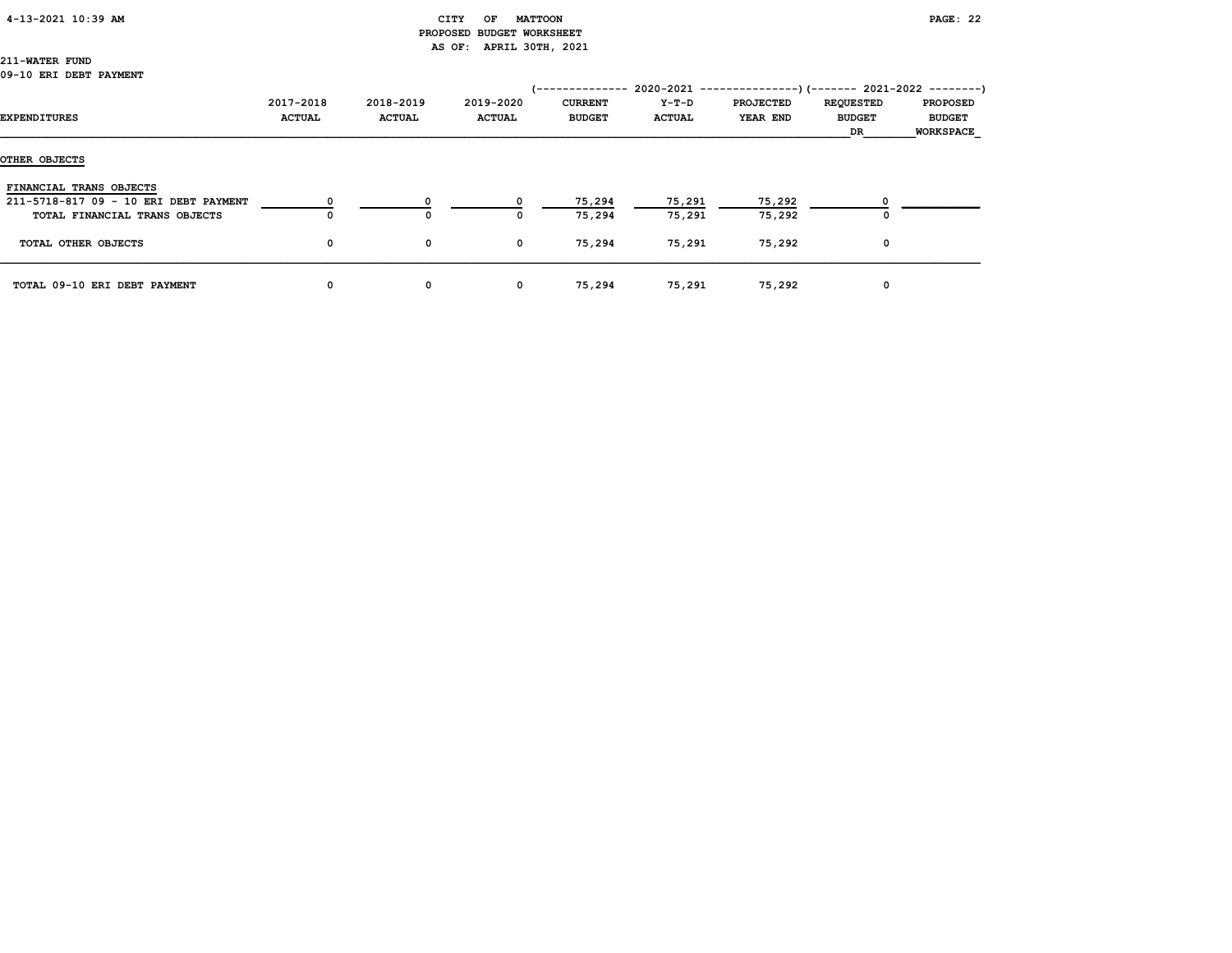# $\begin{array}{ccc} \text{CITY} & \text{OF} & \text{MATTOON} \end{array}$  PROPOSED BUDGET WORKSHEET AS OF: APRIL 30TH, 2021

211-WATER FUND 1998 IEPA NOTE

| LYYO ILPA NUTL      |               |               |               |                |               |                  |                  |                  |
|---------------------|---------------|---------------|---------------|----------------|---------------|------------------|------------------|------------------|
|                     |               |               |               |                |               |                  |                  |                  |
|                     | 2017-2018     | 2018-2019     | 2019-2020     | <b>CURRENT</b> | $Y-T-D$       | <b>PROJECTED</b> | <b>REOUESTED</b> | <b>PROPOSED</b>  |
| <b>EXPENDITURES</b> | <b>ACTUAL</b> | <b>ACTUAL</b> | <b>ACTUAL</b> | <b>BUDGET</b>  | <b>ACTUAL</b> | YEAR END         | <b>BUDGET</b>    | <b>BUDGET</b>    |
|                     |               |               |               |                |               |                  | <b>DR</b>        | <b>WORKSPACE</b> |

OTHER OBJECTS

 $FINANCIAL$  TRANS OBJECTS  $\qquad \qquad \qquad \qquad$   $\qquad \qquad$   $\qquad \qquad$   $\qquad \qquad$   $\qquad$   $\qquad \qquad$   $\qquad \qquad$   $\qquad \qquad$   $\qquad$   $\qquad$   $\qquad$   $\qquad$   $\qquad$   $\qquad$   $\qquad$   $\qquad$   $\qquad$   $\qquad$   $\qquad$   $\qquad$   $\qquad$   $\qquad$   $\qquad$   $\qquad$   $\qquad$   $\qquad$   $\qquad$   $\qquad$   $\qquad$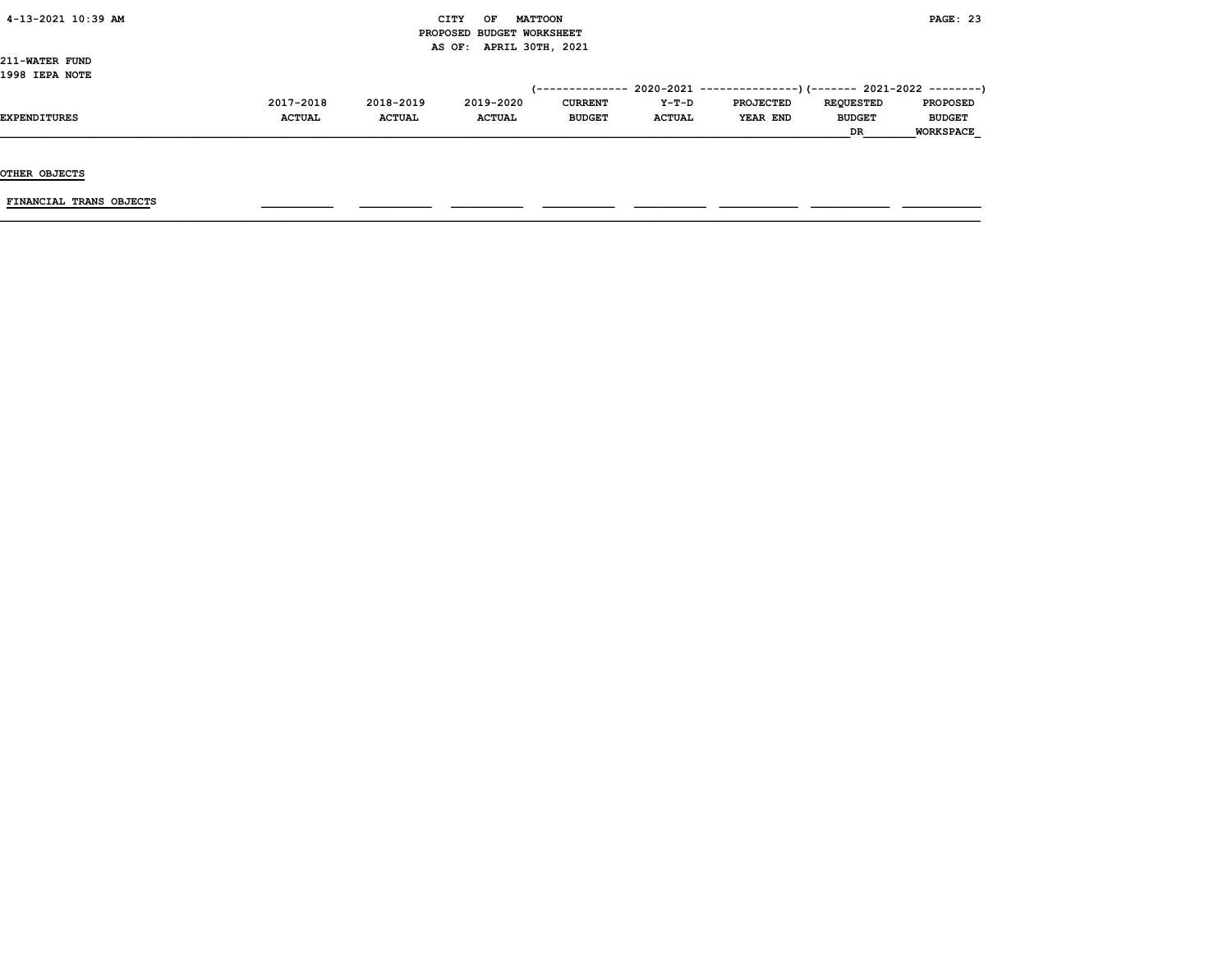# 4-13-2021 10:39 AM CITY OF MATTOON PAGE: 24 PROPOSED BUDGET WORKSHEET AS OF: APRIL 30TH, 2021

211-WATER FUND FISCAL AGENT FEES

| EXPENDITURES                  | 2017-2018<br><b>ACTUAL</b> | 2018-2019<br><b>ACTUAL</b> | 2019-2020<br><b>ACTUAL</b> | /--------------<br><b>CURRENT</b><br><b>BUDGET</b> | Y-T-D<br><b>ACTUAL</b> | $2020-2021$ ---------------) (------- 2021-2022 --------)<br><b>PROJECTED</b><br>YEAR END | <b>REQUESTED</b><br><b>BUDGET</b><br>DR. | <b>PROPOSED</b><br><b>BUDGET</b><br><b>WORKSPACE</b> |
|-------------------------------|----------------------------|----------------------------|----------------------------|----------------------------------------------------|------------------------|-------------------------------------------------------------------------------------------|------------------------------------------|------------------------------------------------------|
| OTHER OBJECTS                 |                            |                            |                            |                                                    |                        |                                                                                           |                                          |                                                      |
| FINANCIAL TRANS OBJECTS       |                            |                            |                            |                                                    |                        |                                                                                           |                                          |                                                      |
| 211-5760-817 DEBT SERVICES    | 268                        | 244                        | 417                        | 1,000                                              | 223                    | 223                                                                                       |                                          |                                                      |
| TOTAL FINANCIAL TRANS OBJECTS | 268                        | 244                        | 417                        | 1,000                                              | 223                    | 223                                                                                       | O                                        |                                                      |
| TOTAL OTHER OBJECTS           | 268                        | 244                        | 417                        | 1,000                                              | 223                    | 223                                                                                       | 0                                        |                                                      |
| TOTAL FISCAL AGENT FEES       | 268                        | 244                        | 417                        | 1,000                                              | 223                    | 223                                                                                       | 0                                        |                                                      |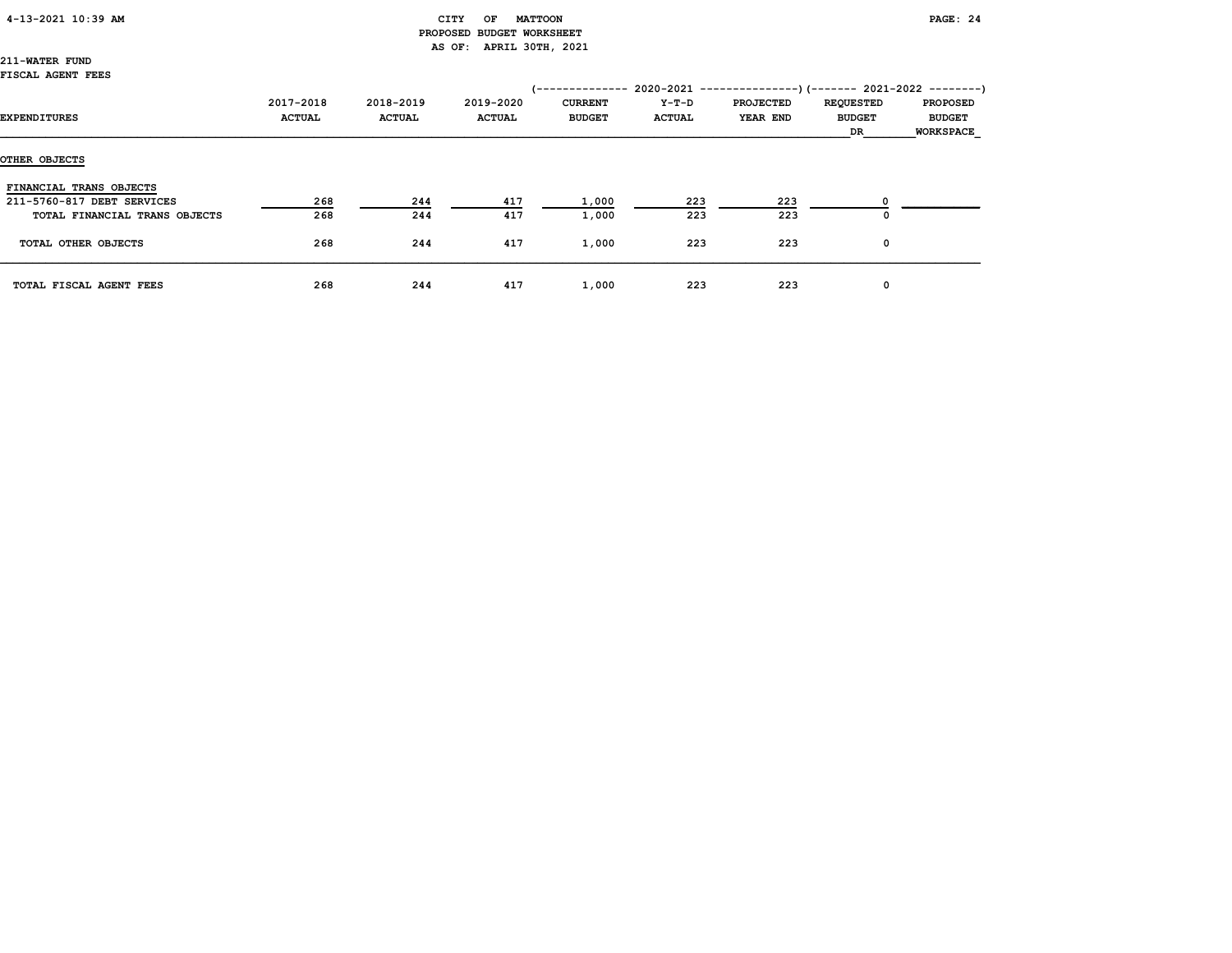# 4-13-2021 10:39 AM CITY OF MATTOON PAGE: 25 PROPOSED BUDGET WORKSHEET AS OF: APRIL 30TH, 2021

211-WATER FUND DEBT ISSUANCE COSTS

|              | 2017-2018     | 2018-2019     | 2019-2020     | <b>CURRENT</b> | $Y-T-D$       | <b>PROJECTED</b> | <b>REOUESTED</b> | <b>PROPOSED</b>  |
|--------------|---------------|---------------|---------------|----------------|---------------|------------------|------------------|------------------|
| EXPENDITURES | <b>ACTUAL</b> | <b>ACTUAL</b> | <b>ACTUAL</b> | <b>BUDGET</b>  | <b>ACTUAL</b> | YEAR END         | <b>BUDGET</b>    | <b>BUDGET</b>    |
|              |               |               |               |                |               |                  | DR               | <b>WORKSPACE</b> |

OTHER OBJECTS

 $FINANCIAL$  TRANS OBJECTS  $\qquad \qquad \qquad \qquad$   $\qquad \qquad$   $\qquad \qquad$   $\qquad \qquad$   $\qquad$   $\qquad \qquad$   $\qquad \qquad$   $\qquad \qquad$   $\qquad$   $\qquad$   $\qquad$   $\qquad$   $\qquad$   $\qquad$   $\qquad$   $\qquad$   $\qquad$   $\qquad$   $\qquad$   $\qquad$   $\qquad$   $\qquad$   $\qquad$   $\qquad$   $\qquad$   $\qquad$   $\qquad$   $\qquad$   $\qquad$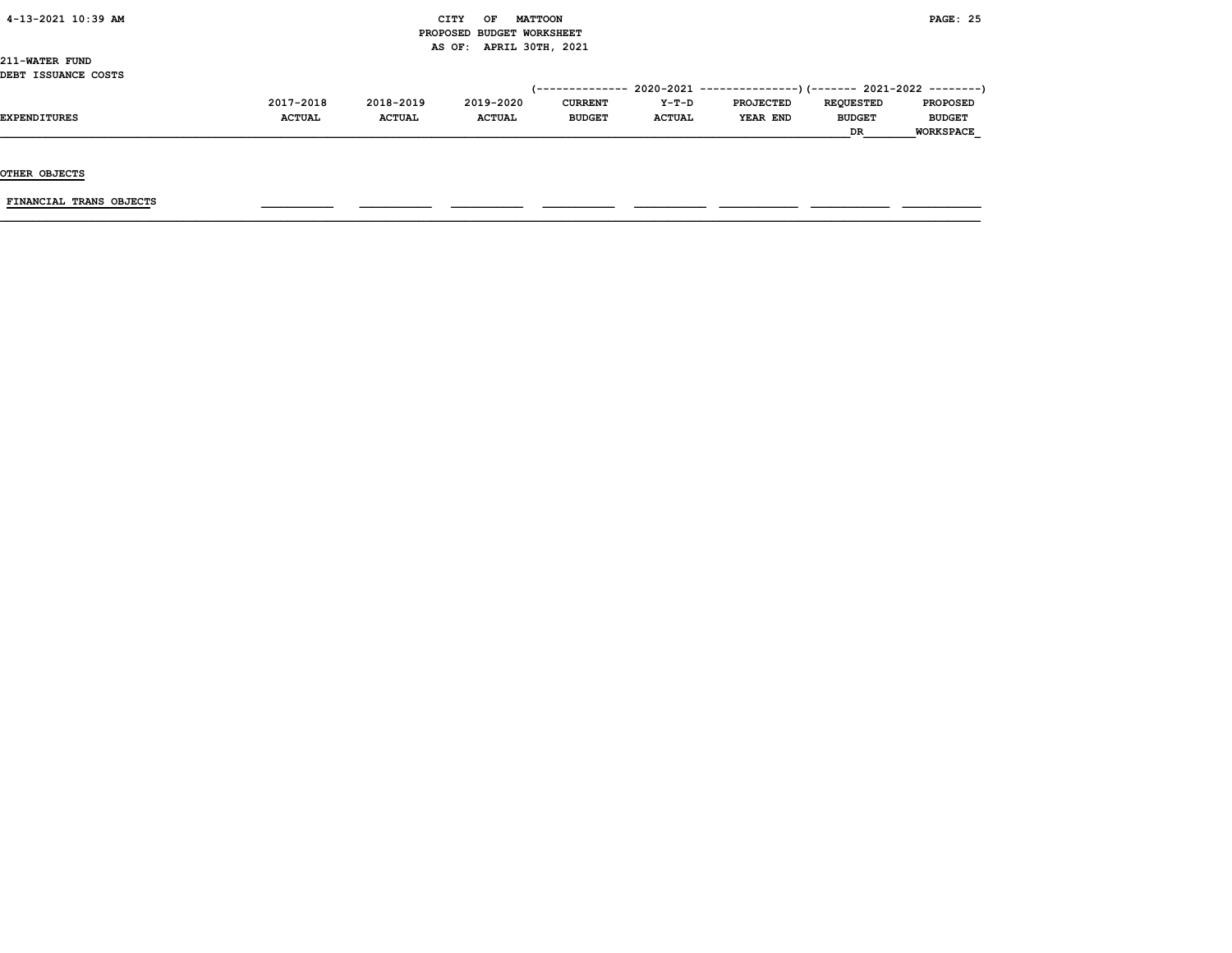# 4-13-2021 10:39 AM CITY OF MATTOON PAGE: 26 PROPOSED BUDGET WORKSHEET AS OF: APRIL 30TH, 2021

### 211-WATER FUND INTEREST EXPENSE

| <b>EXPENDITURES</b>                                                   | 2017-2018<br><b>ACTUAL</b> | 2018-2019<br><b>ACTUAL</b> | 2019-2020<br><b>ACTUAL</b> | <b>CURRENT</b><br><b>BUDGET</b> | Y-T-D<br><b>ACTUAL</b> | <b>PROJECTED</b><br>YEAR END | <b>REQUESTED</b><br><b>BUDGET</b> | <b>PROPOSED</b><br><b>BUDGET</b> |
|-----------------------------------------------------------------------|----------------------------|----------------------------|----------------------------|---------------------------------|------------------------|------------------------------|-----------------------------------|----------------------------------|
|                                                                       |                            |                            |                            |                                 |                        |                              | DR                                | <b>WORKSPACE</b>                 |
| OTHER OBJECTS                                                         |                            |                            |                            |                                 |                        |                              |                                   |                                  |
| FINANCIAL TRANS OBJECTS                                               |                            |                            |                            |                                 |                        |                              |                                   |                                  |
| 211-5795-817 INTEREST EXPENSE                                         | 25,326                     | 9,210                      | 1,501                      |                                 |                        |                              |                                   |                                  |
| TOTAL FINANCIAL TRANS OBJECTS                                         | 25,326                     | 9,210                      | 1,501                      |                                 |                        |                              |                                   |                                  |
| TOTAL OTHER OBJECTS                                                   | 25,326                     | 9,210                      | 1,501                      | 0                               | 0                      | 0                            | 0                                 |                                  |
| TOTAL INTEREST EXPENSE                                                | 25,326                     | 9,210                      | 1,501                      | 0                               | 0                      | 0                            | 0                                 |                                  |
| TOTAL EXPENDITURES                                                    | 3,540,531                  | 3,400,290                  | 4,108,916                  | 4,868,487                       | 3,752,566              | 4,624,321                    | 4,385,527                         |                                  |
| REVENUE OVER/(UNDER) EXPENDITURES                                     | 461,477                    | 510,019 (                  | 288,159) (                 | 987,487) (                      |                        | 383,730) ( 1,002,372) (      | 704,527)                          |                                  |
| OTHER FINANCING SOURCES                                               |                            |                            |                            |                                 |                        |                              |                                   |                                  |
| 211-4931-021 SALE OF CAPITAL ASSETS                                   | 3,017                      | $\mathbf{O}$               | 35,047                     | $\mathbf 0$                     | 11,673                 | 0                            | 0                                 |                                  |
| 211-4946-021 PREMIUMS ON BONDS SOLD                                   | $\mathbf 0$                | 17,388                     | 0                          |                                 |                        |                              |                                   |                                  |
| TOTAL OTHER FINANCING SOURCES                                         | 3,017                      | 17,388                     | 35,047                     | 0                               | 11,673                 | $\Omega$                     |                                   |                                  |
| OTHER FINANCING (USES)                                                |                            |                            |                            |                                 |                        |                              |                                   |                                  |
| TOTAL OTHER FINANCING SOURCES (USES)                                  | 3,017                      | 17,388                     | 35,047                     | $\mathbf 0$                     | 11,673                 | 0                            | 0                                 |                                  |
| REVENUES & OTHER SOURCES OVER/<br>(UNDER) EXPENDITURES & OTHER (USES) | 464,494                    | 527,407 (                  |                            | 253,112) (987,487) (            |                        | 372,057) ( 1,002,372) (      | 704,527)                          |                                  |

\*\*\* END OF REPORT \*\*\*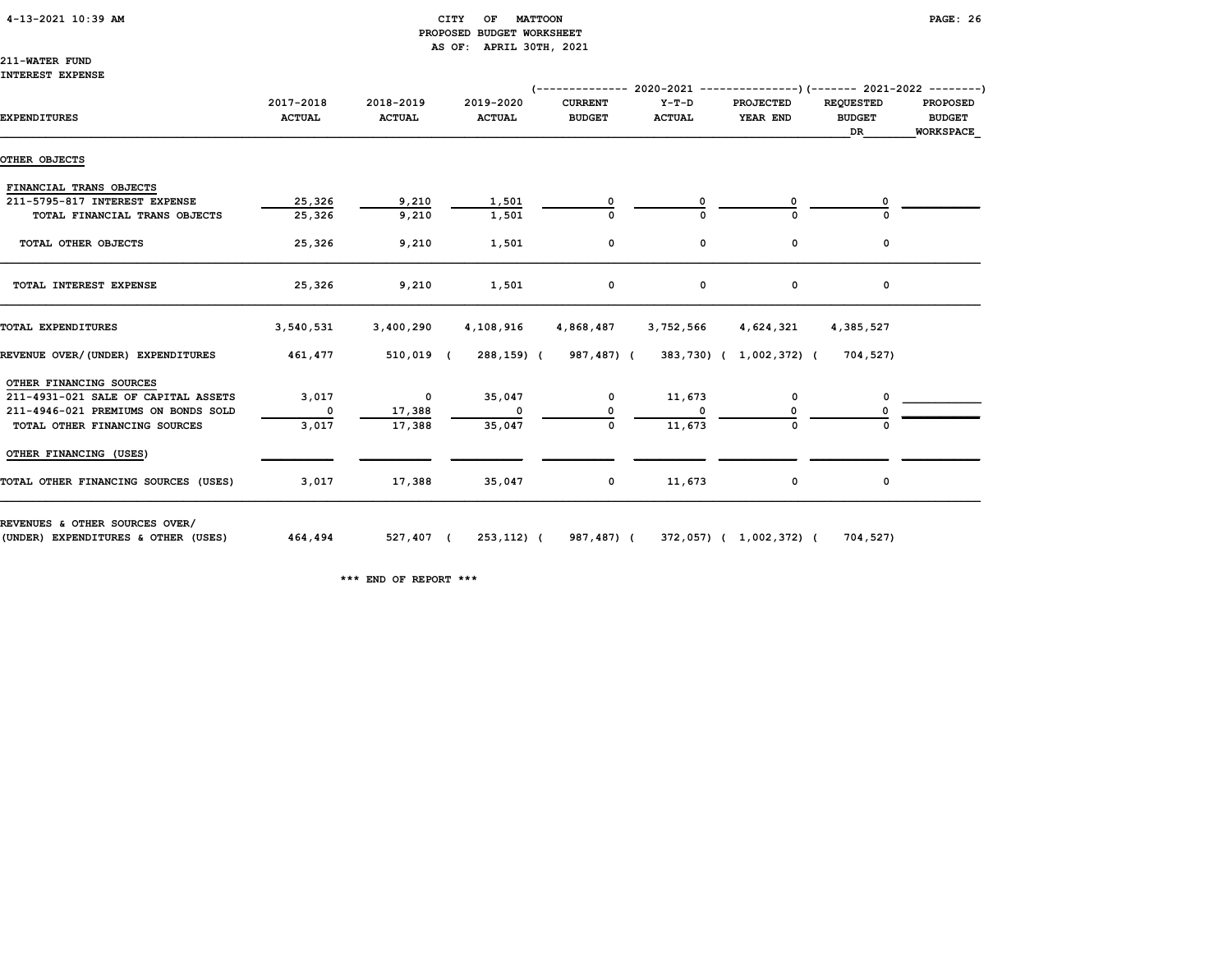### 4-13-2021 10:39 AM CITY OF MATTOON PAGE: 1 PROPOSED BUDGET WORKSHEET AS OF: APRIL 30TH, 2021

| 212-SEWER FUND |  |
|----------------|--|
|----------------|--|

| <b>REVENUES</b>                         | 2017-2018<br><b>ACTUAL</b> | 2018-2019<br><b>ACTUAL</b> | 2019-2020<br><b>ACTUAL</b> | $(----------2020-2021 -$<br><b>CURRENT</b><br><b>BUDGET</b> | $Y-T-D$<br><b>ACTUAL</b> | -------------)(------- 2021-2022 --------)<br><b>PROJECTED</b><br>YEAR END | <b>REOUESTED</b><br><b>BUDGET</b><br><b>DR</b> | <b>PROPOSED</b><br><b>BUDGET</b><br><b>WORKSPACE</b> |
|-----------------------------------------|----------------------------|----------------------------|----------------------------|-------------------------------------------------------------|--------------------------|----------------------------------------------------------------------------|------------------------------------------------|------------------------------------------------------|
| INTERGOVERNMENTAL REV                   |                            |                            |                            |                                                             |                          |                                                                            |                                                |                                                      |
| FEDERAL GOVT GRANTS                     |                            |                            |                            |                                                             |                          |                                                                            |                                                |                                                      |
| STATE GOVT GRANTS                       |                            |                            |                            |                                                             |                          |                                                                            |                                                |                                                      |
| CHARGES FOR SERVICES                    |                            |                            |                            |                                                             |                          |                                                                            |                                                |                                                      |
| SWR FD REVENUES & OTHER                 |                            |                            |                            |                                                             |                          |                                                                            |                                                |                                                      |
| 212-4451-021 SEWER USE CHARGES          | 4,345,494                  | 4,219,677                  | 4,175,282                  | 4,200,000                                                   | 3,773,120                | 4,055,807                                                                  | 4,100,000                                      |                                                      |
| 212-4452-021 SEWER CHARGE PENALTIES     | 76,672                     | 79,660                     | 62,564                     | 75,000                                                      | 41,436                   | 19,922                                                                     | 75,000                                         |                                                      |
| 212-4453-021 BOD SURCHARGES             | 31,550                     | 24,176                     | 9,439                      | 25,000                                                      | 12,929                   | 12,491                                                                     | 10,000                                         |                                                      |
| 212-4454-021 SUSPENDED SOLIDS SURCHARGE | 13,160                     | 18,204                     | $\Omega$                   | 7,000                                                       | 0                        | 0                                                                          | O                                              |                                                      |
| 212-4455-021 PERMITS & TAPPING FEES     | 1,145                      | 530                        | 585                        | 500                                                         | $\mathbf 0$              | 0                                                                          | 500                                            |                                                      |
| 212-4456-021 ERC LECHATE CHARGES        | 17,544                     | 53,736                     | 26,824                     | 35,000                                                      | 17,702                   | 22,504                                                                     | 30,000                                         |                                                      |
| 212-4459-021 MISC & SUNDRY SEWER CHARGE | 19,772                     | 24,243                     | 26,598                     | 20,000                                                      | 26,653                   | 29,221                                                                     | 25,000                                         |                                                      |
| TOTAL SWR FD REVENUES & OTHER           | 4,505,337                  | 4,420,227                  | 4,301,293                  | 4,362,500                                                   | 3,871,841                | 4,139,945                                                                  | 4,240,500                                      |                                                      |
| TOTAL CHARGES FOR SERVICES              | 4,505,337                  | 4,420,227                  | 4,301,293                  | 4,362,500                                                   | 3,871,841                | 4,139,945                                                                  | 4,240,500                                      |                                                      |
| INVESTMENT EARNINGS                     |                            |                            |                            |                                                             |                          |                                                                            |                                                |                                                      |
| INTEREST EARNINGS                       |                            |                            |                            |                                                             |                          |                                                                            |                                                |                                                      |
| 212-4610-021 INTEREST EARNINGS          | 8,300                      | 11,875                     | 15,273                     | 10,000                                                      | 11,133                   | 13,175                                                                     | 13,000                                         |                                                      |
| TOTAL INTEREST EARNINGS                 | 8,300                      | 11,875                     | 15,273                     | 10,000                                                      | 11,133                   | 13,175                                                                     | 13,000                                         |                                                      |
| NET INCREASE (DECREASE)                 |                            |                            |                            |                                                             |                          |                                                                            |                                                |                                                      |
| TOTAL INVESTMENT EARNINGS               | 8,300                      | 11,875                     | 15,273                     | 10,000                                                      | 11,133                   | 13,175                                                                     | 13,000                                         |                                                      |
| <b>TOTAL REVENUES</b>                   | 4,513,637                  | 4,432,102                  | 4,316,566                  | 4,372,500                                                   | 3,882,973                | 4, 153, 120                                                                | 4,253,500                                      |                                                      |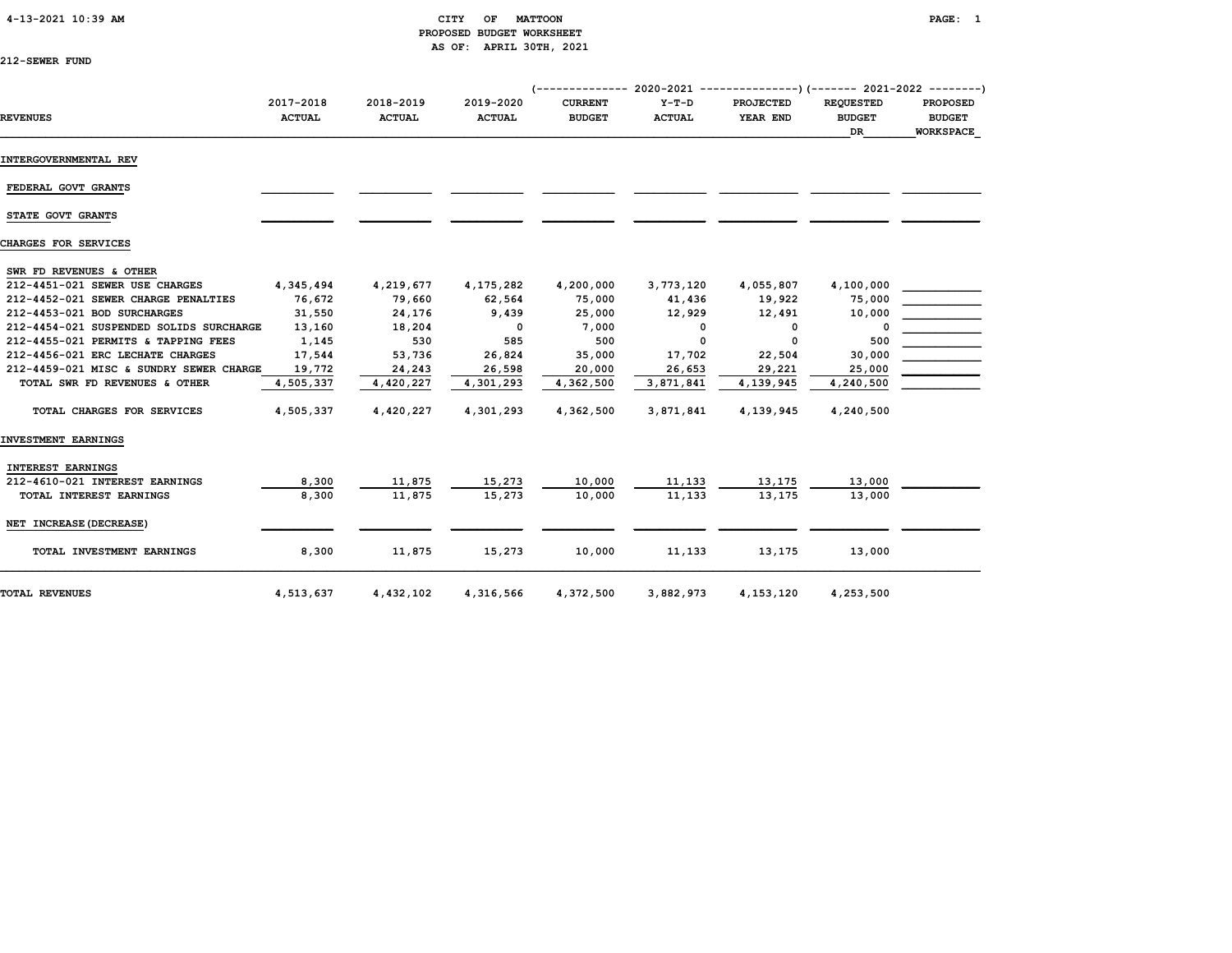# 4-13-2021 10:39 AM CITY OF MATTOON PAGE: 2 PROPOSED BUDGET WORKSHEET AS OF: APRIL 30TH, 2021

| <b>EXPENDITURES</b>                     | 2017-2018<br><b>ACTUAL</b> | 2018-2019<br><b>ACTUAL</b> | 2019-2020<br><b>ACTUAL</b> | <b>CURRENT</b><br><b>BUDGET</b> | $Y-T-D$<br><b>ACTUAL</b> | PROJECTED<br>YEAR END | <b>REQUESTED</b><br><b>BUDGET</b><br>DR | <b>PROPOSED</b><br><b>BUDGET</b><br><b>WORKSPACE</b> |
|-----------------------------------------|----------------------------|----------------------------|----------------------------|---------------------------------|--------------------------|-----------------------|-----------------------------------------|------------------------------------------------------|
|                                         |                            |                            |                            |                                 |                          |                       |                                         |                                                      |
| PERSONNEL SERVICES                      |                            |                            |                            |                                 |                          |                       |                                         |                                                      |
| SALARIES & WAGES                        |                            |                            |                            |                                 |                          |                       |                                         |                                                      |
| 212-5342-111 SALARIES OF REG EMPLOYEES  | 194,163                    | 190,376                    | 224,607                    | 340,157                         | 235,598                  | 239,723               | 282,526                                 |                                                      |
| 212-5342-112 SALARIES OF TEMP EMPLOYEES | 3,223                      | 5,790                      | 6,201                      | 7,500                           | 7,077                    | 7,077                 | 11,200                                  |                                                      |
| 212-5342-113 OVERTIME                   | 8,676                      | 8,388                      | 10,048                     | 8,000                           | 13,779                   | 11,720                | 10,000                                  |                                                      |
| 212-5342-114 COMPENSATED ABSENCES       | 62,929                     | 34,647                     | 34,497                     | $\mathbf 0$                     | 46,279                   | 40,072                |                                         |                                                      |
| TOTAL SALARIES & WAGES                  | 268,990                    | 239,201                    | 275,353                    | 355,657                         | 302,732                  | 298,592               | 303,726                                 |                                                      |
| TOTAL PERSONNEL SERVICES                | 268,990                    | 239,201                    | 275,353                    | 355,657                         | 302,732                  | 298,592               | 303,726                                 |                                                      |
| EMPLOYEE BENEFITS                       |                            |                            |                            |                                 |                          |                       |                                         |                                                      |
| GROUP INSURANCE                         |                            |                            |                            |                                 |                          |                       |                                         |                                                      |
| 212-5342-211 GROUP HEALTH INSURANCE     | 54,779                     | 49,567                     | 57,967                     | 76,474                          | 63,009                   | 68,081                | 90,295                                  |                                                      |
| 212-5342-212 GROUP LIFE INSURANCE       | 613                        | 663                        | 624                        | 824                             | 654                      | 728                   | 721                                     |                                                      |
| TOTAL GROUP INSURANCE                   | 55,392                     | 50,230                     | 58,591                     | 77,298                          | 63,663                   | 68,809                | 91,016                                  |                                                      |
| SOCIAL SECURITY CONTRIB                 |                            |                            |                            |                                 |                          |                       |                                         |                                                      |
| 212-5342-221 FICA CONTRIBUTIONS         | 15,918                     | 15,356                     | 16,601                     | 22,051                          | 17,575                   | 18,022                | 18,831                                  |                                                      |
| 212-5342-222 MEDICARE CONTRIBUTIONS     | 3,723                      | 3,591                      | 3,883                      | 5,157                           | 4,110                    | 4,214                 | 4,404                                   |                                                      |
| TOTAL SOCIAL SECURITY CONTRIB           | 19,640                     | 18,947                     | 20,484                     | 27,208                          | 21,685                   | 22,236                | 23,235                                  |                                                      |
| RETIREMENT CONTRIBTUIONS                |                            |                            |                            |                                 |                          |                       |                                         |                                                      |
| 212-5342-231 IMRF CONTRIBUTIONS         | 41,627                     | 7,404                      | 40,309                     | 37,148                          | 27,601                   | 29,962                | 31,183                                  |                                                      |
| TOTAL RETIREMENT CONTRIBTUIONS          | 41,627                     | 7,404                      | 40,309                     | 37,148                          | 27,601                   | 29,962                | 31,183                                  |                                                      |
| UNEMPLOYMNT COMPENSATION                |                            |                            |                            |                                 |                          |                       |                                         |                                                      |
| 212-5342-240 UNEMPLOYMENT COMP.         | 923                        | 876                        | 356                        | 467                             | 467                      | 468                   | 480                                     |                                                      |
| TOTAL UNEMPLOYMNT COMPENSATION          | 923                        | 876                        | 356                        | 467                             | 467                      | 468                   | 480                                     |                                                      |
| WORKER'S COMPENSATION                   |                            |                            |                            |                                 |                          |                       |                                         |                                                      |
| 212-5342-250 WORKERS' COMPENSATION      | 31,846                     | 31,564                     | 48,595                     | 56,451                          | 56,451                   | 56,448                | 24,236                                  |                                                      |
| TOTAL WORKER'S COMPENSATION             | 31,846                     | 31,564                     | 48,595                     | 56,451                          | 56,451                   | 56,448                | 24,236                                  |                                                      |
| TOTAL EMPLOYEE BENEFITS                 | 149,428                    | 109,020                    | 168,336                    | 198,572                         | 169,867                  | 177,923               | 170,150                                 |                                                      |
| SUPPLIES                                |                            |                            |                            |                                 |                          |                       |                                         |                                                      |
| <b>GENERAL SUPPLIES</b>                 |                            |                            |                            |                                 |                          |                       |                                         |                                                      |
| 212-5342-311 OFFICE SUPPLIES            | 0                          | 0                          | $\mathbf 0$                | 100                             | 111                      | 14                    | 100                                     |                                                      |
| 212-5342-312 CLEANING SUPPLIES          | 0                          | 0                          | $\mathbf 0$                | 100                             | 19                       | 19                    | 100                                     |                                                      |
| 212-5342-313 MEDICAL & SAFETY SUPPLIES  | 852                        | 1,814                      | 3,191                      | 2,000                           | 2,269                    | 1,768                 | 2,500                                   |                                                      |
| 212-5342-316 TOOLS & EQUIPMENT          | 5,961                      | 10,061                     | 7,624                      | 9,000                           | 7,462                    | 6,321                 | 10,000                                  |                                                      |
| 212-5342-318 VEHICLE PARTS              | 15,171                     | 18,423                     | 27,050                     | 15,000                          | 22,491                   | 15,495                | 17,000                                  |                                                      |
| 212-5342-319 MISCELLANEOUS SUPPLIES     | 1,625                      | 4,680                      | 2,402                      | 3,000                           | 2,170                    | 2,174                 | 5,000                                   |                                                      |
| <b>TOTAL GENERAL SUPPLIES</b>           | 23,610                     | 34,978                     | 40,267                     | 29,200                          | 34,521                   | 25,791                | 34,700                                  |                                                      |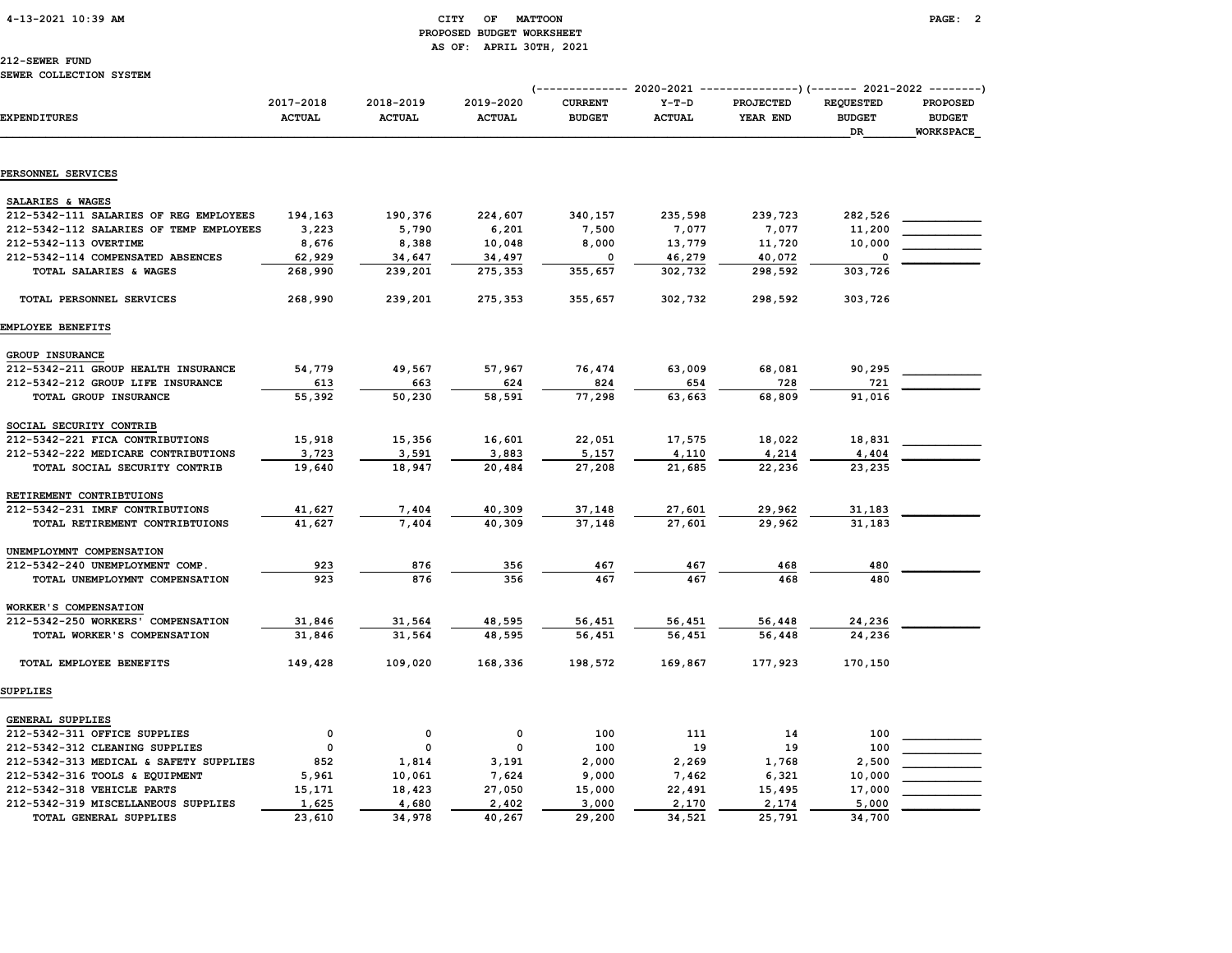# 4-13-2021 10:39 AM CITY OF MATTOON PAGE: 3 PROPOSED BUDGET WORKSHEET AS OF: APRIL 30TH, 2021

# 212-SEWER FUND

### SEWER COLLECTION SYSTEM

|                                         | 2017-2018     | 2018-2019     | 2019-2020     | <b>CURRENT</b> | $Y-T-D$       | <b>PROJECTED</b> | <b>REQUESTED</b> | <b>PROPOSED</b>  |
|-----------------------------------------|---------------|---------------|---------------|----------------|---------------|------------------|------------------|------------------|
| <b>EXPENDITURES</b>                     | <b>ACTUAL</b> | <b>ACTUAL</b> | <b>ACTUAL</b> | <b>BUDGET</b>  | <b>ACTUAL</b> | YEAR END         | <b>BUDGET</b>    | <b>BUDGET</b>    |
|                                         |               |               |               |                |               |                  | DR               | <b>WORKSPACE</b> |
| <b>ENERGY</b>                           |               |               |               |                |               |                  |                  |                  |
| 212-5342-321 UTILITIES                  | 44            | 5,170         | 4,350         | 5,000          | 4,375         | 4,912            | 5,000            |                  |
| 212-5342-326 FUEL                       | 4,208         | 34,176        | 26,362        | 30,000         | 20,142        | 18,723           | 30,000           |                  |
| <b>TOTAL ENERGY</b>                     | 4,252         | 39,345        | 30,712        | 35,000         | 24,517        | 23,635           | 35,000           |                  |
| SWR SYSTM MAINT SUPPLIES                |               |               |               |                |               |                  |                  |                  |
| 212-5342-361 SEWER PIPE                 | 7,786         | 3,554         | 2,767         | 5,000          | 7,994         | 1,954            | 5,000            |                  |
| 212-5342-362 MANHOLES CASINGS & LIDS    | 7,311         | 7,638         | 17,129        | 8,000          | 22,926        | 22,524           | 15,000           |                  |
| 212-5342-363 BACKFILL & SURFACE MATERIA | 25,468        | 25,891        | 17,564        | 20,000         | 23,799        | 27,163           | 20,000           |                  |
| 212-5342-364 SEWER LINE REPAIR MATERIAL | 5,062         | 3,278         | 16,675        | 6,000          | 10,325        | 8,963            | 10,000           |                  |
| 212-5342-369 OTHER SEWER MTCE SUPPLIES  | 3,719         | 2,195         | 398           | 2,000          | 0             | $\Omega$         | 2,000            |                  |
| TOTAL SWR SYSTM MAINT SUPPLIES          | 49,347        | 42,557        | 54,533        | 41,000         | 65,044        | 60,604           | 52,000           |                  |
| <b>TOTAL SUPPLIES</b>                   | 77,209        | 116,881       | 125,512       | 105,200        | 124,082       | 110,030          | 121,700          |                  |
| PURCHASED PROP MAINT SRV                |               |               |               |                |               |                  |                  |                  |
| REPAIR & MAINT SERVICES                 |               |               |               |                |               |                  |                  |                  |
| 212-5342-432 REPAIR OF STRUCTURES       | 0             | 0             | 54,000        | 15,000         | 30,656        | 748              | 15,000           |                  |
| 212-5342-433 REPAIR OF MACHINERY        | 10,823        | 10,341        | 24,419        | 10,000         | 11,775        | 22,310           | 15,000           |                  |
| 212-5342-434 REPAIR OF VEHICLES         | 9,530         | 10,584        | 24,081        | 15,000         | 20,802        | 16,838           | 15,000           |                  |
| 212-5342-439 OTHER REPAIR & MTCE SERVIC | 12,895        | 14,200        | 27,981        | 10,000         | 63,099        | 31,996           | 20,000           |                  |
| TOTAL REPAIR & MAINT SERVICES           | 33,248        | 35,126        | 130,480       | 50,000         | 126,332       | 71,892           | 65,000           |                  |
| <b>RENTALS</b>                          |               |               |               |                |               |                  |                  |                  |
| 212-5342-440 RENTALS                    | 10,557        | 32,766        | 70,694        | 10,000         | 2,266         | 2,606            | 10,000           |                  |
| TOTAL RENTALS                           | 10,557        | 32,766        | 70,694        | 10,000         | 2,266         | 2,606            | 10,000           |                  |
| CONSTRUCTION SERVICES                   |               |               |               |                |               |                  |                  |                  |
| OTHER PROP MAINT SERVICE                |               |               |               |                |               |                  |                  |                  |
| 212-5342-460 OTHER PROPERTY MTCE SERVIC | 8,669         | 17,038        | 5,787         | 4,000          | 3,122         | 3,261            | 3,000            |                  |
| TOTAL OTHER PROP MAINT SERVICE          | 8,669         | 17,038        | 5,787         | 4,000          | 3.122         | 3,261            | 3,000            |                  |
| TOTAL PURCHASED PROP MAINT SRV          | 52,474        | 84,929        | 206,961       | 64,000         | 131,721       | 77,759           | 78,000           |                  |
| <b>OTHER PURCHASED SERVICES</b>         |               |               |               |                |               |                  |                  |                  |
| PROFESSIONAL SERVICES                   |               |               |               |                |               |                  |                  |                  |
| 212-5342-519 OTHER PROFESSIONAL SERVICE | 0             | 0             | 4,813         | 10,000         | 11,597        | 11,597           | 10,000           |                  |
| TOTAL PROFESSIONAL SERVICES             | $\Omega$      | $\Omega$      | 4,813         | 10,000         | 11,597        | 11,597           | 10,000           |                  |
| COMMUNICATION                           |               |               |               |                |               |                  |                  |                  |
| 212-5342-532 TELEPHONE                  | 0             | 1,828         | 1,662         | 2,000          | 1,953         | 1,917            | 2,000            |                  |
| 212-5342-533 CELL PHONES                | 955           | 997           | 1,048         | 1,000          | 961           | 1,048            | 1,000            |                  |
| 212-5342-535 RADIOS                     | 1,872         | 618           | 0             | 1,000          | 0             | 0                | 1,000            |                  |
| TOTAL COMMUNICATION                     | 2,827         | 3,443         | 2,710         | 4,000          | 2,914         | 2,965            | 4,000            |                  |
| TOTAL OTHER PURCHASED SERVICES          | 2,827         | 3,443         | 7,523         | 14,000         | 14,511        | 14,562           | 14,000           |                  |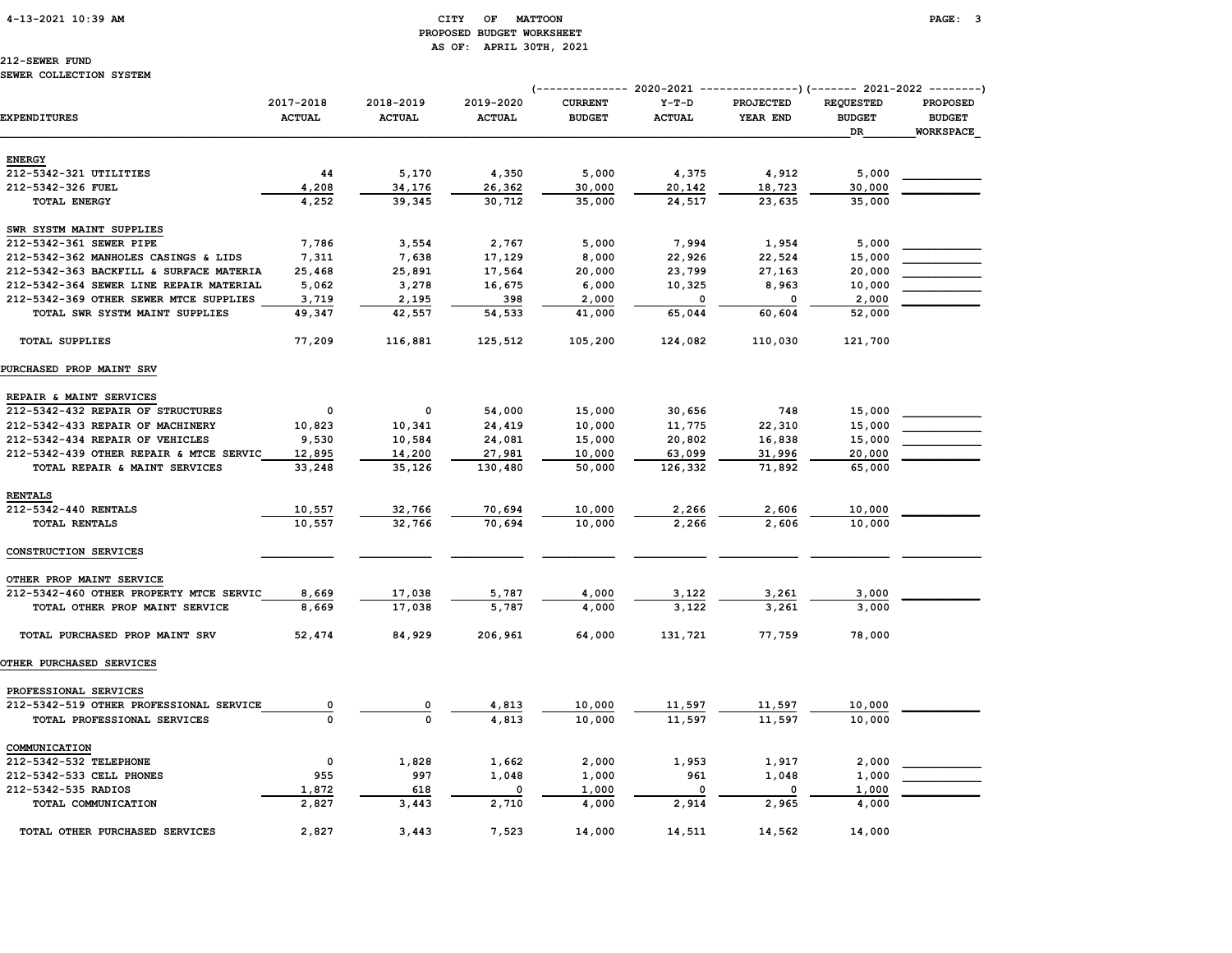# 4-13-2021 10:39 AM CITY OF MATTOON PAGE: 4 PROPOSED BUDGET WORKSHEET AS OF: APRIL 30TH, 2021

# 212-SEWER FUND

|                                         | 2017-2018     | 2018-2019     | 2019-2020     | <b>CURRENT</b> | $Y-T-D$       | <b>PROJECTED</b> | <b>REQUESTED</b>    | <b>PROPOSED</b>                   |
|-----------------------------------------|---------------|---------------|---------------|----------------|---------------|------------------|---------------------|-----------------------------------|
| <b>EXPENDITURES</b>                     | <b>ACTUAL</b> | <b>ACTUAL</b> | <b>ACTUAL</b> | <b>BUDGET</b>  | <b>ACTUAL</b> | YEAR END         | <b>BUDGET</b><br>DR | <b>BUDGET</b><br><b>WORKSPACE</b> |
|                                         |               |               |               |                |               |                  |                     |                                   |
| <b>PROPERTY</b>                         |               |               |               |                |               |                  |                     |                                   |
| IMPROVEMENTS-NOT BLDGS                  |               |               |               |                |               |                  |                     |                                   |
| 212-5342-730 IMPROVEMENTS OTHER THAN BL | 7,123         |               | 617           | 4,683,125      | 612,932       | 541,872          | 8,226,250           |                                   |
| TOTAL IMPROVEMENTS-NOT BLDGS            | 7,123         | 0             | 617           | 4,683,125      | 612,932       | 541,872          | 8,226,250           |                                   |
| MACHINERY & EQUIPMENT                   |               |               |               |                |               |                  |                     |                                   |
| 212-5342-743 MEF CONTRIBUTION           | 61,000        | 120,070       | 71,350        | 22,000         | 22,000        | 22,000           | 200,000             |                                   |
| TOTAL MACHINERY & EQUIPMENT             | 61,000        | 120,070       | 71,350        | 22,000         | 22,000        | 22,000           | 200,000             |                                   |
| TOTAL PROPERTY                          | 68,123        | 120,070       | 71,967        | 4,705,125      | 634,932       | 563,872          | 8,426,250           |                                   |
| OTHER OBJECTS                           |               |               |               |                |               |                  |                     |                                   |
| FINANCIAL TRANS OBJECTS                 |               |               |               |                |               |                  |                     |                                   |
| 212-5342-814 PRINTING/COPY MACH LEASE/M |               | 54            | 573           | 1,000          | 420           | 505              | 500                 |                                   |
| TOTAL FINANCIAL TRANS OBJECTS           |               | 54            | 573           | 1,000          | 420           | 505              | 500                 |                                   |
| FINANCIAL TRANS OBJECTS                 |               |               |               |                |               |                  |                     |                                   |
| 212-5342-828 REAL ESTATE TAXES          | 244           | 262           | 276           | 300            | 296           | 286              | 300                 |                                   |
| TOTAL FINANCIAL TRANS OBJECTS           | 244           | 262           | 276           | 300            | 296           | 286              | 300                 |                                   |
| COMPUTER INFO SYS OBJECT                |               |               |               |                |               |                  |                     |                                   |
| 212-5342-863 COMPUTERS                  | 3,470         | 446           |               | 800            |               |                  | 800                 |                                   |
| TOTAL COMPUTER INFO SYS OBJECT          | 3,470         | 446           | $\Omega$      | 800            |               | U                | 800                 |                                   |
| TOTAL OTHER OBJECTS                     | 3,714         | 761           | 849           | 2,100          | 716           | 791              | 1,600               |                                   |
|                                         |               |               |               |                |               |                  |                     |                                   |

TOTAL SEWER COLLECTION SYSTEM 622,765 674,304 856,501 5,444,654 1,378,560 1,243,529 9,115,426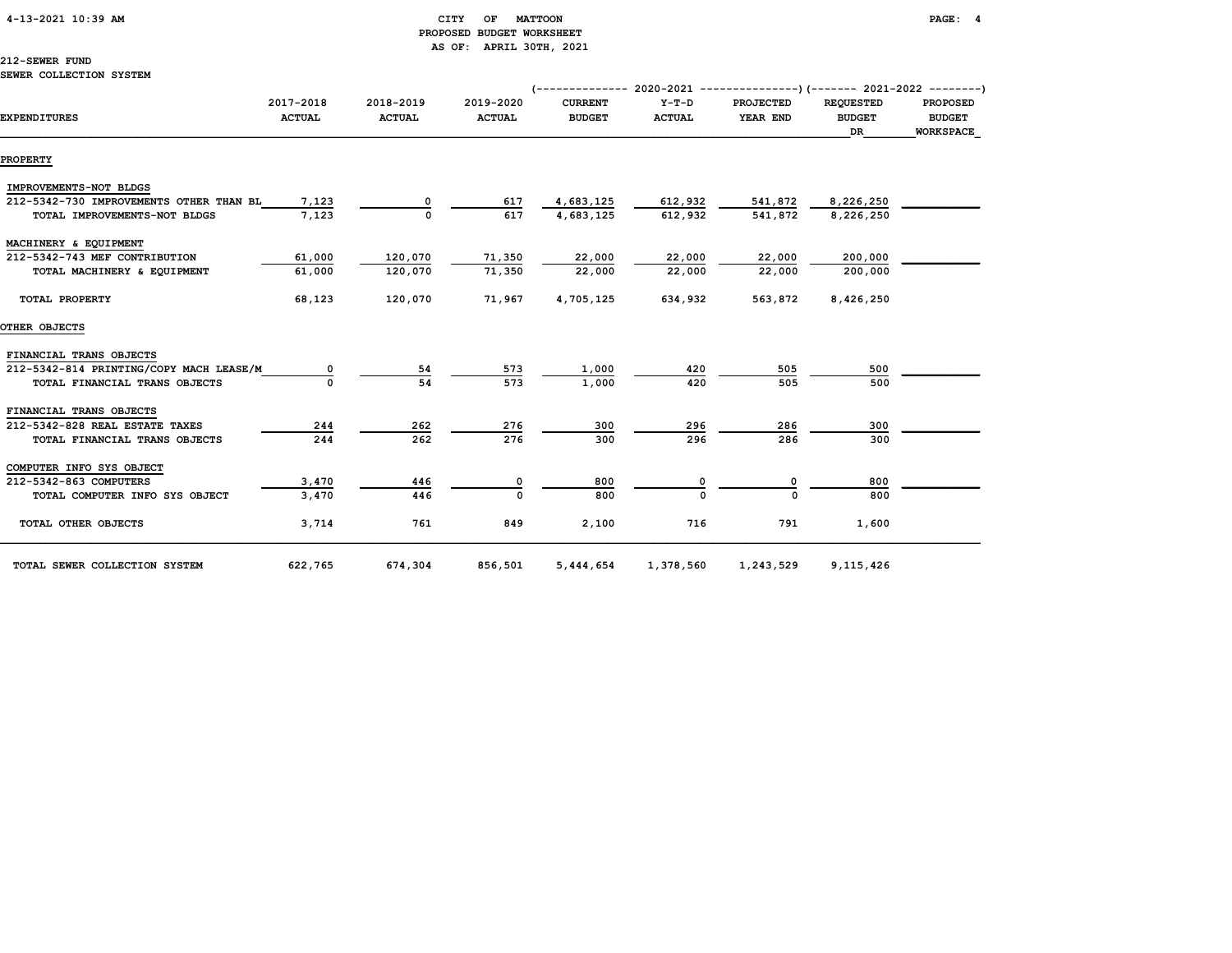# 4-13-2021 10:39 AM CITY OF MATTOON PAGE: 5 PROPOSED BUDGET WORKSHEET AS OF: APRIL 30TH, 2021

212-SEWER FUND SEWER LIFT STATIONS

|                                         |                            |                            |                            | (-------------- 2020-2021       |                          | ---------------) (------- 2021-2022 --------) |                                         |                                                      |
|-----------------------------------------|----------------------------|----------------------------|----------------------------|---------------------------------|--------------------------|-----------------------------------------------|-----------------------------------------|------------------------------------------------------|
| <b>EXPENDITURES</b>                     | 2017-2018<br><b>ACTUAL</b> | 2018-2019<br><b>ACTUAL</b> | 2019-2020<br><b>ACTUAL</b> | <b>CURRENT</b><br><b>BUDGET</b> | $Y-T-D$<br><b>ACTUAL</b> | PROJECTED<br>YEAR END                         | <b>REQUESTED</b><br><b>BUDGET</b><br>DR | <b>PROPOSED</b><br><b>BUDGET</b><br><b>WORKSPACE</b> |
|                                         |                            |                            |                            |                                 |                          |                                               |                                         |                                                      |
| SUPPLIES                                |                            |                            |                            |                                 |                          |                                               |                                         |                                                      |
| <b>GENERAL SUPPLIES</b>                 |                            |                            |                            |                                 |                          |                                               |                                         |                                                      |
| 212-5343-316 TOOLS & EQUIPMENT          | 0                          | 0                          | 0                          | 1,000                           | 98                       | 0                                             | 0                                       |                                                      |
| 212-5343-319 MISCELLANEOUS SUPPLIES     | 0                          | 0                          | $\mathbf 0$                | 1,000                           | 210                      | 0                                             |                                         |                                                      |
| TOTAL GENERAL SUPPLIES                  |                            | $\Omega$                   | $\Omega$                   | 2,000                           | 308                      | $\Omega$                                      |                                         |                                                      |
| <b>ENERGY</b>                           |                            |                            |                            |                                 |                          |                                               |                                         |                                                      |
| 212-5343-321 NATURAL GAS & ELECTRIC     | 46,863                     | 53,486                     | 41,656                     | 51,000                          | 40,191                   | 49,134                                        | 51,000                                  |                                                      |
| 212-5343-323 BOTTLED GAS                | 0                          | 0                          | 0                          | 500                             | $\Omega$                 | O                                             |                                         |                                                      |
| 212-5343-326 FUEL                       | 0                          | 1,946                      | $\mathbf 0$                | 1,000                           | 1,216                    | 0                                             |                                         |                                                      |
| TOTAL ENERGY                            | 46,863                     | 55,433                     | 41,656                     | 52,500                          | 41,407                   | 49,134                                        | 51,000                                  |                                                      |
| SWR SYSTM MAINT SUPPLIES                |                            |                            |                            |                                 |                          |                                               |                                         |                                                      |
| 212-5343-365 LIFT STATION REPAIR MATERI | 1,339                      | 0                          | 4,792                      | 5,000                           | 251                      | 0                                             | 5,000                                   |                                                      |
| TOTAL SWR SYSTM MAINT SUPPLIES          | 1,339                      | 0                          | 4,792                      | 5,000                           | 251                      | $\Omega$                                      | 5,000                                   |                                                      |
| <b>TOTAL SUPPLIES</b>                   | 48,202                     | 55,433                     | 46,448                     | 59,500                          | 41,966                   | 49,134                                        | 56,000                                  |                                                      |
| PURCHASED PROP MAINT SRV                |                            |                            |                            |                                 |                          |                                               |                                         |                                                      |
| REPAIR & MAINT SERVICES                 |                            |                            |                            |                                 |                          |                                               |                                         |                                                      |
| 212-5343-432 REPAIR OF STRUCTURES       | 0                          | 0                          | 0                          | 1,000                           | $\mathbf{o}$             | 0                                             | 1,000                                   |                                                      |
| 212-5343-433 REPAIR OF MACHINERY        | 11,544                     | 9,346                      | 1,722                      | 10,000                          | 296                      | 0                                             | 10,000                                  |                                                      |
| 212-5343-435 ELEVATOR SERVICE AGREEMENT | 0                          | 0                          | 0                          | 1,000                           | 0                        | $\mathbf 0$                                   | 1,000                                   |                                                      |
| 212-5343-439 OTHER REPAIR & MTCE SERVIC | 0                          | 0                          | 8,021                      | 1,000                           | 2,215                    | 493                                           | 1,000                                   |                                                      |
| TOTAL REPAIR & MAINT SERVICES           | 11,544                     | 9,346                      | 9,743                      | 13,000                          | 2,511                    | 493                                           | 13,000                                  |                                                      |
| CONSTRUCTION SERVICES                   |                            |                            |                            |                                 |                          |                                               |                                         |                                                      |
| TOTAL PURCHASED PROP MAINT SRV          | 11,544                     | 9,346                      | 9,743                      | 13,000                          | 2,511                    | 493                                           | 13,000                                  |                                                      |
| <b>OTHER PURCHASED SERVICES</b>         |                            |                            |                            |                                 |                          |                                               |                                         |                                                      |
| PROFESSIONAL SERVICES                   |                            |                            |                            |                                 |                          |                                               |                                         |                                                      |
| COMMUNICATION                           |                            |                            |                            |                                 |                          |                                               |                                         |                                                      |
| 212-5343-533 CELLULAR PHONE             | 918                        | 1,893                      | 2,038                      | 2,000                           | 2,231                    | 2,031                                         | 2,000                                   |                                                      |
| TOTAL COMMUNICATION                     | 918                        | 1,893                      | 2,038                      | 2,000                           | 2,231                    | 2,031                                         | 2,000                                   |                                                      |
| EMPLOYEE BUSINESS EXP                   |                            |                            |                            |                                 |                          |                                               |                                         |                                                      |
| TOTAL OTHER PURCHASED SERVICES          | 918                        | 1,893                      | 2,038                      | 2,000                           | 2,231                    | 2,031                                         | 2,000                                   |                                                      |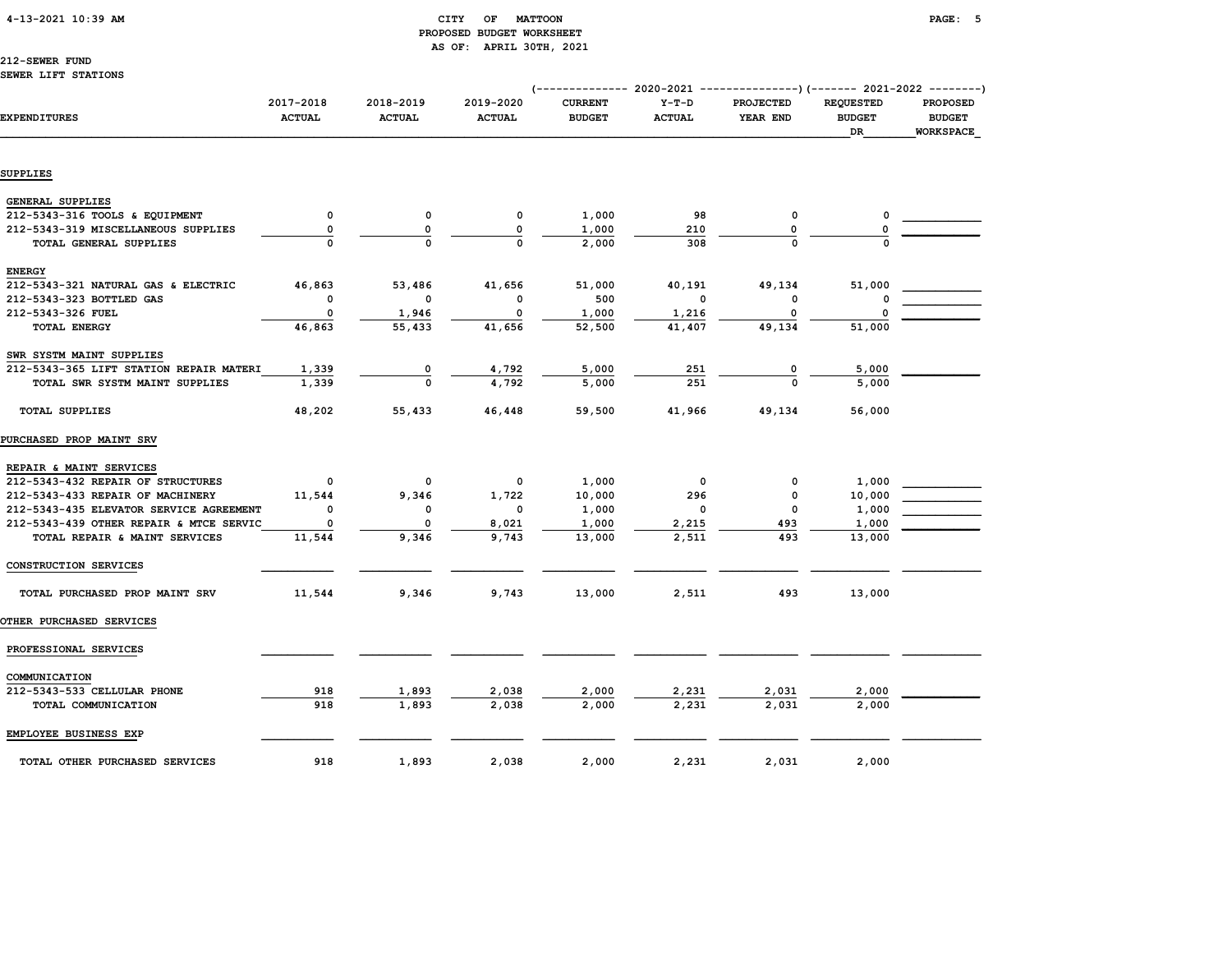# CITY OF MATTOON **PAGE:** 6 PROPOSED BUDGET WORKSHEET AS OF: APRIL 30TH, 2021

212-SEWER FUND SEWER LIFT STATIONS

| EXPENDITURES                                                                               | 2017-2018<br><b>ACTUAL</b> | 2018-2019<br><b>ACTUAL</b> | 2019-2020<br><b>ACTUAL</b> | <b>CURRENT</b><br><b>BUDGET</b> | Y-T-D<br><b>ACTUAL</b> | <b>PROJECTED</b><br>YEAR END | <b>REQUESTED</b><br><b>BUDGET</b><br>DR | <b>PROPOSED</b><br><b>BUDGET</b><br><b>WORKSPACE</b> |
|--------------------------------------------------------------------------------------------|----------------------------|----------------------------|----------------------------|---------------------------------|------------------------|------------------------------|-----------------------------------------|------------------------------------------------------|
| <b>PROPERTY</b>                                                                            |                            |                            |                            |                                 |                        |                              |                                         |                                                      |
| IMPROVEMENTS-NOT BLDGS                                                                     |                            |                            |                            |                                 |                        |                              |                                         |                                                      |
| MACHINERY & EQUIPMENT                                                                      |                            |                            |                            |                                 |                        |                              |                                         |                                                      |
| OTHER OBJECTS                                                                              |                            |                            |                            |                                 |                        |                              |                                         |                                                      |
| FINANCIAL TRANS OBJECTS<br>212-5343-828 REAL ESTATE TAXES<br>TOTAL FINANCIAL TRANS OBJECTS | <u>25</u><br>25            | 25<br>25                   | 25<br>25                   | 50<br>50                        | 25<br>25               | 25<br>25                     | 25<br>25                                |                                                      |
| TOTAL OTHER OBJECTS                                                                        | 25                         | 25                         | 25                         | 50                              | 25                     | 25                           | 25                                      |                                                      |
| TOTAL SEWER LIFT STATIONS                                                                  | 60,688                     | 66,697                     | 58,254                     | 74,550                          | 46,733                 | 51,683                       | 71,025                                  |                                                      |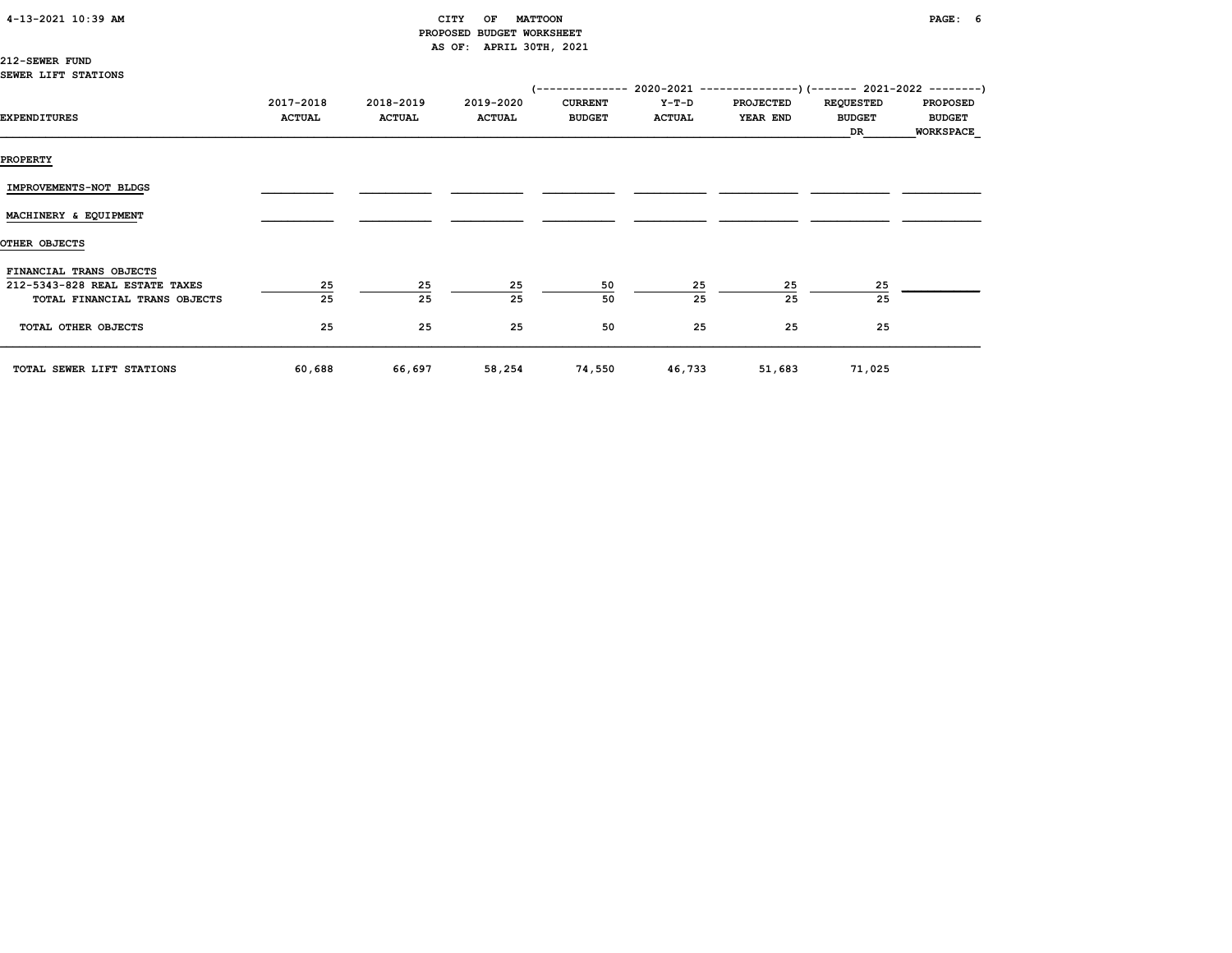# 4-13-2021 10:39 AM CITY OF MATTOON PAGE: 7 PROPOSED BUDGET WORKSHEET AS OF: APRIL 30TH, 2021

|                                         | 2017-2018     | 2018-2019     | 2019-2020     |                                 | $Y-T-D$<br><b>PROJECTED</b><br><b>REQUESTED</b> |             |                     |                                                      |  |
|-----------------------------------------|---------------|---------------|---------------|---------------------------------|-------------------------------------------------|-------------|---------------------|------------------------------------------------------|--|
| <b>EXPENDITURES</b>                     | <b>ACTUAL</b> | <b>ACTUAL</b> | <b>ACTUAL</b> | <b>CURRENT</b><br><b>BUDGET</b> | <b>ACTUAL</b>                                   | YEAR END    | <b>BUDGET</b><br>DR | <b>PROPOSED</b><br><b>BUDGET</b><br><b>WORKSPACE</b> |  |
| PERSONNEL SERVICES                      |               |               |               |                                 |                                                 |             |                     |                                                      |  |
|                                         |               |               |               |                                 |                                                 |             |                     |                                                      |  |
| SALARIES & WAGES                        |               |               |               |                                 |                                                 |             |                     |                                                      |  |
| 212-5344-111 SALARIES OF REG EMPLOYEES  | 384,667       | 353,639       | 352,843       | 380,265                         | 305,959                                         | 343,532     | 368,615             |                                                      |  |
| 212-5344-112 SALARIES OF TEMP EMPLOYEES | 0             | 3,548         | 1,235         | 6,160                           | 0                                               | $\mathbf 0$ | 6,720               |                                                      |  |
| 212-5344-113 OVERTIME                   | 6,518         | 5,623         | 14,621        | 6,000                           | 4,259                                           | 5,858       | 6,000               |                                                      |  |
| 212-5344-114 COMPENSATED ABSENCES       | 29,943        | 36,206        | 34,164        | 0                               | 55,671                                          | 50,480      | $\mathbf 0$         |                                                      |  |
| TOTAL SALARIES & WAGES                  | 421,128       | 399,015       | 402,863       | 392,425                         | 365,890                                         | 399,870     | 381,335             |                                                      |  |
| TOTAL PERSONNEL SERVICES                | 421,128       | 399,015       | 402,863       | 392,425                         | 365,890                                         | 399,870     | 381,335             |                                                      |  |
| EMPLOYEE BENEFITS                       |               |               |               |                                 |                                                 |             |                     |                                                      |  |
| GROUP INSURANCE                         |               |               |               |                                 |                                                 |             |                     |                                                      |  |
| 212-5344-211 GROUP HEALTH INSURANCE     | 61,063        | 50,662        | 60,084        | 67,883                          | 58,032                                          | 63,233      | 102,506             |                                                      |  |
| 212-5344-212 GROUP LIFE INSURANCE       | 1,092         | 936           | 936           | 936                             | 852                                             | 936         | 936                 |                                                      |  |
| TOTAL GROUP INSURANCE                   | 62,155        | 51,598        | 61,020        | 68,819                          | 58,884                                          | 64,169      | 103,442             |                                                      |  |
| SOCIAL SECURITY CONTRIB                 |               |               |               |                                 |                                                 |             |                     |                                                      |  |
| 212-5344-221 FICA CONTRIBUTIONS         | 25,636        | 24,149        | 24,475        | 24,330                          | 21,606                                          | 24,274      | 23,643              |                                                      |  |
| 212-5344-222 MEDICARE CONTRIBUTIONS     | 5,996         | 5,648         | 5,724         | 5,690                           | 5,053                                           | 5,677       | 5,529               |                                                      |  |
| TOTAL SOCIAL SECURITY CONTRIB           | 31,631        | 29,797        | 30,199        | 30,020                          | 26,659                                          | 29,951      | 29,172              |                                                      |  |
| RETIREMENT CONTRIBTUIONS                |               |               |               |                                 |                                                 |             |                     |                                                      |  |
| 212-5344-231 IMRF CONTRIBUTIONS         | 67,043        | 9,805         | 60,795        | 41,214                          | 35,996                                          | 41,504      | 39,934              |                                                      |  |
| TOTAL RETIREMENT CONTRIBTUIONS          | 67,043        | 9,805         | 60,795        | 41,214                          | 35,996                                          | 41,504      | 39,934              |                                                      |  |
| UNEMPLOYMNT COMPENSATION                |               |               |               |                                 |                                                 |             |                     |                                                      |  |
| 212-5344-240 UNEMPLOYMENT COMP.         | 1,773         | 1,369         | 505           | 516                             | 516                                             | 516         | 570                 |                                                      |  |
| TOTAL UNEMPLOYMNT COMPENSATION          | 1,773         | 1,369         | 505           | 516                             | 516                                             | 516         | 570                 |                                                      |  |
| WORKER'S COMPENSATION                   |               |               |               |                                 |                                                 |             |                     |                                                      |  |
| 212-5344-250 WORKERS' COMPENSATION      | 17,140        | 13,127        | 21,487        | 18,229                          | 18,229                                          | 18,228      | 13,922              |                                                      |  |
| TOTAL WORKER'S COMPENSATION             | 17,140        | 13,127        | 21,487        | 18,229                          | 18,229                                          | 18,228      | 13,922              |                                                      |  |
| TOTAL EMPLOYEE BENEFITS                 | 179,743       | 105,696       | 174,005       | 158,798                         | 140,285                                         | 154,368     | 187,040             |                                                      |  |
| SUPPLIES                                |               |               |               |                                 |                                                 |             |                     |                                                      |  |
| GENERAL SUPPLIES                        |               |               |               |                                 |                                                 |             |                     |                                                      |  |
| 212-5344-311 OFFICE SUPPLIES            | 818           | 850           | 542           | 1,000                           | 777                                             | 322         | 1,000               |                                                      |  |
| 212-5344-312 CLEANING SUPPLIES          | 330           | 321           | 339           | 1,000                           | 296                                             | 401         | 500                 |                                                      |  |
| 212-5344-313 MEDICAL & SAFETY SUPPLIES  | 1,952         | 135           | 1,359         | 1,000                           | 2,068                                           | 2,068       | 1,000               |                                                      |  |
| 212-5344-314 CHEMICALS                  | 15,056        | 12,965        | 16,646        | 15,000                          | 15,549                                          | 9,513       | 15,000              |                                                      |  |
| 212-5344-316 TOOLS & EQUIPMENT          | 1,671         | 2,168         | 1,361         | 2,000                           | 712                                             | 1,098       | 2,000               |                                                      |  |
| 212-5344-318 VEHICLE PARTS              | 213           | 0             | 0             | 500                             | 138                                             | $\Omega$    | 500                 |                                                      |  |
| 212-5344-319 MISCELLANEOUS SUPPLIES     | 4,429         | 6,373         | 7,360         | 6,000                           | 6,414                                           | 6,012       | 6,000               |                                                      |  |
| TOTAL GENERAL SUPPLIES                  | 24,469        | 22,811        | 27,607        | 26,500                          | 25,952                                          | 19,414      | 26,000              |                                                      |  |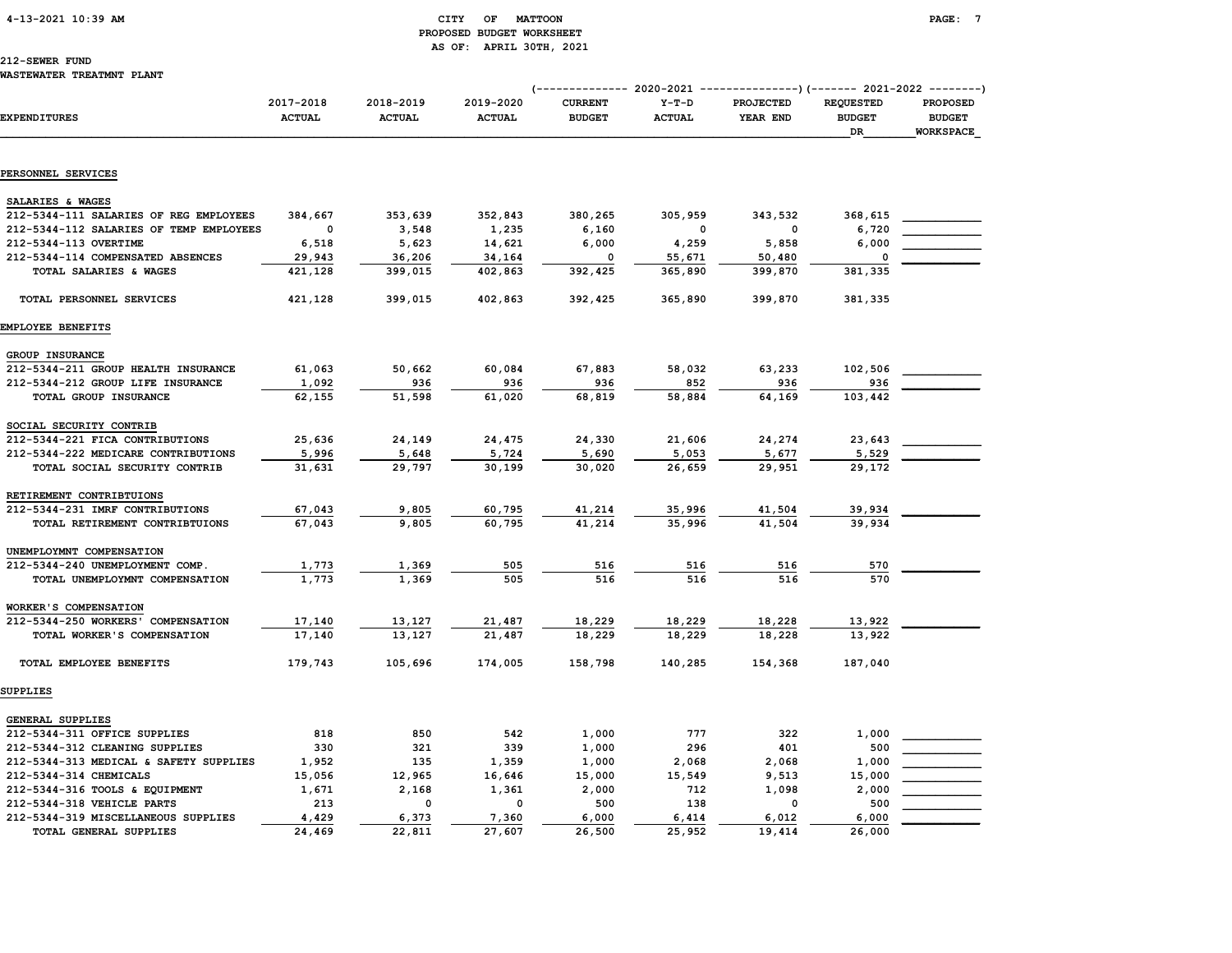# 4-13-2021 10:39 AM CITY OF MATTOON PAGE: 8 PROPOSED BUDGET WORKSHEET AS OF: APRIL 30TH, 2021

# 212-SEWER FUND

### WASTEWATER TREATMNT PLANT

| <b>EXPENDITURES</b>                     | 2017-2018<br><b>ACTUAL</b> | 2018-2019<br><b>ACTUAL</b> | 2019-2020<br><b>ACTUAL</b> | <b>CURRENT</b><br><b>BUDGET</b> | $Y-T-D$<br><b>ACTUAL</b> | <b>PROJECTED</b><br>YEAR END | <b>REQUESTED</b><br><b>BUDGET</b><br><b>DR</b> | <b>PROPOSED</b><br><b>BUDGET</b><br><b>WORKSPACE</b> |
|-----------------------------------------|----------------------------|----------------------------|----------------------------|---------------------------------|--------------------------|------------------------------|------------------------------------------------|------------------------------------------------------|
| <b>ENERGY</b>                           |                            |                            |                            |                                 |                          |                              |                                                |                                                      |
| 212-5344-321 NATURAL GAS & ELECTRIC     | 203,385                    | 210,235                    | 244,391                    | 220,000                         | 214,172                  | 238,251                      | 240,000                                        |                                                      |
| 212-5344-323 BOTTLED GAS                | 0                          | 0                          | $\mathbf 0$                | $\mathbf 0$                     | 0                        | 0                            | 100                                            |                                                      |
| 212-5344-326 FUEL                       | 46                         | 0                          | $\mathbf 0$                | 100                             | 0                        | 0                            | 1,000                                          |                                                      |
| <b>TOTAL ENERGY</b>                     | 203,430                    | 210,235                    | 244,391                    | 220,100                         | 214,172                  | 238,251                      | 241,100                                        |                                                      |
|                                         |                            |                            |                            |                                 |                          |                              |                                                |                                                      |
| BOOKS & PERIODICALS                     |                            |                            |                            |                                 |                          |                              |                                                |                                                      |
| 212-5344-340 BOOKS & PERIODICALS        | 0                          | 0                          | 0                          | 100                             | 0                        | 0                            | 100                                            |                                                      |
| TOTAL BOOKS & PERIODICALS               | $\Omega$                   | $\Omega$                   | $\Omega$                   | 100                             | $\Omega$                 | $\Omega$                     | 100                                            |                                                      |
| SWR SYSTM MAINT SUPPLIES                |                            |                            |                            |                                 |                          |                              |                                                |                                                      |
| 212-5344-366 PLANT MTCE & REPAIR MATERI | 22,132                     | 54,513                     | 30,051                     | 25,000                          | 20,504                   | 28,027                       | 30,000                                         |                                                      |
| TOTAL SWR SYSTM MAINT SUPPLIES          | 22,132                     | 54,513                     | 30,051                     | 25,000                          | 20,504                   | 28,027                       | 30,000                                         |                                                      |
| <b>TOTAL SUPPLIES</b>                   | 250,032                    | 287,560                    | 302,049                    | 271,700                         | 260,628                  | 285,692                      | 297,200                                        |                                                      |
| PURCHASED PROP MAINT SRV                |                            |                            |                            |                                 |                          |                              |                                                |                                                      |
| REPAIR & MAINT SERVICES                 |                            |                            |                            |                                 |                          |                              |                                                |                                                      |
| 212-5344-432 REPAIR OF STRUCTURES       | 23,182                     | 0                          | 1,935                      | 10,000                          | 0                        | 0                            | 10,000                                         |                                                      |
| 212-5344-433 REPAIR OF MACHINERY        | 5,246                      | 47,481                     | 19,793                     | 25,000                          | 22,990                   | 23,656                       | 25,000                                         |                                                      |
| 212-5344-434 REPAIR OF VEHICLES         | 962                        | 2,670                      | 3,894                      | 5,000                           | 669                      | 398                          | 2,000                                          |                                                      |
| 212-5344-439 OTHER REPAIR & MNTCE SERVI | 13,909                     | 14,834                     | 13,653                     | 15,000                          | 12,004                   | 12,086                       | 14,000                                         |                                                      |
| TOTAL REPAIR & MAINT SERVICES           | 43,299                     | 64,986                     | 39,274                     | 55,000                          | 35,663                   | 36,140                       | 51,000                                         |                                                      |
| <b>RENTALS</b>                          |                            |                            |                            |                                 |                          |                              |                                                |                                                      |
| 212-5344-440 RENTALS                    | 1,402                      |                            |                            | 1,000                           |                          |                              | 1,000                                          |                                                      |
| <b>TOTAL RENTALS</b>                    | 1,402                      | $\mathbf 0$                | $\mathbf{o}$               | 1,000                           |                          |                              | 1,000                                          |                                                      |
|                                         |                            |                            |                            |                                 |                          |                              |                                                |                                                      |
| OTHER PROP MAINT SERVICE                |                            |                            |                            |                                 |                          |                              |                                                |                                                      |
| 212-5344-460 OTHER PROPERTY MTCE SERVIC | 28,990                     | 19,710                     | 31,826                     | 30,000                          | 18,222                   | 18,217                       | 30,000                                         |                                                      |
| TOTAL OTHER PROP MAINT SERVICE          | 28,990                     | 19,710                     | 31,826                     | 30,000                          | 18,222                   | 18,217                       | 30,000                                         |                                                      |
| TOTAL PURCHASED PROP MAINT SRV          | 73,691                     | 84,696                     | 71,100                     | 86,000                          | 53,886                   | 54,357                       | 82,000                                         |                                                      |
| OTHER PURCHASED SERVICES                |                            |                            |                            |                                 |                          |                              |                                                |                                                      |
| PROFESSIONAL SERVICES                   |                            |                            |                            |                                 |                          |                              |                                                |                                                      |
| 212-5344-516 TECHNOLOGY SUPPORT SERVICE | 495                        | 4,876                      | 10,110                     | 5,000                           | 5,041                    | 2,731                        | 4,000                                          |                                                      |
| TOTAL PROFESSIONAL SERVICES             | 495                        | 4,876                      | 10,110                     | 5,000                           | 5,041                    | 2,731                        | 4,000                                          |                                                      |
| COMMUNICATION                           |                            |                            |                            |                                 |                          |                              |                                                |                                                      |
| 212-5344-532 TELEPHONE                  | 6,371                      | 7,877                      | 6,814                      | 7,000                           | 6,521                    | 7,027                        | 7,000                                          |                                                      |
| 212-5344-533 CELLULAR PHONE             | 1,219                      | 1,537                      | 2,072                      | 1,500                           | 1,617                    | 1,989                        | 2,000                                          |                                                      |
| TOTAL COMMUNICATION                     | 7,590                      | 9,413                      | 8,885                      | 8,500                           | 8,138                    | 9,016                        | 9,000                                          |                                                      |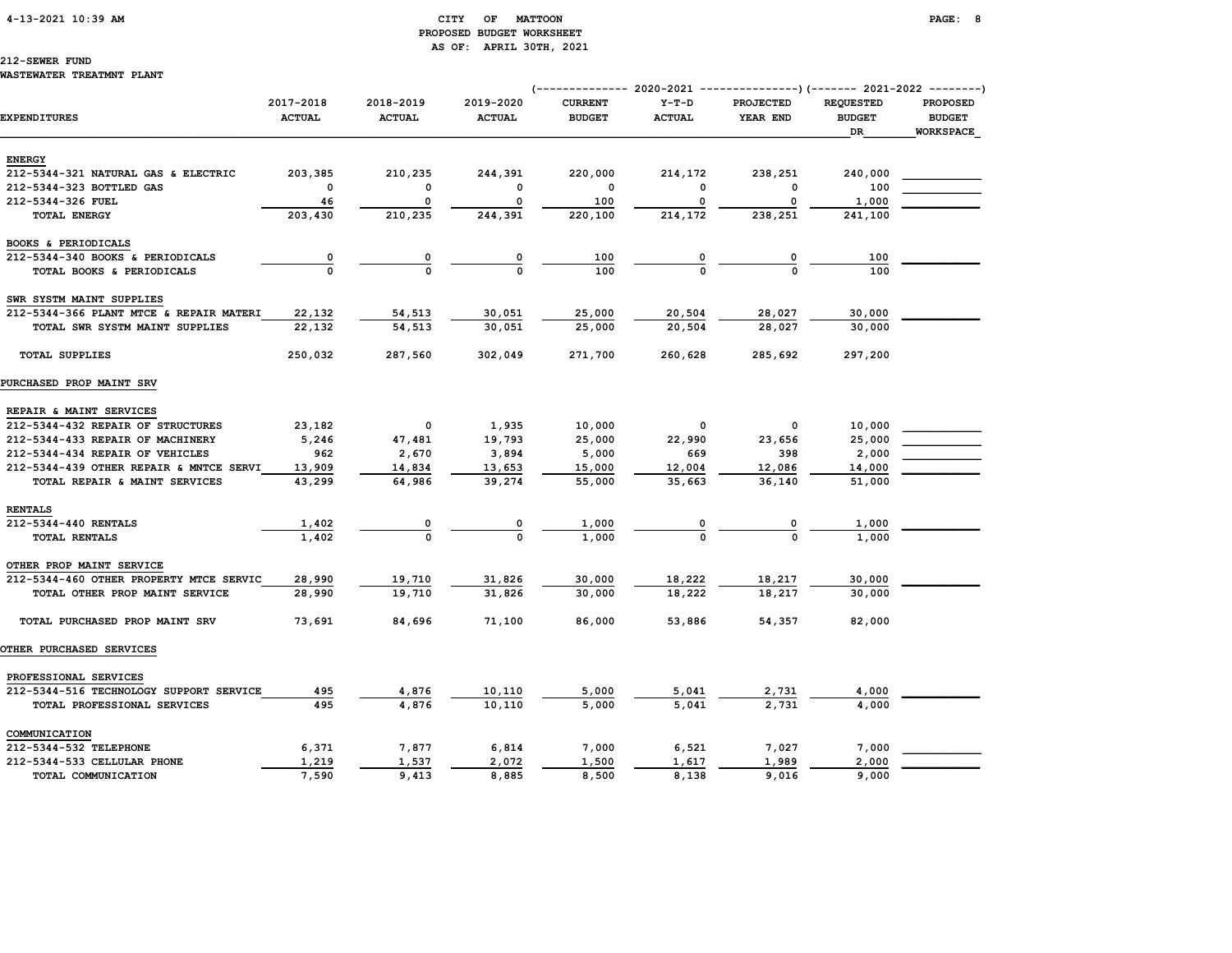# 4-13-2021 10:39 AM CITY OF MATTOON PAGE: 9 PROPOSED BUDGET WORKSHEET AS OF: APRIL 30TH, 2021

### 212-SEWER FUND

WASTEWATER TREATMNT PLANT

| EXPENDITURES                            | 2017-2018<br><b>ACTUAL</b> | 2018-2019<br><b>ACTUAL</b> | 2019-2020<br><b>ACTUAL</b> | <b>CURRENT</b><br><b>BUDGET</b> | $Y-T-D$<br><b>ACTUAL</b> | <b>PROJECTED</b><br>YEAR END | <b>REOUESTED</b><br><b>BUDGET</b><br><b>DR</b> | <b>PROPOSED</b><br><b>BUDGET</b><br><b>WORKSPACE</b> |
|-----------------------------------------|----------------------------|----------------------------|----------------------------|---------------------------------|--------------------------|------------------------------|------------------------------------------------|------------------------------------------------------|
|                                         |                            |                            |                            |                                 |                          |                              |                                                |                                                      |
| EMPLOYEE BUSINESS EXP                   |                            |                            |                            |                                 |                          |                              |                                                |                                                      |
| 212-5344-562 TRAVEL & TRAINING          | 202                        | 840                        | 735                        | 500                             |                          | 0                            | 800                                            |                                                      |
| TOTAL EMPLOYEE BUSINESS EXP             | 202                        | 840                        | 735                        | 500                             |                          | $\Omega$                     | 800                                            |                                                      |
| OTHER PURCHASED SERVICES                |                            |                            |                            |                                 |                          |                              |                                                |                                                      |
| 212-5344-579 MISC OTHER PURCHASED SERVI | 38,000                     | 38,000                     | 38,000                     | 38,000                          | 38,500                   | 38,500                       | 38,000                                         |                                                      |
| TOTAL OTHER PURCHASED SERVICES          | 38,000                     | 38,000                     | 38,000                     | 38,000                          | 38,500                   | 38.500                       | 38,000                                         |                                                      |
| TOTAL OTHER PURCHASED SERVICES          | 46,288                     | 53,129                     | 57,730                     | 52,000                          | 51,679                   | 50,247                       | 51,800                                         |                                                      |
| <b>PROPERTY</b>                         |                            |                            |                            |                                 |                          |                              |                                                |                                                      |
| IMPROVEMENTS-NOT BLDGS                  |                            |                            |                            |                                 |                          |                              |                                                |                                                      |
| 212-5344-730 IMPROVEMENTS OTHER THAN BL | 11,531                     | 22,418                     |                            | 1,481,000                       | 596,595                  | 1,059,623                    | 470,000                                        |                                                      |
| TOTAL IMPROVEMENTS-NOT BLDGS            | 11,531                     | 22,418                     | $\Omega$                   | 1,481,000                       | 596,595                  | 1,059,623                    | 470,000                                        |                                                      |
| MACHINERY & EQUIPMENT                   |                            |                            |                            |                                 |                          |                              |                                                |                                                      |
| 212-5344-743 MEF CONTRIBUTION           | 11,000                     |                            |                            |                                 |                          |                              |                                                |                                                      |
| TOTAL MACHINERY & EQUIPMENT             | 11,000                     | $\Omega$                   | $\frac{44,574}{44,574}$    | $\frac{0}{0}$                   |                          |                              |                                                |                                                      |
| TOTAL PROPERTY                          | 22,531                     | 22,418                     | 44,574                     | 1,481,000                       | 596,595                  | 1,059,623                    | 470,000                                        |                                                      |
| <b>OTHER OBJECTS</b>                    |                            |                            |                            |                                 |                          |                              |                                                |                                                      |
| FINANCIAL TRANS OBJECTS                 |                            |                            |                            |                                 |                          |                              |                                                |                                                      |
| 212-5344-814 COPY MACHINE               | 751                        | 677                        | 795                        | 800                             | 725                      | 859                          | 800                                            |                                                      |
| TOTAL FINANCIAL TRANS OBJECTS           | 751                        | 677                        | 795                        | 800                             | 725                      | 859                          | 800                                            |                                                      |
| COMPUTER INFO SYS OBJECT                |                            |                            |                            |                                 |                          |                              |                                                |                                                      |
| 212-5344-863 COMPUTERS                  | 1,057                      | 1,697                      | 2,115                      | 1,500                           | 2,188                    |                              | 30,500                                         |                                                      |
| TOTAL COMPUTER INFO SYS OBJECT          | 1,057                      | 1,697                      | 2,115                      | 1,500                           | 2,188                    | $\Omega$                     | 30,500                                         |                                                      |
| TOTAL OTHER OBJECTS                     | 1,808                      | 2,374                      | 2,910                      | 2,300                           | 2,913                    | 859                          | 31,300                                         |                                                      |
| TOTAL WASTEWATER TREATMNT PLANT         | 995,221                    | 954,888                    | 1,055,232                  | 2,444,223                       | 1,471,875                | 2,005,016                    | 1,500,675                                      |                                                      |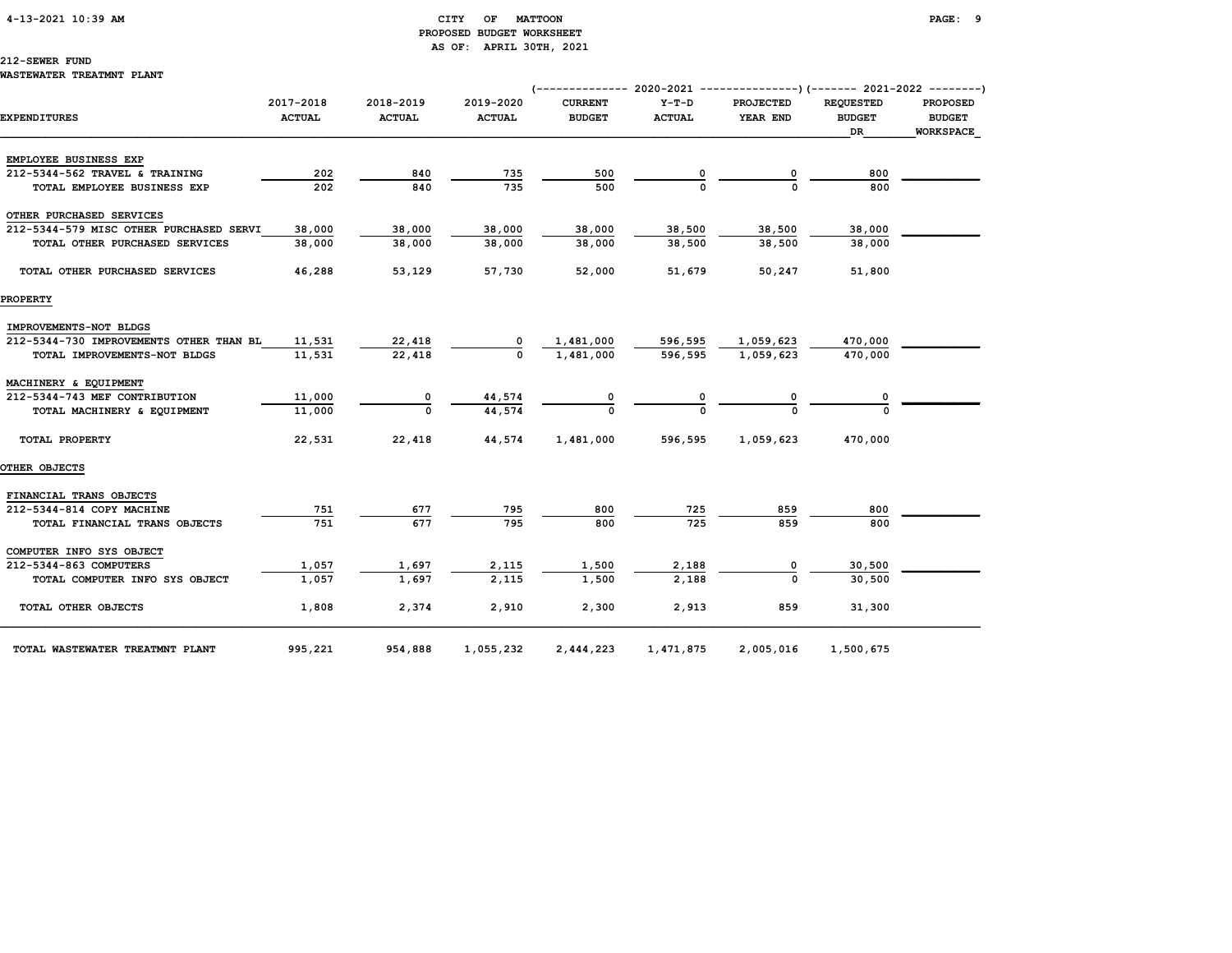4-13-2021 10:39 AM CITY OF MATTOON PAGE: 10

# PROPOSED BUDGET WORKSHEET

EMPLOYEE BENEFITS GROUP INSURANCE

#### ACCOUNTING & COLLECTION

|                                           |                            |                            | AS OF:                     | APRIL 30TH, 2021                |                          |                                                           |                                         |                                                      |
|-------------------------------------------|----------------------------|----------------------------|----------------------------|---------------------------------|--------------------------|-----------------------------------------------------------|-----------------------------------------|------------------------------------------------------|
| 212-SEWER FUND<br>ACCOUNTING & COLLECTION |                            |                            |                            | <i>(--------------</i>          |                          | $2020-2021$ ----------------)(------- 2021-2022 --------) |                                         |                                                      |
| <b>EXPENDITURES</b>                       | 2017-2018<br><b>ACTUAL</b> | 2018-2019<br><b>ACTUAL</b> | 2019-2020<br><b>ACTUAL</b> | <b>CURRENT</b><br><b>BUDGET</b> | $Y-T-D$<br><b>ACTUAL</b> | <b>PROJECTED</b><br>YEAR END                              | <b>REQUESTED</b><br><b>BUDGET</b><br>DR | <b>PROPOSED</b><br><b>BUDGET</b><br><b>WORKSPACE</b> |
|                                           |                            |                            |                            |                                 |                          |                                                           |                                         |                                                      |
| PERSONNEL SERVICES                        |                            |                            |                            |                                 |                          |                                                           |                                         |                                                      |
| SALARIES & WAGES                          |                            |                            |                            |                                 |                          |                                                           |                                         |                                                      |
| 212-5345-111 SALARIES OF REG EMPLOYEES    | 151,947                    | 148,235                    | 162,498                    | 169,337                         | 147,893                  | 154,727                                                   | 172,444                                 |                                                      |
| 212-5345-112 SALARIES OF TEMP EMPLOYEES   | 2,058                      | 1,960                      | 3,116                      | 5,744                           | 2,395                    | 4,106                                                     | 6,494                                   |                                                      |
| 212-5345-113 OVERTIME                     | 470                        | 198                        | 350                        | 1,200                           | 784                      | 555                                                       | 1,200                                   |                                                      |
| 212-5345-114 COMPENSATED ABSENCES         | 18,537                     | 16,350                     | 12,457                     | 0                               | 12,984                   | 15,096                                                    | - 0                                     |                                                      |
| TOTAL SALARIES & WAGES                    | 173,012                    | 166,743                    | 178,421                    | 176,281                         | 164,055                  | 174,483                                                   | 180,138                                 |                                                      |
| TOTAL PERSONNEL SERVICES                  | 173,012                    | 166,743                    | 178,421                    | 176,281                         | 164,055                  | 174,483                                                   | 180,138                                 |                                                      |
| EMPLOYEE BENEFITS                         |                            |                            |                            |                                 |                          |                                                           |                                         |                                                      |
| $CDOIII$ THAID ANOP                       |                            |                            |                            |                                 |                          |                                                           |                                         |                                                      |

| 212-5345-211 GROUP HEALTH INSURANCE | 40,026   | 36,526   | 31,429 | 32,742 | 30,582 | 31,912 | 36,719 |  |
|-------------------------------------|----------|----------|--------|--------|--------|--------|--------|--|
| 212-5345-212 GROUP LIFE INSURANCE   | 493      | 493      | 493    | 493    | 471    | 515    | 493    |  |
| TOTAL GROUP INSURANCE               | 40,519   | 37,019   | 31,922 | 33,235 | 31,053 | 32,427 | 37,212 |  |
| SOCIAL SECURITY CONTRIB             |          |          |        |        |        |        |        |  |
| 212-5345-221 FICA CONTRIBUTIONS     | 10,118   | 9,732    | 10,018 | 10,929 | 9,249  | 10,375 | 11,169 |  |
| 212-5345-222 MEDICARE CONTRIBUTIONS | 2,366    | 2,276    | 2,343  | 2,556  | 2,163  | 2,426  | 2,612  |  |
| TOTAL SOCIAL SECURITY CONTRIB       | 12,484   | 12,008   | 12,361 | 13,485 | 11,412 | 12,802 | 13,781 |  |
| RETIREMENT CONTRIBTUIONS            |          |          |        |        |        |        |        |  |
| 212-5345-231 IMRF CONTRIBUTIONS     | 26,556   | 3,838    | 27,983 | 18,196 | 14,903 | 17,205 | 18,510 |  |
| TOTAL RETIREMENT CONTRIBTUIONS      | 26,556   | 3,838    | 27,983 | 18,196 | 14,903 | 17,205 | 18,510 |  |
| UNEMPLOYMNT COMPENSATION            |          |          |        |        |        |        |        |  |
| 212-5345-240 UNEMPLOYMENT COMP.     | 795      | 701      | 281    | 288    | 288    | 288    | 320    |  |
| TOTAL UNEMPLOYMNT COMPENSATION      | 795      | 701      | 281    | 288    | 288    | 288    | 320    |  |
| WORKER'S COMPENSATION               |          |          |        |        |        |        |        |  |
| 212-5345-250 WORKERS' COMPENSATION  | 9,340    | 8,481    | 10,628 | 9,589  | 9,589  | 9,589  | 5,264  |  |
| TOTAL WORKER'S COMPENSATION         | 9,340    | 8,481    | 10,628 | 9,589  | 9,589  | 9,589  | 5,264  |  |
| TOTAL EMPLOYEE BENEFITS             | 89,693   | 62,047   | 83,176 | 74,793 | 67,244 | 72,311 | 75,087 |  |
| SUPPLIES                            |          |          |        |        |        |        |        |  |
| <b>GENERAL SUPPLIES</b>             |          |          |        |        |        |        |        |  |
| 212-5345-311 OFFICE SUPPLIES        | 1,391    | 886      | 1,206  | 2,000  | 861    | 806    | 1,500  |  |
| 212-5345-318 VEHICLE PARTS          | $\Omega$ | $\Omega$ | 0      | 100    | 38     | 64     | 100    |  |
| 212-5345-319 MISCELLANEOUS SUPPLIES | 190      | 368      | 475    | 1,000  | 59     | 80     | 500    |  |
| TOTAL GENERAL SUPPLIES              | 1,581    | 1,254    | 1,681  | 3,100  | 958    | 951    | 2,100  |  |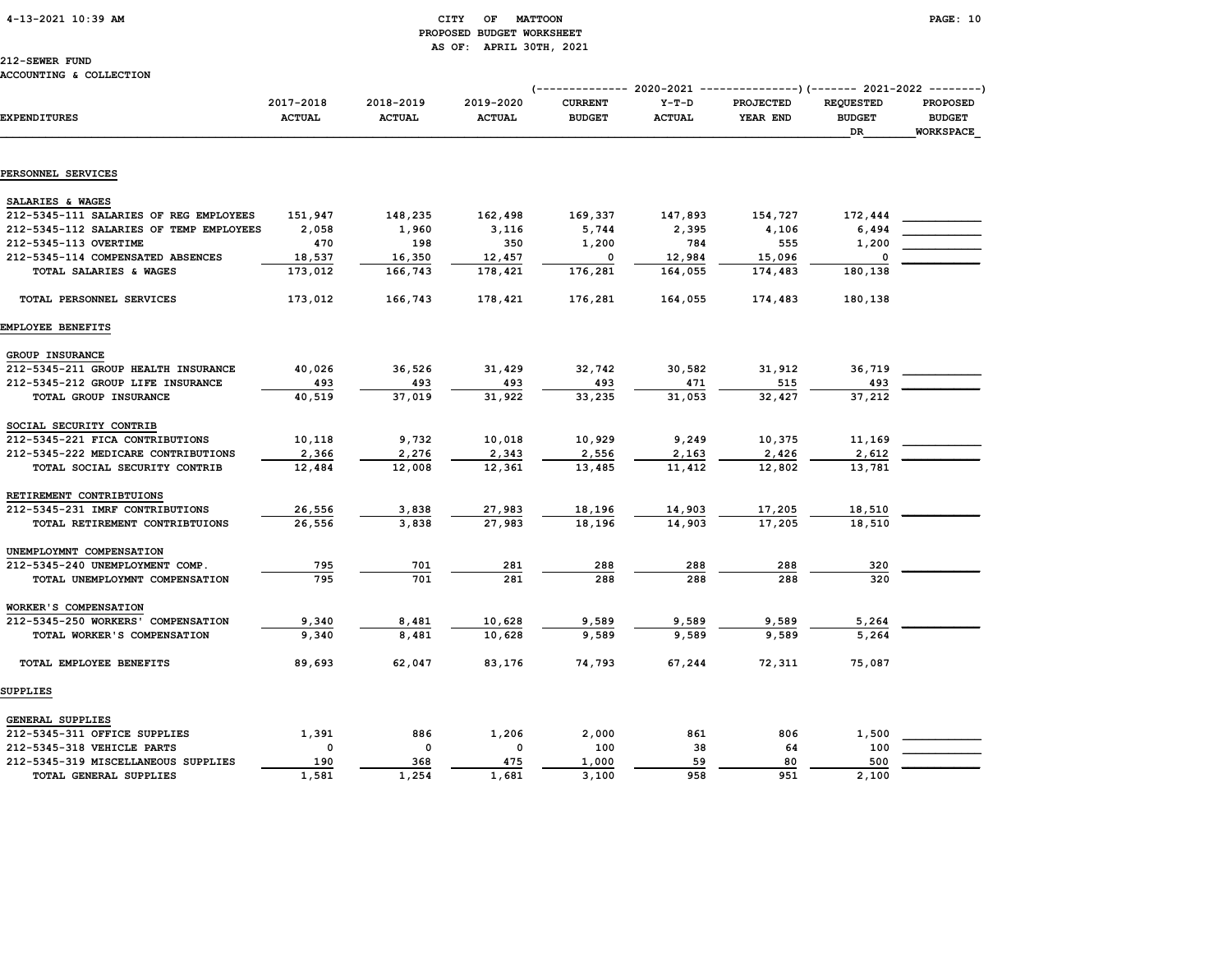# PROPOSED BUDGET WORKSHEET AS OF: APRIL 30TH, 2021

# 212-SEWER FUND

### ACCOUNTING & COLLECTION

|                                         | (-------------- 2020-2021<br>----------------) (------- 2021-2022 ---------) |                            |                            |                                 |                          |                              |                                         |                                                      |  |  |
|-----------------------------------------|------------------------------------------------------------------------------|----------------------------|----------------------------|---------------------------------|--------------------------|------------------------------|-----------------------------------------|------------------------------------------------------|--|--|
| <b>EXPENDITURES</b>                     | 2017-2018<br><b>ACTUAL</b>                                                   | 2018-2019<br><b>ACTUAL</b> | 2019-2020<br><b>ACTUAL</b> | <b>CURRENT</b><br><b>BUDGET</b> | $Y-T-D$<br><b>ACTUAL</b> | <b>PROJECTED</b><br>YEAR END | <b>REQUESTED</b><br><b>BUDGET</b><br>DR | <b>PROPOSED</b><br><b>BUDGET</b><br><b>WORKSPACE</b> |  |  |
|                                         |                                                                              |                            |                            |                                 |                          |                              |                                         |                                                      |  |  |
| <b>ENERGY</b>                           |                                                                              |                            |                            |                                 |                          |                              |                                         |                                                      |  |  |
| 212-5345-326 FUEL                       | 18,260                                                                       | 2,347                      | 2,989                      | 3,500                           | 2,364                    | 2,333                        | 3,000                                   |                                                      |  |  |
| <b>TOTAL ENERGY</b>                     | 18,260                                                                       | 2,347                      | 2,989                      | 3,500                           | 2,364                    | 2,333                        | 3,000                                   |                                                      |  |  |
| WTR SYSTM MAINT SUPPLIES                |                                                                              |                            |                            |                                 |                          |                              |                                         |                                                      |  |  |
| 212-5345-372 METER TILES RIMS & LIDS    | 7,522                                                                        | 3,405                      | 2,034                      | 3,000                           | 4,482                    | 2,628                        | 3,000                                   |                                                      |  |  |
| 212-5345-373 WATER METERS               | 4,382                                                                        | 4,960                      | 11,330                     | 12,000                          | 4,632                    | 4,814                        | 11,000                                  |                                                      |  |  |
| TOTAL WTR SYSTM MAINT SUPPLIES          | 11,904                                                                       | 8,365                      | 13,364                     | 15,000                          | 9,114                    | 7,441                        | 14,000                                  |                                                      |  |  |
| <b>TOTAL SUPPLIES</b>                   | 31,745                                                                       | 11,967                     | 18,033                     | 21,600                          | 12,436                   | 10,725                       | 19,100                                  |                                                      |  |  |
| PURCHASED PROP MAINT SRV                |                                                                              |                            |                            |                                 |                          |                              |                                         |                                                      |  |  |
| REPAIR & MAINT SERVICES                 |                                                                              |                            |                            |                                 |                          |                              |                                         |                                                      |  |  |
| 212-5345-431 REPAIR OF OFFICE EQUIPMENT | $\mathbf 0$                                                                  | 50                         | 25                         | 200                             | $\mathbf 0$              | 0                            | 200                                     |                                                      |  |  |
| 212-5345-434 REPAIR OF VEHICLES         | 679                                                                          | 1,081                      | 1,787                      | 2,000                           | 2,132                    | 2,803                        | 3,000                                   |                                                      |  |  |
| 212-5345-439 OTHER REPAIR & MTCE SERVIC | 19                                                                           | 93                         | 0                          | 200                             | 17                       | 0                            | 200                                     |                                                      |  |  |
| TOTAL REPAIR & MAINT SERVICES           | 698                                                                          | 1,224                      | 1,812                      | 2,400                           | 2,149                    | 2,803                        | 3,400                                   |                                                      |  |  |
| TOTAL PURCHASED PROP MAINT SRV          | 698                                                                          | 1,224                      | 1,812                      | 2,400                           | 2,149                    | 2,803                        | 3,400                                   |                                                      |  |  |
| <b>OTHER PURCHASED SERVICES</b>         |                                                                              |                            |                            |                                 |                          |                              |                                         |                                                      |  |  |
| PROFESSIONAL SERVICES                   |                                                                              |                            |                            |                                 |                          |                              |                                         |                                                      |  |  |
| 212-5345-513 AUDITING SERVICES          | 21,600                                                                       | 22,240                     | 23,505                     | 23,360                          | 23,360                   | 27,429                       | 23,640                                  |                                                      |  |  |
| 212-5345-516 TECHNOLOGY SUPPORT SERVICE | 22,268                                                                       | 22,858                     | 22,952                     | 29,000                          | 28,858                   | 36,809                       | 31,000                                  |                                                      |  |  |
| 212-5345-519 OTHER PROFESSIONAL SERVICE | 4,913                                                                        | 4,459                      | 4,387                      | 5,000                           | 3,488                    | 3,986                        | 5,000                                   |                                                      |  |  |
| TOTAL PROFESSIONAL SERVICES             | 48,781                                                                       | 49,557                     | 50,844                     | 57,360                          | 55,706                   | 68,223                       | 59,640                                  |                                                      |  |  |
| COMMUNICATION                           |                                                                              |                            |                            |                                 |                          |                              |                                         |                                                      |  |  |
| 212-5345-531 POSTAGE                    | 15,267                                                                       | 15,621                     | 15,366                     | 16,000                          | 12,324                   | 14,139                       | 16,000                                  |                                                      |  |  |
| 212-5345-532 TELEPHONE                  | 1,997                                                                        | 2,573                      | 2,563                      | 3,000                           | 2,789                    | 2,769                        | 3,000                                   |                                                      |  |  |
| TOTAL COMMUNICATION                     | 17,264                                                                       | 18,194                     | 17,929                     | 19,000                          | 15,113                   | 16,908                       | 19,000                                  |                                                      |  |  |
| EMPLOYEE BUSINESS EXP                   |                                                                              |                            |                            |                                 |                          |                              |                                         |                                                      |  |  |
| 212-5345-562 TRAVEL & TRAINING          | 15                                                                           | 0                          | 0                          | 100                             |                          |                              | 1,350                                   |                                                      |  |  |
| TOTAL EMPLOYEE BUSINESS EXP             | 15                                                                           | $\Omega$                   | $\Omega$                   | 100                             |                          |                              | 1,350                                   |                                                      |  |  |
| OTHER PURCHASED SERVICES                |                                                                              |                            |                            |                                 |                          |                              |                                         |                                                      |  |  |
| TOTAL OTHER PURCHASED SERVICES          | 66,060                                                                       | 67,751                     | 68,773                     | 76,460                          | 70,819                   | 85,131                       | 79,990                                  |                                                      |  |  |

PROPERTY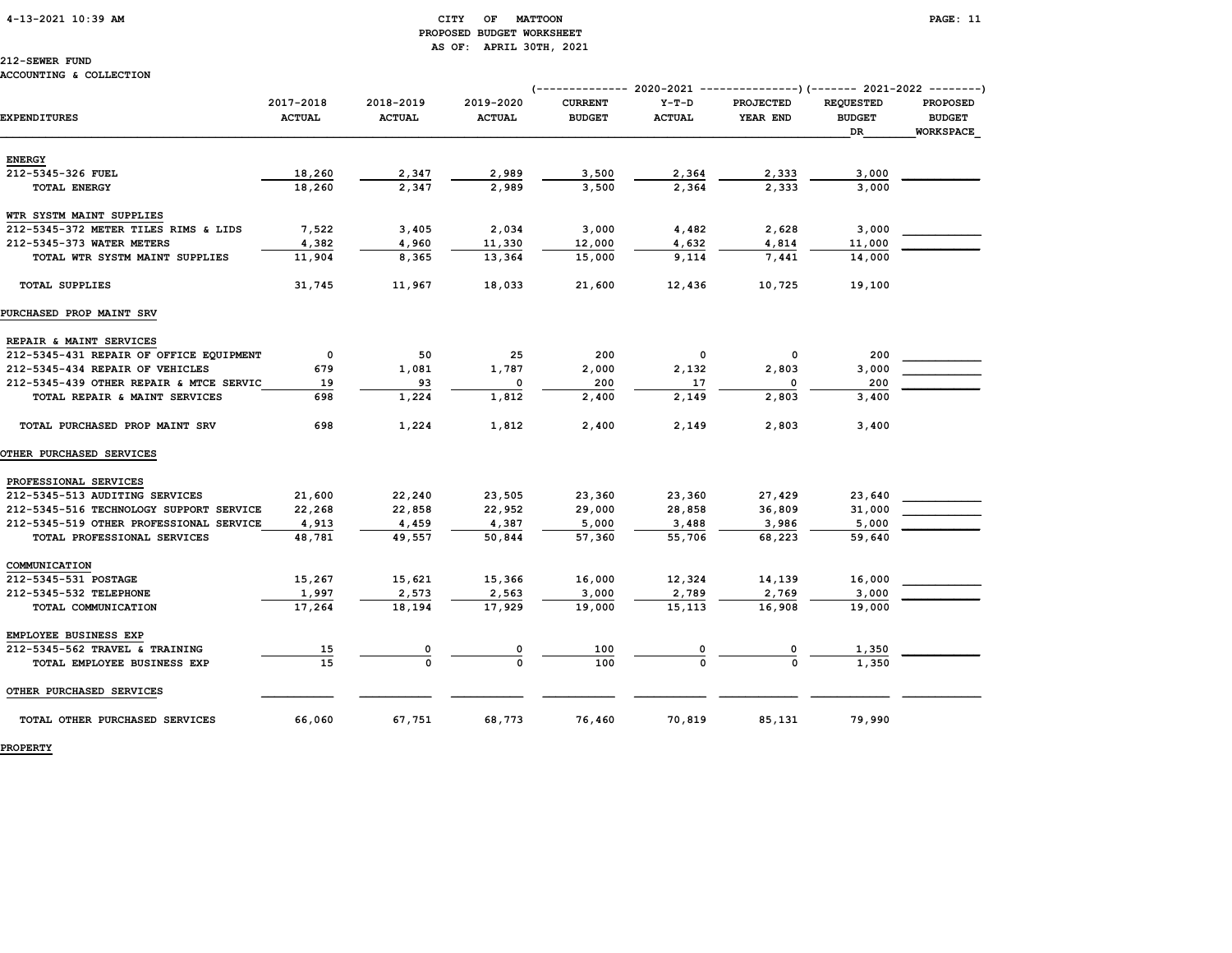# 4-13-2021 10:39 AM CITY OF MATTOON PAGE: 12 PROPOSED BUDGET WORKSHEET AS OF: APRIL 30TH, 2021

|  |  | ACCOUNTING & COLLECTION |
|--|--|-------------------------|
|--|--|-------------------------|

| <b>EXPENDITURES</b>                     | 2017-2018<br><b>ACTUAL</b> | 2018-2019<br><b>ACTUAL</b> | 2019-2020<br><b>ACTUAL</b> | <b>CURRENT</b><br><b>BUDGET</b> | $Y-T-D$<br><b>ACTUAL</b> | <b>PROJECTED</b><br>YEAR END | <b>REOUESTED</b><br><b>BUDGET</b> | <b>PROPOSED</b><br><b>BUDGET</b> |
|-----------------------------------------|----------------------------|----------------------------|----------------------------|---------------------------------|--------------------------|------------------------------|-----------------------------------|----------------------------------|
|                                         |                            |                            |                            |                                 |                          |                              | <b>DR</b>                         | <b>WORKSPACE</b>                 |
| IMPROVEMENTS-NOT BLDGS                  |                            |                            |                            |                                 |                          |                              |                                   |                                  |
| MACHINERY & EQUIPMENT                   |                            |                            |                            |                                 |                          |                              |                                   |                                  |
| 212-5345-740 MACHINERY & EQUIPMENT      |                            | 0                          | 163                        |                                 |                          |                              |                                   |                                  |
| TOTAL MACHINERY & EQUIPMENT             |                            | $\Omega$                   | 163                        |                                 |                          |                              |                                   |                                  |
| TOTAL PROPERTY                          | 0                          | 0                          | 163                        | 0                               | 0                        | $\mathbf 0$                  | 0                                 |                                  |
| OTHER OBJECTS                           |                            |                            |                            |                                 |                          |                              |                                   |                                  |
| FINANCIAL TRANS OBJECTS                 |                            |                            |                            |                                 |                          |                              |                                   |                                  |
| 212-5345-811 BANK SERVICE CHARGES       | 16,122                     | 16,901                     | 14,494                     | 16,000                          | 12,614                   | 13,477                       | 15,000                            |                                  |
| 212-5345-814 PRINTING/COPY MACH LEASE/M | 1,117                      | 1,106                      | 1,215                      | 1,500                           | 1,095                    | 1,139                        | 1,500                             |                                  |
| 212-5345-815 POSTAGE METER LEASE & MTCE | 1,231                      | 1,033                      | 1,056                      | 1,500                           | 1,130                    | 969                          | 1,500                             |                                  |
| TOTAL FINANCIAL TRANS OBJECTS           | 18,470                     | 19,039                     | 16,764                     | 19,000                          | 14,839                   | 15,585                       | 18,000                            |                                  |
| SPECIAL EVENT OBJECTS                   |                            |                            |                            |                                 |                          |                              |                                   |                                  |
| 212-5345-830 BAD DEBT EXPENSE           | 22,307                     | 21,738                     | 19,074                     | 25,000                          | 25,865                   | 2,581                        | 21,000                            |                                  |
| TOTAL SPECIAL EVENT OBJECTS             | 22,307                     | 21,738                     | 19,074                     | 25,000                          | 25,865                   | 2,581                        | 21,000                            |                                  |
| COMPUTER INFO SYS OBJECT                |                            |                            |                            |                                 |                          |                              |                                   |                                  |
| 212-5345-863 COMPUTERS                  | 4,253                      | 3,186                      | 609                        | 2,500                           |                          |                              |                                   |                                  |
| TOTAL COMPUTER INFO SYS OBJECT          | 4,253                      | 3,186                      | 609                        | 2,500                           |                          | U                            |                                   |                                  |
| TOTAL OTHER OBJECTS                     | 45,030                     | 43,963                     | 36,447                     | 46,500                          | 40,704                   | 13,003                       | 39,000                            |                                  |
| TOTAL ACCOUNTING & COLLECTION           | 406,238                    | 353,696                    | 386,826                    | 398,034                         | 357,408                  | 358,457                      | 396,715                           |                                  |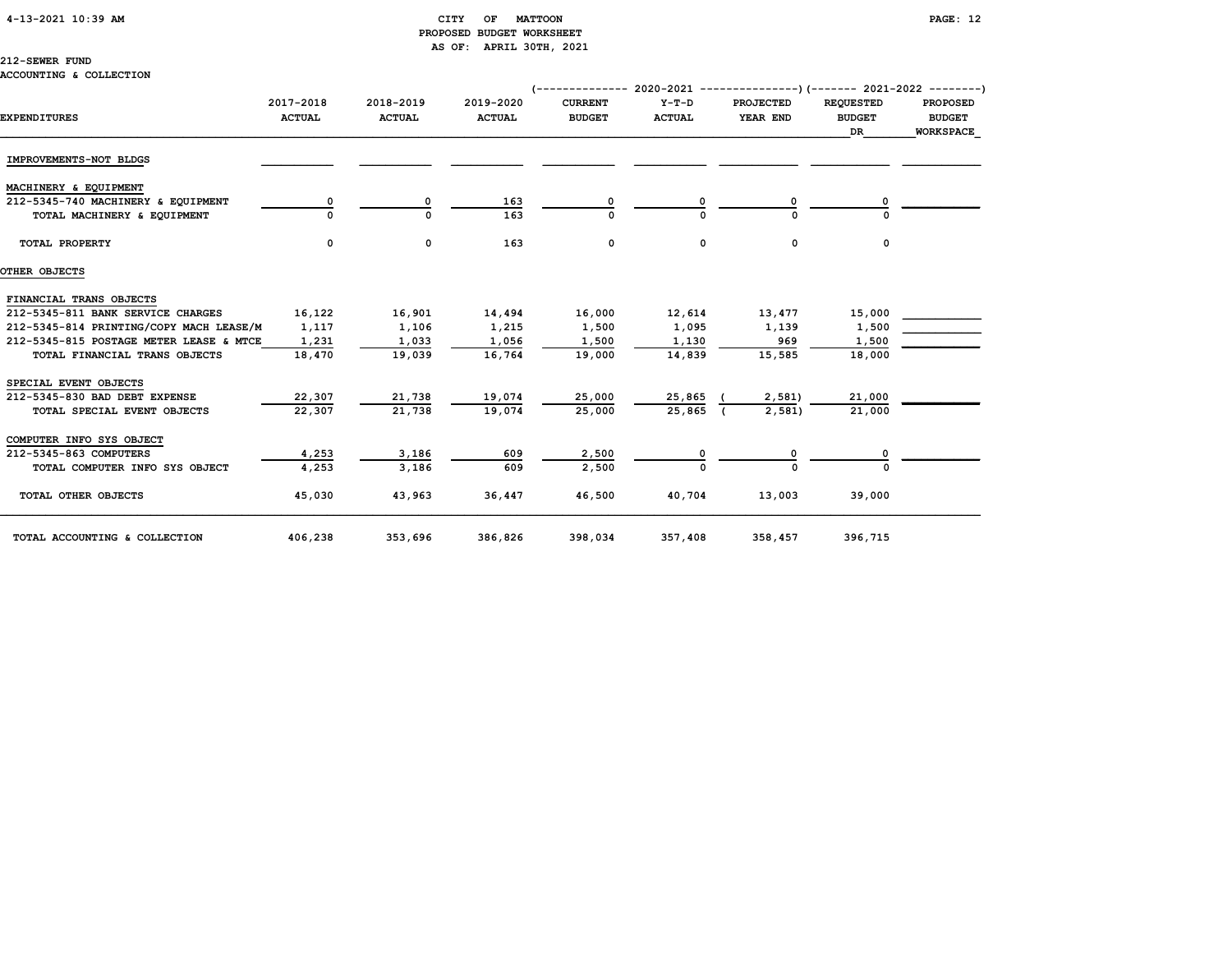# 4-13-2021 10:39 AM CITY OF MATTOON PAGE: 13 PROPOSED BUDGET WORKSHEET AS OF: APRIL 30TH, 2021

| EXPENDITURES                            | 2017-2018<br><b>ACTUAL</b> | 2018-2019<br><b>ACTUAL</b> | 2019-2020<br><b>ACTUAL</b> | <b>CURRENT</b><br><b>BUDGET</b> | $Y-T-D$<br><b>ACTUAL</b> | <b>PROJECTED</b><br>YEAR END | <b>REQUESTED</b><br><b>BUDGET</b><br>DR | <b>PROPOSED</b><br><b>BUDGET</b><br>WORKSPACE |
|-----------------------------------------|----------------------------|----------------------------|----------------------------|---------------------------------|--------------------------|------------------------------|-----------------------------------------|-----------------------------------------------|
|                                         |                            |                            |                            |                                 |                          |                              |                                         |                                               |
| PERSONNEL SERVICES                      |                            |                            |                            |                                 |                          |                              |                                         |                                               |
| SALARIES & WAGES                        |                            |                            |                            |                                 |                          |                              |                                         |                                               |
| 212-5346-111 SALARIES OF REG EMPLOYEES  | 152,909                    | 183,940                    | 198,130                    | 243,458                         | 226,169                  | 218,323                      | 250,521                                 |                                               |
| 212-5346-113 OVERTIME                   | 2,065                      | 2,065                      | 706                        | 1,500                           | 1,865                    | 1,856                        | 2,000                                   |                                               |
| 212-5346-114 COMPENSATED ABSENCES       | 18,503                     | 10,669                     | 12,313                     | 0                               | 11,641                   | 10,896                       | 0                                       |                                               |
| 212-5346-115 ENGINEERING SALARIES ALLOC | 14,530                     | 0                          | 0                          | 0                               | $\mathbf 0$              | 0                            | $\Omega$                                |                                               |
| TOTAL SALARIES & WAGES                  | 188,007                    | 196,675                    | 211,149                    | 244,958                         | 239,675                  | 231,075                      | 252,521                                 |                                               |
| TOTAL PERSONNEL SERVICES                | 188,007                    | 196,675                    | 211,149                    | 244,958                         | 239,675                  | 231,075                      | 252,521                                 |                                               |
| EMPLOYEE BENEFITS                       |                            |                            |                            |                                 |                          |                              |                                         |                                               |
| GROUP INSURANCE                         |                            |                            |                            |                                 |                          |                              |                                         |                                               |
| 212-5346-211 GROUP HEALTH INSURANCE     | 25,044                     | 26,246                     | 29,267                     | 51,746                          | 50,965                   | 53,032                       | 77,478                                  |                                               |
| 212-5346-212 GROUP LIFE INSURANCE       | 330                        | 433                        | 433                        | 742                             | 696                      | 741                          | 742                                     |                                               |
| TOTAL GROUP INSURANCE                   | 25,374                     | 26,679                     | 29,700                     | 52,488                          | 51,661                   | 53,773                       | 78,220                                  |                                               |
| SOCIAL SECURITY CONTRIB                 |                            |                            |                            |                                 |                          |                              |                                         |                                               |
| 212-5346-221 FICA CONTRIBUTIONS         | 9,897                      | 11,456                     | 12,542                     | 15,187                          | 13,640                   | 13,821                       | 15,656                                  |                                               |
| 212-5346-222 MEDICARE CONTRIBUTIONS     | 2,315                      | 2,680                      | 2,933                      | 3,552                           | 3,190                    | 3,232                        | 3,662                                   |                                               |
| TOTAL SOCIAL SECURITY CONTRIB           | 12,212                     | 14,136                     | 15,475                     | 18,739                          | 16,830                   | 17,053                       | 19,318                                  |                                               |
| RETIREMENT CONTRIBTUIONS                |                            |                            |                            |                                 |                          |                              |                                         |                                               |
| 212-5346-231 IMRF CONTRIBUTIONS         | 27,111                     | 4,221                      | 32,150                     | 25,630                          | 23,804                   | 23,424                       | 26,919                                  |                                               |
| TOTAL RETIREMENT CONTRIBTUIONS          | 27,111                     | 4.221                      | 32.150                     | 25,630                          | 23,804                   | 23,424                       | 26,919                                  |                                               |
| UNEMPLOYMNT COMPENSATION                |                            |                            |                            |                                 |                          |                              |                                         |                                               |
| 212-5346-240 UNEMPLOYMENT COMP.         | 469                        | 543                        | 218                        | 247                             | 247                      | 252                          | 272                                     |                                               |
| TOTAL UNEMPLOYMNT COMPENSATION          | 469                        | 543                        | 218                        | 247                             | 247                      | 252                          | 272                                     |                                               |
| WORKER'S COMPENSATION                   |                            |                            |                            |                                 |                          |                              |                                         |                                               |
| 212-5346-250 WORKERS' COMPENSATION      | 4,812                      | 6,323                      | 7,483                      | 9,594                           | 9,594                    | 9,600                        | 6,693                                   |                                               |
| TOTAL WORKER'S COMPENSATION             | 4,812                      | 6.323                      | 7,483                      | 9,594                           | 9,594                    | 9,600                        | 6,693                                   |                                               |
| TOTAL EMPLOYEE BENEFITS                 | 69,978                     | 51,902                     | 85,027                     | 106,698                         | 102,137                  | 104,102                      | 131,422                                 |                                               |
| <b>SUPPLIES</b>                         |                            |                            |                            |                                 |                          |                              |                                         |                                               |
| GENERAL SUPPLIES                        |                            |                            |                            |                                 |                          |                              |                                         |                                               |
| 212-5346-311 OFFICE SUPPLIES            | 779                        | 924                        | 879                        | 1,000                           | 440                      | 548                          | 1,000                                   |                                               |
| 212-5346-316 TOOLS & EQUIPMENT          | 1,714                      | 185                        | 79                         | 500                             | 96                       | 96                           | 500                                     |                                               |
| 212-5346-319 MISCELLANEOUS SUPPLIES     | 851                        | 207                        | 32                         | 500                             | 176                      | 13                           | 500                                     |                                               |
| TOTAL GENERAL SUPPLIES                  | 3,344                      | 1,316                      | 991                        | 2,000                           | 713                      | 657                          | 2,000                                   |                                               |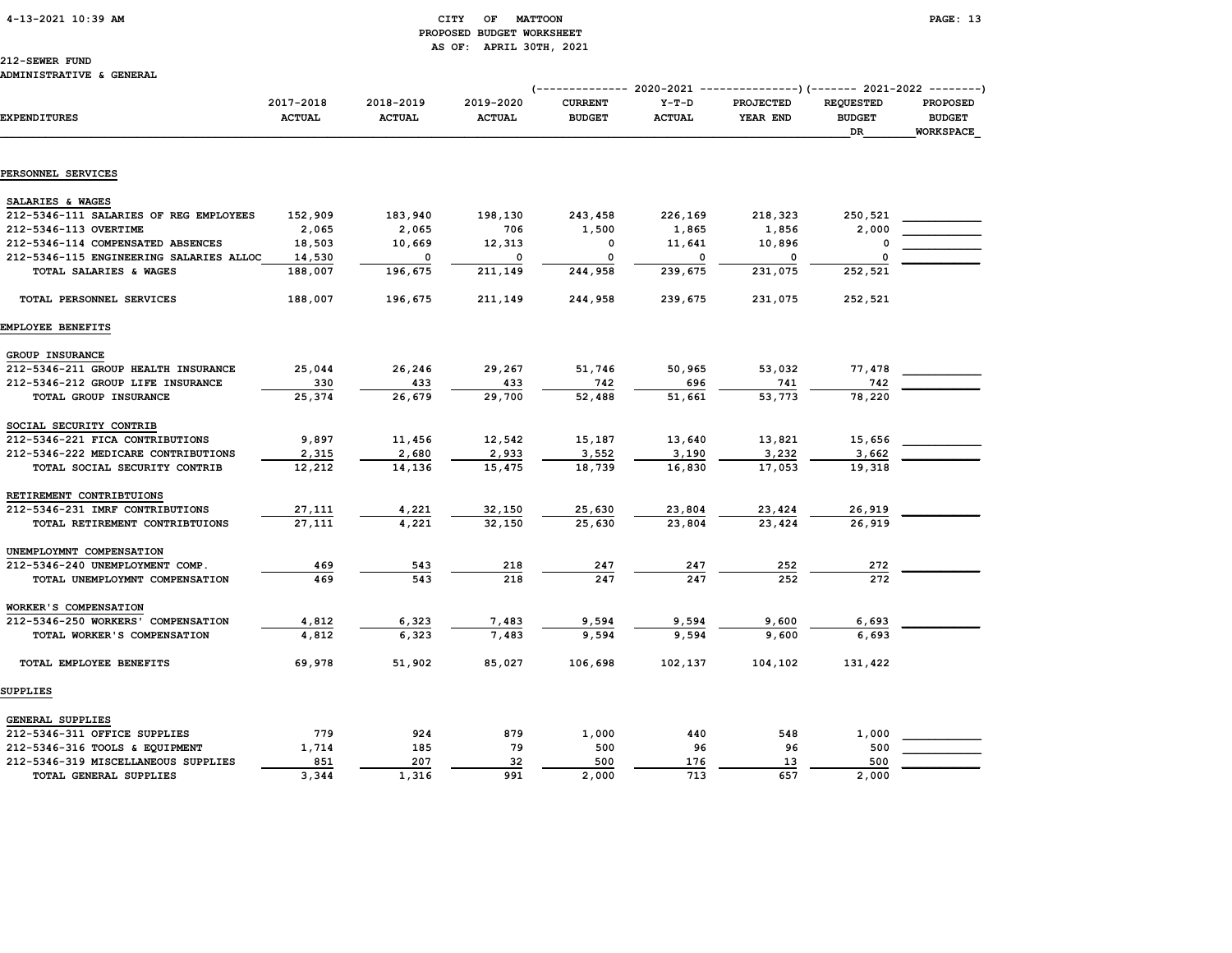# 4-13-2021 10:39 AM CITY OF MATTOON PAGE: 14 PROPOSED BUDGET WORKSHEET AS OF: APRIL 30TH, 2021

### 212-SEWER FUND

### ADMINISTRATIVE & GENERAL

|                                         | 2017-2018     | 2018-2019     | 2019-2020     | <b>CURRENT</b> | $Y-T-D$       | <b>PROJECTED</b> | <b>REQUESTED</b> | <b>PROPOSED</b>  |
|-----------------------------------------|---------------|---------------|---------------|----------------|---------------|------------------|------------------|------------------|
| <b>EXPENDITURES</b>                     | <b>ACTUAL</b> | <b>ACTUAL</b> | <b>ACTUAL</b> | <b>BUDGET</b>  | <b>ACTUAL</b> | YEAR END         | <b>BUDGET</b>    | <b>BUDGET</b>    |
|                                         |               |               |               |                |               |                  | DR               | <b>WORKSPACE</b> |
|                                         |               |               |               |                |               |                  |                  |                  |
| <b>ENERGY</b>                           |               |               |               |                |               |                  |                  |                  |
| BOOKS & PERIODICALS                     |               |               |               |                |               |                  |                  |                  |
| 212-5346-340 BOOKS & PERIODICALS        | 0             | 62            | 27            | 100            | 128           |                  | 100              |                  |
| TOTAL BOOKS & PERIODICALS               |               | 62            | 27            | 100            | 128           |                  | 100              |                  |
|                                         |               |               |               |                |               |                  |                  |                  |
| <b>TOTAL SUPPLIES</b>                   | 3,344         | 1,378         | 1,018         | 2,100          | 841           | 657              | 2,100            |                  |
| PURCHASED PROP MAINT SRV                |               |               |               |                |               |                  |                  |                  |
| REPAIR & MAINT SERVICES                 |               |               |               |                |               |                  |                  |                  |
| 212-5346-432 BUILDING REPAIRS           |               | 0             | 0             | 0              | 117           | 0                | 1,000            |                  |
| TOTAL REPAIR & MAINT SERVICES           |               |               |               |                | 117           |                  | 1,000            |                  |
| OTHER PROP MAINT SERVICE                |               |               |               |                |               |                  |                  |                  |
| 212-5346-460 OTHER PROPERTY MAINT SVCS  | 0             | 66            | 3,441         | 3,500          | 3,300         | 3,498            | 3,500            |                  |
| TOTAL OTHER PROP MAINT SERVICE          |               | 66            | 3,441         | 3,500          | 3,300         | 3,498            | 3,500            |                  |
|                                         |               |               |               |                |               |                  |                  |                  |
| TOTAL PURCHASED PROP MAINT SRV          | 0             | 66            | 3,441         | 3,500          | 3,417         | 3,498            | 4,500            |                  |
| <b>OTHER PURCHASED SERVICES</b>         |               |               |               |                |               |                  |                  |                  |
| PROFESSIONAL SERVICES                   |               |               |               |                |               |                  |                  |                  |
| 212-5346-511 PLANNING & DESIGN SERVICES | 17,717        | 7,959         | 1,730         | 10,000         | 1,479         | 1,280            | 10,000           |                  |
| 212-5346-515 LABOR RELATIONS COUNSEL    | $\mathbf 0$   | $\mathbf 0$   | $\mathbf 0$   | 10,000         | 0             | 0                | 5,000            |                  |
| 212-5346-519 OTHER PROFESSIONAL SERVICE | 0             | 1,584         | $\mathbf 0$   | $\mathbf{o}$   | 0             | $^{\circ}$       |                  |                  |
| TOTAL PROFESSIONAL SERVICES             | 17,717        | 9,543         | 1,730         | 20,000         | 1,479         | 1,280            | 15,000           |                  |
| <b>INSURANCE</b>                        |               |               |               |                |               |                  |                  |                  |
| 212-5346-523 PROPERTY & CASUALTY INSURA | 91,456        | 103,014       | 97,898        | 90,000         | 103,659       | 103,656          | 62,264           |                  |
| TOTAL INSURANCE                         | 91,456        | 103,014       | 97,898        | 90,000         | 103,659       | 103,656          | 62,264           |                  |
| COMMUNICATION                           |               |               |               |                |               |                  |                  |                  |
| 212-5346-533 CELLULAR PHONE             | 1,172         | 1,148         | 1,441         | 1,200          | 1,006         | 1,116            | 1,200            |                  |
| TOTAL COMMUNICATION                     | 1,172         | 1,148         | 1,441         | 1,200          | 1,006         | 1,116            | 1,200            |                  |
| ADVERTISING                             |               |               |               |                |               |                  |                  |                  |
| 212-5346-540 ADVERTISING                |               | 0             |               | 100            |               |                  | 100              |                  |
| TOTAL ADVERTISING                       |               |               |               | 100            |               | $\Omega$         | 100              |                  |
| EMPLOYEE BUSINESS EXP                   |               |               |               |                |               |                  |                  |                  |
| 212-5346-562 TRAVEL & TRAINING          | 183           | 163           | 574           | 500            | 45            | 77               | 200              |                  |
| TOTAL EMPLOYEE BUSINESS EXP             | 183           | 163           | 574           | 500            | 45            | 77               | 200              |                  |
|                                         |               |               |               |                |               |                  |                  |                  |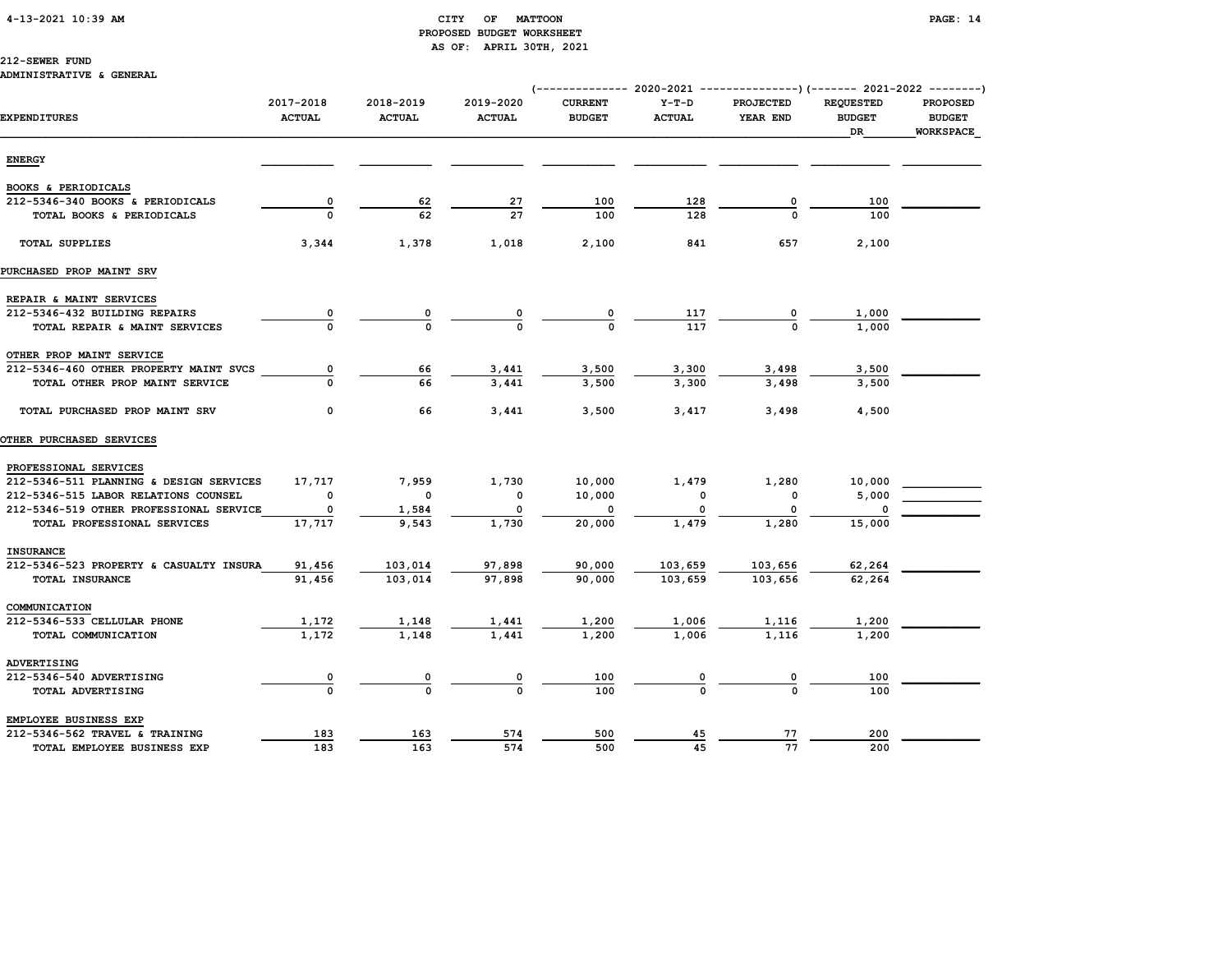### 4-13-2021 10:39 AM CITY OF MATTOON PAGE: 15 PROPOSED BUDGET WORKSHEET AS OF: APRIL 30TH, 2021

212-SEWER FUND ADMINISTRATIVE & GENERAL

# (-------------- 2020-2021 ---------------)(------- 2021-2022 --------) 2017-2018 2018-2019 2019-2020 CURRENT Y-T-D PROJECTED REQUESTED PROPOSED EXPENDITURES ACTUAL ACTUAL ACTUAL BUDGET ACTUAL YEAR END BUDGET BUDGET  $\Box$  . The contract of the contract of the contract of the contract of the contract of the contract of the contract of the contract of the contract of the contract of the contract of the contract of the contract of the co OTHER PURCHASED SERVICES 212-5346-571 DUES & MEMBERSHIPS 0 45 68 100 0 0 100 212-5346-579 MISC OTHER PURCHASED SERVI 1,325 1,516 1,337 1,500 1,491 1,491 1,500 TOTAL OTHER PURCHASED SERVICES 1,325 1,561 1,404 1,600 1,491 1,491 1,600 TOTAL OTHER PURCHASED SERVICES 111,852 115,429 103,046 113,400 107,680 107,620 80,364 OTHER OBJECTS FINANCIAL TRANS OBJECTS 212-5346-814 PRINT/COPY MACH LEASE & MA 1,536 1,308 941 1,000 784 1,001 1,000 TOTAL FINANCIAL TRANS OBJECTS 1,536 1,308 941 1,000 784 1,001 1,000 FINANCIAL TRANS OBJECTS \_\_\_\_\_\_\_\_\_\_\_ \_\_\_\_\_\_\_\_\_\_\_ \_\_\_\_\_\_\_\_\_\_\_ \_\_\_\_\_\_\_\_\_\_\_ \_\_\_\_\_\_\_\_\_\_\_ \_\_\_\_\_\_\_\_\_\_\_\_ \_\_\_\_\_\_\_\_\_\_\_\_ \_\_\_\_\_\_\_\_\_\_\_\_ COMPUTER INFO SYS OBJECT COMPUTER INFO SYS OBJECT  $\overline{212-5346-863}$  COMPUTERS  $\overline{3,561}$   $\overline{1,462}$   $\overline{463}$   $\overline{1,200}$   $\overline{1,151}$   $\overline{1,151}$   $\overline{1,151}$   $\overline{1,151}$   $\overline{1,800}$  TOTAL COMPUTER INFO SYS OBJECT 3,561 1,462 463 1,200 1,151 1,151 1,800 TOTAL OTHER OBJECTS 5,097 2,769 1,404 2,200 1,935 2,152 2,800

| TOTAL ADMINISTRATIVE & GENERAL | 378,278 | 368,219 | 405,085 | 472,856 | 455,685 | 449,104 | 473,707 |
|--------------------------------|---------|---------|---------|---------|---------|---------|---------|
|                                |         |         |         |         |         |         |         |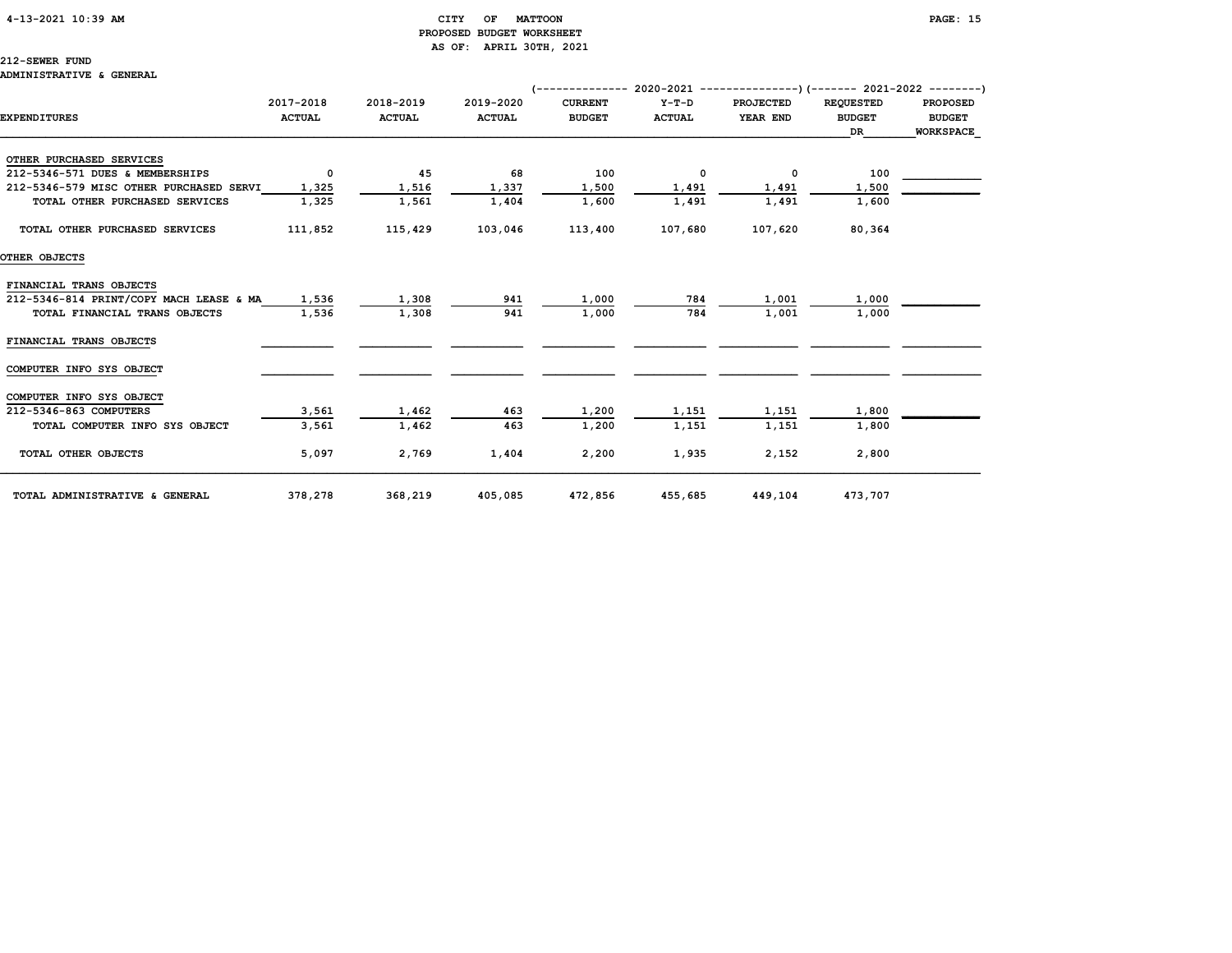# 4-13-2021 10:39 AM CITY OF MATTOON PAGE: 16 PROPOSED BUDGET WORKSHEET AS OF: APRIL 30TH, 2021

212-SEWER FUND DEPRECIATION

| ยอยณอง <del>เคม I</del> VII   |                            |                            |                            | /--------------                 |                          |                                                                                             |                                         |                                                      |
|-------------------------------|----------------------------|----------------------------|----------------------------|---------------------------------|--------------------------|---------------------------------------------------------------------------------------------|-----------------------------------------|------------------------------------------------------|
| EXPENDITURES                  | 2017-2018<br><b>ACTUAL</b> | 2018-2019<br><b>ACTUAL</b> | 2019-2020<br><b>ACTUAL</b> | <b>CURRENT</b><br><b>BUDGET</b> | $Y-T-D$<br><b>ACTUAL</b> | $2020-2021$ ----------------) (------- 2021-2022 ---------)<br><b>PROJECTED</b><br>YEAR END | <b>REQUESTED</b><br><b>BUDGET</b><br>DR | <b>PROPOSED</b><br><b>BUDGET</b><br><b>WORKSPACE</b> |
|                               |                            |                            |                            |                                 |                          |                                                                                             |                                         |                                                      |
| OTHER OBJECTS                 |                            |                            |                            |                                 |                          |                                                                                             |                                         |                                                      |
| FINANCIAL TRANS OBJECTS       |                            |                            |                            |                                 |                          |                                                                                             |                                         |                                                      |
| 212-5347-829 DEPRECIATION     | 790,992                    | 811,304                    | 828,132                    | 811,000                         |                          | 796,000                                                                                     | 800,000                                 |                                                      |
| TOTAL FINANCIAL TRANS OBJECTS | 790,992                    | 811,304                    | 828,132                    | 811,000                         | 0                        | 796,000                                                                                     | 800,000                                 |                                                      |
| TOTAL OTHER OBJECTS           | 790,992                    | 811,304                    | 828,132                    | 811,000                         | 0                        | 796,000                                                                                     | 800,000                                 |                                                      |
| TOTAL DEPRECIATION            | 790,992                    | 811,304                    | 828,132                    | 811,000                         | 0                        | 796,000                                                                                     | 800,000                                 |                                                      |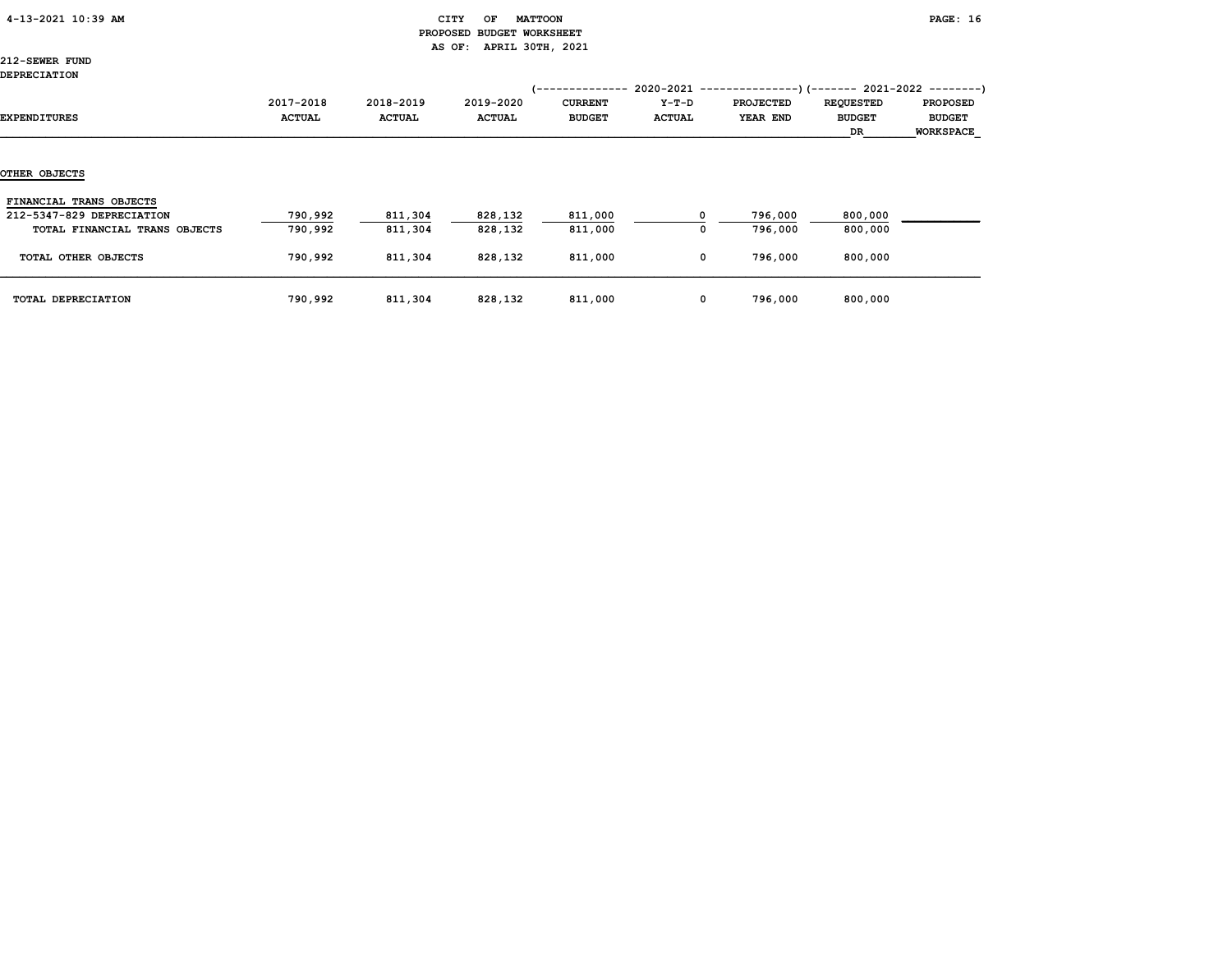# CITY OF MATTOON **PAGE:** 17 PROPOSED BUDGET WORKSHEET AS OF: APRIL 30TH, 2021

212-SEWER FUND DEBT SERVICE

| -------------          |                            |                            |                            |                                 |                        |                              |                                         |                                                      |
|------------------------|----------------------------|----------------------------|----------------------------|---------------------------------|------------------------|------------------------------|-----------------------------------------|------------------------------------------------------|
| EXPENDITURES           | 2017-2018<br><b>ACTUAL</b> | 2018-2019<br><b>ACTUAL</b> | 2019-2020<br><b>ACTUAL</b> | <b>CURRENT</b><br><b>BUDGET</b> | Y-T-D<br><b>ACTUAL</b> | <b>PROJECTED</b><br>YEAR END | <b>REQUESTED</b><br><b>BUDGET</b><br>DR | <b>PROPOSED</b><br><b>BUDGET</b><br><b>WORKSPACE</b> |
| <b>PROPERTY</b>        |                            |                            |                            |                                 |                        |                              |                                         |                                                      |
| <b>BUILDINGS</b>       |                            |                            |                            |                                 |                        |                              |                                         |                                                      |
| IMPROVEMENTS-NOT BLDGS |                            |                            |                            |                                 |                        |                              |                                         |                                                      |
| MACHINERY & EQUIPMENT  |                            |                            |                            |                                 |                        |                              |                                         |                                                      |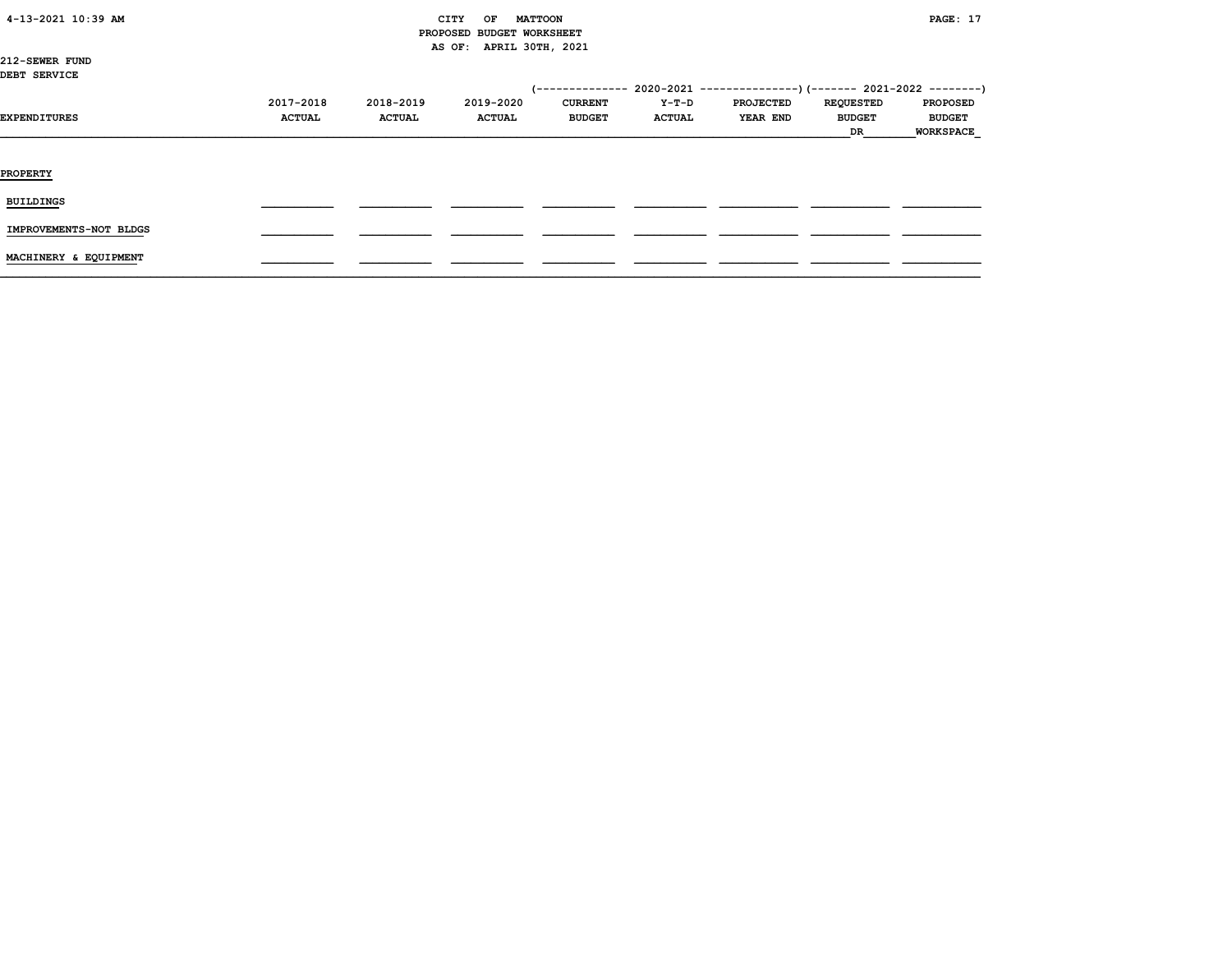# PROPOSED BUDGET WORKSHEET AS OF: APRIL 30TH, 2021

| EXPENDITURES                          | 2017-2018<br><b>ACTUAL</b> | 2018-2019<br><b>ACTUAL</b> | 2019-2020<br><b>ACTUAL</b> | <b>CURRENT</b><br><b>BUDGET</b> | 2020-2021<br>Y-T-D<br><b>ACTUAL</b> | <b>PROJECTED</b><br>YEAR END | -)(------- 2021-2022 --------)<br><b>REQUESTED</b><br><b>BUDGET</b><br>DR. | <b>PROPOSED</b><br><b>BUDGET</b><br><b>WORKSPACE</b> |
|---------------------------------------|----------------------------|----------------------------|----------------------------|---------------------------------|-------------------------------------|------------------------------|----------------------------------------------------------------------------|------------------------------------------------------|
| EMPLOYEE BENEFITS                     |                            |                            |                            |                                 |                                     |                              |                                                                            |                                                      |
| <b>GROUP INSURANCE</b>                |                            |                            |                            |                                 |                                     |                              |                                                                            |                                                      |
| 212-5710-211 RETIREE HEALTH INSURANCE | 333,822                    | 237,627                    | 401,289                    | 184,540                         | 187,420                             | 198,170                      | 197,565                                                                    |                                                      |
| TOTAL GROUP INSURANCE                 | 333,822                    | 237,627                    | 401,289                    | 184,540                         | 187,420                             | 198,170                      | 197,565                                                                    |                                                      |
| TOTAL EMPLOYEE BENEFITS               | 333,822                    | 237,627                    | 401,289                    | 184,540                         | 187,420                             | 198,170                      | 197,565                                                                    |                                                      |
| TOTAL RETIREE HEALTH INSRUANCE        | 333,822                    | 237,627                    | 401,289                    | 184,540                         | 187,420                             | 198,170                      | 197,565                                                                    |                                                      |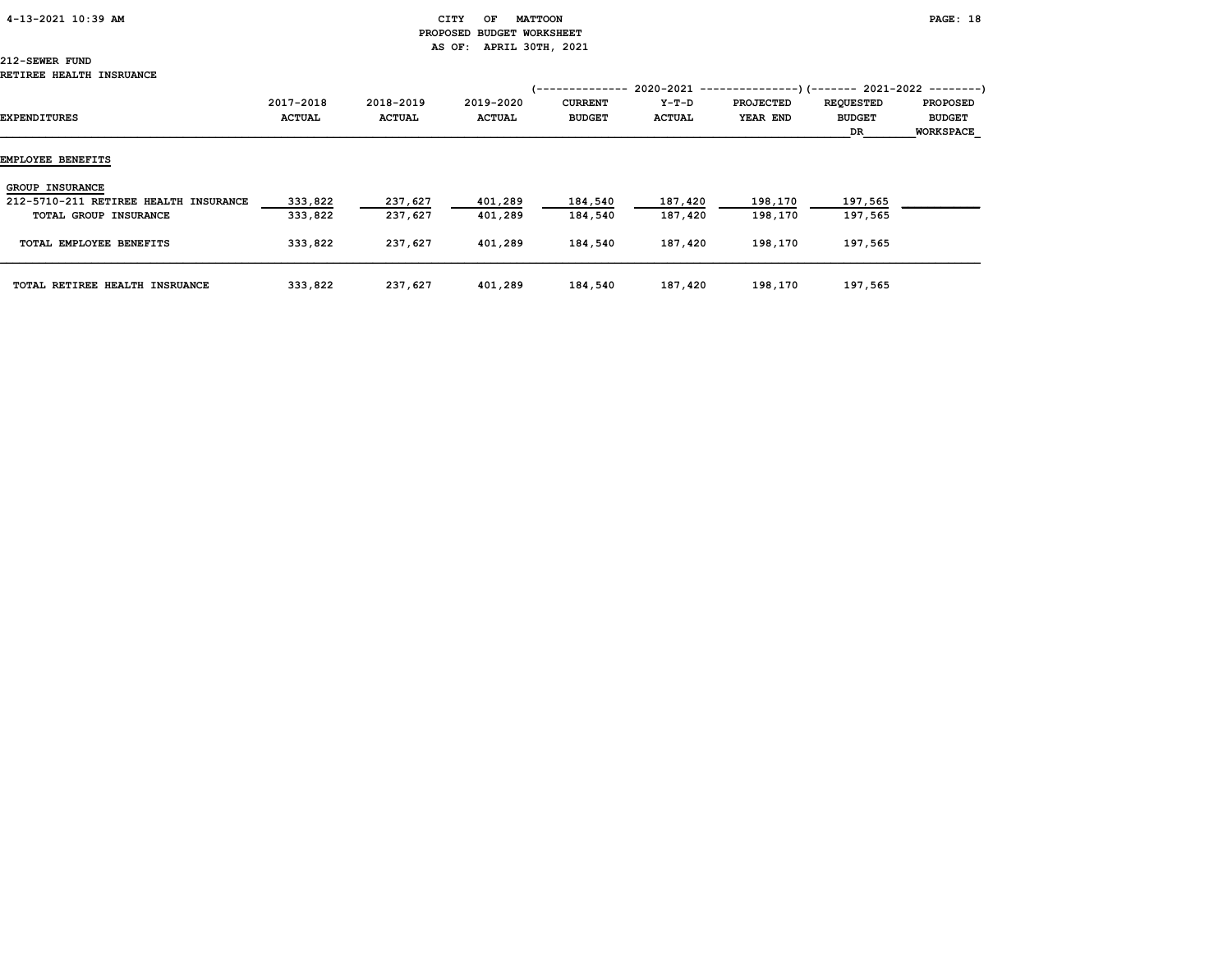# $\begin{array}{ccc} \text{CITY} & \text{OF} & \text{MATTCON} \end{array}$  PROPOSED BUDGET WORKSHEET AS OF: APRIL 30TH, 2021

212-SEWER FUND DEBT SERVICE

| DEBI SERVICE        |               |               |               |                |               |                  |                  |                  |
|---------------------|---------------|---------------|---------------|----------------|---------------|------------------|------------------|------------------|
|                     |               |               |               |                |               |                  |                  |                  |
|                     | 2017-2018     | 2018-2019     | 2019-2020     | <b>CURRENT</b> | $Y-T-D$       | <b>PROJECTED</b> | <b>REOUESTED</b> | <b>PROPOSED</b>  |
| <b>EXPENDITURES</b> | <b>ACTUAL</b> | <b>ACTUAL</b> | <b>ACTUAL</b> | <b>BUDGET</b>  | <b>ACTUAL</b> | YEAR END         | <b>BUDGET</b>    | <b>BUDGET</b>    |
|                     |               |               |               |                |               |                  | <b>DR</b>        | <b>WORKSPACE</b> |

OTHER OBJECTS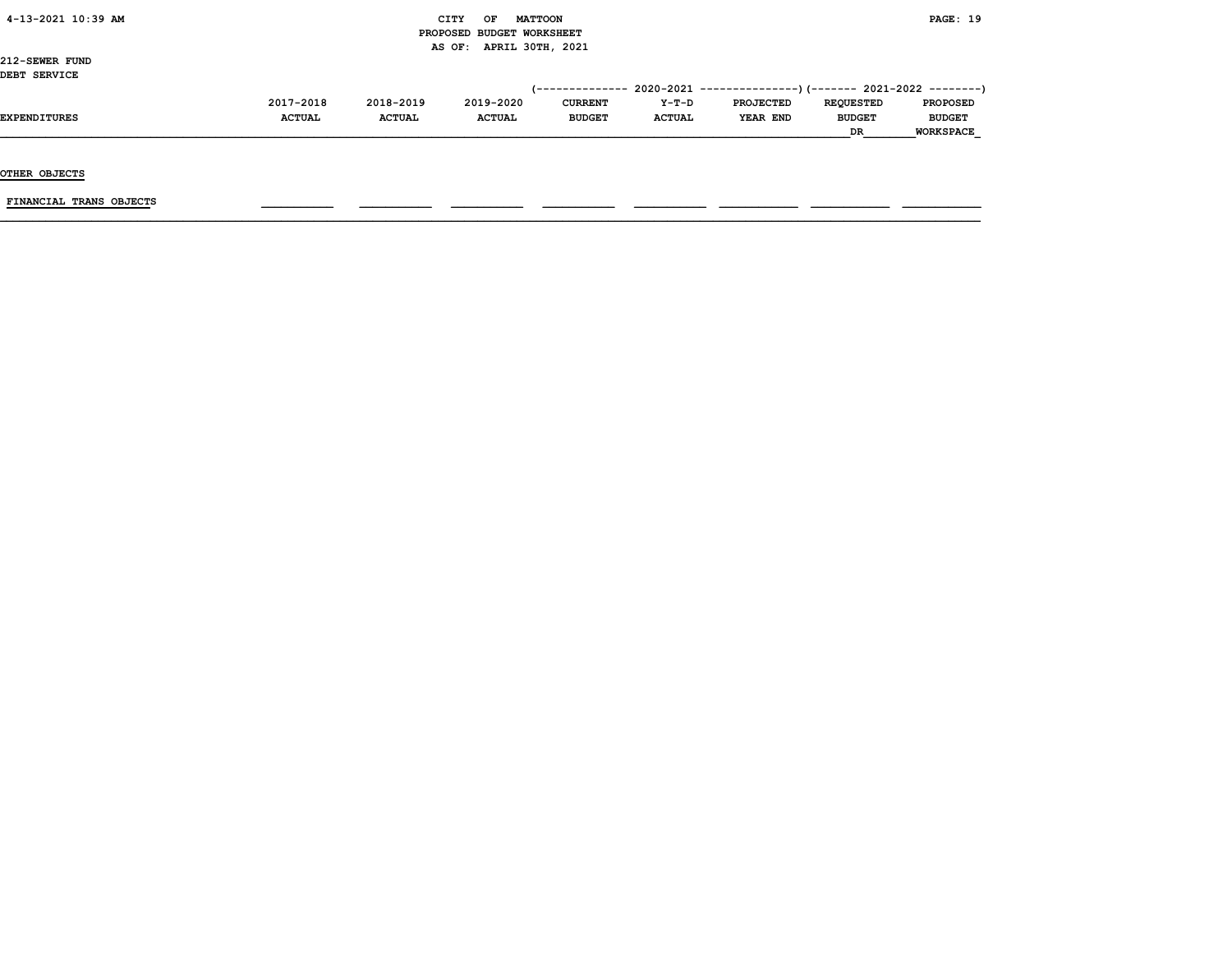| 4-13-2021 10:39 AM |  |
|--------------------|--|
|                    |  |

# CITY OF MATTOON **PAGE: 20**  PROPOSED BUDGET WORKSHEET AS OF: APRIL 30TH, 2021

212-SEWER FUND DEBT SERVICE

| DERI SEKVICE |               |               |               |                        |               |                                                           |                  |                  |
|--------------|---------------|---------------|---------------|------------------------|---------------|-----------------------------------------------------------|------------------|------------------|
|              |               |               |               | <i>(--------------</i> |               | . 2020-2021 ---------------) (------- 2021-2022 --------) |                  |                  |
|              | 2017-2018     | 2018-2019     | 2019-2020     | <b>CURRENT</b>         | $Y-T-D$       | <b>PROJECTED</b>                                          | <b>REOUESTED</b> | <b>PROPOSED</b>  |
| EXPENDITURES | <b>ACTUAL</b> | <b>ACTUAL</b> | <b>ACTUAL</b> | <b>BUDGET</b>          | <b>ACTUAL</b> | YEAR END                                                  | <b>BUDGET</b>    | <b>BUDGET</b>    |
|              |               |               |               |                        |               |                                                           | <b>DR</b>        | <b>WORKSPACE</b> |
|              |               |               |               |                        |               |                                                           |                  |                  |

OTHER OBJECTS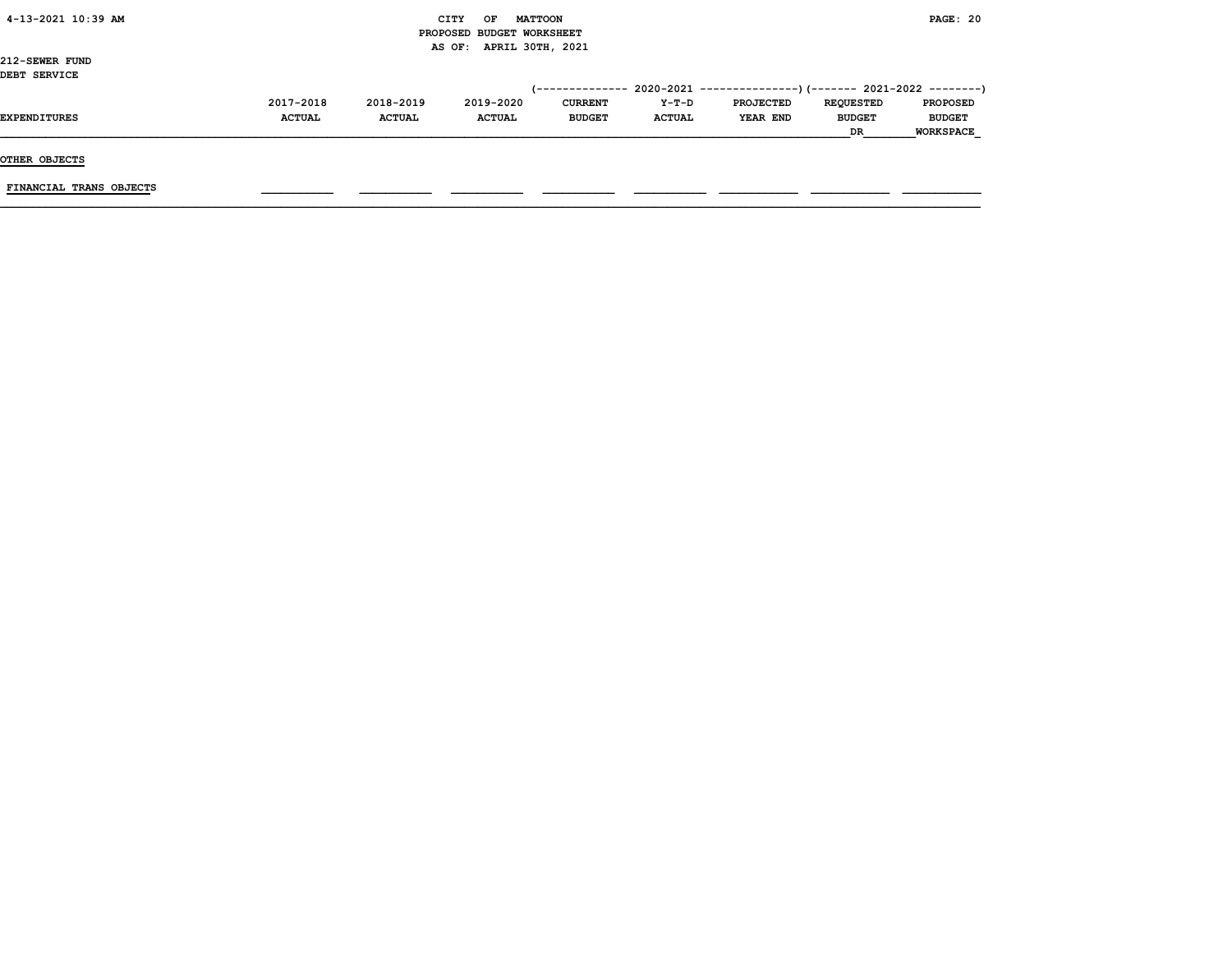# 4-13-2021 10:39 AM CITY OF MATTOON PAGE: 21 PROPOSED BUDGET WORKSHEET AS OF: APRIL 30TH, 2021

| EXPENDITURES                                                     | 2017-2018<br><b>ACTUAL</b> | 2018-2019<br><b>ACTUAL</b> | 2019-2020<br><b>ACTUAL</b> | '--------------<br><b>CURRENT</b><br><b>BUDGET</b> | Y-T-D<br><b>ACTUAL</b> | $2020-2021$ ---------------) (------- 2021-2022 --------)<br><b>PROJECTED</b><br>YEAR END | <b>REQUESTED</b><br><b>BUDGET</b><br>DR | <b>PROPOSED</b><br><b>BUDGET</b><br><b>WORKSPACE</b> |
|------------------------------------------------------------------|----------------------------|----------------------------|----------------------------|----------------------------------------------------|------------------------|-------------------------------------------------------------------------------------------|-----------------------------------------|------------------------------------------------------|
| OTHER OBJECTS                                                    |                            |                            |                            |                                                    |                        |                                                                                           |                                         |                                                      |
| FINANCIAL TRANS OBJECTS<br>212-5718-817 09 - 10 ERI DEBT PAYMENT |                            |                            | <sup>0</sup>               | 59,688                                             | 59,686                 | 59,688                                                                                    |                                         |                                                      |
| TOTAL FINANCIAL TRANS OBJECTS                                    |                            | $\mathbf{o}$               | 0                          | 59,688                                             | 59,686                 | 59,688                                                                                    |                                         |                                                      |
| TOTAL OTHER OBJECTS                                              | 0                          | 0                          | $\mathbf 0$                | 59,688                                             | 59,686                 | 59,688                                                                                    | 0                                       |                                                      |
| TOTAL 09-10 ERI DEBT PAYMENT                                     | 0                          | 0                          | $\mathbf 0$                | 59,688                                             | 59,686                 | 59,688                                                                                    | 0                                       |                                                      |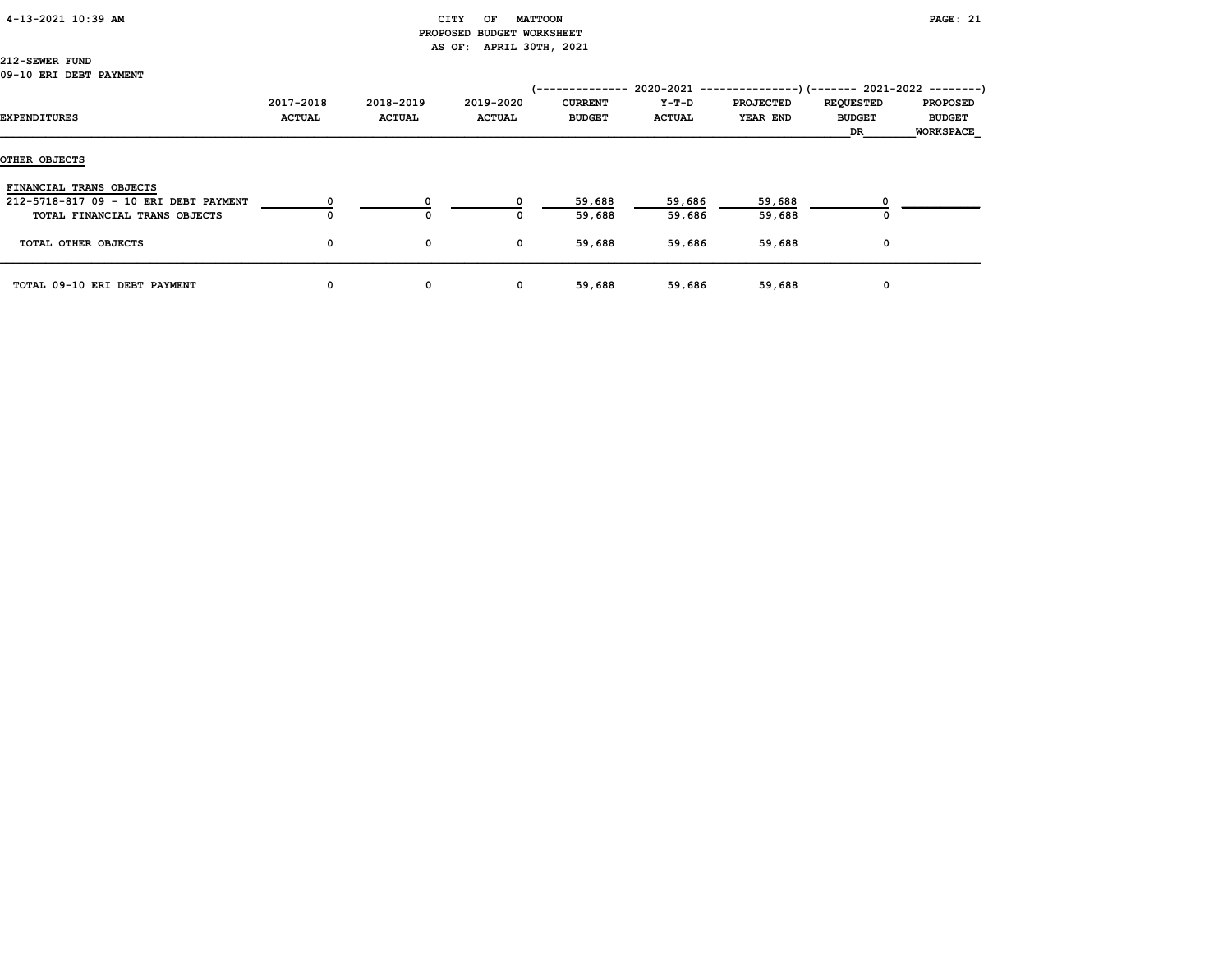# $\begin{array}{ccc} \text{CITY} & \text{OF} & \text{MATTCON} \end{array}$  PROPOSED BUDGET WORKSHEET AS OF: APRIL 30TH, 2021

212-SEWER FUND DEBT SERVICE

| DEBI SERVICE        |               |               |               |                |               |                  |                  |                  |
|---------------------|---------------|---------------|---------------|----------------|---------------|------------------|------------------|------------------|
|                     |               |               |               |                |               |                  |                  |                  |
|                     | 2017-2018     | 2018-2019     | 2019-2020     | <b>CURRENT</b> | $Y-T-D$       | <b>PROJECTED</b> | <b>REOUESTED</b> | <b>PROPOSED</b>  |
| <b>EXPENDITURES</b> | <b>ACTUAL</b> | <b>ACTUAL</b> | <b>ACTUAL</b> | <b>BUDGET</b>  | <b>ACTUAL</b> | YEAR END         | <b>BUDGET</b>    | <b>BUDGET</b>    |
|                     |               |               |               |                |               |                  | <b>DR</b>        | <b>WORKSPACE</b> |

OTHER OBJECTS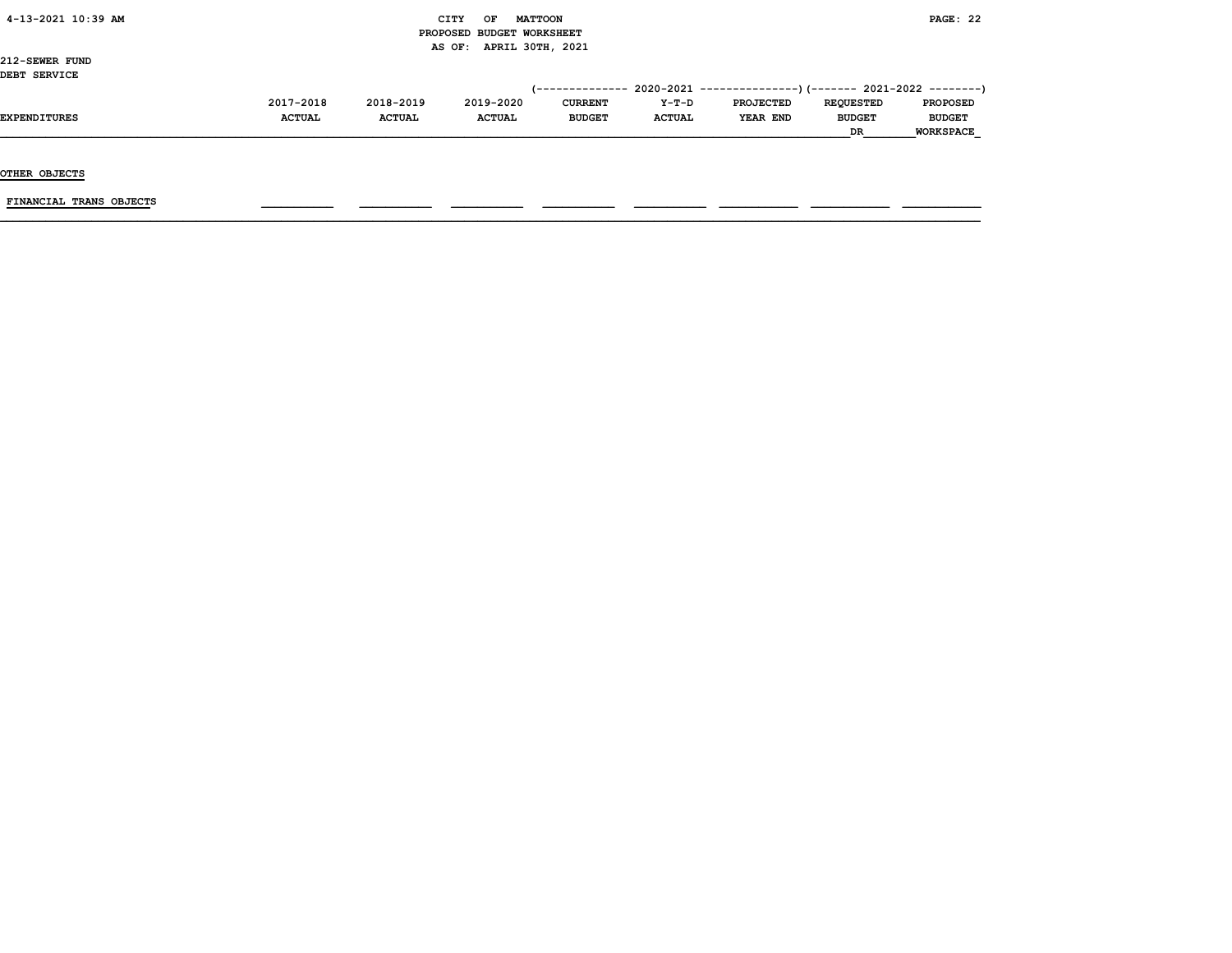| 4-13-2021 10:39 AM |  |
|--------------------|--|
|                    |  |

# CITY OF MATTOON **PAGE: 23**  PROPOSED BUDGET WORKSHEET AS OF: APRIL 30TH, 2021

212-SEWER FUND 1997 SEWR PLANT IEPA NOTE

| <b>CURRENT</b> | $Y-T-D$       | <b>PROJECTED</b> | <b>REOUESTED</b> | <b>PROPOSED</b>  |
|----------------|---------------|------------------|------------------|------------------|
| <b>BUDGET</b>  | <b>ACTUAL</b> | YEAR END         | <b>BUDGET</b>    | <b>BUDGET</b>    |
|                |               |                  | <b>DR</b>        | <b>WORKSPACE</b> |
|                |               |                  |                  |                  |

OTHER OBJECTS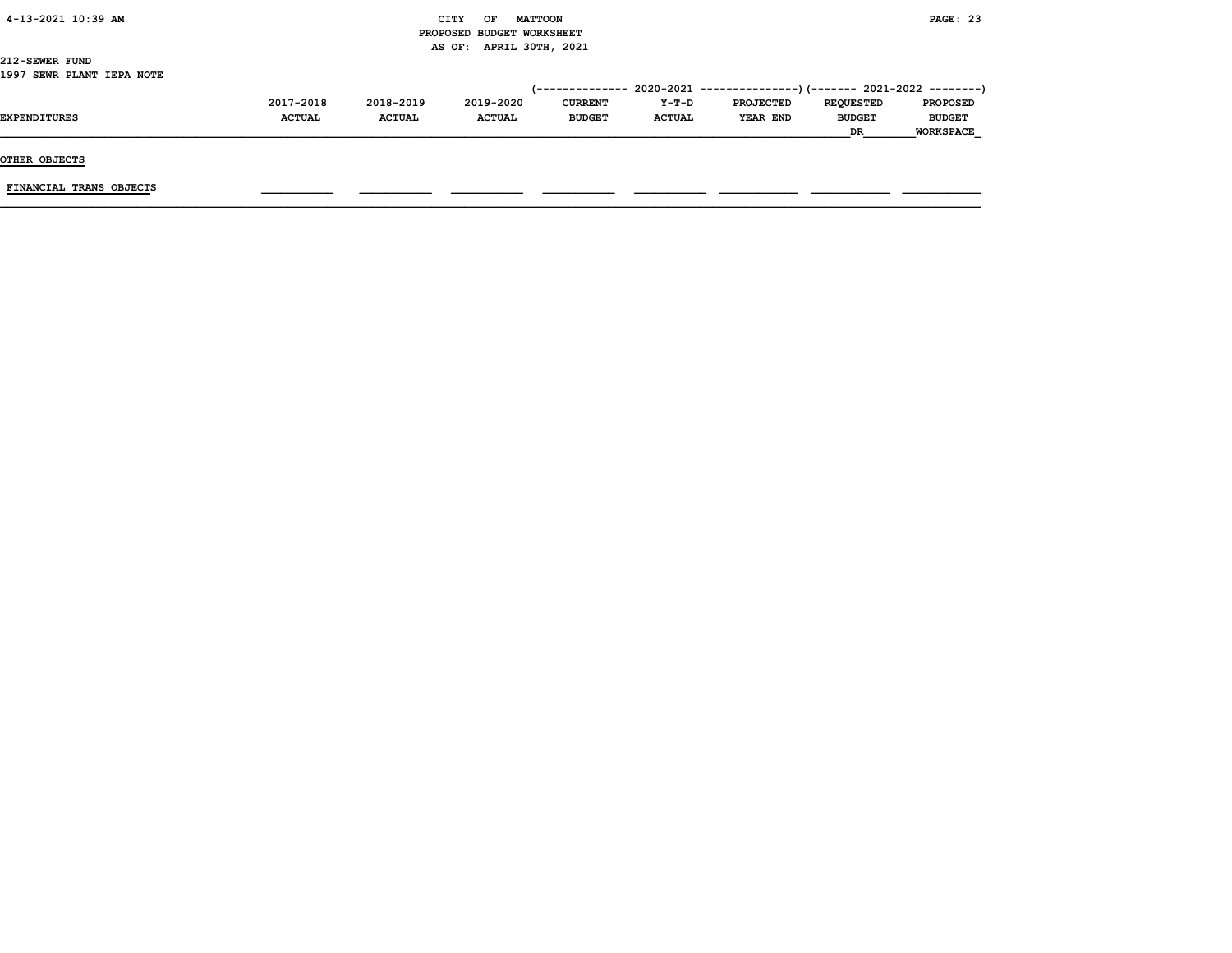### 4-13-2021 10:39 AM CITY OF MATTOON PAGE: 24

# PROPOSED BUDGET WORKSHEET AS OF: APRIL 30TH, 2021

|                               |               |               |               | '-------------- |               | 2020-2021 ----------------) (------- 2021-2022 ---------) |                  |                  |
|-------------------------------|---------------|---------------|---------------|-----------------|---------------|-----------------------------------------------------------|------------------|------------------|
|                               | 2017-2018     | 2018-2019     | 2019-2020     | <b>CURRENT</b>  | Y-T-D         | <b>PROJECTED</b>                                          | <b>REQUESTED</b> | <b>PROPOSED</b>  |
| EXPENDITURES                  | <b>ACTUAL</b> | <b>ACTUAL</b> | <b>ACTUAL</b> | <b>BUDGET</b>   | <b>ACTUAL</b> | YEAR END                                                  | <b>BUDGET</b>    | <b>BUDGET</b>    |
|                               |               |               |               |                 |               |                                                           | DR.              | <b>WORKSPACE</b> |
| OTHER OBJECTS                 |               |               |               |                 |               |                                                           |                  |                  |
| FINANCIAL TRANS OBJECTS       |               |               |               |                 |               |                                                           |                  |                  |
| 212-5733-817 DEBT SERVICE     |               | 0             |               | 540,000         | 540,000       | 540,000                                                   | 555,000          |                  |
| TOTAL FINANCIAL TRANS OBJECTS | 0             | 0             | 0             | 540,000         | 540,000       | 540,000                                                   | 555,000          |                  |
| TOTAL OTHER OBJECTS           | 0             | 0             | 0             | 540,000         | 540,000       | 540,000                                                   | 555,000          |                  |
| TOTAL IEPA INSTALLMENT LOANS  | 0             | 0             | $\mathbf{o}$  | 540,000         | 540,000       | 540,000                                                   | 555,000          |                  |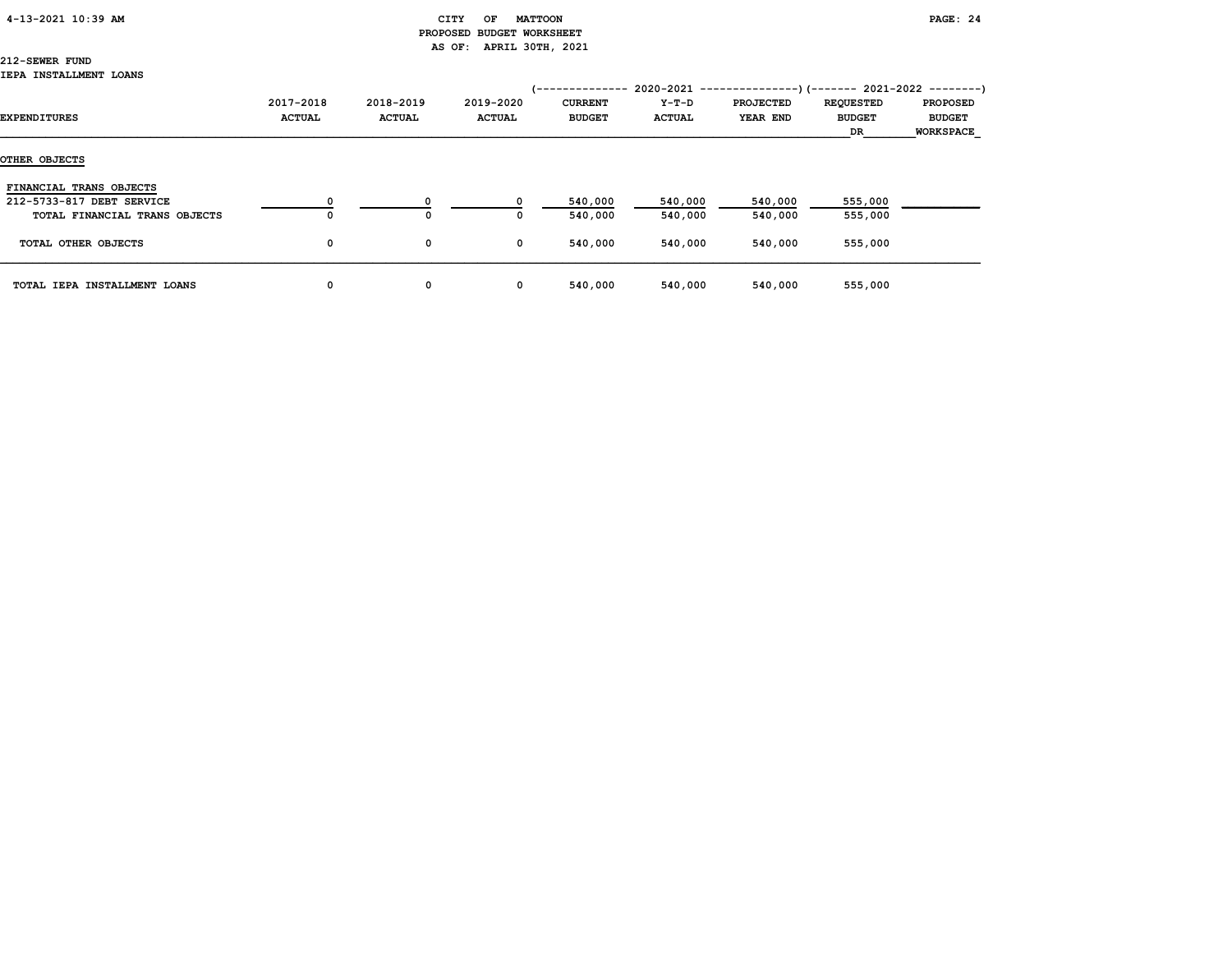|  | 4-13-2021 10:39 AM |  |  |
|--|--------------------|--|--|
|--|--------------------|--|--|

# CITY OF MATTOON **PAGE: 25**  PROPOSED BUDGET WORKSHEET AS OF: APRIL 30TH, 2021

212-SEWER FUND DEBT SERVICE

| DEBI SERVICE                        |                            |                            |                            | /--------------                 |                          | $2020-2021$ ----------------) (------- 2021-2022 ---------) |                                         |                                                      |
|-------------------------------------|----------------------------|----------------------------|----------------------------|---------------------------------|--------------------------|-------------------------------------------------------------|-----------------------------------------|------------------------------------------------------|
| EXPENDITURES                        | 2017-2018<br><b>ACTUAL</b> | 2018-2019<br><b>ACTUAL</b> | 2019-2020<br><b>ACTUAL</b> | <b>CURRENT</b><br><b>BUDGET</b> | $Y-T-D$<br><b>ACTUAL</b> | <b>PROJECTED</b><br>YEAR END                                | <b>REQUESTED</b><br><b>BUDGET</b><br>DR | <b>PROPOSED</b><br><b>BUDGET</b><br><b>WORKSPACE</b> |
| OTHER OBJECTS                       |                            |                            |                            |                                 |                          |                                                             |                                         |                                                      |
| FINANCIAL TRANS OBJECTS             |                            |                            |                            |                                 |                          |                                                             |                                         |                                                      |
| 212-5734-817 2016 CSO FACILITY LOAN |                            |                            | $^{\circ}$                 | 275,842                         | 275,842                  | 275,842                                                     | 280,997                                 |                                                      |
| TOTAL FINANCIAL TRANS OBJECTS       |                            | $\Omega$                   | 0                          | 275,842                         | 275,842                  | 275,842                                                     | 280,997                                 |                                                      |
| TOTAL OTHER OBJECTS                 | 0                          | 0                          | 0                          | 275,842                         | 275,842                  | 275,842                                                     | 280,997                                 |                                                      |
| TOTAL DEBT SERVICE                  | 0                          | 0                          | $\mathbf{o}$               | 275,842                         | 275,842                  | 275,842                                                     | 280,997                                 |                                                      |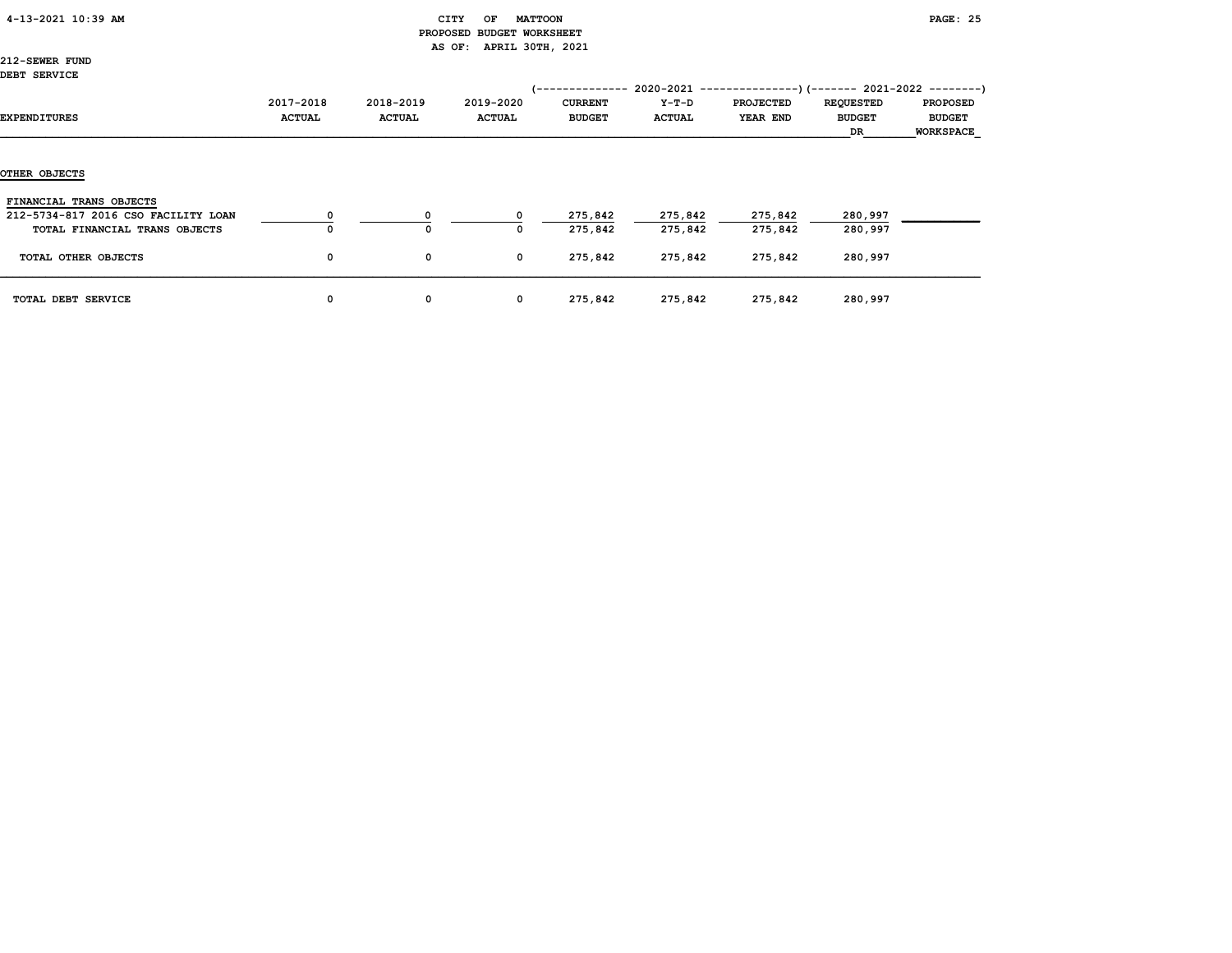# $\begin{array}{ccc} \text{CITY} & \text{OF} & \text{MATTCON} \end{array}$  PROPOSED BUDGET WORKSHEET AS OF: APRIL 30TH, 2021

212-SEWER FUND DEBT SERVICE

| DEBI SERVICE        |               |               |               |                |               |                  |                  |                  |
|---------------------|---------------|---------------|---------------|----------------|---------------|------------------|------------------|------------------|
|                     |               |               |               |                |               |                  |                  |                  |
|                     | 2017-2018     | 2018-2019     | 2019-2020     | <b>CURRENT</b> | $Y-T-D$       | <b>PROJECTED</b> | <b>REOUESTED</b> | <b>PROPOSED</b>  |
| <b>EXPENDITURES</b> | <b>ACTUAL</b> | <b>ACTUAL</b> | <b>ACTUAL</b> | <b>BUDGET</b>  | <b>ACTUAL</b> | YEAR END         | <b>BUDGET</b>    | <b>BUDGET</b>    |
|                     |               |               |               |                |               |                  | <b>DR</b>        | <b>WORKSPACE</b> |

OTHER OBJECTS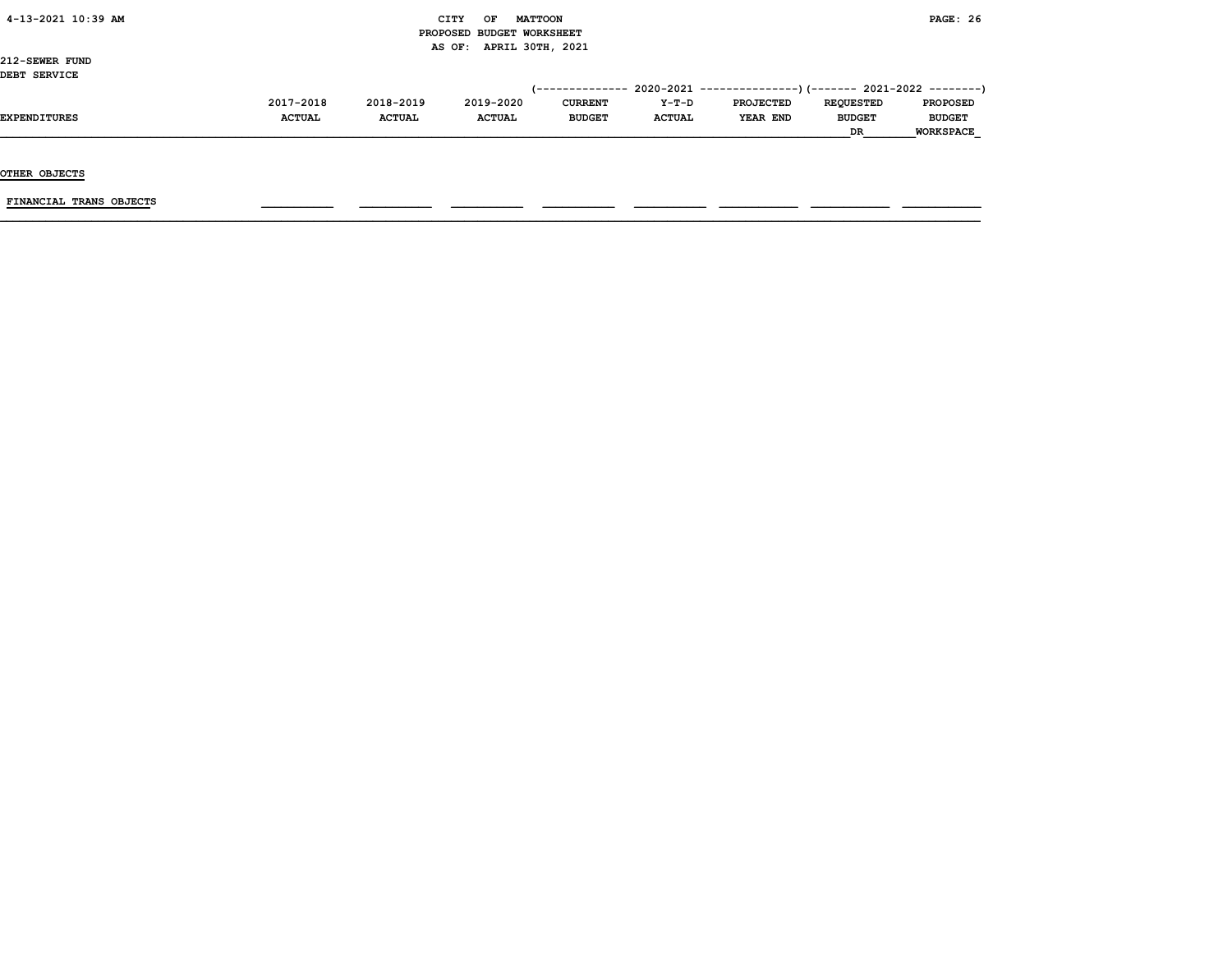# CITY OF MATTOON **PAGE: 27**  PROPOSED BUDGET WORKSHEET AS OF: APRIL 30TH, 2021

|                               | 2017-2018     | 2018-2019     | 2019-2020     | <b>CURRENT</b> | Y-T-D         | <b>PROJECTED</b> | <b>REQUESTED</b> | <b>PROPOSED</b>  |
|-------------------------------|---------------|---------------|---------------|----------------|---------------|------------------|------------------|------------------|
| EXPENDITURES                  | <b>ACTUAL</b> | <b>ACTUAL</b> | <b>ACTUAL</b> | <b>BUDGET</b>  | <b>ACTUAL</b> | <b>YEAR END</b>  | <b>BUDGET</b>    | <b>BUDGET</b>    |
|                               |               |               |               |                |               |                  | DR               | <b>WORKSPACE</b> |
| OTHER OBJECTS                 |               |               |               |                |               |                  |                  |                  |
| FINANCIAL TRANS OBJECTS       |               |               |               |                |               |                  |                  |                  |
| 212-5760-817 DEBT SERVICES    | 635           | 580           | 398           |                | 277           | 435              | 500              |                  |
| TOTAL FINANCIAL TRANS OBJECTS | 635           | 580           | 398           | 0              | 277           | 435              | 500              |                  |
| TOTAL OTHER OBJECTS           | 635           | 580           | 398           | 0              | 277           | 435              | 500              |                  |
| TOTAL FISCAL AGENTS FEE       | 635           | 580           | 398           | 0              | 277           | 435              | 500              |                  |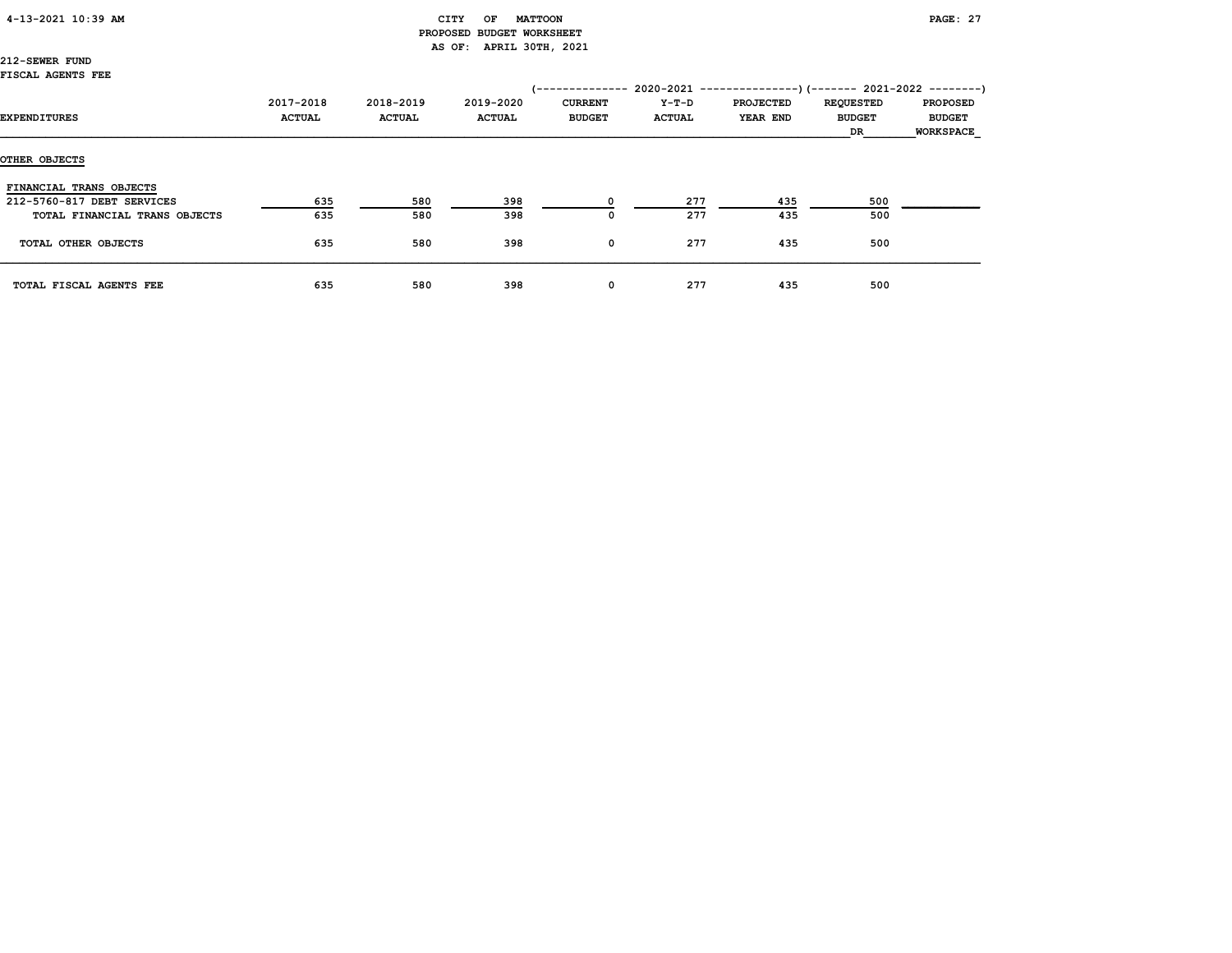#### $\begin{array}{ccc} \text{CITY} & \text{OF} & \text{MATTCON} \end{array}$  PROPOSED BUDGET WORKSHEET AS OF: APRIL 30TH, 2021

212-SEWER FUND DEBT SERVICE

| DEBI SERVICE        |               |               |               |                |               |                  |                  |                  |
|---------------------|---------------|---------------|---------------|----------------|---------------|------------------|------------------|------------------|
|                     |               |               |               |                |               |                  |                  |                  |
|                     | 2017-2018     | 2018-2019     | 2019-2020     | <b>CURRENT</b> | $Y-T-D$       | <b>PROJECTED</b> | <b>REOUESTED</b> | <b>PROPOSED</b>  |
| <b>EXPENDITURES</b> | <b>ACTUAL</b> | <b>ACTUAL</b> | <b>ACTUAL</b> | <b>BUDGET</b>  | <b>ACTUAL</b> | YEAR END         | <b>BUDGET</b>    | <b>BUDGET</b>    |
|                     |               |               |               |                |               |                  | <b>DR</b>        | <b>WORKSPACE</b> |

OTHER OBJECTS

FINANCIAL TRANS OBJECTS \_\_\_\_\_\_\_\_\_\_\_ \_\_\_\_\_\_\_\_\_\_\_ \_\_\_\_\_\_\_\_\_\_\_ \_\_\_\_\_\_\_\_\_\_\_ \_\_\_\_\_\_\_\_\_\_\_ \_\_\_\_\_\_\_\_\_\_\_\_ \_\_\_\_\_\_\_\_\_\_\_\_ \_\_\_\_\_\_\_\_\_\_\_\_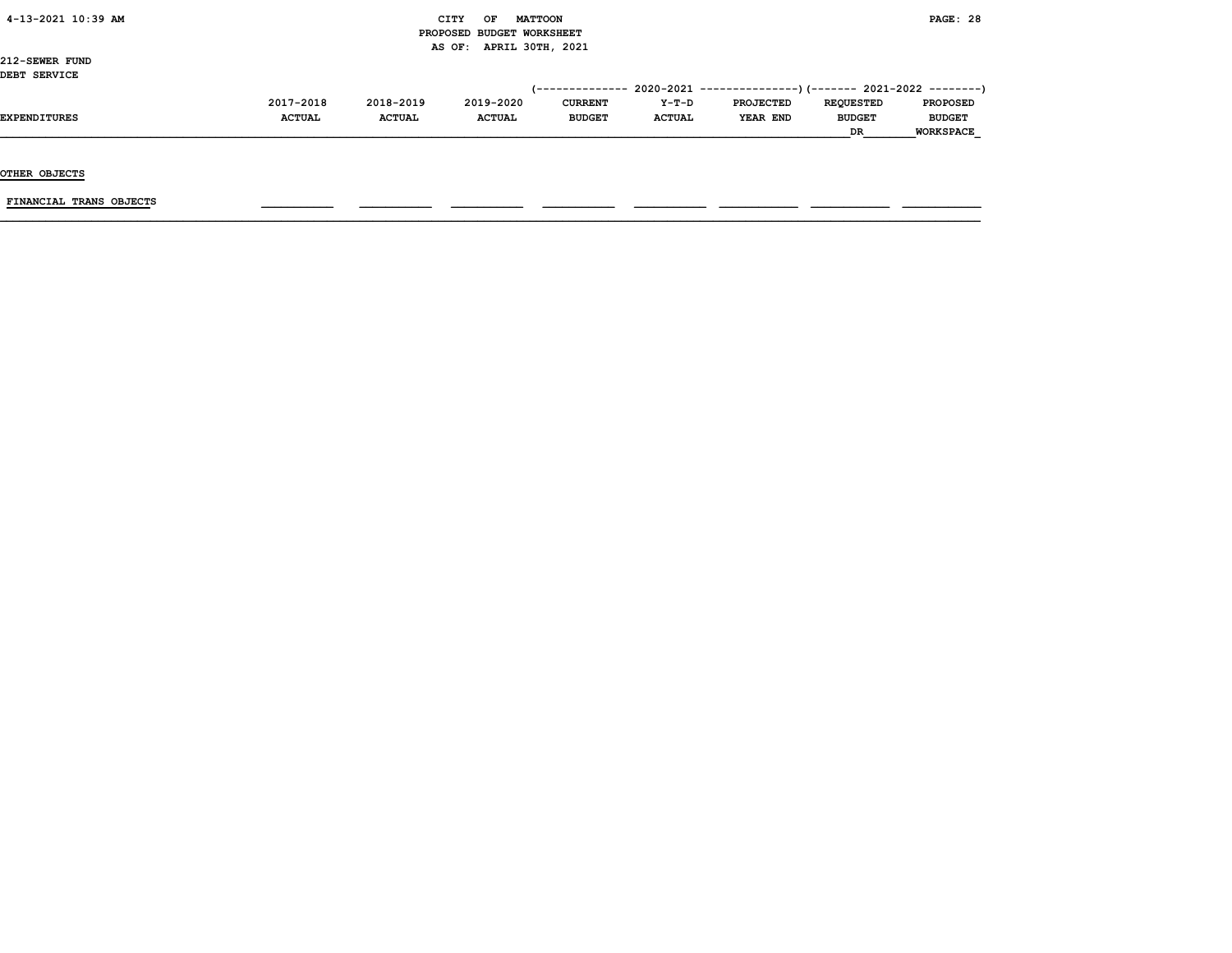| 4-13-2021 10:39 AM |  |
|--------------------|--|
|                    |  |

# CITY OF MATTOON **PAGE: 29**  PROPOSED BUDGET WORKSHEET AS OF: APRIL 30TH, 2021

212-SEWER FUND DEBT SERVICE

| DEBI SERVICE |               |               |               |                |               |           |                  |                  |
|--------------|---------------|---------------|---------------|----------------|---------------|-----------|------------------|------------------|
|              |               |               |               |                |               |           |                  |                  |
|              | 2017-2018     | 2018-2019     | 2019-2020     | <b>CURRENT</b> | Y-T-D         | PROJECTED | <b>REOUESTED</b> | <b>PROPOSED</b>  |
| EXPENDITURES | <b>ACTUAL</b> | <b>ACTUAL</b> | <b>ACTUAL</b> | <b>BUDGET</b>  | <b>ACTUAL</b> | YEAR END  | <b>BUDGET</b>    | <b>BUDGET</b>    |
|              |               |               |               |                |               |           | DR               | <b>WORKSPACE</b> |
|              |               |               |               |                |               |           |                  |                  |

OTHER OBJECTS

 $\tt{FINANCIAL}$  trans objects  $\tt{max}$   $\tt{max}$   $\tt{max}$   $\tt{max}$   $\tt{max}$   $\tt{max}$   $\tt{max}$   $\tt{max}$   $\tt{max}$   $\tt{max}$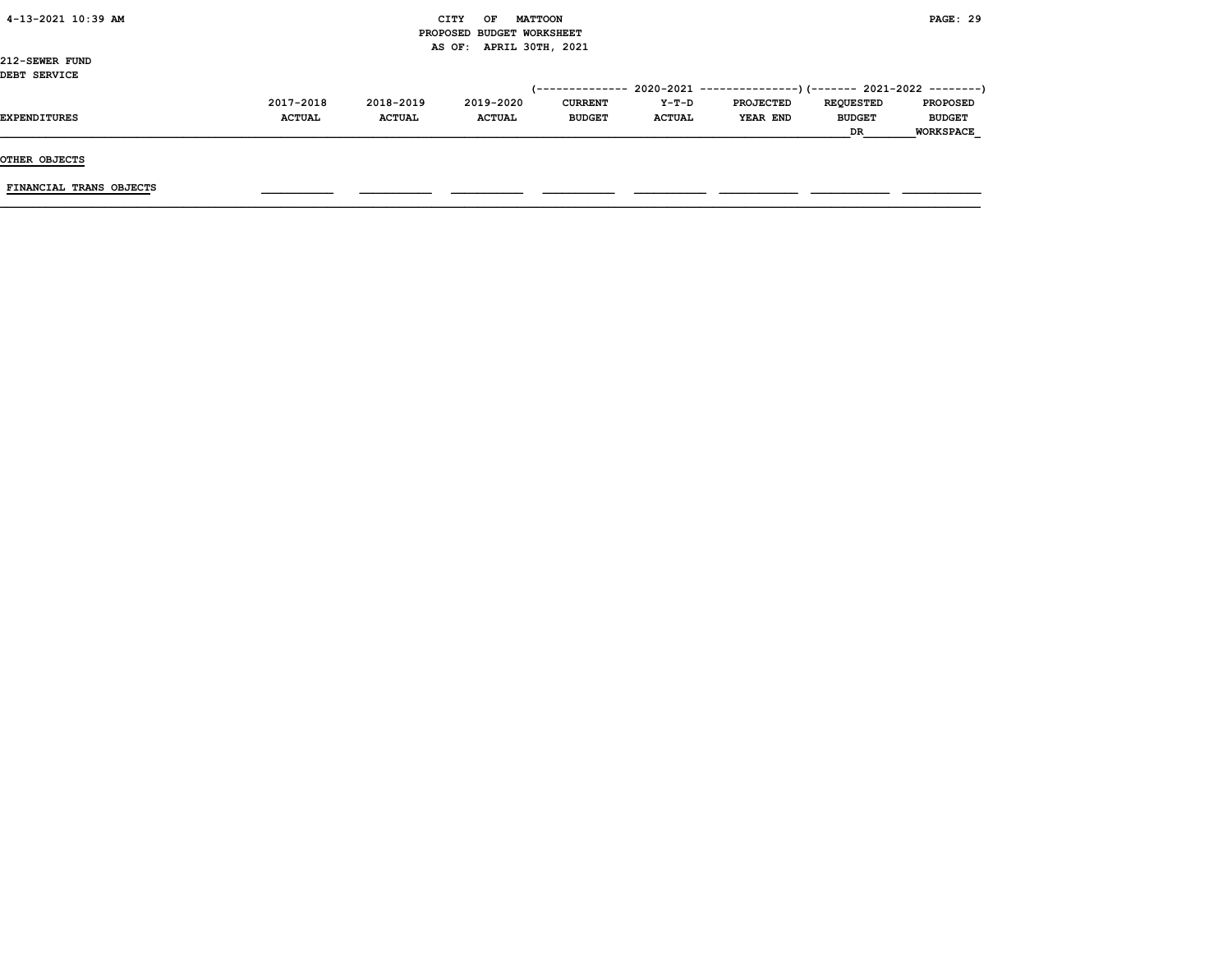#### 4-13-2021 10:39 AM CITY OF MATTOON PAGE: 30 PROPOSED BUDGET WORKSHEET AS OF: APRIL 30TH, 2021

212-SEWER FUND DEBT SERVICE

|                                         |               |               |               | <i>(--------------</i> |                                                         |                  | $2020-2021$ ---------------) (------- 2021-2022 --------) |                  |
|-----------------------------------------|---------------|---------------|---------------|------------------------|---------------------------------------------------------|------------------|-----------------------------------------------------------|------------------|
|                                         | 2017-2018     | 2018-2019     | 2019-2020     | <b>CURRENT</b>         | $Y-T-D$                                                 | <b>PROJECTED</b> | <b>REQUESTED</b>                                          | <b>PROPOSED</b>  |
| <b>EXPENDITURES</b>                     | <b>ACTUAL</b> | <b>ACTUAL</b> | <b>ACTUAL</b> | <b>BUDGET</b>          | <b>ACTUAL</b>                                           | YEAR END         | <b>BUDGET</b>                                             | <b>BUDGET</b>    |
|                                         |               |               |               |                        |                                                         |                  | DR                                                        | <b>WORKSPACE</b> |
| OTHER OBJECTS                           |               |               |               |                        |                                                         |                  |                                                           |                  |
| FINANCIAL TRANS OBJECTS                 |               |               |               |                        |                                                         |                  |                                                           |                  |
| 212-5795-817 INTEREST EXPENSE           | 183,874       | 149,022       | 151,420       | 155,320                | 155,320                                                 | 155,320          | 133,965                                                   |                  |
| TOTAL FINANCIAL TRANS OBJECTS           | 183,874       | 149,022       | 151,420       | 155,320                | 155,320                                                 | 155,320          | 133,965                                                   |                  |
| TOTAL OTHER OBJECTS                     | 183,874       | 149,022       | 151,420       | 155,320                | 155,320                                                 | 155,320          | 133,965                                                   |                  |
| TOTAL DEBT SERVICE                      | 183,874       | 149,022       | 151,420       | 155,320                | 155,320                                                 | 155,320          | 133,965                                                   |                  |
| TOTAL EXPENDITURES                      | 3,772,512     | 3,616,336     | 4, 143, 139   | 10,860,707             | 4,928,806                                               | 6,133,244        | 13,525,575                                                |                  |
| REVENUE OVER/(UNDER) EXPENDITURES       | 741,124       | 815,766       | 173,427 (     |                        | $6,488,207$ ( $1,045,833$ ( $1,980,124$ ( $9,272,075$ ) |                  |                                                           |                  |
| OTHER FINANCING SOURCES                 |               |               |               |                        |                                                         |                  |                                                           |                  |
| 212-4931-021 SALE OF GENERAL CAPITAL AS | 1,325         | 0             | 0             | 0                      | 0                                                       | 0                | <sup>0</sup>                                              |                  |
| 212-4949-021 OTHER LONG TERM DEBT ISSUE |               |               |               | 3,762,500              |                                                         |                  | 7,525,000                                                 |                  |
| TOTAL OTHER FINANCING SOURCES           | 1,325         | $\mathbf{0}$  | $\Omega$      | 3,762,500              |                                                         | $\Omega$         | 7,525,000                                                 |                  |
| OTHER FINANCING (USES)                  |               |               |               |                        |                                                         |                  |                                                           |                  |
| TOTAL OTHER FINANCING SOURCES (USES)    | 1,325         | 0             | $\mathbf{o}$  | 3,762,500              | 0                                                       | $\mathbf 0$      | 7,525,000                                                 |                  |

REVENUES & OTHER SOURCES OVER/

(UNDER) EXPENDITURES & OTHER (USES) 742,449 815,766 173,427 ( 2,725,707) ( 1,045,833) ( 1,980,124) ( 1,747,075)

\*\*\* END OF REPORT \*\*\*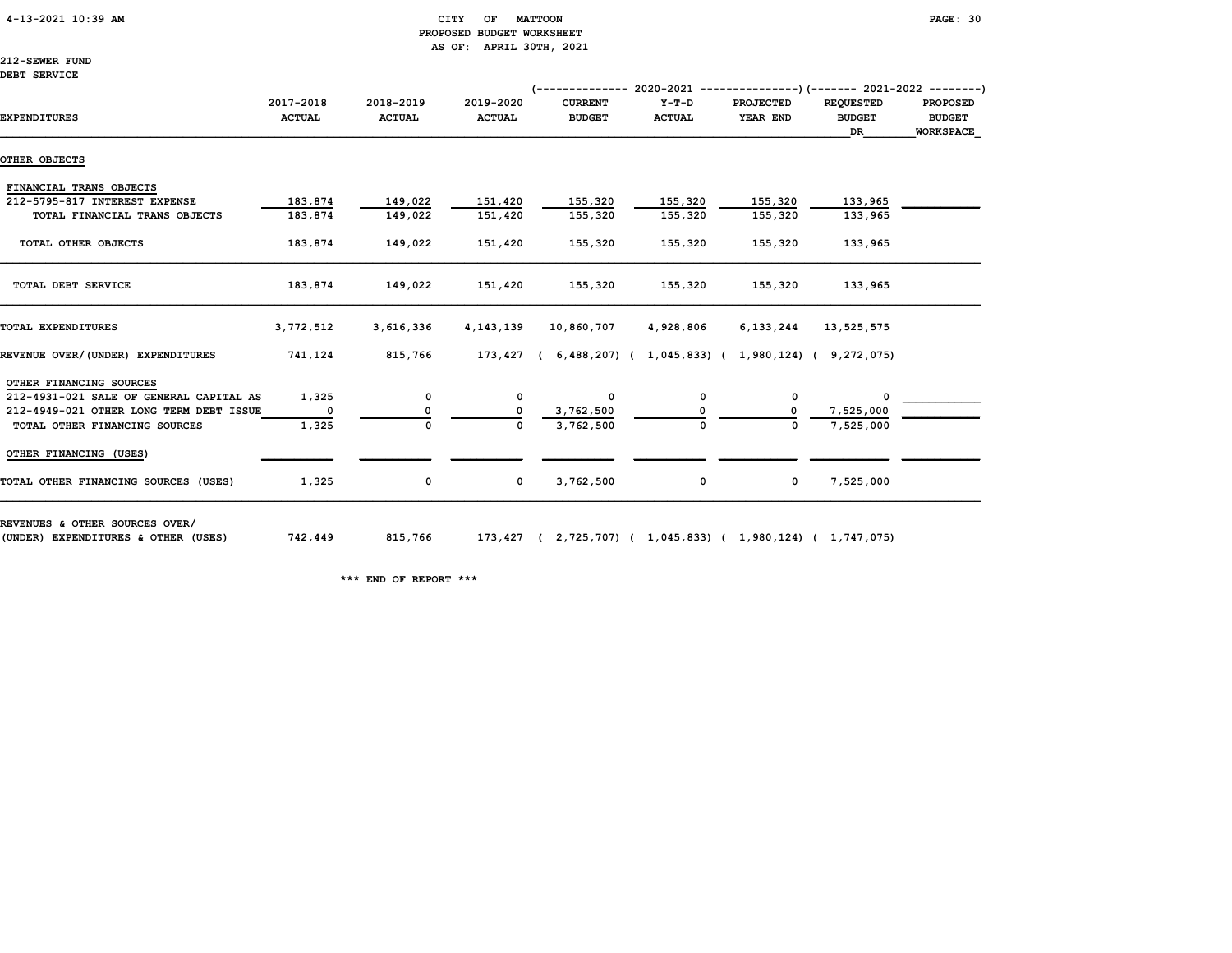# PROPOSED BUDGET WORKSHEET AS OF: APRIL 30TH, 2021

221-HEALTH INSURANCE FUND

| <b>REVENUES</b>                                 | 2017-2018<br><b>ACTUAL</b> | 2018-2019<br><b>ACTUAL</b> | 2019-2020<br><b>ACTUAL</b> | <b>CURRENT</b><br><b>BUDGET</b> | $Y-T-D$<br><b>ACTUAL</b> | <b>PROJECTED</b><br>YEAR END | <b>REOUESTED</b><br><b>BUDGET</b><br>DR. | <b>PROPOSED</b><br><b>BUDGET</b><br><b>WORKSPACE</b> |
|-------------------------------------------------|----------------------------|----------------------------|----------------------------|---------------------------------|--------------------------|------------------------------|------------------------------------------|------------------------------------------------------|
| INTERGOVERNMENTAL REV                           |                            |                            |                            |                                 |                          |                              |                                          |                                                      |
| FEDERAL GOVT GRANTS                             |                            |                            |                            |                                 |                          |                              |                                          |                                                      |
| INVESTMENT EARNINGS                             |                            |                            |                            |                                 |                          |                              |                                          |                                                      |
| <b>INTEREST EARNINGS</b>                        |                            |                            |                            |                                 |                          |                              |                                          |                                                      |
| 221-4610-021 INTEREST EARNINGS                  |                            |                            | 15                         |                                 |                          |                              |                                          |                                                      |
| TOTAL INTEREST EARNINGS                         |                            |                            | 15                         | $\Omega$                        |                          |                              |                                          |                                                      |
| TOTAL INVESTMENT EARNINGS                       | 5                          | $7\phantom{.0}$            | 15                         | 0                               | 3                        | 5                            | 0                                        |                                                      |
| EMP CONTRIB FOR BENEFITS                        |                            |                            |                            |                                 |                          |                              |                                          |                                                      |
| EMPLOYEE CONTRIBUTIONS                          |                            |                            |                            |                                 |                          |                              |                                          |                                                      |
| 221-4701-021 EMPLOYEE CONTRIB TO HEALTH 393,107 |                            | 330,293                    | 376,998                    | 456,664                         | 377,571                  | 393,810                      | 549,840                                  |                                                      |
| TOTAL EMPLOYEE CONTRIBUTIONS                    | 393,107                    | 330,293                    | 376,998                    | 456,664                         | 377,571                  | 393,810                      | 549,840                                  |                                                      |
| LIBRARY EMPLOYEE CONTRIB                        |                            |                            |                            |                                 |                          |                              |                                          |                                                      |
| 221-4711-021 LIBRARY EMPLOYEE CONTRIBS          | 14,401                     | 15,345                     | 16,302                     | 16,686                          | 16,440                   | 16,540                       | 19,229                                   |                                                      |
| TOTAL LIBRARY EMPLOYEE CONTRIB                  | 14,401                     | 15,345                     | 16,302                     | 16,686                          | 16,440                   | 16,540                       | 19,229                                   |                                                      |
| RETIREE CONTRIBUTIONS                           |                            |                            |                            |                                 |                          |                              |                                          |                                                      |
| 221-4721-021 RETIREE CONTRIBS TO HEALTH         | 642,848                    | 617,028                    | 727,768                    | 822,727                         | 793,671                  | 811,483                      | 936,172                                  |                                                      |
| TOTAL RETIREE CONTRIBUTIONS                     | 642,848                    | 617,028                    | 727,768                    | 822,727                         | 793,671                  | 811,483                      | 936,172                                  |                                                      |
| TOTAL EMP CONTRIB FOR BENEFITS                  | 1,050,356                  | 962,666                    | 1,121,068                  | 1,296,077                       | 1,187,682                | 1,221,833                    | 1,505,241                                |                                                      |
| CONTRIB & OTHER MISC REV                        |                            |                            |                            |                                 |                          |                              |                                          |                                                      |
| CONTRIBUTIONS & MISC REV                        |                            |                            |                            |                                 |                          |                              |                                          |                                                      |
| 221-4804-021 MISCELLANEOUS REVENUE              | 11,868                     | 10,564                     | 1,304                      | 1,677,638                       | 242                      | 242                          | 1,796,044                                |                                                      |
| TOTAL CONTRIBUTIONS & MISC REV                  | 11,868                     | 10,564                     | 1,304                      | 1,677,638                       | 242                      | 242                          | 1,796,044                                |                                                      |
| TOTAL CONTRIB & OTHER MISC REV                  | 11,868                     | 10,564                     | 1,304                      | 1,677,638                       | 242                      | 242                          | 1,796,044                                |                                                      |
| <b>TOTAL REVENUES</b>                           | 1,062,229                  | 973,237                    | 1,122,386                  | 2,973,715                       | 1,187,927                | 1,222,080                    | 3,301,285                                |                                                      |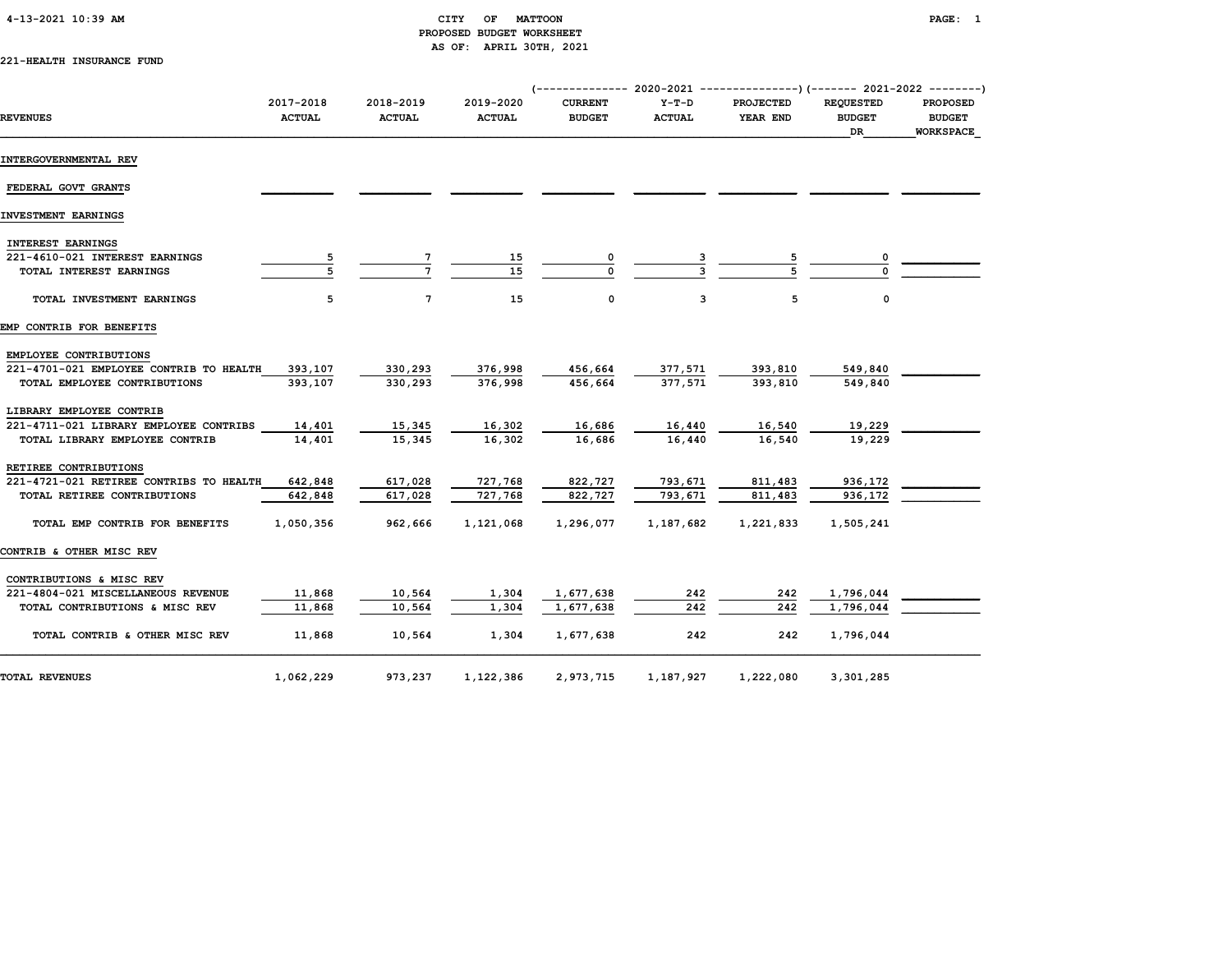| 4-13-2021 10:39 AM |  |  |  |  |
|--------------------|--|--|--|--|
|--------------------|--|--|--|--|

## CITY OF MATTOON **EXAMPLE AT A CITY OF MATTOON**  PROPOSED BUDGET WORKSHEET AS OF: APRIL 30TH, 2021

#### 221-HEALTH INSURANCE FUND STOP LOSS INS COVERAGE

| SIOF LOSS INS COVERAGE           |                            |                            |                            | /--------------                 | 2020-2021                |                              |                                         |                                                      |
|----------------------------------|----------------------------|----------------------------|----------------------------|---------------------------------|--------------------------|------------------------------|-----------------------------------------|------------------------------------------------------|
| EXPENDITURES                     | 2017-2018<br><b>ACTUAL</b> | 2018-2019<br><b>ACTUAL</b> | 2019-2020<br><b>ACTUAL</b> | <b>CURRENT</b><br><b>BUDGET</b> | $Y-T-D$<br><b>ACTUAL</b> | <b>PROJECTED</b><br>YEAR END | <b>REQUESTED</b><br><b>BUDGET</b><br>DR | <b>PROPOSED</b><br><b>BUDGET</b><br><b>WORKSPACE</b> |
|                                  |                            |                            |                            |                                 |                          |                              |                                         |                                                      |
| <b>EMPLOYEE BENEFITS</b>         |                            |                            |                            |                                 |                          |                              |                                         |                                                      |
| <b>GROUP INSURANCE</b>           |                            |                            |                            |                                 |                          |                              |                                         |                                                      |
| 221-5411-211 STOP LOSS INSURANCE | 404,268                    | 464,602                    | 521,863                    | 589,726                         | 554,858                  | 612,606                      | 700,348                                 |                                                      |
| TOTAL GROUP INSURANCE            | 404,268                    | 464,602                    | 521,863                    | 589,726                         | 554,858                  | 612,606                      | 700,348                                 |                                                      |
| TOTAL EMPLOYEE BENEFITS          | 404,268                    | 464,602                    | 521,863                    | 589,726                         | 554,858                  | 612,606                      | 700,348                                 |                                                      |
| TOTAL STOP LOSS INS COVERAGE     | 404,268                    | 464,602                    | 521,863                    | 589,726                         | 554,858                  | 612,606                      | 700,348                                 |                                                      |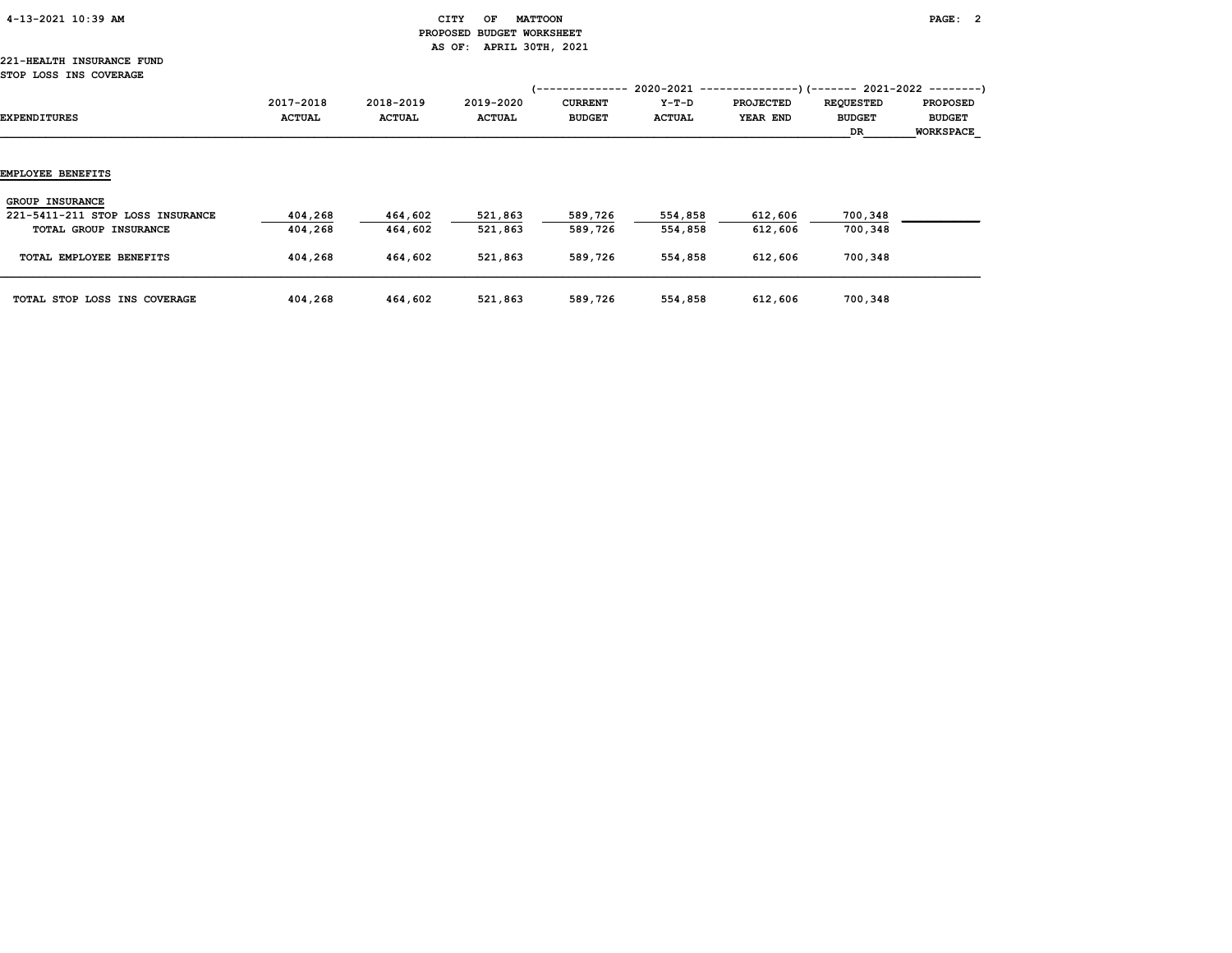| 4-13-2021 10:39 AM |  |
|--------------------|--|
|                    |  |

#### CITY OF MATTOON **PAGE: 3**  PROPOSED BUDGET WORKSHEET AS OF: APRIL 30TH, 2021

#### 221-HEALTH INSURANCE FUND HEALTH PLAN ADMIN

| HEALTH PLAN ADMIN                                                                          |                            |                            |                            | (--------------                 |                        |                              | $2020-2021$ ----------------) (------- 2021-2022 --------) |                                                      |
|--------------------------------------------------------------------------------------------|----------------------------|----------------------------|----------------------------|---------------------------------|------------------------|------------------------------|------------------------------------------------------------|------------------------------------------------------|
| EXPENDITURES                                                                               | 2017-2018<br><b>ACTUAL</b> | 2018-2019<br><b>ACTUAL</b> | 2019-2020<br><b>ACTUAL</b> | <b>CURRENT</b><br><b>BUDGET</b> | Y-T-D<br><b>ACTUAL</b> | <b>PROJECTED</b><br>YEAR END | <b>REQUESTED</b><br><b>BUDGET</b><br>DR                    | <b>PROPOSED</b><br><b>BUDGET</b><br><b>WORKSPACE</b> |
| <b>EMPLOYEE BENEFITS</b>                                                                   |                            |                            |                            |                                 |                        |                              |                                                            |                                                      |
| <b>GROUP INSURANCE</b><br>221-5412-211 HEALTH PLAN ADMINISTRATION<br>TOTAL GROUP INSURANCE | 567,909<br>567,909         | 593,443<br>593,443         | 592,635<br>592,635         | 734,854<br>734,854              | 579,658<br>579,658     | 580,315<br>580,315           | 609,660<br>609,660                                         |                                                      |
| TOTAL EMPLOYEE BENEFITS                                                                    | 567,909                    | 593,443                    | 592,635                    | 734,854                         | 579,658                | 580,315                      | 609,660                                                    |                                                      |
| TOTAL HEALTH PLAN ADMIN                                                                    | 567,909                    | 593,443                    | 592,635                    | 734,854                         | 579,658                | 580,315                      | 609,660                                                    |                                                      |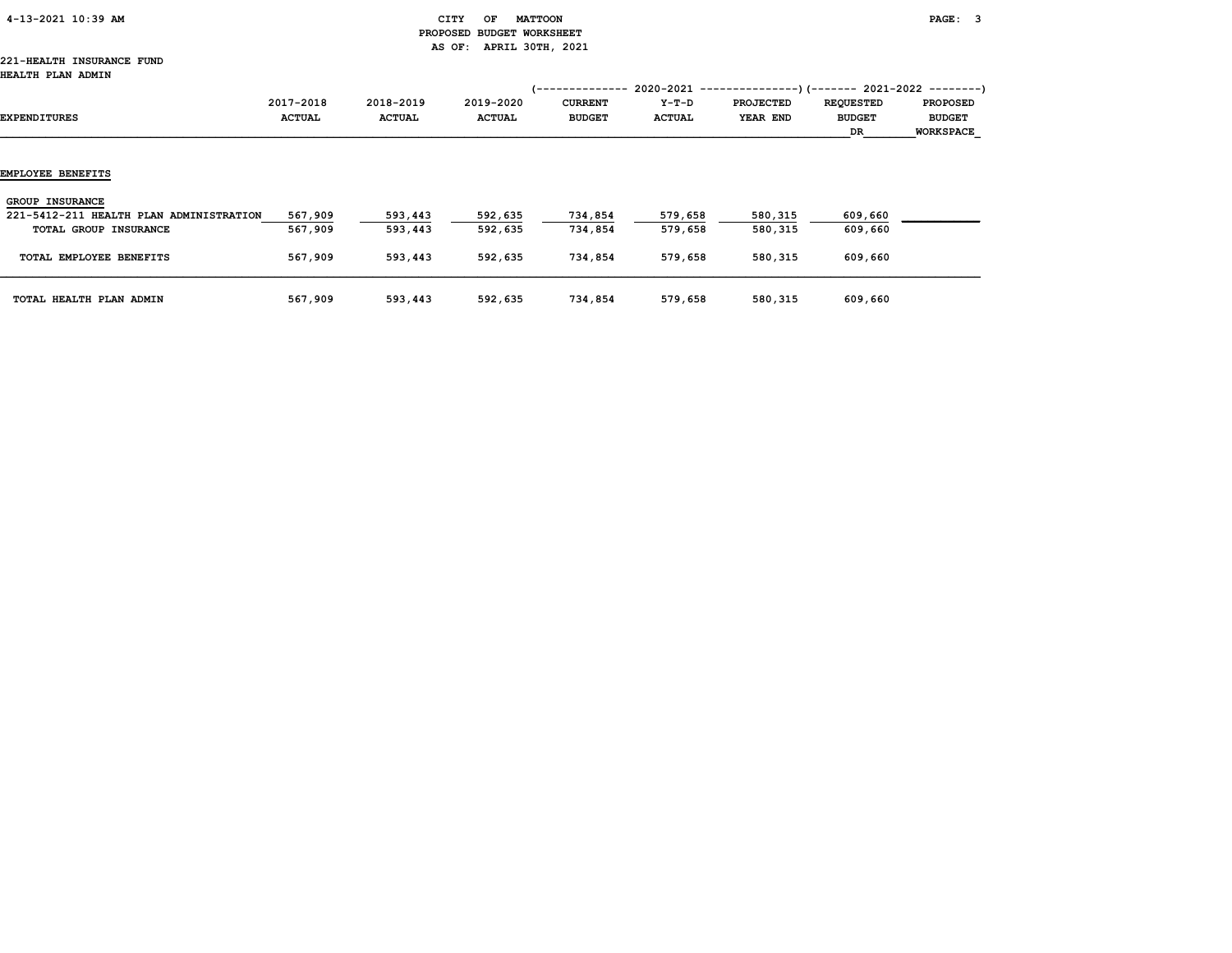| 4-13-2021 10:39 AM |  |
|--------------------|--|
|                    |  |

#### CITY OF MATTOON **PAGE:** 4 PROPOSED BUDGET WORKSHEET AS OF: APRIL 30TH, 2021

# 221-HEALTH INSURANCE FUND

| MEDICAL CLAIMS                                        |                            |                            |                            | 1--------------                 |                          | 2020-2021 ----------------)(-------- 2021-2022 ---------) |                                         |                                                      |
|-------------------------------------------------------|----------------------------|----------------------------|----------------------------|---------------------------------|--------------------------|-----------------------------------------------------------|-----------------------------------------|------------------------------------------------------|
| <b>EXPENDITURES</b>                                   | 2017-2018<br><b>ACTUAL</b> | 2018-2019<br><b>ACTUAL</b> | 2019-2020<br><b>ACTUAL</b> | <b>CURRENT</b><br><b>BUDGET</b> | $Y-T-D$<br><b>ACTUAL</b> | <b>PROJECTED</b><br>YEAR END                              | <b>REQUESTED</b><br><b>BUDGET</b><br>DR | <b>PROPOSED</b><br><b>BUDGET</b><br><b>WORKSPACE</b> |
| EMPLOYEE BENEFITS                                     |                            |                            |                            |                                 |                          |                                                           |                                         |                                                      |
| <b>GROUP INSURANCE</b><br>221-5413-211 MEDICAL CLAIMS | 2,160,781                  | 2,340,597                  | 2,463,159                  | 2,588,169                       | 2,569,570                | 2,329,097                                                 | 2,993,426                               |                                                      |
| TOTAL GROUP INSURANCE                                 | 2,160,781                  | 2,340,597                  | 2,463,159                  | 2,588,169                       | 2,569,570                | 2,329,097                                                 | 2,993,426                               |                                                      |
| TOTAL EMPLOYEE BENEFITS                               | 2,160,781                  | 2,340,597                  | 2,463,159                  | 2,588,169                       | 2,569,570                | 2,329,097                                                 | 2,993,426                               |                                                      |
| TOTAL MEDICAL CLAIMS                                  | 2,160,781                  | 2,340,597                  | 2,463,159                  | 2,588,169                       | 2,569,570                | 2,329,097                                                 | 2,993,426                               |                                                      |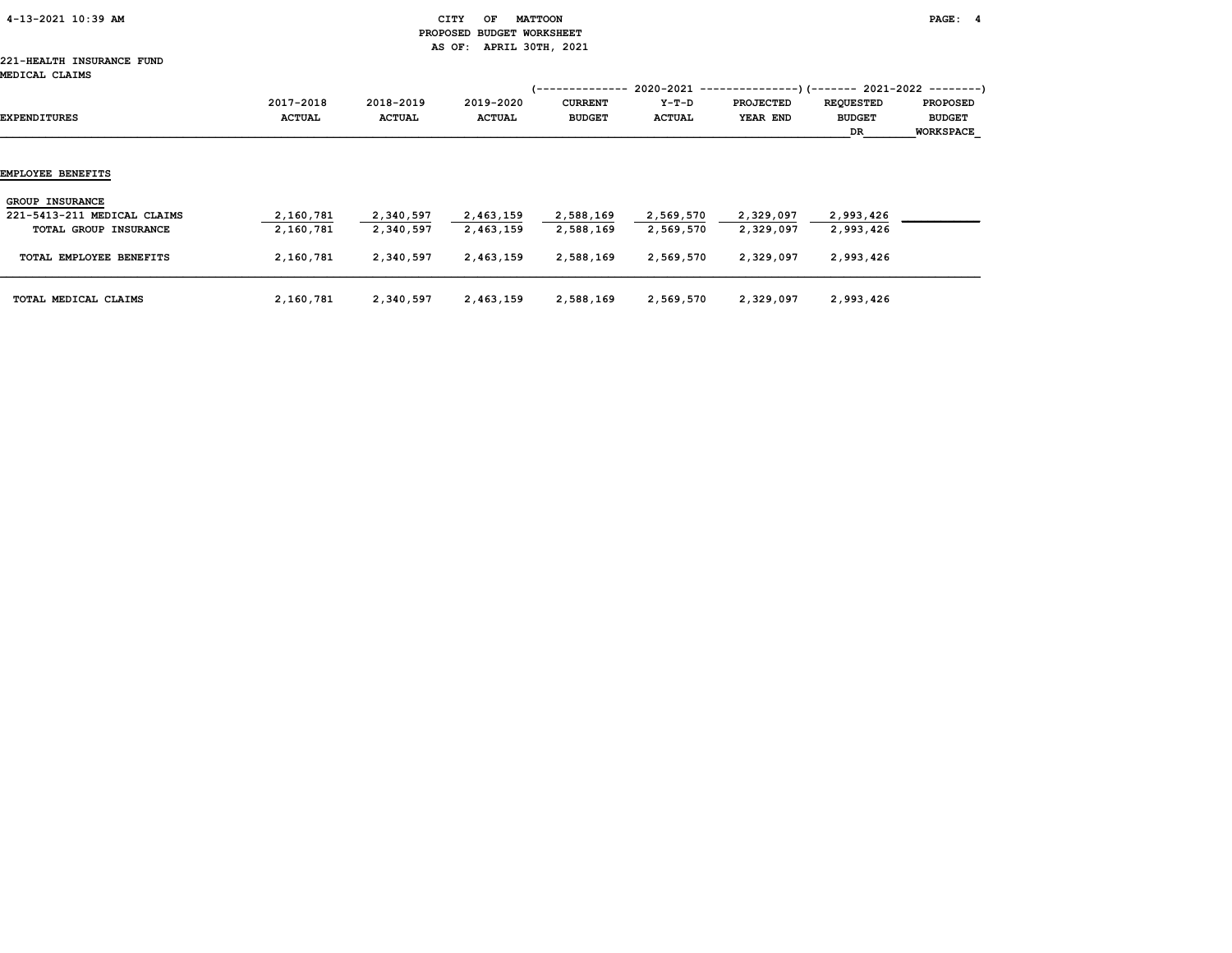| 4-13-2021 10:39 AM |
|--------------------|
|--------------------|

# $\begin{array}{ccc} \texttt{CITY} & \texttt{OF} & \texttt{MATTOON} \end{array}$  PROPOSED BUDGET WORKSHEET AS OF: APRIL 30TH, 2021

#### 221-HEALTH INSURANCE FUND RX CLAIMS

| RA CLAIMS                                        |                            |                            |                            | '--------------                 |                          | 2020-2021 ----------------)(-------- 2021-2022 ---------) |                                         |                                                      |
|--------------------------------------------------|----------------------------|----------------------------|----------------------------|---------------------------------|--------------------------|-----------------------------------------------------------|-----------------------------------------|------------------------------------------------------|
| EXPENDITURES                                     | 2017-2018<br><b>ACTUAL</b> | 2018-2019<br><b>ACTUAL</b> | 2019-2020<br><b>ACTUAL</b> | <b>CURRENT</b><br><b>BUDGET</b> | $Y-T-D$<br><b>ACTUAL</b> | <b>PROJECTED</b><br>YEAR END                              | <b>REQUESTED</b><br><b>BUDGET</b><br>DR | <b>PROPOSED</b><br><b>BUDGET</b><br><b>WORKSPACE</b> |
| EMPLOYEE BENEFITS                                |                            |                            |                            |                                 |                          |                                                           |                                         |                                                      |
| <b>GROUP INSURANCE</b><br>221-5414-211 RX CLAIMS | 731,549                    | 729,317                    | 983,195                    | 876,383                         | 1,004,362                | 990,809                                                   | 1,178,744                               |                                                      |
| TOTAL GROUP INSURANCE                            | 731,549                    | 729,317                    | 983,195                    | 876,383                         | 1,004,362                | 990,809                                                   | 1,178,744                               |                                                      |
| TOTAL EMPLOYEE BENEFITS                          | 731,549                    | 729,317                    | 983,195                    | 876,383                         | 1,004,362                | 990,809                                                   | 1,178,744                               |                                                      |
| TOTAL RX CLAIMS                                  | 731,549                    | 729,317                    | 983,195                    | 876,383                         | 1,004,362                | 990,809                                                   | 1,178,744                               |                                                      |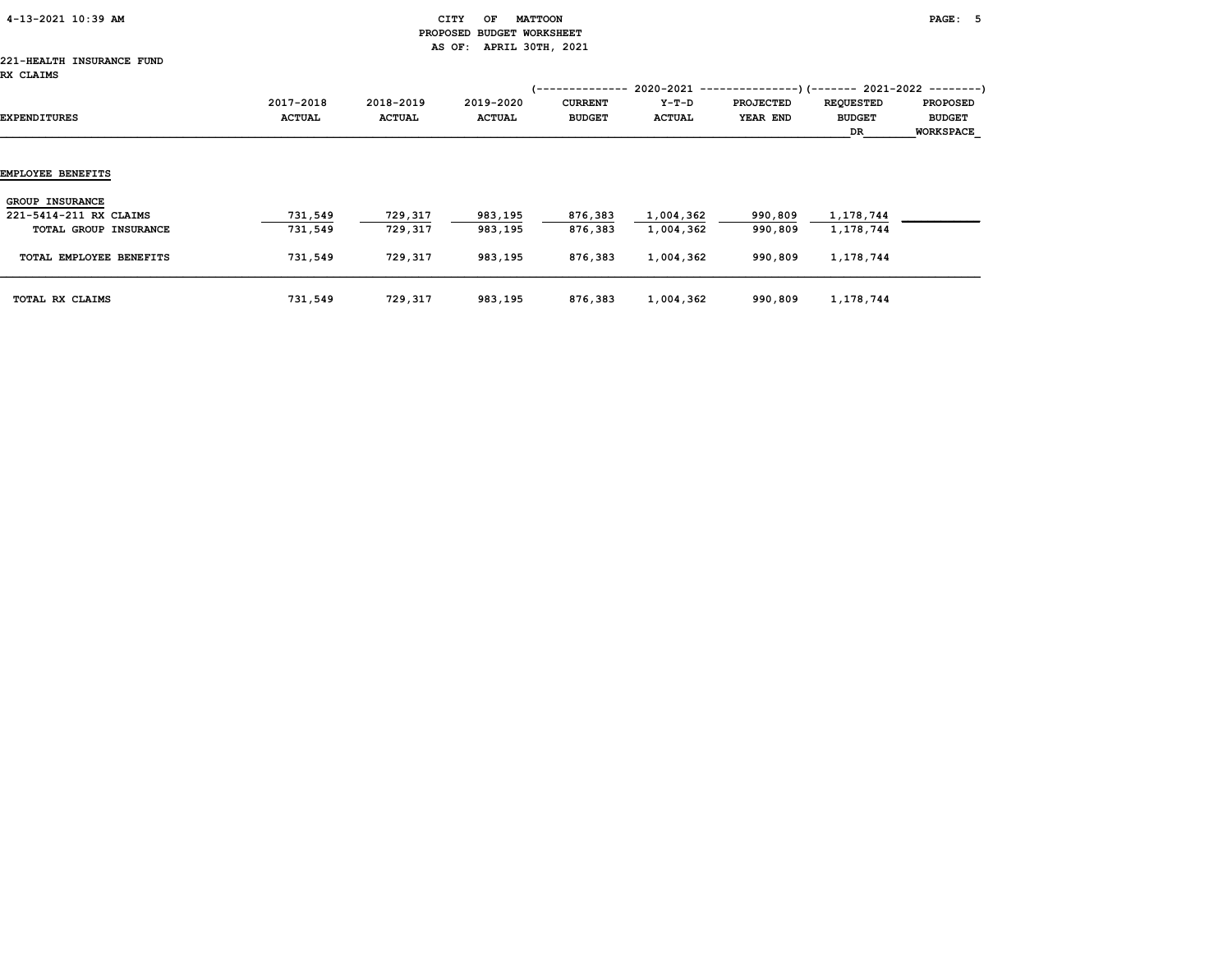| 4-13-2021 10:39 AM |
|--------------------|
|--------------------|

# CITY OF MATTOON **PAGE:** 6 PROPOSED BUDGET WORKSHEET AS OF: APRIL 30TH, 2021

#### 221-HEALTH INSURANCE FUND DE

| DENTAL CLAIMS                                                                 |                            |                            |                            | (--------------                 |                        | 2020-2021 ----------------) (------- 2021-2022 ---------) |                                         |                                                      |
|-------------------------------------------------------------------------------|----------------------------|----------------------------|----------------------------|---------------------------------|------------------------|-----------------------------------------------------------|-----------------------------------------|------------------------------------------------------|
| EXPENDITURES                                                                  | 2017-2018<br><b>ACTUAL</b> | 2018-2019<br><b>ACTUAL</b> | 2019-2020<br><b>ACTUAL</b> | <b>CURRENT</b><br><b>BUDGET</b> | Y-T-D<br><b>ACTUAL</b> | <b>PROJECTED</b><br>YEAR END                              | <b>REQUESTED</b><br><b>BUDGET</b><br>DR | <b>PROPOSED</b><br><b>BUDGET</b><br><b>WORKSPACE</b> |
| EMPLOYEE BENEFITS                                                             |                            |                            |                            |                                 |                        |                                                           |                                         |                                                      |
| <b>GROUP INSURANCE</b><br>221-5415-211 DENTAL CLAIMS<br>TOTAL GROUP INSURANCE | 80,819<br>80,819           | 79,305<br>79,305           | 72,901<br>72,901           | 84,007<br>84,007                | 66,446<br>66,446       | 72,405<br>72,405                                          | 97,064<br>97,064                        |                                                      |
| TOTAL EMPLOYEE BENEFITS                                                       | 80,819                     | 79,305                     | 72,901                     | 84,007                          | 66,446                 | 72,405                                                    | 97,064                                  |                                                      |
| TOTAL DENTAL CLAIMS                                                           | 80,819                     | 79,305                     | 72,901                     | 84,007                          | 66,446                 | 72,405                                                    | 97,064                                  |                                                      |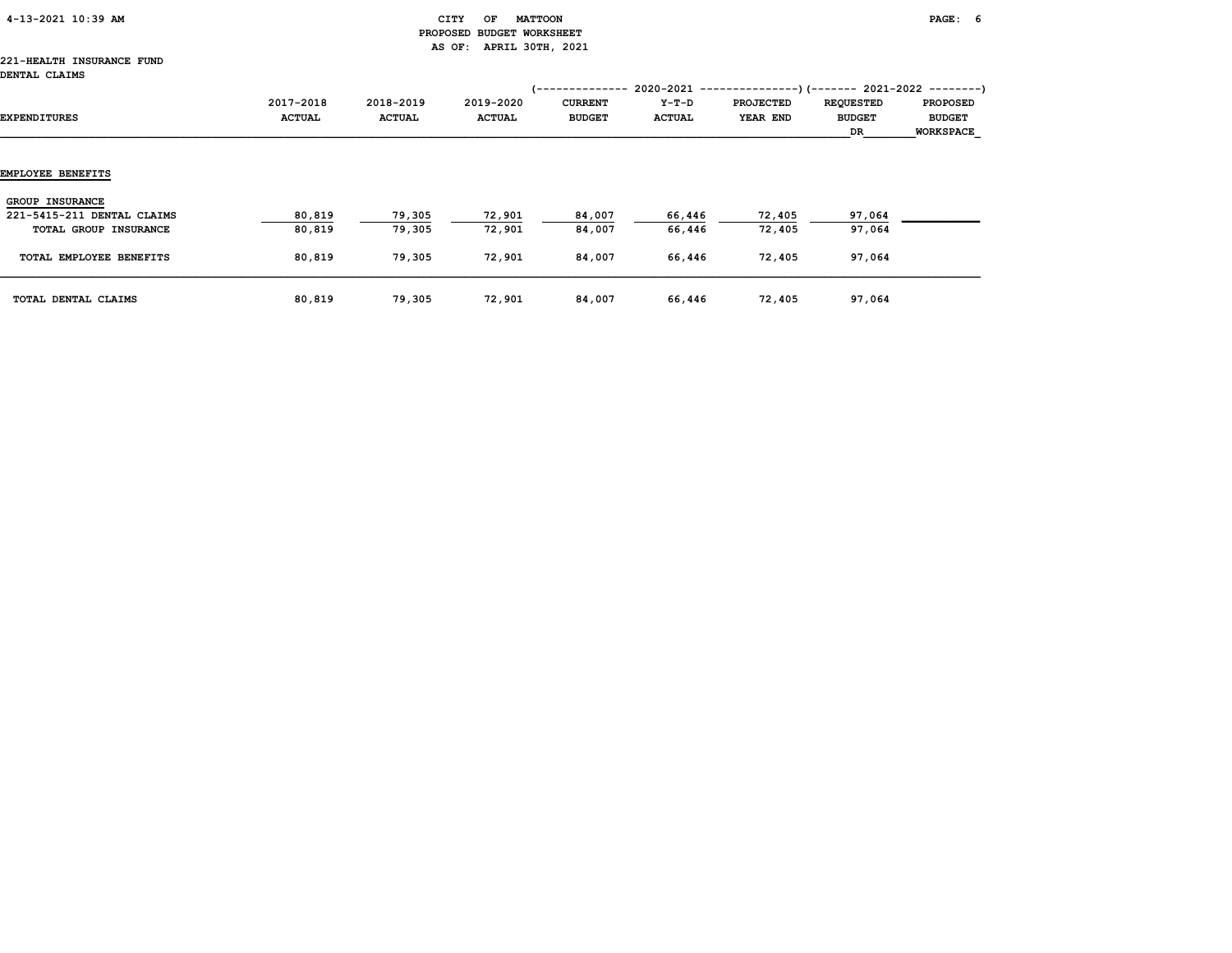| 4-13-2021 10:39 AM |  |  |  |  |
|--------------------|--|--|--|--|
|--------------------|--|--|--|--|

## $\begin{array}{ccc} \texttt{CITY} & \texttt{OF} & \texttt{MATTOON} \end{array}$  PROPOSED BUDGET WORKSHEET AS OF: APRIL 30TH, 2021

#### 221-HEALTH INSURANCE FUND REFUNDS REIMB & MISC EXPS

| .wive <i>.</i> wind .windows            |               |               |               |                 |               |                                                           |                  |                  |
|-----------------------------------------|---------------|---------------|---------------|-----------------|---------------|-----------------------------------------------------------|------------------|------------------|
|                                         |               |               |               | (-------------- |               | 2020-2021 ----------------)(-------- 2021-2022 ---------) |                  |                  |
|                                         | 2017-2018     | 2018-2019     | 2019-2020     | <b>CURRENT</b>  | Y-T-D         | <b>PROJECTED</b>                                          | <b>REQUESTED</b> | <b>PROPOSED</b>  |
| <b>EXPENDITURES</b>                     | <b>ACTUAL</b> | <b>ACTUAL</b> | <b>ACTUAL</b> | <b>BUDGET</b>   | <b>ACTUAL</b> | YEAR END                                                  | <b>BUDGET</b>    | <b>BUDGET</b>    |
|                                         |               |               |               |                 |               |                                                           | DR               | <b>WORKSPACE</b> |
|                                         |               |               |               |                 |               |                                                           |                  |                  |
|                                         |               |               |               |                 |               |                                                           |                  |                  |
| <b>EMPLOYEE BENEFITS</b>                |               |               |               |                 |               |                                                           |                  |                  |
|                                         |               |               |               |                 |               |                                                           |                  |                  |
| <b>GROUP INSURANCE</b>                  |               |               |               |                 |               |                                                           |                  |                  |
| 221-5416-211 REFUNDS REIMBURSEMENTS & M | 1,120         | 5,584         | 2,946         |                 | 3,319         | 4,545                                                     |                  |                  |
| TOTAL GROUP INSURANCE                   | 1,120         | 5,584         | 2,946         | 0               | 3,319         | 4,545                                                     | $\Omega$         |                  |
|                                         |               |               |               |                 |               |                                                           |                  |                  |
| TOTAL EMPLOYEE BENEFITS                 | 1,120         | 5,584         | 2,946         | $\mathbf 0$     | 3,319         | 4,545                                                     | 0                |                  |
|                                         |               |               |               |                 |               |                                                           |                  |                  |
|                                         |               |               |               |                 |               |                                                           |                  |                  |
| TOTAL REFUNDS REIMB & MISC EXPS         | 1,120         | 5,584         | 2,946         | $\mathbf 0$     | 3,319         | 4,545                                                     | 0                |                  |
|                                         |               |               |               |                 |               |                                                           |                  |                  |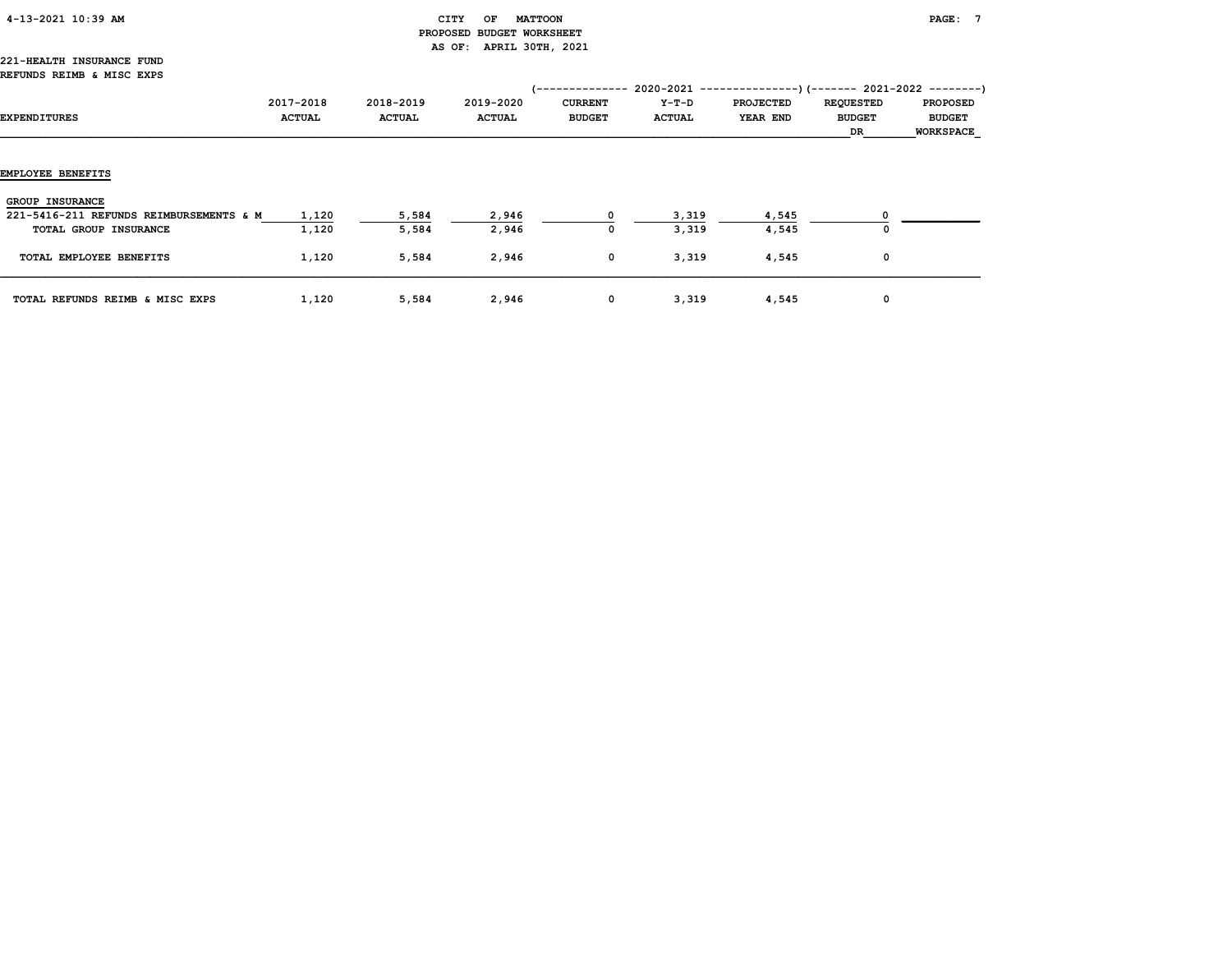| 4-13-2021 10:39 AM |  |
|--------------------|--|
|                    |  |

### CITY OF MATTOON **PAGE: 8**  PROPOSED BUDGET WORKSHEET AS OF: APRIL 30TH, 2021

#### 221-HEALTH INSURANCE FUND LIFE INSURANCE

| AIFA INSURINCE              |                            |                            |                            |                                                           |                          |                                                                                           |                                         |                                                      |
|-----------------------------|----------------------------|----------------------------|----------------------------|-----------------------------------------------------------|--------------------------|-------------------------------------------------------------------------------------------|-----------------------------------------|------------------------------------------------------|
| EXPENDITURES                | 2017-2018<br><b>ACTUAL</b> | 2018-2019<br><b>ACTUAL</b> | 2019-2020<br><b>ACTUAL</b> | <i>(--------------</i><br><b>CURRENT</b><br><b>BUDGET</b> | $Y-T-D$<br><b>ACTUAL</b> | 2020-2021 ----------------) (------- 2021-2022 ---------)<br><b>PROJECTED</b><br>YEAR END | <b>REQUESTED</b><br><b>BUDGET</b><br>DR | <b>PROPOSED</b><br><b>BUDGET</b><br><b>WORKSPACE</b> |
|                             |                            |                            |                            |                                                           |                          |                                                                                           |                                         |                                                      |
| EMPLOYEE BENEFITS           |                            |                            |                            |                                                           |                          |                                                                                           |                                         |                                                      |
| <b>GROUP INSURANCE</b>      |                            |                            |                            |                                                           |                          |                                                                                           |                                         |                                                      |
| 221-5417-212 LIFE INSURANCE | 26,107                     | 30,297                     | 27,372                     | 28,424                                                    | 24,175                   | 26,324                                                                                    | 28,424                                  |                                                      |
| TOTAL GROUP INSURANCE       | 26,107                     | 30,297                     | 27,372                     | 28,424                                                    | 24,175                   | 26,324                                                                                    | 28,424                                  |                                                      |
| TOTAL EMPLOYEE BENEFITS     | 26,107                     | 30,297                     | 27,372                     | 28,424                                                    | 24,175                   | 26,324                                                                                    | 28,424                                  |                                                      |
| TOTAL LIFE INSURANCE        | 26,107                     | 30,297                     | 27,372                     | 28,424                                                    | 24,175                   | 26,324                                                                                    | 28,424                                  |                                                      |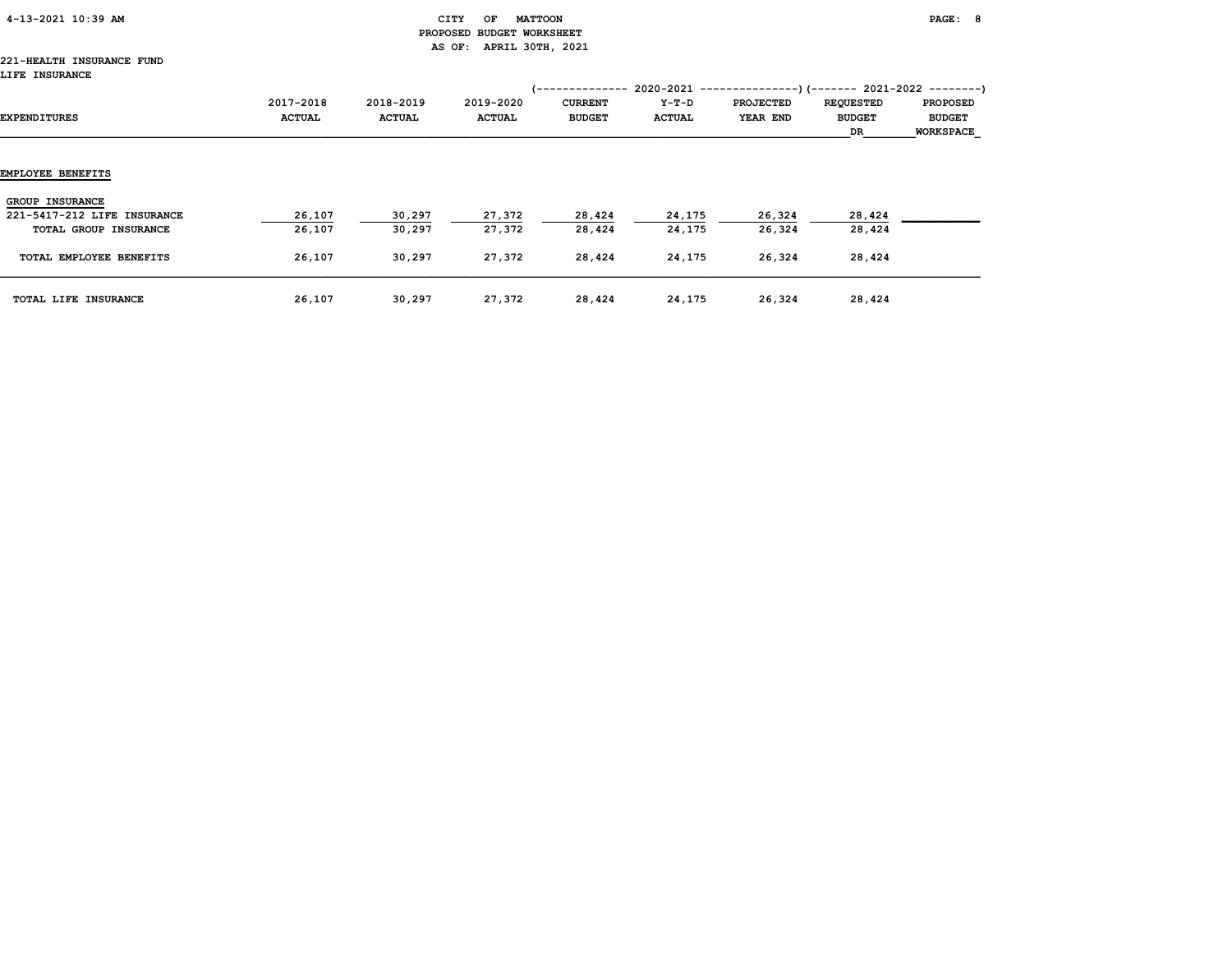|  | 4-13-2021 10:39 AM |  |  |
|--|--------------------|--|--|
|--|--------------------|--|--|

# $\begin{array}{cccccccccc} \texttt{CITY} & \texttt{OF} & \texttt{MATTCON} \end{array}$  PROPOSED BUDGET WORKSHEET AS OF: APRIL 30TH, 2021

#### 221-HEALTH INSURANCE FUND SECTION 125 PLAN

| OGGILON 120 FANN                                                                           |                            |                            |                            | <i>1</i> --------------         |                          |                              |                                                                                                      |                                                      |
|--------------------------------------------------------------------------------------------|----------------------------|----------------------------|----------------------------|---------------------------------|--------------------------|------------------------------|------------------------------------------------------------------------------------------------------|------------------------------------------------------|
| EXPENDITURES                                                                               | 2017-2018<br><b>ACTUAL</b> | 2018-2019<br><b>ACTUAL</b> | 2019-2020<br><b>ACTUAL</b> | <b>CURRENT</b><br><b>BUDGET</b> | $Y-T-D$<br><b>ACTUAL</b> | <b>PROJECTED</b><br>YEAR END | 2020-2021 ----------------) (------- 2021-2022 ---------)<br><b>REQUESTED</b><br><b>BUDGET</b><br>DR | <b>PROPOSED</b><br><b>BUDGET</b><br><b>WORKSPACE</b> |
| EMPLOYEE BENEFITS                                                                          |                            |                            |                            |                                 |                          |                              |                                                                                                      |                                                      |
| <b>GROUP INSURANCE</b><br>221-5418-212 SECTION 125 BENEFIT PLAN A<br>TOTAL GROUP INSURANCE | 1,800<br>1,800             | 2,000<br>2,000             | 2,000<br>2,000             | 1,800<br>1,800                  | 1,650<br>1,650           | 1,800<br>1,800               | 1,800<br>1,800                                                                                       |                                                      |
| TOTAL EMPLOYEE BENEFITS                                                                    | 1,800                      | 2,000                      | 2,000                      | 1,800                           | 1,650                    | 1,800                        | 1,800                                                                                                |                                                      |
| <b>TOTAL SECTION 125 PLAN</b>                                                              | 1,800                      | 2,000                      | 2,000                      | 1,800                           | 1,650                    | 1,800                        | 1,800                                                                                                |                                                      |